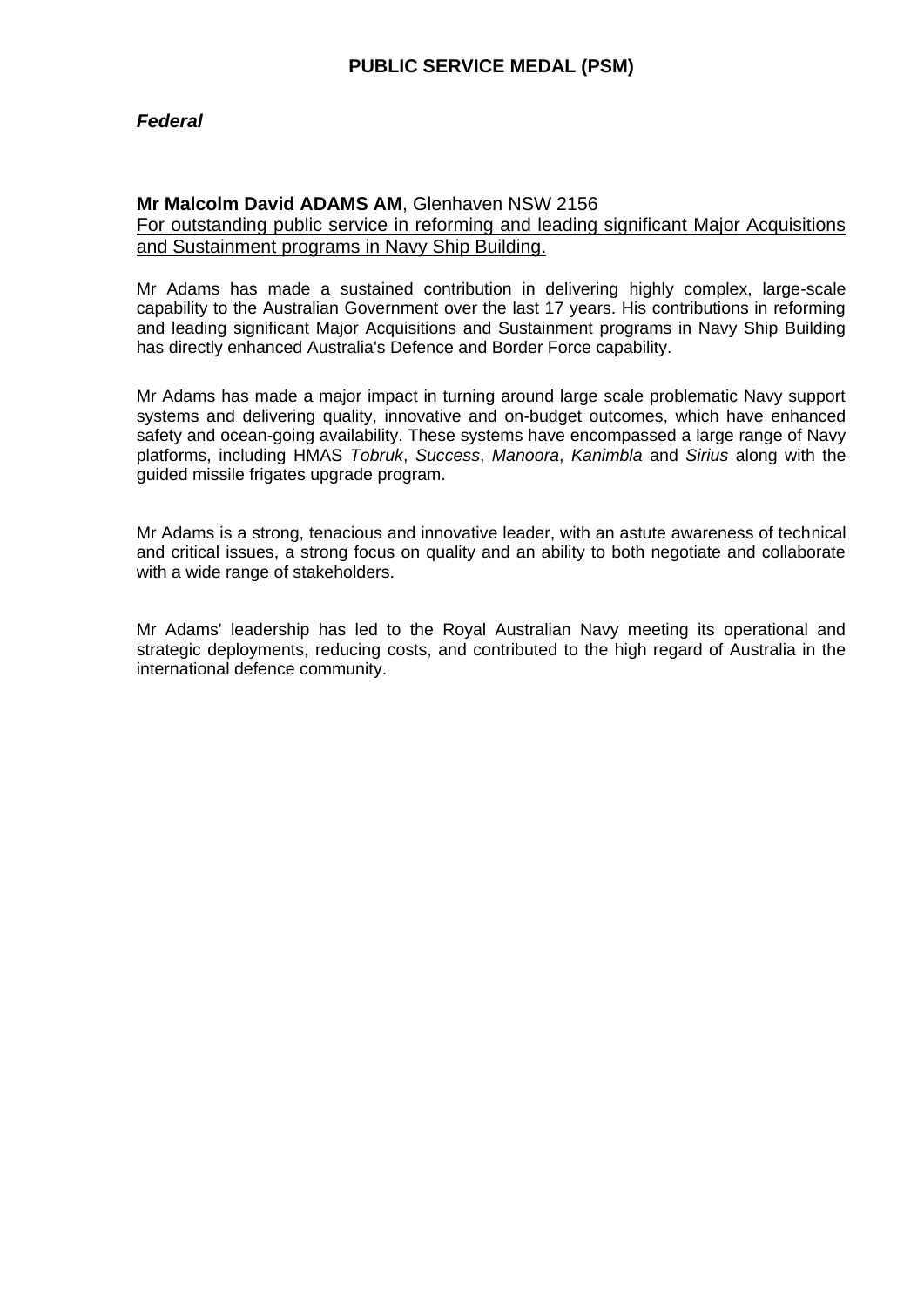### **Mr Michael Paul BATH**, Karabar NSW 2620

#### For outstanding public service to support Australia's finance and securitisation market, during the 2008-09 global financial crisis and the COVID-19 pandemic.

Mr Bath is widely recognised within the Commonwealth for his deep technical and policy understanding of secured finance and securitisation markets, a vital part of Australia's financial system. His interventions to support the Australian securitisation market during disruptions caused by the 2008-09 global financial crisis and the COVID-19 pandemic provided a steadying and supportive influence on the operation of the Australian securitisation market.

Mr Bath was responsible for the Commonwealth's interest rate swap portfolio, financial asset management and debt management strategy, as well as establishing and running investment programs to implement government policies.

Mr Bath led, devised and implemented technically complex programs, working swiftly and collaboratively to design programs, draft legislation, set up transaction reporting and governance arrangements to resolve problems. Mr Bath led negotiations with industry to design the framework to operationalise a \$16 billion program to purchase residential mortgage-backed securities (RMBS) from smaller lenders. He also led the establishment and management of the Australian Business Securitisation Fund (ABSF), designing it to improve and strengthen the SME securitisation market infrastructure over time, eventually allowing for direct government support to be withdrawn.

Mr Bath's sustained high level performance over two decades and his outstanding record of success and achievement in difficult circumstances, including through his proactive and collaborative engagement with industry, has been instrumental in designing and developing new and innovative programs to support Australia's securitisation market and Australia's financial system.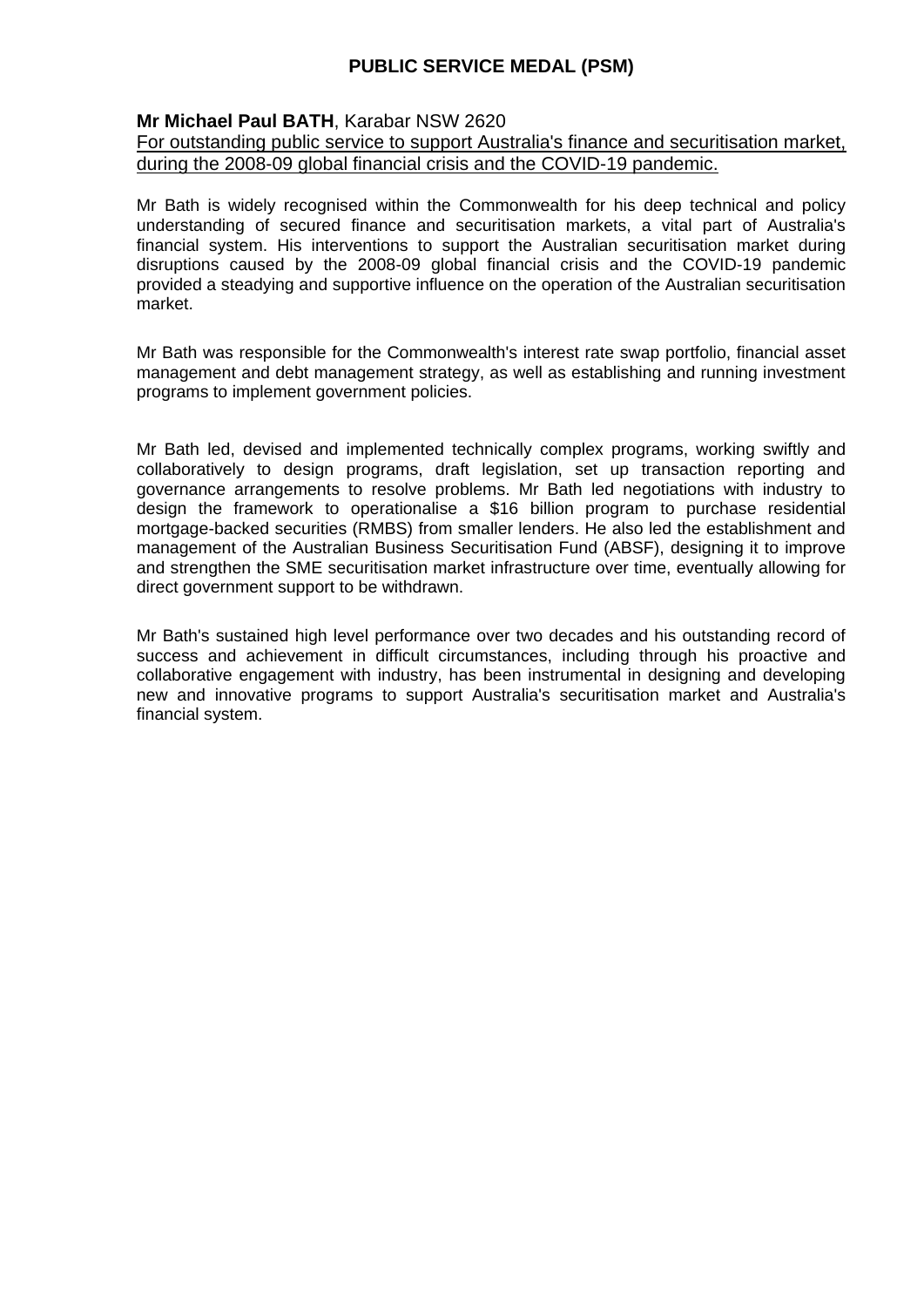### **Dr Sally BOX**, Watson ACT 2602

For outstanding public service for her exceptional leadership in guiding the Australian Government's environmental response to the 2019-20 Black Summer bushfires.

Dr Box has shown exceptional leadership in guiding the Australian Government's environmental response to the 2019-20 Black Summer bushfires. Her leadership has been critical to the rapid prioritisation for urgent management intervention of 810 plant and animal species and ecological communities.

Dr Box applied innovative, effective and efficient measures to facilitate rapid deployment of resources. She engaged often and worked collaboratively with stakeholders across governments, scientific organisations and non-government organisations to ensure a coordinated and strategic approach was taken. Dr Box also made a substantial contribution to the valuable work of the Royal Commission into National Natural Disaster Arrangements.

Dr Box is regarded as a highly skilled administrator, outstanding communicator and exceptional leader with superior professionalism, kindness and commitment to staff.

In her role as Chair of the Wildlife and Threatened Species Bushfire Recovery Expert Panel, and through her outstanding role in leading the design and delivery of the \$200 million bushfire recovery package, Dr Box has had an enormous impact in the national bushfire recovery efforts, the recovery of wildlife, and improving the community's understanding of the impact of the bushfires and the need for action.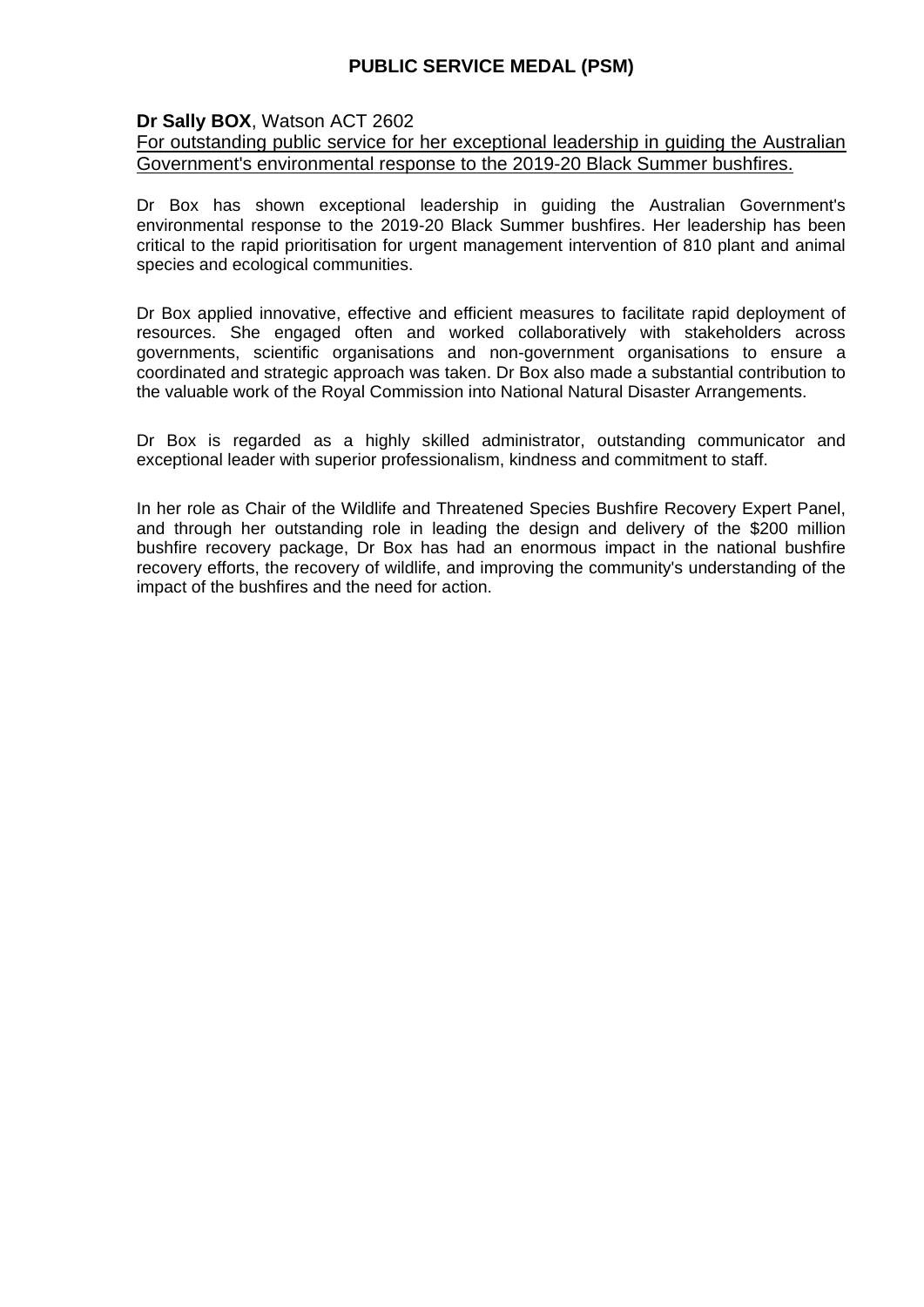### **Mr Robert Patrick BRYSON**, Kingston TAS 7050

For outstanding public service for his sustained role in the logistic and asset improvement and modernisation of Australia's operational Antarctic program.

Mr Bryson was responsible for the leadership and management of a program of renewal of the logistical capabilities and infrastructure that supports Australia's scientific activities in Antarctica. In particular, for his integral, innovative and outstanding role in the delivery of Australia's new Antarctic research vessel, the RSV Nuyina.

Mr Bryson's delivery of the RSV Nuyina ends 10 years of design, procurement, construction and development of one of Australia's most important maritime assets. This complex and bespoke Government project of significant capability, was delivered to specification and on budget.

Mr Bryson was also responsible for the development of the Antarctic Traverse capability, the building of a new research station on Macquarie Island and the Davis Aerodrome Project.

Internationally, he has engaged with foreign entities and leaders, and has established enduring reputational value for Australia's Antarctic Program.

Mr Bryson's outstanding leadership, project management and commitment has ensured the best possible outcomes and delivery of major Government initiatives.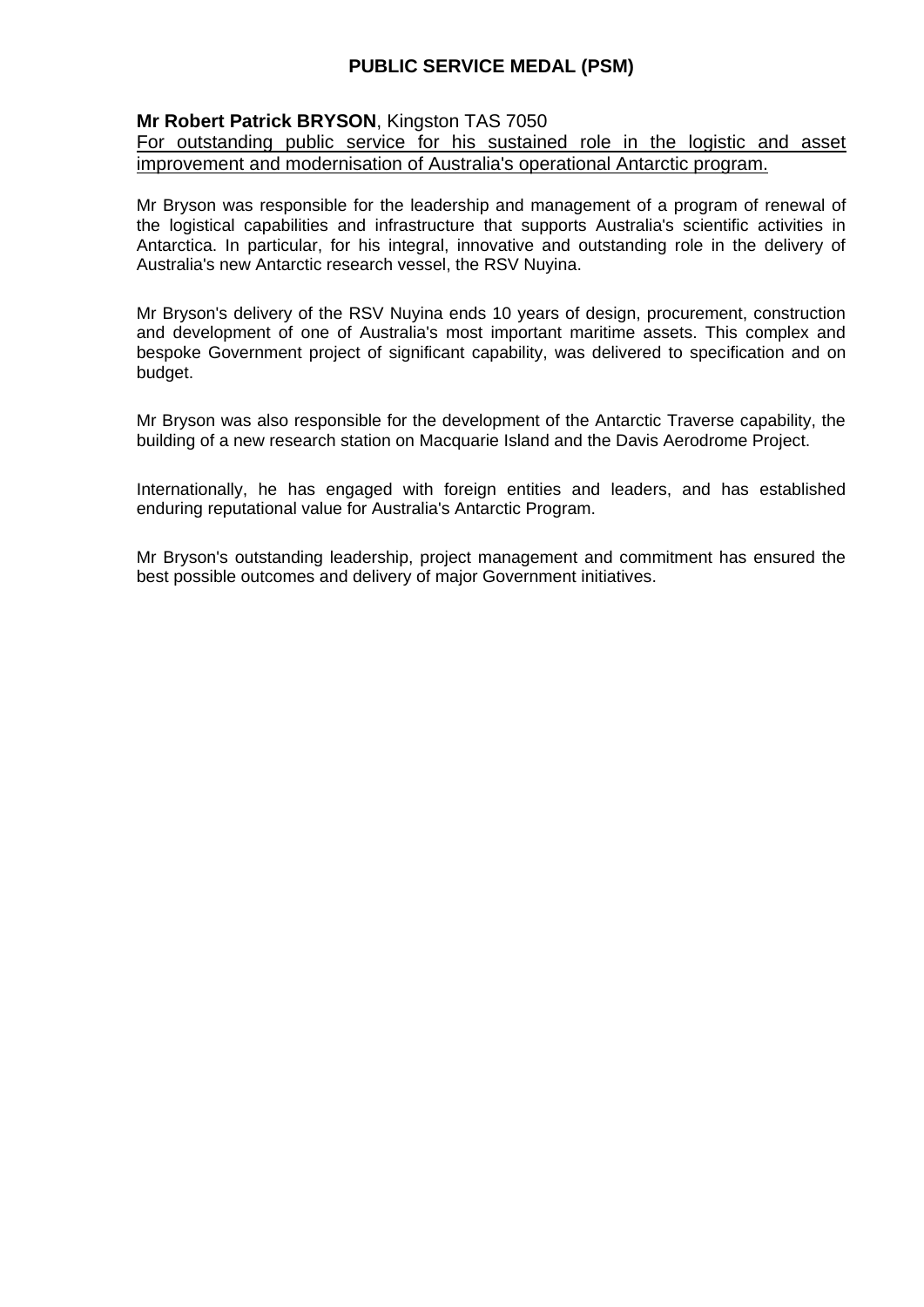## **Mr Alistair Lachlan CAMPBELL**, Griffith ACT 2603

For outstanding public service in providing critical and innovative data support and analytical services which underpinned the whole-of-government COVID-19 response with outstanding contribution and sustained effort in support of the government.

Mr Campbell has made an outstanding contribution in support of the government's COVID-19 response since early 2020. Working with federal and state governments, and across various Australian Public Service agencies, Mr Campbell's sustained effort in providing critical and innovative data support and analytical services was crucial to the success of key COVID-19 response priorities.

Mr Campbell demonstrated innovation crucial to success through development of tools such as the Common Operating Picture, which played a key role in identifying and agreeing the relevant metrics and was central to supporting government and National Cabinet decision making and implementation tracking. Mr Campbell provided critical services through data support for key COVID-19 response priorities including the vaccine rollout and returning Australians.

Mr Campbell led the provision of robust data and analytical reporting to inform the vaccination rollout through the Department of Health's Operation COVID Shield and supported the Department of Foreign Affairs and Trade's consular response by applying and implementing strong data and analysis to assist returning Australians. He provided critical assistance and leadership both within the Department of the Prime Minister and Cabinet and through secondments to other agencies, including facilitating the transfer of knowledge and capability.

Mr Campbell embodies the spirit of true public service. He has consistently gone above and beyond in the provision of assistance to Government and across the Australian Public Service on COVID-19 matters. He is committed to service with an enthusiasm and energy that is rarely seen and has continually demonstrated his selflessness as a genuine team player.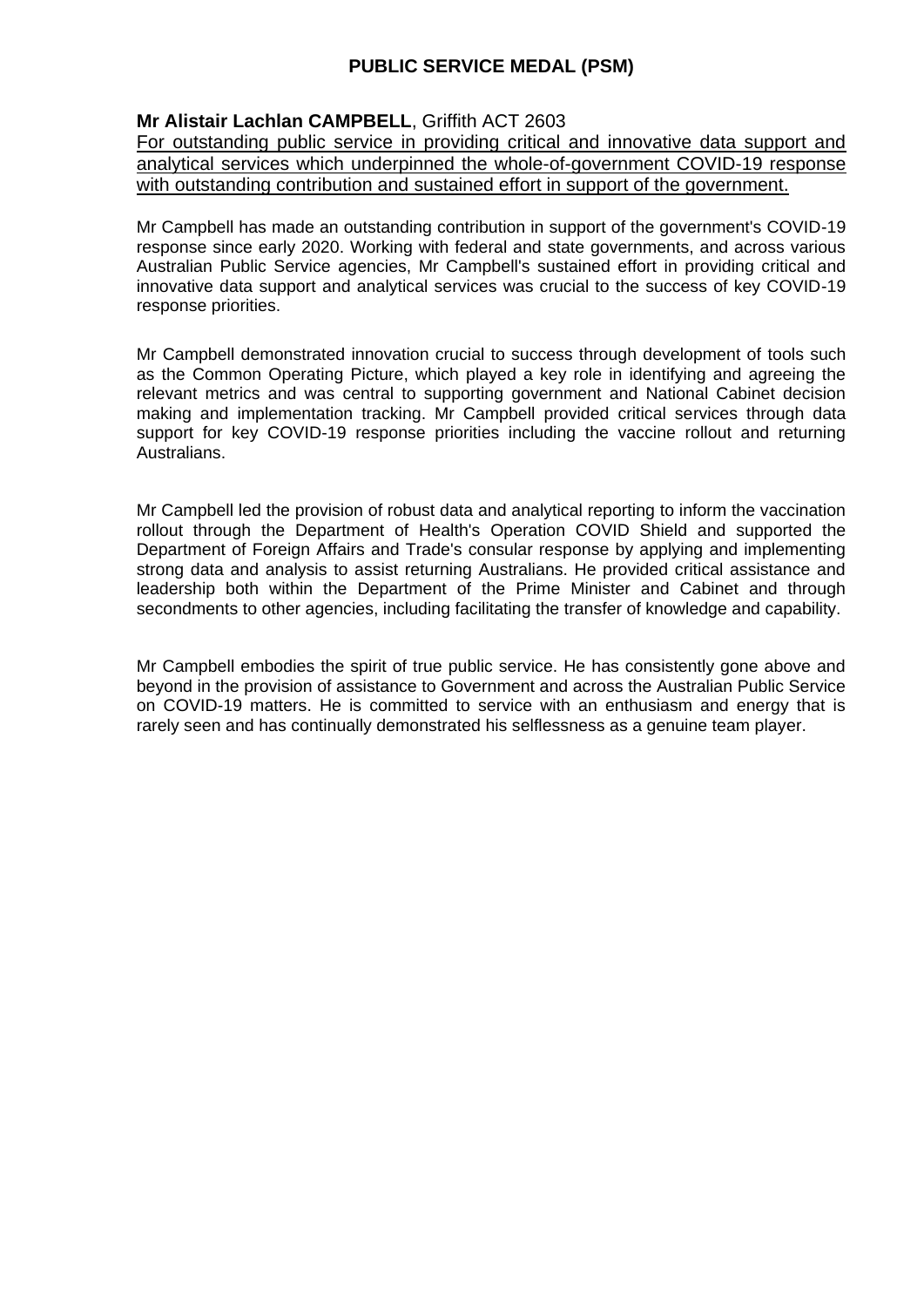### **Ms Samantha Elizabeth CHARD**, ACT

For outstanding public service in establishing Australia's Radioactive Waste Agency and identifying a suitable site for a permanent radioactive waste management facility.

Ms Chard is recognised for championing Australia's efforts in establishing the Australian Radioactive Waste Agency and for driving the process to select and secure a suitable site for a National Radioactive Waste Management Facility to consolidate and store waste.

Ms Chard's leadership has secured significant developments in radioactive waste management in what has been a 40 year policy challenge for government. She conceived and established a dedicated agency to manage Australia's radioactive waste and deliver and operate the first National Radioactive Waste Management Facility. Her innovative approach to project delivery and community engagement has built trust and a broad understanding of the need for a national solution.

Ms Chard's vision, determination and innovative approach shifted the narrative from managing radioactive waste to managing nuclear medicine waste. Her open and respectful approach was instrumental in building community trust and providing stakeholders with scientific and technical advice. Ms Chard's work in standing up the Australian Radioactive Waste Agency and progressing the National Radioactive Waste Management Facility provide a cost-effective, safe and secure solution for Australia's radioactive waste.

### **Professor Phillip Randolph CUMMINS**, Narrabundah ACT 2604

For outstanding public service in scientific leadership in pioneering and leading research programs to reduce risk from earthquakes and tsunamis in Australia and the Asia-Pacific.

Professor Cummins is a highly respected international leader in earthquake and tsunami science who has transformed the understanding of earthquake and tsunami risk in the region.

Professor Cummins' scientific leadership was fundamental in the design and establishment of the Australian Tsunami Warning System and enhancing Geoscience Australia's 24x7 global earthquake monitoring and tsunami warning capability. These systems play an important lifesaving role in alerting coastal communities in Australia and around the Indian Ocean to tsunami threats.

He has made innovative contributions and successfully led research programs which have been translated in partnership with national and regional governments to achieve genuine change and safer communities.

Professor Cummins' international credibility and reputation has enabled the Australian Government to enhance the region's earthquake and tsunami disaster risk reduction capability.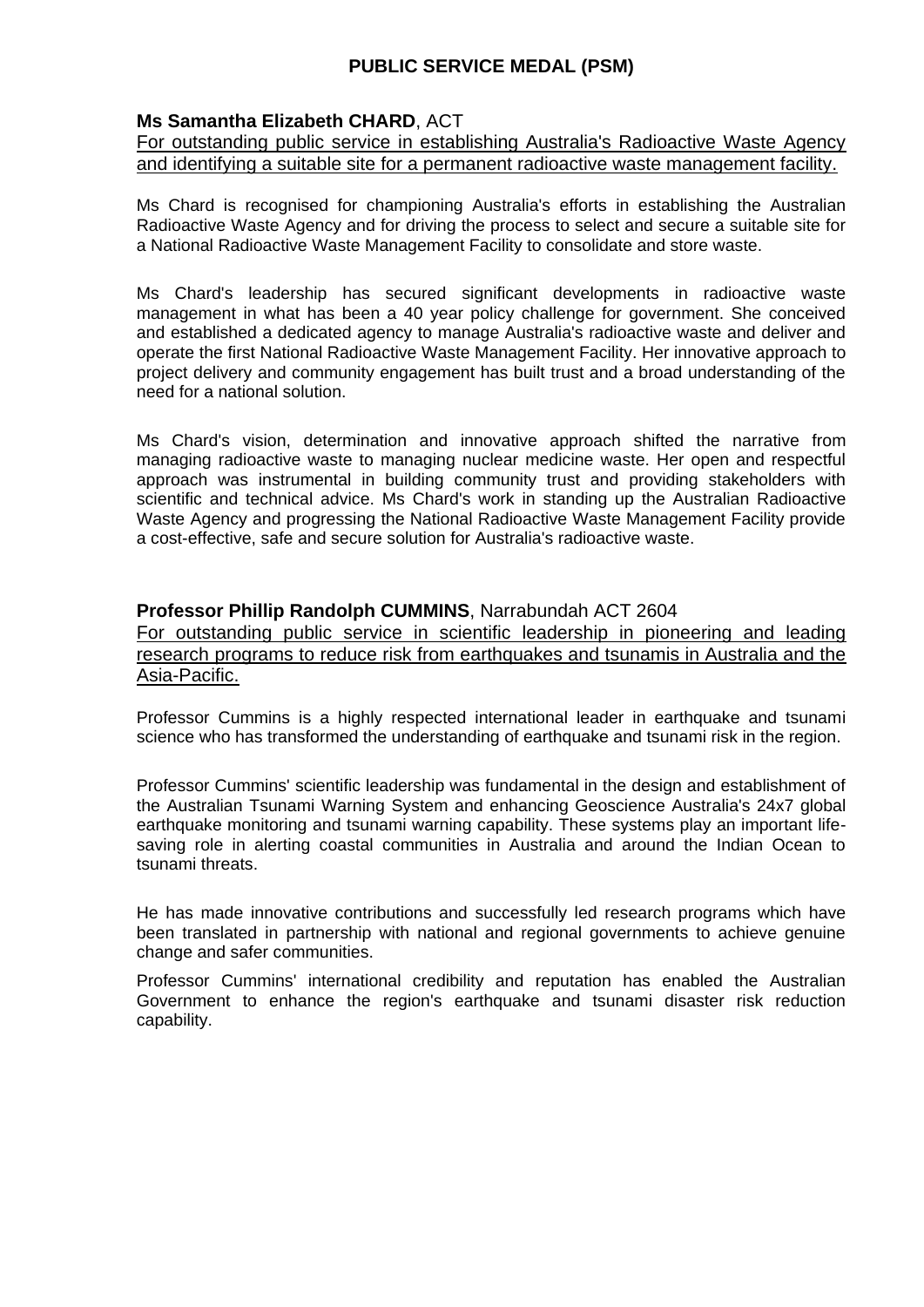### **Ms Michelle Julie CURRY (AINSWORTH)**, ACT

For outstanding public service in promoting the respectful use of the Ngunnawal language across ABC Canberra.

Ms Ainsworth has been outstanding in partnering with the Ngunnawal people to share their language on ABC Canberra, across radio, television and online, and the broader contribution this has made to reconciliation in the community.

As Editor of ABC Canberra, Ms Ainsworth took a leadership position in beginning consultations with Ngunnawal people to better reflect their connection to the region. Ms Ainsworth's respectful and practical implementation has fundamentally shifted the approach and use of indigenous language in Australia.

Ms Ainsworth's work helped inform and shape aspects of the ABC's 2019-22 Elevate Reconciliation Action Plan. Through Ms Ainsworth's leadership seeing and hearing first nations language on the ABC has become normalised, a step towards reconciliation across Australia.

Ms Ainsworth's work has facilitated a community conversation about the value of Indigenous Australian culture and language and helped shift discussions about language preservation, restoration and reawakening in Canberra.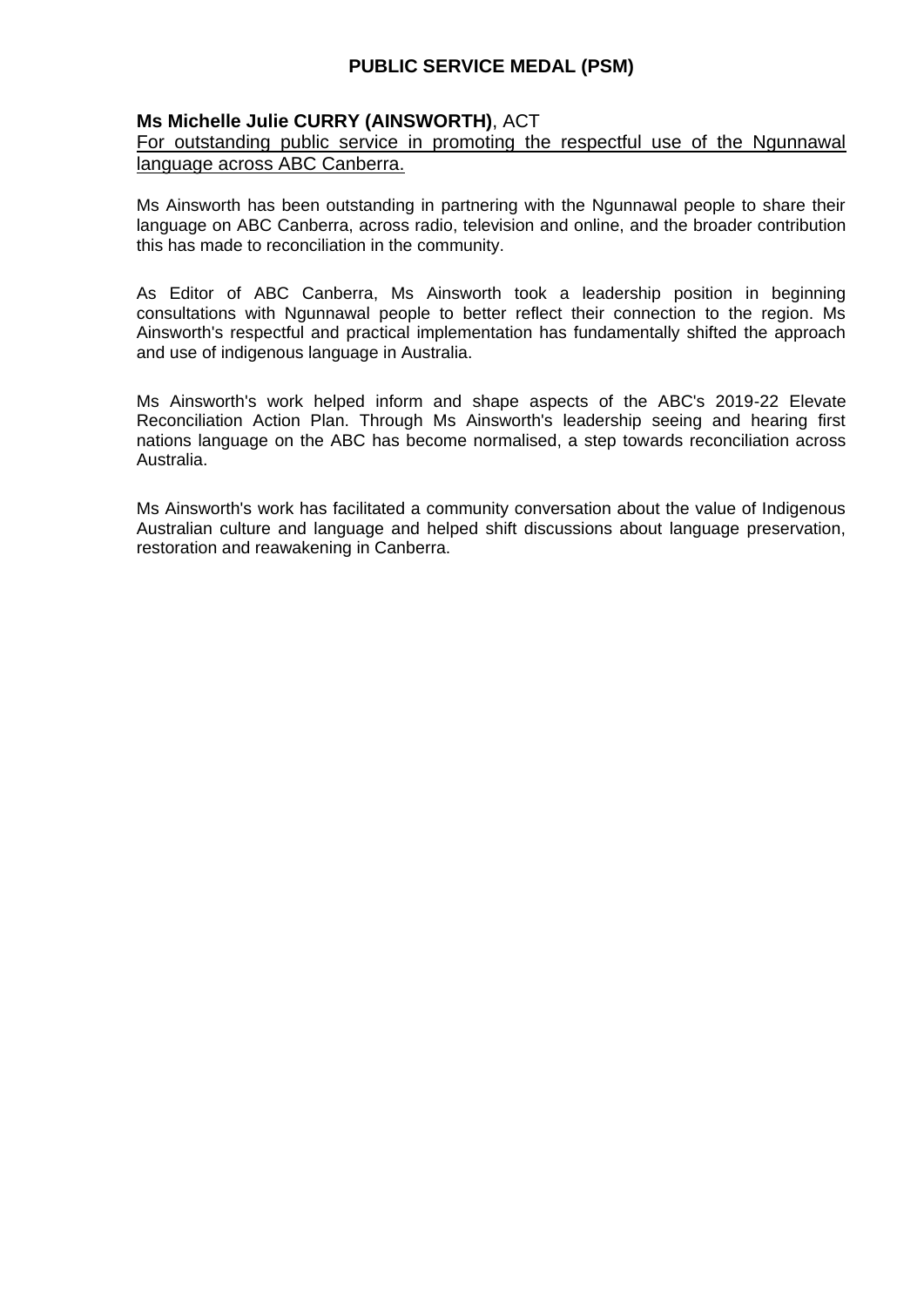### **Ms Jacqueline Ann CURTIS**, Duffy ACT 2611

For outstanding public service in driving change and building capability in the Australian Public Service as inaugural Head of the APS Human Resources Profession.

Ms Curtis has made an outstanding contribution as a recognised leader of capability and transformative change across the APS. As Head of the Human Resources Profession, she is building strategic HR capability through initiatives that help identify core, long-term capability needs and standards.

In her role at the Australian Taxation Office (ATO), Ms Curtis has helped drive cultural transformation and she has contributed to the ATO being recognised as a Gold Tier Employer.

Recently, Ms Curtis enabled the ATO COVID-19 response and was responsible for enabling the massive workforce shift and up skilling required, to deliver an unprecedented COVID-19 economic support package. She led the redeployment of thousands of ATO staff to critical areas and the transition of 14,000 staff to work from home arrangements within 3 weeks.

Ms Curtis also played a pivotal role on the Chief Operating Officers Committee, driving public service reform and managing operational issues across the sector by developing policies and solutions to enable the APS to deliver during the impacts of the pandemic.

Ms Curtis has achieved significant outcomes in the fields of organisational change management, human resources and corporate services in various roles and has made an exceptional contribution across government service delivery, policy, administration and operations.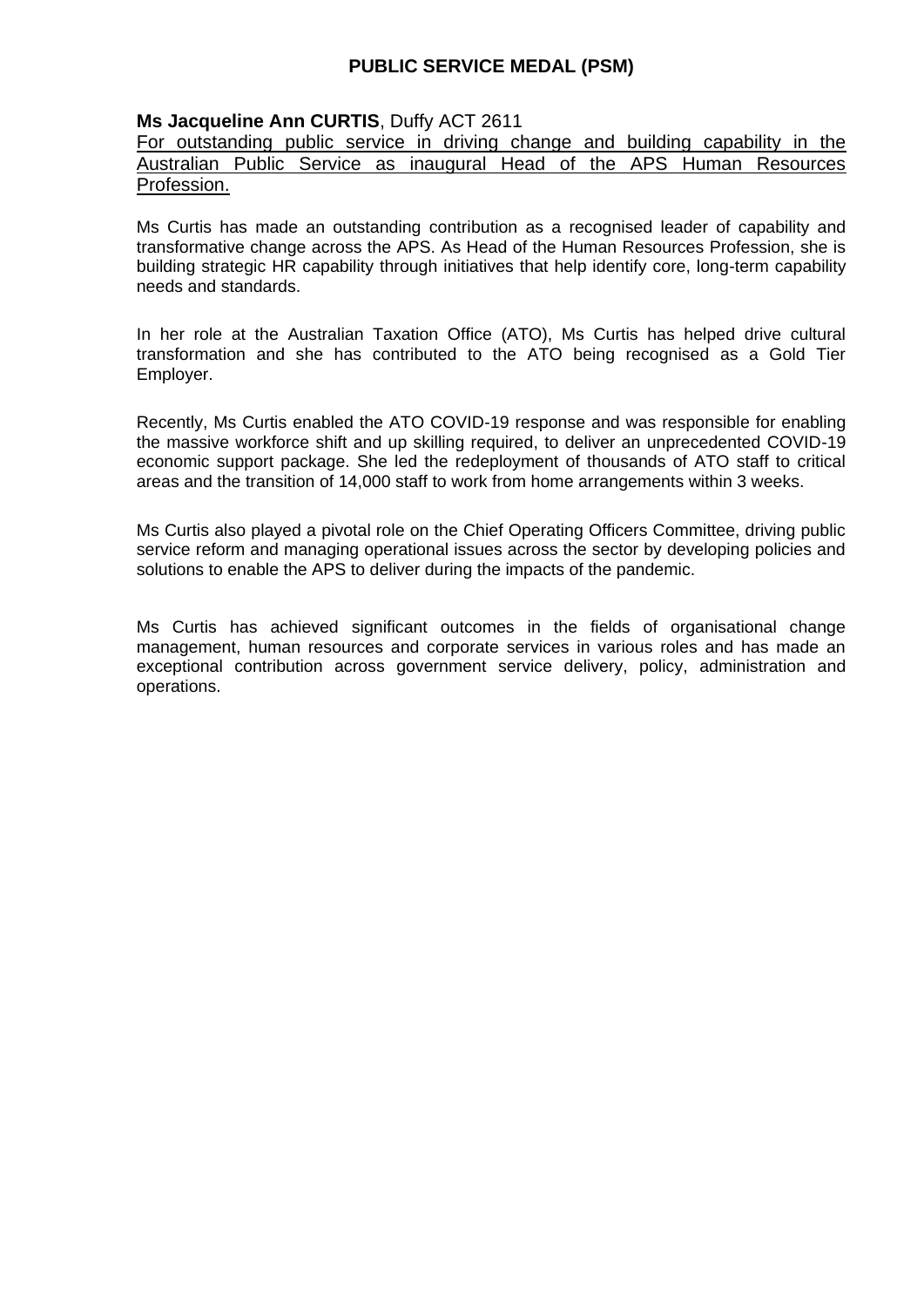### **Dr Lucas DE TOCA**, Braddon ACT 2612

#### For outstanding public service through leadership in managing the successful COVID-19 vaccine rollout through primary health care.

Dr de Toca has shown exceptional leadership in managing the Australian Government's response to the COVID-19 pandemic in the primary care sector, including the vaccine rollout.

Dr de Toca engaged extensively with the primary care sector and peak bodies, involving every general practice and community pharmacy, Aboriginal Community Controlled Health Services and dedicated Commonwealth vaccination clinics. His leadership enabled rapid decision making in response to major challenges including changes to vaccine recommendations and eligibility, introduction of new payment mechanisms and consent processes, implementation of ordering systems and establishing a complex communications architecture.

Dr de Toca did an outstanding job of liaising with the National Aboriginal Community Controlled Health Organisation, the Royal Australian College of General Practitioners and with general practices through a massive logistical exercise. He maintained a strong focus on provision of vaccines to the most at risk communities, including Aboriginal and Torres Strait Islander people both in the cities and regional and remote areas. Dr De Toca worked closely with local communities and regional experts to identify service gaps and to deliver targeted vaccines services that are delivered in a culturally safe way.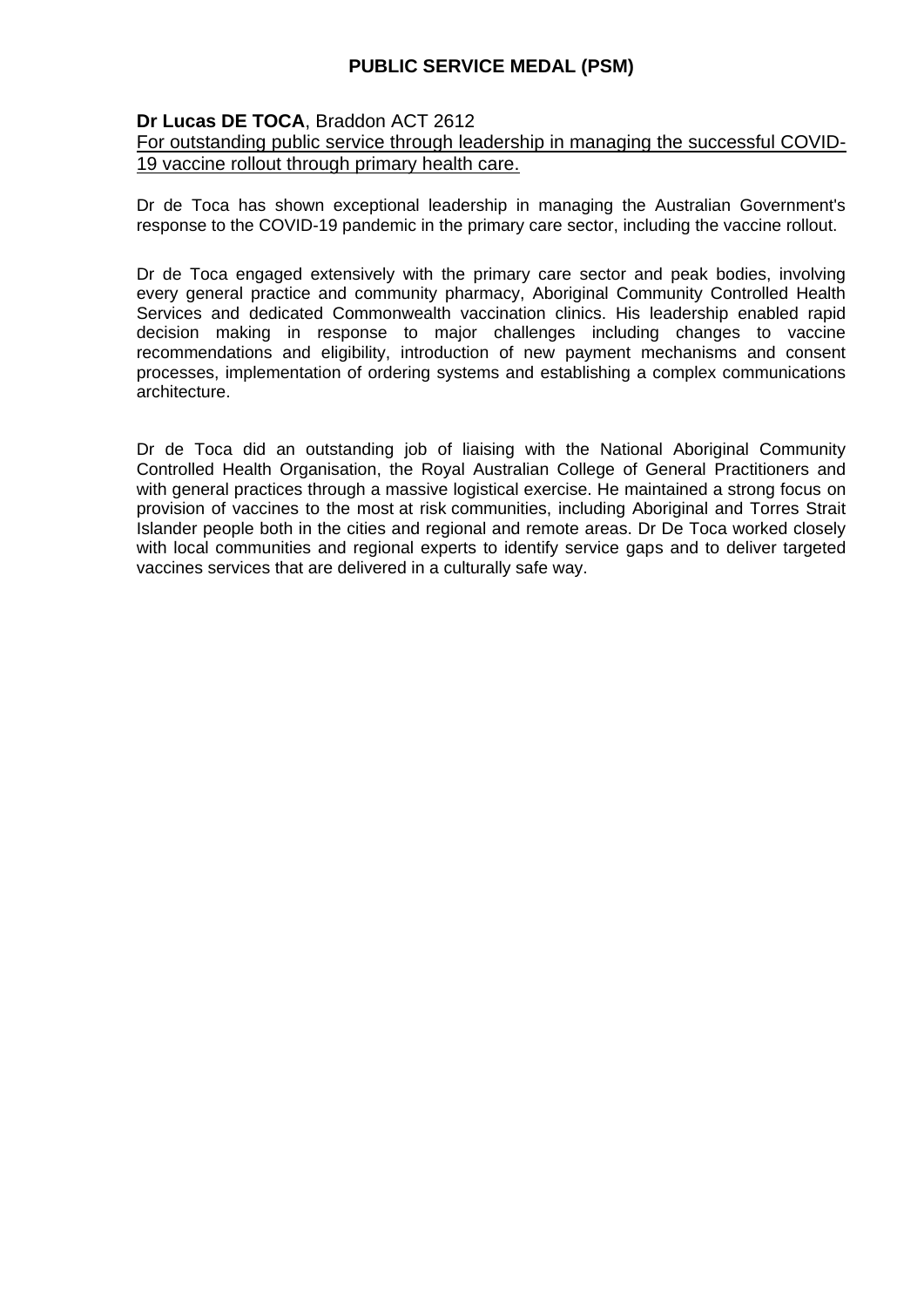### **Mr Darren DICK**, Enmore NSW 2042

### For outstanding public service in the development of a significant and influential body of research and policy development.

Mr Dick has led the Australian Human Rights Commission's policy, research and advocacy functions and has made an outstanding contribution in the development of a significant and influential body of research and policy development across a range of human rights areas, including in the rights of Aboriginal and Torres Strait Islanders, children, asylum seekers, and culturally and linguistically diverse communities.

Mr Dick developed the precursor of the Close the Gap reforms which remains the leading program initiative in Indigenous Affairs. His work is attributed to leading to successive major reforms including Close the Gap processes for Indigenous health inequality, Indigenous participation mechanisms and juvenile detention reform.

Mr Dick has also played a critical role in the strategic oversight and management of multiple innovative nationally focused reform projects on federal mechanisms for protecting human rights and preventing discrimination, immigration, human rights implications of technology and child safety.

He has also demonstrated outstanding service through leadership and as the primary resource person informing processes and strategies for the Commission at the United Nations.

Mr Dick's leadership for more than 20 years in areas of policy reform have been crucial to Australia advancing in the promotion and protection of human rights, especially in the area of Aboriginal and Torres Strait Islander Social Justice.

#### **Ms Teresa Ann DICKINSON**, Belconnen ACT 2616

For outstanding public service in the development of data and statistics, in particular for her instrumental role and sustained level of service in delivering the 2021 Census of Population and Housing.

Ms Dickinson is a long serving public servant whose rare skillset of technical expertise in statistics and methods has helped shape the data landscape in Australia and our region.

Ms Dickinson played a critical role in the successful delivery of the 2021 Census and in building confidence within the Australian Bureau of Statistics (ABS) and among government stakeholders following issues with the 2016 Census. Ms Dickinson consolidated the governance for the 2021 Census, including ensuring all 29 recommendations to improve ABS processes and governance were implemented prior to the Census. She was instrumental in the Census meeting the three key goals of smooth running, well supported and high quality data and exceeded the target response rate of 95 per cent. The challenge of delivering the 2021 Census was made more difficult by having to deliver it through periods of lock down due to COVID-19.

Ms Dickinson's strategic and visionary leadership ensured the successful delivery of the 2021 Census, arguably the largest peacetime logistics exercise in Australia with collection of data from 25 million people, across 10 million homes and mobilising around 35,000 staff.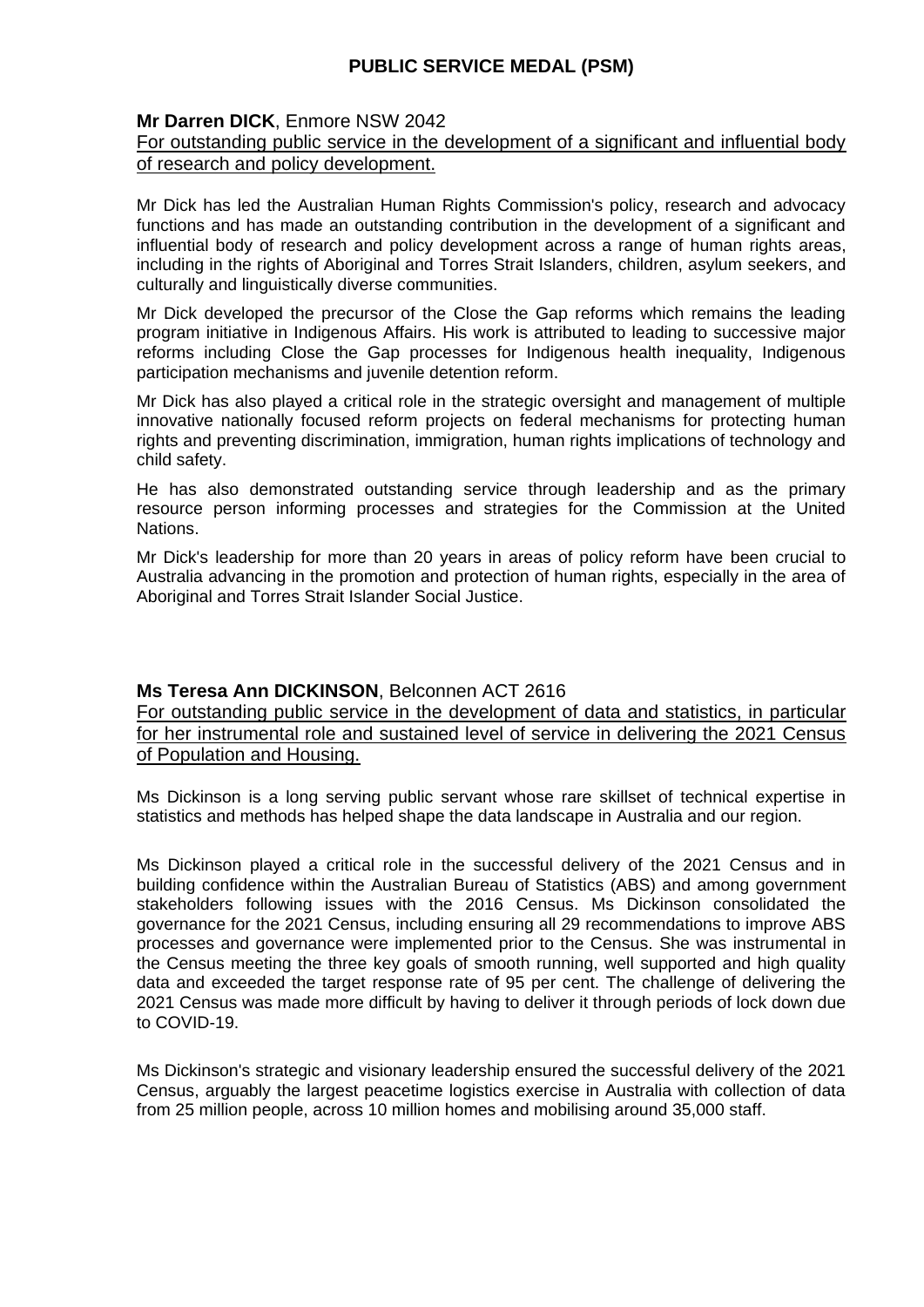### **Ms Niamh Marie DOBSON**, Canberra ACT 2601

For outstanding public service through her work in managing Australia's relationship with Gavi, the Vaccine Alliance, particularly in supporting and establishing the global COVAX Facility.

Ms Dobson has excelled in her outstanding relationship management and engagement with Gavi, the Vaccine Alliance, as it established and operationalised the COVAX Facility.

Ms Dobson, as lead adviser to the Vice Chair of the Gavi Board, played an instrumental role supporting Australia's advocacy efforts in the establishment of the global pandemic response efforts of Gavi.

Ms Dobson's work saw an increased number of countries in the Indo-Pacific becoming eligible for support from Gavi for the first time. This was a significant development, allowing the COVAX Facility to be able to deliver safe and effective COVID-19 vaccines.

Ms Dobson helped cement the role of Australia in the region and on the world stage. Her contribution has delivered a global influence in the international response to the pandemic.

#### **Ms Joanne Leigh EVANS**, Cook ACT 2614

For outstanding public service in leading the development and implementation of Australia's climate policies, including building partnerships across government to provide robust evidence based policy.

Ms Evans has spent a significant proportion of her outstanding public service career leading the development and implementation of Australia's climate policies, including building partnerships across government to provide robust evidence based policy to address one of the most complex issues facing Australia and the international community. Ms Evans has consistently exceeded what has been required and expected of her in contribution, delivery and outcomes.

Ms Evans has played a key role in the establishment, sustainment and enhancement of the key foundations of Australia's climate policy and programs. This included development of the Low Emissions Technology Investment Roadmap, Australia's National Hydrogen Strategy and the legislative framework for offshore electricity (wind) generation. She has also engaged strategically with key international partners to increase practical collaboration on Australia's priority low emissions technologies. This included invaluable support for the Special Advisor to the Australian Government on Low Emissions Technologies in the establishment of critical low emissions technology partnerships with Germany, Japan, Singapore, United Kingdom and South Korea in the past 12 months.

As a result of Ms Evans' leadership, intellectual rigor and ability to drive a strategic agenda, she has been able to achieve outcomes for the Australian Government and Australian people on climate change.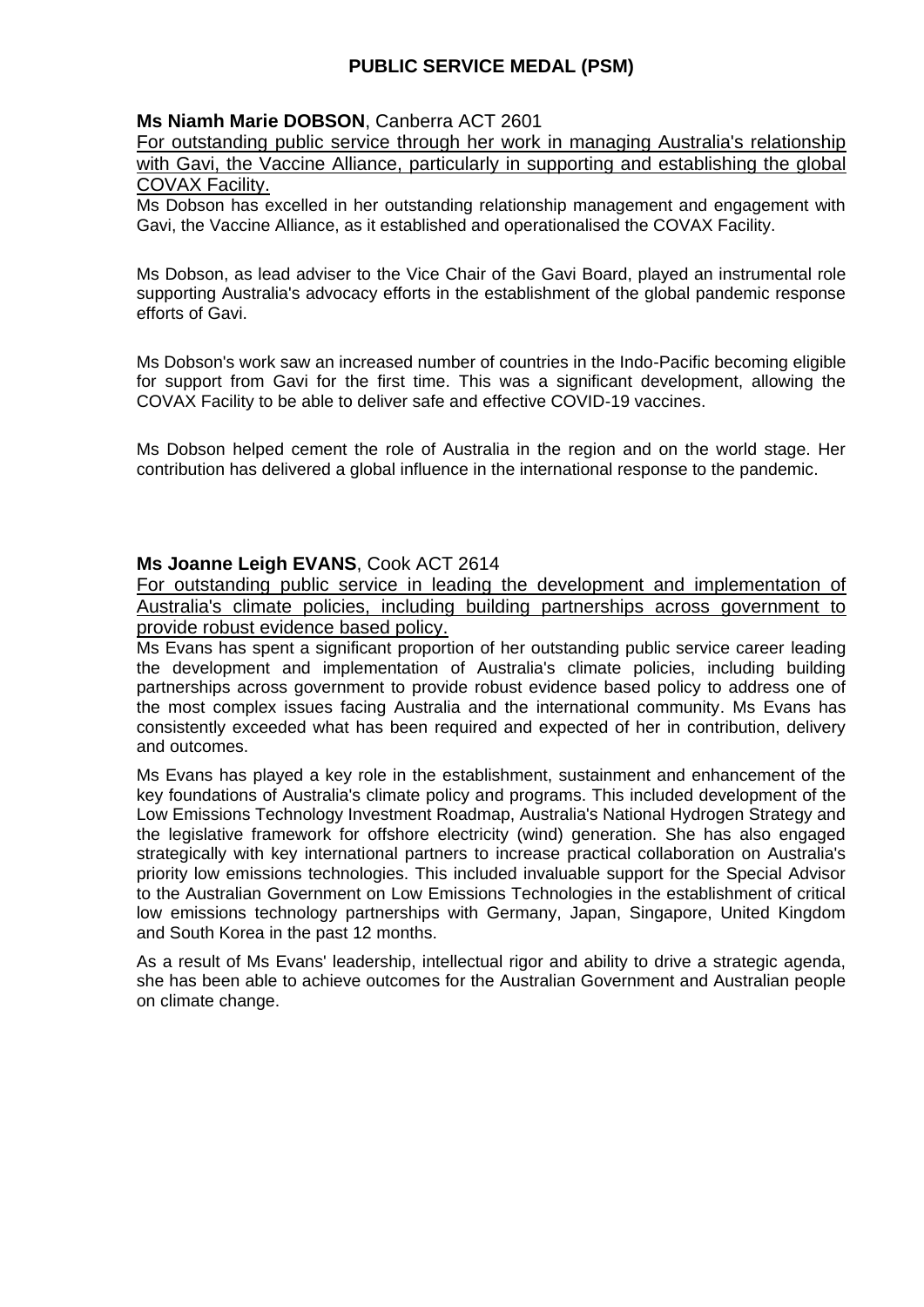### **Ms Susan Helen FLANAGAN**, Narrabundah ACT 2604

For outstanding public service in leading the largest consular response in Australian history by facilitating the safe return of Australians during the COVID-19 pandemic.

Ms Flanagan has been instrumental in leading the team that facilitated the safe return of over 20,000 Australians on organised facilitated flights during the COVID-19 pandemic.

Ms Flanagan drove the implementation of new approaches to assist Australians to return on over 200 facilitated government flights from dozens of departure points, including finding creative travel pathways that enabled the repatriation of thousands of vulnerable Australians from high-risk locations. Ms Flanagan has served with compassion and common sense, providing clarity to Australians in often distressing circumstances.

Ms Flanagan was also integral to the design and implementation of a complex travel bubble' framework between India and Australia that saw thousands of Australians in India able to return to Australia.

Ms Flanagan is highly respected among her colleagues in government and the private sector. Her calmness, warmth and unwavering commitment drives her colleagues and brings out the best in those around her, building teams that consistently deliver for the department. She personifies the spirit of what it means to serve the public, leading and serving with distinction.

### **Ms Jodie Leanne GRIEVE**, Red Hill ACT 2603

For outstanding public service through leadership in managing the national public health communications response to the COVID-19 pandemic.

Ms Grieve is a long serving public servant who led the national public health communications response to the COVID-19 pandemic across all areas including ensuring communications reached vulnerable populations including multicultural communities, Indigenous Australians, aged care and disability residents and workers.

Ms Grieve provided evidence based, timely information to the Australian public to minimise the risk of the virus to individuals, families, businesses and communities as a key element of the Government's response. Providing easy access to up to date, consistent and accurate information about the pandemic and the vaccination program was a key element of the Australian Government's COVID-19 response.

As understanding of the pandemic evolved, through variant outbreaks and as the nation transitioned into the vaccination rollout, Ms Grieve championed program flexibility to shift resources to meet changing communication needs on a real time basis. The community response to the Government's interventions, including world-leading uptake of vaccination, is due to authoritative, timely and comprehensive information and advice developed and disseminated through Ms Grieve's leadership.

Ms Grieve's commitment, guidance and dedication in effectively communicating the government's health messages, particularly to vulnerable parts of the community, have been fundamental in encouraging people to protect themselves and the nation.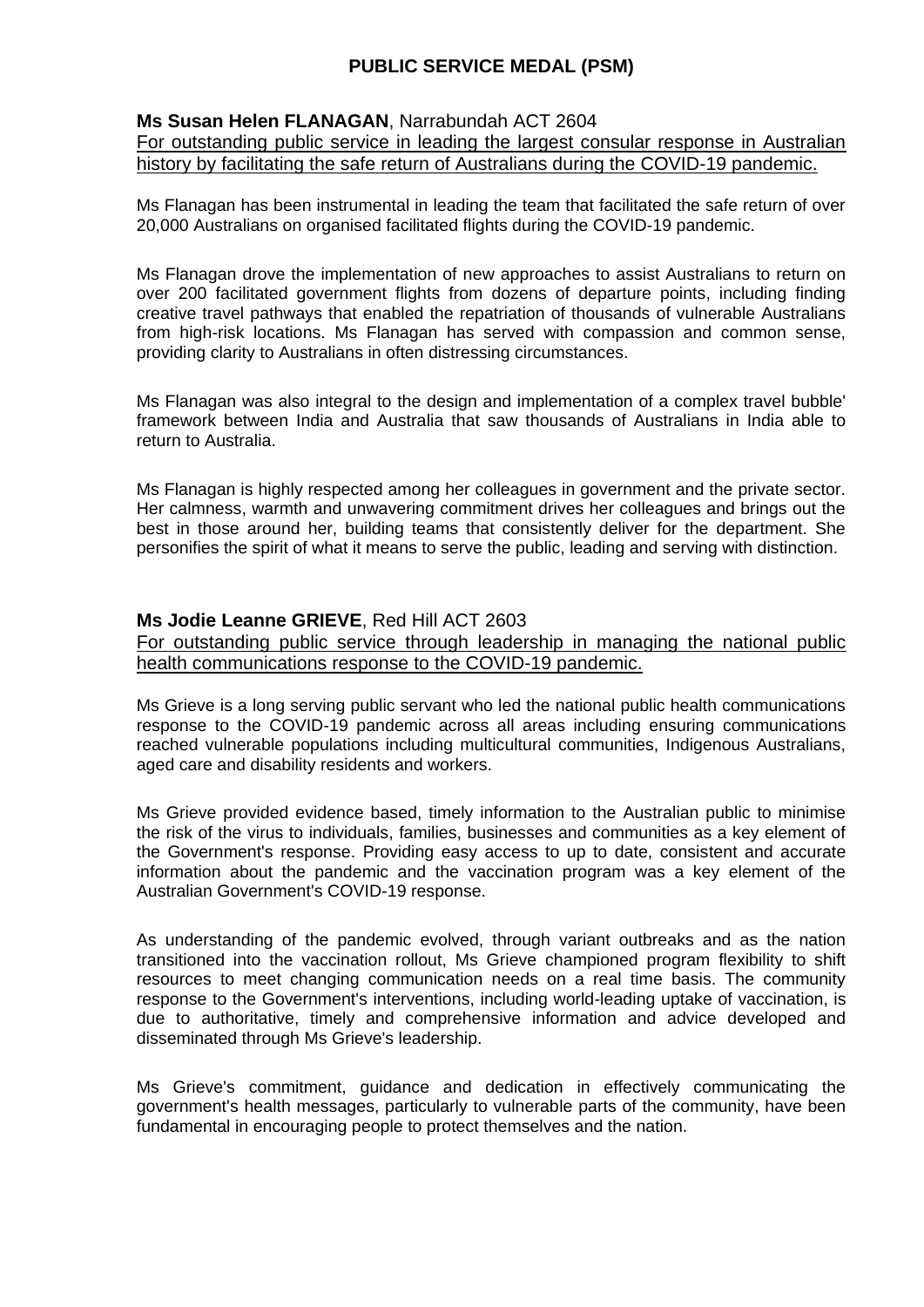#### **Ms June Kaye HOMAN**, SA

#### For outstanding public service in leading complex ICT system services for the Australian Government.

Ms Homan has made a sustained contribution through the delivery of meaningful benefits to the Australian public, most notably by improving systems delivering services for citizens receiving welfare.

Ms Homan's leadership and project delivery skills have supported Australia's economic, health and social wellbeing through delivery of key initiatives for government. These include delivering ICT systems enabling citizens to manage their financial circumstances more effectively through difficult periods. Ms Homan provided leadership across teams responding to the government request to pause welfare debt raising and recovery actions as the impacts of COVID-19 were being realised.

At the same time she successfully led teams to deliver payments of more than \$722 million to 368,000 citizens while managing the changes COVID-19 was making to the community and the workplace. She has worked tirelessly delivering additional ICT capabilities to facilitate the controlled resumption of welfare debt management services for government.

Ms Homan is highly regarded and a valued member of the Services Australia team with her project delivery and leadership skills generating exceptional outcomes for both the Australian government and Australian citizens.

### **Ms Penelope IRELAND**, ACT

For outstanding public service in the design and successful implementation of three COVID-19 response initiatives - the Jobs Hub, Workforce Contact Centre and Employer Response Unit.

Ms Ireland has been instrumental in her role in the design and successful implementation of three COVID-19 response initiatives - the Jobs Hub, Workforce Contact Centre and Employer Response Unit. These initiatives helped hundreds of thousands of people Australia-wide, from individual job seekers, many unemployed for the first time, to employers needing assistance with finding people with the right skills at the height of the pandemic.

The combination of Ms Ireland's experience, leadership, initiative and personal commitment allowed the department to respond immediately to address critical workforce needs and support both employers and job seekers at a very difficult time in their lives.

Her service throughout the COVID-19 pandemic was essential to provide workforce solutions during the crisis. She has shown commitment and initiative in engaging with clients and developing innovative solutions to meet the government's objectives.

Ms Ireland's significant record of highly effective, innovative workforce solutions made a significant contribution to meeting COVID-19 employment challenges and will continue to do so during recovery.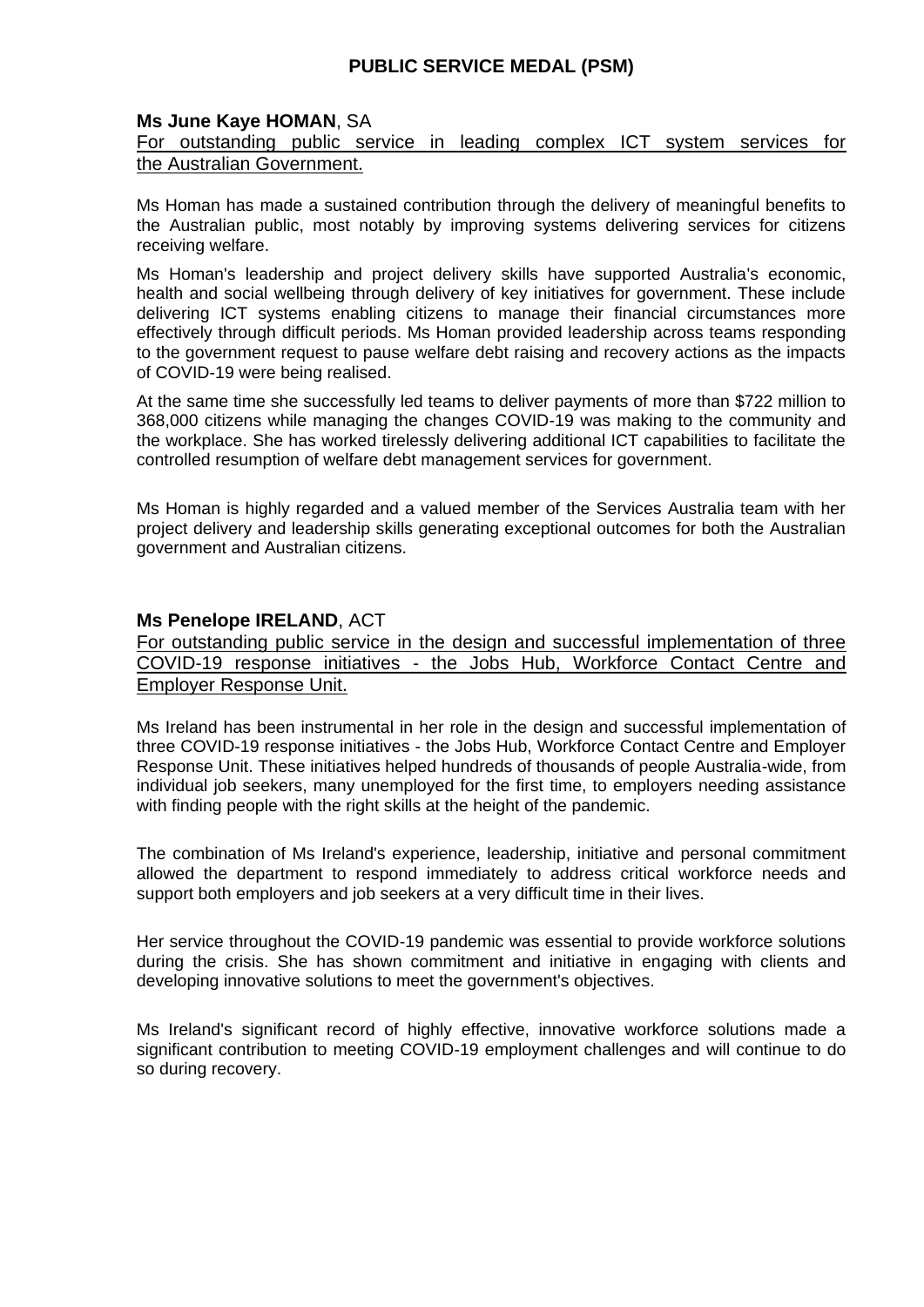### **Dr Elisabeth Alexandra KERR**, Hawker ACT 2614

For outstanding public service to the health and wellbeing of Australians, primarily for work as the scientific force behind the regulation of breast implants globally.

Dr Kerr is recognised for her commitment to the highest standards of service, her leadership in the field of regulatory science and her drive to achieving global innovation in the field of medical device regulation.

Dr Kerr led the team that was instrumental in analysing the link between breast implants and breast implant associated anaplastic large cell lymphoma - a rare but lethal type of cancer. Through this increased understanding of the cause of this disease, the Therapeutic Goods Administration (TGA) led the world-wide regulatory action and was the first regulator globally to move against the devices. Dr Kerr now leads the global initiative to improve the standards by which these breast implants are classified.

In response to COVID-19, Dr Kerr led the work on the quality evaluation and the batch testing of vaccines, quality assurance of rapid antigen testing, as well as leading the TGA in being the first regulator in the world to undertake the evaluation of more than 1200 models of face masks and respirators.

Dr Kerr's work on the regulation of breast implants will deliver a more stringent international standard to be applied in the manufacture of these devices and greater safety for women. Her work also improved the standards and expectations for face mask and respirator performance, delivering greater protection for global users of surgical face masks and respirators. Her work has put Australian initiative and know-how at the forefront of medical device regulation and international safety standards.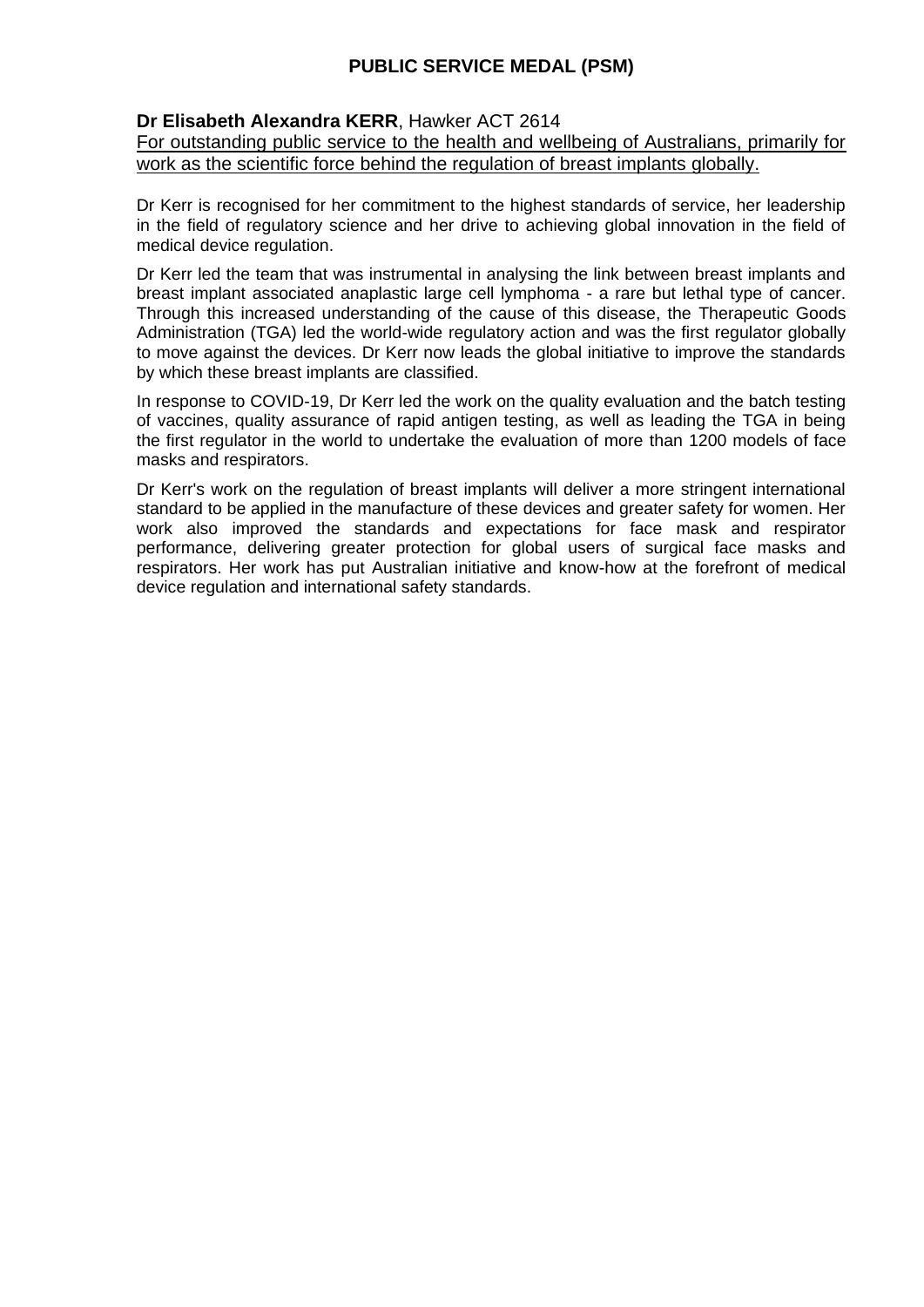### **Ms Rebekah Ruth KILPATRICK**, Barton ACT 2600

For outstanding public service in leading the development and launch of the National Strategy to Prevent and Respond to Child Sexual Abuse 2021-2030 and its associated First Commonwealth Action Plan and First National Action Plan.

For outstanding public service in leading the development and launch of the National Strategy to Prevent and Respond to Child Sexual Abuse 2021-2030 and its associated First Commonwealth Action Plan and First National Action Plan.

Ms Kilpatrick has displayed extraordinary leadership in the development and launch of the landmark National Strategy to Prevent and Respond to Child Sexual Abuse 2021-2030 and its associated First Commonwealth Action Plan and First National Action Plan. At her direction the national policy framework was extended beyond the scope of the Royal Commission into Institutional Responses to Child Sexual Abuse, to provide a national-level response to child abuse in all settings.

The National Strategy will continue to prevent crimes against vulnerable people, with Ms Kilpatricks' pioneering reforms protecting individuals from abuse and exploitation, whilst providing avenues for already affected individuals. Ms Kilpatrick demonstrated strategic thinking and intellectual rigour, as well as an outstanding commitment to co-design and collaborative policy development. She engaged meaningfully and built trust with hundreds of diverse stakeholders, led skilled negotiations with state and territory counterparts in justice, community services and health portfolios, and successfully led a cross-Commonwealth package for Budget 2021, securing funding for the initial phase of the National Strategy.

Ms Kilpatrick is highly regarded and led the development and delivery of the National Strategy with world leading measures, in its entirety. Her work has prevented and will continue to prevent crimes against vulnerable people; the reforms she has pioneered have protected individuals from abuse and exploitation and have delivered avenues for already affected individuals to heal from the harms committed against them.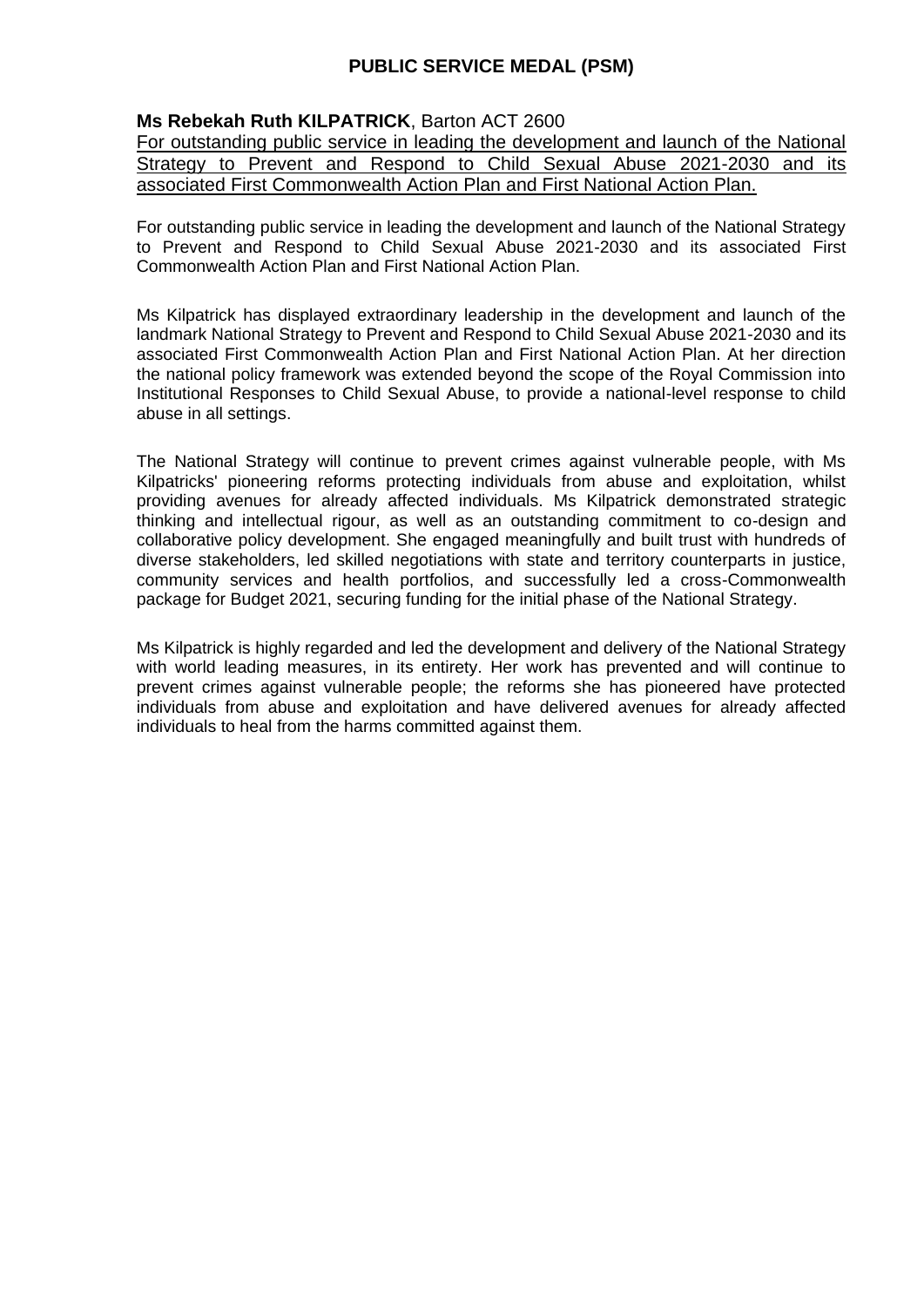### **Ms Alison Dell LARKINS**, O'Connor ACT 2602

#### For outstanding public service in policy innovation and leadership to enhance settlement outcomes for refugees and migrants.

As the inaugural Commonwealth Coordinator-General for Migrant Services, Ms Larkins has driven lasting and transformative changes to the design, delivery and coordination of services to refugees and migrants. These changes will fundamentally improve the ability of refugees and migrants to settle well and participate fully in life in Australia.

Ms Larkins has brought a depth of policy thinking and innovation to settlement and integration policy that will confirm Australia's world-leading reputation for years to come. Ms Larkins spearheaded the most significant reforms and improvements to the Adult Migrant English Program in its 70 year history, allowing more migrants and refugees to access government tuition for longer, and to reach a higher level of proficiency. This has led to 24,000 people either enrolling in the program for the first time, or re-engaging with it.

Ms Larkins also led a review of the Community Sponsorship Program and supported Government in its establishment of a ground-breaking new pilot program - the Community Refugee Integration and Settlement Pilot - that will provide a way for Australians to directly support refugees to settle in Australia.

Ms Larkins recently led cross-portfolio efforts to provide rapid support to evacuees who had fled Afghanistan at short notice, and arrived in Australia during Covid-pandemic lockdowns in some jurisdictions. This work included the development of new and innovative approaches to supporting the specific settlement needs of this cohort.

Ms Larkins' more than 30 year career in policy development and oversight has been exceptional, with an ability to drive reform and use her creativity to solve previously intractable issues.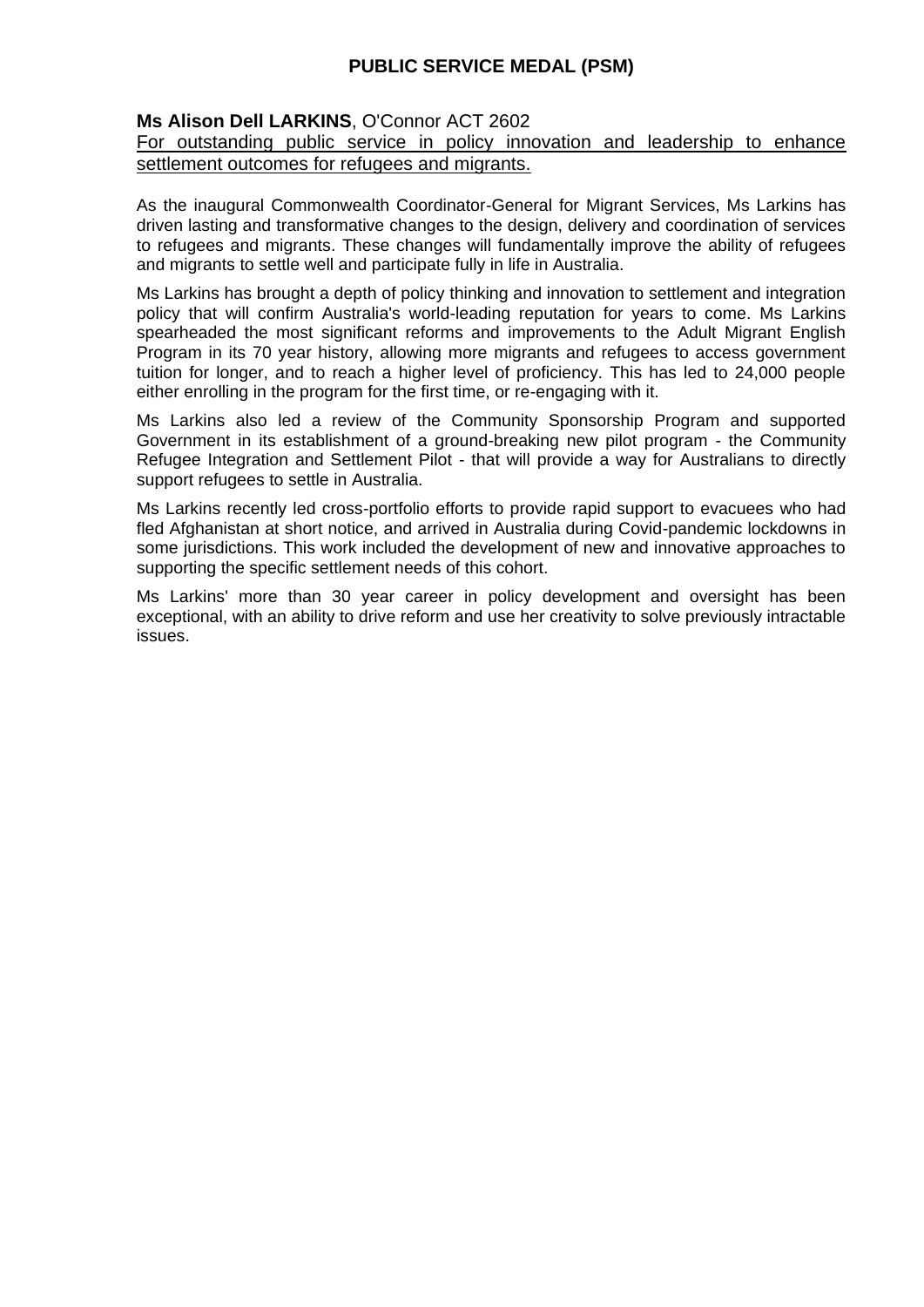#### **Ms Helen Zeta McCORMACK**, Narrabundah ACT 2604

For outstanding public service to Australia's agriculture sector, particularly in addressing critical workforce shortages following the outbreak of the COVID-19 pandemic.

Ms McCormack's dedication and commitment to policy excellence have reformed and improved the management, operations and governance of the Seasonal Worker Program (SWP). Ms McCormack's leadership has seen the SWP become a key element of the government's Pacific Step-up, with visa grants increasing by over 40 per cent per annum up until the COVID-19 interruption.

Ms McCormack's most significant impact has been in working across federal and state governments to address significant SWP challenges resulting from the impacts of COVID-19, particularly for the 7,000 stranded temporary visa holders when Australia's borders closed, and the additional need to address horticulture labour shortages. She implemented new systems, processes and governance structures that included greater welfare support for workers.

Ms McCormack was key to the restart of Pacific Labour Mobility during the border closures, piloting a labour program and its subsequent expansion, bringing much needed support to agricultural businesses. This employment also ensured material economic and social benefits flowed to the Pacific region during the pandemic.

Under Ms McCormack's leadership, the department has helped to facilitate around 13,000 worker redeployments, all needing to navigate varying State and Territory health and quarantine arrangements.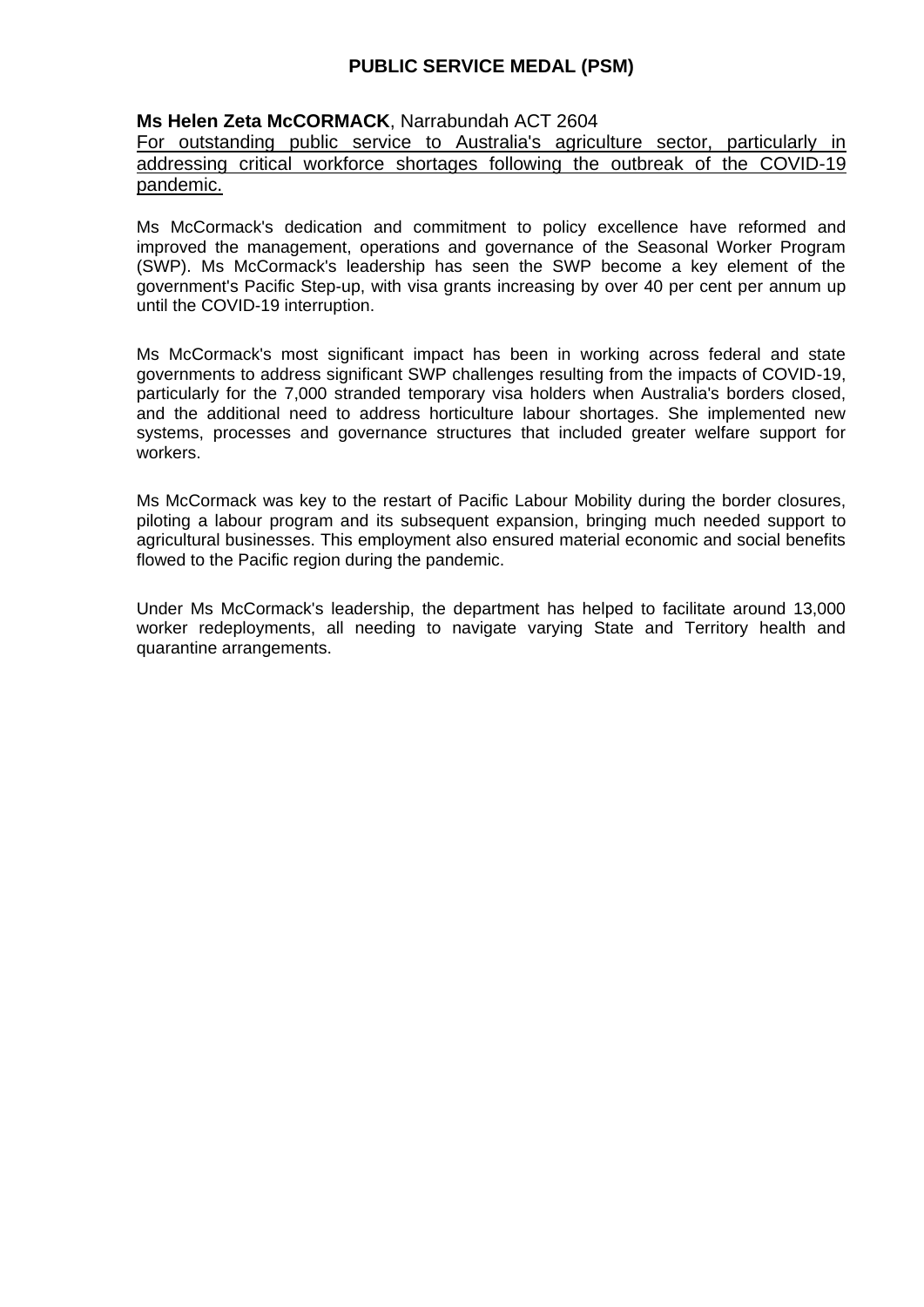### **Mr Garrett McDONALD**, ACT 2607

For outstanding public service in performing a leadership role during the bushfires and COVID-19 crises, being instrumental in quickly developing new capability to allow Services Australia to respond to unprecedented levels of demand.

Mr McDonald has played a crucial role during the bushfires and COVID-19 crises, where he was instrumental in quickly developing new capability to allow Services Australia to respond to unprecedented levels of demand. He is an ICT technical leader who has been the chief architect and driver of myGov and played critical roles in large-scale digital transformations.

During the bushfire crisis and COVID-19, Mr McDonald repeatedly designed and rapidly deployed significant changes to core customer facing systems such as myGov, Centrelink online systems and mobile applications as well as developing new systems such as connectedID and service connect. These changes allowed significant numbers of new customers to claim government support quickly.

Mr McDonald introduced the Register Intention to Claim' feature in myGov - which was built, tested and deployed in 36 hours. He worked with policy and program partners to develop a simpler JobSeeker claim and expanded eligibility criteria to enable payments to reach customers more quickly. Mr McDonald's technical leadership was critical in Services Australia being able to respond to unprecedented demand during the bushfire crisis and the pandemic.

Mr McDonald's inspirational leadership and determination to make a difference and support the Australian public enabled more than 1 million people affected by the pandemic to complete a simplified claim online, processed end-to-end without visiting a Service Centre.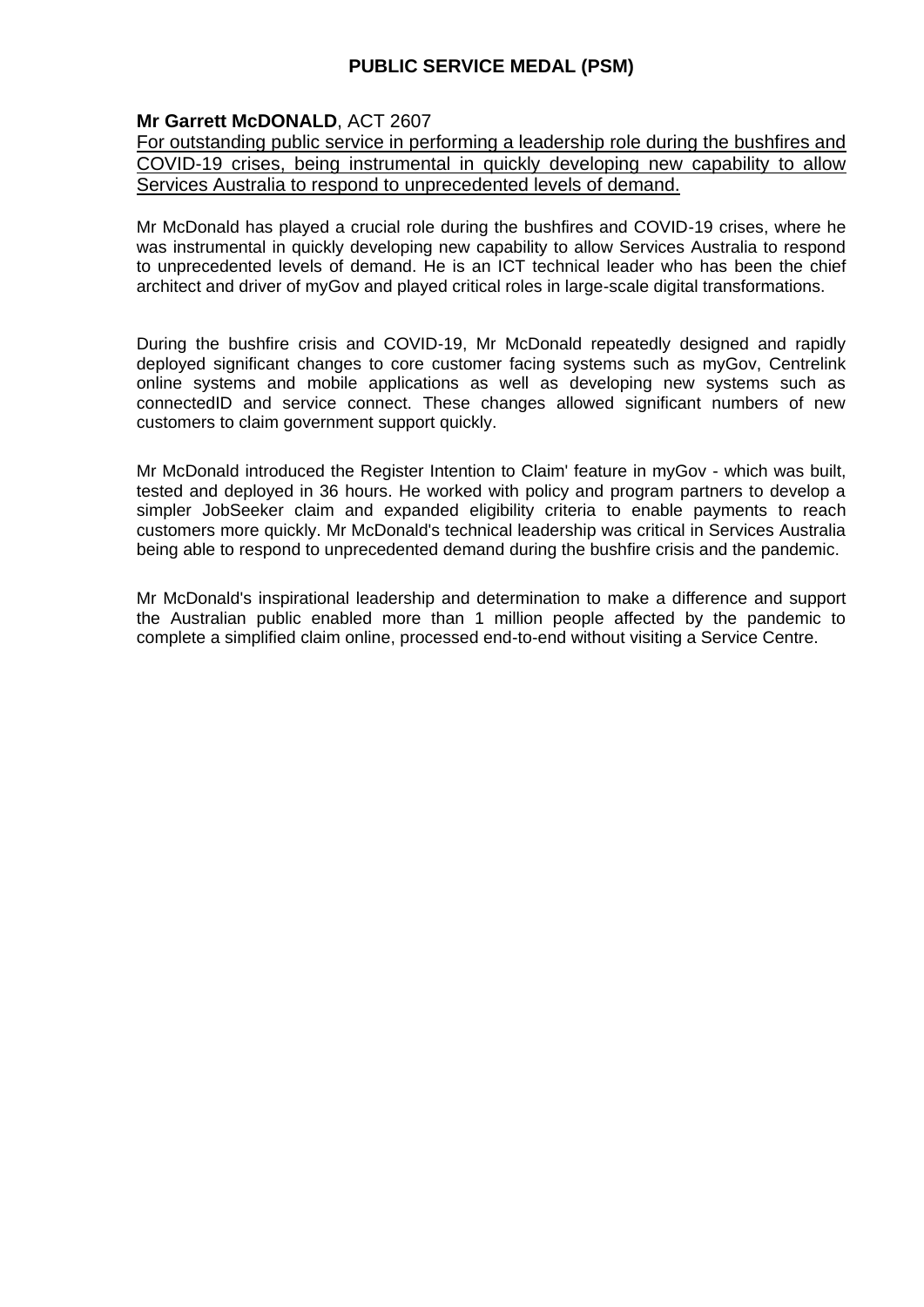### **Ms Lisa Michelle PETERSON**, NSW

#### For outstanding public service leading the national aged care COVID-19 vaccination rollout for senior Australians and workers in residential aged care in 2021.

Ms Peterson successfully led the Australian Government's national aged care COVID-19 vaccination rollout for senior Australians and workers in residential aged care in 2021, leading to reduced infection rates and saving hundreds of lives. The residential aged care COVID-19 vaccine roll-out was the first of the Commonwealth's vaccine delivery programs, targeting the most vulnerable cohort of Australians. It was subject to extraordinary levels of scrutiny and is recognised as leading the nation in vaccination.

Ms Peterson was appointed in February 2021 and by 7 July 2021, 90 per cent of residents had been vaccinated.

Ms Peterson quickly developed plans for the logistics, data collection and engagement required to deliver the vaccination program to all residential aged care facilities across Australia. She established clinical governance guidelines and procedures, consent guidelines and processes, scheduling and delivery of clinics, and a national communications campaign.

Ms Peterson showed incredible flexibility in being able to pivot the vaccination program to respond to emerging outbreaks and policy changes.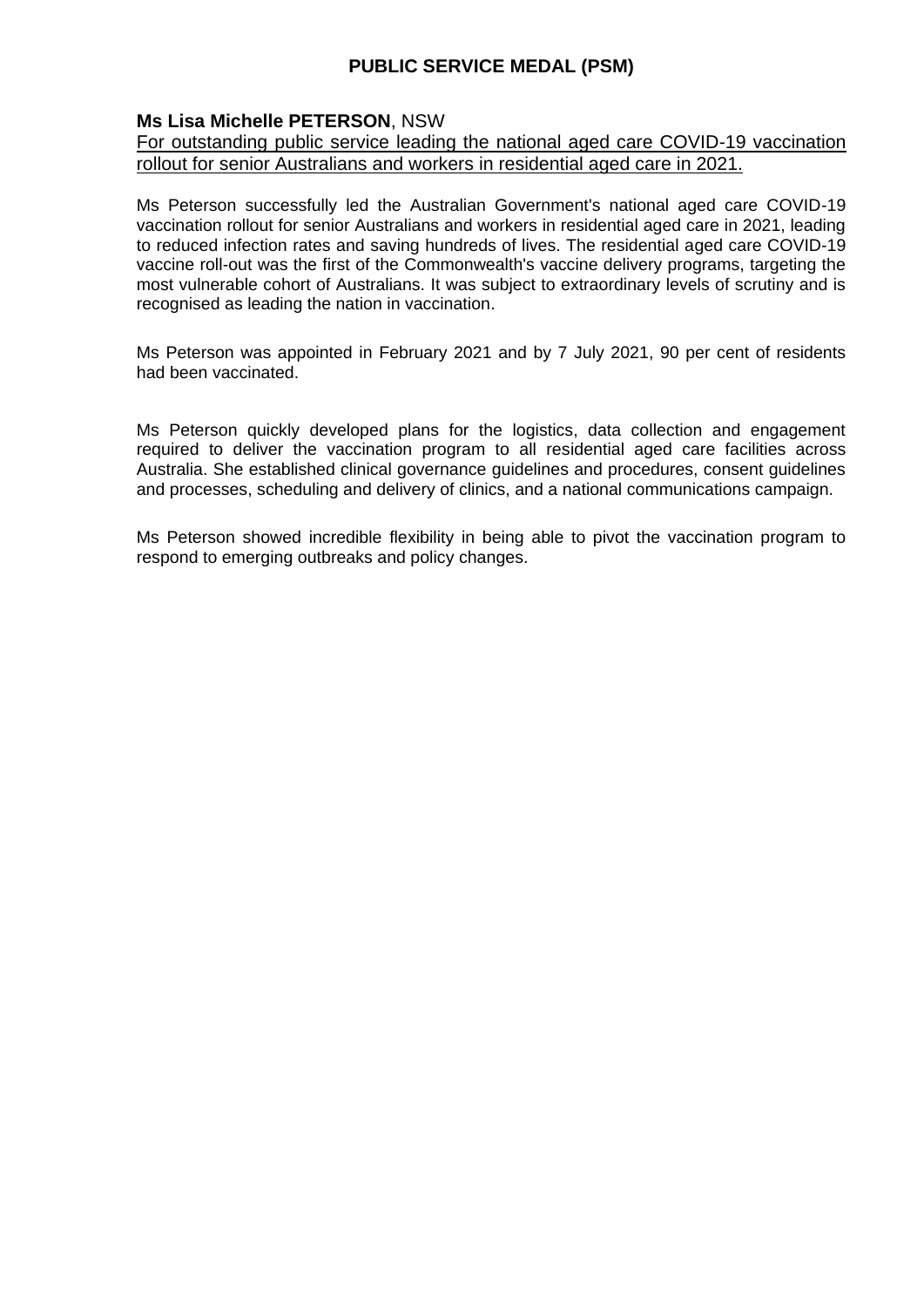### **Ms Danielle Joy REGELING**, Canberra ACT 2905

For outstanding public service to Service Australia's support for Australians during the COVID-19 pandemic, navigating between Services Australia and primary partners including the Department of Health and national Health Providers.

Ms Regeling's outstanding contribution to Service Australia's support for Australians during the COVID-19 pandemic, navigating between Services Australia and primary partners including the Department of Health and national Health Providers. She was critical to the success of the Services Australia response by maintaining and strengthening processes and support for the Australian Immunisation Register and broader Health Provider systems.

Ms Regeling led over 3500 staff across Australia in the delivery of government health programmes, payments, incentives and other services to the public and health professionals while managing a significant increase in customer demand. As an example, the agency implemented 250 new Medicare Benefits Schedule items in a six week period (a change usually seen over 2 years).

Ms Regeling brings a transformative mindset and leadership approach which draws out innovative ideas for business model stances. This has been well illustrated in her management of agency experts to support lining service delivery partners, mygov and Medicare to enable Australians to access the Immunisation Certificates.

Ms Regeling's agility, and her ability to embed agility in the workforce has well positioned Services Australia, given assurance and visibility to senior leaders across government, and provided confidence in the systems and processes supporting the COVID-19 pandemic and vaccine rollout.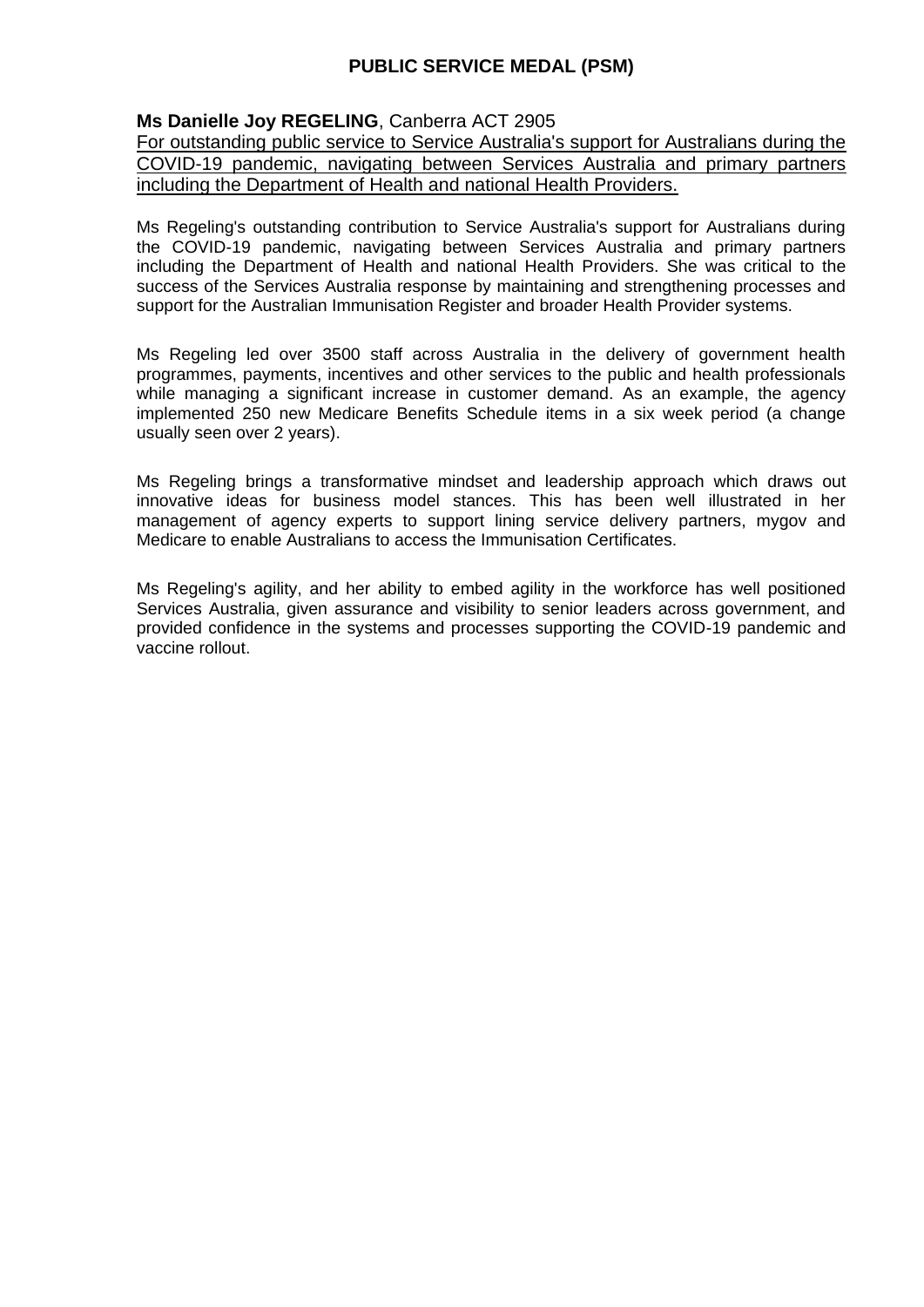#### **Mr Michael Roy RYAN**, Murrumbateman NSW 2582

For outstanding public service in leading the legislative requirements that facilitated the rapid expansion of telehealth services recognised by Medicare in response to the COVID-19 pandemic.

Mr Ryan has shown exceptional leadership in steering the legislative requirements that facilitated the rapid expansion of telehealth services recognised by Medicare in response to the COVID-19 pandemic.

Prior to COVID-19, the Medicare Benefits Scheme (MBS) only supported telehealth services in very limited circumstances, predominantly for rural and remote residents. Mr Ryan's knowledge, expertise and dedication enabled the huge amount of legislation and regulation required to support telehealth services for all Australians to be completed in a very short time frame. Mr Ryan enabled 283 Medicare items to be introduced in just over two months - the equivalent of 10 years of legislative reform in 10 weeks.

Mr Ryan worked closely with the medical profession, Australian Government Solicitor and Services Australia to implement the changes. As medical understanding of the pandemic evolved, Mr Ryan continued to work with stakeholders to revise available MBS items to adjust the support that patients and practices need. Mr Ryan's knowledge and expertise was key in successfully delivering a mammoth task, made more difficult by extraordinarily short time frames and constantly changing policy settings.

### **Mr Daniel Thomas SLOPER**, New York 1003 USA

For outstanding public service in leading the Government's Crisis Response Team on the ground in Kabul, Afghanistan and the United Arab Emirates.

Mr Sloper is recognised for his significant contribution to Australia's foreign policy over 25 years, and in particular for his outstanding and compassionate service in leading the Government's response on the ground in Kabul, Afghanistan, and the Australian base in the United Arab Emirates, following the Taliban's return to power.

Mr Sloper demonstrated bravery, calm leadership, fine judgement and authoritative communication skills in leading a team of Australian Defence Force members and Australian Government officials working under high stress and in difficult conditions. He managed a complex coordination effort with coalition partners to complete one of the biggest humanitarian airlifts in Australia's history.

Mr Sloper continuously performed to the highest standard under intense pressure, acute international scrutiny, and unrelenting urgency in dangerous and uncertain security conditions. His innovation and judgement directly contributed to a substantial increase in the number of evacuees boarding flights, and the increased frequency of flights.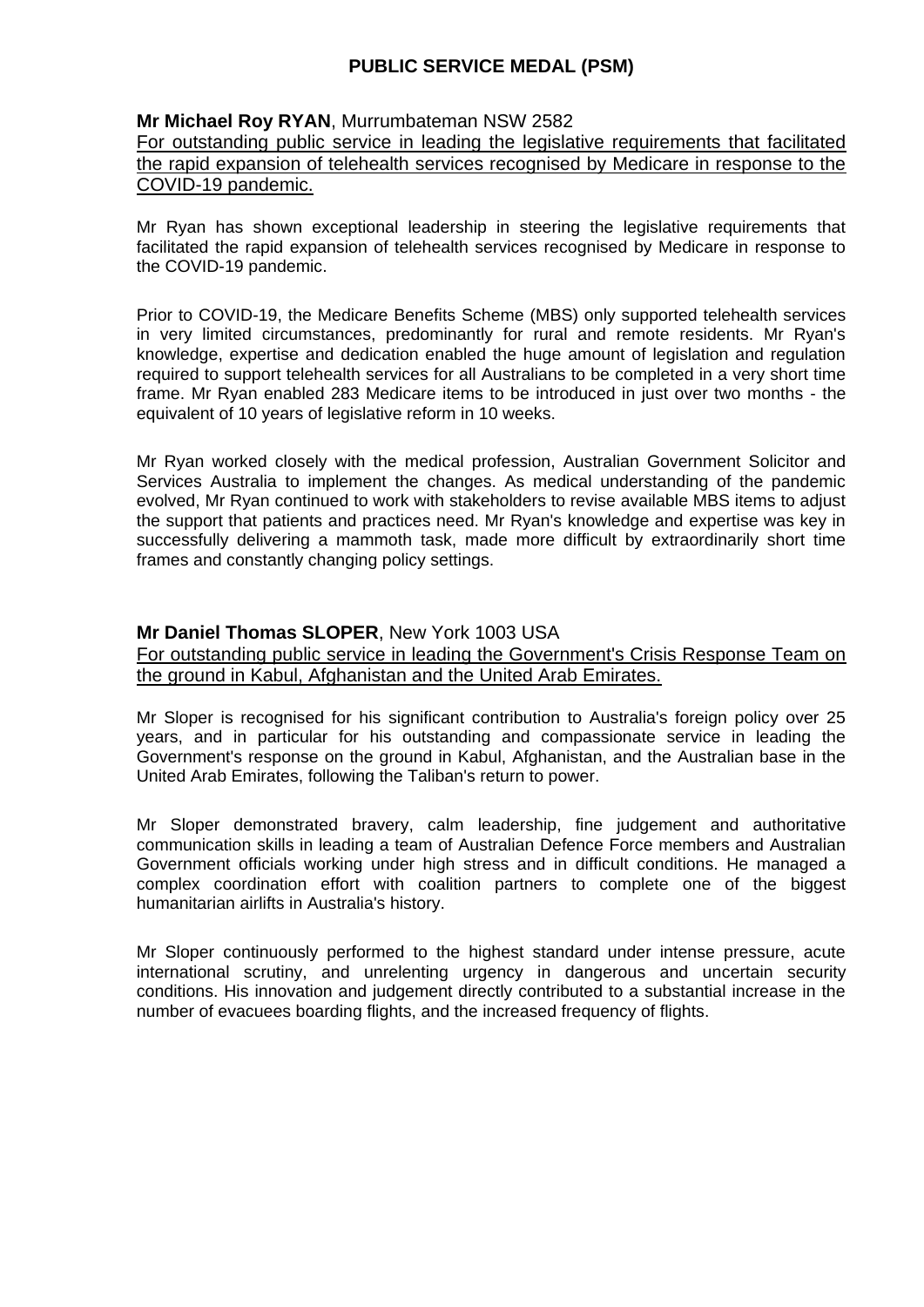### **Mr Simon Joseph WRITER**, ACT

For outstanding public service in delivering an extensive legislative program, including comprehensive legislation packages in response to the Financial Services Royal Commission and the Government's economic response to the COVID-19 pandemic.

Mr Writer has shown exceptional leadership and excellent service in delivering an extensive legislative program, including comprehensive legislation packages in response to the Financial Services Royal Commission and the Government's economic response to the COVID-19 pandemic.

Mr Writer led the delivery of urgent legislation to implement the Government's response to the pandemic, requiring the development of innovative legislative frameworks for which there were no precedents. Mr Writer devised new solutions, implementing a number of complex, interconnected measures that addressed all facets of the economic crisis.

Mr Writer was instrumental in delivering the Government's response, including two significant pandemic economic response packages within a month. In addition he led implementation of the Government's legislative response to the Financial Services Royal Commission report, and oversaw the delivery of over 80 Government Bills in than three years.

Mr Writer's outstanding leadership and excellent service in the management of Treasury's legislative program has been instrumental in supporting Australians through periods of crisis and setting up Treasury for success in delivering increasingly complex and innovative legislative reforms in the future.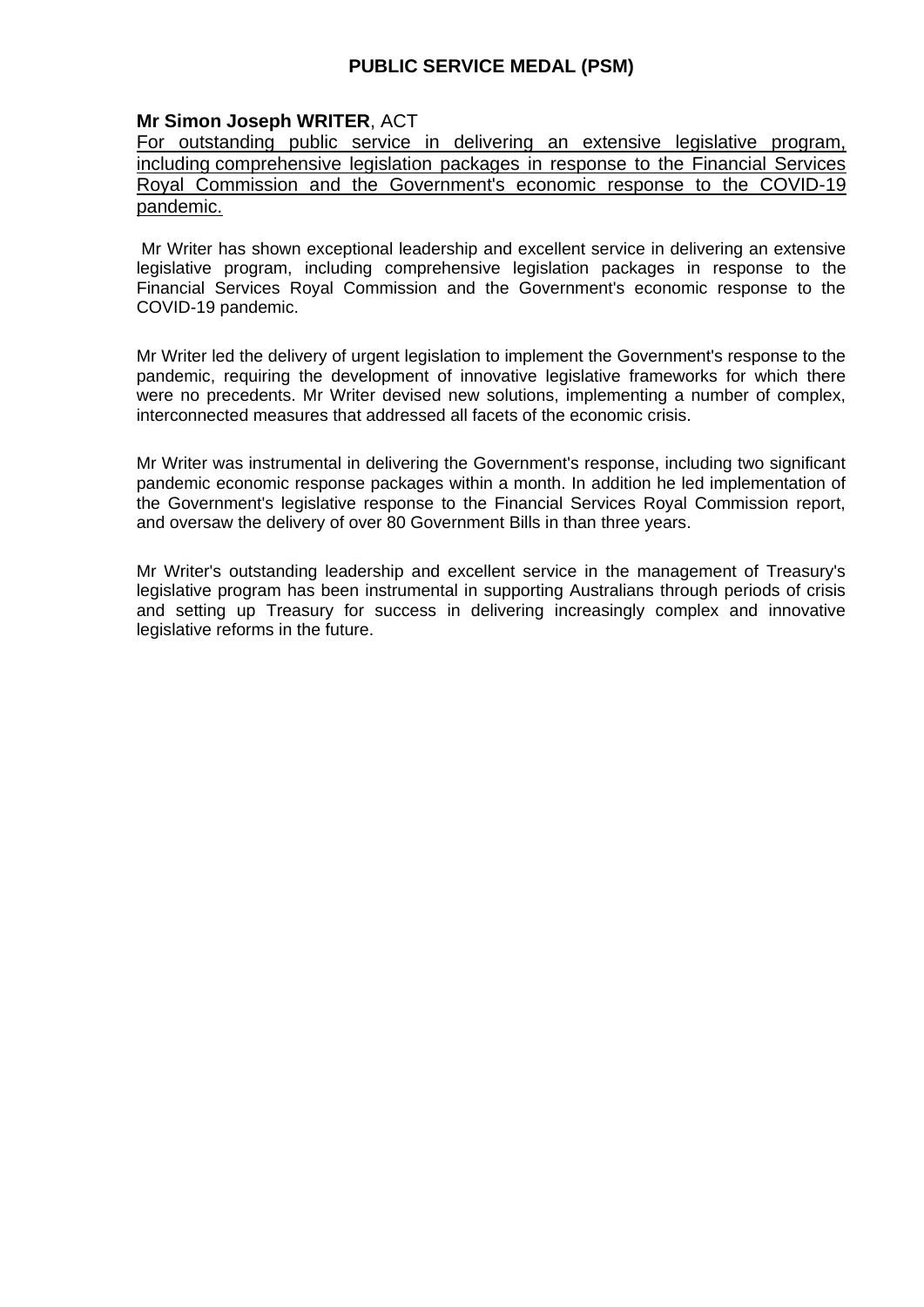#### *New South Wales*

### **Ms Jennifer Anne AGIUS**, Sydney NSW 2000 For outstanding public service to the New South Wales Ombudsman.

Ms Jennifer Agius is currently serving as the Manger of the Detention and Custody Team at the New South Wales Ombudsman. Since establishing the Detention and Custody Team over 20 years ago, Ms Agius's leadership has transformed the way the New South Wales Ombudsman handles complaints and reports of maladministration from inmates and detainees in New South Wales correctional and youth justice centres. In particular, Ms Agius has placed great importance on ensuring all inmates and detainees receive the right services and fair treatment. To ensure this was achieved, Ms Agius established the Ombudsman free call phone service, giving inmates and detainees a mechanism for raising their complaints and concerns. In addition, she has conducted countless visits, along with her team, to the correctional and youth justice centres around New South Wales, so inmates and detainees can meet and speak directly to Ombudsman staff. This opportunity allows those within the custodial system to convey their concerns to an independent party and be advised on possible ways forward. The visits to centres also allow Ms Agius to raise matters immediately and directly with Centre staff and often achieve the best outcome for all parties in an efficient manner. The implementation of such a process has gained her the praise of inmates and detainees, Corrective Services New South Wales and Youth Justice staff.

Ms Agius has always approached her work with integrity and professionalism, ensuring that complaints are assessed fairly and investigated when necessary. Her knowledge and application of the law relating to proper administrative decision making within the custodial environment, is of the highest standard. Equally so, is her application of the policies and practices within New South Wales 's adult correctional and youth justice systems. Such expertise enables Ms Agius to work constructively with the many and varied stakeholders in this sector to resolve complaints and improve custodial practice.

For over 40 years, Ms Agius has made an outstanding contribution to the New South Wales Public Sector. Her collaborative and considered approach to complaints and mistreatment have earned her the respect and acknowledgement from those within the corrective services and youth justice system, her peers, and colleagues alike.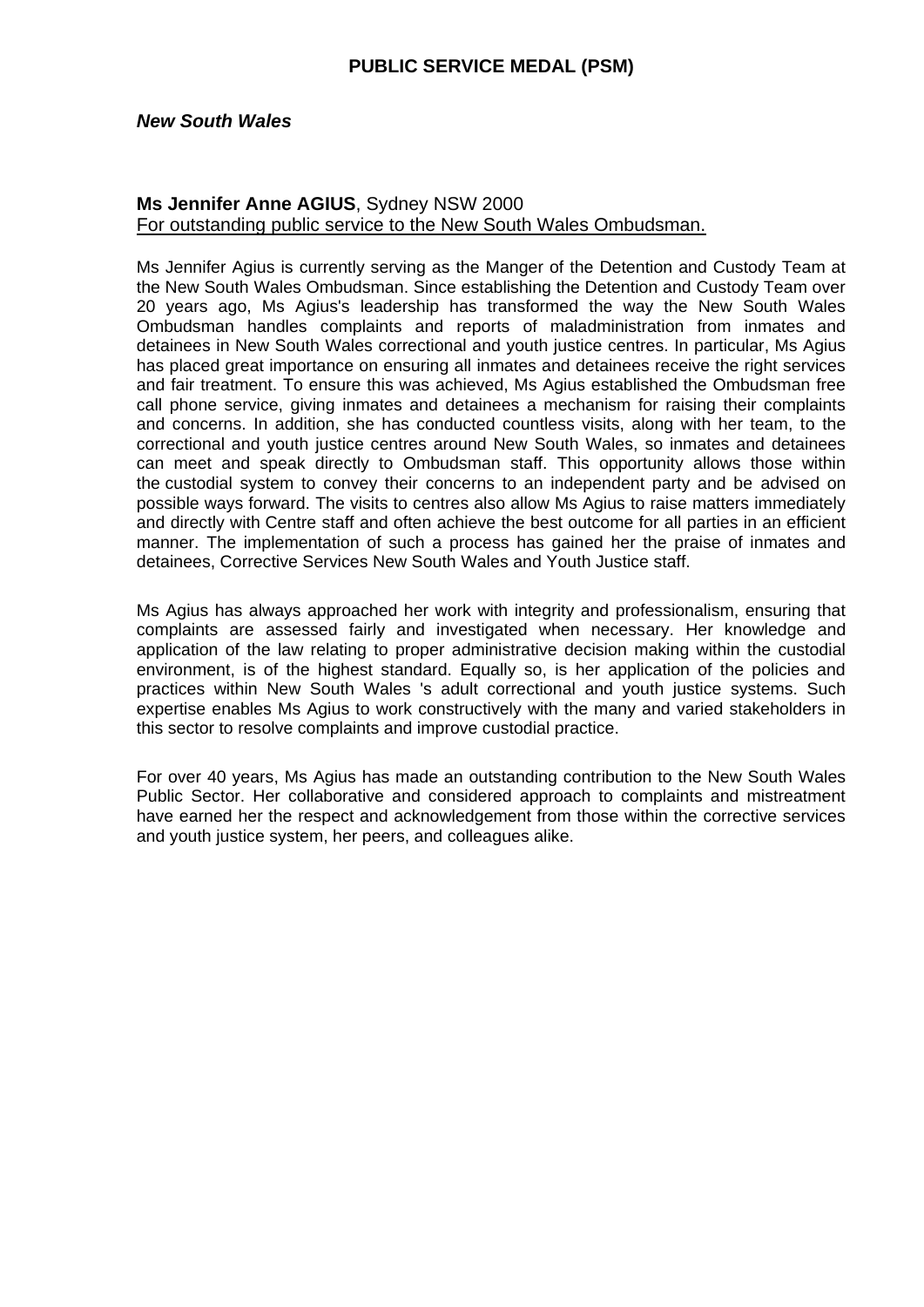### **Ms Melissa ATTIA**, Merrylands NSW 2160

### For outstanding service to the Cumberland City Council during the COVID-19 pandemic.

Ms Melissa Attia has shown incredible expertise and commitment in her leadership of the Cumberland community, as it responded to the COVID-19 pandemic.

Currently serving as the Director of Community and Organisational Development, Ms Attia has crafted and driven the Cumberland City Council's response to the pandemic, ensuring essential services and support were provided to the most vulnerable of community members and local business. In August 2021, as the COVID-19 Delta variant spread swiftly through Western Sydney and greater restrictions were placed on the Cumberland community, Ms Attia responded quickly to ensure the Council was best placed to support those in need. She leveraged her strong relationship with all tiers of Government and worked collaboratively to develop the Council's communications strategies and disseminate information, in a variety of languages, to the community. On several occasions, she consulted with the community to identify issues that required Council attention.

Ms Attia also worked with NSW Health to identify facilities to support the rapid expansion of testing sites and the establishment of vaccination hubs. Her willingness to think quickly and support Government agencies was attributable to the reduction in the spread of the virus in the Cumberland community and an increase in the vaccination rate from 14.6 percent to its current rate of over 93.7 percent.

During the onset of tighter restrictions and public health orders, Ms Attia worked with farmers in regional NSW, local organisations and Council staff to provide over 1,200 hampers to support more vulnerable residents. She also partnered with OzHarvest to enable the establishment of temporary food hubs across the local government area.

Ms Attia has displayed an enormous amount of knowledge and leadership in crafting Cumberland City Council's response to the COVID-19 pandemic. Her connectiveness, responsiveness and commitment to the people of Cumberland during this difficult time has ensured she is held in high regard throughout all levels of the organisation and the broader community.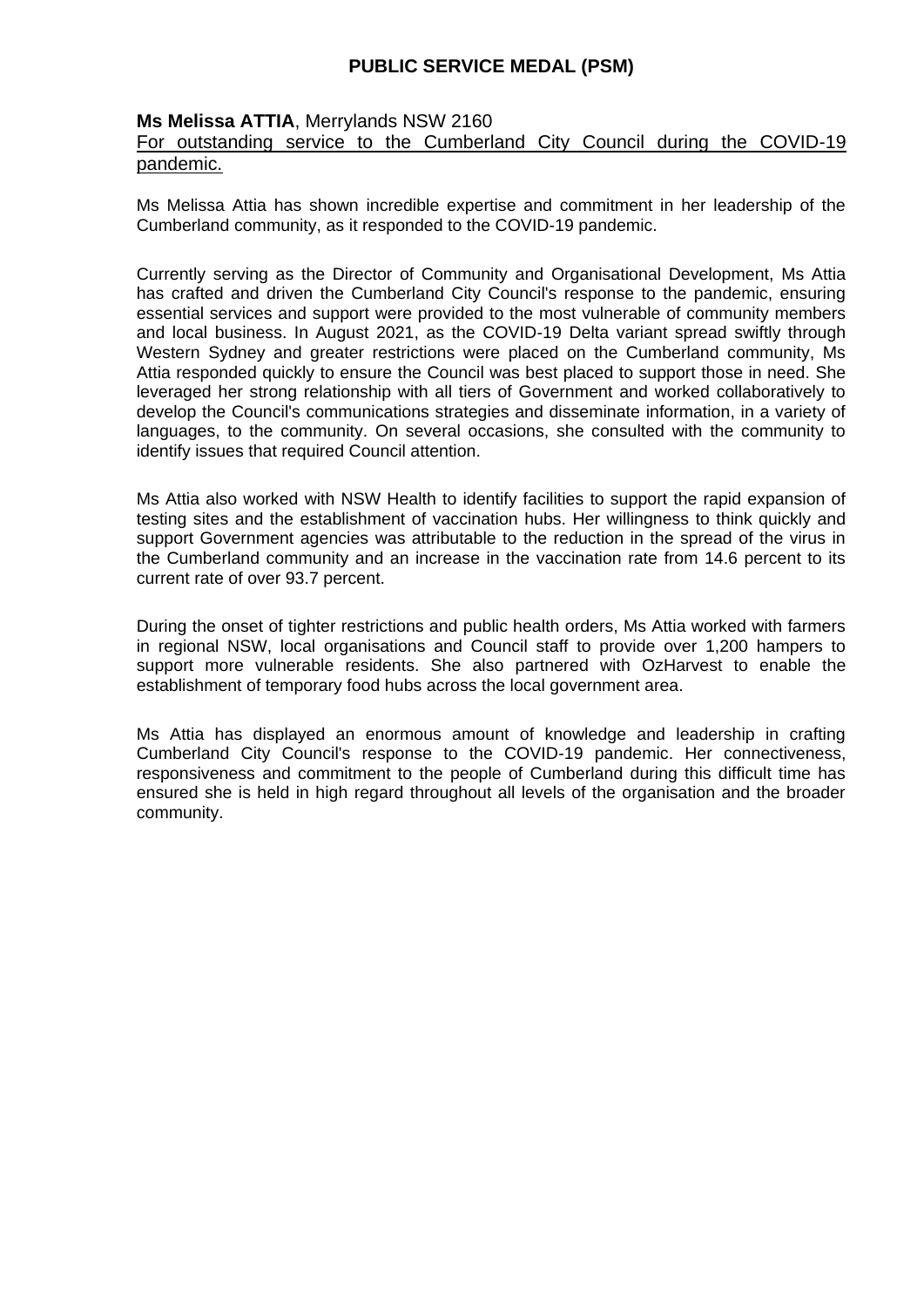### **Ms Irene CHETTY**, Muswellbrook NSW 2333

#### For outstanding public service to the Muswellbrook Shire Council, in water and wastewater management.

Ms Irene Chetty has proven herself to be an integral staff member within Muswellbrook Shire Council. Currently serving as the Operations Manager, Water and Wastewater, Ms Chetty has demonstrated extraordinary dedication, innovation and technical acumen to make sure the communities of Muswellbrook Shire continue to have access to safe and secure water supply and sewage management services. This is an exceptional achievement given persistent storm and flooding events over the course of the past 24 months have significantly impacted the quality of the raw water sourced from the Hunter River.

Ms Chetty has also been fundamentally involved in the development of the Integrated Water Cycle Management Strategy, which has provided the Council with a thirty year development and improvement strategy for water and wastewater services. Furthermore, she has demonstrated her technical prowess and perseverance with the delivery of a new \$35 million recycled water treatment plant. Her skill and knowledge has ensured that 100% of the recycled water can be used within the local government areas for irrigation, commercial and public purposes.

Throughout her career, Ms Chetty has demonstrated commendable leadership, transforming her water and sewerage operations teams into a unified, collaborative group with an enhanced team culture. She has also provided mentoring to colleagues from neighbouring Councils and has demonstrated commendable leadership in developing the Upper Hunter Water Alliance, including Muswellbrook, Singleton and Upper Hunter Shire Councils. The Alliance group has recently embarked on the development of a joint drought emergency management plan, which is a significant achievement, demonstrating the strong collaboration between Councils. Ms Chetty has been fundamental to the success of this initiative.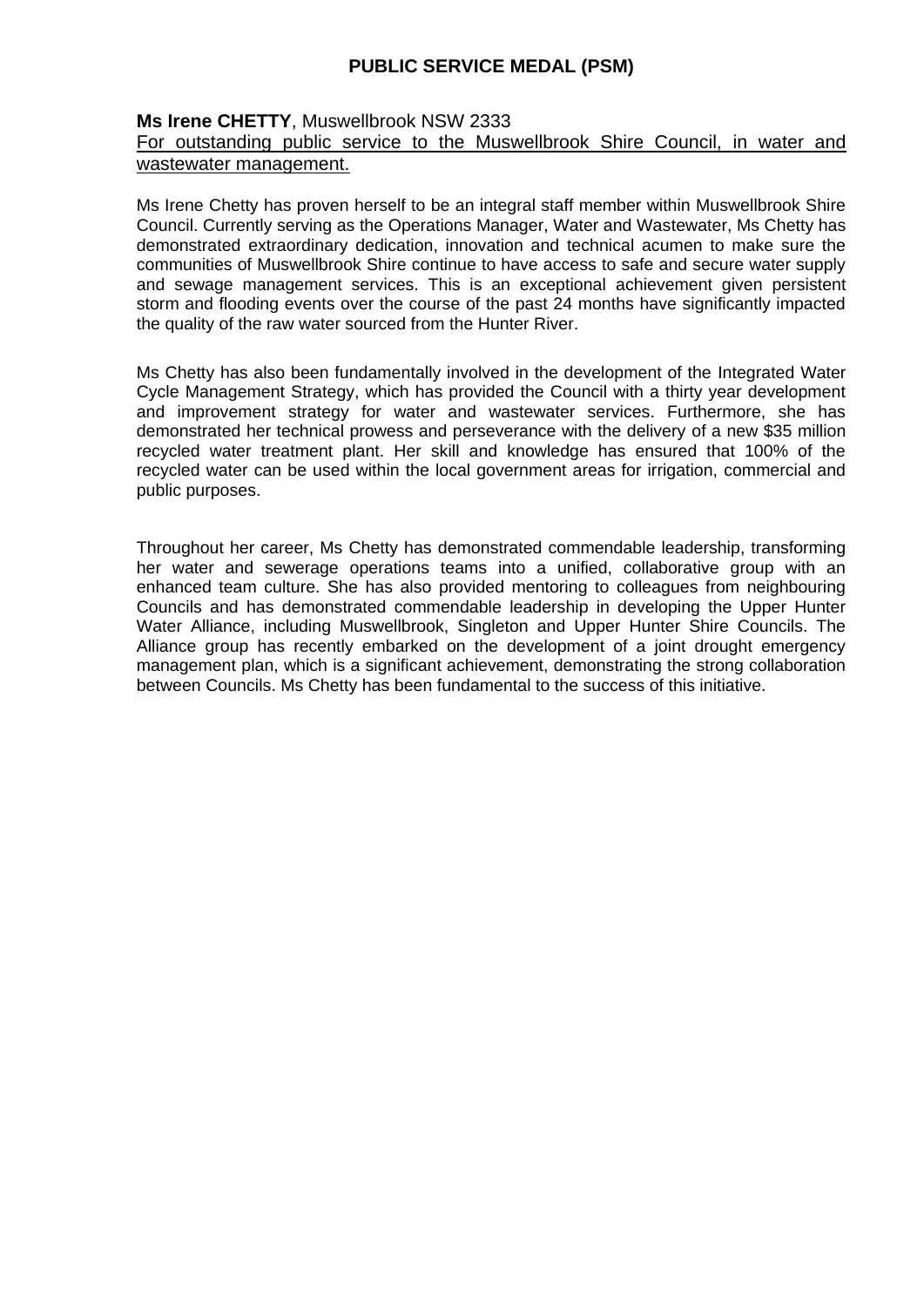#### **Mr Robert Anthony CLARKE**, Erskineville NSW 2043 For outstanding public service to social housing in New South Wales.

As Team Leader within the Communities Plus Relocations Team at the Department of Communities and Justice, Mr Robert Clarke has continued to produce results by always going above and beyond the call of duty. The successful relocation of over 1,300 tenants and household members at twenty-eight relocation projects across Sydney has been one of Mr Clarke's greatest achievements. The completion of a project of this scale in such a complex, emotional and political environment has resulted in a return of over \$808 million back into the NSW Government's social housing system, and a significant increase in the number of social housing dwellings for some of NSW's most vulnerable people. This result is a reflection of Mr Clarke's highly professional and skilled project management, his quiet authority, coupled with his leadership, negotiation and communication skills.

When dealing with clients, Mr Clarke has always put the needs of the individual who is being relocated as a priority. Every care and consideration has been given, whether moving to be closer to relatives and support services, or having modifications to meet disability requirements. Allowing all individuals to state their requirements has guided him to achieve the best possible outcomes from every relocation. By ensuring elderly, frail and vulnerable clients were treated with dignity, respect and care, Mr Clarke has driven a positive outcome for the tenants in social housing and the NSW Government.

Mr Clarke is an extraordinary example and role model of the positive influence that public servants can have in shaping delivery outcomes for the Government and the people of NSW. He is a highly dedicated professional whose tireless energy has contributed to the betterment of the NSW social housing system.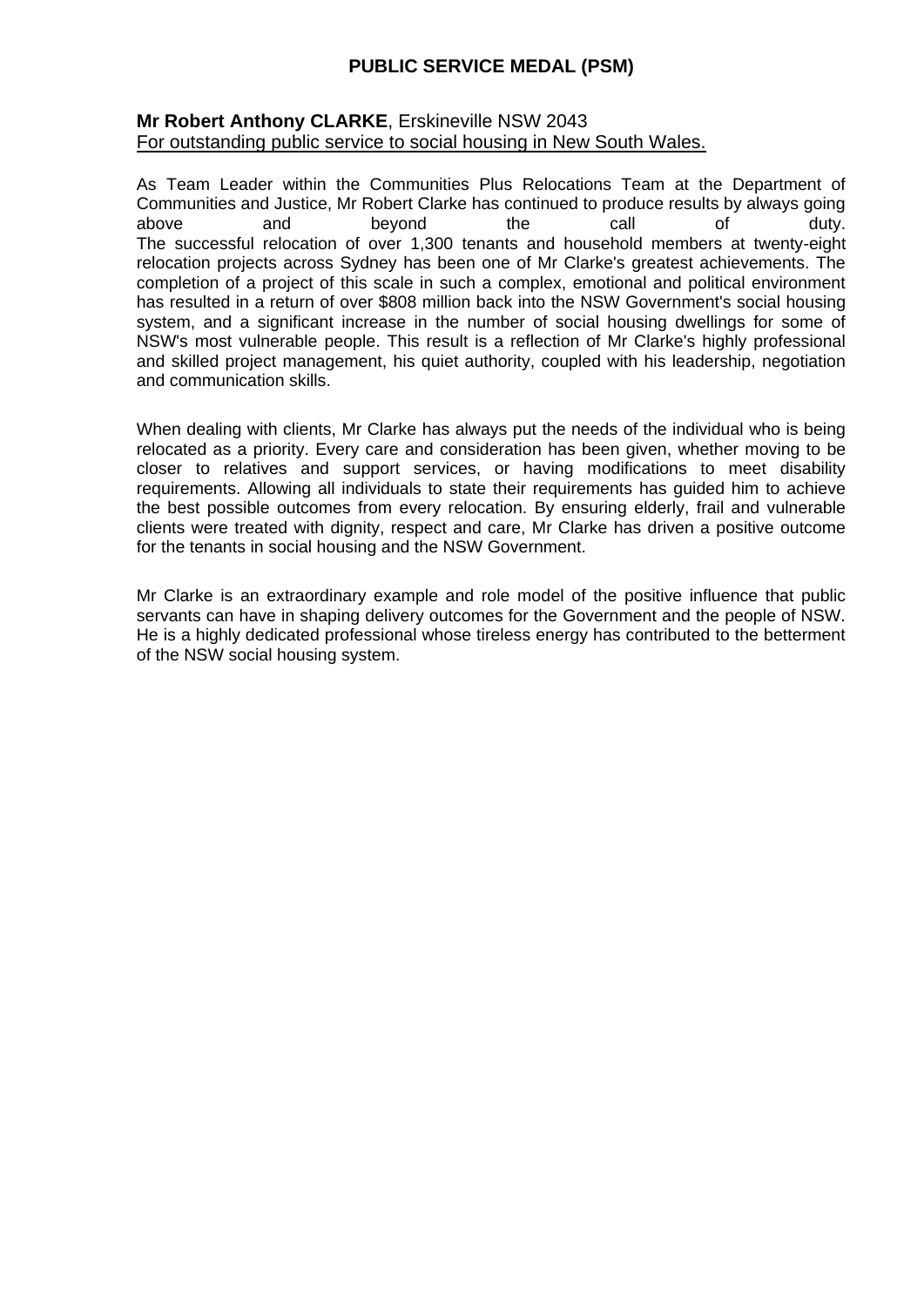#### **Mr Jeremy Maxwell COX**, Killcare NSW 2257 For outstanding public service to the people of New South Wales.

Mr Jeremy Cox is currently serving as the NSW Registrar General and has been instrumental in bringing better services to customers of NSW's land titles registry and subscribers to eConveyancing operators.

Leading with integrity, trust and a strong focus on collaboration and accountability, Mr Cox has earned enormous respect amongst his colleagues and the broader sector. Since commencing in his role in 2016, he has been a visionary. In particular, his leadership of the transfer of the NSW Land Titles Office from government ownership to private sector management. Throughout the highly controversial development and transition process, Mr Cox engaged widely and extensively with key stakeholders and associations across the surveying, banking and conveyancing industries to ensure the best possible solution was identified and implemented. Mr Cox remained calm during challenging negotiations and struck an admirable balance of empathising with the profession whilst carrying out the decision of the government.

Mr Cox has also been influential in the transition of land registry dealings in NSW from a manual, paper-based process to digital and integrated systems. Under Mr Cox's leadership, digital land registry dealings in NSW have increased from around 7% in 2017 to 100% today, making NSW the first land titles registry within Australia to conduct 100% digital dealings. This digitisation phase ensures fewer errors and a more efficient and effective system for customers.

Mr Cox has also been a principal proponent of national interoperability, championing the introduction of competition in electronic conveyancing which will provide benefits to consumers across the country and ongoing economic benefits.

Mr Cox leads with curiosity, kindness, a sense of humour and above all, a deep commitment to providing the very best for the Minister, the public service and the people of NSW.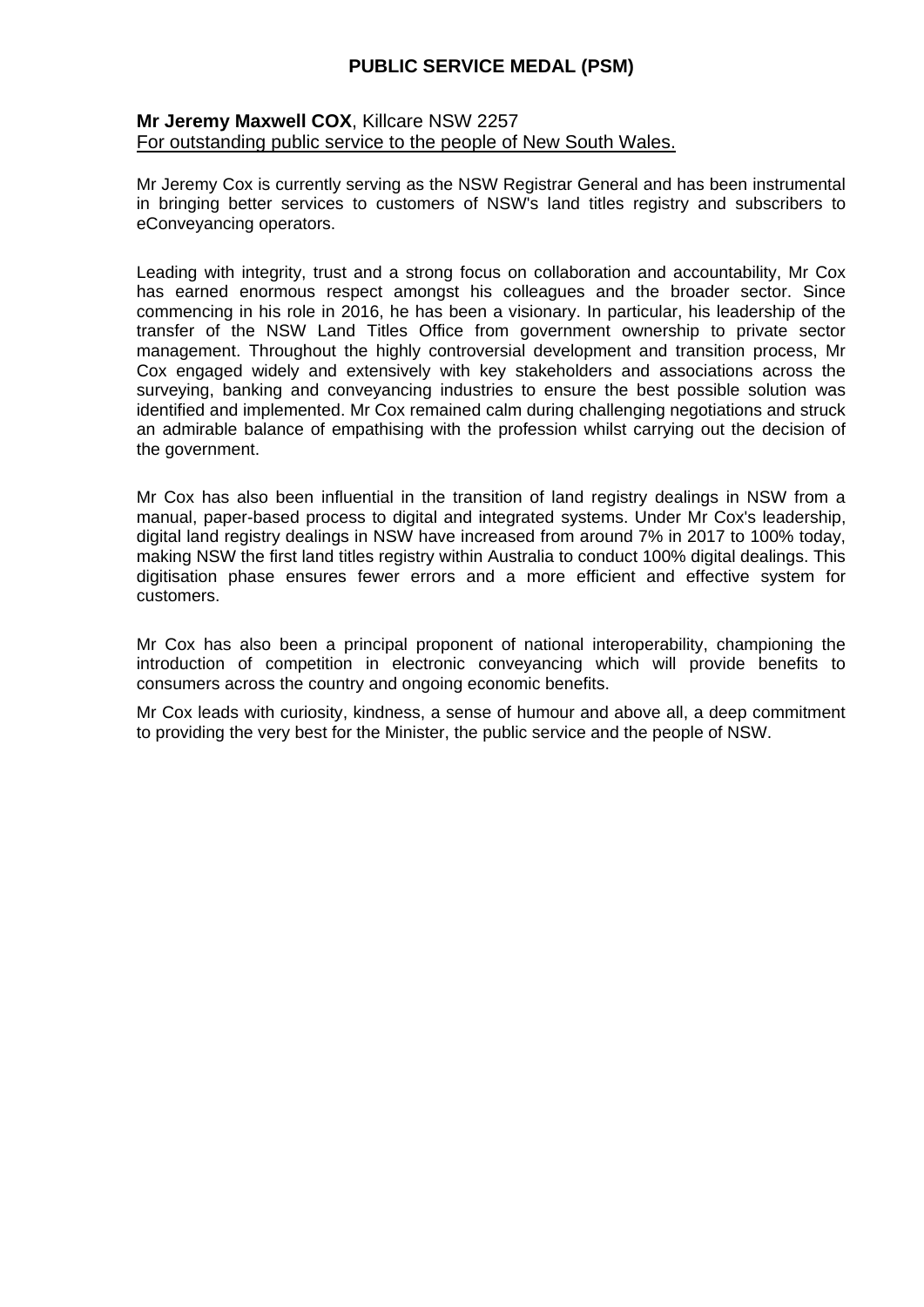#### **Mrs Rosemary Helen DAVIDSON**, Baulkham Hills NSW 2153 For outstanding public service to the Children's Court of New South Wales.

Mrs Rosemary Davidson has been the lynchpin of the Children's Court of NSW in her role as Executive Officer. For over 12 years, she has developed and displayed a deep understanding of the intricacies, sensitivities and operation of the Children's Court of NSW. Her intimate knowledge has allowed the Court to work with agencies, children, families, carers, staff and stakeholders to deliver accessible and efficient justice for the most vulnerable members of the State.

Since commencing in the Executive Officer role, Mrs Davidson has played an instrumental role in leading the expansion of Alternate Dispute Resolution (ADR) practices in the care and protection jurisdiction. In her role, she developed and implemented innovative processes and procedures which have greatly assisted the Court to resolve matters in a timely way. The importance of Mrs Davidson's contribution to the expansion of ADR processes has facilitated timely access to justice, empowered families and provided parties with meaningful opportunities to participate in the court process.

Mrs Davidson was a key driver of the Youth Koori Court pilot project, a bold and innovative response to the over-representation of indigenous children in the court system. Establishing the Court required a masterclass in diplomacy and sensitivity, bringing together people from various agencies and levels of government, Courts, the judiciary, and in particular, the indigenous community.

Today, the Youth Koori Court gives the indigenous community a voice in the lives of its troubled young people and gives those young people a completely different experience of the criminal justice system from that which they would otherwise experience.

Mrs Davidson's commitment to the Court and to the vulnerable families and children that come before it is absolute. She is fearless and tireless in her work on behalf of the Court, and her attention to detail ensures that its operations and development are seamless.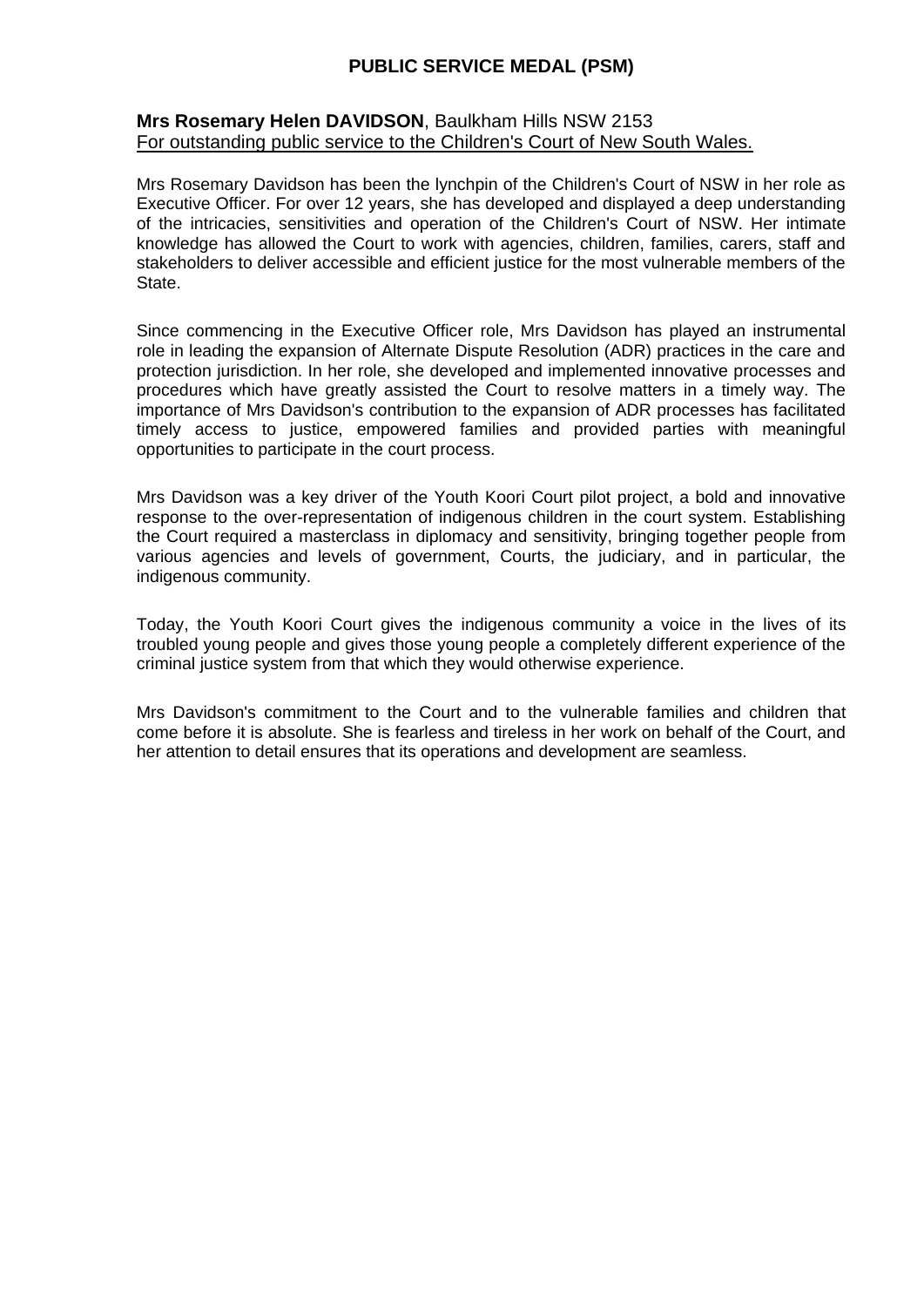### **Mr Simon Kevin DRAPER**, NSW

### For outstanding public service to Infrastructure New South Wales during the COVID-19 pandemic.

Mr Simon Draper is currently serving in the role of Chief Executive Officer at Infrastructure New South Wales.

Since the commencement of the COVID-19 pandemic in 2020, Mr Draper has played a vital role in leading and coordinating the construction industry's response to the pandemic. His considered and collaborative approach ensured the State's \$110.4 billion infrastructure pipeline would continue to operate safely throughout 2020 and 2021, and place New South Wales in the best possible position to recover economically from the pandemic.

In March 2020, as the extent of the COVID-19 outbreak became clear, the New South Wales Government faced the challenge of balancing both the health and economy of the State. Mr Draper recognised that continuing the delivery of infrastructure projects at full pace was a critical pathway to economic recovery. He brought the industry together and led cross-agency communication to ensure accurate, clear and consistent information was provided to industry, unions and government, and created forums for industry to share COVID safe practices. The result was that the construction industry remained open, progressing and delivering major infrastructure projects.

In July 2021, following the Government's decision to pause on construction amidst the Delta outbreak, Mr Draper again brought the industry together and established and chaired the Construction Re-opening Group, comprising representatives from peak industry bodies, unions, principal contractors and agencies. The Group worked together in a truly collaborative way to achieve a safe re-opening of the industry across Greater Sydney.

Mr Draper has demonstrated an individual effort to build relationships with the construction industry along with a genuine commitment to not only report on, but also address, industry issues. This has resulted in positive outcomes for both the New South Wales Government and the construction industry as a whole, who continue to move forward to face new issues in a collaborative way.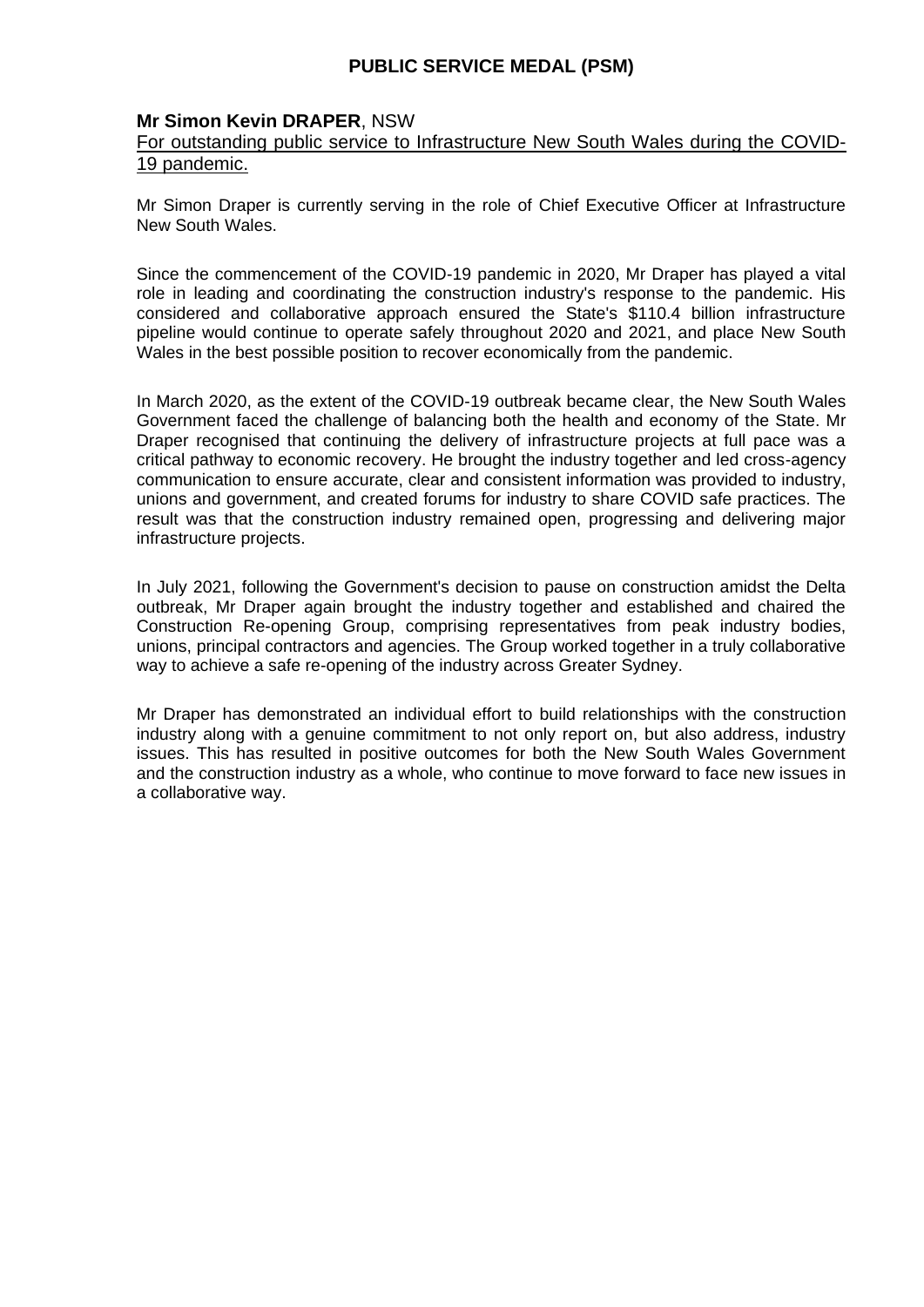#### **Ms Caroline FARMER**, Padstow NSW 2211

### For outstanding public service to New South Wales Health, particularly during the COVID-19 pandemic.

Currently serving as the Director of Nursing & Midwifery and Clinical Governance within the Western Sydney Local Health District, Ms Caroline Farmer has made significant contributions to public health throughout the COVID-19 pandemic.

In June 2020, Ms Farmer's executive leadership was pivotal during Western Sydney Local Health District's (WSLHD) initial COVID-19 response. She liaised with key staff from the Commonwealth, the New South Wales Ministry of Health and residential aged care facilities to ensure the availability of adequate nursing workforce to support local outbreak sites.

Ms Farmer also ensured the coordination of a nursing workforce to disability homes, local facilities, vaccinations centres and the Greater Western Sydney COVID-19 Community Accommodation. As a result of the continual demand for nursing staff, Ms Farmer established a District COVID-19 Nursing Workforce Unit which provided a centralised point for the coordination of nursing staff deployment across Western Sydney. Throughout this time, as the WSLHD Emergency Operations Centre's executive lead for Planning, Ms Farmer was integral in the coordination and finalisation of a number of key initiatives, such as the WSLHD Intensive Care Workforce Plan, the COVID-19 Ward Model of Care and the WSLHD Clinical Governance Safety and Quality Priorities.

Ms Farmer continues to foster the next generation of leaders amongst nurses and midwives in WSLHD, ensuring this cohort have the right skill set, insight and vision to drive improvements in health care services and future innovations. In recognition of this priority, in February 2021, a pilot WSLHD Nursing & Midwifery Leadership Program was launched, with 12 participants from across the region selected for the opportunity to develop and grow on their leadership journey. Upon graduation, this cohort were empowered to enact upon their future leadership goals, influence positive change at a local level through shared learnings, actions and individual leadership practice, and effectively support service operations to deliver better care and services to patients across Western Sydney.

Ms Farmer is an exemplary public servant who is a role model for collaborative leadership and innovative contributions. She is a trusted voice within the public health community and shows unwavering commitment and resilience to deliver results.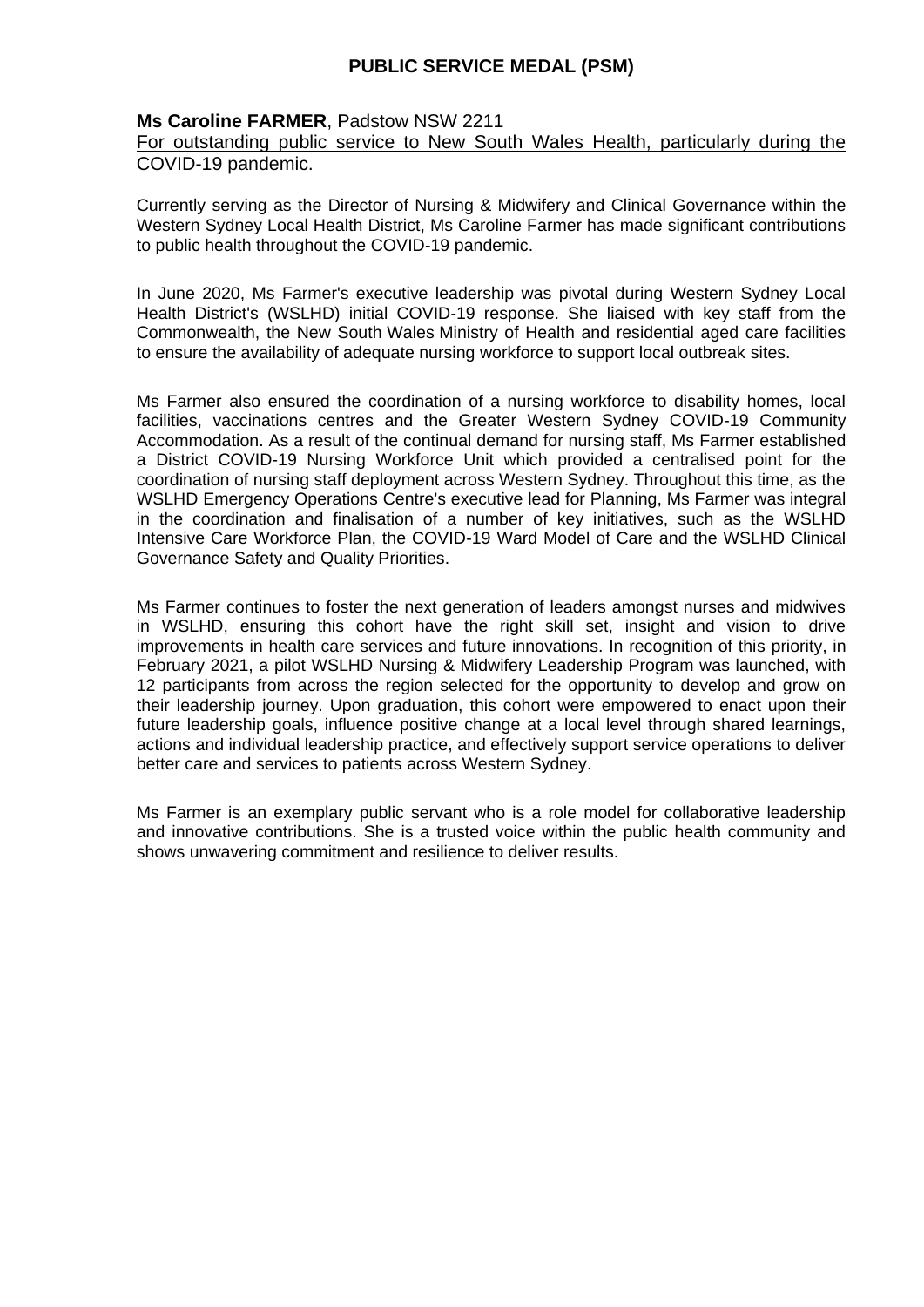#### **Mrs Amanda Elizabeth FARRAR**, Brookvale NSW 2100 For outstanding public service to arts and culture in New South Wales.

Mrs Amanda Farrar is currently serving as the Director, Public Affairs and Development at the Australian Museum. She has demonstrated exceptional leadership, dedication and determination, making a significant contribution to the Australian Museum in the areas of environmental sustainability, accessibility and inclusion, and fundraising strategies.

In particular, Mrs Farrar has been a key driver of the Australian Museum's sustainability agenda, which has seen the Australian Museum become the first museum in the nation to achieve the Federal Government's accredited Carbon Neutral status. Throughout the journey she has engaged the Australian Museum team with these initiatives, ensuring they are adopted and practised by the staff and key stakeholders.

Mrs Farrar has also been the key driver of the Australian Museum's Access & Inclusion Action Plan. The Plan has seen a multitude of physical facility changes in the Museum making it more welcoming to people with physical and intellectual disabilities. She has also overseen the implementation of early morning openings for children with autism to explore an uncrowded Museum.

As champion of the Museum's Reconciliation Action Plan, Mrs Farrar's passion for First Nations inclusion has been inspiring. She delicately navigates what can, for some, be a challenging issue with empathy and care. The Australian Museum's recent award winning First Nations exhibition 'Unsettled' reflects Mrs Farrar's dedication to this cause.

From the Australian Museum Foundation perspective, Mrs Farrar has been enormously helpful in expanding the philanthropic support for the museum, helping shape the donor strategy, meeting with donors to develop proposals that resonate, and following through to secure large donations. Her dedication has seen philanthropic revenue increase by 500% since she assumed her role.

Mrs Farrar has led with drive and commitment, patience, pragmatism and intelligence. Her efforts have ensured the Australian Museum remains a hallmark cultural institution for generations to come.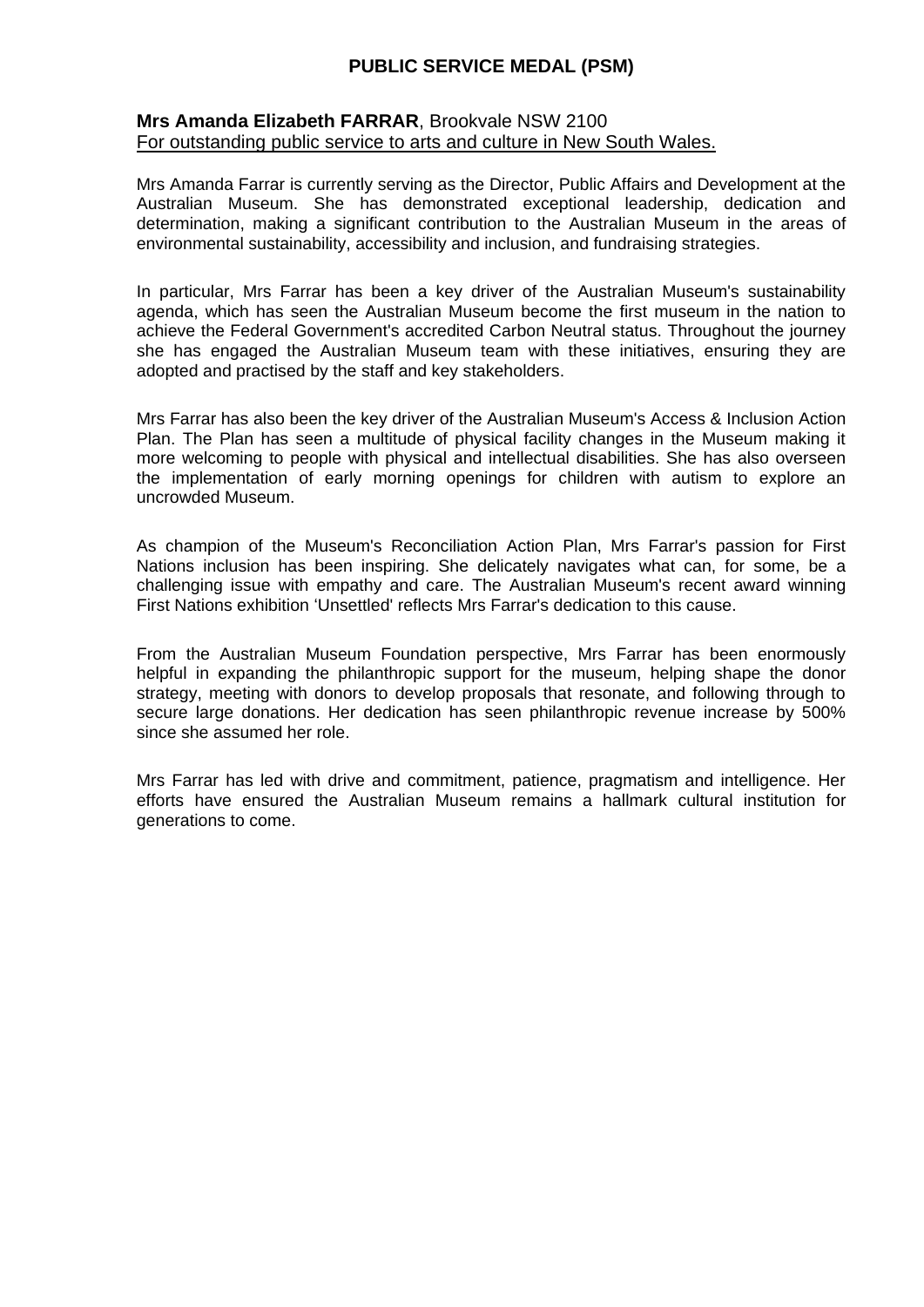#### **Dr John Kenneth FERGUSON**, Newcastle NSW 2300 For outstanding service to NSW Health, particularly during the COVID-19 pandemic.

Dr John Ferguson is currently serving as the Director of the Infection Prevention Service, Hunter New England Local Health District.

During the COVID-19 pandemic, Dr Ferguson provided exceptional leadership and has communicated infection prevention and control changes effectively, efficiently and respectfully, to ensure the safety of patients and staff right throughout the Hunter New England.

Dr Ferguson's leadership has been pivotal in the Hunter New England's response to COVID-19. As a leader within his field, he has driven excellence in Personal Protective Equipment usage and infection prevention and control practices, both within health services and vulnerable communities, including aged care, disability, and Aboriginal communities.

Dr Ferguson has contributed not just locally but state-wide and nationally to inform best practice to help keep the community, patients and staff safe. He has been innovative and solutions focused, introducing air purifiers into busy areas of hospitals, reducing the spread of COVID-19 amongst hospital patients and staff.

Dr Ferguson was also a lead in the introduction of respiratory protective equipment in health services across NSW, with Hunter New England Health leading the way in fit testing frontline staff to be able to wear appropriate well-fitting P2 masks, once again reducing the spread of COVID-19.

In addition to his work within Australia, Dr Ferguson has a passion for global healthcare and has been pivotal in leading infection prevention and control changes and improvements in the Pacific and South-East Asia. He has been an integral part of the Hunter New England Local Health District's response to public health emergencies.

Dr Ferguson is an exemplary leader who sets a very high standard in professional conduct and shows compassion in dealing with colleagues and stakeholders. His knowledge and commitment, alongside his ability to adapt in the most difficult of circumstances, make him an incredible asset to NSW Health and the broader NSW community.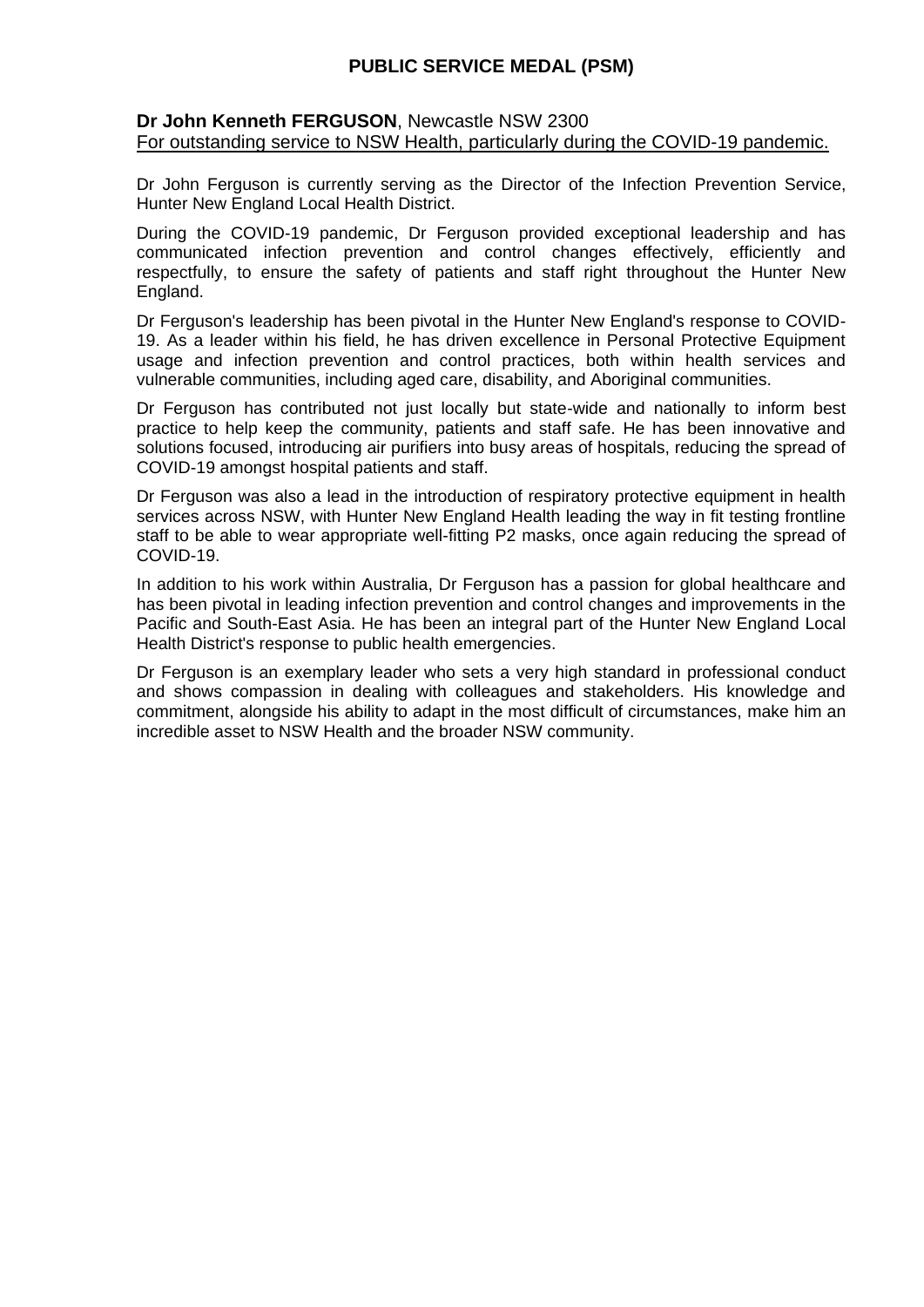### **Ms Cristien HICKEY**, NSW

### For outstanding public service to climate change policy in New South Wales.

Ms Cristien Hickey is currently serving as the Director of Climate Change and Sustainablility Policy in the Office of Energy and Climate Change. Since commencing in the role in 2019, Ms Hickey has been integral in driving the New South Wales Government's Climate Change policy. Under her stewardship, New South Wales has moved from an aspirational target of net zero carbon emissions by 2050, to a comprehensive plan, backed up by a series of specific strategies and programs to enable implementation, with governance and legal architecture to support the transition.

The delivery of the Net Zero Plan - Stage 1: 2020-2030 in March 2020, was one of Ms Hickey's most important pieces of work, to lay the foundation for New South Wales 's climate change policy journey. Over several months and under time pressure, Ms Hickey worked closely with the Minister for Environment and their Office, providing the highest levels of wellconsidered expert advice, ensuring the successful roll out of the plan; the most comprehensive fully funded net zero emissions plan that has allowed New South Wales to take a leading position on emissions reduction at the national level.

Ms Hickey has successfully developed overarching policy frameworks and implemented nation leading programs that have resulted in meaningful outcomes for the state and its citizens. These projects include establishing the Net Zero Emissions and Clean Economy Board, delivery of the New South Wales Electric Vehicle Strategy and establishing the new Energy Security Safeguard.

Ms Hickey demonstrates the finest qualities of a public servant. She is diligent, kind, collaborative and widely respected throughout the public service and Ministerial offices. She has repeatedly demonstrated her problem solving skills and subject matter expertise, while delivering frank advice in developing and implementing the Government's policy priorities.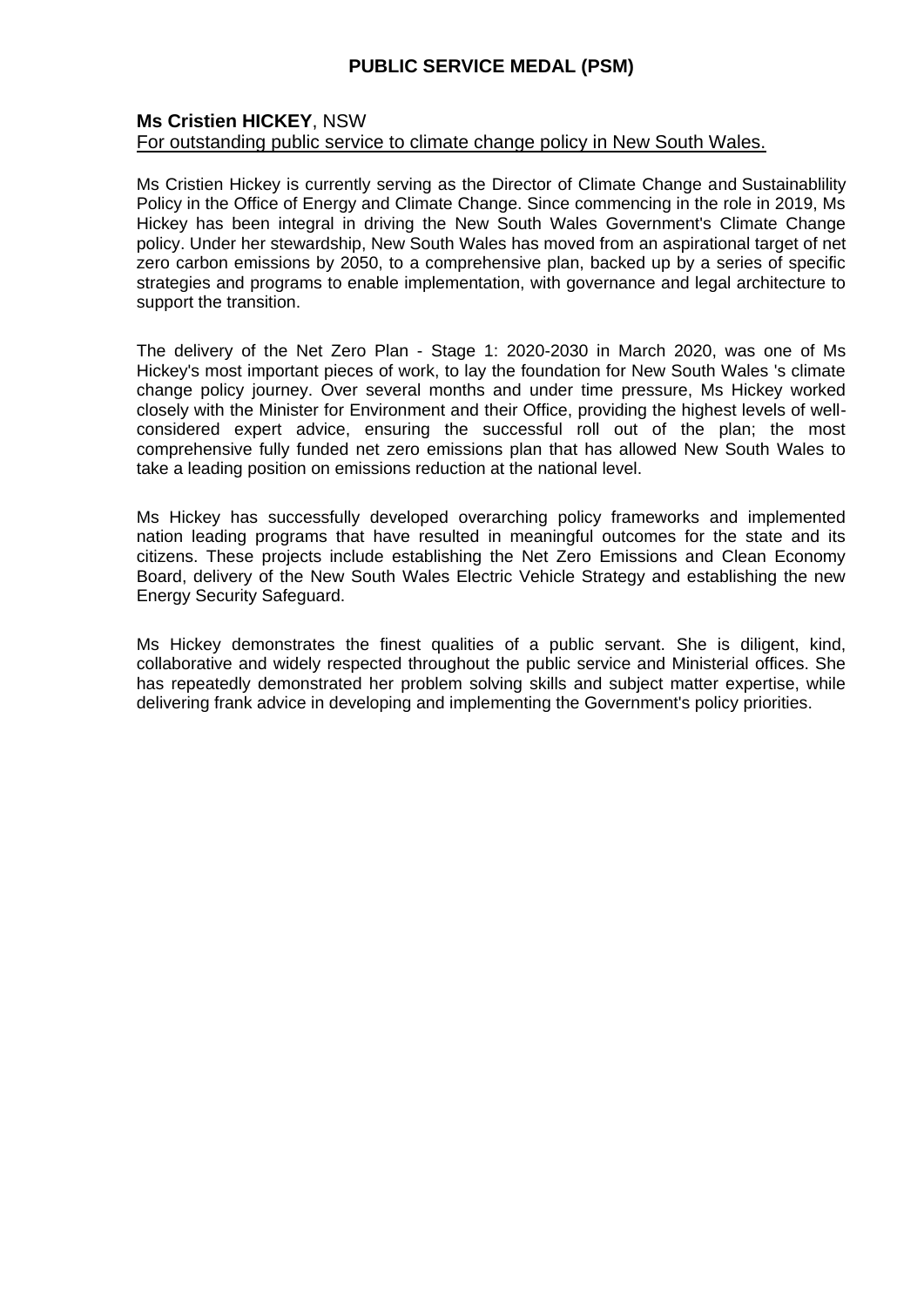#### **Ms Fiona LEATHAM**, Newcastle NSW 2300 For outstanding public service the City of Newcastle during the COVID-19 pandemic.

Ms Fiona Leatham, currently serving as the Director of People & Culture at the City of Newcastle, has led the Council's response to the COVID-19 pandemic throughout 2020 and 2021.

As the Incident Controller of the City of Newcastle's Emergency Response Team, Ms Leatham embedded a people-first approach into the organisation's response to the pandemic for Council staff and the wider community. Her leadership established clear lines of communication with staff and the community throughout the pandemic and allowed the Council to develop an innovative and comprehensive response to target and address the impacts of COVID-19.

Under the leadership of Ms Leatham and the Emergency Response Team, the City of Newcastle was among the first to develop and activate a comprehensive plan for social and economic support, with the Community and Economic Resilience Package, in March 2020. She established dialogue and worked closely with government partners and local stakeholders to ensure the \$5.5 million package was delivered across targeted programs including financial relief, business and community support, and a community grants program. It was praised as best practice crisis leadership, delivering clear and measurable benefits to the community and local business.

Ms Leatham also oversaw the development and roll out of a free wellbeing toolkit that helped the Newcastle community navigate financial, psychological and public health concerns caused by COVID-19.

As part of the City of Newcastle's safety response to the ongoing risk of COVID-19 in the workplace, Ms Leatham drafted a COVID-19 Vaccination Policy and introduced a COVID Check-In for staff to enable Managers to quickly identify close contacts and potential exposure sites. Mandatory reporting processes were embedded into the Council, providing certainty and efficiency following a COVID test or diagnosis, while staff affected by the closure of frontline services were successfully redirected onto alternate duties.

Ms Leatham's leadership, dedication and considered approach to the pandemic was a testament to her ability to make courageous, calm and pragmatic decisions for the betterment of the Newcastle community.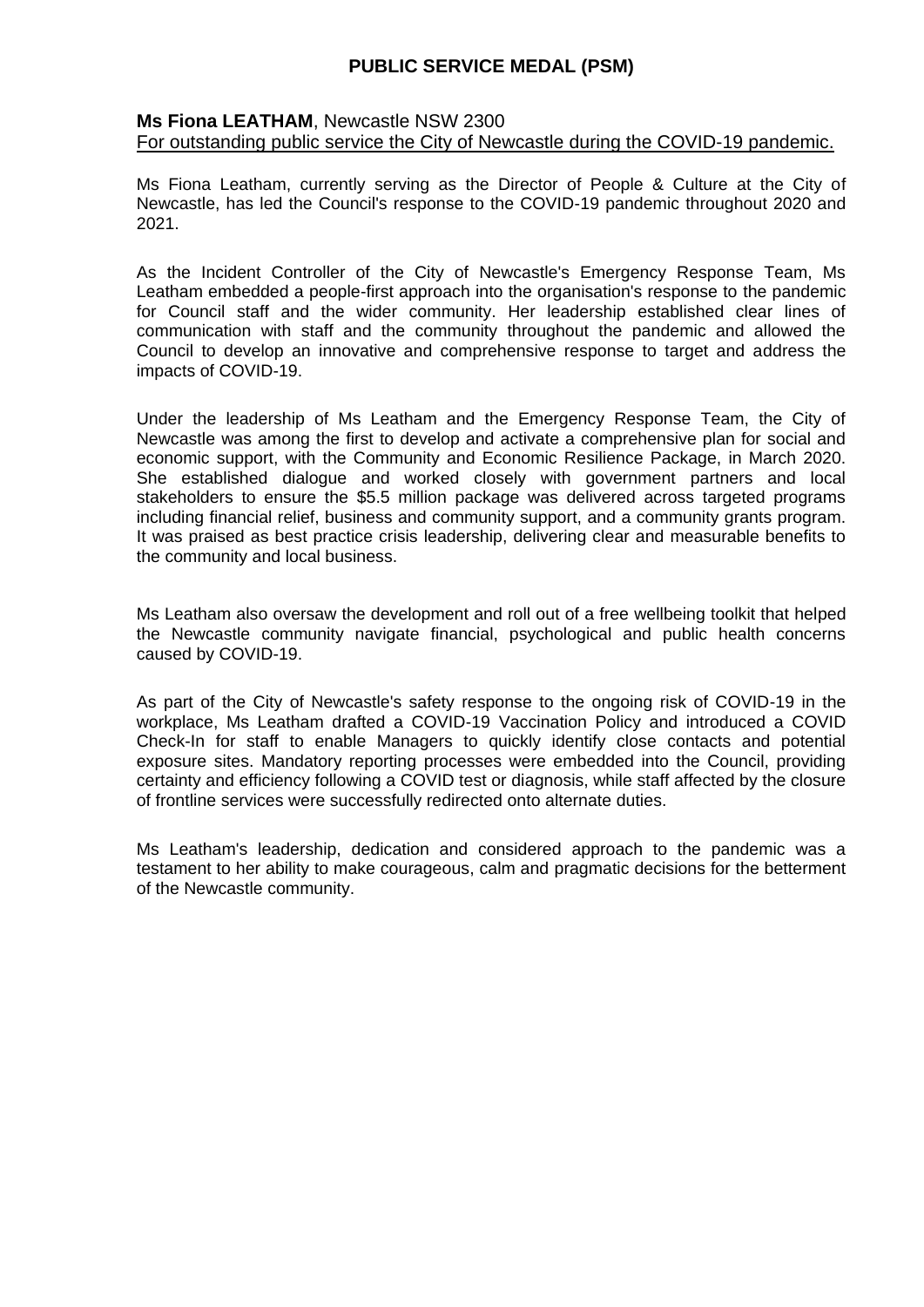#### **Mr William James MURPHY**, NSW

For outstanding public service to NSW, particularly during the COVID-19 pandemic.

Mr William Murphy is currently serving as the Deputy Secretary, Customer, Delivery and Transformation at the Department of Customer Service.

Through Mr Murphy's leadership, his team have utilised data insights and human behaviour analysis to transform the way government develops, delivers, and measures services provided to the people of New South Wales.

Mr Murphy's leadership, knowledge and expertise was highlighted during the COVID-19 pandemic, where his insights shaped the NSW Government's Delta variant communication strategy, firstly in South-Western Sydney, and then across the state.

His ground-breaking work, which brought together data, customer insights, communications and a website hub, was used to decipher community sentiment, tailor the style of communications and target vulnerable or non-compliant communities to receive the communications. This evidence-based approach to drive behavioural change and inform the public on how to stay safe during the COVID-19 pandemic was unparalleled. It assisted in building relationships and improving trust in the community, which served to improve compliance and reduce the spread of the virus. It also forged a new way of how government works to achieve outcomes for the people of NSW.

The success of Mr Murphy and his team to analyse and develop tailored and direct communications throughout the Delta variant has seen their remit expanded to support various other Committees established by Government to support NSW communities.

Mr Murphy continues to guide the NSW Government's communications to manage the impact of the Omicron variant. He has been an exemplary public servant during his 17 year career with the NSW Government. He has taken a strategic focus to his work, innovating to improve the outcomes for the sector and the people of NSW. His personal commitment to ensuring the people working in the sector continue to grow and upskill has brought about significant improvement across the sector and for the individuals involved. He has worked on a range of challenging engagements, always bringing innovation and customer centricity to the solutions.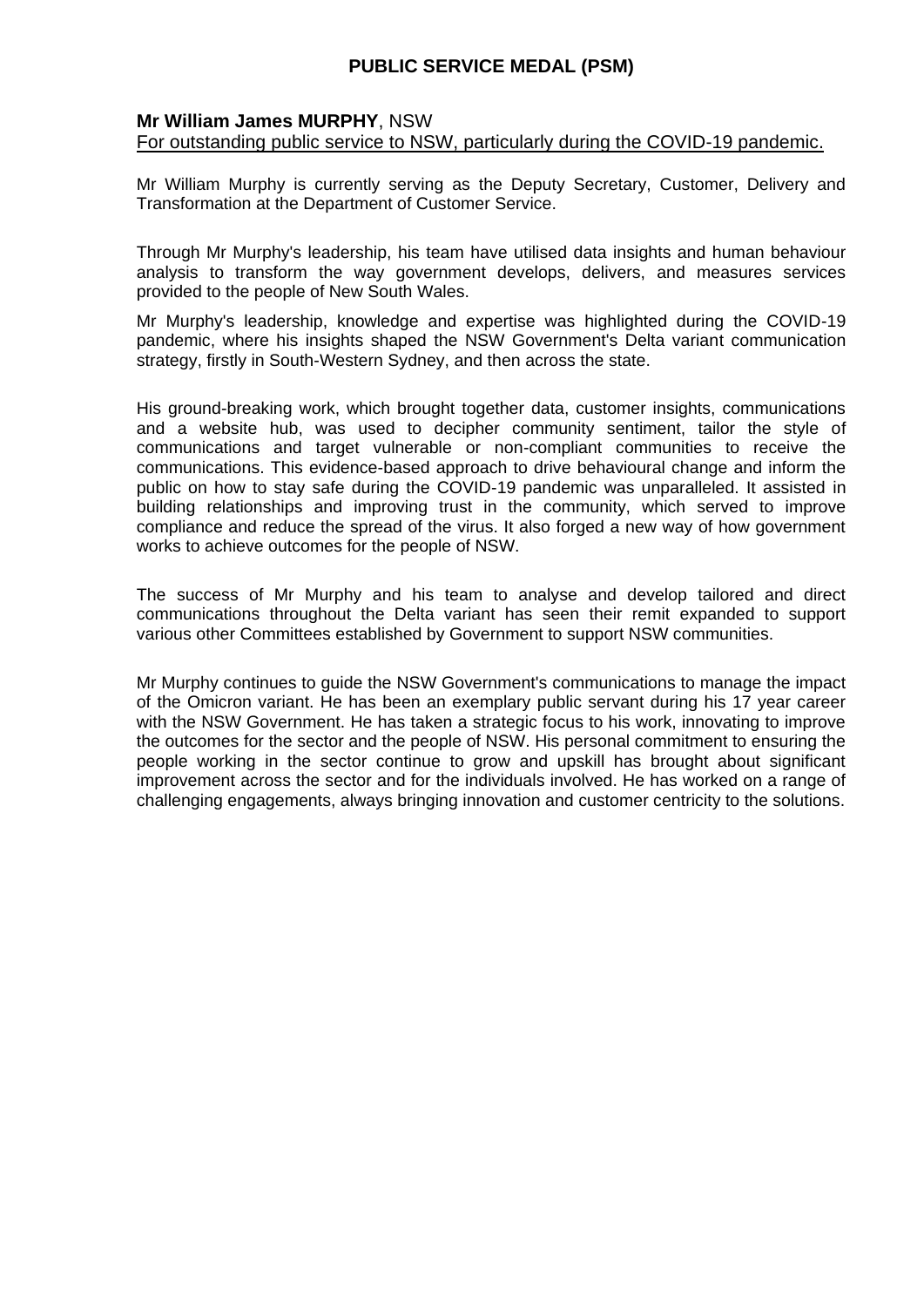#### **Mr Paul Orlando NUNNARI**, Campbelltown NSW 2560

### For outstanding public service to New South Wales, particularly in the field of access and inclusion.

Mr Paul Nunnari is currently serving as the Director of Inclusive Infrastructure, Placemaking and Experience at the Department of Regional New South Wales.

Throughout his many years in the New South Wales Public Service, Mr Nunnari has worked tirelessly to increase opportunities for people with a disability, particularly around their participation in major and community events. He is a remarkable public service leader who has been instrumental in raising awareness about the importance and value of diversity, not only within the Department of Regional New South Wales, but across the whole of the New South Wales Public Service.

During his time at Regional New South Wales, Mr Nunnari has co-led the development of the recently launched Disability Inclusion Action Plan that brings alive the Department's commitment to creating a diverse and inclusive culture that is respectful, welcoming and flexible; a workplace where people feel supported, valued and part of its success.

He has also been influential in embedding the consideration of accessibility at the heart of regional infrastructure programs. As a result of his work, thousands of projects and programs across New South Walesare being designed to ensure all people can access these facilities and services and that considerations of accessibility and dignity are at the heart of how programs and projects are designed and delivered.

Mr Nunnari has also worked with event organisers and planning agencies to coordinate strategies and diversity inclusion projects at major events and iconic tourist attractions. This has comprised inclusivity improvements to major events such as Sydney New Year's Eve, Vivid Sydney and Invictus Games, as well as improved accessibility to the Sydney Harbour Bridge and the Anzac Memorial, the purchase of a 4-wheel-drive wheelchair to access the Kosciuszko National Park, and the development and implementation of The Change Room, a portable accessible bathroom facility that provides dignified access to toilets and changing facilities for people who may otherwise be unable to attend events.

Mr Nunnari is a passionate advocate for people with a disability and has played an integral role in promoting and improving access and inclusion across New South Wales.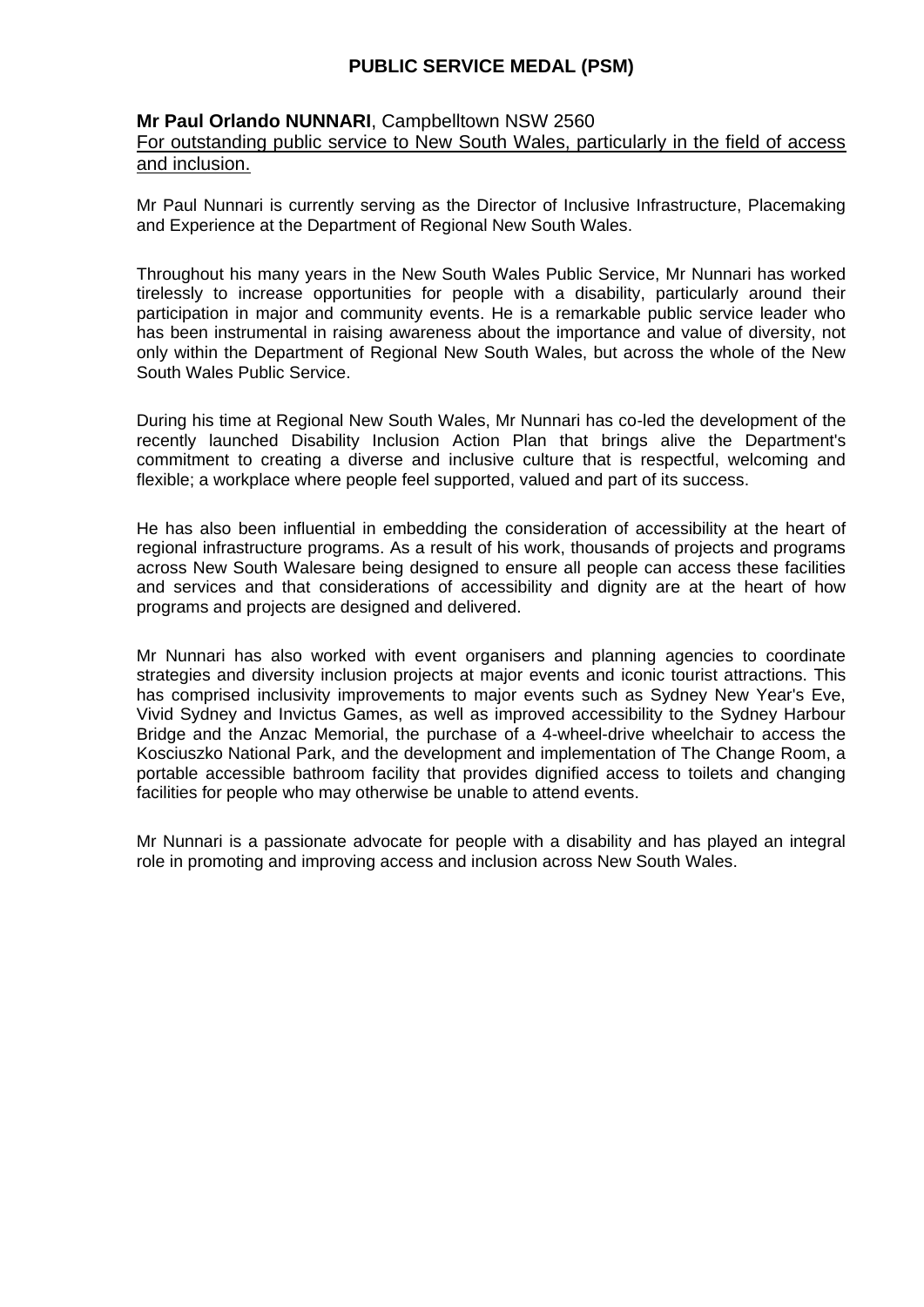#### **Mrs Vicki Anne SIMPSON**, Coffs Harbour NSW 2450

#### For outstanding public service to the Mid North Coast Local Health District, particularly during the COVID-19 pandemic.

Mrs Vicki Simpson is currently serving as the Director of Nursing, Midwifery and Service Reform, and as the Health Service Functional Area Coordinator in the Mid North Coast Local Health District.

Mrs Simpson's professionalism, resilience and leadership has been influential in the Health District's response to catastrophic bushfires, a once in a generation flood and the COVID-19 pandemic over the last three years.

In an unprecedented and evolving global pandemic, Mrs Simpson has been exceptional in her role as the Health Service Functional Area Coordinator. Developing and rapidly implementing strategies for her nursing staff to ensure a well-managed response to COVID-19, she also took on the responsibilities of coordinating logistics, equipment (including ventilators and personal protective equipment), testing, and emergency accommodation. Further, she led early morning planning meetings coordinated with the State Health Emergency Operations Centre and liaised closely with community partners such as aged care facilities and local councils to ensure a coordinated COVID-19 response.

Mrs Simpson also spearheaded the mass vaccination program for the Health District, resulting in more than 95 percent of the eligible local population reaching double vaccination status.

Mrs Simpson is committed to providing opportunities for First Nations people to embark on careers in nursing and midwifery. She has mentored staff through the trainee and cadetship process to senior nursing and midwifery roles, something she is most proud of.

With over 30 years of public service, Mrs Simpson is an integral part of the Mid North Coast Local Health District. She is an energetic, compassionate, and inspiring leader who is enormously respected among her peers and patients for her exemplary standard of professionalism and service delivery.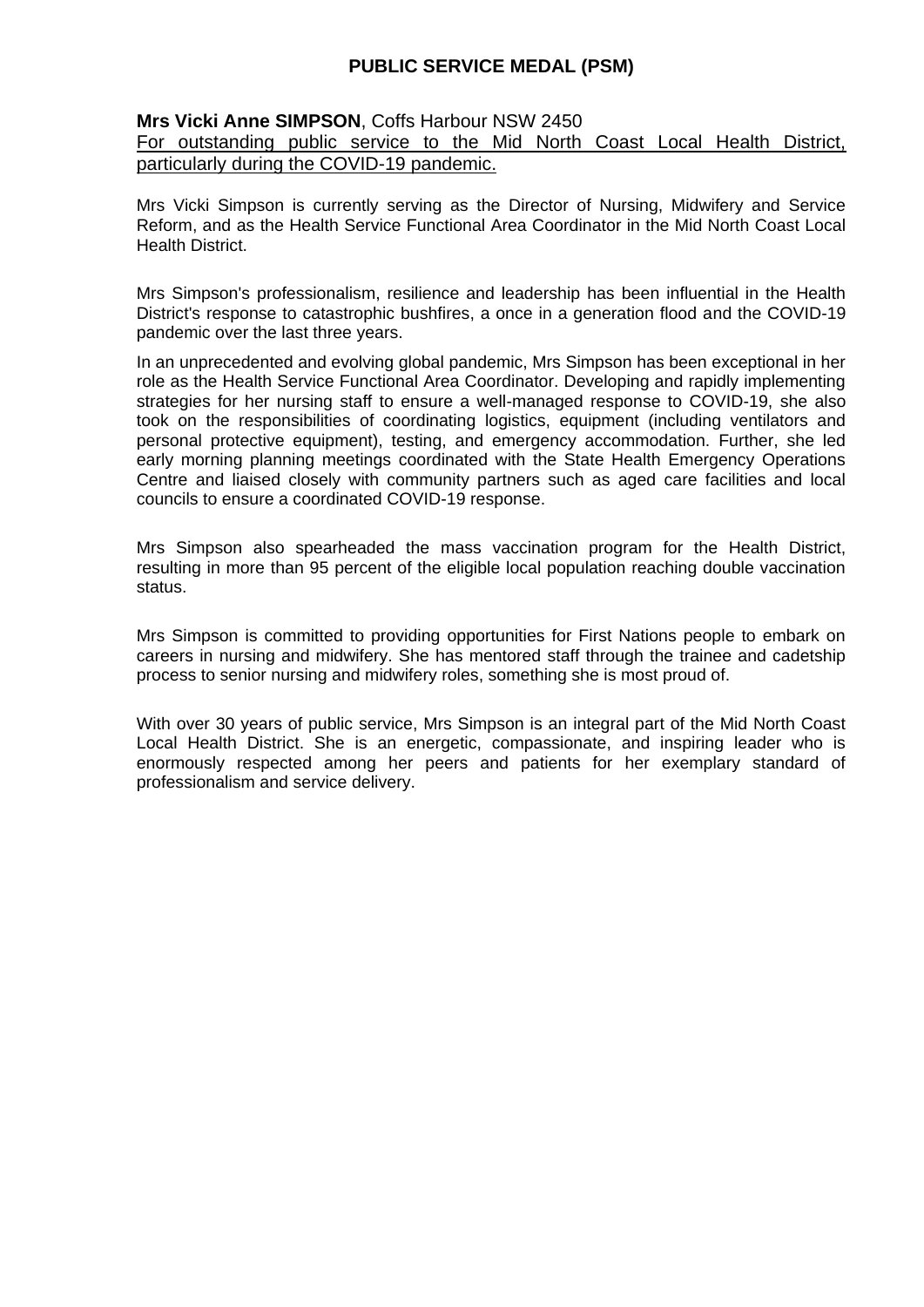### **Ms Deborah Margaret SUMMERHAYES**, Winmalee NSW 2777 For outstanding public service to education in NSW.

Ms Deborah Summerhayes is currently serving as the Executive Director, School Performance Metropolitan South and West at the Department of Education.

Since 1987, she has demonstrated deep commitment to public education and influential leadership across the NSW Department of Education. During her educational career, Ms Summerhayes worked as a teacher and head teacher, curriculum consultant and principal throughout South-Western and Western Sydney. She has tirelessly supported and advocated for improved learning and life opportunities for students, including those from Aboriginal, low socio-economic, intellectually disadvantaged and multicultural backgrounds.

Ms Summerhayes was featured as a reformer in the Sydney Morning Herald's 100 Most Influential People for 2012, in recognition of her positive impact on school and local community as the Principal of Cranebrook High School. Her relentless advocacy for Aboriginal students has also produced outstanding results. Indigenous students from the Penrith and Cambridge Park networks now regularly exceed state targets for school attendance and completion, and literacy and numeracy learning. Such a commitment was recognised when she received the NSW Nanga Mai Award for her significant contribution to Aboriginal Education in NSW public schools.

Ms Summerhayes has held a number of executive roles at the NSW Department of Education with a core focus on building system capacity. Her ability to manage and improve the leadership capacity and development of the Directors Educational Leadership, Principals and middle leaders in her schools is well recognised within the Education community, and of the highest standard. She has led and navigated schools through difficult challenges, including the COVID-19 pandemic, industrial action and severe flooding across NSW.

Ms Summerhayes currently leads the operations of 266 schools with over 111,000 students. She models the Department's values of trust, integrity and excellence, serving her community and providing equitable access to high quality education for children.

Ms Summerhayes displays great courage and accountability in the way she advocates for students and schools. She is held in the highest regard by her colleagues, peers and communities and valued for her ability to drive executive capability and development, motivate individuals and create a culture where leaders strive for excellence.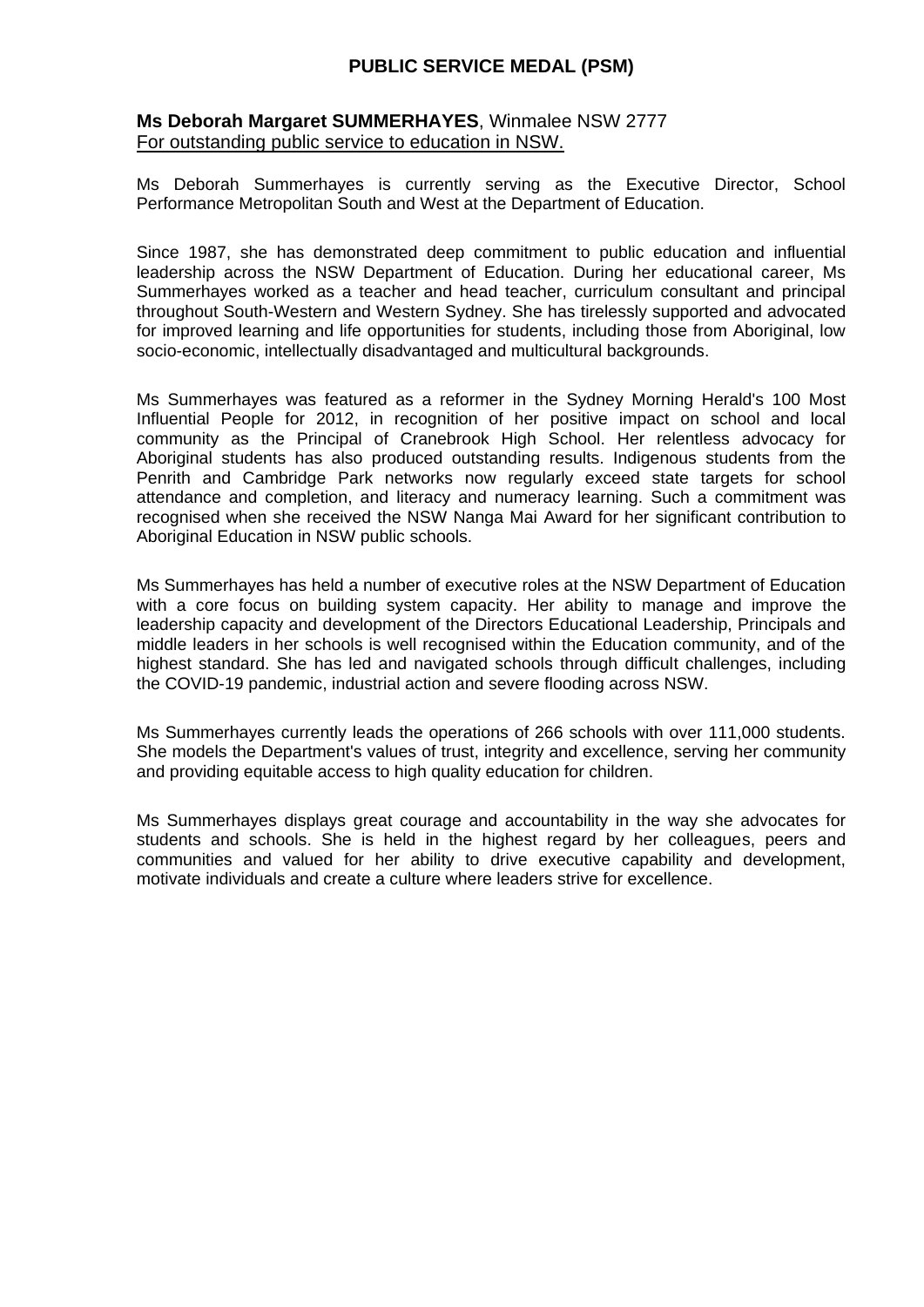#### **Dr Kim Liane SUTHERLAND**, Wamberal NSW 2260

### For outstanding public service to NSW Health, particularly during the COVID-19 pandemic.

Dr Kim Sutherland currently serves as the Director of the Evidence Directorate for the Agency of Clinical Innovation.

During the COVID-19 pandemic, Dr Sutherland led the Critical Intelligence Unit, a team established to guide the decision makers across government with the most up to date clinical intelligence on COVID-19.

From March 2020, Dr Sutherland has led a highly skilled team whose role is to review all available information on COVID-19, rapidly assess its relevance, and summarise the critical insights. This information is shared with the Public Health and Health System emergency operations teams, clinical leaders and political leaders, so they can make the best possible decisions for the health of the people of NSW.

Under Dr Sutherland's guidance, each day the Unit pull together two types of briefing information: Daily Operational Data showing the status of the pandemic in NSW and its impact on the health system compared with the expected trajectory, and Clinical Evidence Briefs that cover the latest global thinking on COVID-19 from academic and non-academic sources across the full range of topics from emerging clinical treatments to the characteristics of variants, vaccine efficacy, and surge health care delivery models. Dr Sutherland then participates in daily Clinical Intelligence Group meetings, presenting the daily evidence check and digests to the group. Under her stewardship, the analysis of thousands of scientific papers, medical journals and data (often with a rapidly changing evidence base) has meant that decision makers across government have had the most up-to-date clinical intelligence on which to base their decisions.

Dr Sutherland has worked relentlessly over the course of the COVID-19 pandemic, often working seven days a week, for months on end during the first, second, Delta and Omicron waves, ensuring the Critical Intelligence Group was aptly supported. She is an exceptional public servant who is deeply committed to delivering the highest quality service and outcomes, which she has done with humility, integrity, and a gentle leadership style that has built a committed, capable, and loyal team.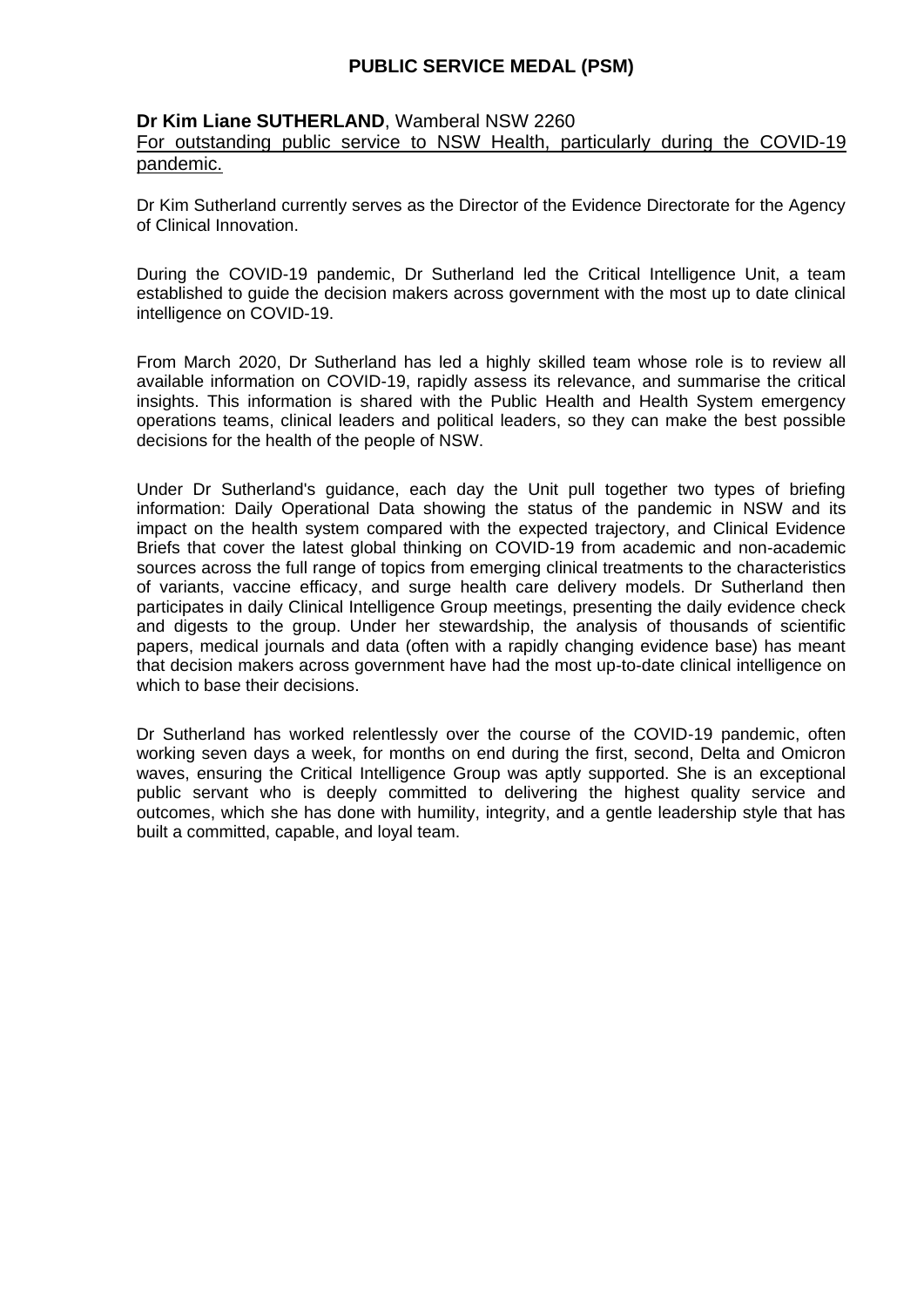#### **Mr Michael John THOMPSON**, Jerrabomberra NSW 2619 For outstanding public service to Queanbeyan-Palerang Regional Council.

Mr Michael Thompson, who currently serves as Portfolio General Manager, Natural and Built Character at Queanbeyan-Palerang Regional Council, has dedicated his entire career to the Queanbeyan-Palerang community.

As a long-time resident of the community, Mr Thompson is passionate about striking the balance between the natural and built environment of the Queanbeyan and Palerang areas, and maintains community interest at the core of his innovation and decision making. His contributions to the Council across waste management, sustainability and development have significantly enhanced the reputation of the Council.

During his 40-year career with Council, Mr Thompson has been instrumental in the design and implementation of a number of strategic projects. In 1999, he presented the Plan of Management for Waste and Recycling Services to Council, resulting in the introduction of a new 3-bin kerbside collection system and the design and implementation of a new transfer station for green waste and recyclables. This project made the Council a leader in the field of recycling at the time.

More recently, the Queanbeyan River Corridor Project required significant consultation with the community to develop a 10-year strategy for the use and conservation for the Queanbeyan River Corridor. This resulted in the Queen Elizabeth II Park receiving an Infrastructure Sustainability Council of Australia Excellence rating; the first of its kind for a recreational facility in Australia and a credit to Mr Thompson's vision of innovative development to reduce the ecological footprint on our natural areas.

Today, Mr Thompson leads his team to consolidate and refresh the approach to sustainability, continues to improve traditional DA processes through a digital platform, and guides the community through a new consolidated Local Environment Plan.

Mr Thompson has worked relentlessly over the past 40 years to improve the services and facilities within the Queanbeyan-Palerang community now and for future generations. He is a highly respected leader within Council, is a valued mentor to other staff and is renowned for his strategic thinking and innovative ideas.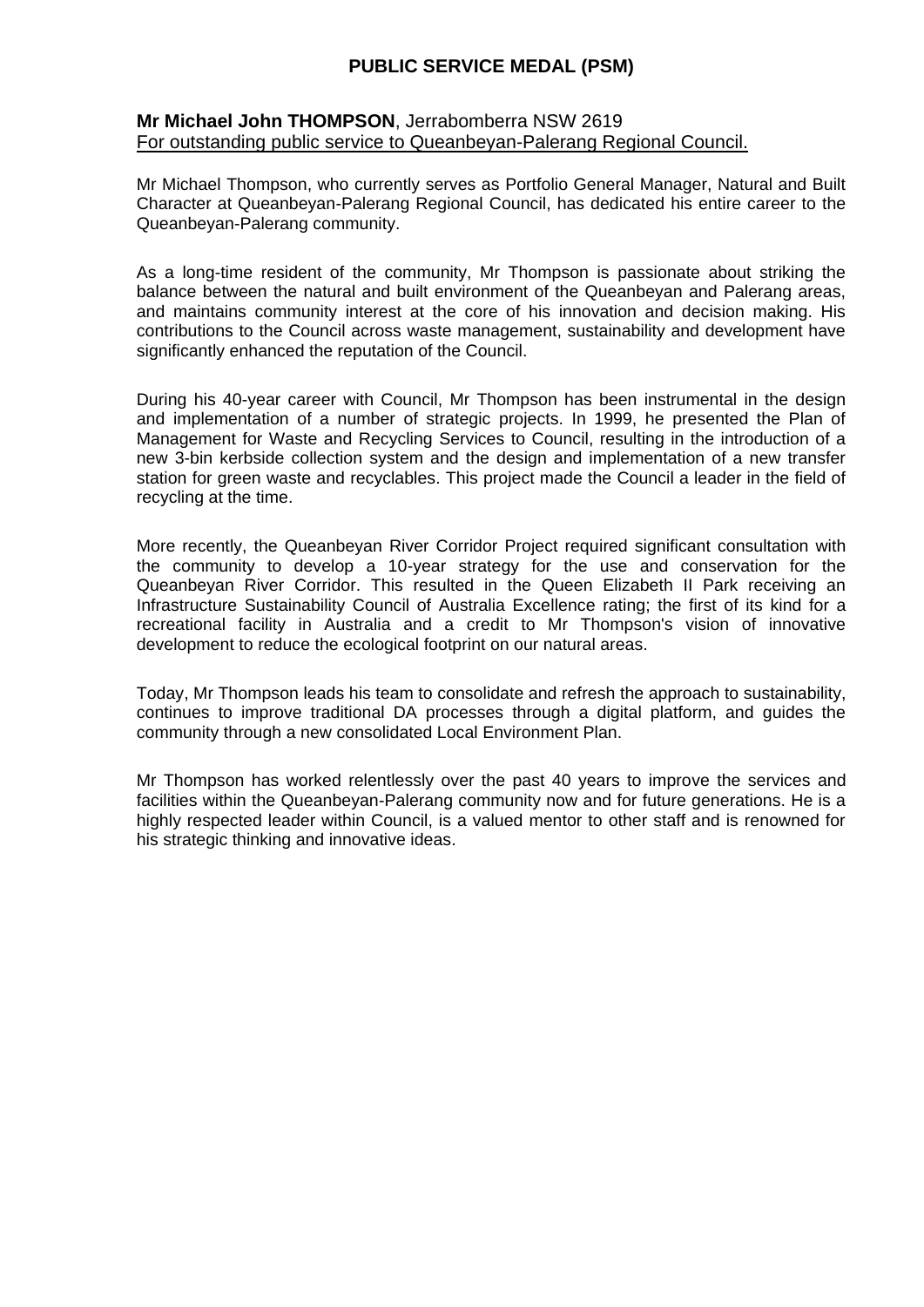### **Mr Argiri ALISANDRATOS**, Bentleigh VIC 3204

For outstanding public service to the community, particularly to Victoria's most vulnerable.

Mr Argiri Alisandratos has worked tirelessly for over 25 years to improve the lives of Victoria's most disadvantaged communities. Through his work on the Victorian Government's Roadmap for Reform, he has helped ensure disadvantaged children and youth reach their full potential.

Mr Alisandratos's experience as a strong ally to Aboriginal communities across Victoria has been a key driver in the implementation of Aboriginal strategies within the Department of Families, Fairness and Housing, especially through the Yoo-rrook Justice Commission truthtelling process.

In response to the COVID-19 pandemic, Mr Alisandratos has been a guiding force to enable community services to better support their people, as well as supported his colleagues during a time of uncertainty. Mr Alisandratos' contribution has ensured that Victoria's most disadvantaged communities have been given the respect and support they deserve.

#### **Mrs Pitsa BINNION**, VIC

For outstanding public service to education in Victoria.

Mrs Pitsa Binnion is an extraordinary educational leader. Her commitment over 39 years, as a teacher and principal, to ensuring the best outcomes for students is enduring, including in the face of the uncertainty brought on by the COVID-19 pandemic.

As Principal of McKinnon Secondary College, Mrs Binnion has been persistent in her pursuit of educational excellence, with a remarkable impact on the performance and growth, including the development of a second campus.

Mrs Binnion's educational leadership, including work with other principals, and her devotion to improving outcomes, has had a marked impact on the Victorian education system and the lives of many students.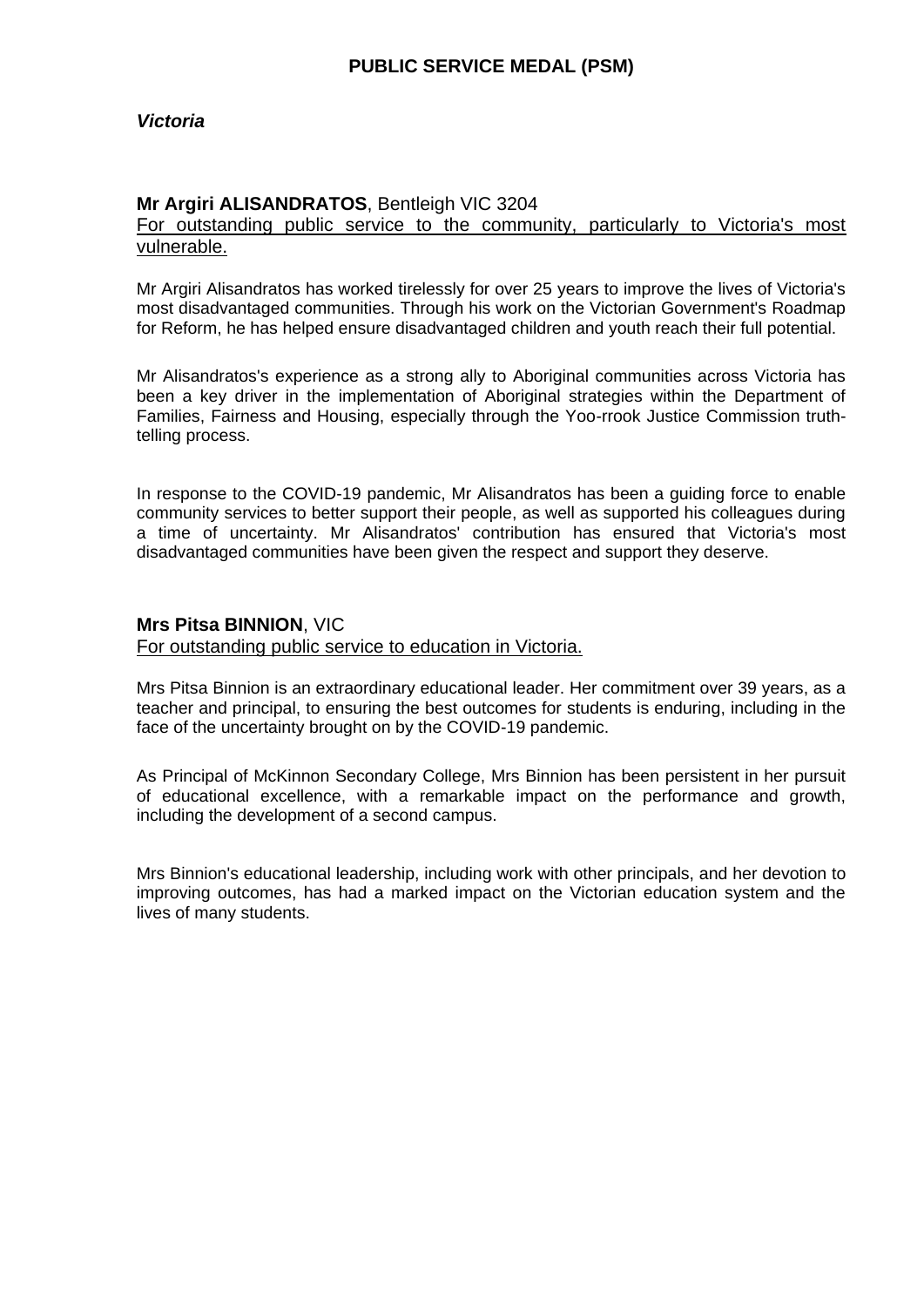### **Mr Geoffrey Philip BLOCK**, Yinnar VIC 3869 For outstanding public service to education in Victoria.

Mr Geoff Block has demonstrated exemplary leadership as a teacher and principal in Victoria for over 40 years, showing a commitment to transformative education in the La Trobe Valley.

Mr Block has made a significant contribution to international education as the leader of the Kurnai International Program since 1999, growing it into a major avenue for cross-cultural exchanges. He has also pioneered vocational education and training in schools through the delivery of the pilot program in Gippsland secondary schools to expand learning opportunities and pathways.

Throughout his career, Mr Block's stewardship and dedication has been instrumental in improving educational outcomes, particularly for students from disadvantaged backgrounds.

#### **Ms Claire Jennifer BOARDMAN**, Mount Martha VIC 3934

For outstanding public service to health in Victoria, particularly for the COVID-19 response.

Ms Claire Boardman is a leader in infection prevention and infectious diseases, and founder of the Australasian College of Infection Prevention Control. Her advisory roles have covered the breadth and entirety of the COVID-19 response, from communities to health organisations and government agencies.

The Infection Prevention Control Advice and Response unit was set up by Ms Boardman during the early stages of the COVID-19 pandemic and has provided clear infection prevention and control advice and training to those who work on the frontlines battling the pandemic.

Ms Boardman's diligence and perseverance over her many years of public service and recent leadership during the pandemic will impact disease management in Australia for years to come.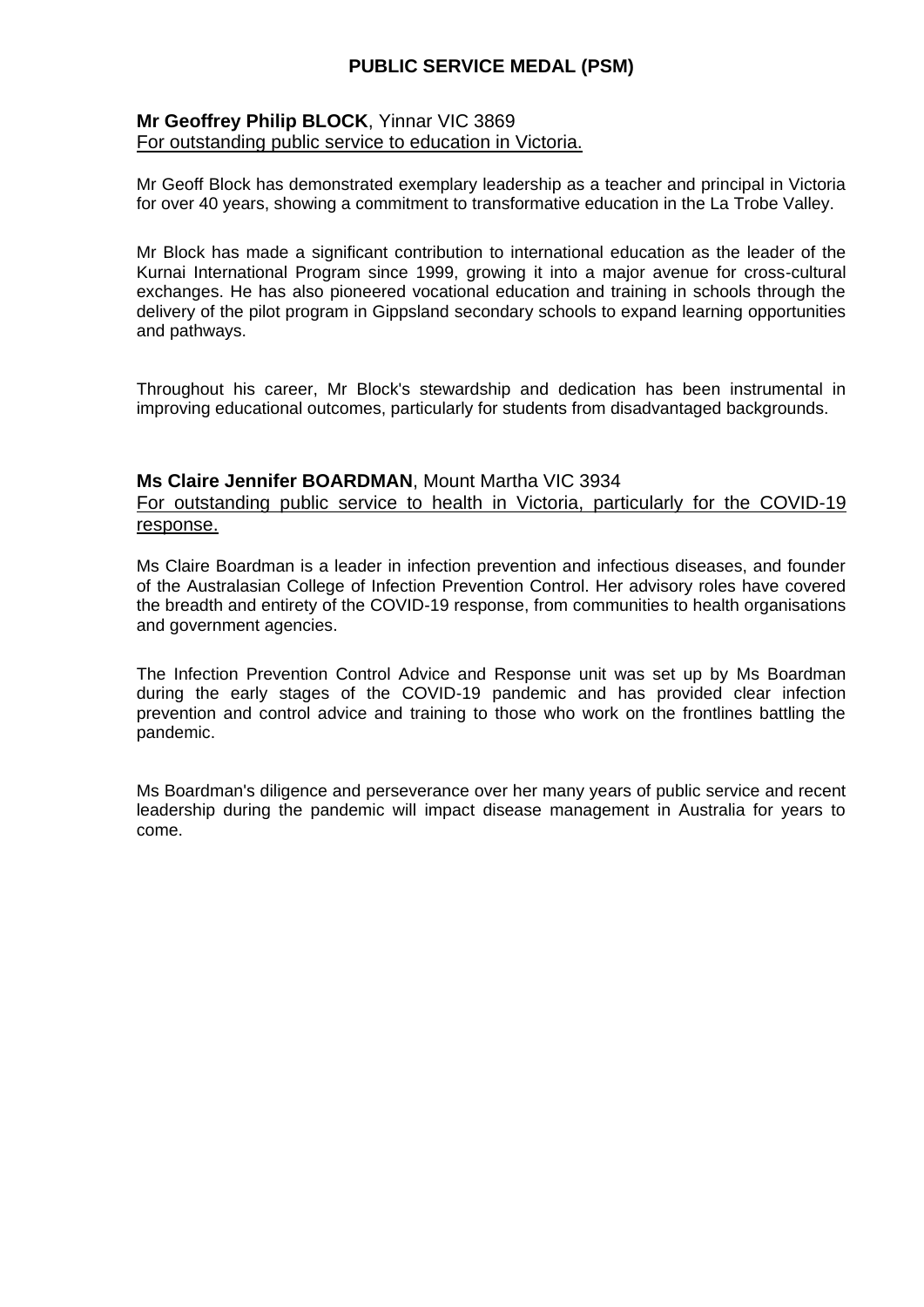## **Mr John BRADLEY**, VIC 3015

For outstanding public service to strategic policy reform and delivery in Victoria, particularly in the areas of energy and natural resource management.

Mr John Bradley has demonstrated exemplary leadership in the delivery of policies to improve sustainable outcomes for communities for over 30 years.

With a focus on place-based solutions, Mr Bradley has overseen numerous major policy and infrastructure reforms across different jurisdictions. In his current role as Secretary to the Department of Environment, Land, Water and Planning, he leads a workforce comprising more than 4,800 staff across 91 locations in Victoria. Recognised as a transformative leader, he is not only a strong advocate of innovative public administration, but also an active promoter of inclusion and diversity with initiatives to create culturally-safe workplaces for staff.

In often challenging policy environments, Mr Bradley has navigated complexity through problem-solving, with an unwavering commitment to excellent leadership and stakeholder engagement.

Mr Bradley has achieved a substantial record of achievement in public policy innovation which will have lasting positive impacts on generations to come.

#### **Ms Genevieve Mary DOLAN**, VIC

For outstanding public service in the delivery of communications in Victoria, particularly for the COVID-19 response.

Ms Genevieve Dolan is a respected leader in the Victorian Public Service, with notable service leading the Victorian Government's communications strategy at the Department of Premier and Cabinet during the COVID-19 pandemic.

Ms Dolan's strategic planning and oversight set the foundations and systems for streamlined communication, ensuring all Victorians had access to high-quality, timely and accurate information which was customised for their requirements.

Throughout her public service career, Ms Dolan has led strategic communications for a wide range of services and policy reforms. She is a passionate and effective advocate for gender equality and workplace mental health and wellbeing.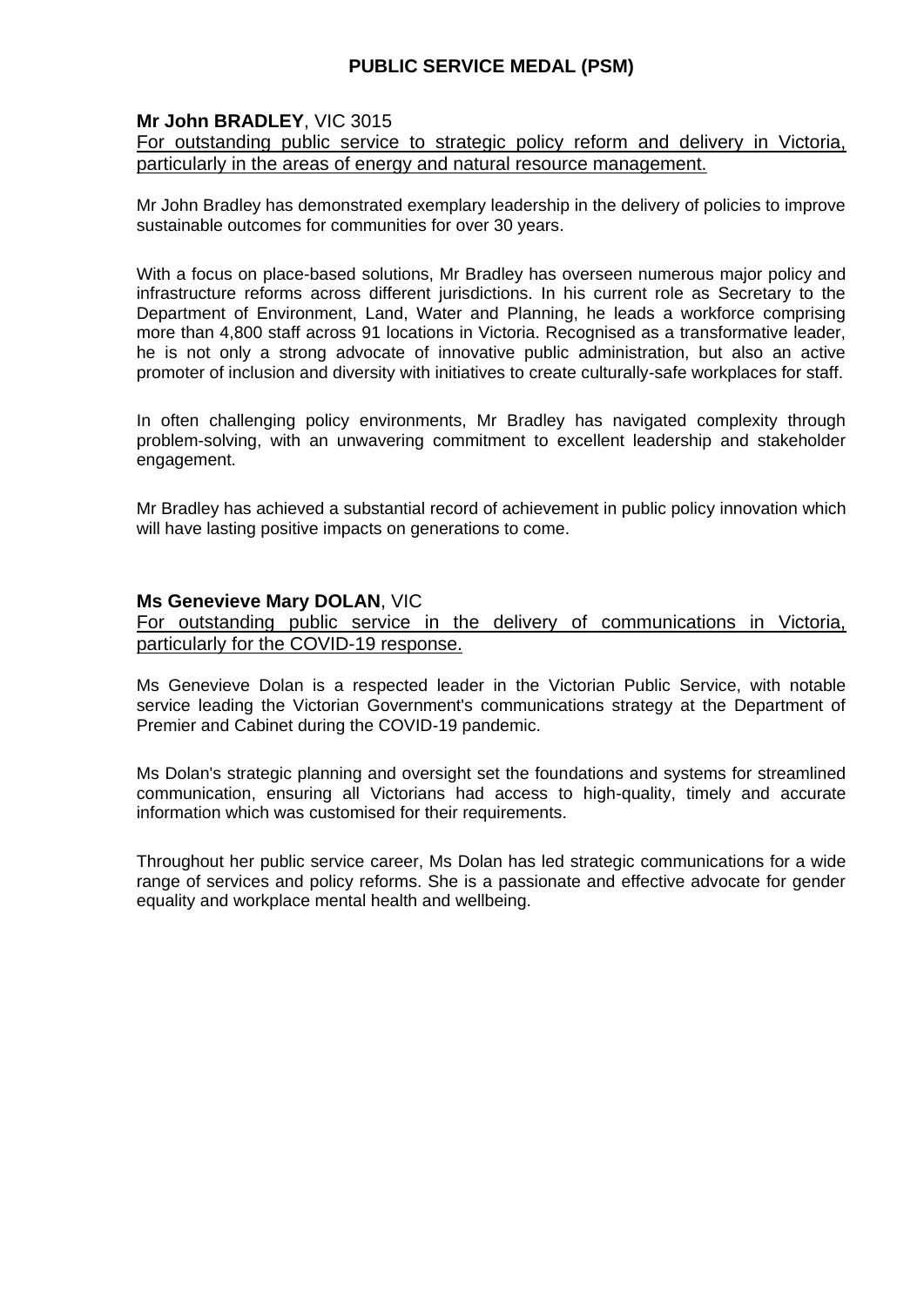### **Associate Professor Nadia Deborah FRIEDMAN**, Newtown VIC 3220

For outstanding public service to health in Victoria, particularly for the COVID-19 response.

Associate Professor Deborah Friedman is one of Australia's leading infectious disease physicians and has helped lead the Victorian COVID-19 Infection Prevention and Response unit throughout the pandemic to provide national gold-standard advice.

Associate Professor Friedman's leadership has spurred innovation in the field of infectious disease control from resourcing and policy development to strategy and implementation across the nation. The standards that she set for the COVID-19 response enabled Victoria to safely reopen and major state events to proceed.

Following on from leadership in infection control, Associate Professor Friedman became Deputy Chief Health Officer in the COVID response in Victoria.

Associate Professor Friedman's expertise and tenacity has helped guide Victoria safely through the pandemic.

## **Mr Marcus John HORWOOD**, Mildura VIC 3500

For outstanding public service to community health and safety in Victoria.

Mr Marcus Horwood has tirelessly led work to improve health outcomes for the Aboriginal community in the Mallee area. He has continually demonstrated a readiness to go above and beyond, ensuring the community he serves remains safe and supported.

Mr Horwood's rapport and engagement with the local community, in particular the Murray Valley Aboriginal Cooperative, has been invaluable in assisting people to navigate government processes and ensure the provision of necessary resources.

Through his commitment to relationship-building and essential service delivery, Mr Horwood has had a profound impact on the lives of many vulnerable community members.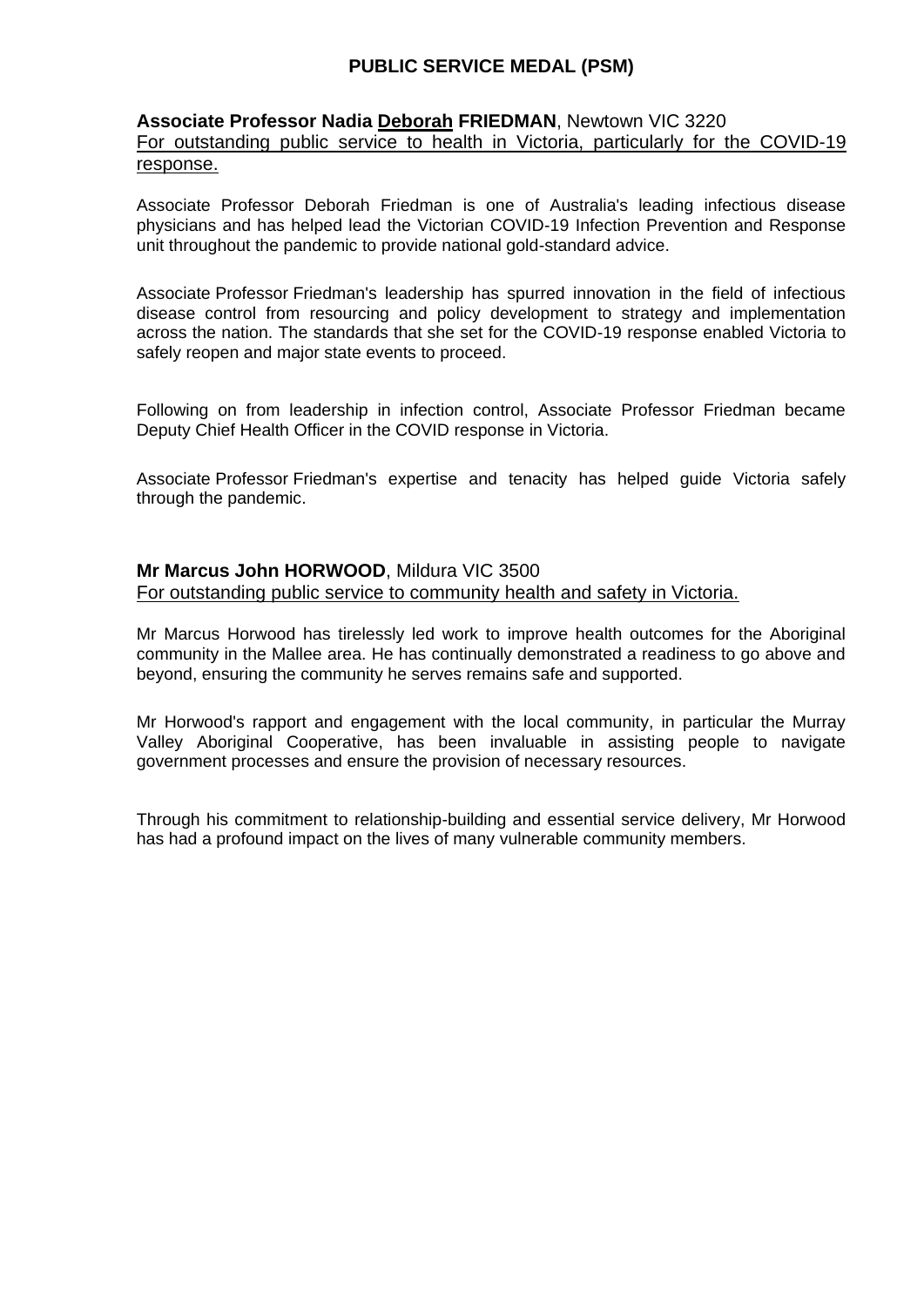### **Ms Kate Alexandra HOUGHTON**, Malvern East VIC 3145

#### For outstanding public service to policy and program delivery in Victoria, particularly in the area of community health.

Ms Kate Houghton has been dedicated to ground-breaking policy work in health, Aboriginal affairs, justice and the environment for over 25 years. These roles have demanded a commitment to evidence-based policy and personal integrity, which she has consistently upheld.

Notably, Ms Houghton's leadership of the whole-of-government response to the COVID-19 pandemic and her work in water policy have been of immeasurable benefit to the Victorian community.

In her willingness to persevere through uncertainty and pioneer innovative approaches to policy, Ms Houghton has proven herself to be an exceptional and dependable leader.

### **Mr Stanislav Antun KRPAN**, Essendon VIC 3040

For outstanding public service to policy and program delivery, particularly in the areas of environmental and social policy.

Mr Stan Krpan has dedicated his career to regulatory reform and policy innovation, particularly in relation to sustainability, renewable energy and regulation. A passion for social and environmental justice has enabled him to achieve many successful reforms for over 20 years.

Mr Krpan's talent for tackling complex policy challenges is evident in his contributions to creating safer and more sustainable communities. This includes the design and implementation of the Solar Homes Program which has encouraged the uptake of renewable energy.

Mr Krpan's achievements as a policy adviser and leader have had an enduring impact on both the public service and the broader Victorian community, who continue to benefit from the numerous initiatives he has championed.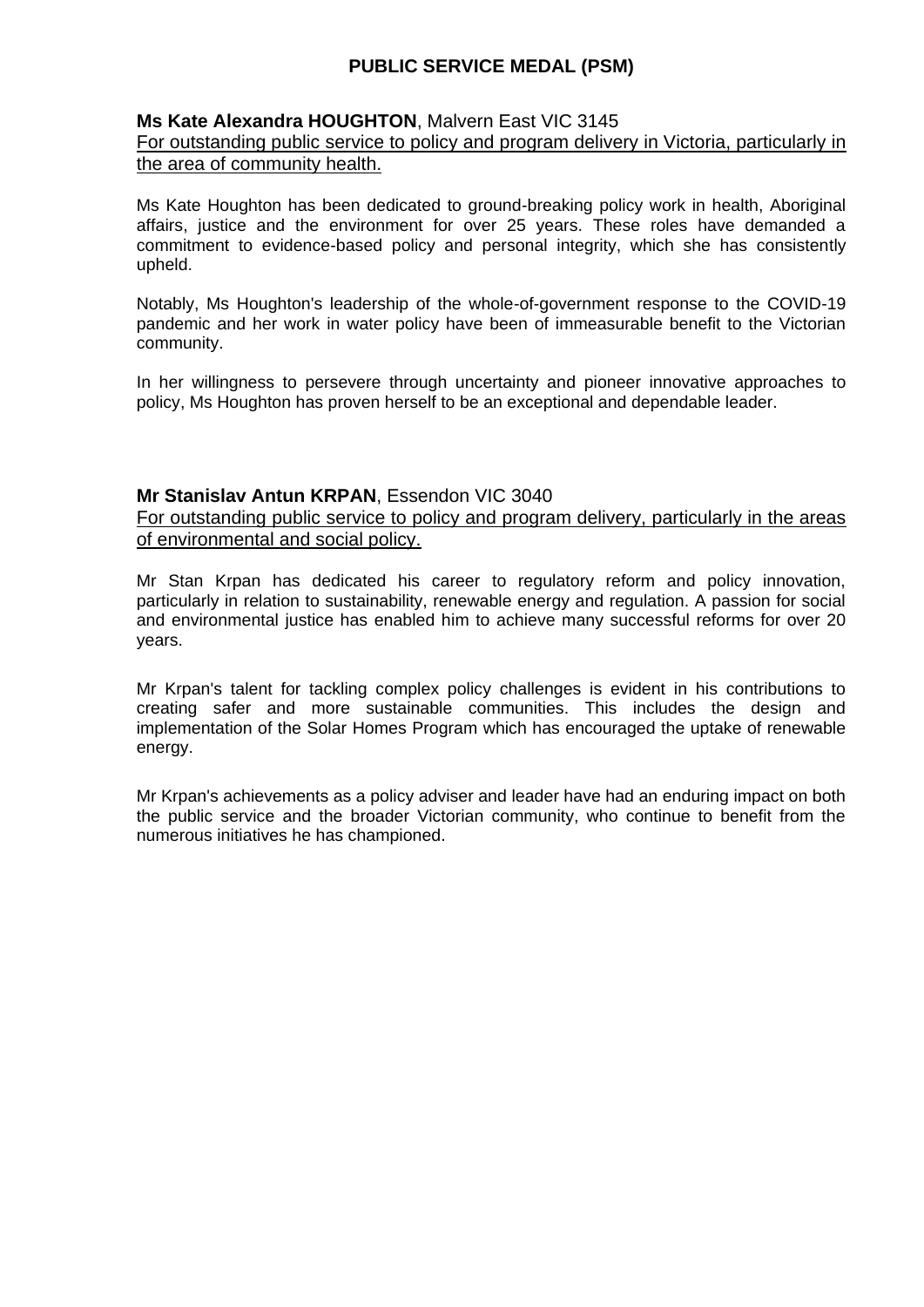### **Mr David Julian STOCKMAN**, Thornbury VIC 3071

For outstanding public service in the delivery of communications in Victoria, particularly for the COVID-19 response.

Mr David Stockman has worked in government communications for over ten years and is a respected leader in the Victorian Public Service.

During the COVID-19 pandemic, Mr Stockman's outstanding leadership ensured Victorians had access to customised high-quality, timely and accurate communications.

His leadership in communications has also had a significant impact on improving the health and wellbeing of Victorians in complex policy areas.

Mr Stockman has led teams with skill and compassion and takes a values-based approach to communications to improve the lives of Victorians, including during the COVID-19 pandemic.

#### **Ms Helen Marie-Therese VAUGHAN**, Newtown VIC 3220

For outstanding public service to policy and program delivery in Victoria, particularly in the area of natural resource management.

Ms Helen Vaughan has dedicated her career to exceptional service delivery for regional communities. Her role in delivering several major initiatives has ensured that Victoria's water resources are safe, accessible and sustainable into the future.

Ms Vaughan's leadership is underpinned by a culture of inclusiveness. She has championed initiatives to drive greater representation of women in the sector, as well as leading work on incorporating the self-determination of Aboriginal Victorians into program delivery.

With extensive experience across a vast array of complex policies and strategies, Ms Vaughan has shown a consistently exceptional standard of stakeholder engagement, and her contributions have been pivotal in modernising Victoria's water system, to bring lasting benefits to the community.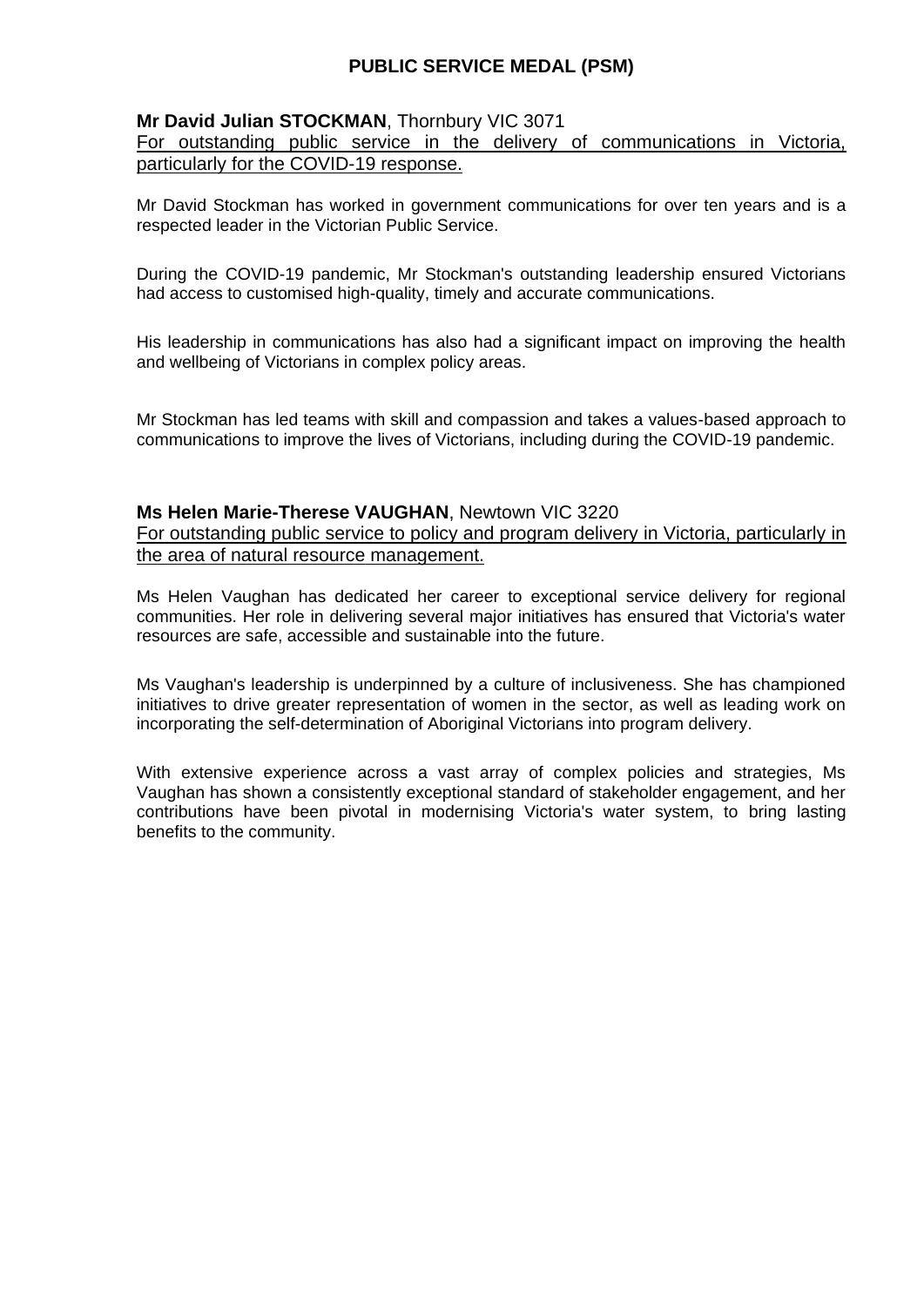### **Dr Alexandra Elizabeth WEST**, VIC

For outstanding public service to Victoria Police, particularly in mental health.

Dr Alexandra West has made an indelible contribution to mental health services within Victoria Police for over ten years.

Dr West's role within the Victoria Police Mental Health Review led to significant changes that reached beyond the Police Psychology Unit. A raft of reforms to improve the delivery of mental health services to Victoria Police employees were implemented as a result of her determined efforts.

Dr West was also the primary author of the Victoria Police Mental Health and Wellbeing Strategy and Action Plan, which has been instrumental in ensuring sustainable mental health services in Victoria Police.

Dr West's leadership has embedded a new standard of managing mental health within the public sector and has influenced not only the state of Victoria, but other jurisdictions in Australia and around the world.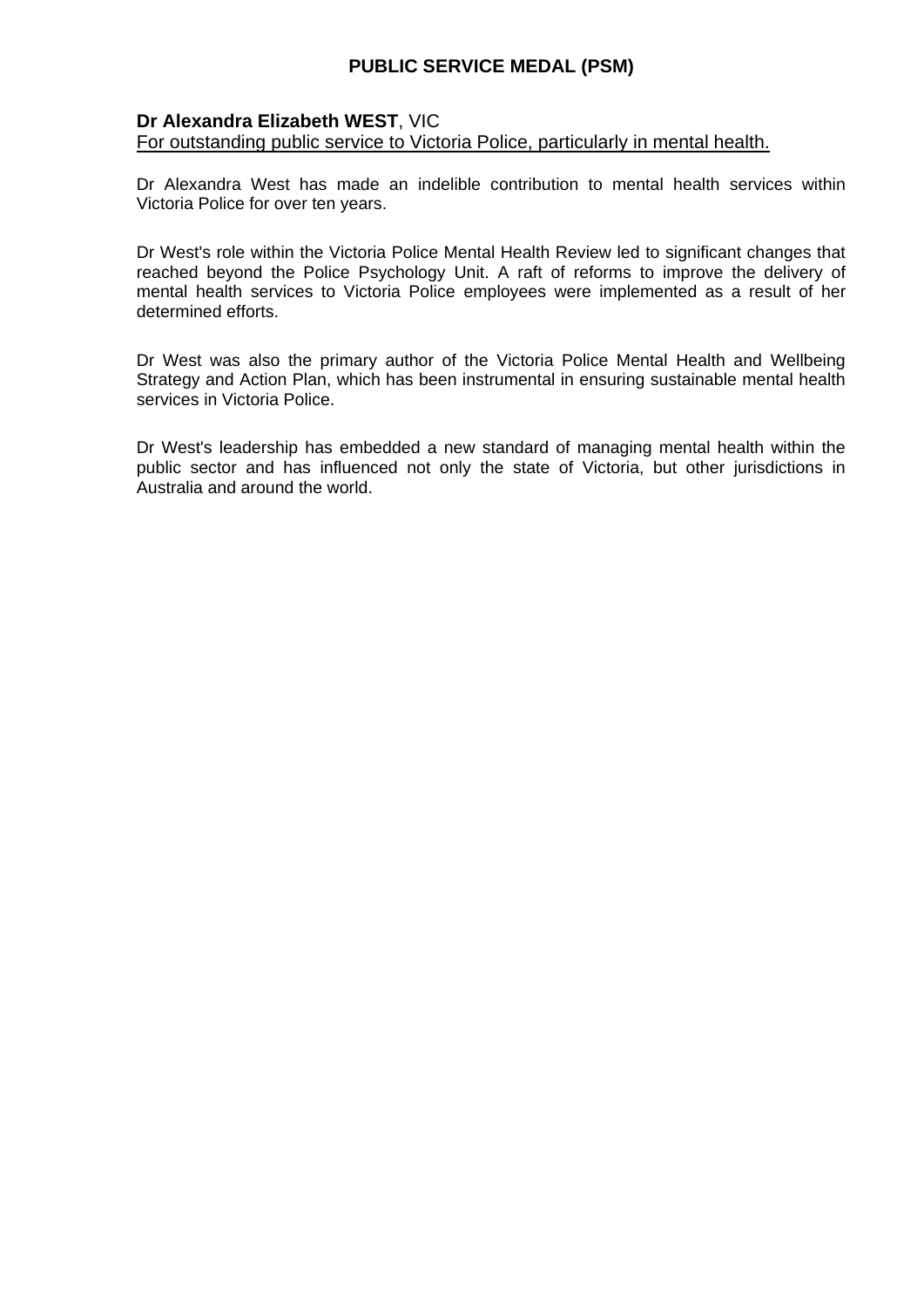### *Queensland*

#### **Ms Paula Maree DUFFY**, Worongary QLD 4213

For outstanding public service in nursing and the response to the COVID-19 pandemic.

Paula Duffy has worked for the Gold Coast Hospital and Health Service for 20 years and was promoted to the role of Executive Director of Nursing, Midwifery and Patient Experience, after formerly holding the position of Executive Director of Integrated Ambulatory and Community Services, incorporating one of the largest Emergency Departments in Australia.

Ms Duffy's professional relationships and concentrated efforts across the organisation have been fundamental to the management of COVID-19 at Gold Coast Hospital and Health Service. Extremely well regarded by the leadership in the Queensland Ambulance and Police service, her strong leadership has been the glue that helped the Gold Coast navigate the challenges of being the first region to experience the Omicron variant peak in Queensland. She coordinated the hospital response which required the opening of 9 dedicated COVID-19 wards and 2 ICU pods.

Ms Duffy is a leader across all aspects of the COVID-19 response, ranging from the creation of testing centres in the community to facility screening desks, quarantine hotels, dedicated COVID-19 wards, virtual wards and partnering with private hospitals to increase public patient capacity. For the last two years she has been the key contact for the Gold Coast, reporting to the state bodies and coordinating complex arrangements across the city to support the COVID response.

The contribution by Paula Duffy to her profession, and the high regard in which she is held, is testament to her quality standards and consistent contribution to the public health sector over decades.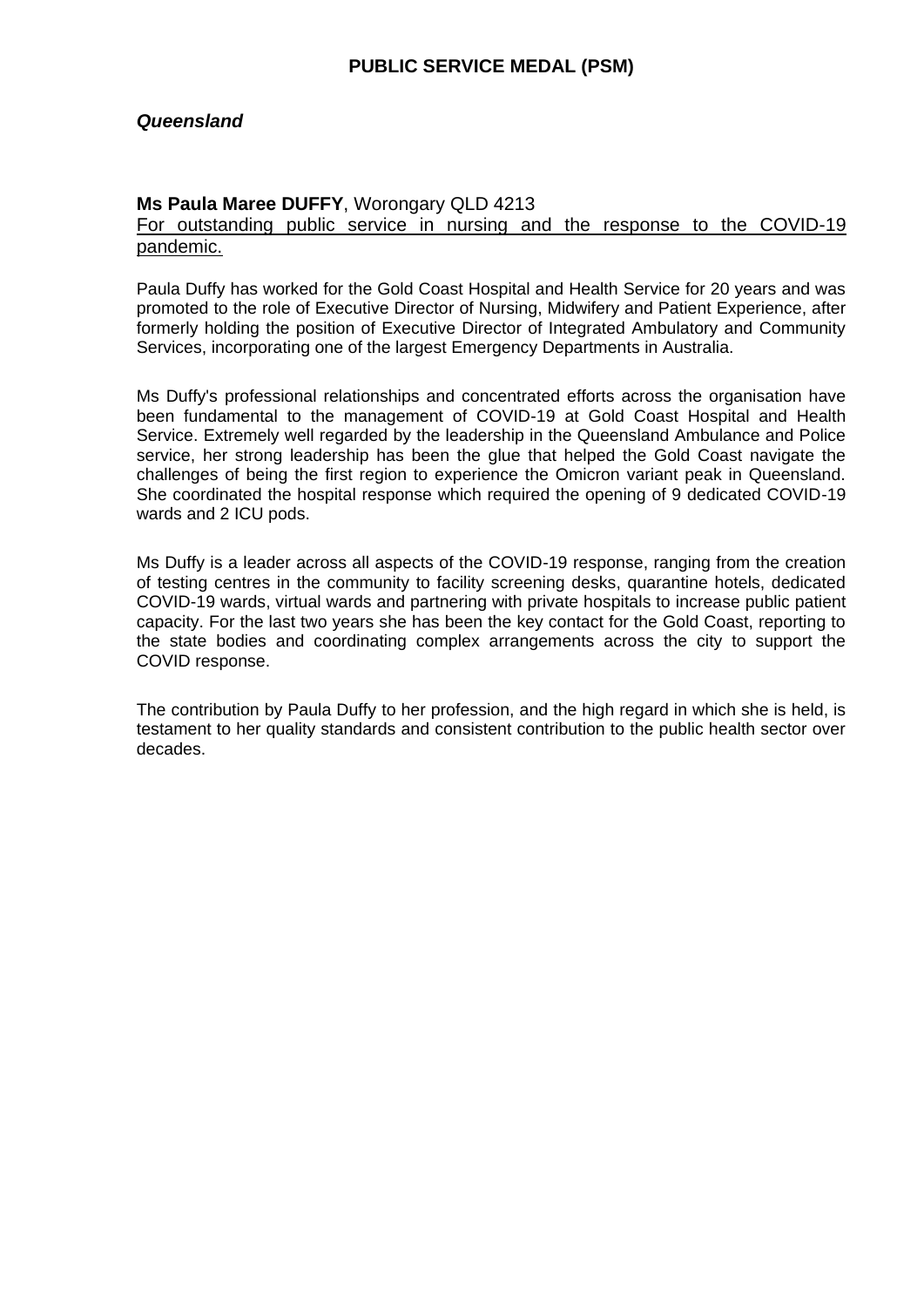#### **Mrs Sally-Ann EDWARDS**,

#### For outstanding public service for the Isisford community.

Mrs Sally-Ann Edwards is a valued and respected public service leader from Isisford, in Outback Queensland. As the Isisford Branch Manager with Longreach Regional Council, she has consistently delivered an outstanding level of service to the community over more than a decade. Mrs Edwards dedicated 30 years of service to Local Government, based in Isisford.

Mrs Edwards is the face of Council in the community, and leads a multi-disciplinary team of administrative and operational staff across a variety of departments, including customer service, parks and gardens, public works, maintenance, and more.

Mrs Edwards' experience, knowledge and professionalism enable her to be a very effective and charismatic leader to her team. She truly shines in her ability to relate to the community. Her skills handling sensitive and challenging matters decisively, but with empathy, are second-to-none. She is a skilled and persuasive communicator and is always comfortable being frank and open with Councillors, staff, and the community.

In addition to her professional duties, Mrs Edwards is an active participant in most regional community initiatives, serving on countless organisations such as the Isisford Race Club, Isisford Golf Club, the Annual Isisford Fishing Competition, Isisford Rural Fire Brigade, Yaraka Campdraft Association, and many more. She manages these commitments with the utmost professionalism and sets an example for any public servant who wishes to engage with the community outside of their official duties.

Mrs Edwards' leadership has directly contributed to improved outcomes for the Isisford and Yaraka communities, through her work at Council and on the various community groups that she assists in her own time. She has played an important role in the social and cultural development of the Isisford and Yaraka communities. Through her outstanding professionalism and dedication, Ms Edwards has guided the sustainability of her community over many years.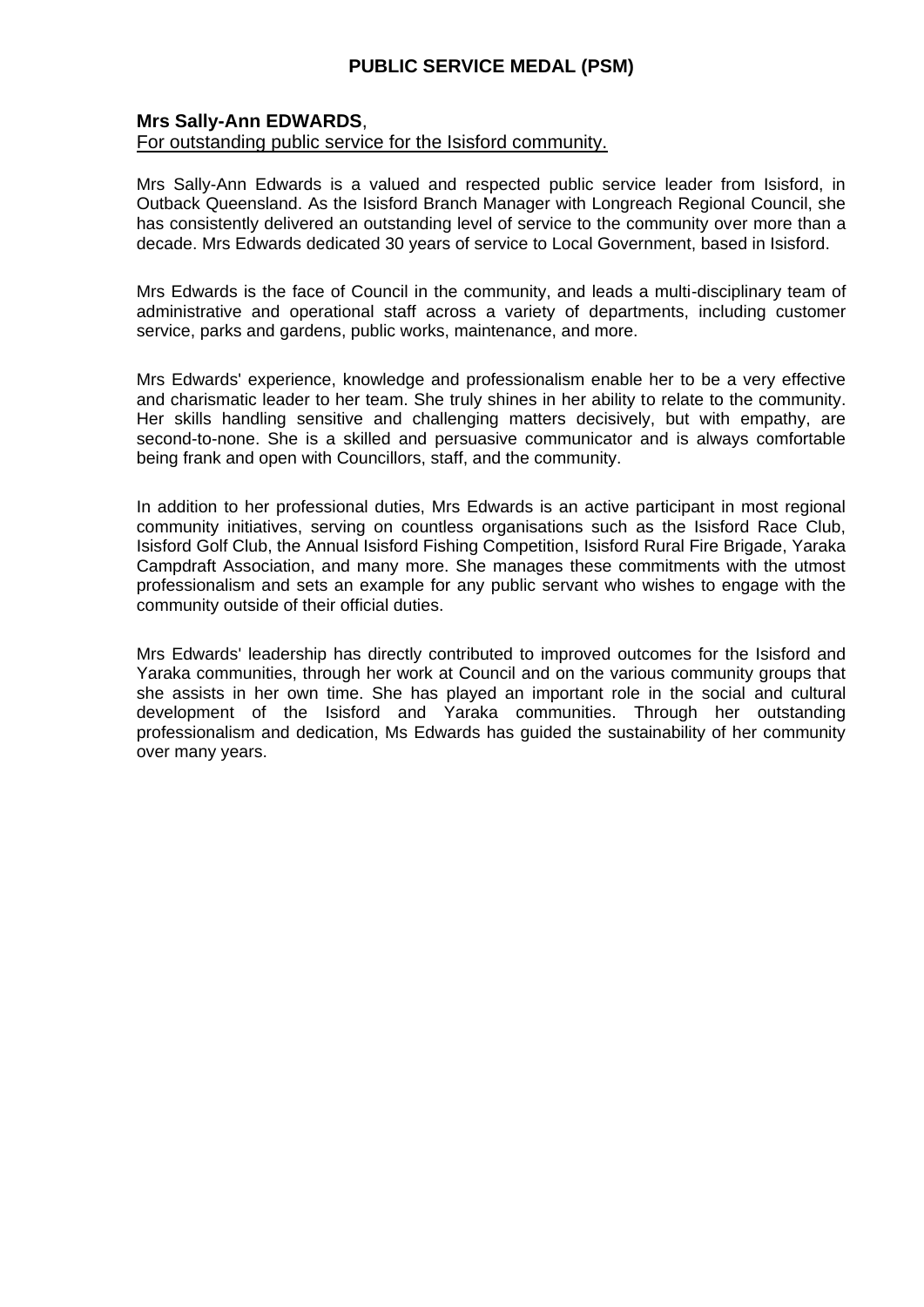## **Ms Dianne Michelle FRANCISCO**, QLD

### For outstanding public service in environmental and public health services, particularly during the COVID-19 pandemic and flood events.

Ms Dianne Francisco has served the Balonne Shire Council for 22 years, providing quality environmental and public health services to the communities.

In the past two years Ms Fransisco has assisted all categories of business in the Shire from hospitality to agricultural sectors, participating in disaster response and recovery for the pandemic and flood events. She has assisted businesses to keep their doors open and operating in this ever-changing environment.

Ms Francisco's commitment to local government was recently recognised at the Local Government Association Queensland annual conference as a community champion. Her dedication to going above and beyond her responsibilities as an Environmental Health Coordinator and her care and attention to detail, all demonstrate her outstanding service and commitment to excellence in serving the general public.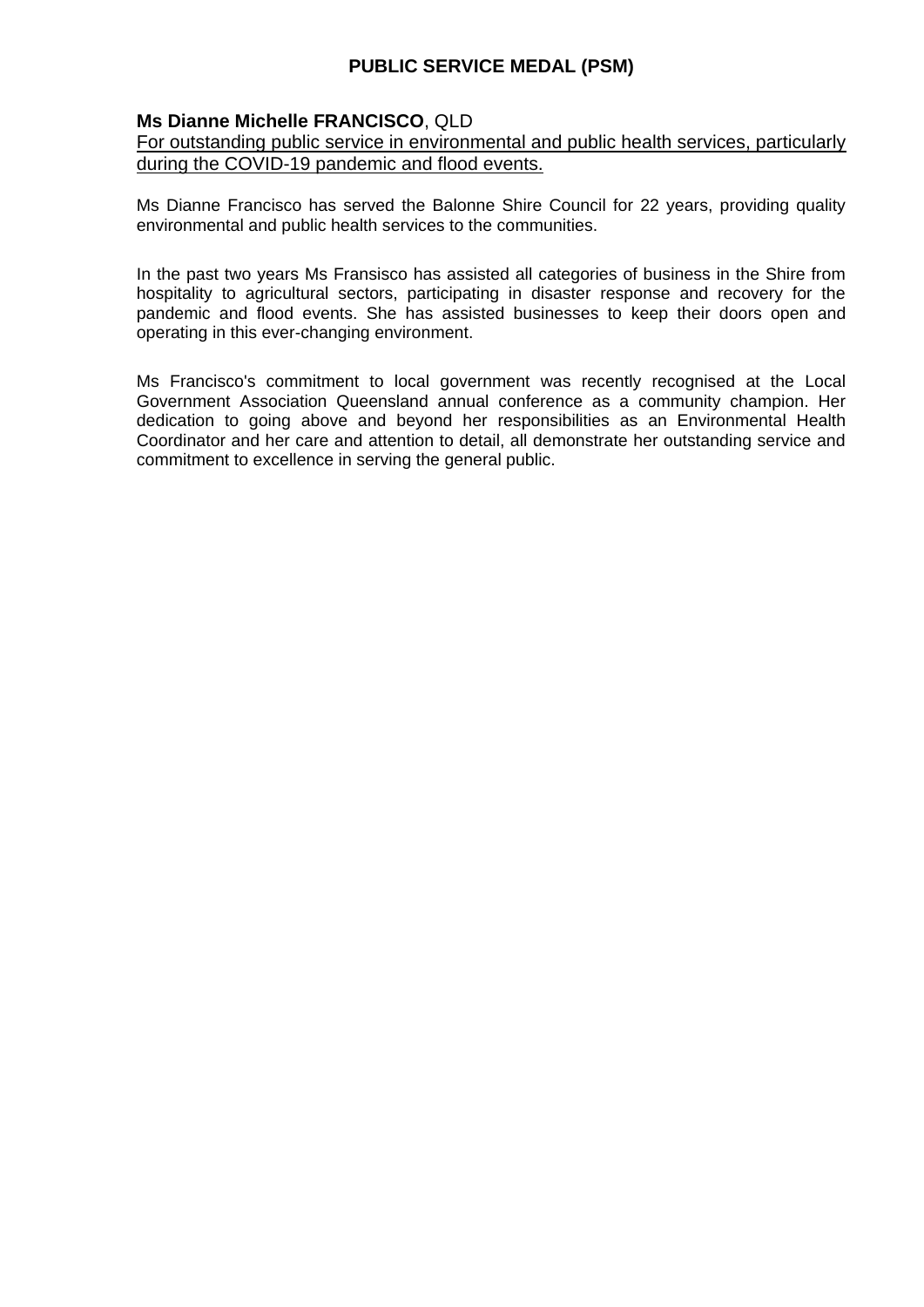### **Mr Todd Anthony HARRIS**, Tarragindi QLD 4121

For outstanding public service in Queensland's sporting and major events, particularly through the COVID-19 pandemic.

Mr Todd Harris is the CEO of Stadiums Queensland (SQ) overseeing the state's biggest ever year of sport in 2021.

For the most part, Queensland has been open for business throughout the pandemic, with the state's health response allowing us to live with far less restrictions than other states.

Mr Harris made the most of this opportunity as he recognised that these sporting and major events gave Queenslanders and those watching from home in other states, a welcome distraction, a reason to dream and to be inspired in hard times.

Over the past two years, Mr Harris led the acquisition, negotiating and hosting of a number of headline events, including hosting two history making grand finals - the AFL grand final in 2020 and NRL grand final in 2021, international rugby events, international test match cricket and the entire 2020 Super Netball season, which relocated to Queensland for 2020.

In 2021, over 2.9 million people were able to attend events across SQ venues. In maintaining a full events calendar, Mr Harris continued to support those jobs and provide ongoing income for workers across the events industry, as well as catering, cleaning, maintenance and construction.

Throughout the 2021 sporting season, we saw a growing interest in our communities and regions, with Townsville having the opportunity to host the first game in the State of Origin series with only ten days' notice, working to support wider community activations and offering a boost to the economy, all possible through Mr Harris' leadership.

Mr Harris' contribution to support active lifestyles, regional communities and keeping our visitor economy tracking during the pandemic has strengthened SQ's reputation in leading national events which will support Queensland's next steps onto the global stage, for the Brisbane 2032 Games.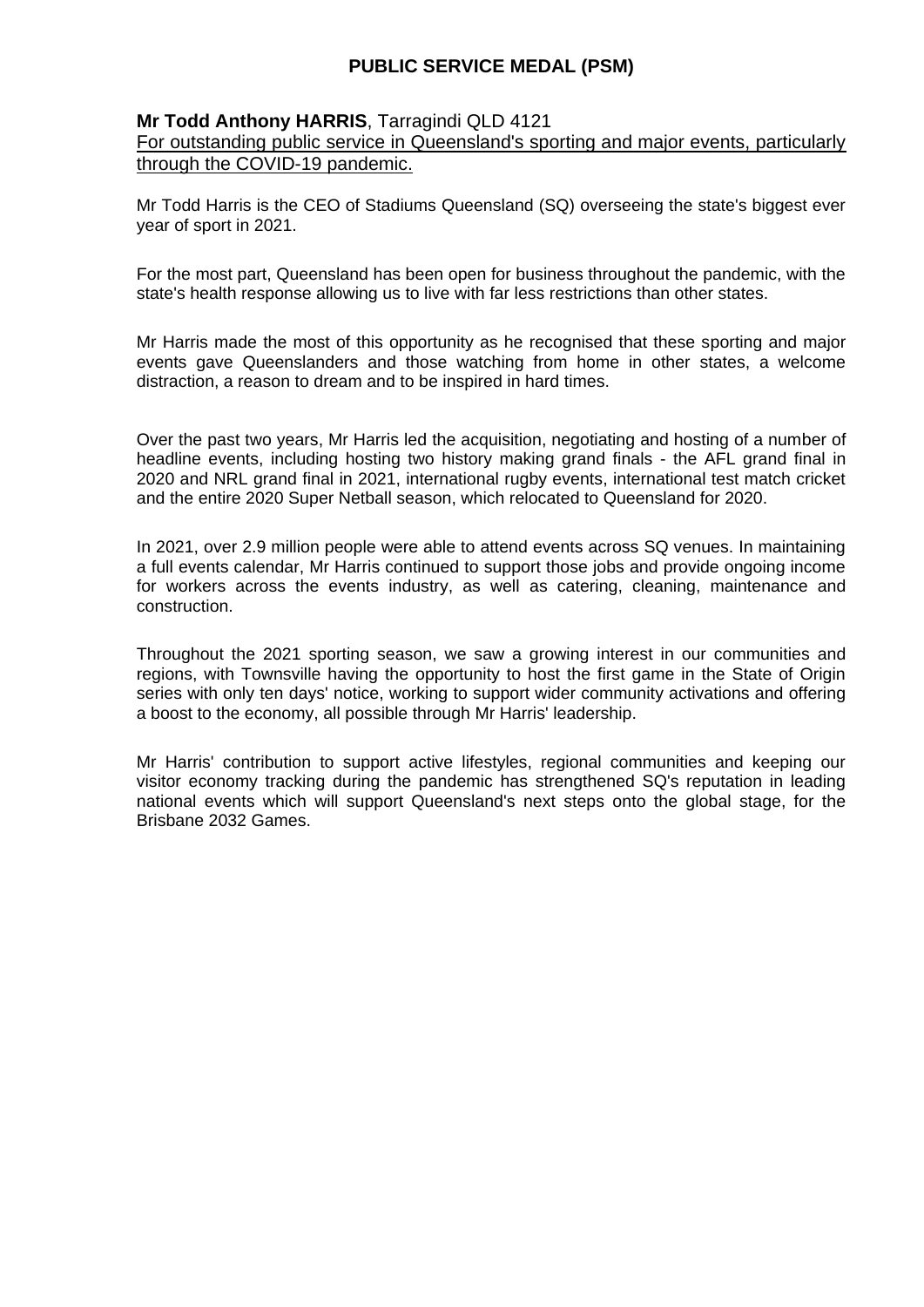### **Mr David NEWBY**, QLD

#### For outstanding public service in whole-of-government financial reporting.

David Newby has excelled in providing outstanding public service to the Queensland Government in the field of whole-of-government financial reporting and budgeting during his 20-year service within Queensland Treasury.

As Treasury's Director - Financial Reporting since 2014, he and his team have been at the forefront of providing accounting and financial reporting advice to support the Queensland Government with its significant reporting obligations.

Mr Newby's key priority has been to lead a high performing, small team to facilitate the preparation of the state's financial statements in the annual Queensland Budget and the Report on State Finances. The team particularly excelled in service delivery in the 2020-21 financial year when COVID-19 presented a number of additional challenges to whole-ofgovernment reporting and budgeting.

Mr Newby showed innovation and an agile approach when leading and managing the introduction of processes for the state's financial data and reporting, which have significantly increased efficiency and reliability of financial reporting. He is a technical expert who provides detailed and strategic accounting advice on complex transactions including the Cross River Rail project and other Public Private Partnerships, Queensland Future Fund, and asset sales as well as contributing to reporting frameworks for the Public Sector.

Throughout his career Mr Newby has demonstrated very high levels of expertise, professionalism and integrity. He has been a source of inspiration and guidance for his team. He has also enhanced the transparency and accountability of government through producing high quality financial information.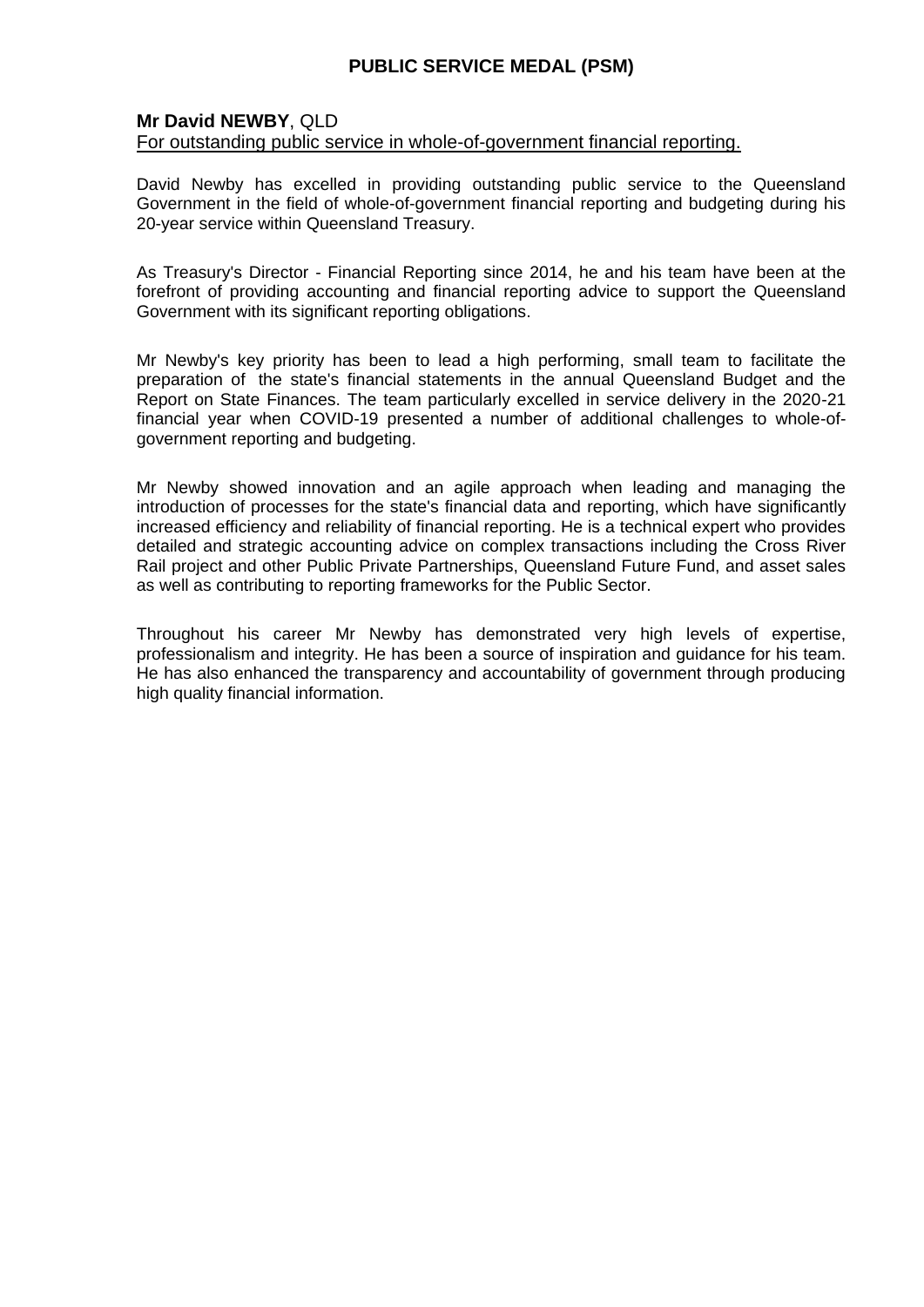### **Ms Maree Ann PARKER**, QLD 4552

#### For outstanding public service in regional development, infrastructure planning and delivery and disaster economic recovery.

For the past 18 years, Ms Parker has played a pivotal role in assisting the Queensland Government deliver results in economic and regional development, infrastructure planning and delivery, and disaster economic recovery.

After beginning her grassroots public service career as a physical education schoolteacher, Ms Parker's interest in policy, combined with drive, innovation, leadership and ability to deliver real outcomes, soon escalated her through the ranks to her current role of Deputy Director-General in a central government agency.

Ms Parker's career has always been driven by professionalism, guidance, support and a genuine interest and concern in the well-being of all Queenslanders. Her ability to secure cross-agency cooperation, and actively and quickly engage with business, industry, councils, not-for-profits and the community, is particularly highlighted in times of disaster.

In 2020, as Deputy Under Treasurer, she oversaw delivery of Queensland's Economic Recovery Plan, supported by regional economic plans, in response to COVID-19.

When cyclones, flooding or bushfires strike this most natural disaster-prone state, or industries suffer major setbacks such as the Kingaroy Swickers fire, Ms Parker activates rapid economic response teams to identify issues and provide solutions. Another notable example of this is Ms Parker's role as chair of the Binna Burra Lodge Recovery Taskforce, following the September 2019 fire. Her oversight of Queensland's infrastructure planning and delivery agenda is leading to a new long-term strategy, supported by regional plans being delivered this year.

Ms Parker led the implementation of the Queensland Government's Building our Regions program which, to date, has seen more than \$348 million of funding to 271 projects across 67 local government areas, supporting an estimated 2770 construction jobs and many flow-on economic development opportunities.

Ms Parker champions career development and learnings for all her staff, and enacts positive cultural change, to maximise her department's output in supporting a strong, resilient, connected Queensland.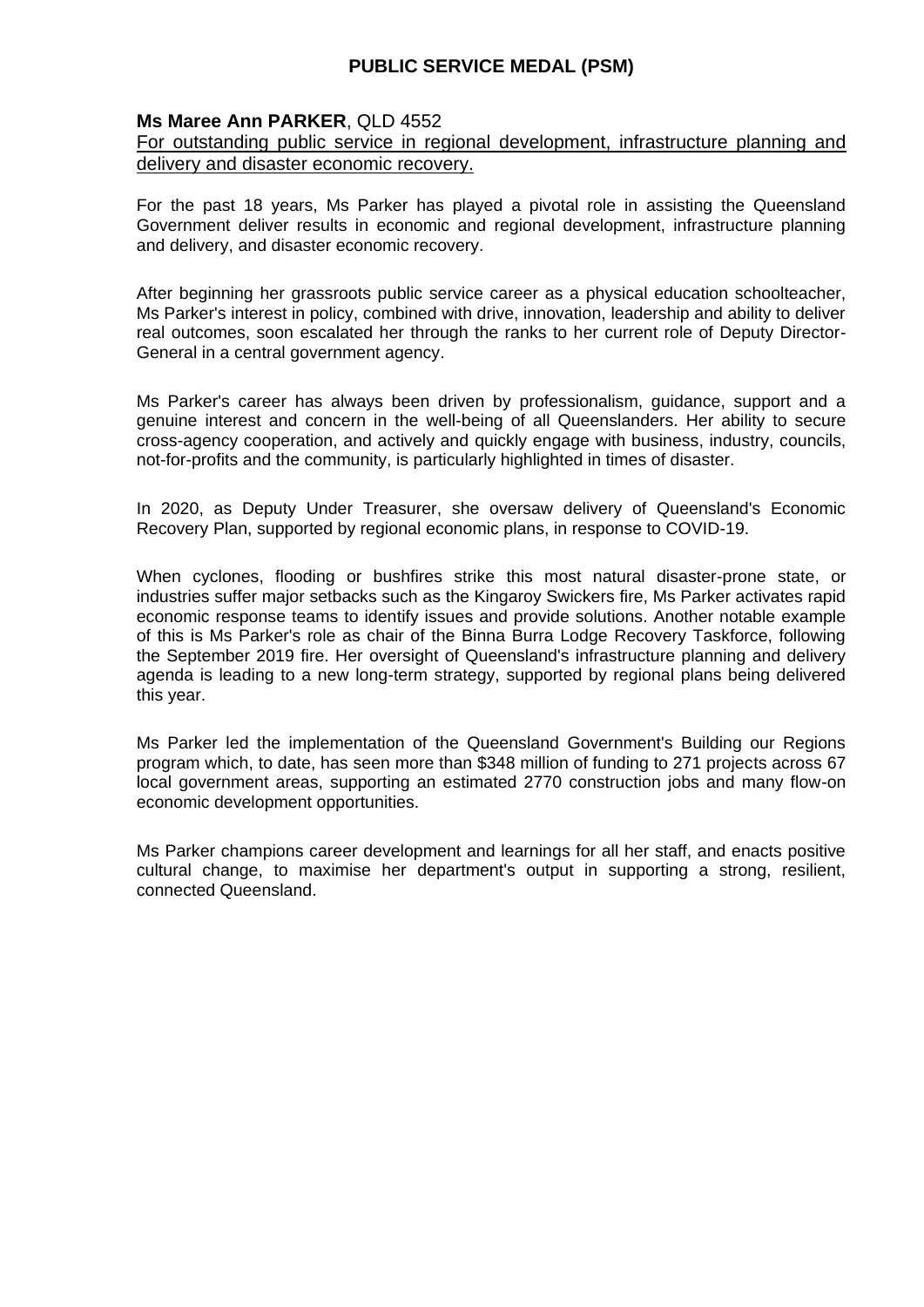#### **Professor Ajay RANE OAM**, Townsville QLD 4810 For outstanding public service in women's health in Queensland.

Professor Ajay Rane's stellar career as a surgeon, academic, and humanitarian has changed the lives of countless women in Australia and across the developing world.

Professor Rane is a member of the Townsville Hospital and Health Board where he drives an agenda for equity in health outcomes and intimately understands the challenges faced by women and girls living in remote Indigenous communities.

Professor Rane is the founder of Flourishing Women, a charity that raises funds for women in crisis and global awareness of the plight of women in the developing world, who are subject to dangerous childbirth practices, female genital mutilation, and, through untreated fistula, are vulnerable to homelessness, destitution, and premature death.

For more than 25 years, Professor Rane has treated women with significant childbirth injuries including fistula, which is endemic in sub-Saharan Africa and South Asia. He is wholeheartedly committed to equity in health outcomes and his considerable pro bono work is testament to delivering equitable healthcare and improving outcomes for women and girls who live in poverty and with disadvantage. He has also worked, pro bono, in low-resourced medical schools in Asia and Pacific Island nations so trainees can compete in the international medical arena.

Professor Rane is a prolific researcher on topics including mesh and stem cells, effect of postural muscles on micturition, intravesical steroid injections for interstitial cystitis, epidural uptake in public and private settings, and awareness of female genital mutilation among midwives and junior doctors in Australia.

There is little question that Professor Rane's work has changed lives. He is an outstanding surgeon in a challenging sub-speciality that treats women with genital trauma and debilitating stress incontinence caused by childbirth. His ground-breaking research and surgical innovation, coupled with his passion for women's reproductive rights and wellbeing, have unveiled taboo topics and paved the way for improved quality of life for thousands of Queensland women, including those living in rural, remote, and regional areas and women around the globe.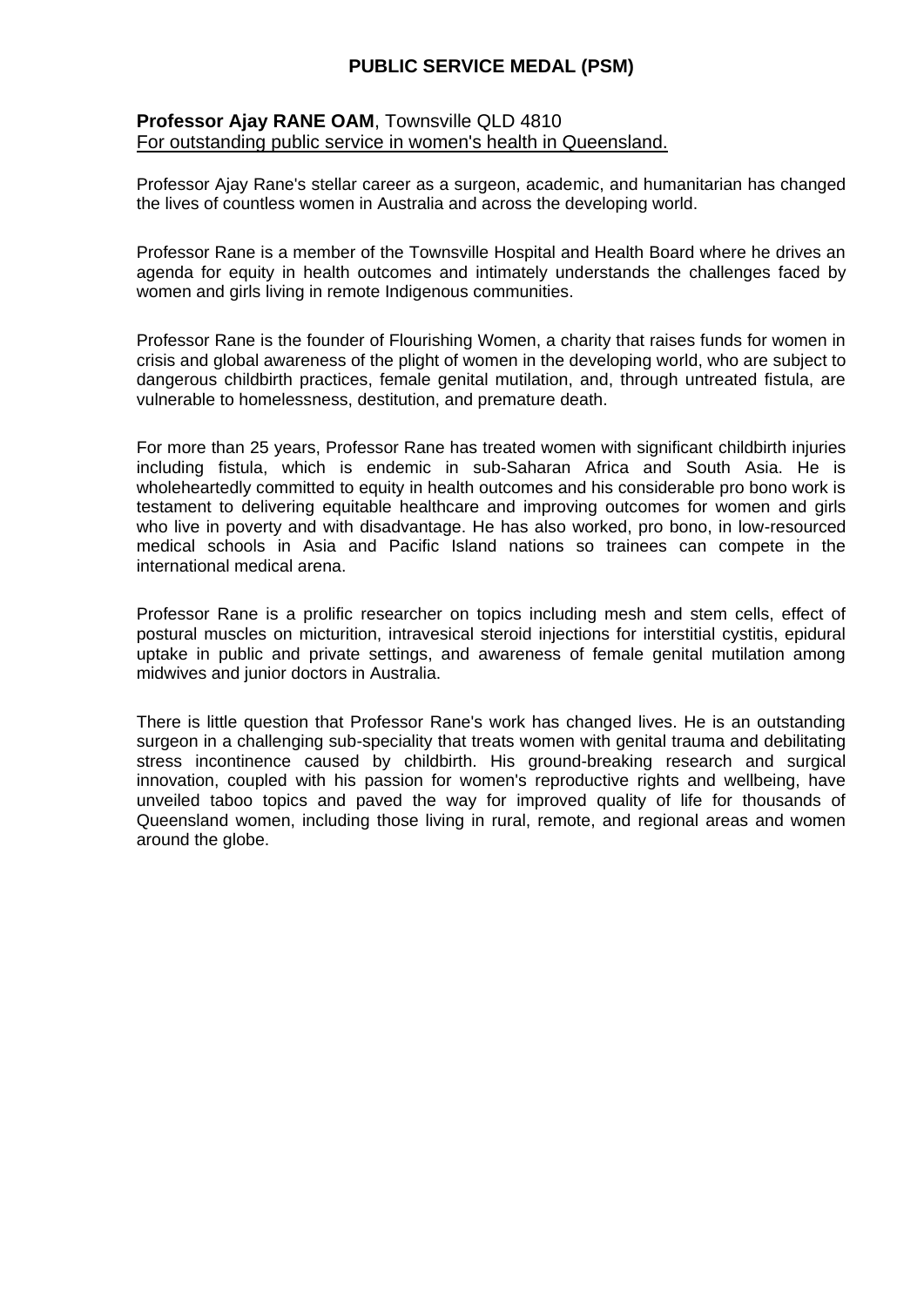### *Western Australia*

### **Ms Angela KELLY**, East Perth WA 6004

For outstanding public service in the Western Australian health system, particularly during the COVID-19 pandemic.

Ms Angela Kelly has devoted herself to the improvement of the Western Australia public health system, from system performance and financial management to strategic planning and corporate governance, and has proven herself adept, responsive and flexible in addressing the various challenges.

Since early 2020, Ms Kelly has undertaken various senior roles across the Western Australian public sector, most recently as the Acting Deputy Director General in the Department of Health assisting in guiding the state's response to the COVID-19 pandemic. Her leadership, planning and corporate management expertise has been critical to ensuring the implementation of the many time critical requirements of responding to the pandemic, and in supporting the respective Directors General and the Chief Health Officer to successfully fulfil their roles.

Ms Kelly's ongoing support has ensured that the key roles and operations of the Department of Health can continue, while also providing critical assistance in managing the additional responsibilities for planning, preparing for and responding to the COVID-19 pandemic.

### **Ms Joanne Maree STAMPALIA**, Gnangara WA 6077

For outstanding public service in operational reform and modernisation of the Courts and Tribunals of Western Australia.

Ms Joanne Stampalia has demonstrated outstanding service across her public service career, most notably through her work with the Department of Justice to inspire operational reform and modernisation of the Courts and Tribunals of Western Australia.

An advocate for implementing a therapeutic approach to the justice system, Ms Stampalia has successfully advocated for significant amendments to legislation concerned with family and domestic violence, to implement innovative court processes that aim to reduce litigation timeframes and decrease victim retraumatisation.

Ms Stampalia's support of new programs and policies from inception to implementation has led to the development of a holistic, more collaborative and effective approach to the criminal and civil justice system.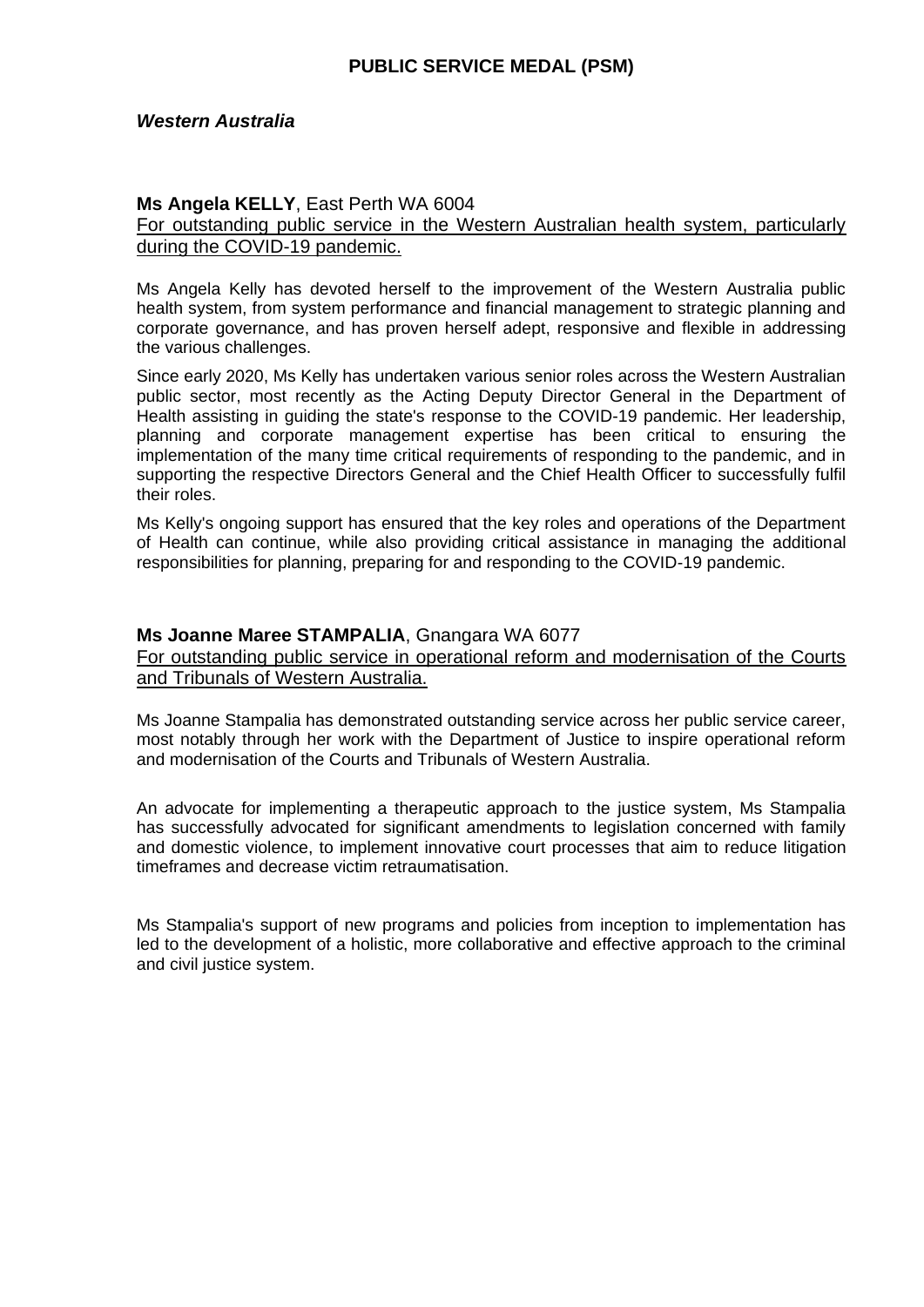## **Mr Raymond William WARNES**, WA

### For outstanding public service in leading significant organisational reform of the Western Australian Corruption and Crime Commission.

As Chief Executive of the Corruption and Crime Commission, Mr Ray Warnes has transformed the Commission's approach to corporate governance, leading significant reforms to key decision-making bodies including the Operations Committee and the Commission Executive Committee. The reforms focused on enabling the Commission to achieve its strategic aims and statutory functions.

Mr Warnes has also initiated and led organisational change across the Commission, leading the review and change process of the Commission's assessment unit. The review led to improvements in the process for oversight of serious misconduct investigations conducted by agencies. The process has been successful in focusing the Commission's oversight efforts on key serious misconduct risks.

Mr Warnes embodies public sector values of accountability and personal integrity.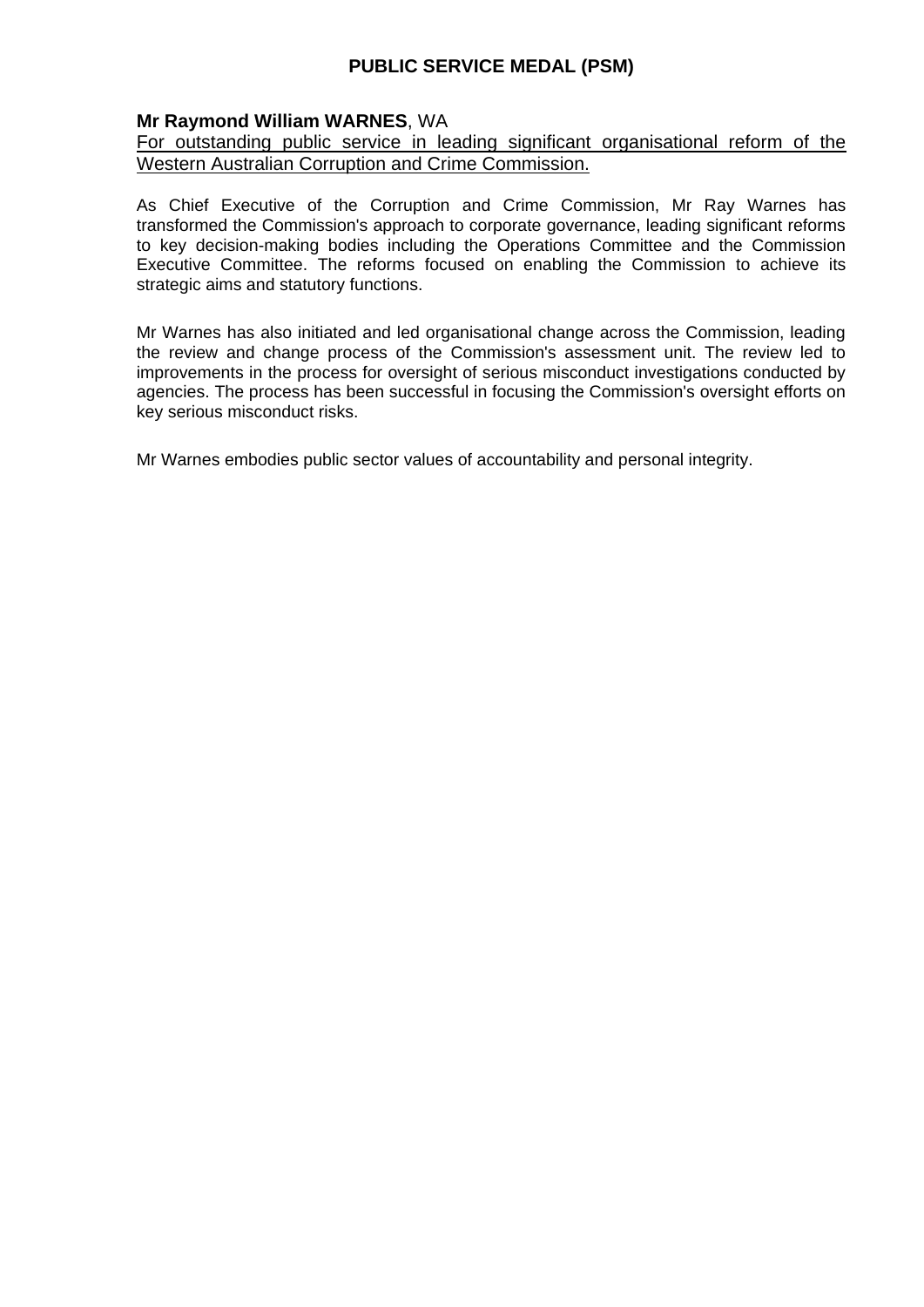## *South Australia*

#### **Dr Thomas James DODD**, Fullarton SA 5063

For outstanding public service and world-class innovation and leadership in pathology services across South Australia.

Dr Tom Dodd is a committed and passionate leader of patient care. He has ensured clinical excellence while driving improvements in the performance, quality and safety of pathology services across South Australia's public and private health sectors.

Appointed as Clinical Services Director for SA Pathology less than a year before the outbreak of COVID-19, he has delivered significant improvements and efficiencies of SA Pathology's business services to ensure the organisation was exceptionally well-placed to manage the demands of the pandemic.

Dr Dodd has played a crucial role in the state's COVID-19 response. He was responsible for establishing SA Pathology's testing capability within days of COVID-19's genome sequence being published online. The in-house testing platform operates independently of commercial tests, and its establishment was critical to South Australia's ability to maintain high testing numbers despite worldwide reagent shortages.

Dr Dodd's innovative approach led to unique and clinically excellent solutions both before and during the pandemic, including opening Australia's first drive-through testing site at the Repatriation General Hospital and a world-first detection dog trial at Adelaide Airport. He also established a dedicated domiciliary care service critical in protecting vulnerable citizens, including those in residential care facilities.

Under Dr Dodd's expert clinical guidance, test turnaround times for Local Health Networks and GPs in the wider community have noticeably improved. He is driven by his commitment to excellent service provision and sustaining the gains made in pathology turnaround times across all diagnostic pathology tests.

Dr Dodd's outstanding leadership and world-class innovation have benefited all South Australians, helping to keep them safe and healthy throughout the global pandemic.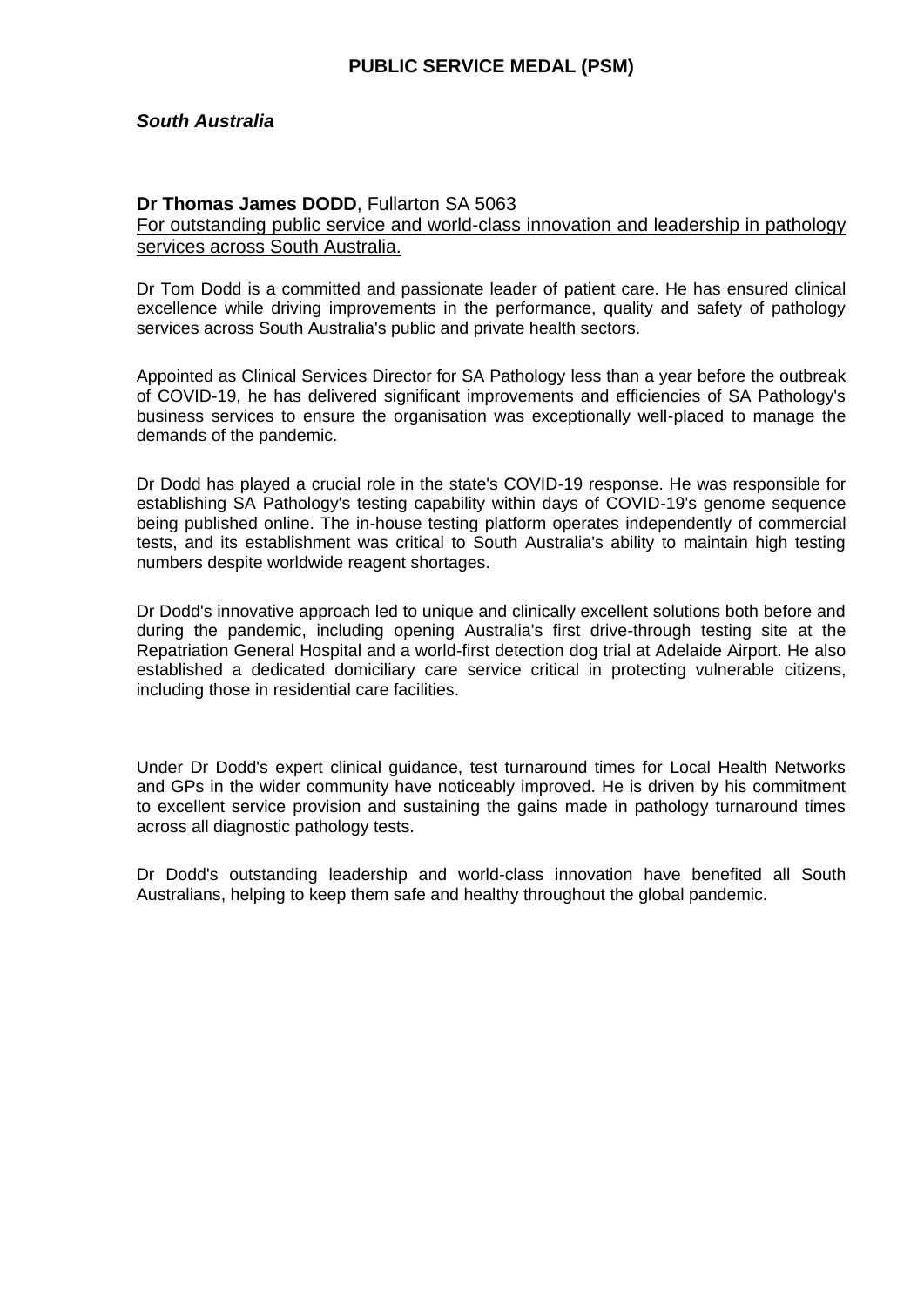### **Mr David Glen REYNOLDS**, Grange SA 5022

#### For outstanding public service on South Australia's economic and financial response, during the COVID-19 pandemic.

David Reynolds has led the implementation of South Australia's economic and financial response during the COVID-19 global pandemic, while fulfilling his duties as Chief Executive of the Department of Treasury and Finance.

Mr Reynolds joined the South Australian public sector in 1995 and was promoted to the role of CE in 2015. As a leader of 1800 employees, he is a well-respected public servant of high integrity and provides well-considered, frank and timely advice. A member of the government's COVID-19 Transition Committee, (and its successor groups), he is an expert contributor who applies an appropriately balanced view to addressing the health, economic and social implications of the state's pandemic response.

In the past two years, Mr Reynolds' leadership has helped shape the \$4 billion Economic Stimulus Package, which also leverages a further \$1 billion in Commonwealth, local government, and business investment. The largest stimulus program in the state's history, included numerous grants and relief programs to benefit communities, people, and organisations in need across South Australia. In particular, he ensured Small Business Grants were delivered in a timely manner with minimal red-tape to assist those impacted by COVID-19 lockdowns. Thousands of relief payments were made within days of the grants being announced because he mobilised a skilled team to expedite this much-needed assistance. This level of responsiveness and ability to lead people through complex and challenging times is a hallmark of his professionalism.

Mr Reynolds' innovation during the pandemic in mobilising employees for community needs while continuing business-as-usual services by the department has created a more mobile, flexible workforce.

Under his direction, the Department of Treasury and Finance has strengthened its commitment to customer service, ensuring the skills and abilities of its workforce are used for the betterment of the state.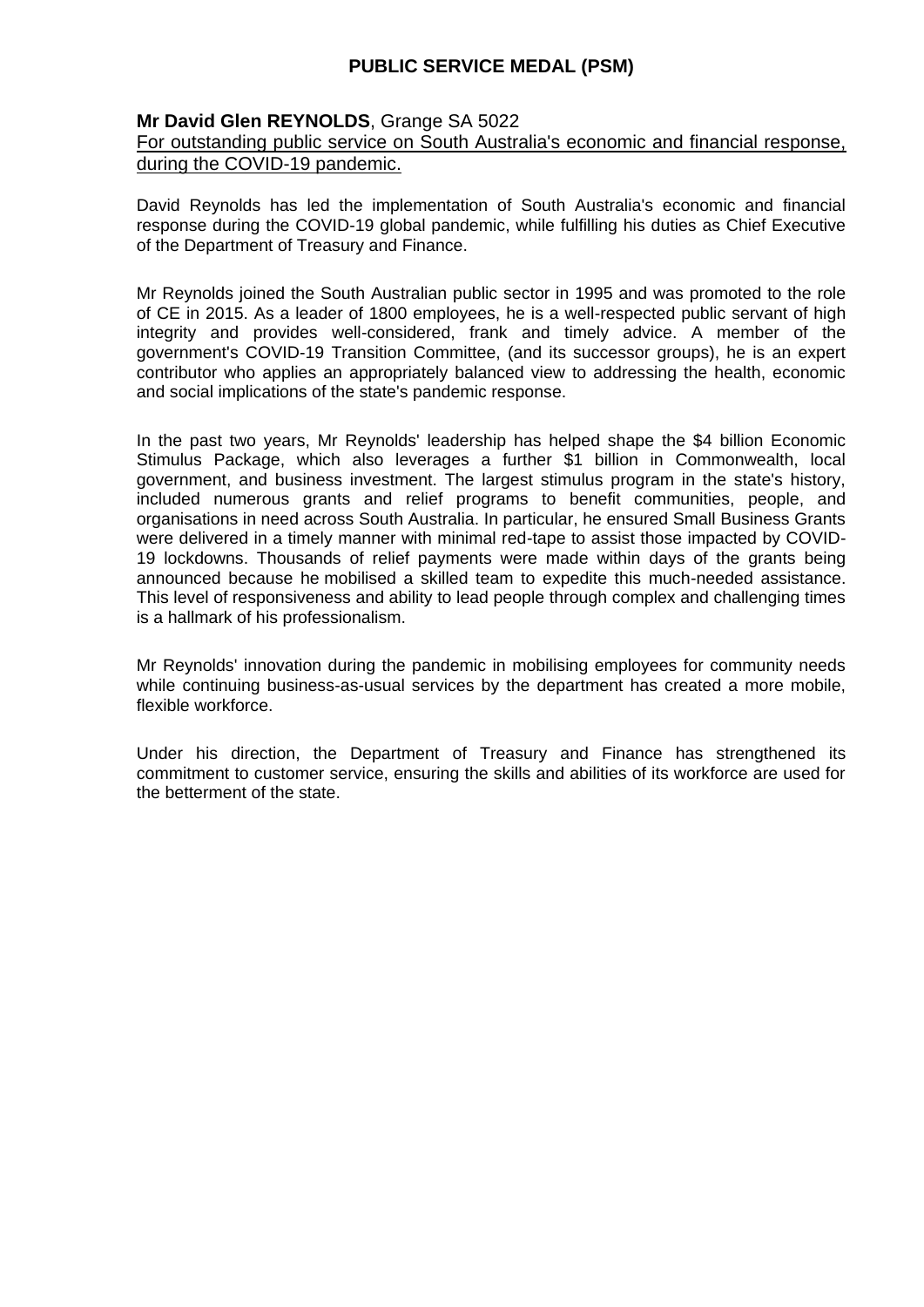### **Ms Fiona WARD**, Exeter SA 5019

### For outstanding public service in child protection and community services for children and families in South Australia

Fiona Ward has dedicated more than three decades to improving outcomes for children and young people across child protection, community support and family services, with a strong focus on social justice in South Australia.

A qualified social worker, Ms Ward joined the South Australian public service after graduating in 1990, progressing through Families SA and Aboriginal Affairs & Reconciliation to her current position as the Department for Child Protection's Deputy Chief Executive.

Ms Ward has achieved significant outcomes in both the child protection and Aboriginal affairs portfolios and her service demonstrates her strong commitment to the voice and agency of vulnerable and marginalised people in public policy. She has led large scale reform focused on enhancing supports for Aboriginal children, families and communities, as well as holding agencies to account for their service responsibilities and commitments.

Establishing successful partnerships across the health, early intervention, disability and domestic violence sectors is integral to her work. She is also known as a skilled negotiator and strategic thinker, capable of navigating difficult political terrain and developing innovative and workable solutions to complex challenges.

As a leader of change, Ms Ward has led national reform initiatives for children and young people including the development of the National Framework for Protecting Australia's children Safe and Supported 2021-2031. She has also shown steadfast leadership and determination to resolve barriers for children and young people in care to access key disability services and supports.

In addition to her championing of children and young people, Ms Ward has been instrumental in achieving key transformative changes ranging from the Stolen Generations Reparations Scheme to constitutional recognition for South Australia's First Peoples, as well as the successful negotiation of the Commonwealth-State-community APY Lands Regional Partnership Agreement, all of which have lasting community impact.

During the current COVID-19 pandemic, Ms Ward has led the Department for Child Protection's response, helping its workforce to embrace new technologies and agile processes to ensure support and service continuity for children and young people in care.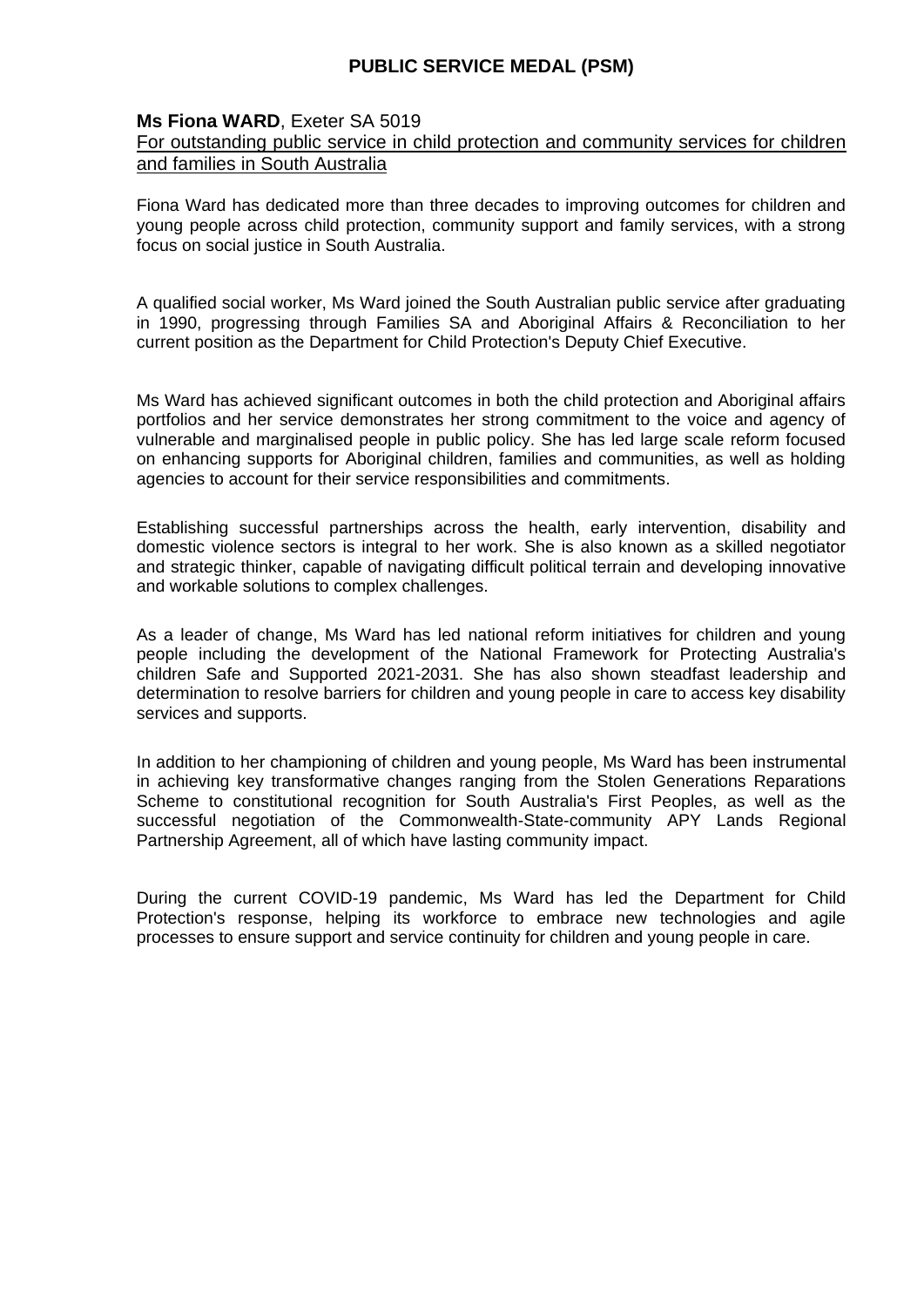## **Ms Janet Gai WILLOUGHBY**, Ethelton SA 5015

#### For outstanding public service in developing public urban spaces and a community gardening movement for the City of Charles Sturt.

Janet Willoughby is recognised for her outstanding leadership and commitment to civic participation through the development of public urban spaces and a community gardening movement across Adelaide's western suburbs.

Ms Willoughby is Open Space Community Planner at Charles Sturt Council. Her current role is the culmination of three decades of working and holding senior roles in horticulture and arboriculture at Charles Sturt (and previously the former Woodville Council). She combines her expertise and technical knowledge with her natural leadership, drive and passion for gardening.

In a previous role, Ms Willoughby identified a significant opportunity to address a gap in the council's support for emerging community gardening groups. In 2018, she was given the current role of Open Space Community Planner with the priority to create valued open public urban spaces that bring people together and reflect the area's local character.

In this role, Ms Willoughby also supports and builds community resilience, a sense of belonging and encourages civic participation. Under her guiding hand, a growing network of more than 20 active and committed gardening groups and new formal and informal community gardens have emerged across the council area. These groups are creating a deep sense of community, important social connections and generally improving their local environment through a range of greening and gardening activities.

Ms Willoughby has demonstrated strong leadership and mentoring capability both internally across the council organisation and externally to the local community. She has also emerged as a role model within the wider local government sector in the community gardening space; she hosts weekend tours for interested visitors keen to create their own garden group networks.

Ms Willoughby visits and assists many of the community gardening groups after hours and on weekends, volunteering her time to nurture these valuable recreational, social and educational resources.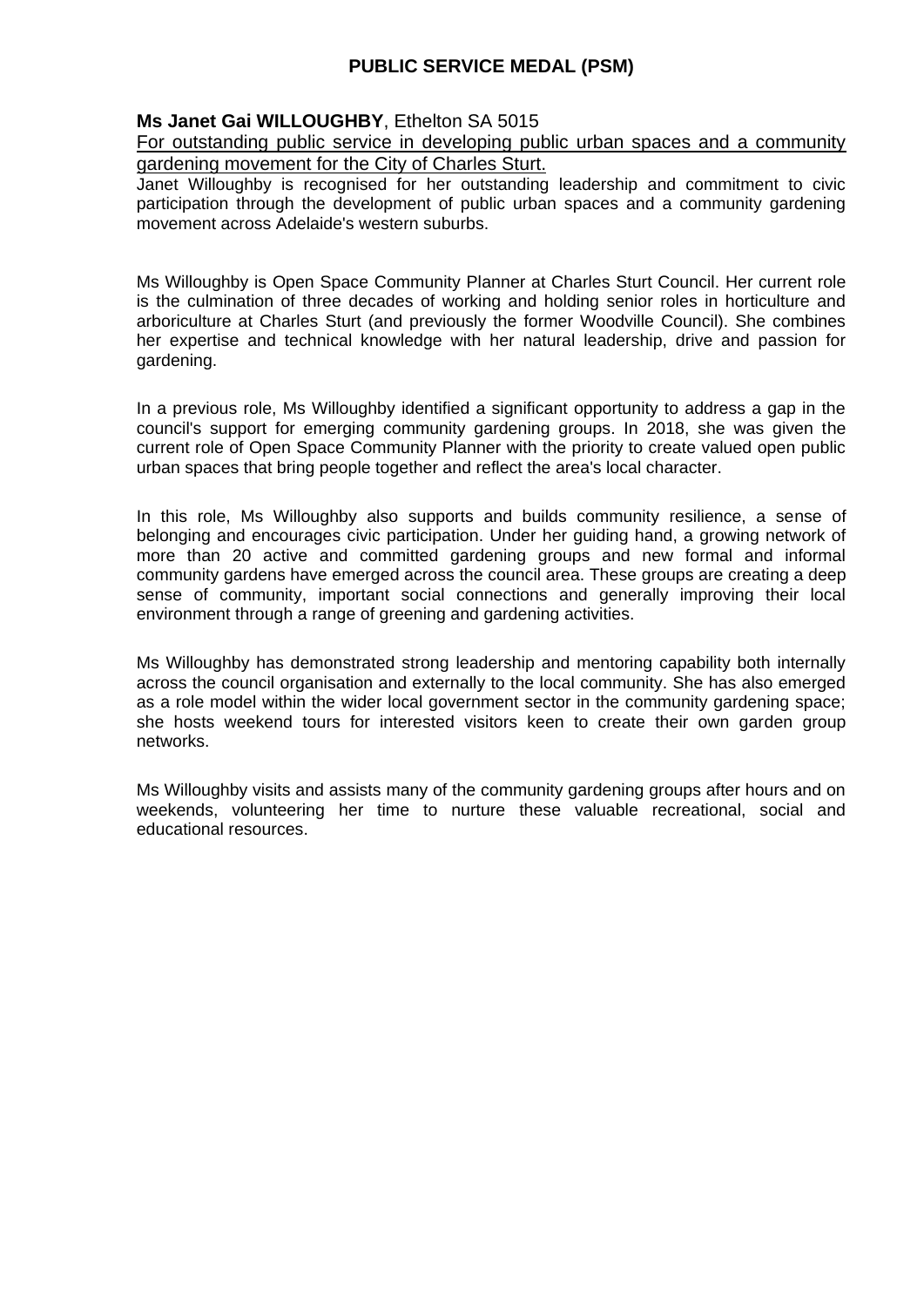### *Tasmania*

#### **Ms Jennifer Patsy GALE**, Kingston Beach TAS 7050 For outstanding public service during the COVID-19 pandemic.

Ms Jenny Gale has demonstrated exemplary leadership and made an extraordinary contribution to keeping Tasmanians safe from COVID-19, during an unprecedented and challenging two years and she continues to do so.

As Secretary of Department of Premier and Cabinet and Head of the State Service, Ms Gale has worked in close liaison with the State Controller and State Health Commander and other agencies to ensure the coordination of the response to the most serious and prolonged public health emergency in our lifetime.

Ms Gale has been instrumental in setting the standard for a collegiate multi-agency approach to the management and recovery efforts, even in the most challenging setting. She has worked tirelessly throughout the pandemic to ensure that decisions are fully informed with the ultimate outcome of protecting the safety of Tasmanians.

Throughout the pandemic, the Government has relied on the leadership of Ms Gale and her ability to provide extensive advice on actions required. She has demonstrated strong leadership at state and national levels which has been pivotal in Tasmania's response, particularly as circumstances changed rapidly. Ms Gale led her teams to quickly respond to emerging needs for public communication and support, in the acquisition and distribution of rapid antigen tests and in ensuring continuity of Government services to the community. Ms Gale established a regular communications network with all government business enterprises and state-owned companies to ensure currency of information and channels for support.

Despite the enormity of her workload, Ms Gale has continued to support the Government and Tasmanian state servants through her day-to-day roles. At the same time she recognised the toll the workload and pressure placed on those around her and she provided personal support. This support and her ability to listen were greatly valued.

Ms Gale has demonstrated exceptional skills of diplomacy, ensuring collaboration across multiple agencies and stakeholders, and negotiated positive outcomes for the community during these extremely demanding times.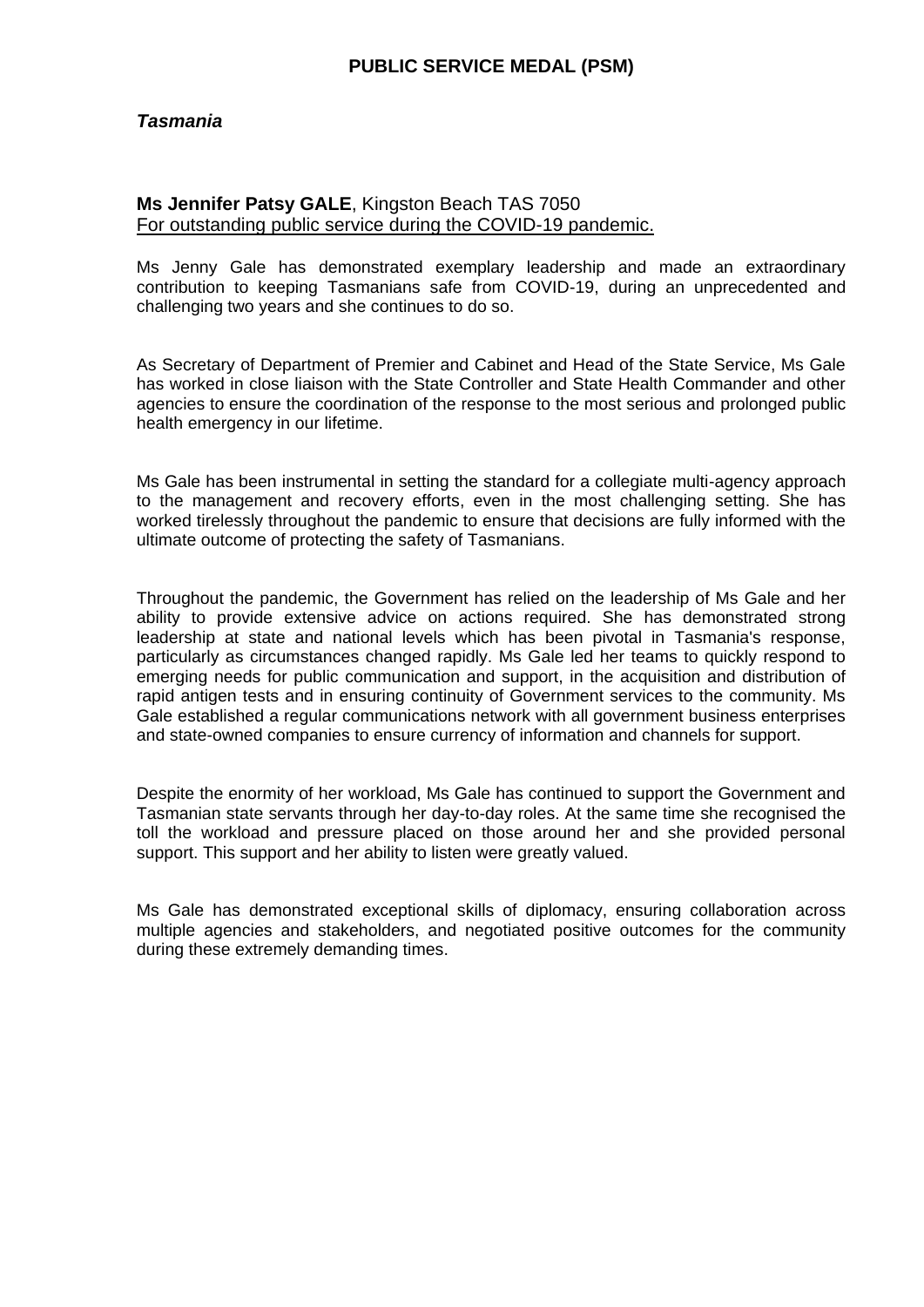### **Commissioner Darren Leigh HINE AO APM**, TAS 7000

#### For outstanding public service in emergency management during the COVID-19 pandemic.

During an unprecedented and challenging two years, Commissioner of Tasmania Police, Darren Hine has demonstrated exemplary leadership and made an extraordinary contribution to keeping Tasmanians safe from the threat of COVID-19. He continues to do so.

As State Emergency Management Controller under the Emergency Management Act 2006, Commissioner Hine assumed responsibility for coordination of the whole of Tasmanian government emergency response. Supported by Public Health and the State Control Centre (SCC), Commissioner Hine provided strategic advice and support to the Premier of Tasmania, Ministers and Heads of Agency, as they navigated Tasmania through the emergency.

Commissioner Hine was responsible for issuing Directions under the Act that imposed unprecedented restrictions for those wanting to enter the state, to limit the impact and spread of COVID-19. These Directions, made by Commissioner Hine with the advice of Public Health and the SCC, were instrumental in suppressing COVID-19 in the Tasmanian community.

Throughout, Commissioner Hine has had the safety, wellbeing and support of his workforce, colleagues and fellow Tasmanians at the forefront of his decision-making and actions. He deservedly holds the respect and trust of those around him and the wider community. He has consistently demonstrated a respectful, supportive, calm, reassuring and approachable leadership style, with an absolute commitment to the safety of Tasmanians.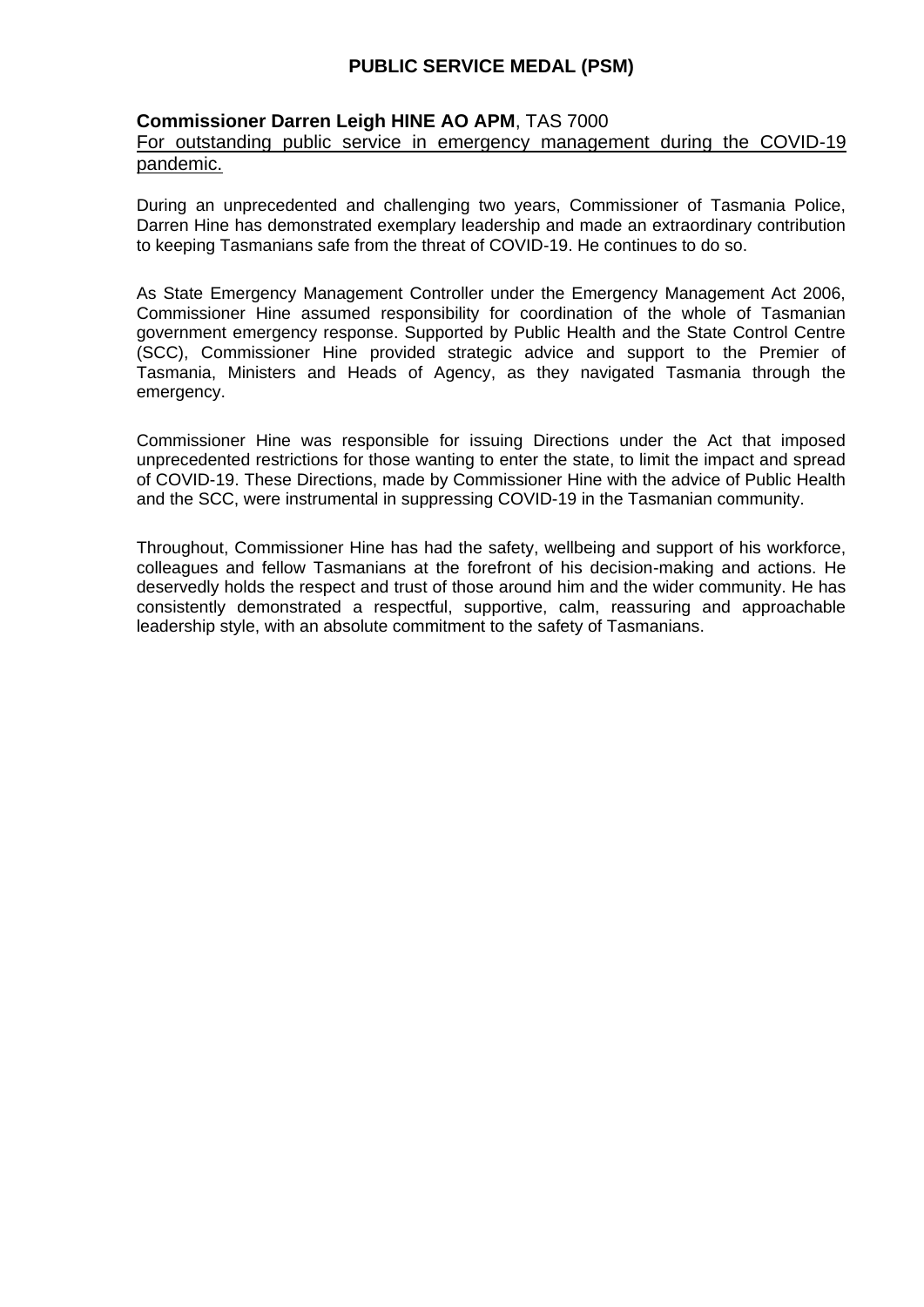### **Ms Kathrine Louise MORGAN-WICKS**, South Hobart TAS 7004 For outstanding public service in health leadership and reform during the COVID-19 pandemic.

Ms Morgan-Wicks assumed the role of Secretary Department of Health in September 2019. On taking up this position she developed and commenced an agency-wide governance and accountability reform agenda.

In accordance with Tasmanian emergency management arrangements, the Department of Health is the Response Management Authority for COVID-19. In March 2020, a Public Health Emergency was declared, followed shortly by a declaration of a State of Emergency. Ms Morgan-Wicks assumed the unfamiliar role of State Health Commander taking responsibility for providing strategic leadership, coordination and direction of COVID-19 preparedness planning, response operations, and consequence management across the health portfolio.

In late March 2020 Tasmania experienced the first major hospital-based outbreak of COVID-19 in Australia. At this very early stage of the pandemic, without the benefit of additional information about transmission risk and pathways that have emerged since, Kathrine took decisive action in the face of great uncertainty and consequence and made the unprecedented but critical decision to close, deep clean and recommission two major hospitals. This was in order to suppress any further spread of the disease and best protect an already affected, concerned and vulnerable community.

Ms Morgan-Wicks' decisions and actions were found to be a major, difficult and ultimately correct, course of action, preventing a far worse outcome had she not acted at the time and in the manner that she did.

Ms Morgan-Wicks has and continues to provide outstanding leadership during a period of unparalleled difficulty, uncertainty, and risk. She has worked at state and national levels to successfully lead Tasmania's health response to COVID-19. She has displayed unwavering resolve to further develop and strengthen measures to reduce disease transmission and ensure health service viability and capacity, evidenced by her demonstrated culture of collaboration to repeatedly navigate the challenges presented by COVID-19 and competing health system priorities.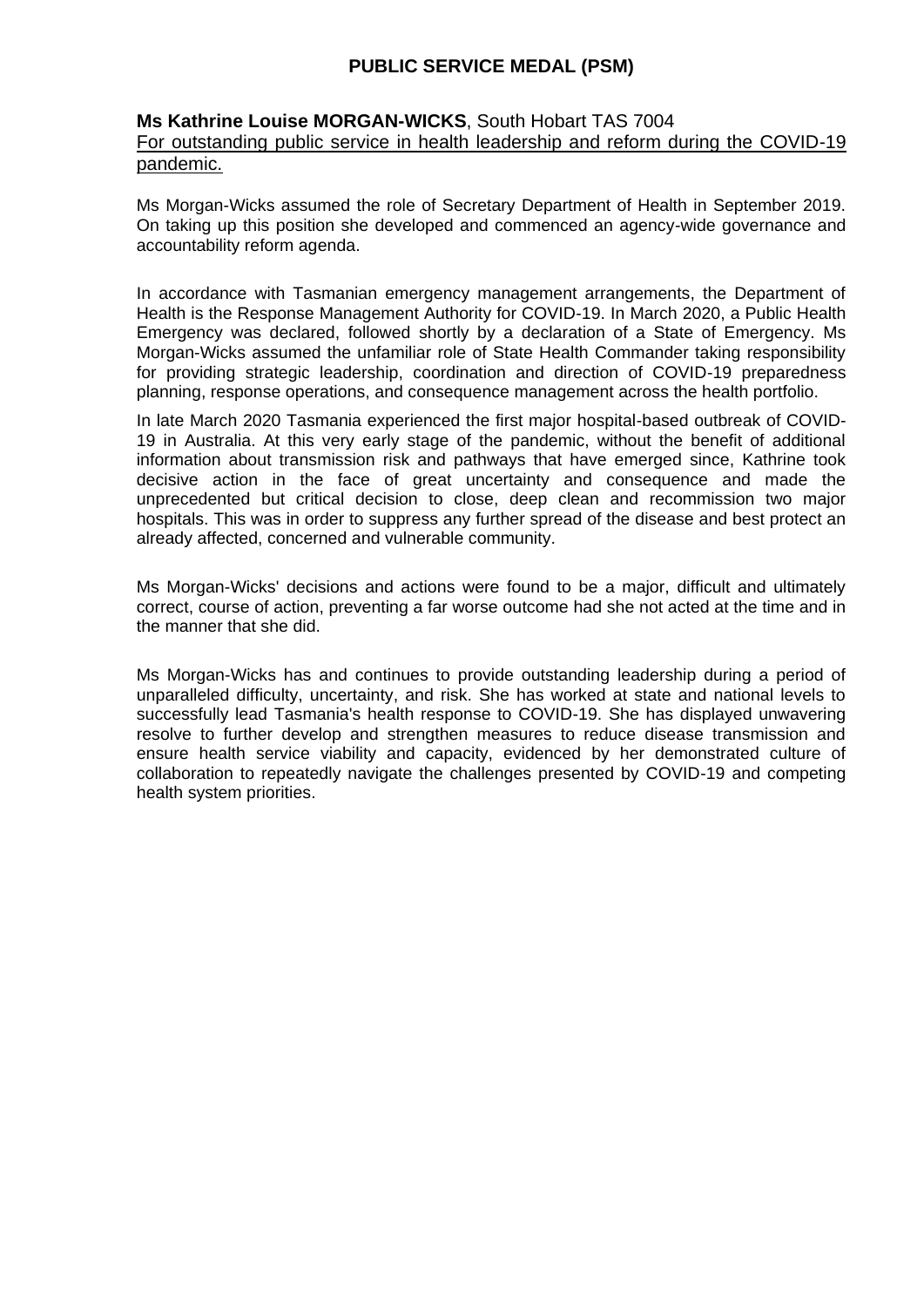### **Dr Mark George VEITCH**, Mount Nelson TAS 7007 For outstanding public service during the COVID-19 pandemic.

Dr Veitch became Director of Public Health in 2017.

In March 2020, Dr Veitch declared a public health emergency using his statutory power under the Public Health Act 1997, to manage the threat of the COVID-19 pandemic in Tasmania. Throughout this time of sustained and demanding pressure, he has consistently provided evidence-based public health policy advice to the Tasmanian Premier and Ministers, in line with emerging scientific findings. He has represented Tasmania on the Australian Health Protection Principal Committee and translated advice to the Tasmanian context.

Once border restrictions were eased in December 2021, Dr Veitch's careful and considered planning of public health and social measures to manage the spread of COVID-19 into Tasmania, has contributed to a low incidence of serious illness, protected vulnerable Tasmanians and preserved the capacity of the health system.

Through the response to COVID-19, Dr Veitch has worked effectively across government and with key sectors, weighing up community, government, industry and health considerations in executing his statutory responsibilities. This has contributed significantly to broad public support for the health response.

Dr Veitch has made a significant contribution to the Tasmanian Government's response to COVID-19 in exceptionally challenging circumstances and continues to do so.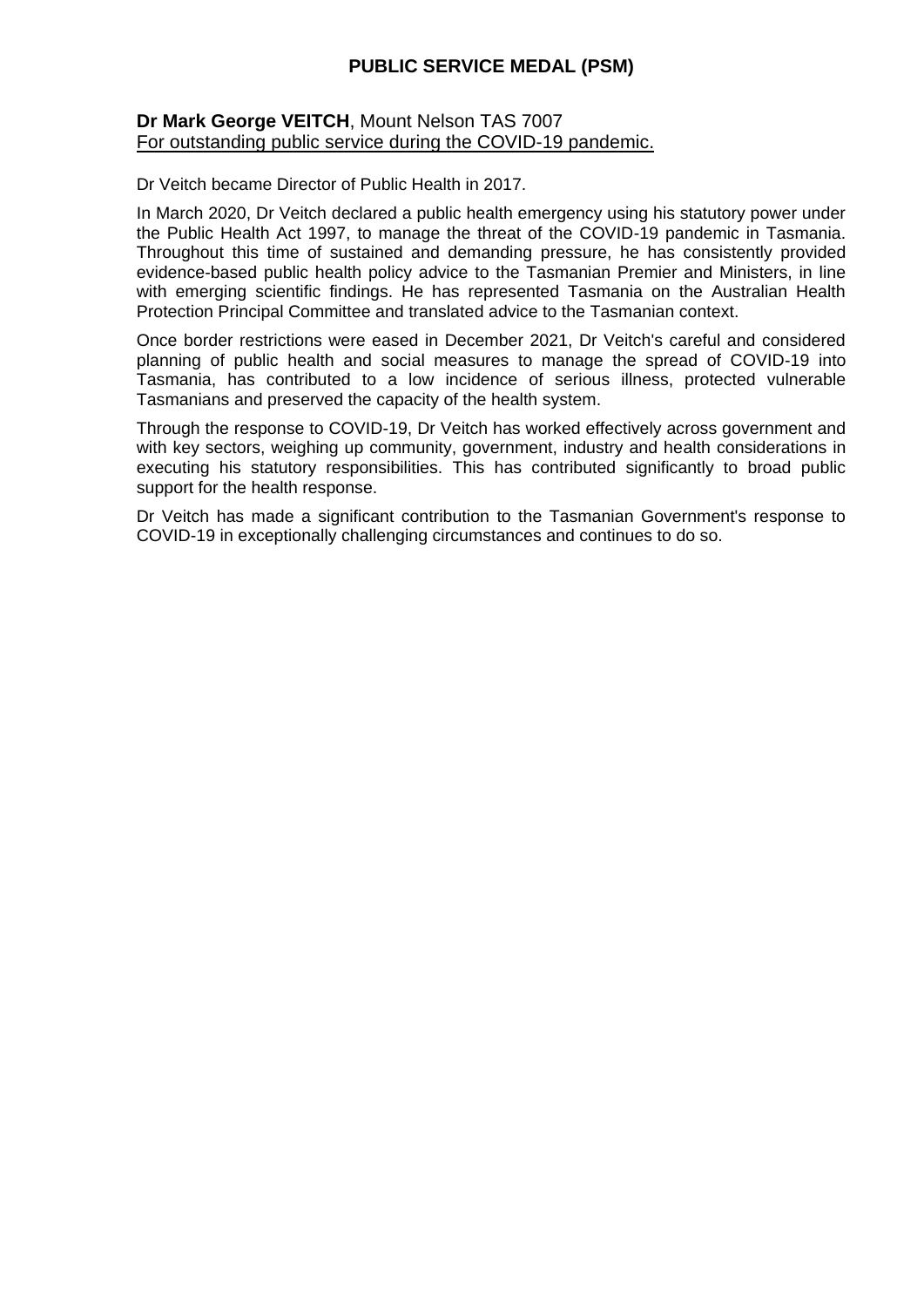### *Australian Capital Territory*

### **Dr Damian Paul WEST**, Weston ACT 2611

For outstanding public service and strategic leadership and development of the Australian Capital Territory Public Service.

Dr Damian West is recognised for his outstanding strategic leadership and development of the ACT Public Service.

Dr West has been instrumental in advancing whole of service stewardship and the consolidation and enhancement of work, health, safety and wellbeing across the ACT Public Service. He has spearheaded changes in policy and practice to support the ACT Public Service through the COVID pandemic, including rolling out initiatives such as hybrid working arrangements that have enabled the Service to be flexible and responsive.

As a leader, Dr West sees the bigger picture. His conceptual and change management framework has transformed workforce planning, performance and capability across the ACT Public Service to improve existing workplace operations and create a workforce that is fit for the future.

He has been a champion of change for the ACT Public Service Graduate program, which in 2022 was named for the first time, in the GradAustralia's Top 100 Graduate Employers of Choice. The ACT's ranking is a testament to Dr West's strategic leadership in establishing the ACT Public Service as an employer of choice.

Dr West is a dedicated public servant, who reflects the ACT Public Service values of integrity, innovation, respect and collaboration.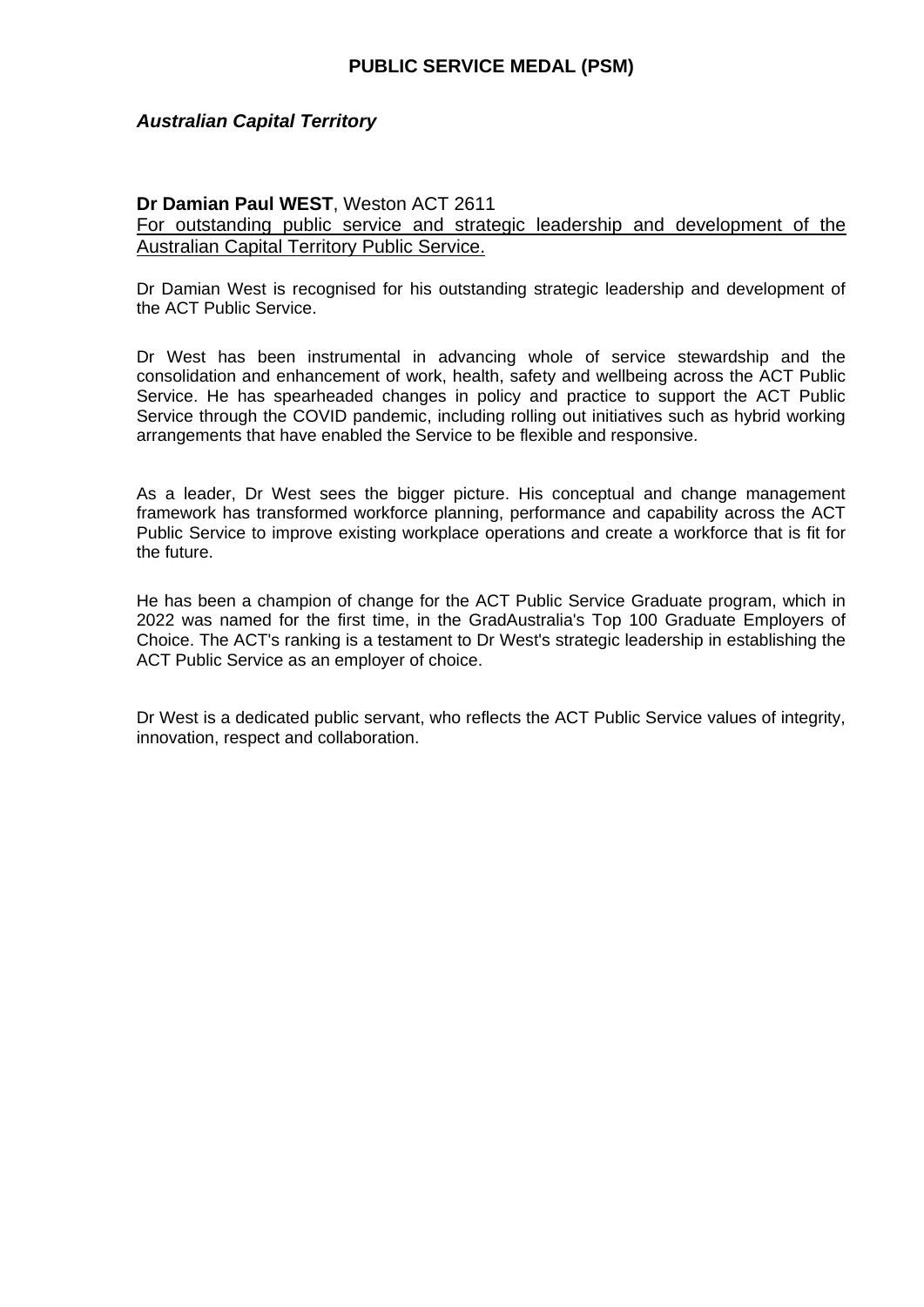### **Detective Sergeant Scott Andrew MELLIS**,

In recognition of distinguished service, particularly in the field of Cybercrime Operations and its predecessors.

Detective Sergeant Scott Mellis began his policing career with the Australian Federal Police (AFP) on 16 April 1988. Following recruit training he was deployed to Melbourne, where he worked in the Legal/Project and Planning team. He received his Detective designation in 1991 and continued his career in Melbourne, working in Australia's first computer crime team.

In October 2000, Detective Sergeant Mellis was deployed for a year as part of the United Nations mission to East Timor. He returned to the Protection Security Intelligence team, and was promoted to the rank of Sergeant in 2003, working at the Australian High Tech Crime Centre and in High Tech Crime Operations. In February 2017, he was posted to London as the inaugural Cybercrime Liaison Officer. He returned to his current role in Cybercrime Operations in January 2021.

Detective Sergeant Mellis is widely acknowledged within the AFP and the wider law enforcement community to be a true subject matter expert. His expertise is consistently sought and his advice is greatly respected.

Detective Sergeant Mellis personifies the AFP values of excellence and commitment, and is an outstanding leader who treats his colleagues with fairness and respect. He encourages work life balance, flexibility wherever possible and continual professional development in his team. He is an advocate for equality and fosters a collegiate working atmosphere that is inclusive of all members.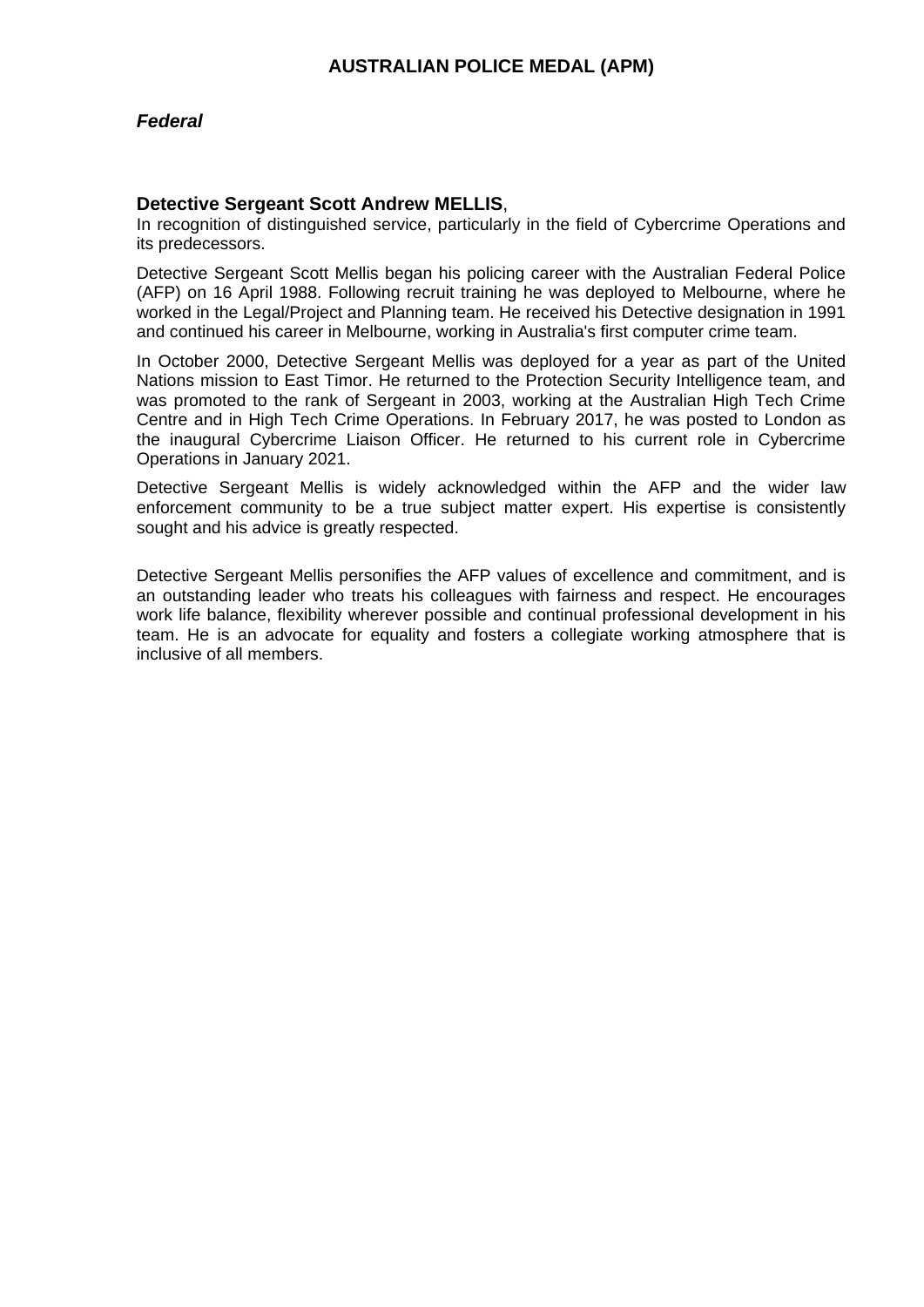### **Assistant Commissioner Nigel Patrick RYAN**,

In recognition of distinguished service particularly in drug enforcement, crime disruption, and international policing.

Assistant Commissioner Nigel Ryan began his policing career with the Australian Federal Police (AFP) on 12 December 1994. Following recruit training he was deployed to ACT Policing's Woden District and worked in the Regional Investigation and Drugs teams, receiving his Detective designation in 1999.

Promoted to Sergeant in 2003, Assistant Commissioner Ryan undertook leadership roles in the Crime Targeting and Crime Response teams. During this time he studied with the National Crime Squad of England and Wales at Cambridge University, and gained recognition in Australia as an expert on drug enforcement.

In 2008, Assistant Commissioner Ryan was promoted to Superintendent and transferred to the National Media Team. He joined the Serious and Organised Crime (SOC) branch in 2013 as the National Coordinator Taskforces, establishing the National Anti-Gangs Squad. He was also responsible for coordinating the Australian government emergency response and subsequent AFP investigation into the MH-17 disaster.

In 2016, Assistant Commissioner Ryan moved to International Operations to lead the International Engagement teams. He was promoted to Commander in 2017 and transferred to the Professional Standards branch. In 2019, after his promotion to Assistant Commissioner, he became Chief of Staff until returning to Crime Command (formerly SOC) in 2020, to undertake his current role which includes the overall command of AFP Operation IRONSIDE.

Assistant Commissioner Ryan is recognised as an effective leader and strong builder of partnerships domestically and internationally.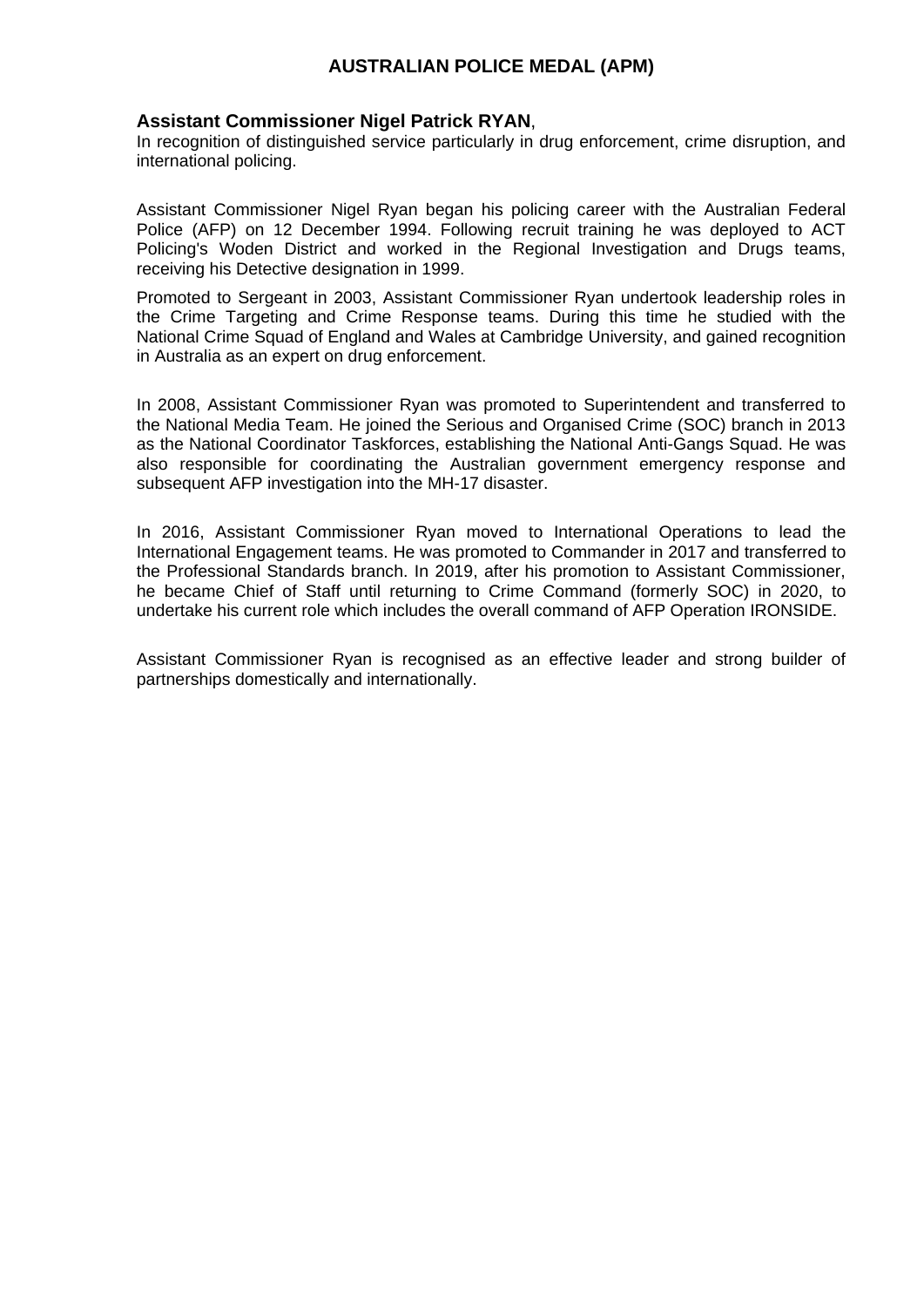#### **Superintendent Karen Rachel COOK**

Superintendent Karen Cook was first stationed at Granville, performing general duties until 1999, when she transferred to the Tocumwal Police Station and to Barooga in southern regional NSW in 2001.

In 2004, she returned to Sydney, undertaking duties with the Metropolitan Crash Investigation Unit and was promoted to the rank of Sergeant in 2005 at Bankstown and The Hills Local Area Commands. In 2012 she was promoted to the rank of Senior Sergeant as team leader, returning to the Metropolitan Crash Investigation Unit.

In 2014, Superintendent Cook was promoted to the rank of Inspector as a Duty Officer at Rosehill and later worked as the HR Manager, Capability and Youth Command and a Duty Officer at the Fairfield City Police Area Command. In 2021, she was promoted to the rank of Superintendent as the Commander, Kings Cross Police Area Command.

Superintendent Cook is recognised as an outstanding police leader who has distinguished herself in frontline policing duties and strong leadership through difficult and challenging times, always maintaining the confidence and trust of her police and the community. She continually demonstrates an enthusiasm and love of the policing profession that sets her above most. She is recognised as a role model for the NSWPF as a skilled practitioner, particularly commended for her leadership and investment in her people and Command.

During 2020-2021, Superintendent Cook quietly and professionally undertook a range of operational and command deployments that ensured frontline leadership was instigated and maintained during the peak impact of the COVID pandemic. She ensured proper governance and supervision of the hotel quarantine strategy and readily stepped into several Commander roles to assist others undertaking COVID related secondments.

Superintendent Cook is highly commended for her exceptional commitment and devotion to the community and exemplary policing service for over 27 years.

#### **Chief Inspector Stephen Leslie FOWLER**

Chief Inspector Stephen Fowler commenced general duties at the Regent Street and Redfern Police Stations before transferring to Stuart Town in 1988, Coonamble in 1991, Kempsey in 1993 and commencing Accident Investigation Duties in 1994.

In 1996, he returned to the Sydney metropolitan region as a general duties supervisor at Chatswood, leading to further promotion to the rank of Inspector in 2005.

Chief Inspector Fowler is recognised for his long and distinguished career, having served the community in both rural and metropolitan areas, his diversity of policing experience and significant acts of courage. He is a respected professional role model in policing, acknowledged for his diligence and high ethical standards. He has been recognised externally on several occasions for his professionalism and ethics by the NSW Ombudsman and his approach to complaint management is well known throughout the Police Force.

In July 2019, Chief Inspector Fowler suffered a personal tragedy and his family faced significant public attention. Throughout, he continued to advocate for due proper process and justice, such is his professionalism, decorum and reputation as a highly respected police officer serving the community of NSW for over 40 years.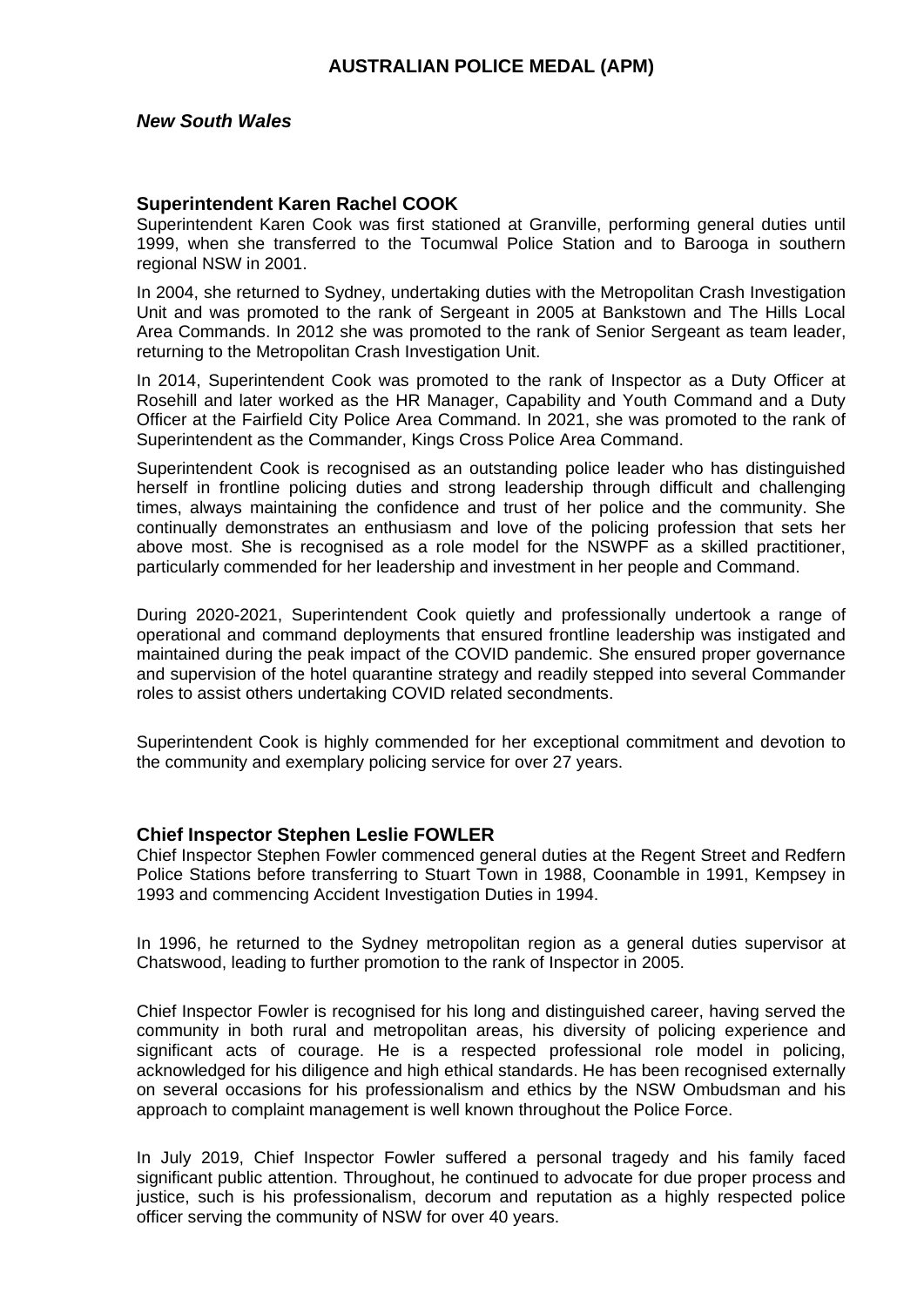#### **Assistant Commissioner Brett Reginald GREENTREE**

Assistant Commissioner Brett Greentree joined the New South Wales Police Force in 1995, was first posted to the Manly Police Station and later the City of Sydney Patrol. In 1997 he transferred to Moree where he built an outstanding reputation in rural and regional community policing and criminal investigation.

Designated as a Detective in October 2002, he performed criminal investigation and child protection duties in Moree and Inverell, before his promotion to the rank of Sergeant and transfer to the Tingha Police Station in 2003, and Tweed Heads in 2004.

In 2007, he was promoted to the rank of Detective Inspector at Bourke, and in 2012 to Superintendent, as the Chief of Staff to the Deputy Commissioner, Specialist Operations. He has since served as Commander at the Lake Macquarie, Newcastle City and Brisbane Water Police Districts. In July 2021, he was promoted to the rank of Assistant Commissioner, taking charge of the Western Region.

Assistant Commissioner Greentree received a commendation in 2010 for dedication and commitment to Aboriginal issues, and for his work as the NSW Police Corporate Sponsor for Customer Service 2013-17. As the Corporate Sponsor, he made substantial changes across the organisation including the introduction of the Community Awareness of Policing Program and implementing victim follow-up recording mechanisms.

In 2020, he led policing responses to two of the largest protests outside Sydney. His calm and confident liaison with the organisers resulted in significant cooperation with police, while balancing the right to democratic freedom within the relevant COVID restrictions.

Assistant Commissioner Greentree remains committed to the advancement of Aboriginal community issues. His work with the Bourke community to introduce alcohol restrictions led to significant decreases in assaults and improved health outcomes. He also led a project to raise the Aboriginal flag in regional Police Stations.

Assistant Commissioner Greentree models the highest standards of professional policing leadership and is a widely recognised for his dedicated policing service to the community.

#### **Detective Inspector Kirsty Anne HALES**

Detective Inspector Kirsty Hales was first posted to the Chatswood Police Station and later to Surry Hills Local Area Command performing general duties.

In April 2000, she commenced her criminal investigation career with the Joint Investigation Response Team at Chatswood and in 2002, was awarded the designation of Detective. She also performed criminal investigation duties with the Coronial Investigation Team and the Crime Management Faculty, prior to her promotion to the rank of Sergeant in September 2006. As a Detective Sergeant, she continued her work in child protection with the Child Abuse Response Team and State Crime Command, Sex Crimes Squad.

Detective Inspector Hales has been a police negotiator since 2001 and continually refines her skills and expertise. The nature of Detective Inspector Hales' duties as a negotiator often limits public awareness and acknowledgement of the vital and intense negotiations she has contributed in saving the lives of those in the depths of despair and of imminent harm. She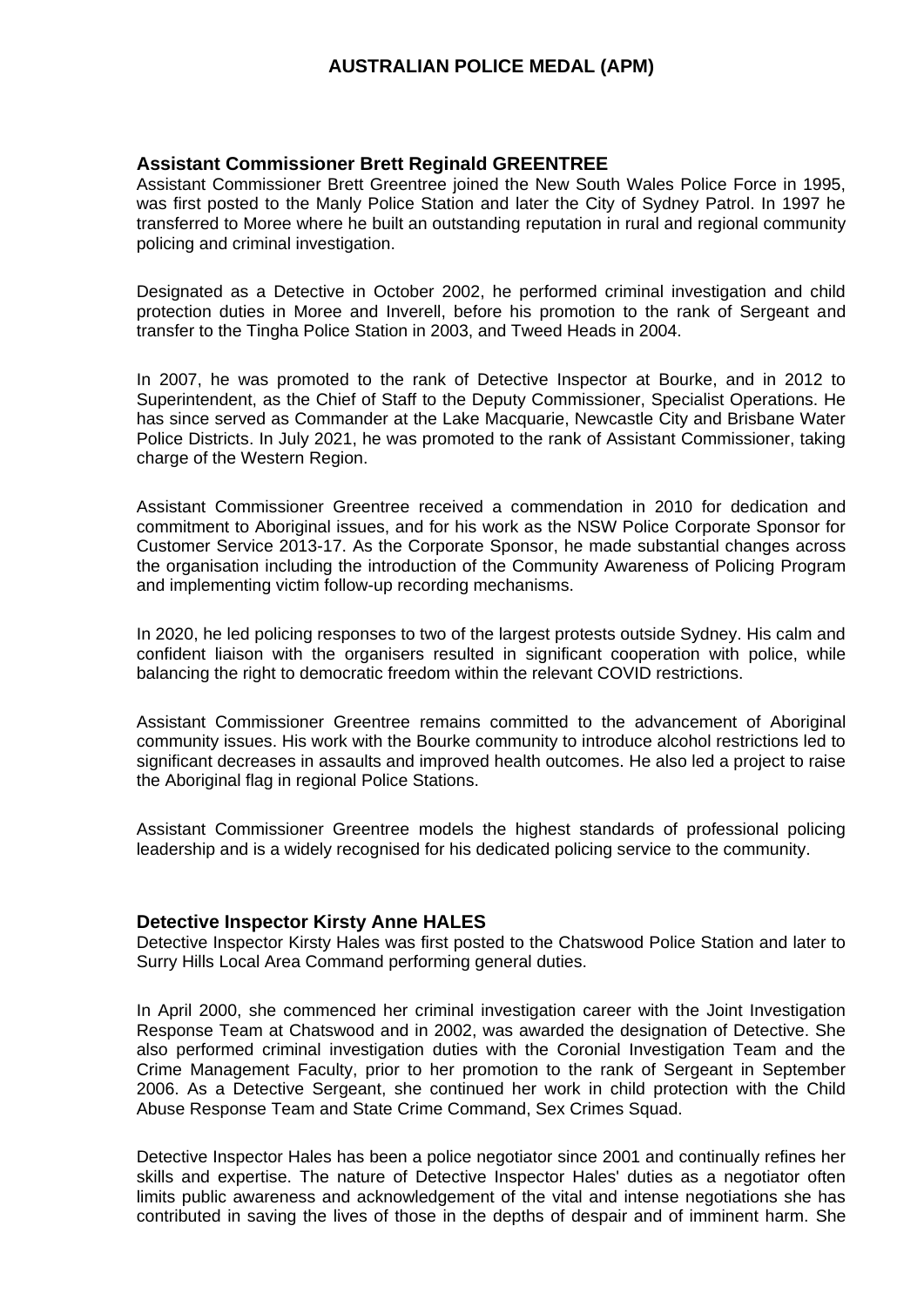has demonstrated outstanding professionalism and specialised policing expertise, working in many dangerous, difficult and challenging circumstances to resolve hostage situations, selfharm attempts, high-risk arrest operations and many other complex matters requiring expert assistance and negotiation.

In 2017, she was promoted to the rank of Inspector. Throughout her career, Detective Inspector Hales has performed her duties with a strong sense of respect for the victims of crime and to children from neglect, abuse and horrific sexual assaults. She has forged a reputation as a professional criminal investigator, who has extended her expert knowledge with several academic qualifications.

Detective Inspector Hales is an exceptional police officer and criminal investigator, who has dedicated over 26 years to the policing profession and the protection of the most vulnerable.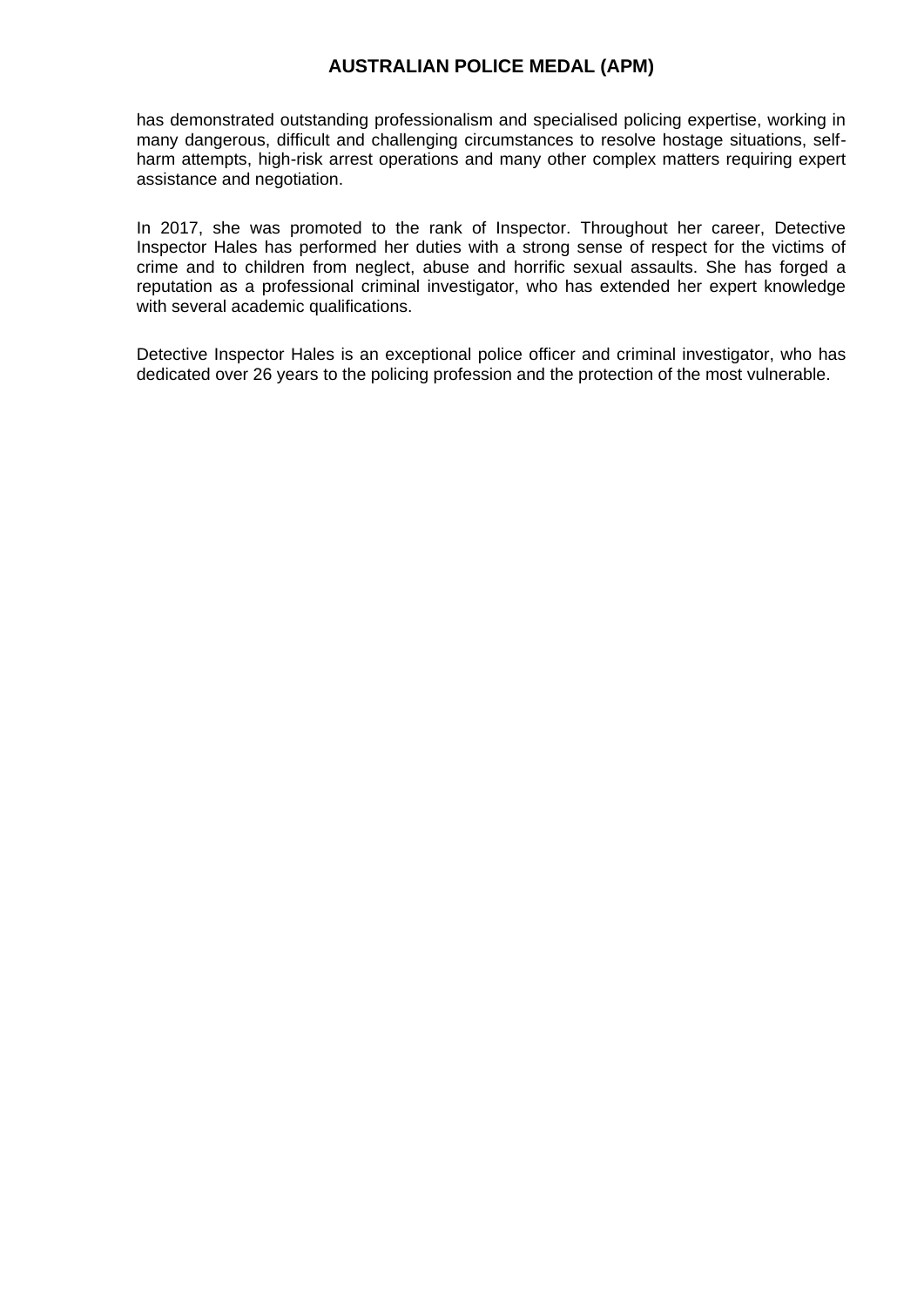#### **Superintendent Donna Anne McCARTHY**

Superintendent Donna McCarthy was first stationed at the Enfield, Burwood and Five Dock Police Stations performing general duties until March 1988, when she transferred to the F District Anti-Theft Squad. In March 1990 she commenced her criminal investigation career at Ashfield Police Station. In 1992 she deployed to Task Force OAK where in 1994 she was awarded the designation of Detective. In 1995 she transferred to South Region Crime Squad, followed by deployments to the Drug Squad, Organised Crime, Homicide & Serial Violent Crime Agency and Georges River Anti-Theft Unit where she was promoted to the rank of Sergeant.

Throughout her career she undertook various positions in the South East Asian Crime Squad, Homicide Squad and the Robbery and Serious Crime Squad, before being promoted to rank of Inspector in 2012, transferring to the Mt Druitt Local Area Command as a Duty Officer.

In 2019, she was promoted to the rank of Superintendent with the Police Transport Command and in 2020 took command of the Riverstone Police Area Command.

Superintendent McCarthy is recognised as an outstanding police leader with a distinguished career in criminal investigation and more recently in frontline police commands. Since 2019, she has worked as the Deputy Sponsor for Aboriginal Engagement, working closely with Aboriginal communities to achieve collaborative partnerships and crime prevention initiatives, to help reduce over-representation of Aboriginal people in the criminal justice system.

Throughout her career, Superintendent McCarthy has performed her duties with integrity, diligence and a strong sense of respect for the victims of crime and the Aboriginal community. She has forged a reputation as a professional criminal investigator and has worked to engage and build community relationships in achieving common goals of community protection and safety.

Superintendent McCarthy is an outstanding role model for women in policing and a new generation of police officers. She is acknowledged as an exceptional police officer and criminal investigator, driven with a passion and commitment to the policing profession for over 36 years.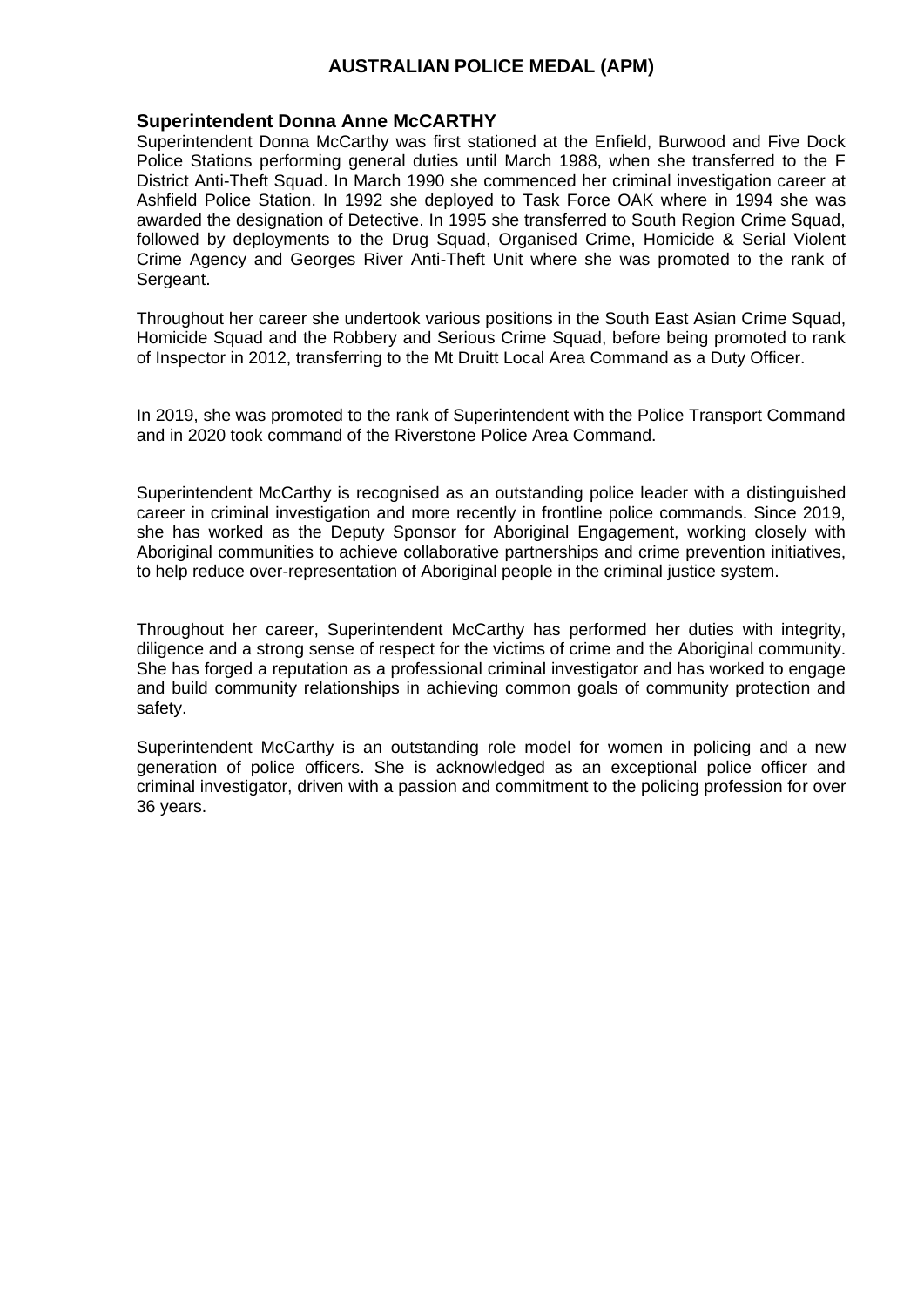#### **Assistant Commissioner Brett Anthony McFADDEN**

Assistant Commissioner McFadden was stationed at the Castle Hill Patrol in 1988 before transferring to the Cumberland Special Operations Group in 1991. He then returned to Castle Hill in 1995, working in criminal investigations and was designated as a Detective in 1998. In April 1999 he transferred to the Internal Affairs Investigation Unit and was promoted to the rank of Detective Inspector in 2002.

In January 2005 he transferred to the position of Crime Manager, Hawkesbury Local Area Command and relieved periodically as the Commander at Hawkesbury, St Marys, Holroyd and Kuring-Gai Commands. He was promoted to the rank of Superintendent in late 2010 as the Commander, Holroyd Local Area Command and in 2013 he transferred to the position of Commander, Penrith Local Area Command. In 2017 he led the formation of the Nepean Police Area Command and in 2020 transferred to the Fairfield City Police Area Command. In April 2022 he was promoted to the rank of Assistant Commissioner as the Commander for the Traffic and Highway Patrol Command.

Assistant Commissioner McFadden has extensive experience in the management of high risk, complex and significant operational situations where he provides highly effective processes and quality operational leadership. At the Penrith and Nepean Commands, he led an Integrated Complex Case Panel, linking a range of government and support agencies to tackle instances of complex social disadvantage across three Police Commands. Most recently, he worked in partnership with cultural and community leaders to provide critical leadership of the Fairfield community through the Covid-19 pandemic.

Assistant Commissioner McFadden is actively engaged in the development of police officers and next generation police leaders. He has been involved in the Superintendents' Development Program; Inspectors' Transition Program; Incident Commanders Course; Critical Incident Course and Women's Leadership Program. In 2017 he was awarded the Commissioner's Perpetual Award for the Advancement of Women in Policing as a mentor.

Assistant Commissioner McFadden is a consummate dedicated police officer, recognised for his tireless devotion to policing over 34 years.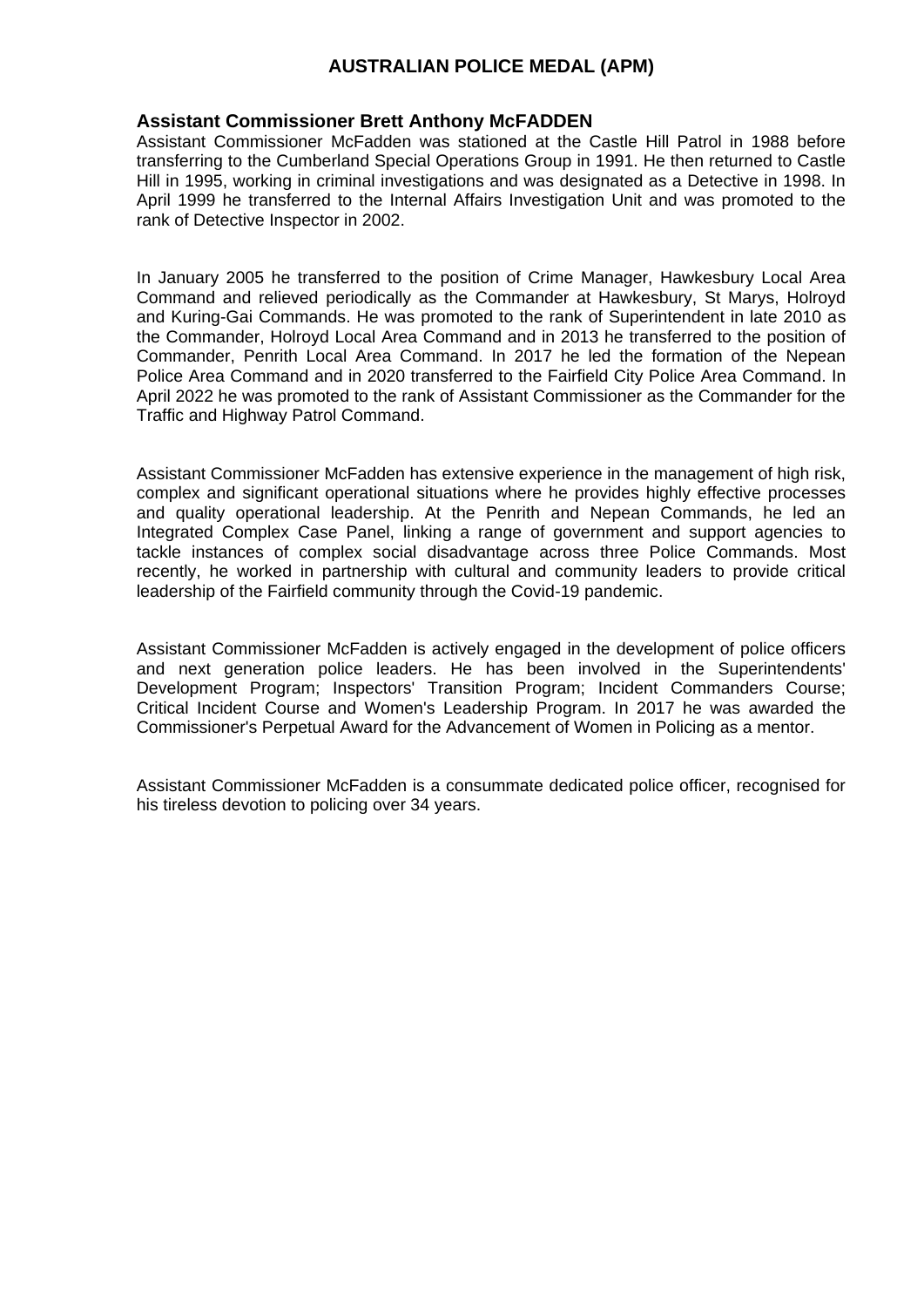#### **Detective Superintendent Michael Andrew McLEAN**

Detective Superintendent Michael McLean commenced general duties at Campbelltown Police Station in 1994, also working at Moorebank before transferring to the Macarthur District Anti Theft Squad in 1997. In 1998 he returned to Campbelltown Police Station undertaking criminal investigation duties, becoming designated as a detective in 2000. After duty with the Homicide Squad, he was promoted to the rank of Sergeant at the Lake Illawarra Local Area Command in 2002.

Detective Superintendent McLean was promoted to the rank of Inspector in 2005, transferring to the St George Local Area Command and later to the Lake Illawarra Local Area Command performing the roles of Duty Officer, Commander - Target Action Group and Crime Manager.

In 2012, he was promoted to the rank of Superintendent, Commander at the Campsie Local Area Command. During this time, he successfully created strong links within the diverse multicultural community, gaining the trust of cultural and religious leaders, promoting and working with these leaders to maintain community cohesion in what had been a challenging and often difficult operating environment.

In 2017, Detective Superintendent McLean transferred to the Counter Terrorism & Special Tactics Command, firstly as the Commander, Operational Assessments Centre and in 2019, Commander, Anti Terrorism & Intelligence Group.

He has displayed leadership over risk and threat processes, along with investigative responses and other operational activities to mitigate threat in the community. More recently, he has been instrumental in the implementation of the New South Wales Police Force response to the management of enduring terrorism risk. As the national jurisdictional project lead, his foresight and structured methodology has provided intelligence and investigative led opportunities for police to address new and emerging trends and areas of concern.

Detective Superintendent McLean is recognised as having forged an outstanding reputation in the New South Wales Police Force and wider law enforcement community, as a highly skilled thinker and leader across multiple policing portfolios.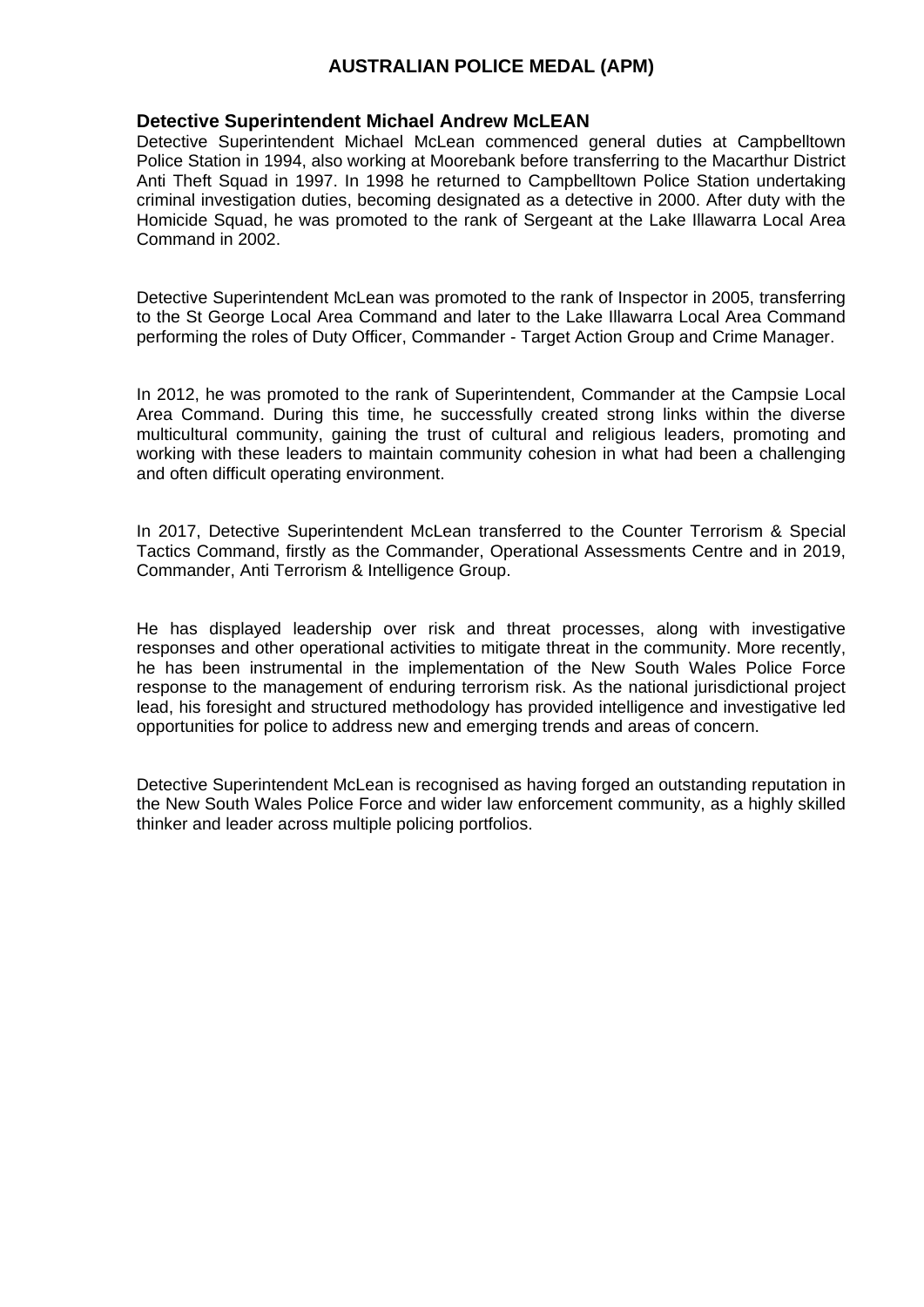### **Detective Sergeant Mark Anthony MEREDITH OAM**

Detective Sergeant Mark Meredith joined the NSW Police Force as a Probationary Constable in 1988 and was posted to the Dubbo Police Station where he has dedicated his policing career to rural NSW and criminal investigation, and is recognised for his selfless commitment to regional communities.

Detective Sergeant Meredith has been at the forefront of many major investigations in drug distribution and homicides that have had significant national focus, and he has led crime reduction strategies that have achieved outstanding results in prosecutions and regional crime prevention. He is recognised across his community as a trusted and valued police officer. He has suffered personal tragedy, yet has become even more engaged with the community to educate young males on mental health awareness and suicide prevention.

Detective Sergeant Meredith's ties with the community in significant investigations has enabled a streamlined flow of information between investigators, victims and families. He has shown outstanding victim care at times of crisis and is known to continue that support in the months and years that follow.

Detective Sergeant Meredith is highly commended for his exceptional commitment and devotion to his community and exemplary policing service for over 32 years.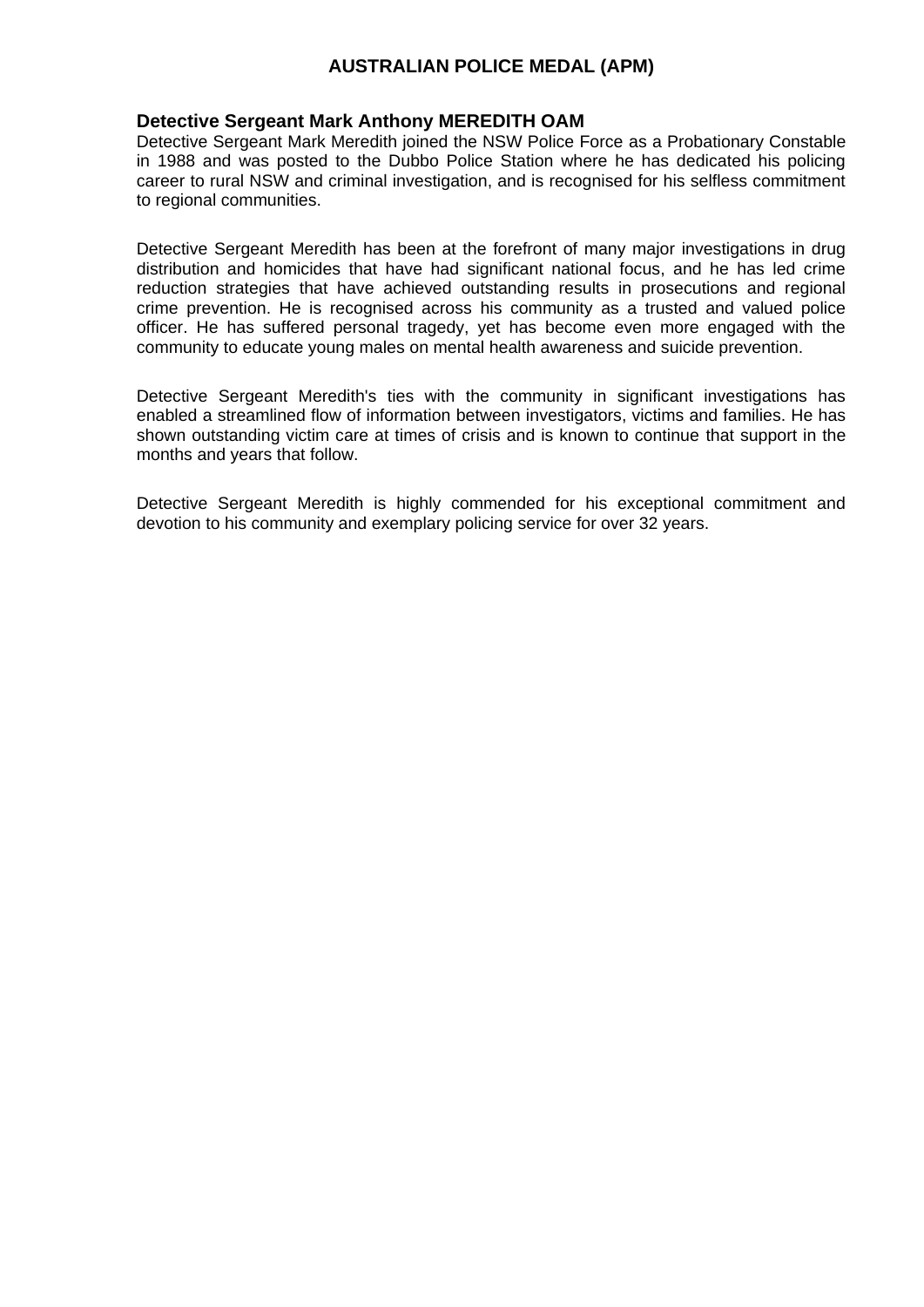### **Superintendent David Paul ROPTELL**

Superintendent David Roptell was first posted to Campsie performing general duties and later licensing operations across the Endeavour Region and Bankstown Local Area Command.

In 2001 he was promoted to the rank of Sergeant at Bankstown and to Inspector as a Duty Officer at the Rose Bay and Redfern Local Area Commands, building an extensive career of operational policing in difficult and vulnerable communities within the city and Sydney's South West.

Whilst at Redfern, Superintendent Roptell enthusiastically embraced and supported strategies designed to connect with and build partnerships with Aboriginal youth and community to prevent crime and improve relationships between police and the wider aboriginal community; gaining knowledge and experience that would later influence his leadership and community involvement.

In 2014, he was promoted to the rank of Superintendent as Staff Officer, Specialist Operations and later took command of the South West Sector of the Police Transport Command. In 2017 he developed and implemented the Police Transport Youth Strategy, establishing Youth Express', a program aimed at identifying youth at risk, diverting them from the criminal justice system and connecting individuals to PCYC programs.

In 2018, as Commander of the Youth and Crime Prevention Command, and in partnership with the PCYC, Superintendent Roptell led the implementation and reinvigoration of Youth Diversionary Programs in support of the Police Commissioner's 'Rise Up' Strategy.

He has excelled in youth work as a member of the NSWPF Youth Advisory Group, focused on youth coming into adverse contact with the criminal justice system, improving service delivery and mitigating youth related crime in communities.

In 2019, as Commander he transferred to the Tweed/Byron Police District and since March 2020 he has provided exemplary leadership and quietly managed the political impact of Queensland and NSW border issues on northern NSW communities.

Superintendent Roptell is recognised as an outstanding police leader committed to the policing profession, with particular care for youth and community safety across the State.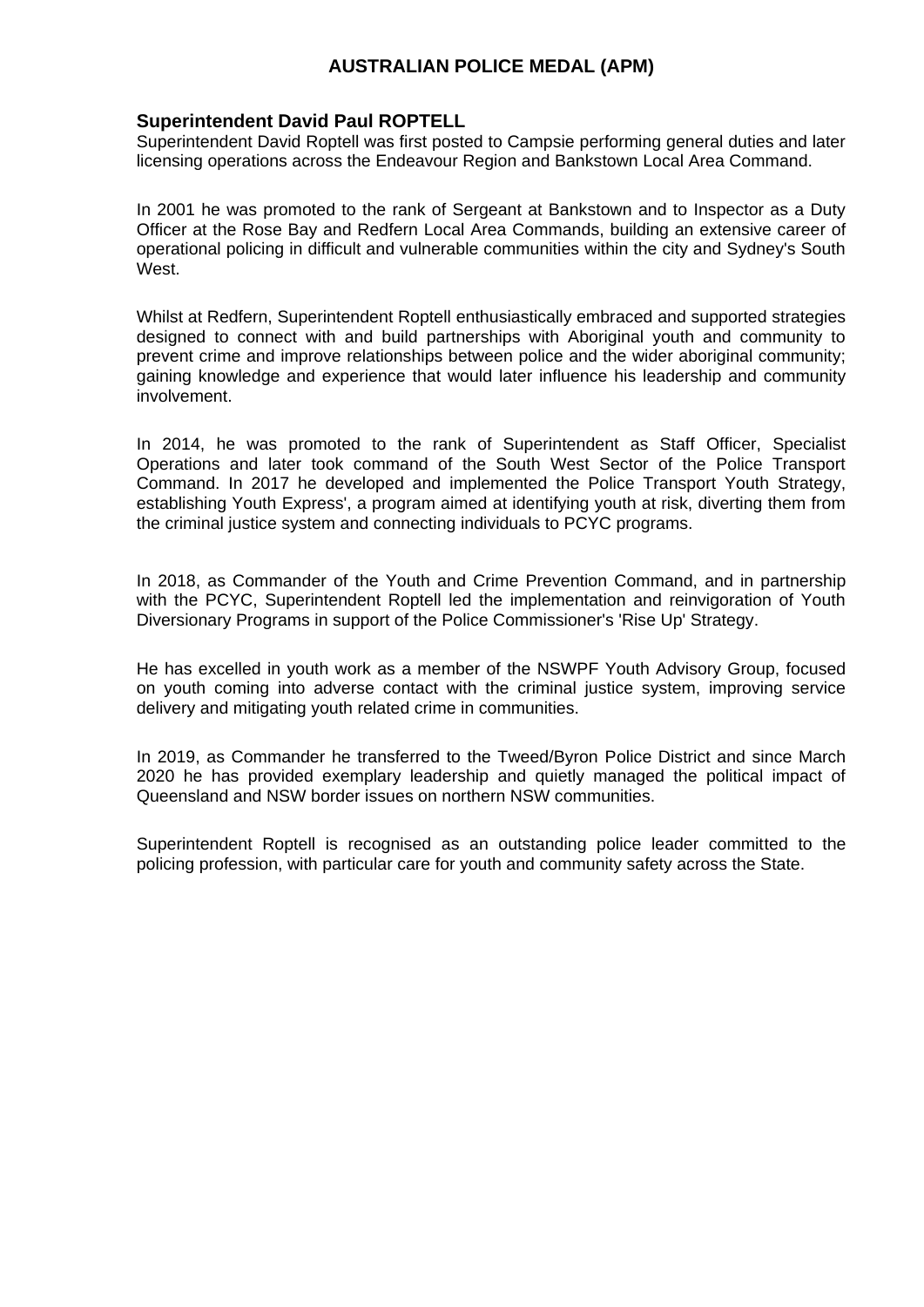#### **Detective Chief Inspector Brett John SMITH**

Detective Chief Inspector Brett Smith was initially posted to the Seven Hills Police Station before transferring to Greenethorpe in 1994, commencing a long and distinguished career in the western region of New South Wales.

In 1998, he transferred to Cowra, undertaking criminal investigation duties and subsequently completing the Detective Education Program. In 2003, he was promoted to the rank of Senior Sergeant, as the Western Region Operations Coordinator and in 2005, he was promoted to Inspector.

Detective Chief Inspector Smith has committed his entire career to regional and rural policing and the support of communities in western New South Wales. His policing service is steeped in frontline operations and criminal investigations that have led to significant arrests and prosecutions of serious criminal offences and the protection of vulnerable remote communities. He has instigated numerous policing strategies in the region, including, but not limited to unsolved homicides, rural crime and stock theft, illicit drug supply and the planning, response and recovery of emergency management operations.

During the recent COVID pandemic, Detective Chief Inspector Smith's exceptional knowledge within the Region was vital in establishing and facilitating the extensive resourcing and logistical support to remote Aboriginal communities, towns and villages.

Detective Chief Inspector Smith is recognised as a cornerstone of policing in the Western Region. He is acknowledged for his outstanding knowledge and expertise, proving invaluable in times of emergency and in day to day operations. He has made a significant impact on policing operations in the Western Region and been instrumental in the expansion of police resources, surveillance capabilities and vehicles and equipment to greatly increase investigative abilities.

Detective Chief Inspector Smith is widely recognised as a mentor to the many police commanders and commands across the region. His reputation and outstanding professionalism, loyalty and devotion to community focused policing and dedication to the people of New South Wales defines his 30 years police career.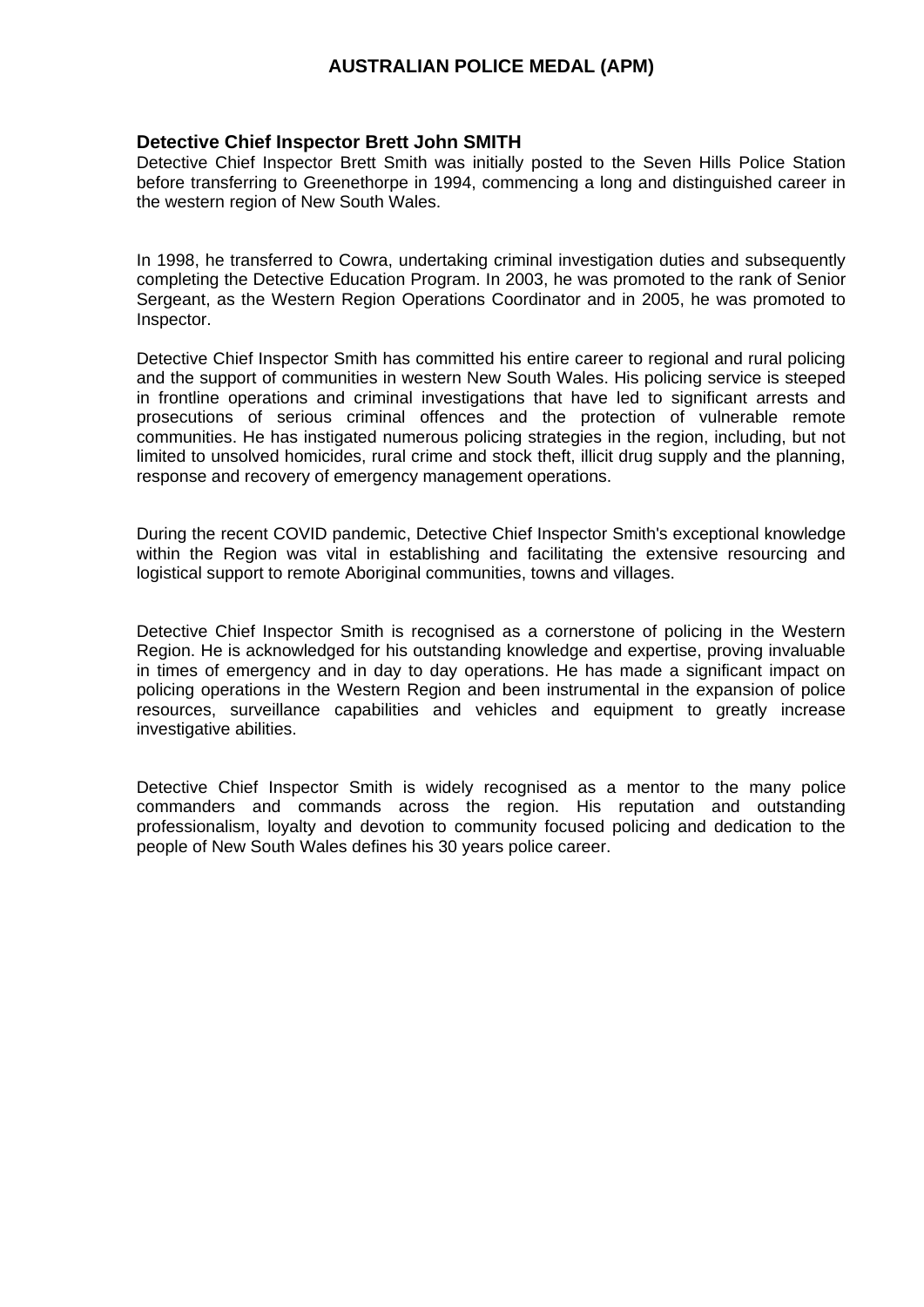### *Victoria*

### **Detective Inspector Gregory Brian BOWD**

Detective Inspector Gregory Brian Bowd has served extensively with Victoria Police for 47 years, in various Crime Squads and high-level Task Forces.

During those years, Detective Inspector Bowd has managed investigations into counter terrorism, organised crime, homicide, armed robbery, fraud, drugs, shootings of police, prison crimes and prison escapees. He has been instrumental in providing high level advice for matters of sensitive and/or political nature. He has led and developed relationships with key stakeholders, ensuring collaborative and innovative approaches to the organisation's commitment to community and government.

In 2016, Detective Inspector Bowd commenced his current role at the Financial Crime Squad (formerly the Fraud & Extortion Squad). Prior to that, he was the manager of major events and security planning throughout Victoria, including visits by dignitaries and Internationally Protected Persons.

He was recognised for the security overlay and planning for the 2006 Commonwealth Games in Melbourne, and a member of the Organising Committee of the Melbourne 2014 Police Games. He was the Victoria Police Liaison Officer and Chair of the Working Group for the ICC Cricket World Cup and AFC Asia World Soccer Cup held in Melbourne in 2015.

Detective Inspector Bowd is a champion for the personal and professional development of those around him, offering encouragement and support, whilst mentoring and guiding personnel, building commitment to and capability for, the future leadership of Victoria Police.

Detective Inspector Bowd has broad and vast experience in the management of investigations, intelligence, planning, security, risk, strategy and protocol arrangements.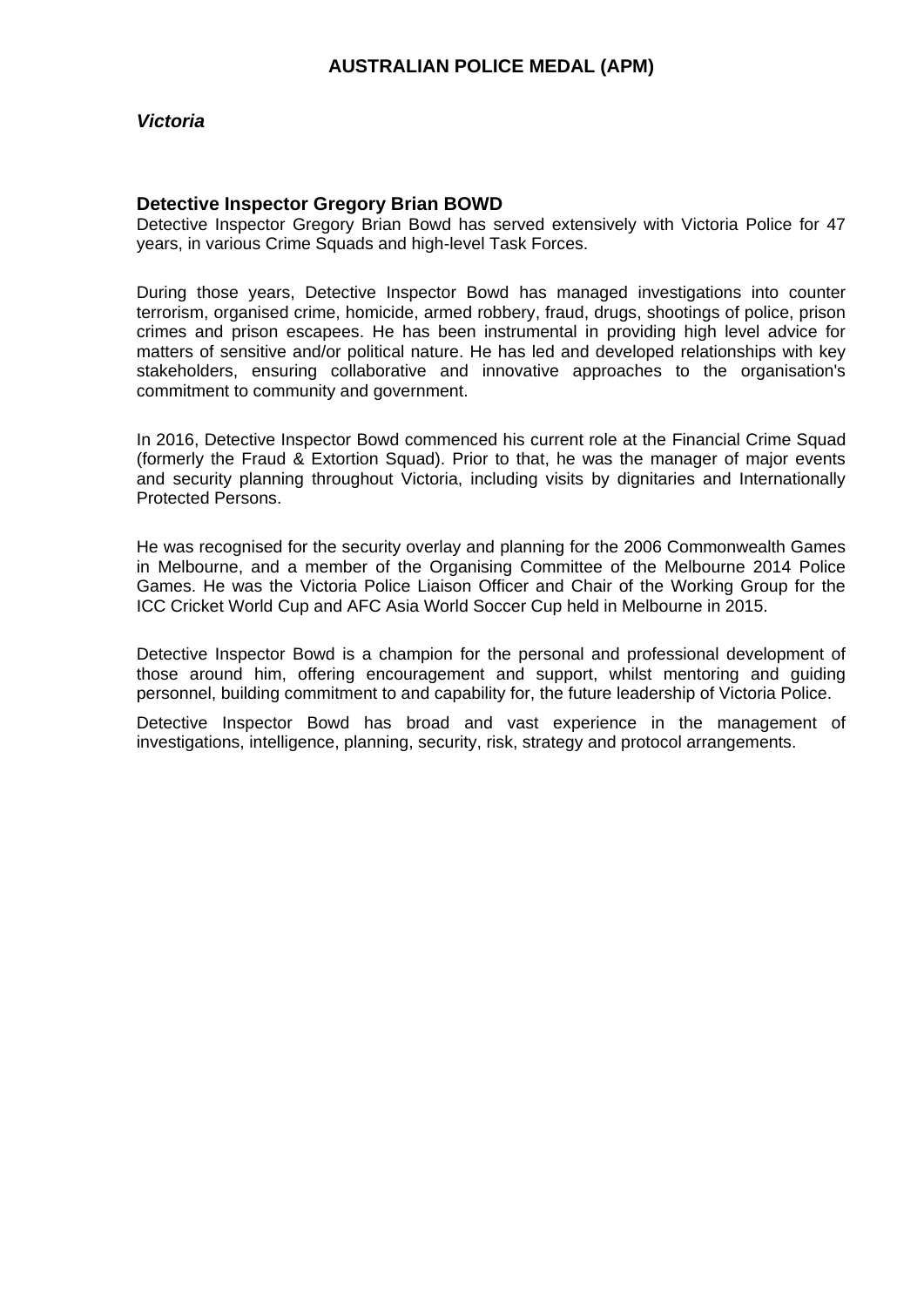#### **Superintendent Timothy John DAY**

Superintendent Timothy John Day has been a member of Victoria Police Force for over 30 years, and he has undertaken a wide range of roles ranging from general policing, specialist investigation and internal investigations. He served almost fifteen years at the Homicide Squad in various roles and ranks, including Officer in Charge.

Superintendent Day has tirelessly dedicated his professional life to policing, in particular the investigation of homicide offences and the building of local and national homicide investigation capability. He is committed to keeping his community safe through ongoing analysis and enquiry, to increase the effectiveness of Victoria and the nation's ability to solve serious, violent and organised crime offences.

He has been officially commended on a number of occasions for his investigative management prowess in both contemporary and cold case homicide investigations. He is a subject matter expert, extremely well regarded within the organisation, by local, national and international partner agencies and within the broader community and was awarded a Churchill Fellowship in 2018 to Examine the Operating Models of International Homicide Squads to Build our National Capability.

Superintendent Day is a reflective leader, eager to learn from mistakes to improve team and personal performance. He is highly regarded and maintains a contemporary knowledge of relevant organisational issues and trends that impact upon his role. He appreciates the importance of community policing and stakeholder engagement and has been a fierce advocate for the Homicide Squad, the wellbeing of its members and bolstering community safety through increased solvability.

Superintendent Timothy John Day is an excellent role model, providing visible leadership and actively encouraging professional and ethical standards across the organisation. He applies his impressive interpersonal skills of self-awareness and emotional intelligence to motivate and inspire others, at all levels, to drive a whole-of-organisation commitment to enhancing the reputation and public value of Victoria Police across government and the community.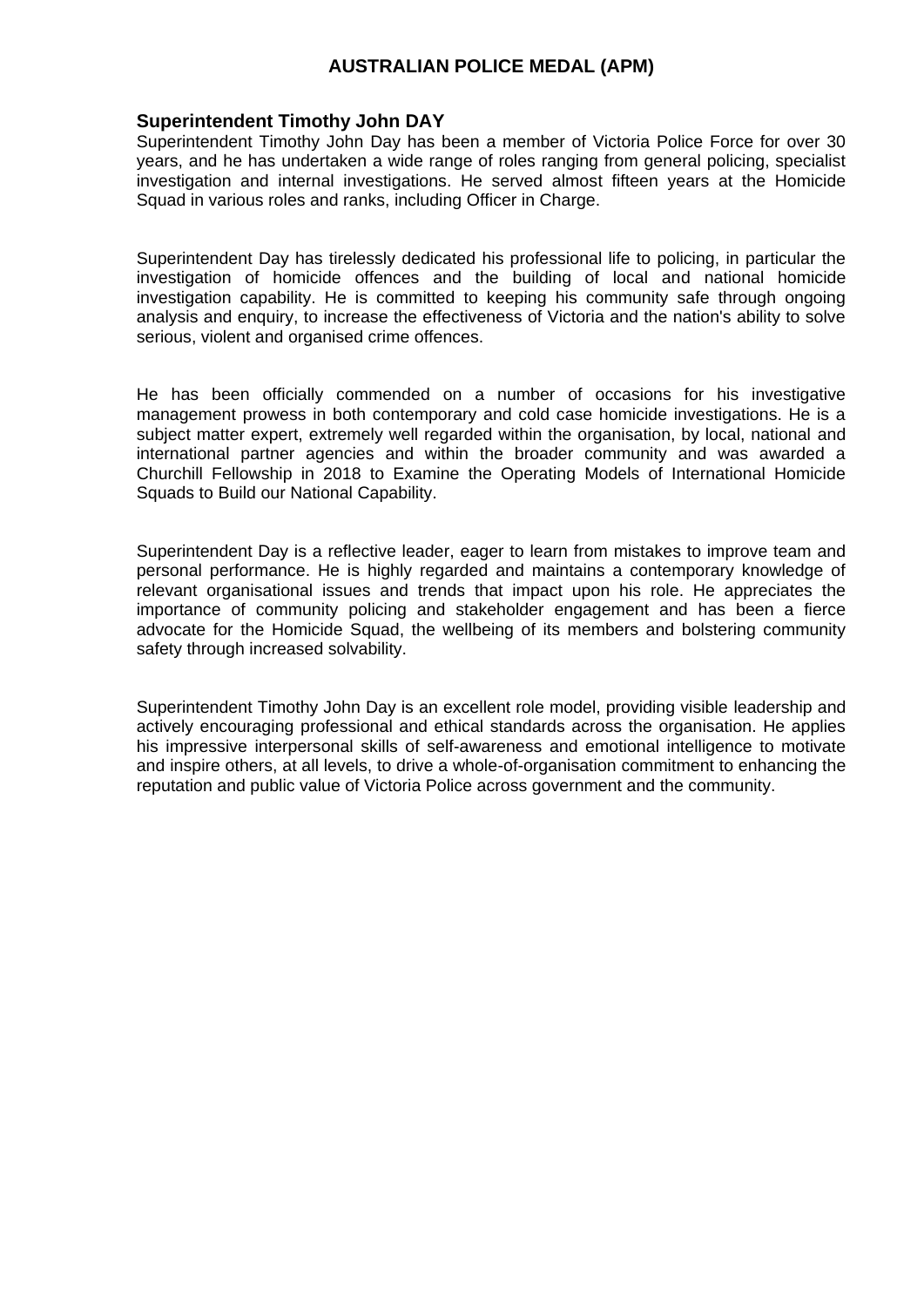#### **Sergeant Glenn Bradley HOLLAND**

Sergeant Glenn Holland has been a member of Victoria Police for 20 years.

He has always worked on the front line of operational policing in high risk areas, as a detective and a supervisor. While working on the front line he saw members suffering from Post-Traumatic Stress Disorder (PTSD); taking time off work, waiting long periods for treatment and self-harming.

In 2015, working as a detective at the crime department and as operational supervisor, he initiated the Fighting PTSD VicPol Campaign, to support members and retired veterans with their mental health.

For six years, Sergeant Holland commenced various fundraising initiatives and raised over \$140,000 which is held in trust with the Blue -Ribbon Mental Health Fund. He has worked closely with police command, the Blue-Ribbon Foundation, Victoria Police Legacy, The Police Association Victoria, members of parliament and other community groups to directly support current members, past members and many partners who have been left behind due to a number of those effected by PTSD, having sadly inflicted self-harm.

Sergeant Holland has held workshops, provided education, and taken a once maligned issue to one of acceptance and support. He has a strong desire to help others and makes time to assist those in need of assistance.

Sergeant Glenn Holland's advocacy and tireless work, undertaken in his own time, to address PTSD within Victoria Police, goes above and well beyond the usual requirements of a police officer.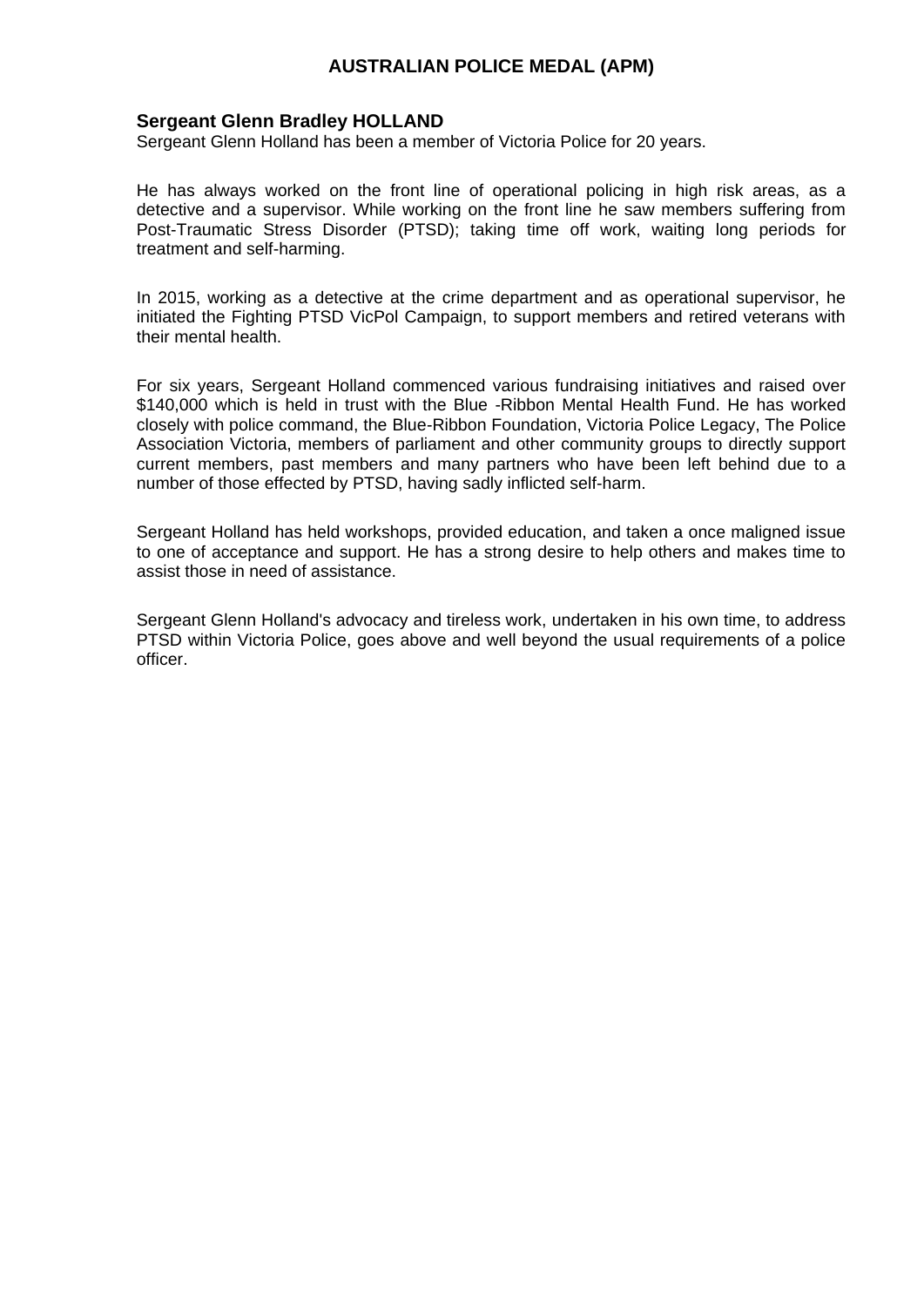#### **Inspector Andrew MARKAKIS**

Inspector Andrew Markakis has been serving the community as an exemplary police officer for over 21 years.

He has performed in frontline roles at various police stations in North West Metro Region and Southern Metro Region. He is a qualified Detective and has performed duties at the Fraud and Extortion Squad. At the Public Order Response Team (formerly Operations Response Unit), he was the Tactical Commander for the state operation of the 3-day visit of the Vice President of the USA.

Inspector Markakis is also the President of the Victorian Hellenic Police Association (VHPA) and a representative on the Victoria Police CALD Council. With his community-minded focus, he has coordinated many community events, where he has represented Victoria Police above and beyond his expected working hours to establish relationships and build trust in the community, reaching even the most disadvantaged people who typically lack trust in Police.

He has bolstered successful relationships with culturally diverse nursing and disability homes, bridging gaps that may exist between Police and disadvantaged and vulnerable people. Inspector Markakis has created community partnerships with international policing agencies in the USA, Greece and Cyprus. He is also the recipient of the Victoria Police Multicultural Media Award for Excellence.

Inspector Markakis consistently champions Women in Policing and is a strong advocate of women's rights. Upon his appointment as President of the VHPA, he successfully altered the membership to achieve gender balance, creating an inclusive environment.

Inspector Andrew Markakis represents Victoria Police with utmost integrity and is a constant driver of ethics in Policing. His integrity is unquestionable, he was recently the Integrity Liaison Officer for Victoria Police. He led the introduction of the new Public Interest Disclosures Act 2012 and its subsequent amendments. He is the current Local Area Commander for the Banyule Police Service Area. He is best known for his integrity, loyalty, authenticity, professionalism, leadership, and community-minded focus.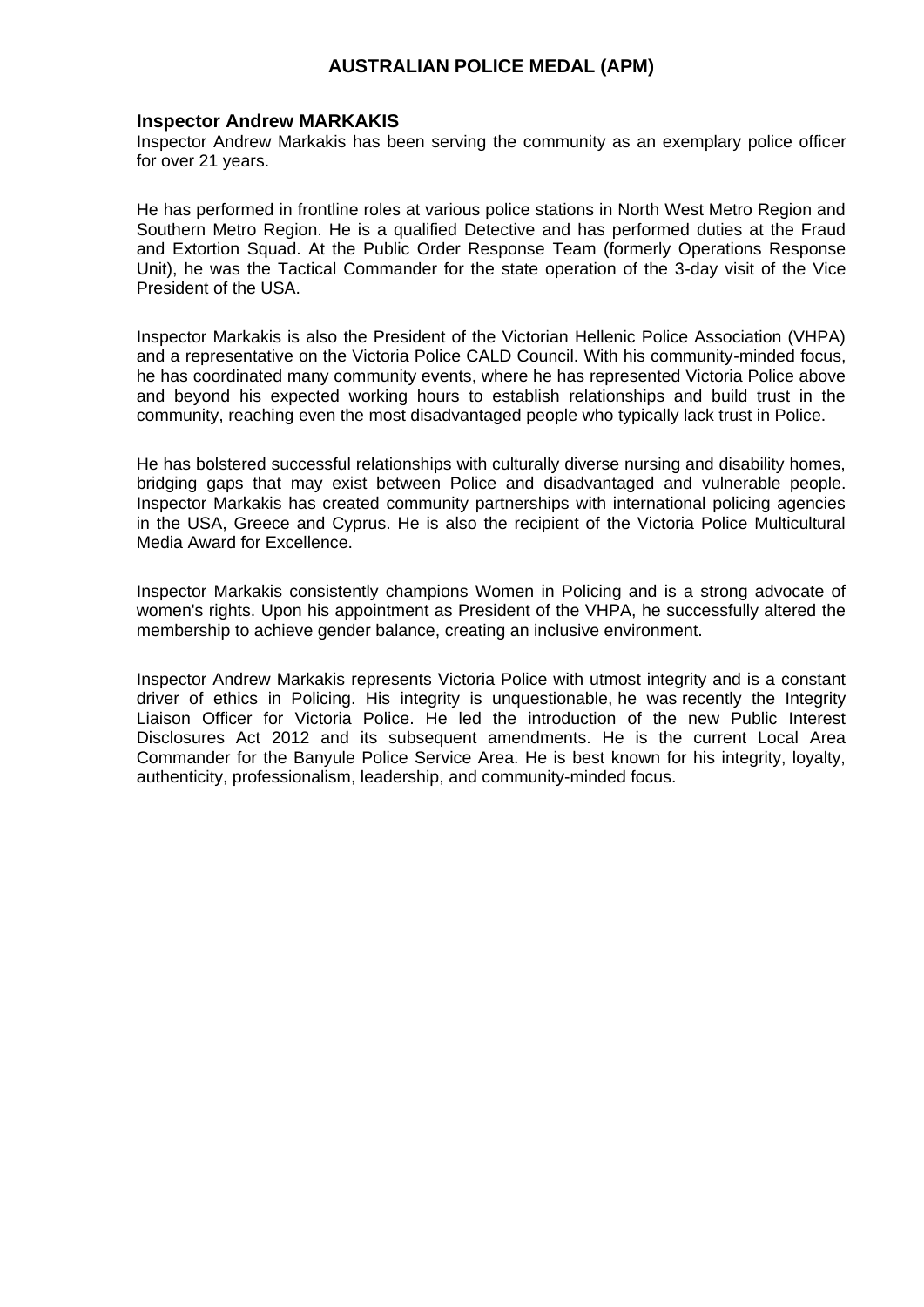#### **Commander Karen NYHOLM**

Throughout an almost 30-year career, Commander Karen Nyholm has demonstrated outstanding service and commitment to Victoria Police and the Victorian community, shown by her regular promotions and a breadth of experience covering general duties, prosecutions, investigations, media, legal, risk and audit, and senior management.

Significant career achievements for Commander Nyholm include the enhancement of the Victoria Police Risk Management Framework, including the introduction of the first ever Risk Appetite Statement. She recently performed the role of Deputy State Police Commander - COVID response, for a substantial period overseeing the unprecedented closure of Victorian state borders. Her professionalism and performance provide an example to other Victoria Police leaders, both current and emerging.

Commander Nyholm's assiduous, calm and kind leadership was pivotal to motivating the team, to lead a complex and unprecedented police operation. Her ability to develop systems and processes for a new command, coupled with a sustained and genuine care and concern for all those around her was inspiring.

Commander Nyholm's ability with stakeholders from other jurisdictions and across Victorian government, engendered trust and productive working relationships. She bought her expertise in risk and audit to ensure decisions and advice were evidence based and thoroughly assessed.

She has been an advocate for equity in advancing women in policing and is demonstrating to up-and-coming women in Victoria Police, that a highly successful career can be compatible with significant out-of-work commitments including raising a family.

Commander Karen Nyholm is a dynamic, charismatic and exceptionally hard-working leader. Her ability to quickly understand and navigate complex issues, positively engage a variety of stakeholders, and deliver an outstanding and timely response across all tasks, is widely recognised across Victoria Police.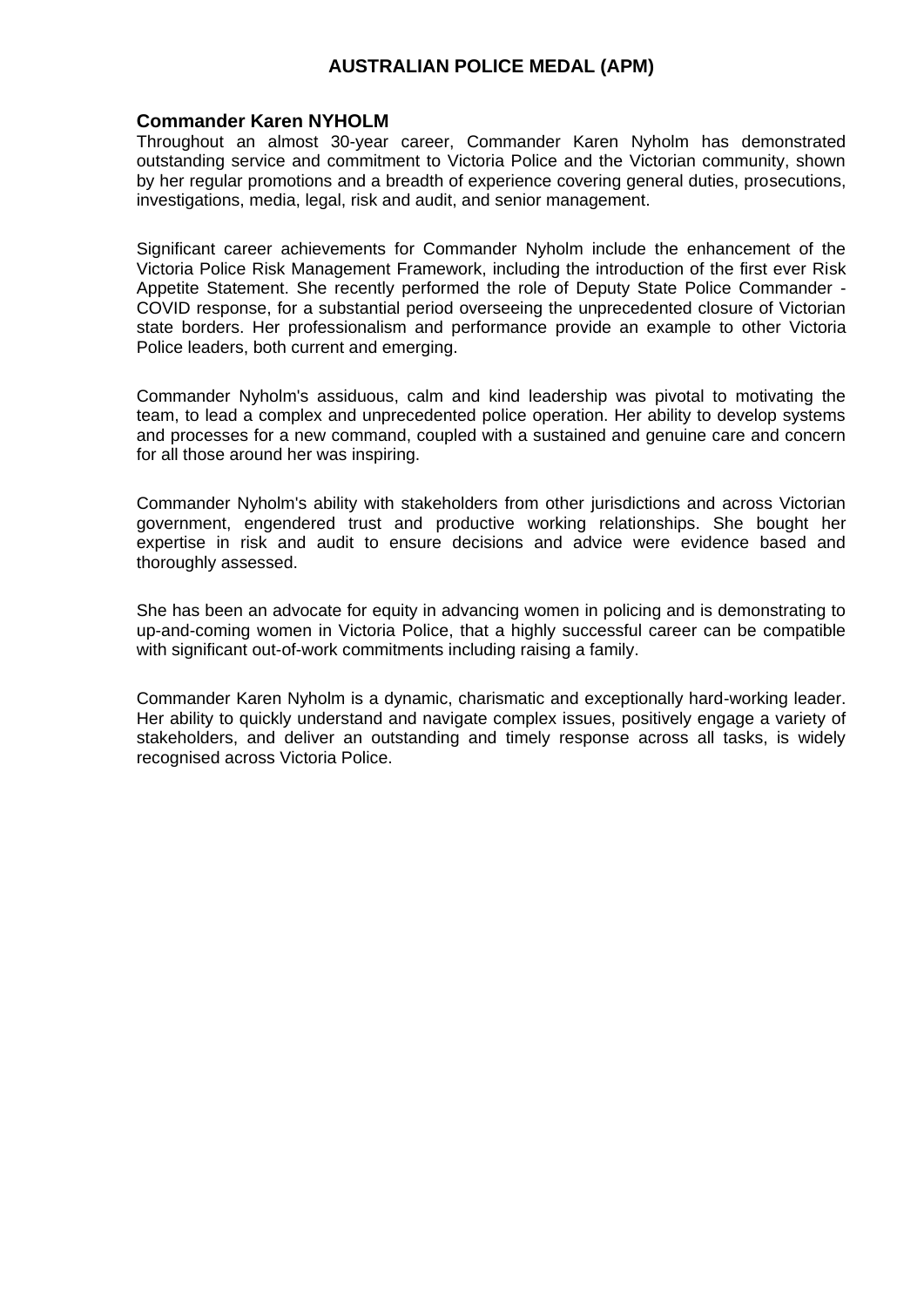#### **Superintendent Mark Stephen PORTER**

Since Superintendent Mark Porter commenced work with Victoria Police in January 1978, he has worked general duties at varied locations, and as a detective at several ranks in Criminal Investigation Branches and Specialist Units, taking promotion as opportunities arose.

He has managed operations and crime, as well as Local Area Commander duties. As a Superintendent, he worked in Intelligence and Covert, managed the Brief Integration Project, then served within the Human Resource Department, Deployment and Performance; Recruiting and Promotion Services, before leading the Health, Safety and Wellbeing (HSW) team from mid-2019.

In HSW Superintendent Porter excelled, first as State Police Operations Centre Safety cell lead during the 2019-2020 Gippsland bushfires, then immediately afterwards transitioning into management of the Victoria Police COVID-19 response. His early identification of the potential impact on Victoria Police's capability resulted in him standing up the Pandemic Planning and Advisory Committee, for the purpose of gathering subject matter experts to provide advice and recommendations to Executive Command.

Superintendent Porter was at the forefront of interpreting and operationalising the Chief Health Officer directions, how Victoria Police members could operate safely during the pandemic, and what equipment was needed, and he developed a safe system of work in planning and response as the pandemic progressed.

His foresight and agility in an ever-changing environment, and his calm demeanour while under significant pressure over an extended period of time, contributed to no workplace transmission of COVID-19 while he was in this role.

Superintendent Mark Porter is awarded this medal for the sustained, outstanding peoplefocused safety leadership in the development, operation and service delivery of the COVID-19 pandemic planning and response, and conceptualising and developing the Employee Exposure Risk Assessment and Management model, that has enhanced the reputation and maintained the service delivery of Victoria Police throughout the pandemic.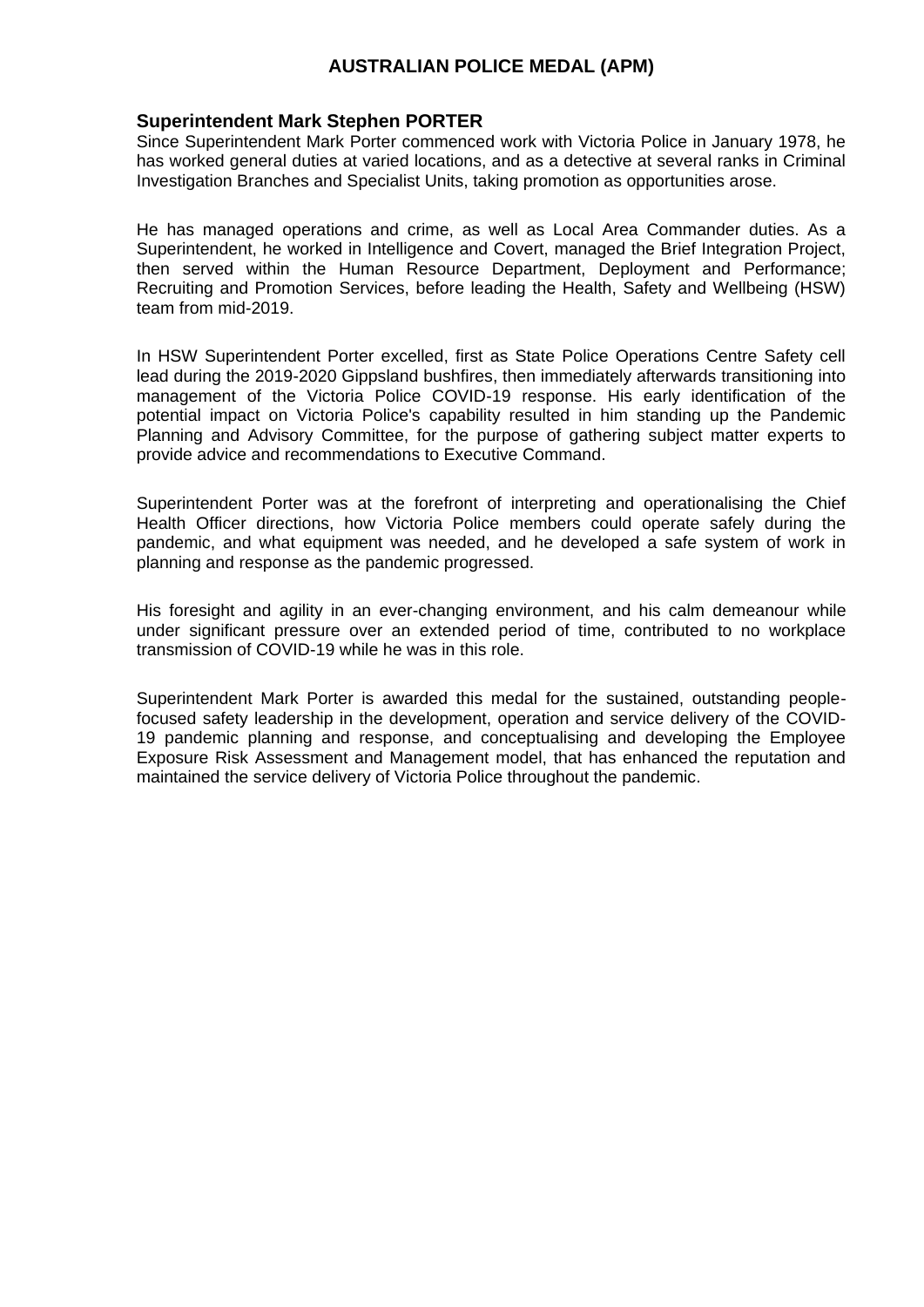## **Leading Senior Constable Graham Keith SHOOBERT**

Leading Senior Constable Graham Shoobert joined Victoria Police on 31st January 1978 and has diligently served the Victoria Community for almost 44 years.

Leading Senior Constable Shoobert has been a member of the Victorian Water Police Squad for over 32 years. As a Marine Operative, he has been involved in countless large-scale Marine Search and Rescue (MSAR) operations, resulting in the saving of lives, often during difficult or unusual circumstances.

Leading Senior Constable Shoobert also served with distinction while attached to the Australian Federal Police (AFP), during deployments across the Solomon Islands and Timor Leste. His commitment during these deployments supported the successful restoration of peace and public order. He trained local Law Enforcement Officers and was responsible for Marine Operations and the enhancement of local Marine response capabilities.

His commitment to providing a safe, secure and orderly society was displayed during the 2019 Gippsland Fires. On one occasion, he and another Water Police Operative, took decisive action to rescue ten persons located within the Mallacoota CFA building when it caught fire, resulting in both members being awarded a Victoria Police Medal of Courage.

On a second occasion during the bush fire emergency, he and other Water Police members took decisive action when a Police Vessel came under amber attack whilst moored at Eden. The actions of the members saved the Police vessel and allowed Victorian Water Police Operatives to support with the evacuation of members of the local community.

Graham Shoobert is highly regarded as one of the most skilful and experienced water police mariners in Australia.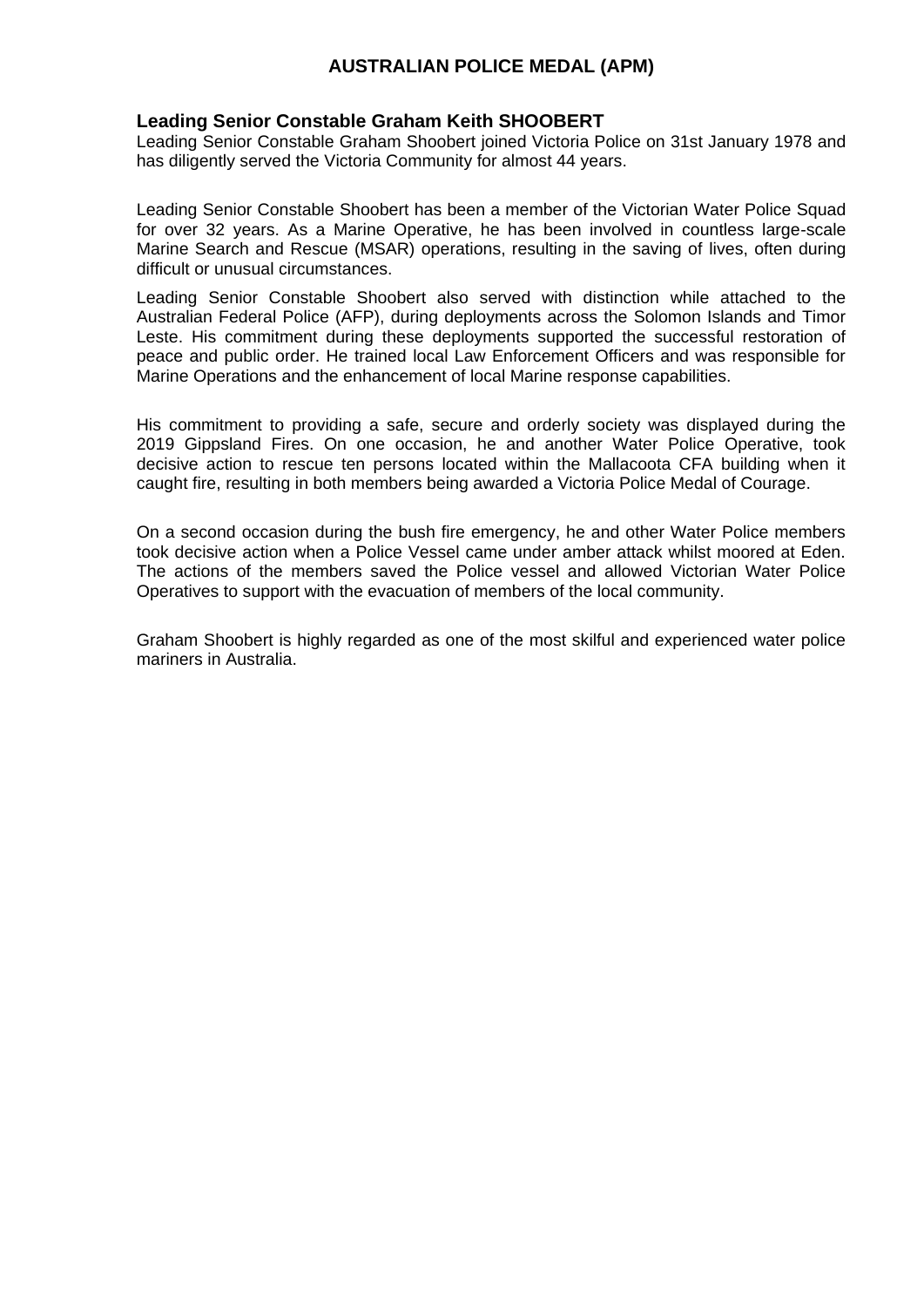#### **Commander Timothy Austin TULLY**

Commander Timothy Tully has been a member of Victoria Police for over 32 years and over that time has provided exceptional police service to Victoria Police and the Victorian community at large.

He has had a diverse and extensive operational career performing duties across general policing at Flemington and Altona North Police Stations, specialist policing areas such as the Special Operations Group, Critical Incident Response Team and Water Police Squad. He has recently held senior management positions at the Transit & Public Safety Command, North West Metro Region and the COVID Response Command.

Commander Tully is widely accepted as a subject matter expert in Incident Command and Control and emergency management. He is regularly called upon for advice, guidance, or to present internally and externally on contemporary incident, event and emergency management. This includes organisational promotional programs and multi-agency exercises. His knowledge, extensive experience, leadership and ability to think and operate strategically in an operational context, made him the ideal person to lead the recently established COVID Response Command.

As the Victoria Police State Police Commander, he displayed exceptional leadership in managing complex state-wide policing operations in support of the Chief Health Officer directions. At all times, he demonstrates operationally sound thinking and is able to effectively manage and prioritise police resourcing, to adequately meet the varying service delivery demands associated in the management of these large-scale policing operations.

Commander Timothy Tully possesses all of the leadership qualities that Victoria Police values. He is well regarded by his peers and is seen as a leader within Victoria Police and external Law Enforcement Agencies, nationally and internationally. Victoria Police is privileged to have him in such a crucial role managing all COVID related operations, helping to keep Victorian's safe from COVID-19.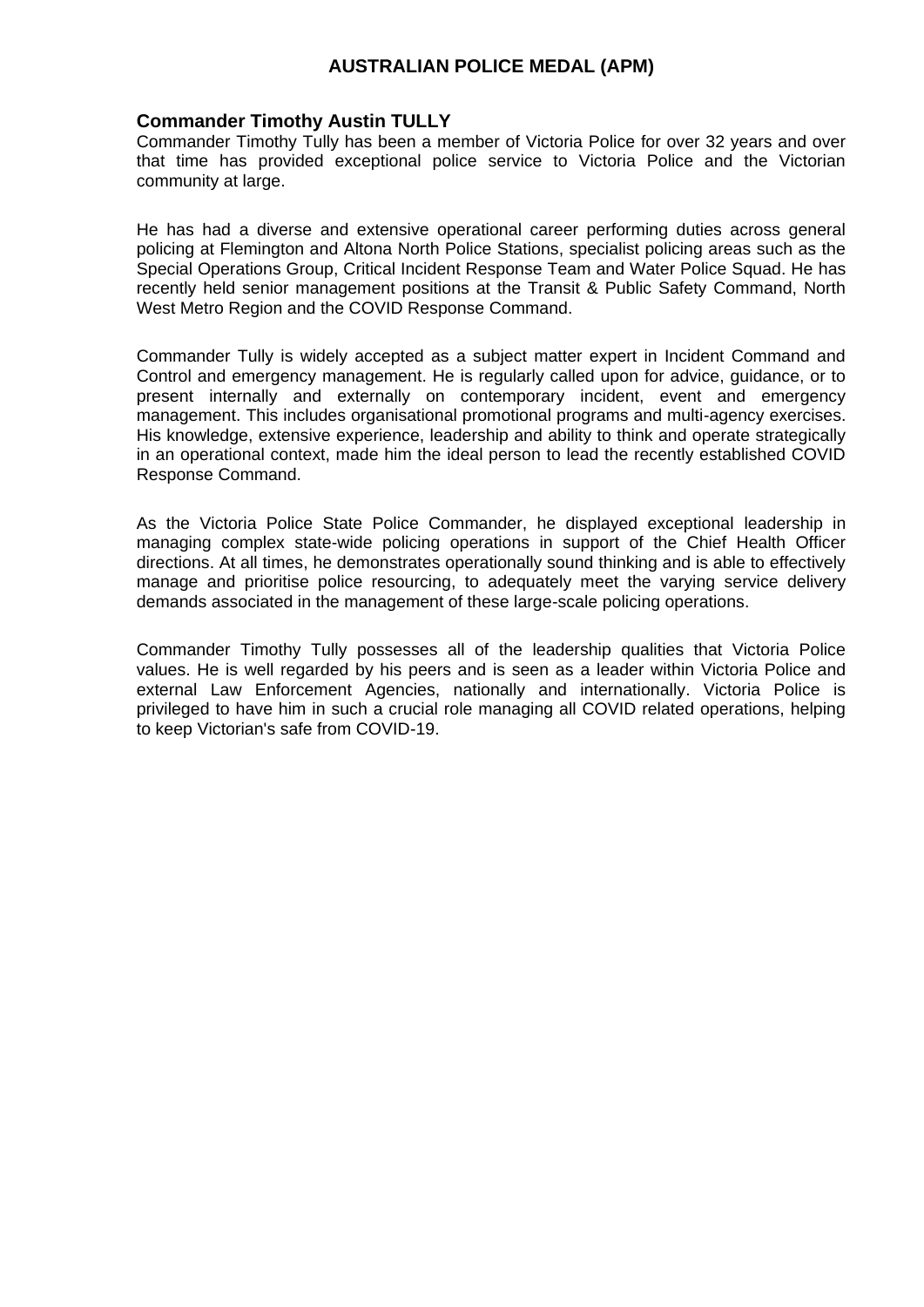#### **Superintendent Peter John WARD**

Over the past 32 years, Superintendent Peter Ward has held various operational and specialist roles including performing duty at the Fitzroy, Reservoir and Victoria Dock police stations, the Officer in Charge of the Richmond Police station, Melbourne West Local Area Commander, and a variety of roles within the Special Operations Group.

Superintendent Ward's exceptional contributions to community safety when responding to emergency situations include being part of the first interstate deployment of a police tactical group when responding to the Port Arthur massacre, and between 1996 and 2010, performing key leadership roles during the Gangland War in Victoria.

He has consistently displayed outstanding service, placing a significant focus on tactical policing, performing the role of the High-Risk Advisor for several multi-jurisdictional counterterrorism themed operations. He is committed to improving member preparedness and safety when responding to high risk critical incidents and maintains his qualifications to respond to a crisis if required.

Superintendent Ward's significant contributions have included being the Risk and OH&S chair for the design, development and roll out of the new ballistic vest for all Victoria police members. He was also integral in leading the design and development of the start-of-the-art Victoria Police Specialised Training Facility. He has helped up skill members to identify triggers and reduce mental health stigma, by promoting positive conversations on mental health and wellbeing within the workplace, and he has been a champion on leading culture change within the specialist units.

Superintendent Peter Ward has made a significant contribution to organisational development and operations in Victoria Police, and has contributed in many ways to growing capability, leading highly pressured workplaces, and creating safer workplaces within Victoria Police and the Victorian community.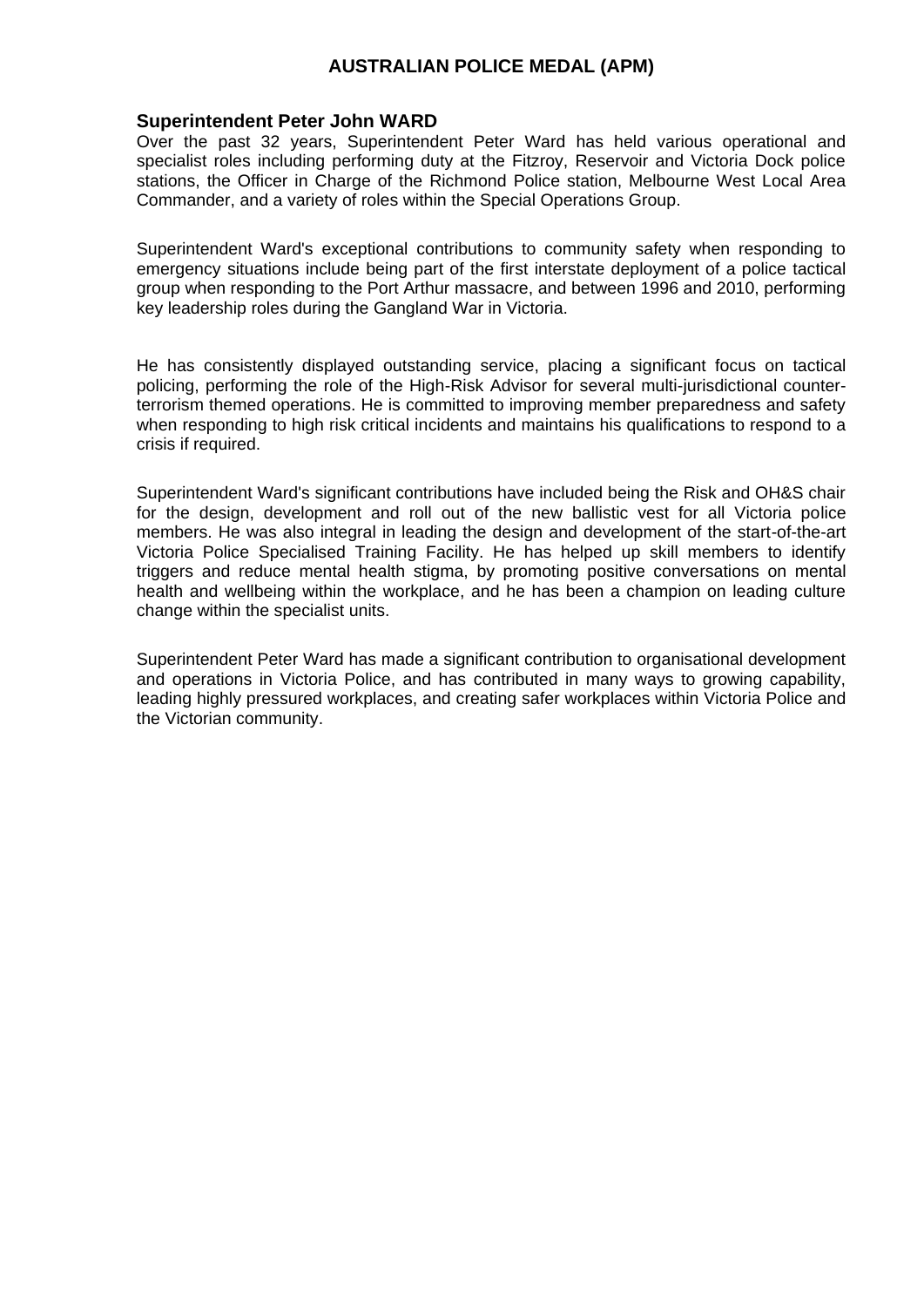### *Queensland*

#### **Senior Sergeant Gary Robert HUNTER**

Senior Sergeant Gary Hunter commenced with the Queensland Police Service (QPS) in 1987, was sworn in as a police officer in 1988 and has been an operational frontline police officer his entire career.

During his first 5 years of service, Senior Sergeant Hunter served as a General Duties Officer in various stations in Central and Far North Queensland. He then served as an Investigator for 19 years, initially in Brisbane then in Cairns, where he achieved his Detective Appointment in 2000.

In 2011, he was promoted to his current position as the Officer in Charge of the Cairns City Beat where he has served for 11 years.

Senior Sergeant Hunter was awarded a Queensland Police Meritorious Service Medal in 2017 for his many achievements and commitment to the QPS, and for his service to the community.

As the Officer in Charge of the Cairns City Beat, Senior Sergeant Hunter has been instrumental in changing the face of policing in the Cairns Central Business District (CBD). He demonstrates a modern, positive and refreshing application of leadership in his management of the Beat and his staff. He listens to the needs of his community and is adaptive and agile to address complex changes that occur.

#### **Sergeant Paul Thomas JAMES**

Sergeant Paul James was sworn in as a police officer with the Queensland Police Service (QPS) in 1991, and has been an operational/frontline police officer most of his career.

During his first few years of service, Sergeant James served as a General Duties Officer in various police stations in Brisbane, and later in small and isolated stations in Central Queensland including Ayr, Blackwater, Woorabinda and Duaringa Police Stations.

In 2007 he was promoted to his current position as the Officer in Charge of the Duaringa Police Station in the Capricornia District where he has served for 15 years.

Sergeant James provides a 24-hour, seven days a week service and is an exemplary example of a police officer in charge of a small country police station. He works tirelessly with his community, Local Government, other emergency service providers and agencies with services ranging from performing license tests through to responding to, managing, and resolving major critical incidents such as coal train derailments and heavy vehicle crashes involving chemicals, animals, explosive materials, crime prevention, disaster response, preparedness and recovery, safer roads, and safer homes through interventions in domestic and family violence.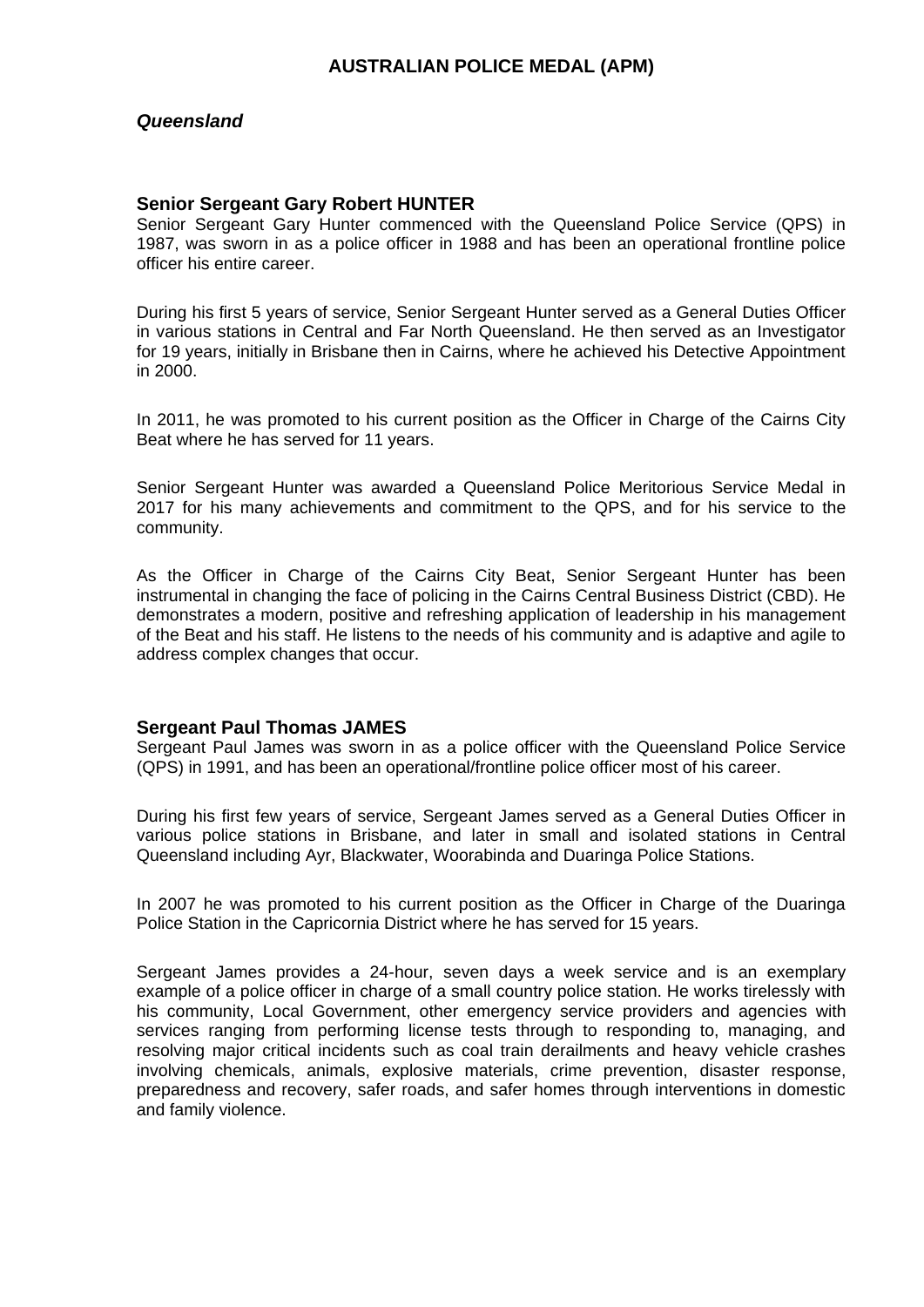#### **Sergeant William Thomas JOHNSON**

Sergeant William Johnson was sworn in as a police officer with the Queensland Police Service (QPS) in 1982 and has been an operational frontline police officer most of his career.

During his first 22 years of service, he served as a General Duties Officer in various stations throughout Queensland including Brisbane City, Southport, Cunnamulla, Wondai and Mount Morgan.

In 2004 he was transferred to the Coronial Support Unit as a Coronial Support Officer, where he was promoted in 2008 to his current rank as a Sergeant, serving as a Senior Coronial Support Officer and a Disaster Victim Identification (DVI) Officer.

Sergeant Johnson provides a service to both the community, Coroners, Pathologists, and to Queensland Health Counsellors and Coronial Burses at an uncompromising standard of excellence to ensure better outcomes overall for Queenslanders.

In 2004, he was a QPS Officer responsible as part of the DVI response, working with the Australian Federal Police, following the devastating impact of a tsunami in the Indian Ocean. He completed the repatriation process for deceased victims returning to Queensland.

Sergeant Johnson also served as the DVI Post-Mortem Co-Ordinator during the 2010-2011 Queensland Flood and Cyclone events, and in the role of Mortuary Manager during this mass casualty event, he was responsible for the management and outcomes of procedures during the post-mortem phase, in 33 cases.

#### **Senior Sergeant Richard Craig McINTOSH**

Senior Sergeant Richard McIntosh commenced with the Queensland Police Service (QPS) in 1988, was sworn in as a police officer in 1989 and has been an operational frontline police officer for all of his career.

Senior Sergeant McIntosh has served as a General Duties Officer in various police stations throughout Queensland, many of which are remote or rural. His list of stations includes Ipswich, Charleville, Emerald, Mt Isa, Normanton, Murgon and Mossman Police Stations.

In 2007, he was promoted to his current position as the Officer in Charge of Goondiwindi Police Station, where he has served for 15 years. He has been instrumental in developing community cohesion and youth engagement strategies within Goondiwindi and the surrounding communities, through his involvement in supporting youth diversion and indigenous initiatives with the Goondiwindi Police and Citizens Youth Club.

He is responsible for the identification of crime trends and the subsequent responses, including the planning, coordination and execution of operations involving cross border jurisdictions.

Senior Sergeant Richard McIntosh has been pivotal in improving cross border collaborative policing with New South Wales Police Force counterparts, to implement an improved effective joint response targeting the movement and extradition of offenders across borders and search warrants for interstate offences.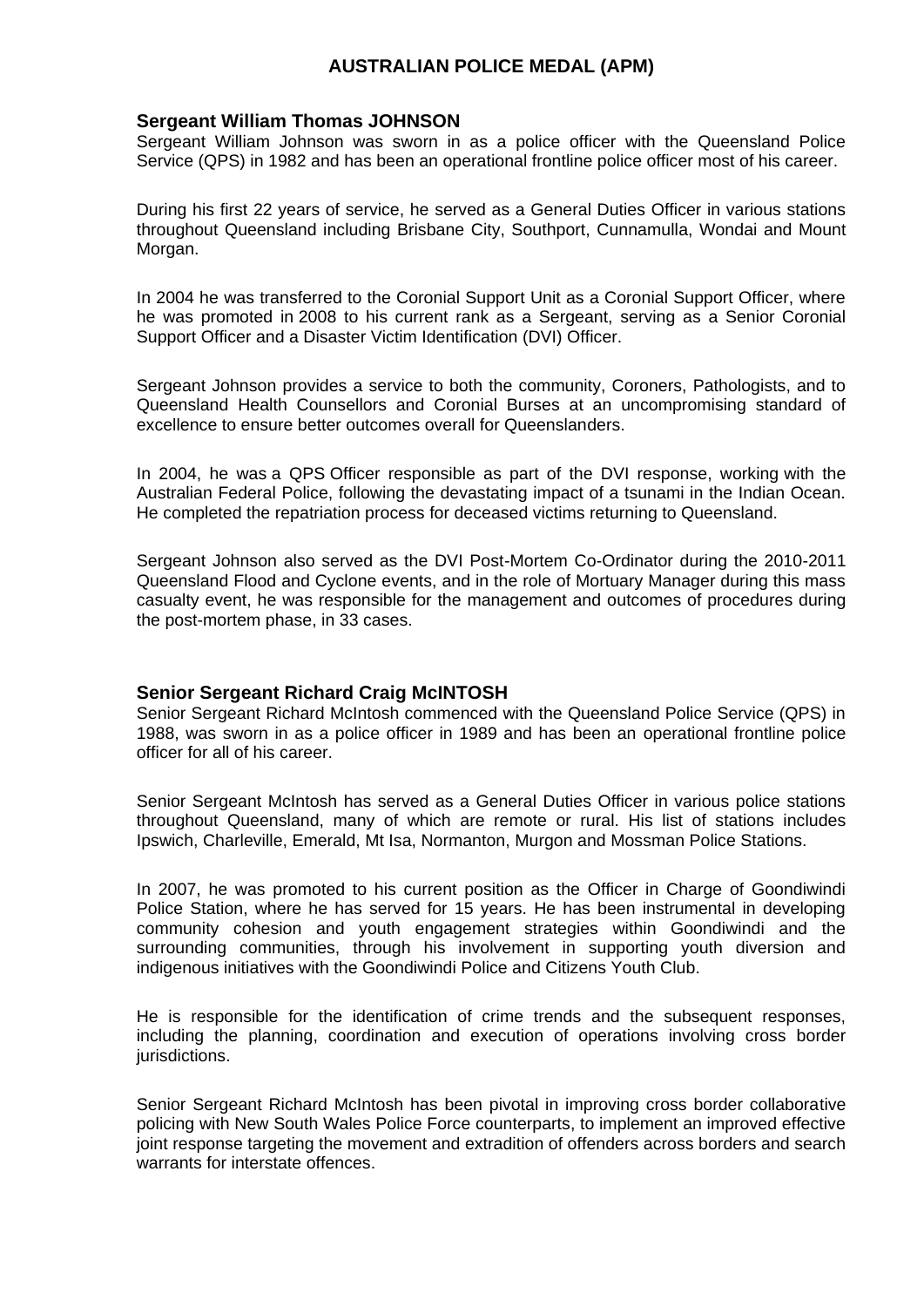#### **Detective Senior Sergeant Emma Judy NOVOSEL**

Detective Senior Sergeant Novosel commenced and was sworn in as a police officer with the Queensland Police Service (QPS) in 1995, and has been an operational frontline police officer her entire career.

During her first four years of service, she served as a General Duties Officer at Mackay then served for six years as an Investigator at the Mackay Criminal Investigation Branch when she obtained her Detective Appointment.

She served in various training and project roles before undertaking her current role in 2018 as a Senior Sergeant, Officer in Charge of the Mackay District Child Protection Investigation Unit (CPIU). As the Officer in Charge, Detective Senior Sergeant Novosel is often faced with complex, critical and confronting circumstances. Her exceptional leadership effectively guides junior investigators through the adoption of strategies, to ensure all available evidence for these complex and critical incidents will be later admissible in criminal court proceedings.

Detective Senior Sergeant Novosel's leadership has encouraged positive change and she has assisted in the development of other frontline officers and their personal operational effectiveness and investigative prowess.

Detective Senior Sergeant Novosel has set and maintained high standards within the workplace, including a clear display of integrity and courage on internal matters, resulting in positive direction for the CPIU.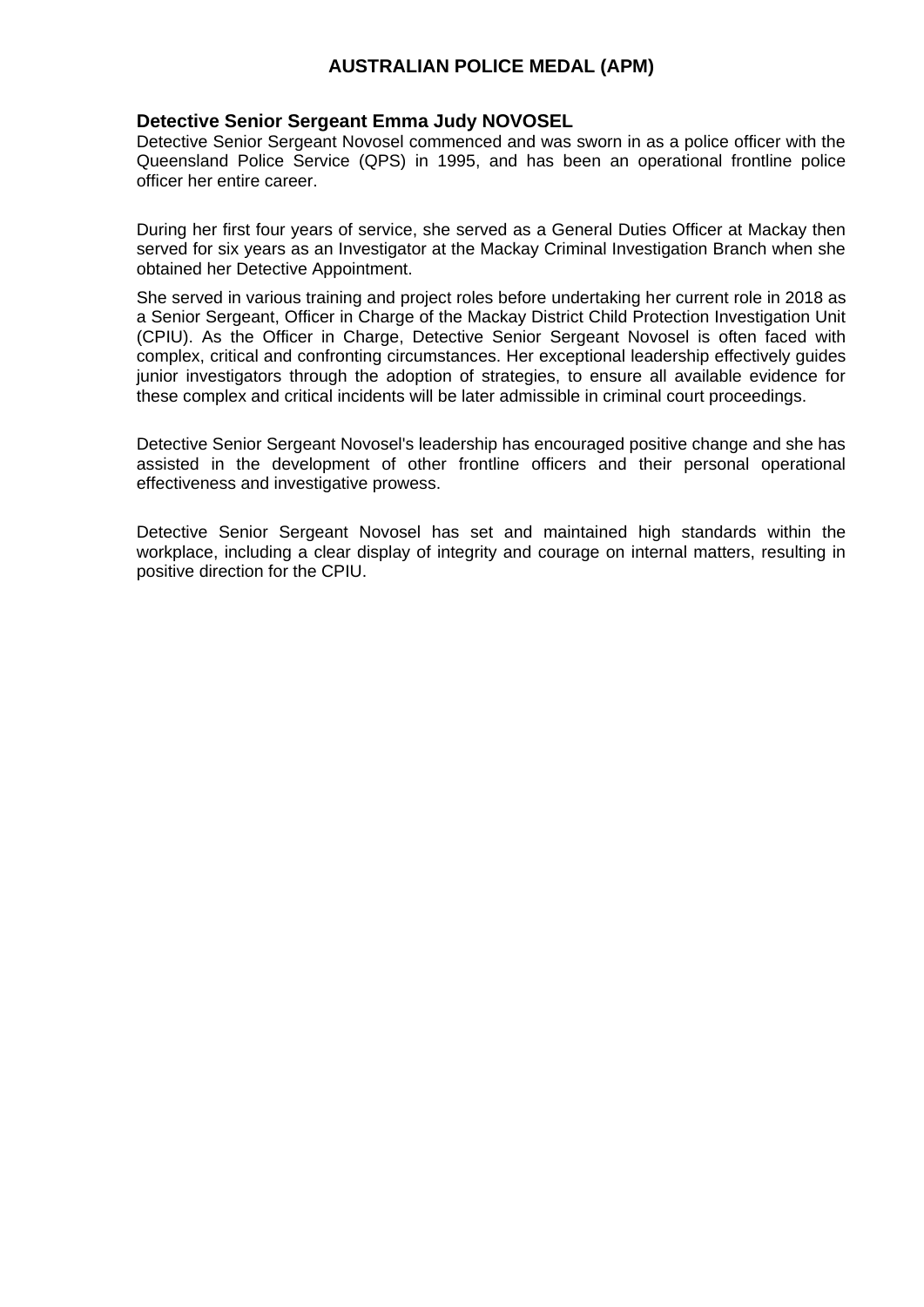## **Detective Inspector Leonie Maree STEYGER**

Detective Inspector Leonie Steyger commenced and was sworn in as a police officer with the Queensland Police Service (QPS) in 1991 and has been an operational frontline police officer her whole career.

During her first few years of service, Detective Inspector Steyger served as a General Duties Officer in various stations including Beenleigh, Logan and Slacks Creek Police Station. She then served as an Investigator in various Juvenile Aid Bureaus, renamed as Child Protection and Investigation Units, at Logan, Cairns and Townsville when she obtained her Detective Appointment.

Detective Inspector Steyger has excelled in the investigative field, dedicating a significant period of her service to investigating offences against children. She has been responsible for leading serious child harm investigations, involving harrowing circumstances. She is known for her tenacity, investigative acumen and the ability to navigate complex issues within a difficult environment.

She has been responsible for leading teams in complex and at times multi-national investigations, resulting in successful outcomes for victims. She served as a District Duty Officer and Professional Practice Manager in Townville, before being promoted to a Detective Inspector and Operations Manager in the Child Abuse and Sexual Crimes Group.

Detective Inspector Steyger is currently the Operations Leader of the Counter-Terrorism Investigations Group where she oversaw the arrest, return and prosecution of Australia's first returned foreign fighter, as well as commanding a multidisciplinary team.

Detective Inspector Steyger was also instrumental in the planned evacuation of community members during Tropical Cyclone Debbie, which affected North Queensland in March 2017.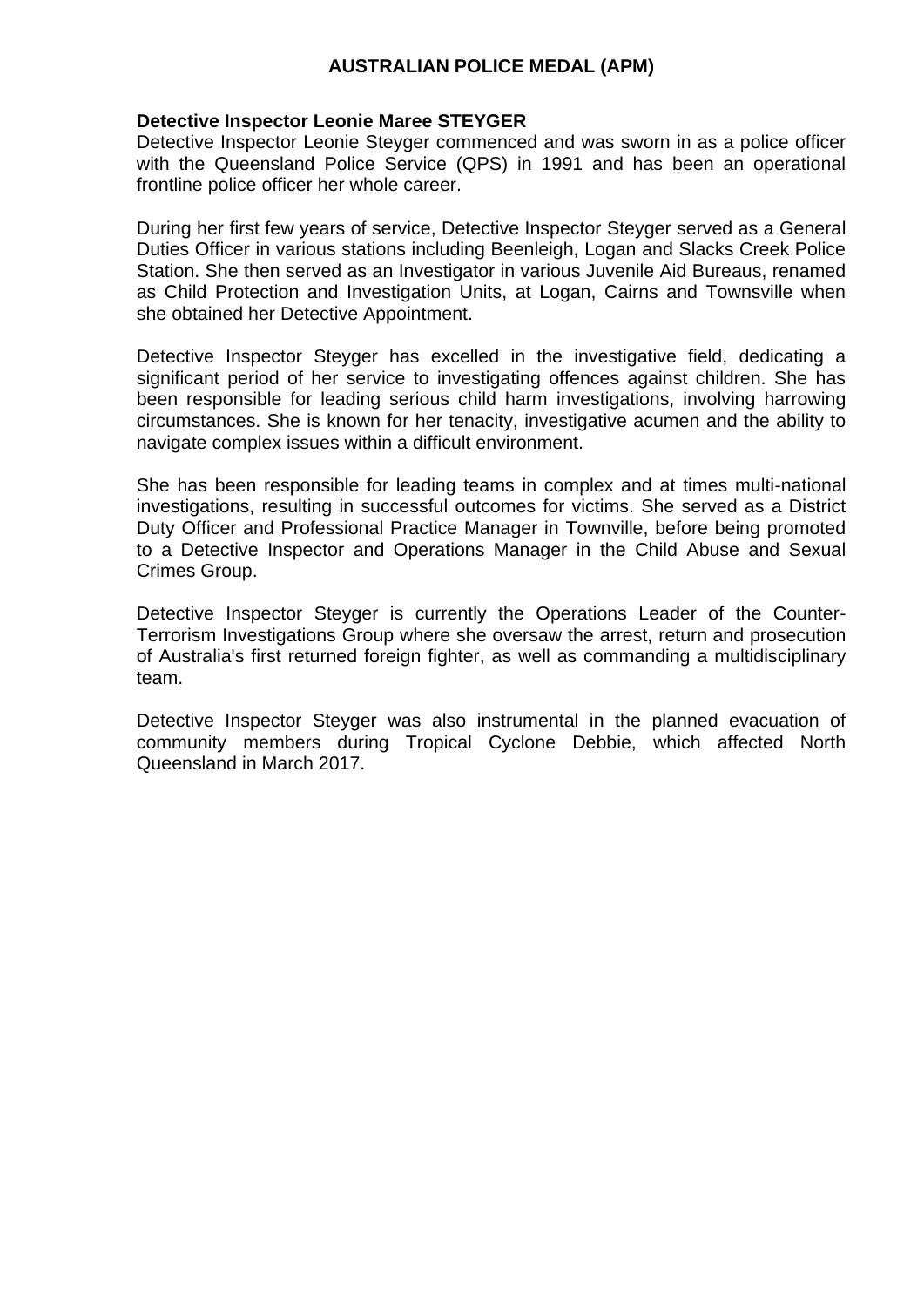## **Senior Constable Kylie Jane BELL**

Senior Constable Kylie Bell joined the Western Australia Police Force in 2002, serving in general duties in the South East Metropolitan District.

She became a detective in 2007, working in detective offices and squads throughout the State. She is currently a patrol and inquiry officer at Albany Police Station, located in regional WA. She is highly regarded for her investigative expertise and is well respected by her colleagues for the guidance and development of junior officers and probationary detectives.

Senior Constable Bell has successfully investigated many serious and complex matters, including sexual assaults and child abuse. She continues to set high standards and maintains a strong focus on victim management.

In 2021, she investigated and charged an offender for the sexual assault of multiple victims. He was sentenced to 12 years imprisonment. This was a complex matter which attracted considerable media attention. She received high praise from the Senior State Solicitor and her District Officer for her outstanding ingenuity in gathering evidence, and for her support of the particularly vulnerable women.

Senior Constable Bell won the Most Outstanding Female Investigator category in the 2021 Australasian Council of Women and Policing Excellence Awards; acknowledging her commitment and achievements. She is involved in the communities she serves and actively raises funds to support victims of crime, child abuse and neglect.

Senior Constable Bell has provided dedicated and exemplary service to the Western Australia Police Force, and to the community, throughout her career.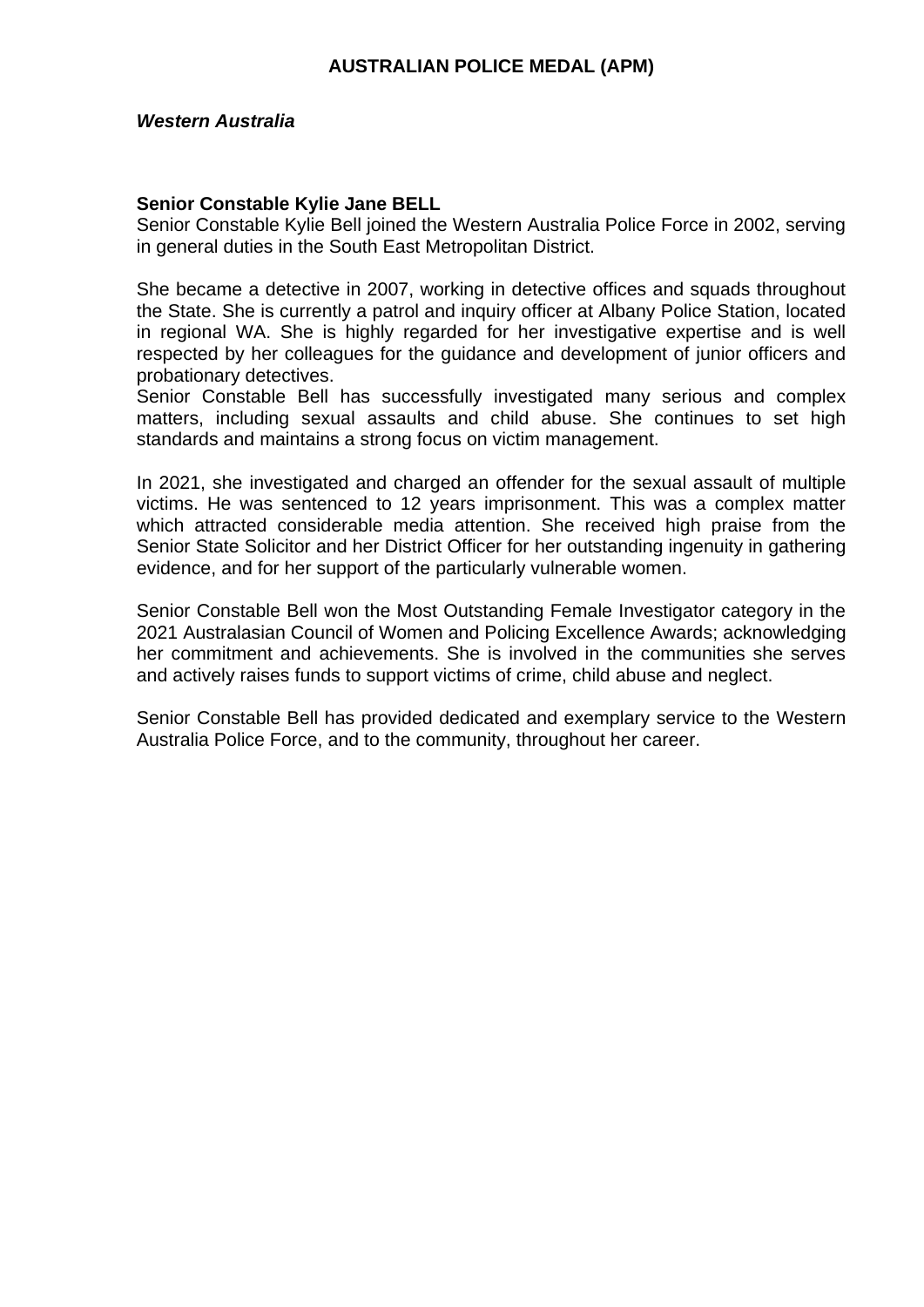### **Senior Sergeant Glenn Charles DOWDING**

Senior Sergeant Glenn Dowding joined the Western Australia Police Force in 1986. During his career, he has served in general duties roles at various locations throughout the State.

In 2004, he was promoted to the rank of Sergeant and served at the Police Assistance Centre, Midland and Ellenbrook Police Stations. In 2013, he was promoted to Senior Sergeant when he returned to the Police Assistance Centre. He coordinated the structured policing response to over one million calls received annually. He made significant improvements to the call taking procedures in support of frontline policing and implemented a structured quality assurance program.

As the Officer in Charge of Scarborough Police Station from 2015-2018, Senior Sergeant Dowding was faced with an array of challenges in policing a broad and diverse sub-district. During his appointment, he successfully reduced demand on frontline policing resources and increased community satisfaction by implementing various initiatives.

In 2018, he was transferred to the Major Events Coordination Unit where he currently serves. He transformed the Unit into a well organised structure that provides the Western Australia Police with an outstanding platform for major event planning and command. He has built strong professional relationships and works collaboratively with internal and external stakeholders to provide the best outcomes for the community of Western Australia .

During the COVID-19 pandemic, Senior Sergeant Dowding has worked tirelessly, rising to increased work pressures and challenges of event planning, integrating both health and operational policing considerations. Senior Sergeant Dowding has demonstrated exceptional leadership and management across operational and corporate environments. He is highly regarded by his colleagues for his knowledge, advice and continued support of operational policing.

Senior Sergeant Dowding has demonstrated commitment and dedication to the Western Australia Police Force and to the wider community during his 35 years of service.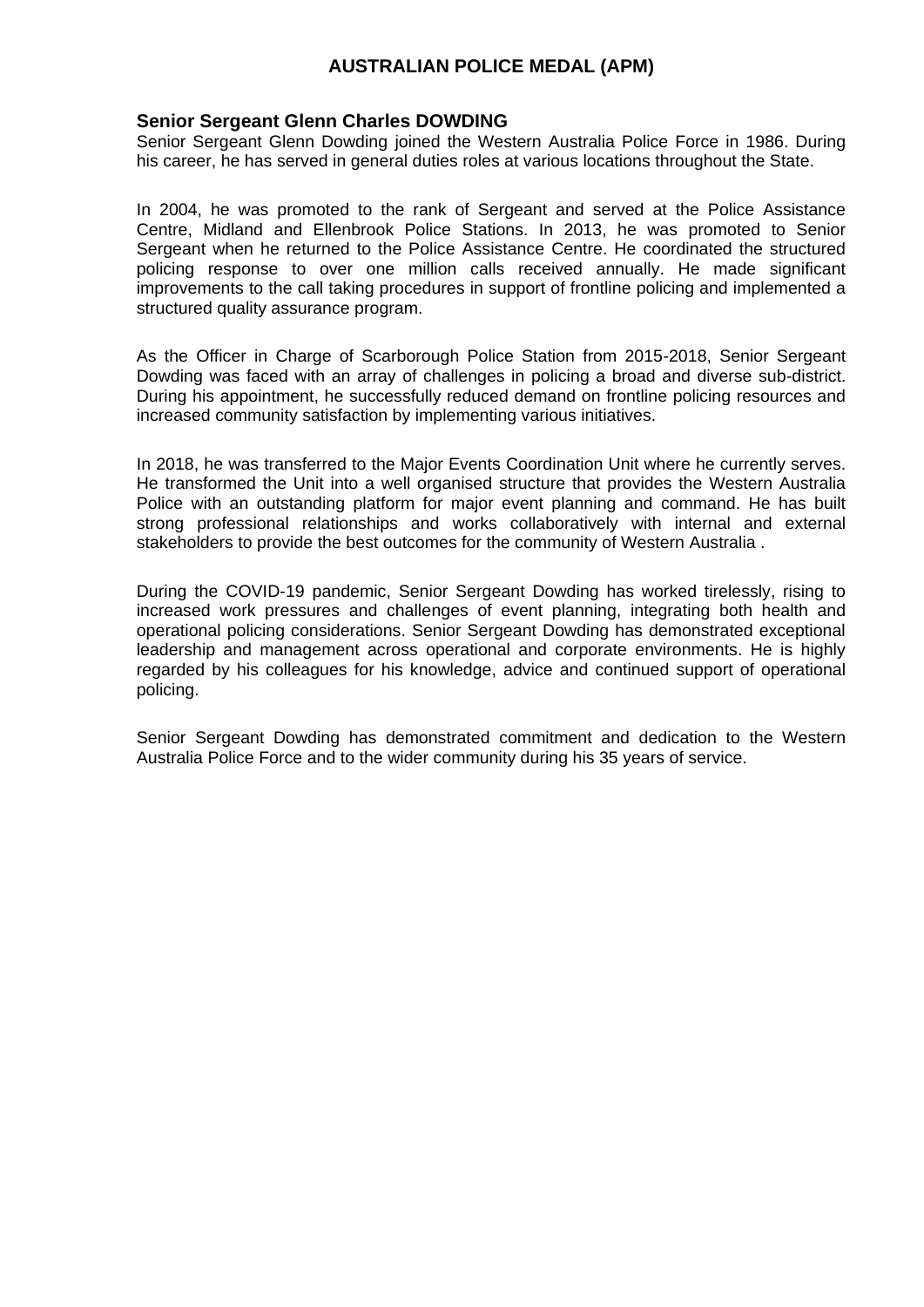#### **Detective Inspector Quentin FLATMAN**

Detective Inspector Quentin Flatman joined the Western Australia Police Force in 1990 and during his career he has served in various roles across the State of Western Australia in general duties and as a detective. In 2011, he was promoted to Senior Sergeant, serving as the Officer in Charge of both metropolitan and regional WA police stations and detective offices.

His collaborative partnerships with community groups, government agencies and local councils were essential in tackling crime and community issues. He actively promoted the value and benefit of diversity in the community and workforce by developing relationships with the Aboriginal and culturally and linguistically diverse (CaLD) communities.

In 2017, he transferred to Cold Case Homicide Squad where he explored new opportunities to progress matters. Using the concepts he developed, the Squad successfully resolved some of the State's most notorious cold case homicides. He was promoted to Inspector in 2020 and is currently at Major Crime. He is highly regarded for his ongoing commitment to improving business practices, effecting cultural change and improving community confidence in police.

He is an active board member and outstanding contributor to WA Police Legacy. In his own personal time, he provides ongoing support and assistance to ensure the welfare of police officers' families who have suffered the loss of a loved one.

Detective Inspector Flatman is widely recognised for his significant contributions to the WA Police Force and many achievements throughout his career.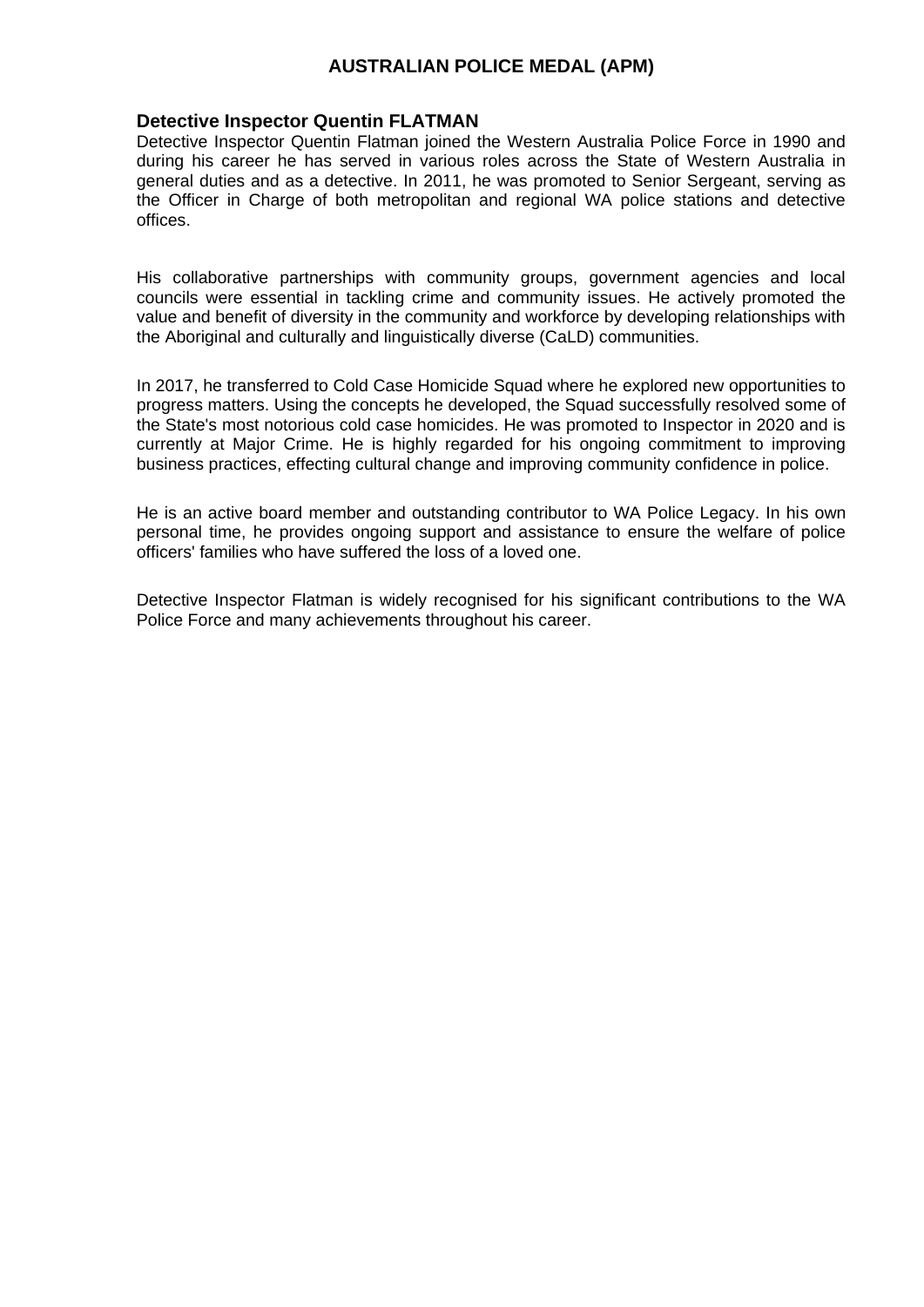#### **Superintendent Noel Patrick GARTLAN**

Superintendent Noel Gartlan has been a member of the Western Australian Police Force for over 33 years. He spent six years in general duties at metropolitan police stations before becoming a detective in 1995. He was promoted to the rank of Inspector in 2012 and Superintendent in 2015.

In August 2020, he assumed command of the State Emergency Coordinator's Directorate (SECD), established during the COVID-19 pandemic to provide direct support to the Commissioner of Police in his roles as the State Emergency Coordinator (SEC), and from September 2021 to January 2022, as the State Vaccine Commander (SVC).

Superintendent Gartlan has worked tirelessly to develop an operational framework and establish a comprehensive network of stakeholders across government and private sectors. Under his leadership and direction, the SECD provides timely advice to the SEC/SVC, enabling him to make informed decisions based on emerging risks with the potential to impact and influence the COVID-19 response in Western Australia. This information has been of critical importance to Western Australia's success to stop the spread of the virus through public health control measures instigated under SEC Directions.

Superintendent Gartlan embraced the opportunity to contribute to the acceleration of the State's vaccination rate by identifying and effectively coordinating the utilisation of Western Australia Police Force human and physical resources to achieve government vaccination targets. Superintendent Gartlan provides planning and logistical support to the Western Australia Department of Health vaccination team, contributing to the identification, resourcing, and implementation of metropolitan and regional vaccination clinics, including community engagement and marketing/media strategies to deliver SVC outcomes.

Superintendent Gartlan's long history of frontline policing has assisted him in identifying the strategic issues and delivering the required operational response. He has gone above and beyond in unprecedented times to ensure the safety of the community of Western Australia which makes him a worthy recipient of the Australian Police Medal.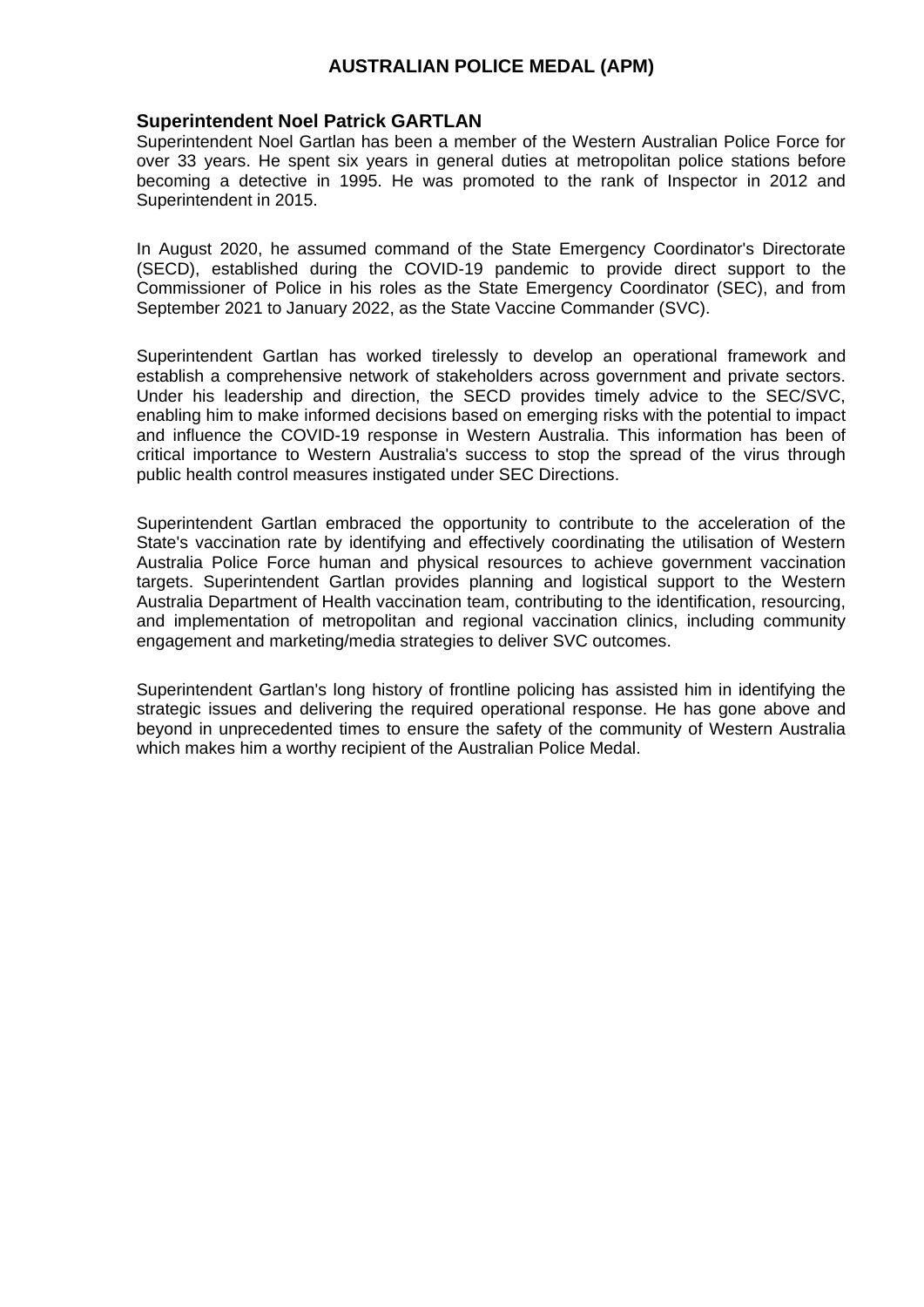#### **Sergeant Kylie Marie VELIOS**

Sergeant Kylie Velios began her career with the WA Police Force in 2002 and has served in a range of appointments throughout the state of Western Australia with distinction. She has demonstrated skill and expertise in prosecuting, with particular emphasis on family and domestic violence (FDV), where she led a number of significant change initiatives.

Sergeant Velios demonstrates personal initiative in providing professional development opportunities for frontline officers investigating FDV incidents and has increased the confidence and working relationships between frontline officers and the various support services for victims. During her appointment as a prosecutor at the Family Violence Court she was instrumental in implementing a new approach to the handling of FDV matters, resulting in better outcomes for the victims as well as a similar benefit in efficiency to the court system itself.

Sergeant Velios is well known for going above and beyond what is ordinarily required to ensure the victims of FDV are well supported and the perpetrators are held accountable. She has received significant praise for her leadership and mentoring of new prosecutors and is widely recognised by her colleagues for her outstanding commitment to the policing profession and inciting passion in all who work alongside her.

In June 2021 she was promoted to the rank of Sergeant and transferred to Joondalup Prosecuting. She has continued to demonstrate exceptional leadership and commitment to prosecuting FDV matters.

Sergeant Velios is recognised for her significant achievements in improving the WA Police response and prosecution of FDV matters.

#### **Commander Scott Matthew WARNER**

Commander Scott Warner has been a member of the Western Australia Police Force for 38 years and is currently serving as the Police Commander of Operation Tide, the Western Australia Police Force response to the COVID-19 pandemic.

Commander Warner began his early policing career in general duties in the metropolitan area before becoming a detective in 1990, serving across a number of specialist units and metropolitan detectives offices. He was promoted to Inspector in 2010, serving in regional Western Australia before returning to State Crime in 2013. In 2015 he was promoted to the rank of Superintendent, and led Project Vestigo, a comprehensive review of serious crime exhibits held by WA Police. He transferred to the North West Metropolitan District in 2018 where he successfully oversaw a major restructure of the district. Following the restructure, Commander Warner continued in the role of Joondalup District Superintendent, demonstrating exceptional leadership and management of the District; a key reason he was ultimately chosen to be the Police Commander of Operation Tide in October 2020.

His dedication to duty and professionalism throughout the pandemic emergency has been beyond expectations and he has put service above self to help keep the Western Australia community safe. His leadership of Operation Tide resources and innovative development of strategies to meet emerging threats has been essential to the state's emergency response. He has remained in this role and was promoted to his current rank in November 2021.

Commander Warner has demonstrated commitment and dedication to the Western Australia Police Force, and to the wider community, throughout his career.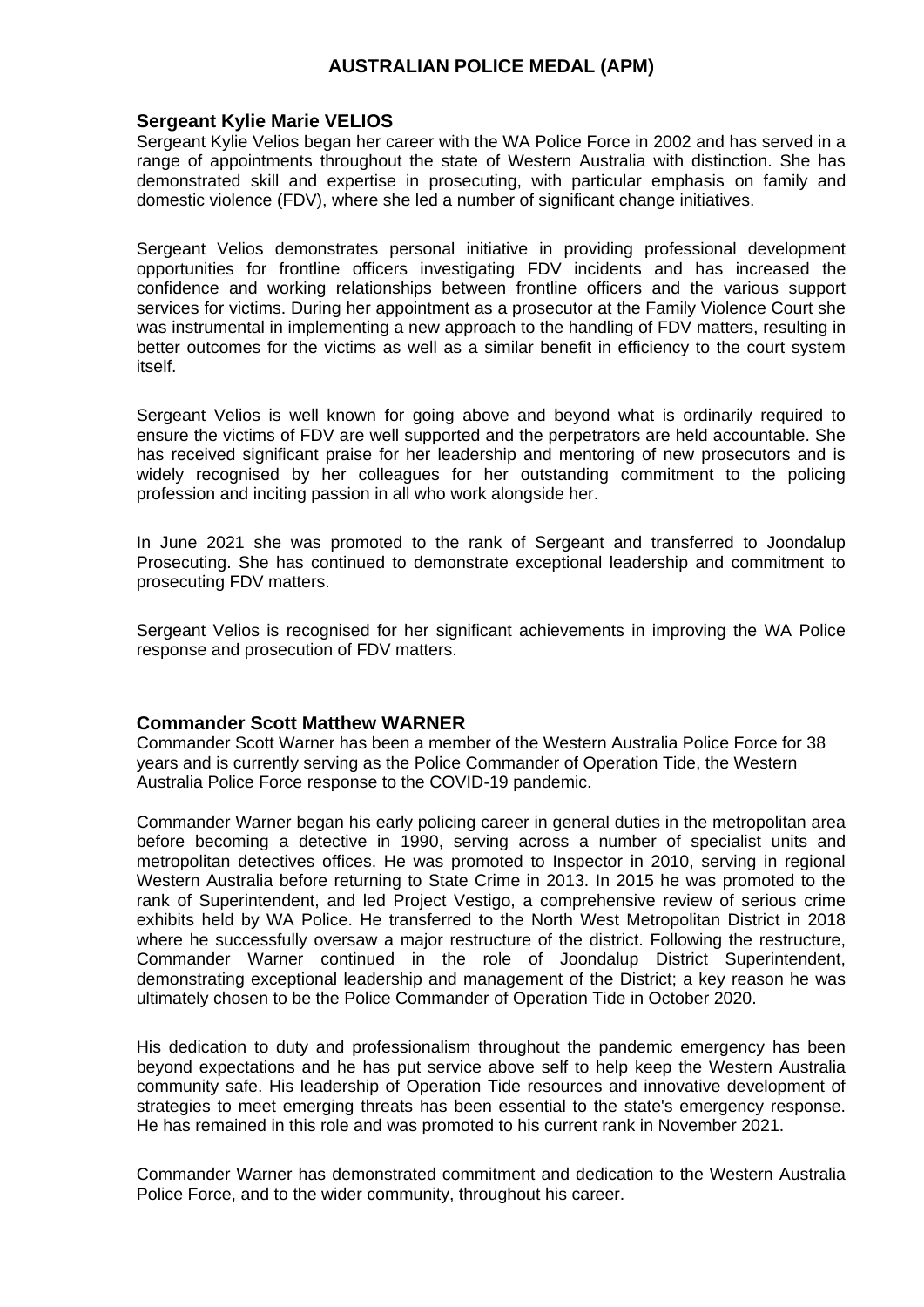### *South Australia*

### **Constable Deborah Louise GIBSON**

Constable Deborah Gibson joined South Australia Police in 1990, initially working in Adelaide uniform patrols. Her passion for horses saw her posted to the Mounted Cadre on three occasions where she became highly regarded in the equestrian environment.

In 2007, Constable Gibson joined Major Crime Investigation Branch (MCIB) as a Victim Contact Officer where she continues to excel, providing compassionate and tireless support for families of homicide victims. She practices service above self at all times, dedicating many hours to helping others in their time of need.

Constable Gibson is a guiding hand for people in circumstances of inconceivable grief, assisting them to navigate extraordinary, emotionally taxing and stressful situations. Throughout such tragedy she always remains positive and upbeat, and provides unwavering support to her colleagues. She is routinely relied upon by the MCIB investigators and management for her expertise in a demanding and difficult role.

Constable Gibson has supported victims in some of the state's most high profile cases. From 2016-2018 Constable Gibson was integral to guiding the family of a murder victim through the traumatic investigation and trial. MCIB has received numerous commendations for investigations in which she played a significant role.

Constable Deborah Gibson's advocacy for victims and their families is recognised and highly respected at all levels of the justice system, including from outside agencies such as Victim Support Services, Commissioner for Victims Rights and the Homicide Victims Support Group, where she has been a long-term volunteer. Her care, compassion and commitment to upholding and supporting victims' rights is commendable.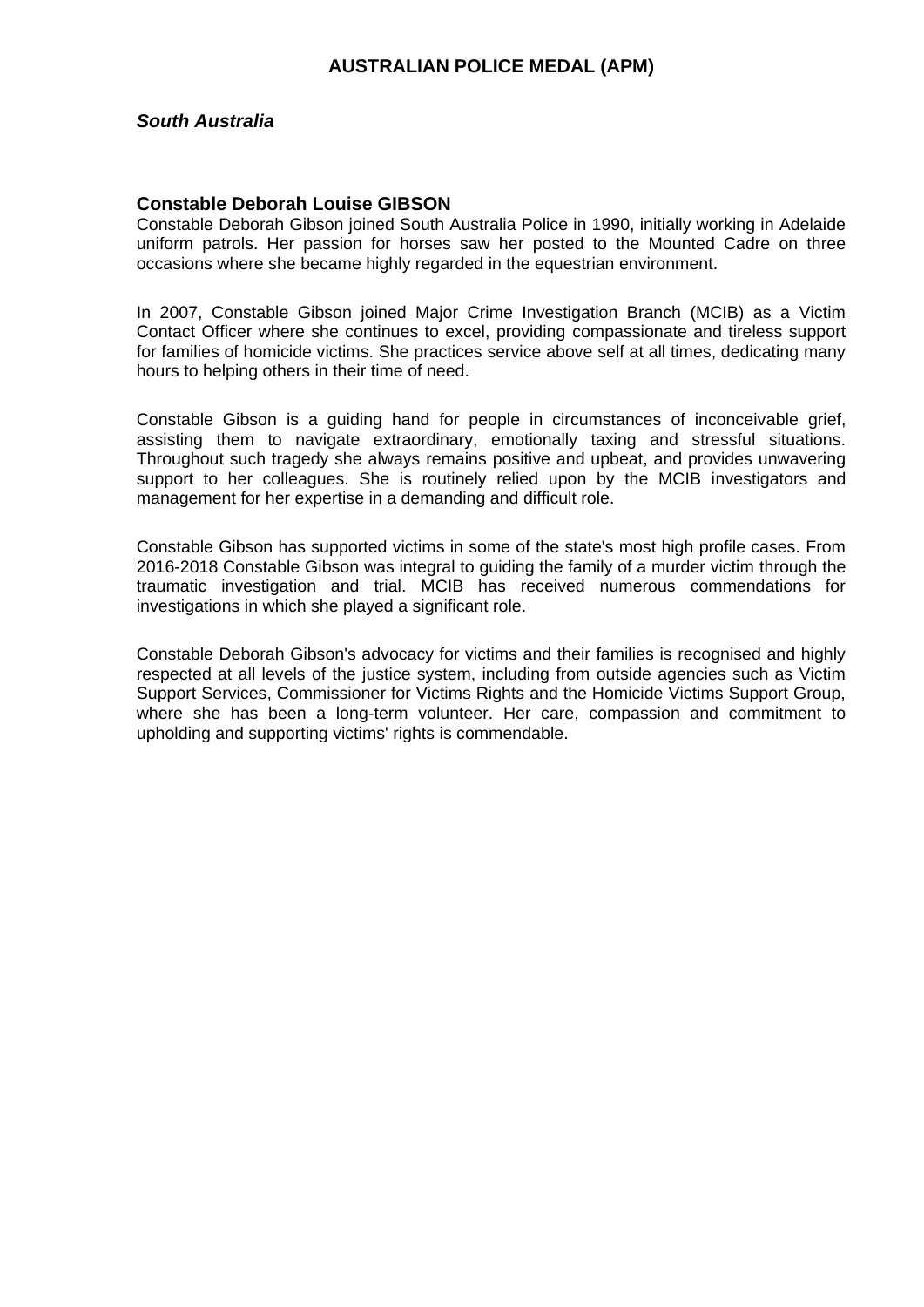#### **Superintendent Paul William ROBERTS**

Superintendent Paul Roberts joined South Australia Police (SAPOL) in 1980. He performed general duties policing roles in Whyalla, Penong, Ceduna, Millicent and Coober Pedy before becoming the Aboriginal Aide Supervisor at Amata Police Station, on the Anangu Pitiantiatiara Yankunytiatiara (APY) Lands from 1994-97, where he worked across significant linguistic and cultural barriers to gain community trust. He was instrumental in leading the development of SAPOL's inaugural cultural awareness training program. He then served in leadership roles in Port Augusta, Peterborough and West Coast operations before moving to Adelaide, where he served in various roles including State Duty Officer, Northern Operations Executive, Special Tasks and Rescue (Combined Operations) Section and Manager, Employee Assistance Section.

Promoted to Superintendent and Officer in Charge, Far North Local Service Area in 2016, he played a key leadership role in establishing the Remote & Vulnerable Communities Zone Emergency Management Group, to assist in keeping local communities safe from COVID-19.

Throughout the pandemic he has tirelessly engaged with Aboriginal communities, speaking at numerous community meetings and interacting with elders individually or in small groups, resulting in breaking down barriers and gaining the confidence of communities.

As State Aboriginal Communities Coordinator from 2008-10 he coordinated and implemented the SAPOL response to recommendations to government inquiries, focused on child abuse intervention and social justice. His work was instrumental in establishing three new police stations, and the recruitment of 25 staff including specialist child abuse and domestic violence investigators for the APY Lands. He also worked closely with police officers from Northern Territory and Western Australia to develop the cross border legislation, which is now integral to justice initiatives being implemented across the APY Lands.

Superintendent Roberts is held in high esteem by Aboriginal communities across South Australia and continues to be a trusted advisor on Aboriginal culture and relationships.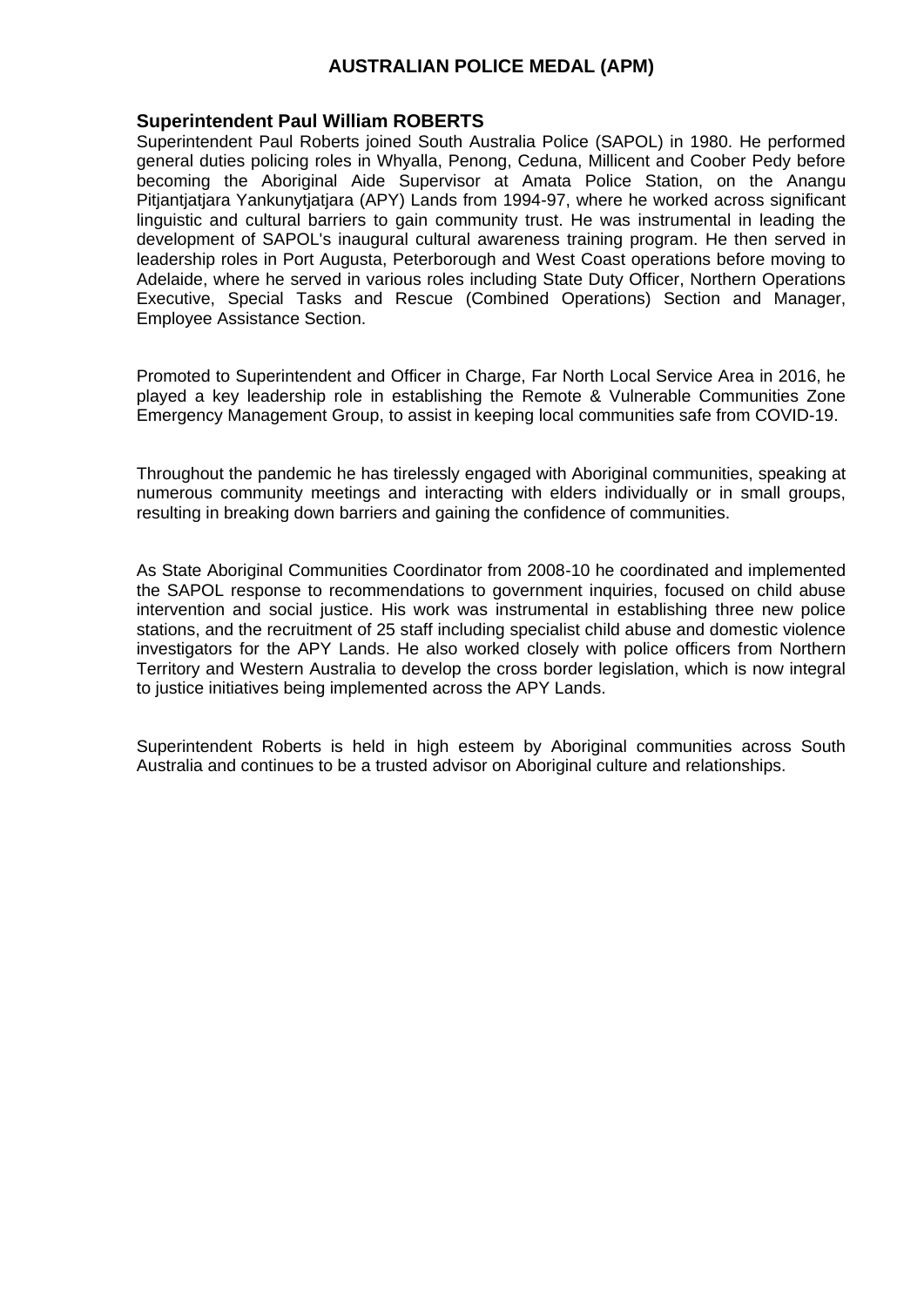## **Senior Sergeant First Class Grant Francis WATTERSON**

Senior Sergeant First Class Grant Watterson joined South Australia Police in 1986, initially performing duties in Elizabeth before joining Prosecution Services Branch where he has served with distinction for 33 years.

Promoted to Senior Sergeant in 2001, he then commenced as manager of Port Adelaide Prosecution, where he has continually displayed outstanding leadership qualities and commitment to prosecution excellence and community safety, which have been the hallmarks of his career. He has exceptional criminal legal knowledge and an intimate understanding of policing and the criminal justice system.

In consultation with local Magistrates Senior Sergeant First Class Watterson has developed local business practices and procedures to ensure the efficient and effective running of the courts which he oversees, including the Diversion Court, Nunga Court (Aboriginal Sentencing Court), Family Violence Court and Youth Court. He has also been instrumental in driving and enhancing cooperation and information sharing between Prosecution Services Branch and Districts/Local Service Areas through his contribution to Western District's Tactical Coordination Group and the development of reporting protocols to support the group's objectives.

Senior Sergeant First Class Watterson is an accomplished and professional prosecutor who is widely respected for his expertise and experience and his long-standing commitment to the criminal justice system. He is renowned for his integrity and strong work ethic, high standards, professionalism and the genuine care and concern for the wellbeing of all work colleagues. He is an outstanding leader and strong mentor to prosecutors, not only at Port Adelaide, but across Prosecution Services Branch.

Senior Sergeant First Class Watterson's sound management of a team of prosecutors in a demanding environment has resulted in individual team members being highly regarded. The depth of his influence is clearly apparent in the team's high level of expertise and professionalism and delivery of successful outcomes.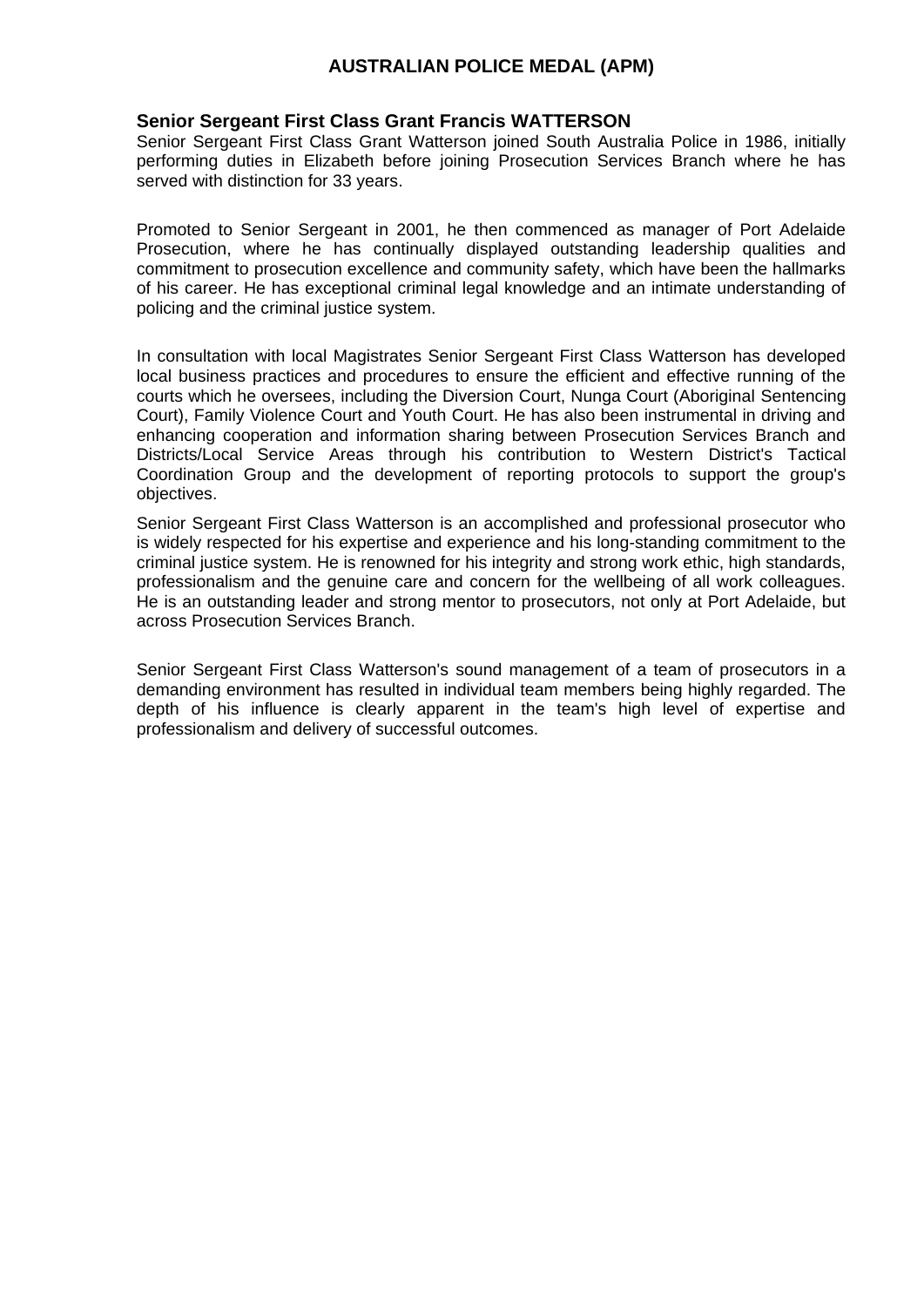### *Tasmania*

### **Commander Robert Colin Godfrey BLACKWOOD**

Commander Robert Blackwood joined Tasmania Police as a recruit on 30 March 1998. Over the course of his career, he has worked across a range of policing areas including uniform, criminal investigation, strategy and support and education and training. During this time, Commander Blackwood implemented significant changes to uniform and officer safety, overseeing major projects such as the introduction of body worn cameras and the management and procurement of the Multi-Use Integrated Protection Vests.

Commander Blackwood is the Department of Police, Fire and Emergency Management's LGBTIQ+ Manager and a representative on the Whole of Government LGBTIQ+ Reference Group.

More recently, he supported the State Controller/Deputy State Controller as an Acting Assistant Commissioner in the COVID-19 Coordination Centre between May and December 2021.

Commander Blackwood played a key role in developing outbreak management plans, risk assessments for the Department of Communities' Hotel Quarantine Framework and Hospital Escalation plans. He collaborated and built relationships across the health system throughout the pandemic and was highly regarded for the role he performed. His judgement, calmness and approach to resolving conflict in stressful times was a feature of his leadership.

He was also instrumental in Tasmania successfully achieving several diverse strategies during the pandemic, including, but not limited to, attracting significant sporting events to Tasmania. His strategic planning ensured they occurred in a COVID-19 safe manner that complied with Public Health directions, and these events led to great economic and social benefits for the state.

Commander Blackwood has represented Tasmania Police to an extremely high standard whilst performing the role of an Acting Assistant Commissioner, which has ultimately not only enhanced his own reputation, but also the reputation of Tasmania Police.

He was appointed as Commander, Professional Standards in January 2022.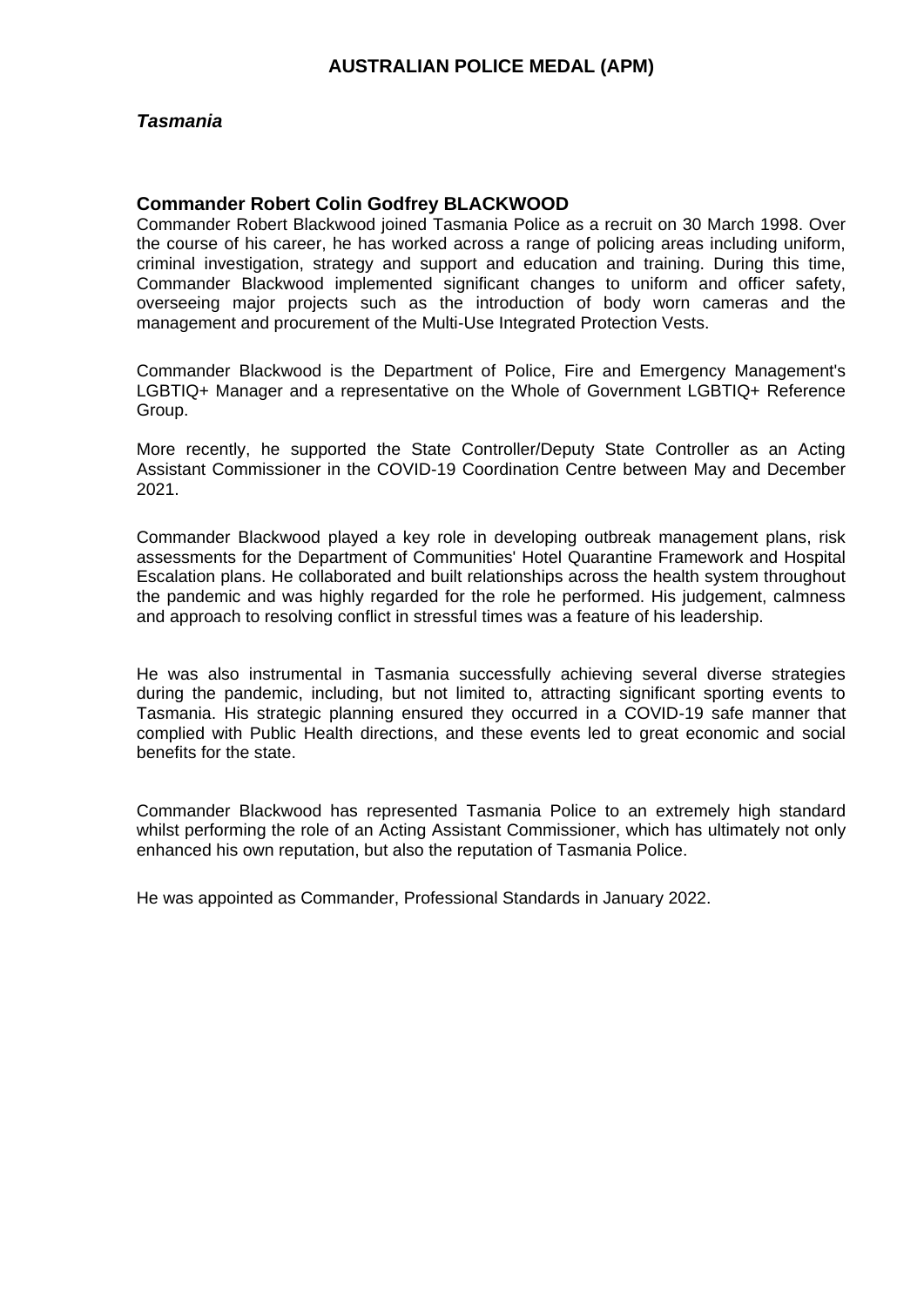#### **Inspector James David SEMMENS**

Inspector James Semmens jointed Tasmania Police as a cadet in 2000 and has worked in a variety of frontline operational roles.

Since March 2020, Inspector Semmens has worked in the COVID-19 Coordination Centre, where he has had responsibility for the important functions of the Operations Cell. The COVID Coordination Centre (CCC) is recognised as a key facility in coordinating and managing the whole of government response to the COVID-19 pandemic.

From the outset, Inspector Semmens embraced this new and unprecedented key role to ensure that strategic matters impacting on government outputs and outcomes were appropriately and effectively managed at service delivery level. His expertise, work ethic and professionalism regarding advice, especially in respect to the entry approval system to Tasmania during peak times of lockdown and quarantine, is consistently recognised and complimented to senior members of Tasmania Police.

Inspector Semmens showed adaptability and flexibility in addressing a myriad of key issues presented to the CCC. His approach is highly regarded across government in terms of his collegiate and cooperative demeanour. He also engendered a can do' attitude with colleagues and staff across all quarters, which created an environment where problem solving became a priority.

Inspector Semmens has a strong policing career and has been able to effectively combine his academic skills with operational policing disciplines across the areas of general duties uniform, rural policing and criminal investigation. He is an extremely versatile and intelligent police officer, who has a demonstrated ability to perform a range of functions across many disciplines and environments within Tasmania Police.

Inspector Semmens is an outstanding representative of Tasmania Police, who continues to produce a superior standard of work in this most unprecedented of times and is deemed worthy of Australian Police Medal COVID honours.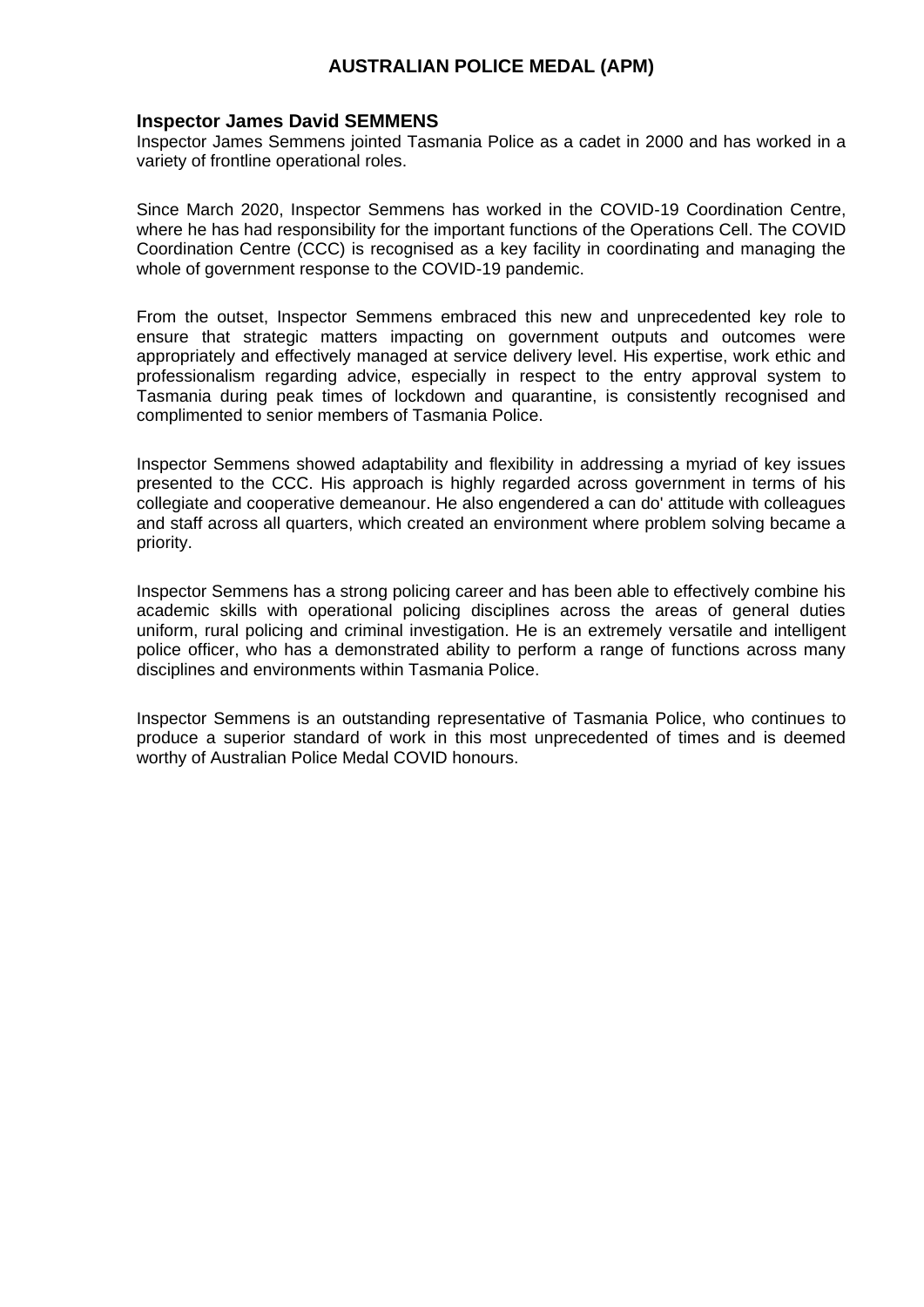#### *Northern Territory*

#### **Detective Sergeant Annette Mary COOPER**

Detective Sergeant Annette Cooper has devoted over 38 years to policing. Joining the Northern Territory Police Force (NTPF) in 1984, she began her policing career in General Duties, transferring to Nhulunbuy in 1989, Tennant Creek in 1992 and later serving in Yulara. After some time spent at Neighbourhood Watch, she moved into a role within Crime Command.

In 2000, she obtained her detective designation and was one of only a few women at the time in the Territory to have completed her Advanced Diploma in Investigation.

Detective Sergeant Cooper has spent the majority of her career as an accomplished Detective serving in Darwin and Palmerston CIB, Major Crime, Fraud Squad, Sex Crimes, Child Abuse Task Force, Serious Crime and the Joint Counter Terrorism Team. With her advanced investigative style and technique she has been instrumental in some of the most high profile, complex and challenging criminal investigations undertaken by the NTPF. These include a high profile murder cases in 2004 and a shopfront bombing in 2010.

With 38 years of policing experience and a world of investigative knowledge and personal insight, Detective Sergeant Cooper passionately mentors and passes her knowledge and skills on to new detectives. She operates without favour, yet displays an inviting and warm demeanour that fosters relationships with both internal and external stakeholders, and her superiors.

Detective Sergeant Cooper is the recipient of many awards for her policing and for her significant contribution to women in the Northern Territory Police Fire and Emergency Services.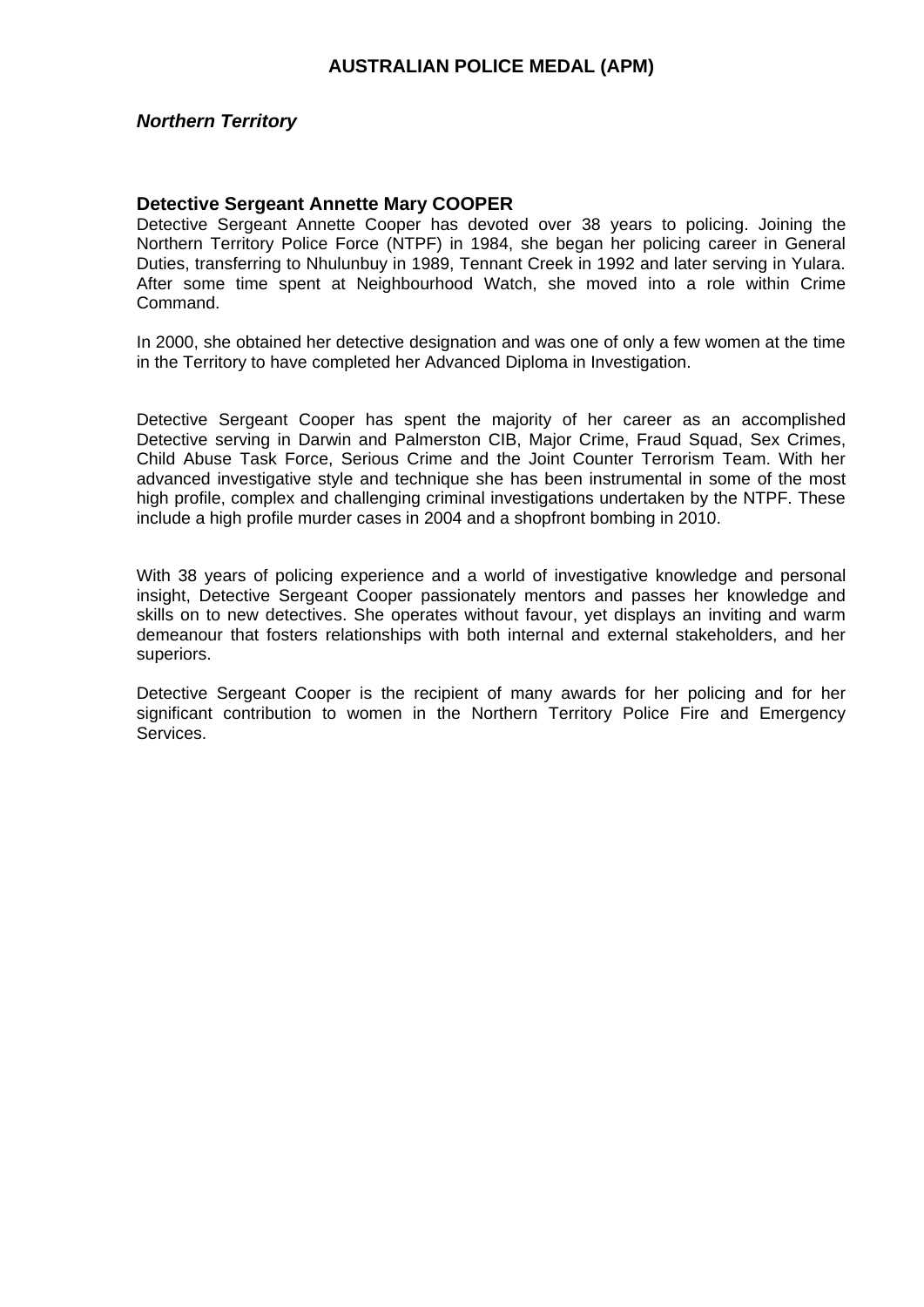#### *New South Wales*

#### **Mr Louis Anthony CASSAR**, Medowie NSW 2318

Mr Louis Cassar officially joined Medowie Rural Fire Brigade in 1976. After two years he was elected Deputy Captain, before becoming Captain from 1984 to 2015. In 2005, he was appointed Lower Hunter Deputy Group Captain and currently is Group Captain. He has been a member of the local Bush Fire Management Committee since 1985 and has also held terms as President of the Port Stephens branch of the Bush Fire Brigades Association.

Mr Cassar has put his numerous qualifications into practice as a Leader/Controller responding locally, out-of-area and interstate to campaign fires, the Newcastle Earthquake, the '94 fires, storms, floods and other incidents. In all of these, he has displayed dedication, enthusiasm and above all, leadership.

Working tirelessly to promote his group and the Service, Mr Cassar gives his total commitment. He engages with a range of community organisations such as scouts, preschools, primary schools, Rotary, Senior Citizens and others to promote the Rural Fire Service (RFS) and fire safety.

In 2009 he was awarded life membership of Medowie Rural Fire Brigade.

As a progressive leader, Mr Cassar accepted and promoted any change that he believed would ultimately be beneficial to the community and has been instrumental in encouraging his fellow volunteers to keep pace with training and technological advances. Having witnessed firefighting techniques evolve from wet hessian bags to the high-tech equipment employed today, he not only appreciates how best to use and harness the benefits of these resources, but also has the ability to pass this knowledge to others.

Leading by example, Mr Cassar expects a professional response from those under his care and is always ready to mentor or assist others, earning great respect. Mr Louis Cassar genuinely makes his commitment for the benefit of the community in which he grew up and raised a family.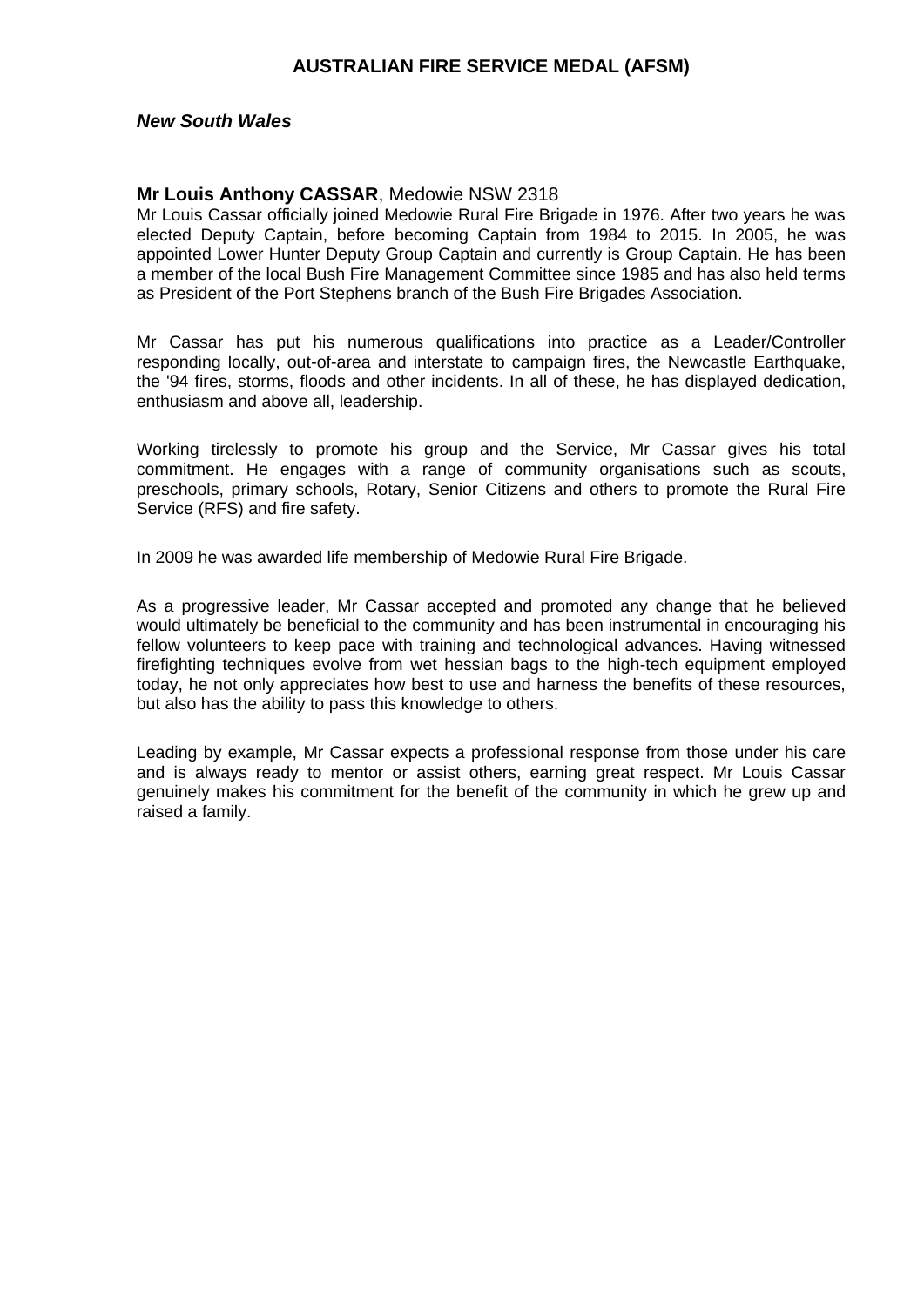### **Mr Brendan James COX**, Balgownie NSW 2519

Mr Brendan Cox has had a long and distinguished career with Fire and Rescue New South Wales (FRNSW). Commencing in 1991, he has given dedicated and exemplary service over the past 30 years. He is currently the Chief Superintendent of Workforce Relations, Planning and Analytics. Mr Cox maintains his frontline skills and is able to respond in the event of an emergency.

Mr Cox has wide operational and administrative experience within Fire and Rescue NSW, notably as an operational firefighter in the Sydney and Illawarra areas, and at an executive level, serving in complex roles such as Professional Standards, Operational Staffing and Workforce Relations.

Mr Cox has applied his outstanding leadership to developing operational capability, notably in the Illawarra region, where he was been actively involved in the Local Emergency Management Committee and Local Emergency Rescue Committee. He has contributed further to the emergency management capability of NSW as the FRNSW Commander at the NSW State Bushfire Operations Centre, during the 2019 bushfire crisis.

Mr Cox's significant contribution to Fire and Rescue NSW is also demonstrated through his delivery of recruitment and industrial relations reform and improvement. His contribution ensures FRNSW is better placed to pursue matters that directly improve community safety outcomes and protect the safety of firefighters.

Mr Cox continues to promote and implement an inclusive culture through participation in the Champions of Change' network, which seeks to break down barriers to equal employment and development opportunities. He extends his caring approach to colleagues out of normal work hours and has been a member of the FRNSW Critical Incident Support Peers group for over 15 years.

Mr Brendan Cox is an exceptional leader who is dedicated to developing teams and reforms that deliver greater trust in our systems and programs. He has a long and distinguished service and represents the respect, integrity, service and courage that FRNSW values. He can be held up as a model for others to aspire to.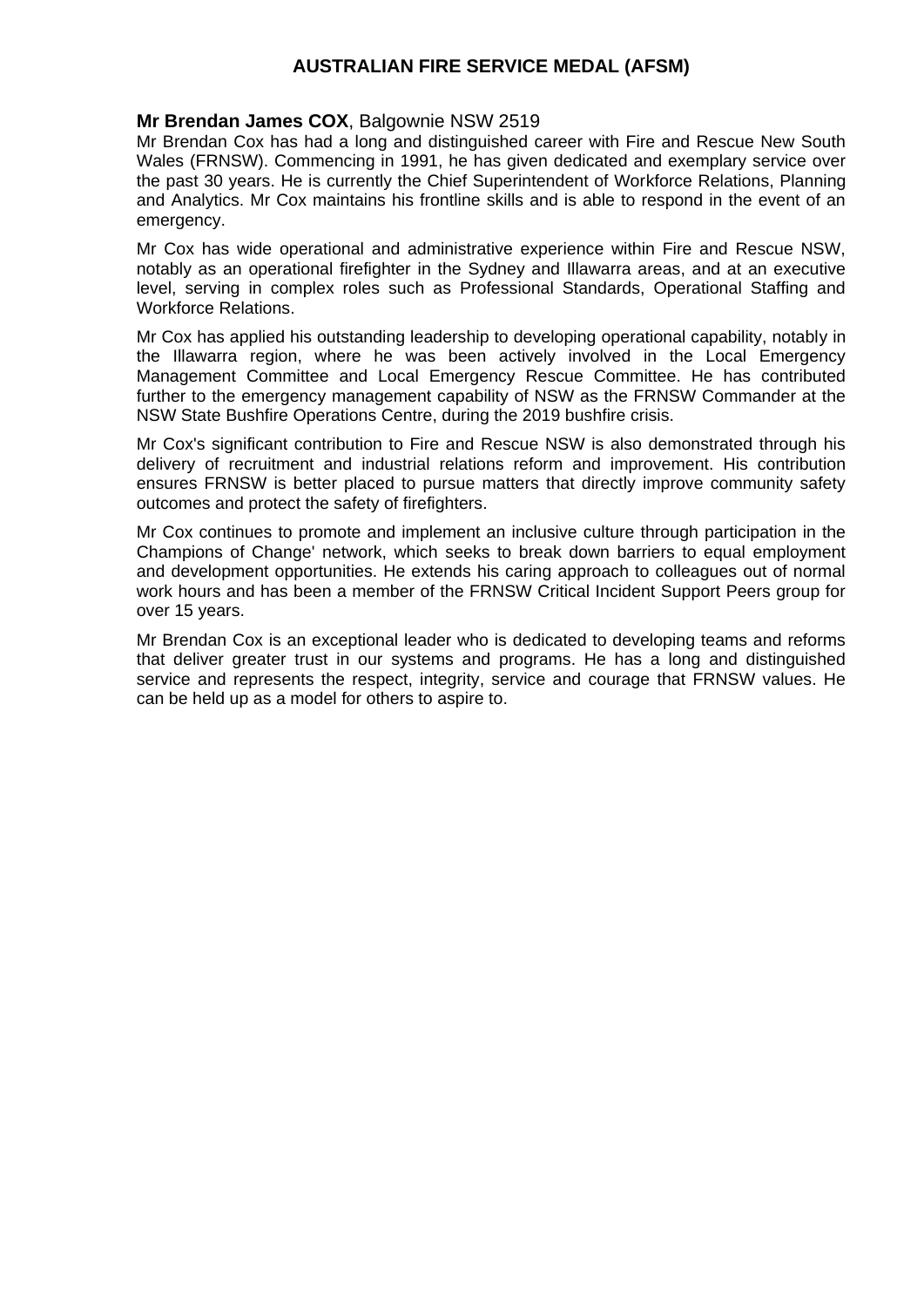### **Mr Scott Andrew CROSWELLER**, Duffys Forest NSW 2084

Mr Scott Crosweller has been a member of the Warringah Pittwater Headquarters Rural Fire Brigade since 1985 and was voted as a Life Member in 2000.

Mr Crosweller has been part of the response to many incidents including the 1988 Morton National Park fires in Nowra, 1994 Eastern Seaboard fires, 1996 Eastern Suburbs hail storm, 2006 Cromer fires, the 2013 West Head fire and the ferocious 2019-2020 bushfires.

As Brigade Captain, Mr Crosweller was instrumental in securing land for a Headquarters station and raising funds for its construction. He was promoted to District Group Officer in 2000, then Group Captain in 2006, a position he still holds.

Mr Crosweller has performed as Strike Team Leader, Divisional Commander and Operations Officer and as part of the Northern Beaches Operations team, he has coordinated major responses to large bushfire events. He represents the District's 17 Brigades on numerous Rural Fire Service committees, chairing or participating in meetings of the Northern Beaches Bush Fire Management Committee, Senior Management Team, District Advisory Committee and Group Officers Advisory Committee, many District sub-committees and a volunteer donations fund committee. In addition, he also attends local stations numerous times a year to address the members and guide and mentor officers.

From 2017 until its release in 2020, Mr Crosweller undertook the role as chair of the process to develop the RFS Northern Beaches District Strategic Plan and he has also contributed to positive cultural change, creating an environment of mutual respect and continuous improvement.

Mr Scott Crosweller has made a longstanding effort and commitment to members of the Rural Fire Service Northern District.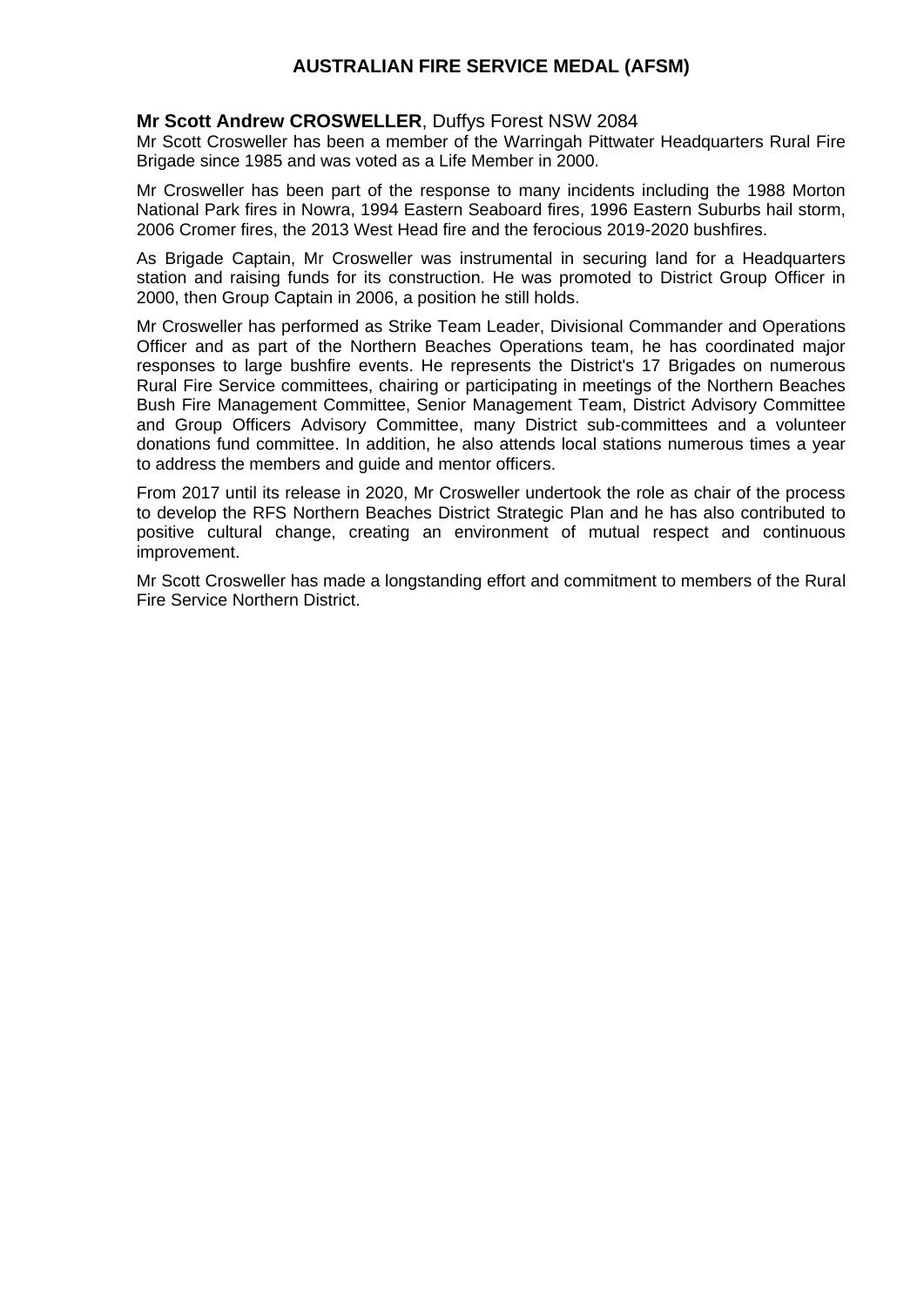## **Ms Krystaal Meta HINDS**, Gunning NSW 2581

Ms Krystaal Hinds has been a volunteer member of the New South Wales (NSW) Rural Fire Service (RFS) since 1998, when she joined the then Gunning Town Brigade, more recently the Gunning-Fish River Brigade.

Ms Hinds is recognised for her leadership, and as a role model and supportive mentor for her fellow volunteers, particularly young women joining the organisation. Her commitment as a volunteer has long been demonstrated in the numerous operational and administrative roles she has undertaken, including as Brigade Secretary, Training Officer, Deputy Captain and Brigade Captain.

Over the 2019/2020 fire season she was deployed to numerous fires, including the Northern NSW fires as a strike team leader and Divisional Commander on multiple occasions.

After serving as Deputy Group Captain for three years, Ms Hinds is currently a Group Captain in the Southern Tablelands RFS District. During her tenure as the Gunning-Fish River Brigade Captain, Ms Hinds worked diligently with the community and her Brigade members to increase recruitment, with a particular focus on attracting more junior and female volunteers. These efforts resulted in a thirty per cent increase in the number of young members and women in the Brigade, reflecting Ms Hinds' genuine commitment to ensuring the Brigade reflected the community it served.

A driving force in the establishment of a training centre for the Gunning Rural Fire Brigade station, Ms Hinds has been heavily involved in District-level training, delivering Bush Fire Fighter, Village Fire Fighter, Advanced Fire Fighter and Crew Leader courses. In addition to these commitments, Ms Hinds has dedicated significant time as an active member of the NSW Rural Fire Service Association, representing RFS volunteers on a number of committees and projects.

Ms Krystaal Hinds has served her community and the NSW Rural Fire Service with distinction and dedication for 24 years.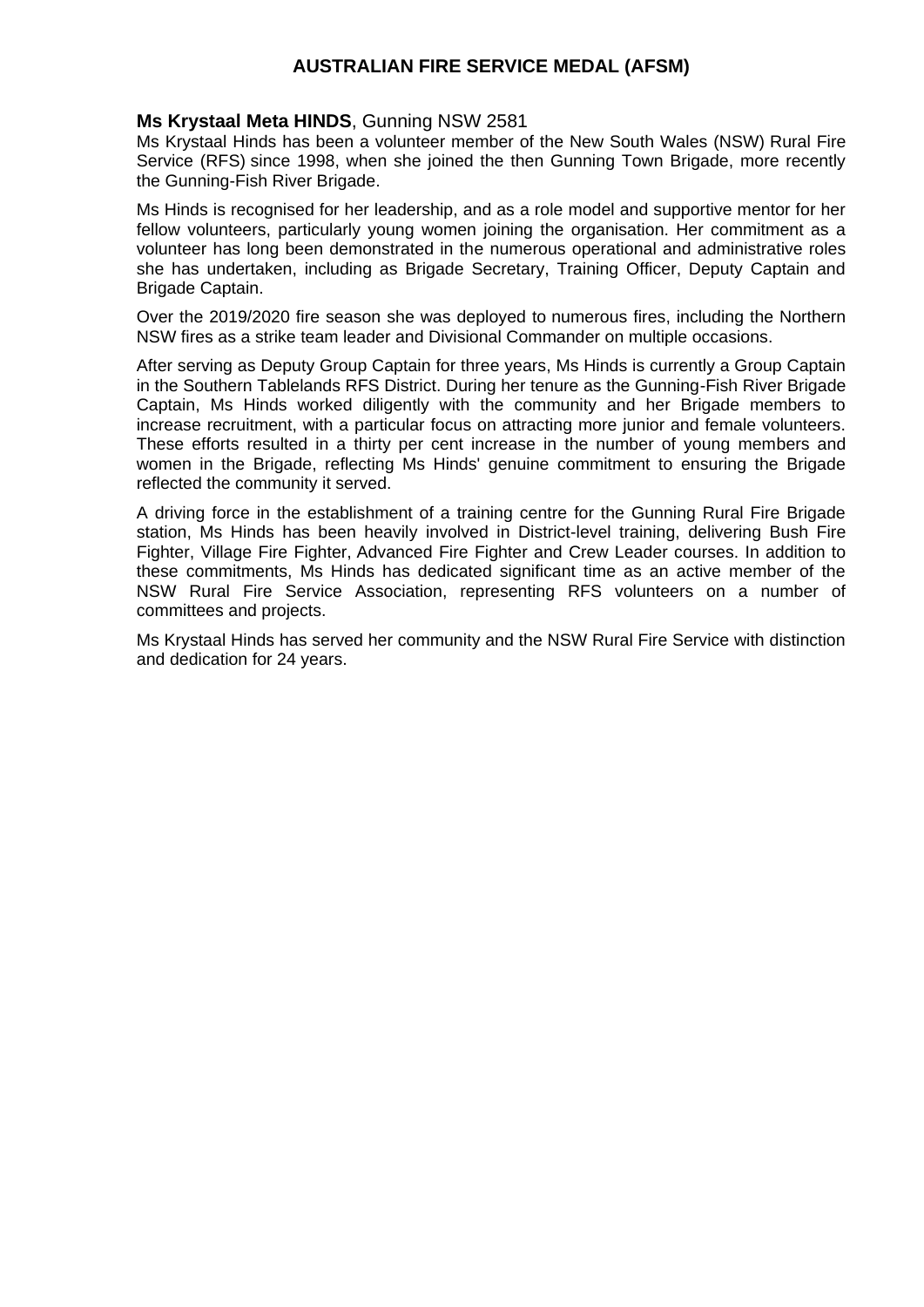### **Dr Kamarah POOLEY**, Colo Vale NSW 2575

Dr Kamarah Pooley joined Fire and Rescue NSW (FRNSW) in 2012 and has diligently served the people of New South Wales, achieving general land rescue and vertical rescue qualifications.

She completed a Bachelor of Criminology from Griffith University, First Class Honours in Criminology from the University of New England, and a PhD through Queensland University of Technology, where she received an Outstanding Doctoral Thesis award for her study into youth misuse of fire.

While serving as a frontline firefighter, Dr Pooley has also completed secondments with the Community Engagement Unit and is currently a Fire Research Officer with the Fire Investigation and Research Unit.

Dr Pooley has consistently sought opportunities to extend and apply her knowledge of misuse of fire by young people, along with her research into youth offending, public safety, and community risk reduction more broadly, publishing more than 16 peer-reviewed papers in the last seven years.

Dr Pooley's continued contribution has resulted in rigorously researched, piloted and evaluated programs. This work was turned into FRNSW's Community Engagement Planning System, an online tool to guide FRNSW firefighters through the process of developing community engagement plans for the delivery of prevention and education programs.

Dr Pooley has also led research into best practice, school-based fire safety education programs. This work resulted in a major revision of the FRNSW education programs, aligning the programs with the school curriculum and creating a scalable and sustainable way for children and their families to receive critical fire safety education.

Most recently, Dr Pooley updated FRNSW's approach to firefighter involvement in Youth Justice Conferencing convened for young people who commit fire-related offences. This work led to the development of an interagency digital training resource to prepare conference convenors, firefighters, police, young people, victims, and other participants for Youth Justice Conferencing.

Dr Kamarah Pooley has condensed an extraordinary level of service into her time with FRNSW and is an aspirational role model for others. She has made a lasting contribution to ensure well-researched and rigorously evaluated program methodologies for FRNSW. Her impact will influence a sustained approach to evidence-based prevention and education for many years into the future, placing FRNSW at the forefront of prevention and education program development.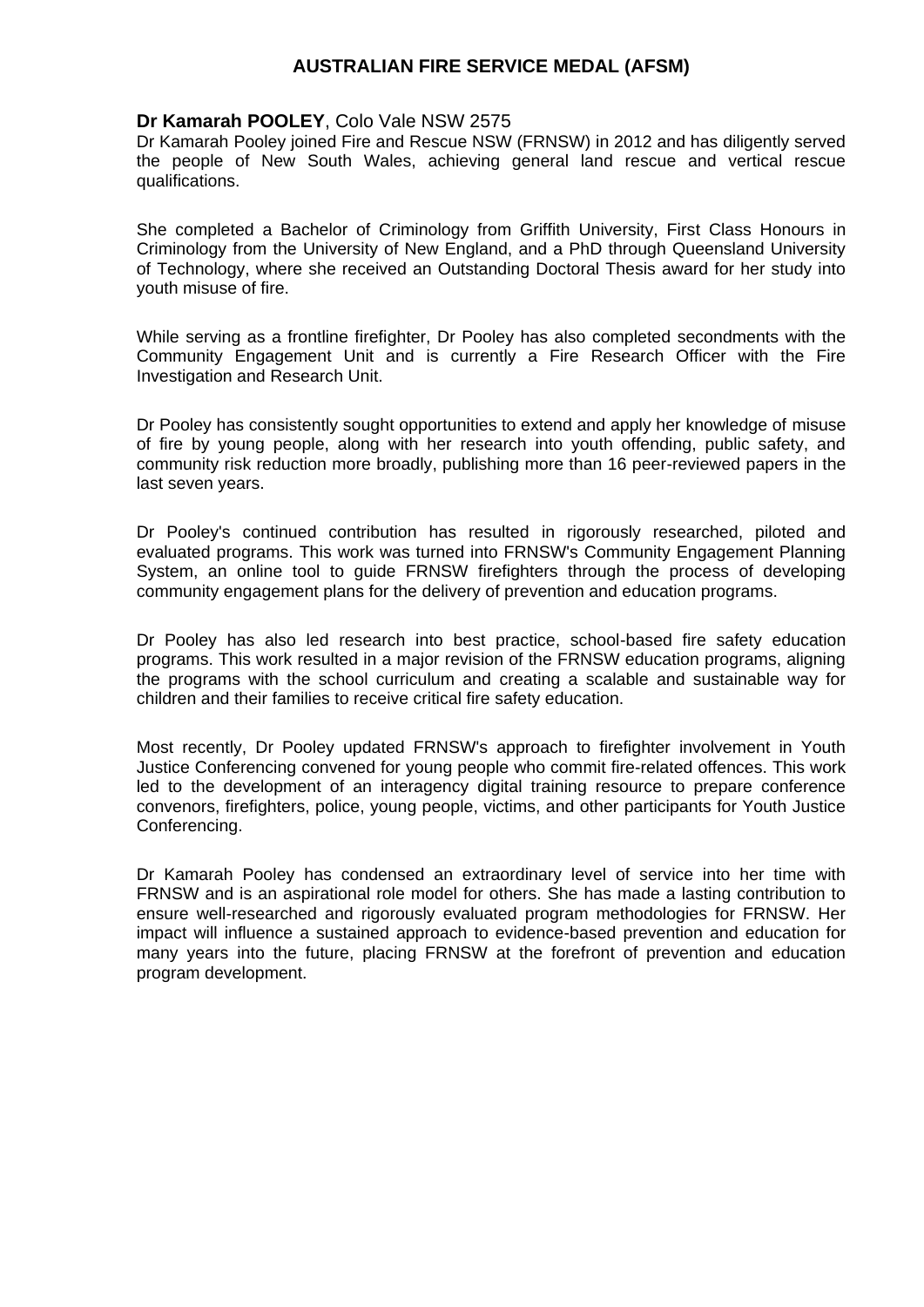### **Mr John Patrick REED**, Bombala NSW 2632

Mr John Reed has given exceptional service to the Monaro community as a New South Wales Rural Fire Service (RFS) firefighter for the past 45 years.

Mr Reed joined the Craigie Rural Fire Brigade in 1974 and has held positions including Deputy Captain, Captain, Deputy Group Captain and Group Captain. As an active and engaged leader within the Monaro RFS District, he has advocated strongly both for volunteer fire fighters and his community and is widely respected. He has made a significant contribution as Chair of the Bombala and Snowy Monaro Bush Fire Management Committees (BFMC) and has been a member the Bombala Council and RFS Service Agreement Committee, Bombala Fire Control Centre Construction Working Group, BFMC Risk Management Plan Working Group, Eastern Border NSW/Victoria Cross Border Firefighting Committee and Region South Group Captains Forum, among others.

Mr Reed's local knowledge and firefighting experience has been critical in ensuring these forums have made appropriate decisions to benefit the community. His operational roles include Forward Control at Delegate for the Victorian fires (2014), Divisional Commander for the Michelago/Tea-Tree (2009) and Yarrabin (2013) fires and in multiple locations during 2019 and 2020.

Mr Reed is an Instructor and Assessor for First Aid and Bush Fire Fighter training and an Instructor for the RFS Secondary School Cadet Program at Bombala High School, training more than 200 cadets. His commitment to the community also extends to his service as an instructor with the State Emergency Service and Country Fire Authority at Bendoc. He served his country in the Vietnam conflict and until recently was an Australian Army Instructor, joining the WWI re-enactment Men from Snowy River' march from Delegate to Sydney (2016).

Mr John Reed has demonstrated distinguished service through his leadership and commitment, displaying professionalism in the delivery of firefighting resources and services to his fellow volunteers and the Monaro community over more than four decades.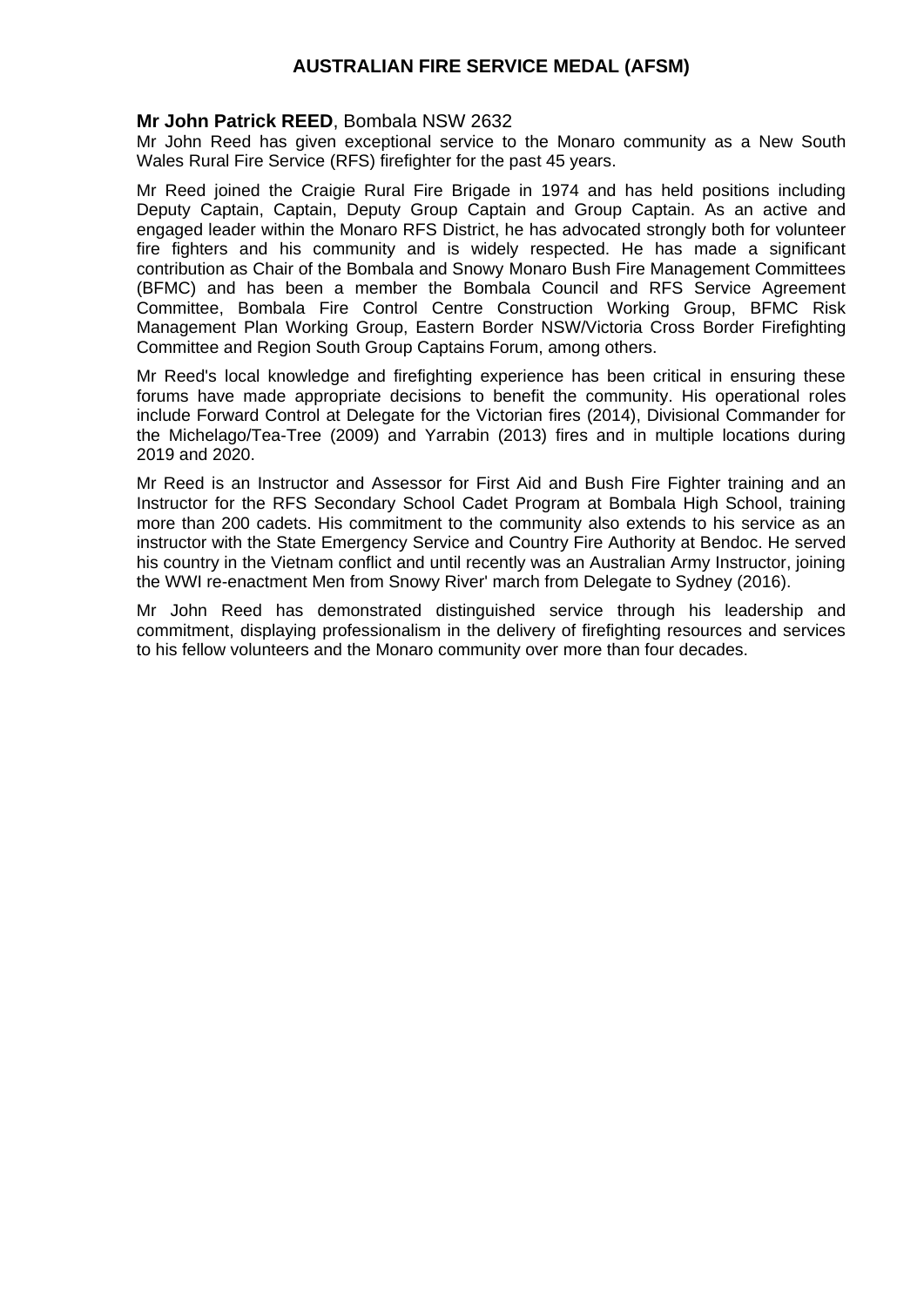## **Mr John Corneille SMITH**, Coleambally NSW 2707

Mr John Smith joined the Coleambally Rural Fire Brigade in 1976, taking on the Captain's role the following year. He has also held the positions of Permit Officer, OH&S Officer, Secretary/ Treasurer and Training Officer.

In 1999, Mr Smith became a Deputy Group Captain and in 2003, Group Captain. He has led several strike teams to out-of-area incidents, including the Black Saturday fires in 2009, Canberra, Tumbarumba and into Springwood the day after the town was devastated by fire in 2013. He also joined four strike teams in various locations in the 2019-20 fire season.

Since becoming a fire investigator in 2008, Mr Smith has investigated and reported on multiple fires, including being deployed to Cooma for seven days in 2020. He takes a lead role in mentoring younger volunteers within the MIA District and as a member of the District Training Group, he coordinated the Village Firefighter course for a number of years, using his experience as a science teacher to explain the chemical reaction of fire. He organised District exercises in Coleambally and still assists with Basic Firefighter, Village, Crew Leader and Rural Fire Driving courses.

To support the State Emergency Service (SES) in the Murrumbidgee Valley floods of March 2012, Mr Smith took on the role of forward command, liaising with the community, SES and local council. He participates in community engagement activities, assisting with the Secondary Schools Cadet and Kids Firewise programs and coordinates local Santa runs.

Mr Smith has been integral to the annual appliance service and inspection program, ensuring all vehicles are in working condition before each fire season.

Mr John Smith displays the finest attributes of volunteer spirit and commitment.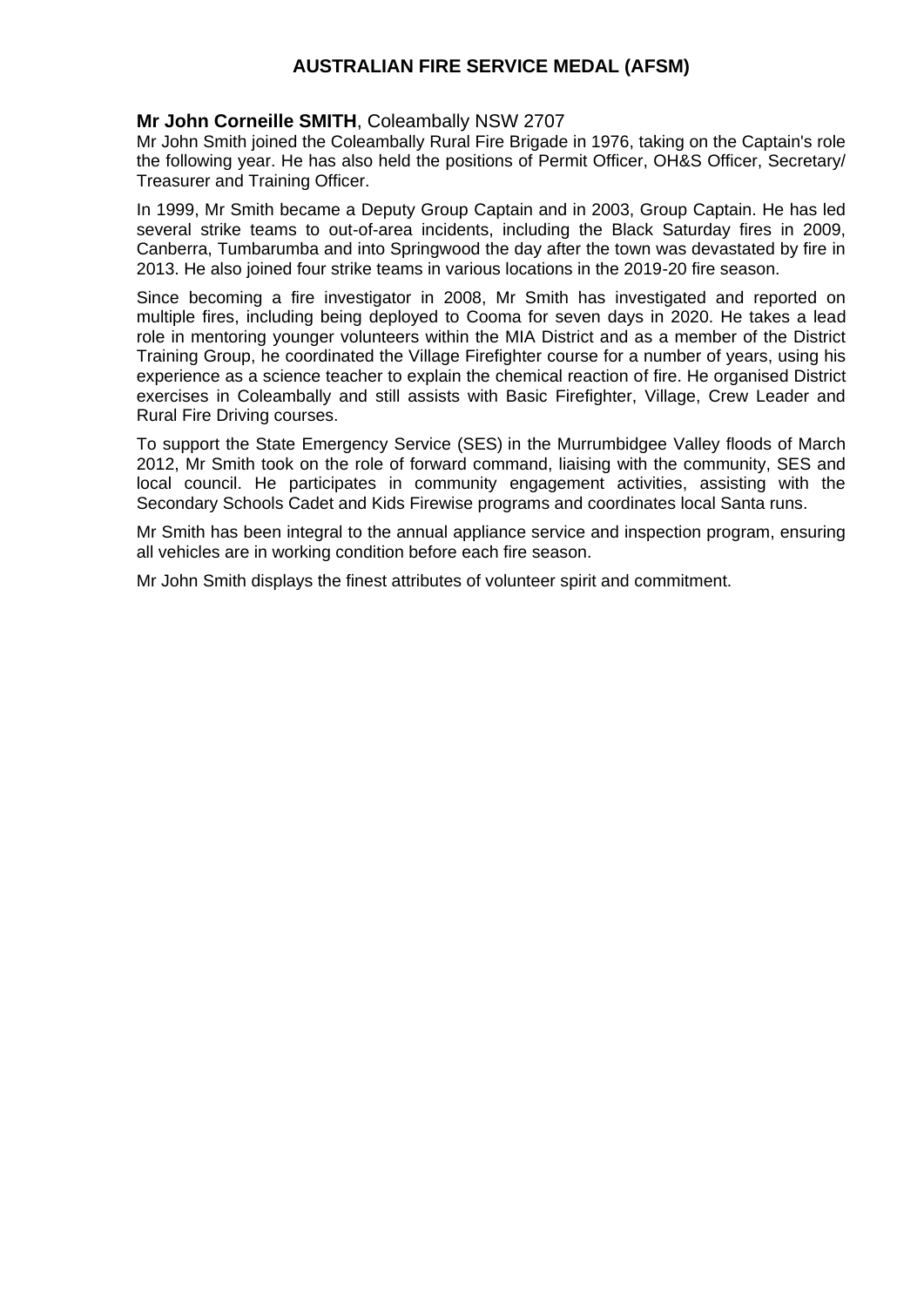## **Mr William Allan SPEK**, Kearns NSW 2558

Mr William Spek was appointed to Fire and Rescue New South Wales (FRNSW) in 1985, and has provided dedicated service to the people of New South Wales (NSW) for 35 years. He is currently a frontline operational firefighter and is Station Officer at Macquarie Fields.

Mr Spek has served at metropolitan fire stations since 1985, including spending 14 years at Liverpool Fire Station as a rescue operator. In 2010, he was promoted to Station Officer and served in this role at various stations. In 2017, he transferred to the Community Engagement Unit to fill the position of Aboriginal Liaison Officer, a position he held for two years.

Mr Spek is currently the Station Commander at Macquarie Fields Fire Station, and he has been recognised on multiple occasions for his commitment to coordinating and facilitating the Indigenous Fire and Rescue Employment Strategy (IFARES) and program. He has provided outstanding leadership in leading an idea that was created at the ground level, and has established a highly successful program that has seen more than 80 Indigenous recruit firefighters join FRNSW.

The IFARES Program has enabled cultural recruitment barriers to be removed, has the support of a key at-risk group in the community, has assisted in diversifying our workforce and has been embraced by FRNSW as a whole.

Mr Spek's distinguished service is of the highest order. The commitment and energy he gives to the community is demonstrated by the contribution he has made throughout his career. He is highly regarded amongst his peers and community for his passion, knowledge, and dedication to helping others in their time of need.

Most notably, Mr William Spek has gone above and beyond to progressing FRNSW's commitment to diversity, by developing strategies and programs to increase the number of Aboriginal and Torres Strait Islander people joining FRNSW through the IFARES program.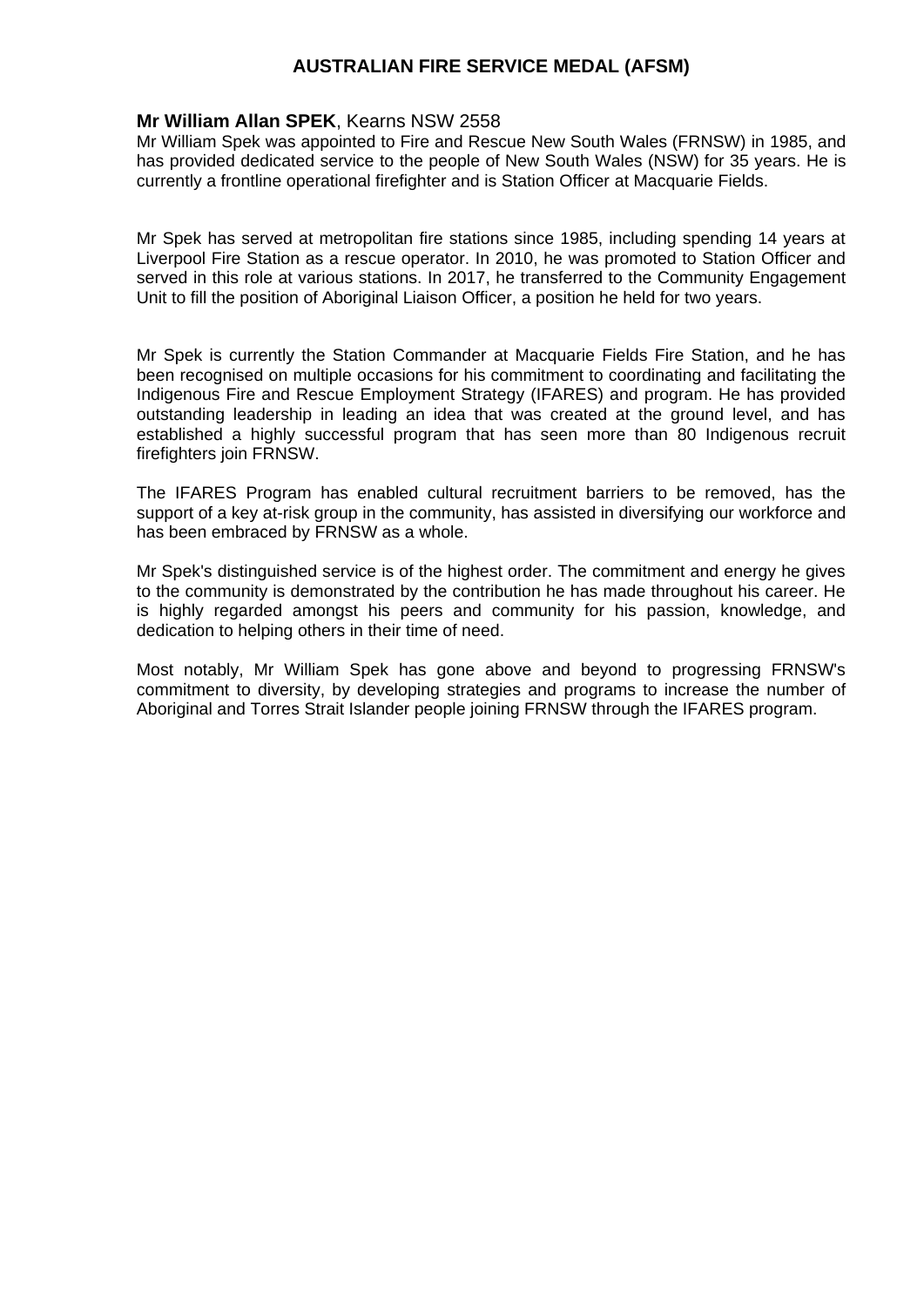### **Mr Gregory Wayne TOPPLE**, Coffs Harbour NSW 2450

Mr Gregory Topple joined Fire and Rescue New South Wales (FRNSW) in 1995. Throughout his career, he has been attached to the station at Urunga and he has served the community and surrounding area diligently for over 26 years.

Since 2012, he has served at the rank of Captain and his dedication, strong leadership and high level of professionalism has supported a committed and professional team of firefighters who take pride in serving the community.

Mr Topple has attended numerous complex and significant incidents including flooding in 2009, a tragic B-Double accident on the Pacific Highway in 2012, numerous bushfire events, and the recent flooding events on the Mid North Coast.

Mr Topple has shown dedication to protecting his community through fire prevention and safety activities, planning and attending school education and community visits. He promotes and co-ordinates the FRNSW Safety Visits for the local Urunga and surrounding areas. His promotion of this vital service to the community and local FRNSW crews has seen firefighters attend numerous at-risk residential houses, to provide vital safety information and installation of smoke alarms.

Mr Topple has displayed exemplary leadership and focus with the introduction of a specialist foam tanker into the Urunga Station. The tanker has responded to all significant fires up and down the Mid North Coast, supporting extinguishment using specialist foam technology. Mr Topple has ensured all staff obtain and maintain their capability in this field and he promotes the station's capability and professionalism.

Mr Gregory Wayne Topple's dedication to his community is of the highest order. His commitment to protecting and educating the people of Urunga for the past 26 years is a significant achievement.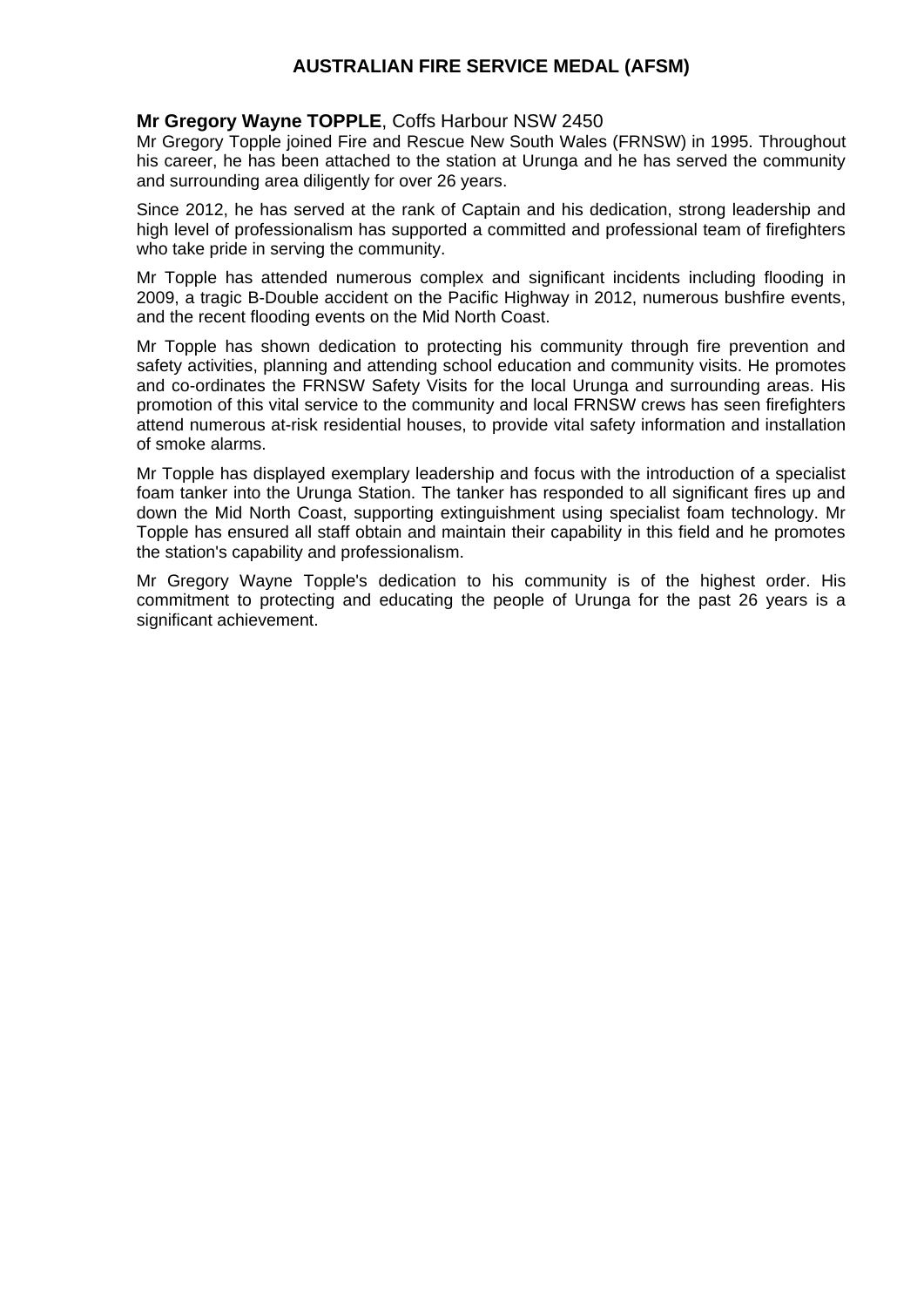#### **Mr Brett Stanley TURNER**,

Mr Brett Turner continues to serve the community in Greater Sydney's Macarthur District as an active volunteer in the New South Wales (NSW) Rural Fire Service (RFS), and has done so for more than 32 years. He first joined the Headquarters Brigade, before joining the Varroville Brigade in 1987.

Mr Turner has demonstrated great commitment to delivering the highest quality emergency service to the community and supporting the Service's volunteers. He has always been ready to accept any opportunity to make available his considerable abilities and knowledge, holding senior Brigade positions including President and Captain. He has served as a Group Captain for the Campbelltown and Macarthur districts for more than 20 years, mentoring and developing volunteers at all levels.

His valuable leadership and management abilities, combined with his skill in interpreting fire behaviour and risk, underpin his reputation as an exceptional field commander who consistently demonstrates exceptional ability in organising resources and people to deliver outcomes that exceed expectations.

Since the early 1980s, Mr Turner has managed operations across NSW and on specific deployments to Victoria, South Australia and Western Australia. He has also played a significant part during storm and flood responses, both locally and elsewhere in NSW. His operational outcomes have, and continue to set standards to which others aspire. Volunteers and management alike value Mr Turner for his integrity, respect and fairness, along with his significant contribution to the development of the local RFS and its members. This stretches to his membership of the local Bush Fire Management Committee, the Senior Management Team, Operations Committee and Communications Committee.

Mr Brett Turner has been recognised with many awards, as evidence of his dedication and distinguished service to the Australian community and as a highly valued member of the NSWRFS.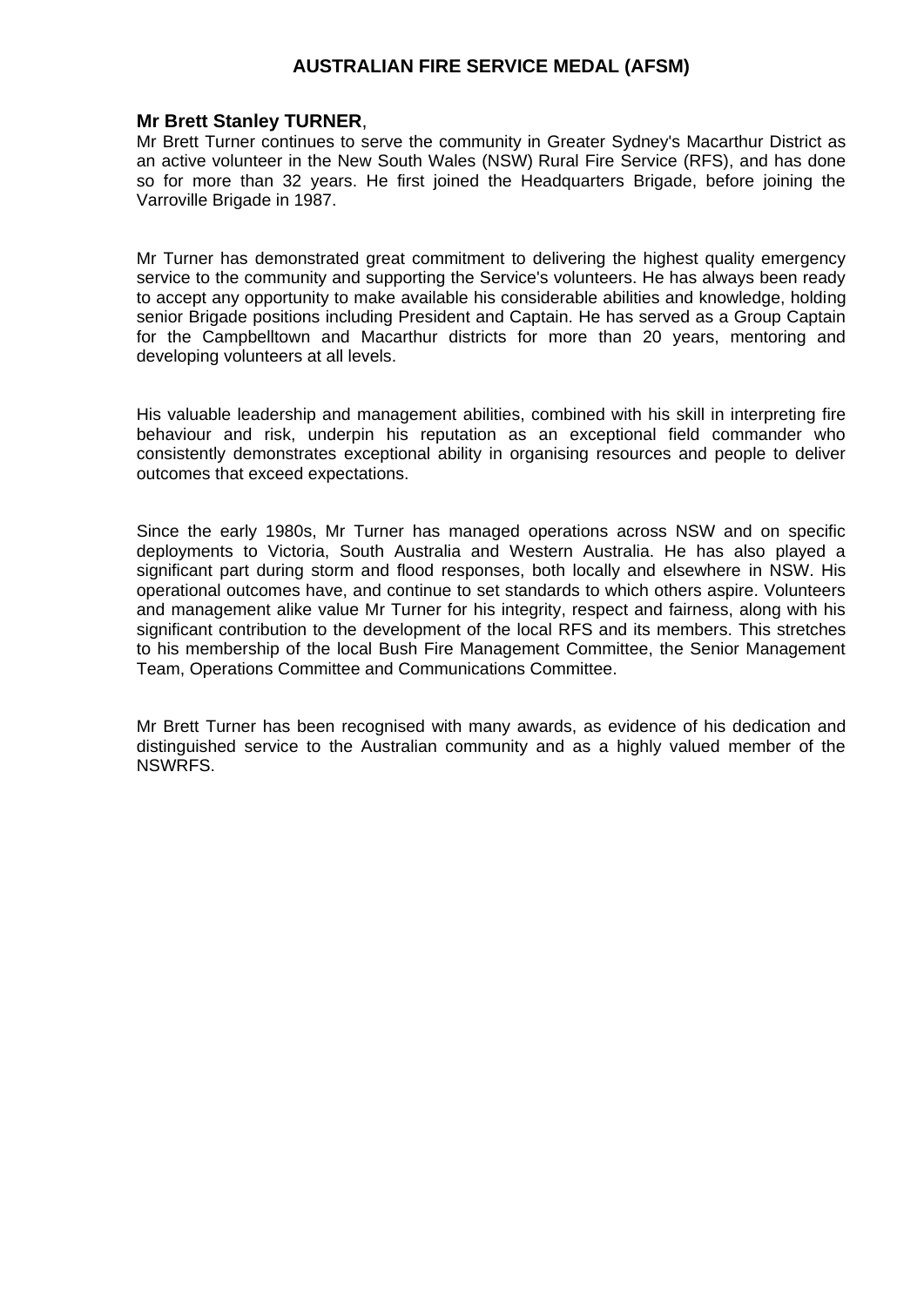### **Mr Frederick Allan TURNER**, Singleton NSW 2330

Mr Frederick Turner joined the Carrowbrook Rural Fire Brigade in the Hunter Valley in 1983, serving as Deputy Captain from 1994 until 2000 and as Captain from 2001 to 2010, while also taking on the Permit Officer role in 2005.

In 2004, Mr Turner became North East Group Captain, overseeing Albano, Goorangoola, Carrowbrook, Glennies Creek, Mount Royal and Mirannie brigades. In 2010, he was instrumental in the merger of the Carrowbrook and Glennies Creek brigades, working tirelessly towards the construction of a new, centrally located station. With the merger, he relinquished his Captaincy, retaining his Group Officer position, which he still holds.

Mr Turner also made a major contribution to the development of other stations, including the new Goorangoola and Mount Royal facilities, and the planned Mirannie station. He has selflessly participated in Senior Management Teams as a Training Instructor and Assessor, and in all aspects of local, out-of-area and interstate emergency campaigns as a firefighter, Group Officer and Division Commander on the fire ground and in Incident Management Teams.

Mr Turner successfully liaised with the Australian Army to billet out-of-area strike teams in the Hunter Valley at the Lone Pine barracks and he acted as the Liaison Officer for Victorian crews supporting NSW firefighting efforts. Similarly, he has shown excellent leadership to the District and other services. Those who work with him respect his calm, confident and respectful manner. The time and effort Mr Turner devotes to the Rural Fire Service (RFS) and the positive support he extends to volunteers and staff alike are far beyond what could reasonably be expected.

In addition to his RFS responsibilities, Mr Frederick Turner is also an integral part of the local Legacy Branch and a valued member of the Singleton community.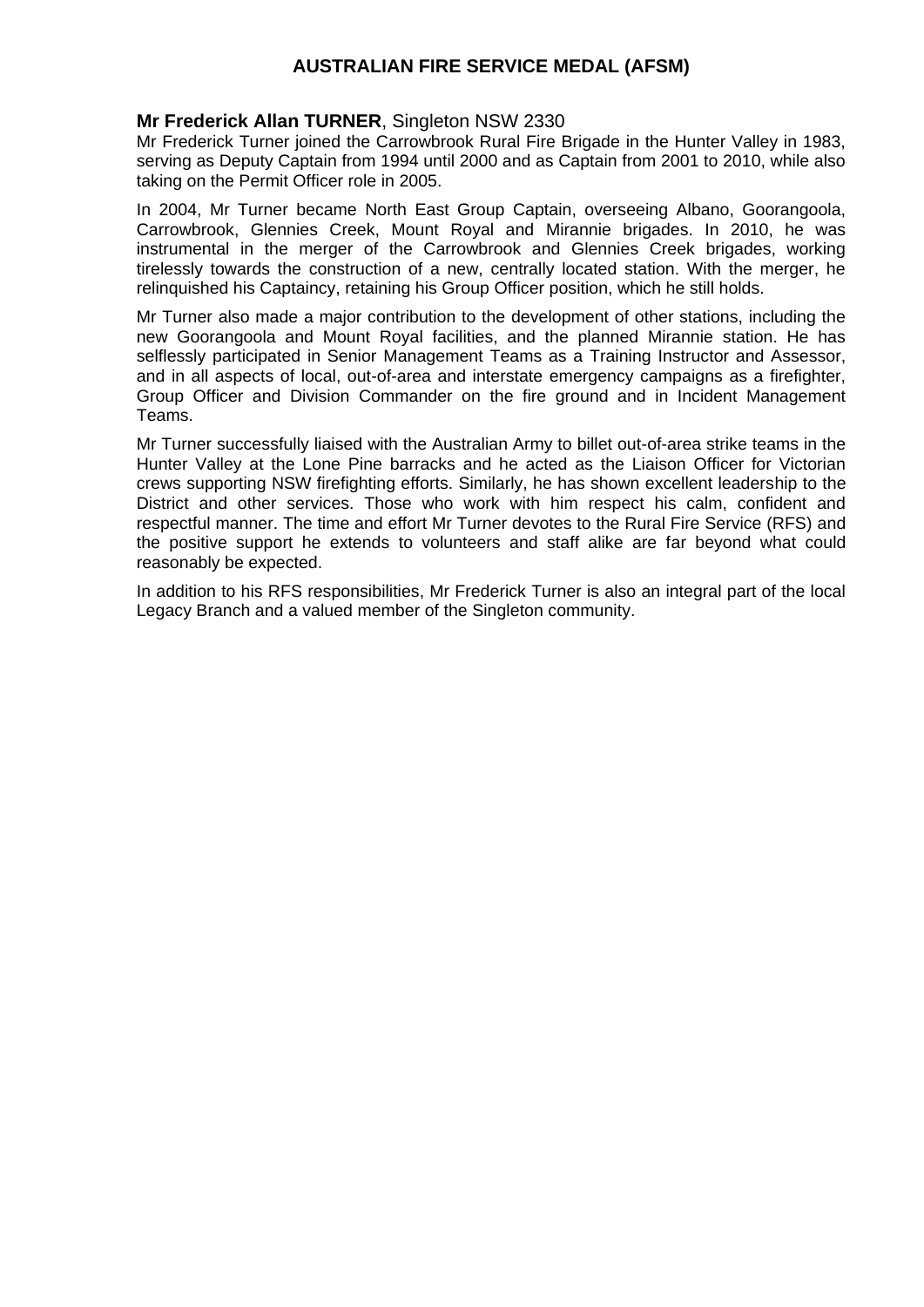### **Mr Barry WHALAN**, Dubbo NSW 2830

Mr Barry Whalan has been an active member of the Eulomogo Rural Fire Brigade since 1975, also spending 10 years in the Mumbil Brigade where he was Secretary. He is currently a member of the Eulomogo Brigade as Senior Deputy Captain, President, Equipment Officer, Permit Officer and Training Officer. He has also served in roles including Deputy Captain, Captain and Vice President. He has been given Life membership of the Eulomogo Rural Fire Brigade. He is also a member of the Orana Support Brigade.

Mr Whalan's commitment to the New South Wales Rural Fire Service (NSWRFS) is unabated. He is involved Rural Fire Service Association at Branch, Division and State Council and was on the RFS Technical Committee for some time. He has help run championship competitions and coordinated local RFS displays to engage with the community. He has served out-of-area and been deployed to areas such as The Snowy Mountains and Blue Mountains, Kempsey, Sydney and Coonabarabran, as well as interstate to Victoria and Tasmania.

During the 2019-2020 bushfire season, he was deployed on three strike teams to the State's south and also played a key logistical role, transporting crews on deployment by bus to Northern New South Wales on several occasions. He also continued helping recruit and train new brigade members.

Mr Whalan contributes to training activities with his brigade and the district. He has run cadet training at two Dubbo high schools, educating and encouraging students to develop insight into fire safety and prevention, and helping ensure brigades will be able to continue to serve the community in future.

Mr Barry Whalan continues to display the finest attributes of volunteerism and community service in his long-standing dedication to the RFS and the Eulomogo Brigade.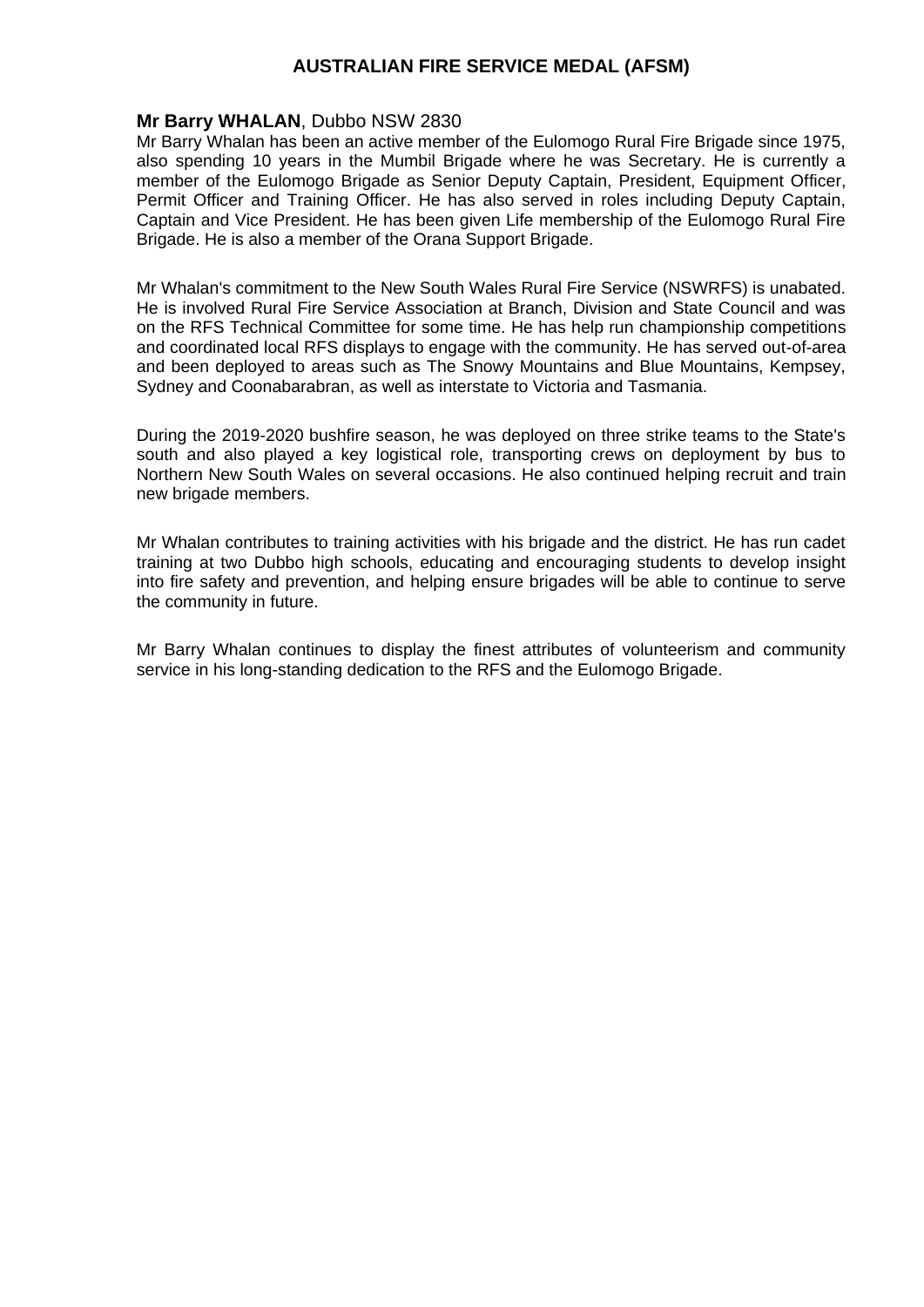*Victoria*

#### **Mr Roger Stewart CHITTY**, Sunbury VIC 3429

Mr Roger Chitty has delivered distinguished service over four decades, demonstrating exceptional commitment to the enhancement of workplace health and safety and the development of future leaders.

Mr Chitty demonstrates an unwavering concern for the physical and mental health, wellbeing and safety of firefighters, and displays an ongoing commitment to enhancing community resilience at community and strategic levels.

His commitment to operational duties during large scale events such as the Hazelwood Mine Fire, plays a crucial role in ensuring firefighter safety and the delivery of state control strategic intent. Mr Chitty continually demonstrates the utmost respect with regards to duty, his people, and the community.

More recently, this commitment can be seen during the COVID-19 pandemic, with the reintroduction of a regional lockdown and a Fire Rescue Victoria station becoming an exposure site. These challenges highlighted the willingness of Mr Chitty to step up to the challenges of leadership, to ensure the best health and safety outcomes are reached at all times.

Undoubtedly, his efforts during this time helped maintain the safety and wellbeing of our people, and the maintenance of our organisational capabilities.

Mr Chitty has very much earned the greatest of respect from his colleagues, largely stemming from his ability to somehow support broad organisational wide capability and improvement, whilst simultaneously supporting individual health and wellbeing. Mr Chitty is well known to make himself available 24/7 and there is no on-duty' or off-duty' when it comes to the welfare of his people. In his role as Acting Assistant Chief Fire Officer, Mr Chitty displays genuine concern for his people on a daily basis.

Mr Chitty has, and continues to provide frontline command and control duties, attending major incidents involving structure fires, hazardous material incidents and multi-agency state events.

There is no doubt that without the influence of Mr Roger Chitty, the wellbeing and safety of our people, and ultimately the community, would be greatly reduced. His proactive and collaborative approach will continue to have immeasurable positive impacts on the wellbeing of personnel for years to come.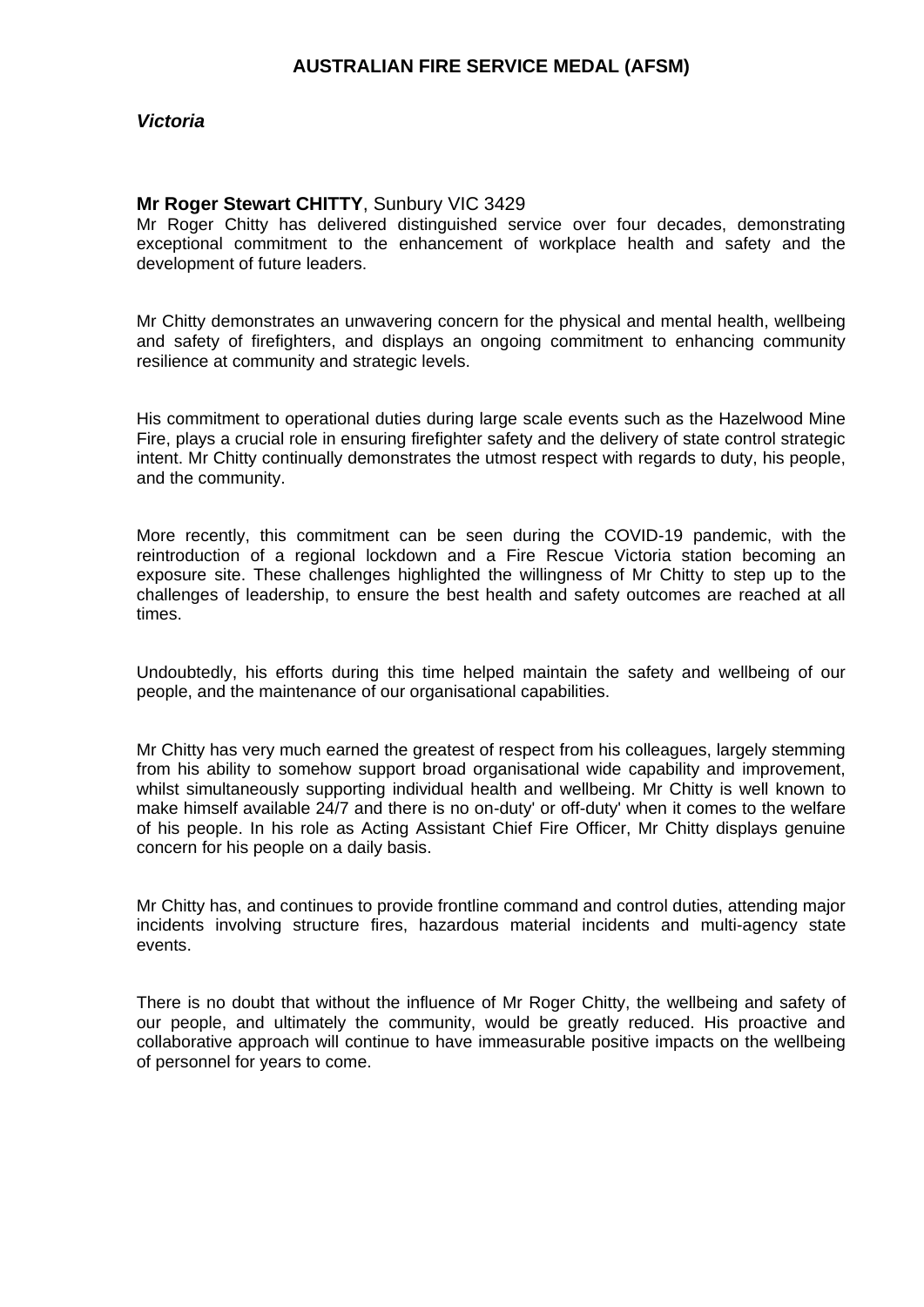### **Mr John Laurence COWAN**, Mernda VIC 3754

Mr John Cowan has distinguished his contribution to the Country Fire Authority (CFA) and the community throughout his 43 years of service, by demonstrating his exceptional leadership, energy, and enthusiasm in any role, task, or duty that he undertook. He is an exemplar of all those qualities and values espoused by CFA for adoption by its members.

Mr Cowan's extensive fire management experience and analytical ability has been instrumental in achieving the progressive transition of the former Lower Yarra Group (and now Nillumbik Group), from a typical rural wildfire focussed Group of mainly small, low activity Brigades into a strong group of peri-urban Brigades responsible for a rapidly growing population with an increasing diversity of hazards.

He has performed Level 3 Planning Officer roles at extremely large and prolonged campaign fires in 2009, 2013 and most recently in 2019-2020. These fires involved CFA and other partner agencies. When senior personnel from CFA and our sister agencies hear that Mr Cowan is available on the front line as a Planning Officer, they have confidence that the fire is in good hands. He continues to maintain his accreditation as a Level 3 Planning Officer.

Mr Cowan is also an experienced Fire Ground Commander where he identifies emerging operational leaders with whom he willingly shares his significant experience. He does this both formally, through training sessions and informally, one on one as a coach and mentor.

In addition to the Firefighter role, John holds the rank of Crew Leader, Strike Team Leader and Incident Sector Commander. These roles are performed on the fire ground and John is trained and available to respond to a hazardous, frontline situation.

Mr Cowan is highly regarded by senior leaders from across the emergency management sector within Victoria. His exceptional personal commitment and passion to the development and presentation of training programs that enhance the knowledge and practise of the discipline of emergency incident management has been commendable. His outstanding contributions and high personal standards have inspired others to make their communities better and safer places.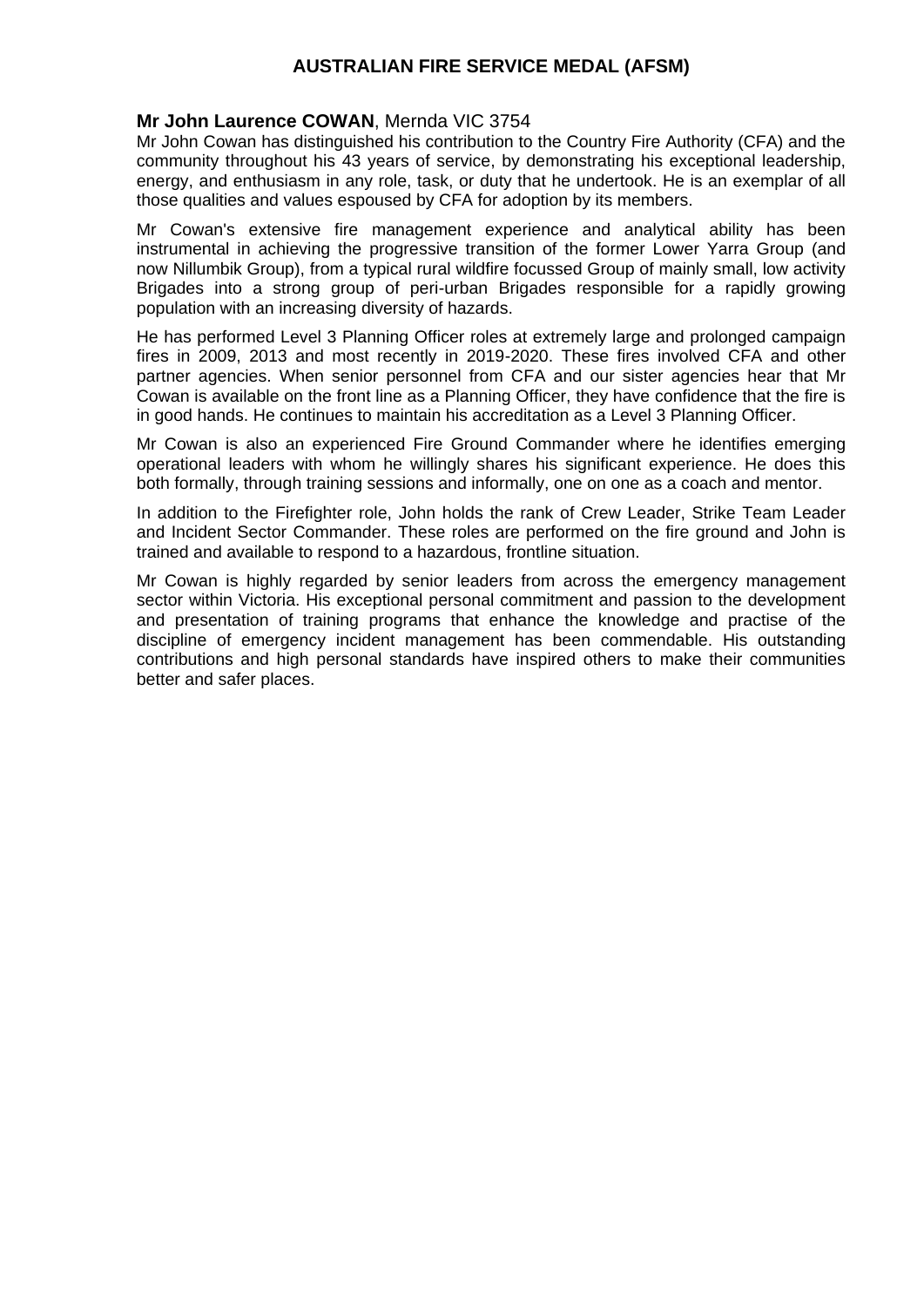### **Mr Richard Andrew CROMB**, Olinda VIC 3788

Mr Richard Cromb has distinguished himself through his outstanding commitment to the training and education of Victorian firefighters over the past 50 years and his exemplary leadership as a Level 3 Operations Officer within the Country Fire Authority (CFA). During his career, he has transitioned through the ranks of his volunteer brigade onto the staff of the authority, always retaining the essence of the drive which attracted him to CFA in the first place; service to the community and concern for their safety.

During his employment as a professional trainer, he has specialised in driving and pump operation, developing extensive training packages in specific skills and the introduction of new CFA firefighting appliances, while continuing to deliver more generalist courses. His skill as an Instructor has been recognised through extension programs that have seen him selected to deliver courses both across CFA and to metropolitan fire service colleagues.

Mr Cromb's exceptional talents as a practical educator has seen him lead the development and delivery of numerous training packages and training courses, drawing on his extensive experience and his deep personal understanding of the needs of firefighters on the ground. Mr Cromb remains to this day, a very active volunteer firefighter, a valued member of the Brigade Management Team responsible for driver education and skills maintenance, and he continues to give innumerable hours of personal time to brigade training, vehicle maintenance, specialist instruction and a raft of other brigade activities. His experienced counsel and mentoring have been, and continue to be sought by every subsequent captain of the brigade.

Mr Richard Cromb's skilled operational leadership has been both continuous and passionate, in pursuing the greater safety of the community and the prevention and suppression of fire in Victoria.

#### **Mr Alistair Murray DRAYTON**, Wallington VIC 3222

Mr Alistair Drayton is a proud and dedicated volunteer member of the Country Fire Authority (CFA) with prolonged and exceptional service.

Mr Drayton has distinguished himself as an extremely competent firefighter and operational commander and he is considered an outstanding Level 3 Incident Controller.

Throughout his career, he has earned the respect and trust of his peers and of the Chief Officers of the State's emergency management agencies. He has an exceptional ability to manage the complex matrix of problems and issues that exist during major fire situations.

Mr Drayton's deployment history includes some of Victoria's largest and worst wildfire situations. He has also been deployed to provide relief in other states and on 3 occasions, he was sent to Canada and the United States of America. His comprehensive knowledge and experience has been leveraged to the benefit of Victoria's emergency management sector, through his willing participation in the delivery of specialist training across the organisations.

The citizens of Victoria are the ultimate beneficiaries of his efforts. Mr Alistair Drayton is an exceptional volunteer and has contributed to advancing the knowledge and practice of Incident Management.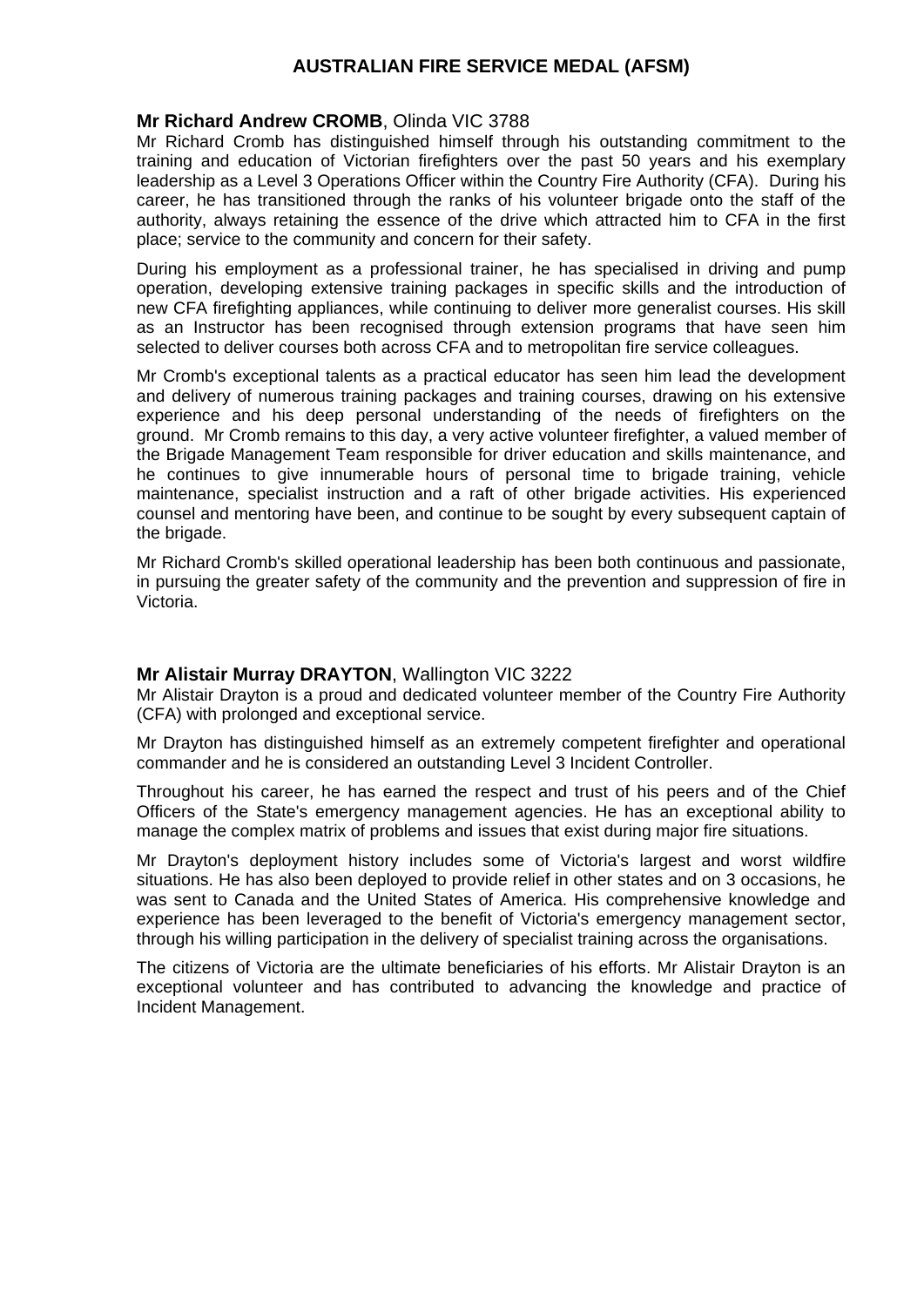## **Mr James William DULLARD**, Coburg VIC 3058

Mr James Dullard joined Country Fire Authority (CFA) as a volunteer firefighter in 1978, before joining the CFA as a career recruit firefighter in 1988.

After 15 years on station, Mr Dullard returned to the Fiskville Training College in 2003 and provided leadership, support and mentoring to more than 300 career firefighter recruits as an instructor and co-ordinator. He instigated significant improvements to training and recruitment approaches, and increased organisational awareness of fairness, inclusion and diversity across recruitment, training and promotional programs.

Mr Dullard enhanced interoperability between the fire services and championed the work that laid comprehensive foundations for the establishment of a Victorian Recruit Firefighter course. He was influential in leading fire service reform changes and worked with industrial bodies to position the newly established Fire Rescue Victoria's contributions within the Emergency Management sector.

Mr Dullard's State response leadership has included roles as Incident Controller (Civilian evacuation) in Mallacoota during the 2020 Victorian Bushfires, State Coordinator (Victorian Resources) during the Sydney Bushfires in 2019, and State Coordinator (Victorian Resources) in Tasmania in 2014. He also undertook the role of Operations Officer at Kangaroo Ground ICC during the Black Saturday fires in 2007. He continues to provide front line command and control duties by attending major incidents involving structure fires, hazardous material incidents and multi-agency state events.

Mr James Dullard has made significant contributions to Victoria's fire services for more than 40 years and strives to ensure that Fire and Rescue Victoria is best placed to support Victoria's communities into the future.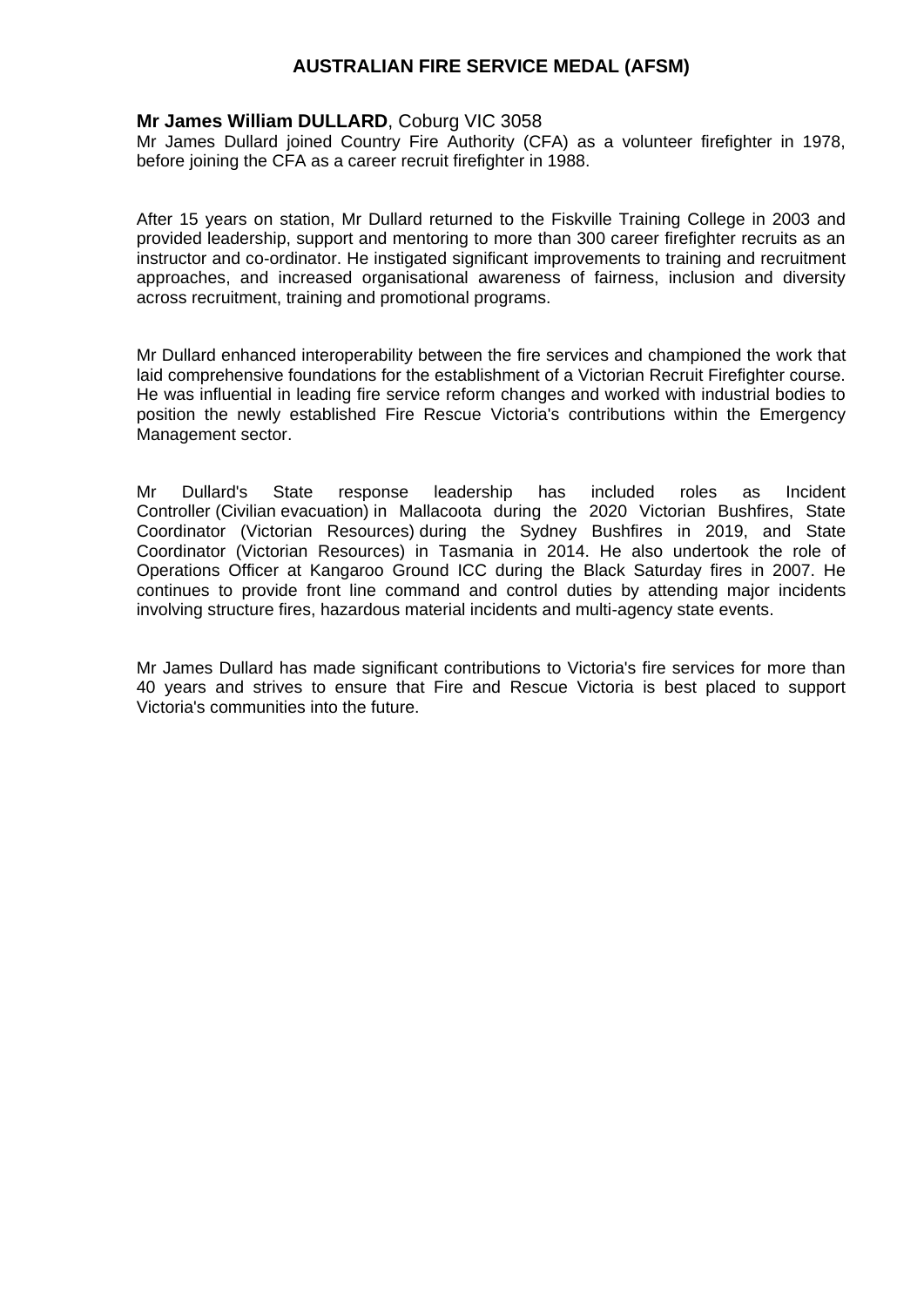### **Mrs Debra Michelle LUKE**, Docklands VIC 3008

Mrs Debra Luke has given sustained and exceptional service to the Country Fire Authority (CFA) and the community for over 40 years, as a valued and trusted volunteer brigade member and as an employee. Her belief that high quality service delivery is critical to achieving safer communities, and her passion for quality and excellence has underpinned her contribution towards CFA's Mission of protecting lives and property.

Mrs Luke has been a preferred member of Incident Management Teams, deployed to major fire events across Victoria, New South Wales, Tasmania and British Columbia in Canada. She is a respected and trusted expert voice within the Emergency Management sector with Level 3 Logistics Officer accreditation.

Mrs Luke has drawn on her own operational experiences, and her outstanding management and communication skills to inspire others and to be a driver of improvements to, and development of, procedures, systems and processes that benefit the CFA and the Emergency Management sector.

Her exceptional ability to effectively lead and manage multi-agency teams was leveraged during the creation of the Victorian Inter-agency Emergency Coordination Centre. She also led the development of the national expression of interest process, used to help manage the selection of suitably accredited personnel from agencies across Australia and New Zealand whenever international deployments were required.

Mrs Debra Luke has distinguished herself from the many other dedicated and committed members of CFA by the lasting and exceptional contributions she has made to the Emergency Management sector and to the safety of the people of Victoria.

#### **Mr Philip John TAYLOR**, Ascot Vale VIC 3032

Awarded for his commitment to the safety of firefighters, Mr Phil Taylor has given over 42 years' of service to the Victorian community as a firefighter in Metropolitan Fire Brigade and Fire Rescue Victoria (FRV).

During this time, Mr Taylor has dedicated his career to making firefighting safer for all responders. He has led many projects to introduce safety initiatives and equipment.

Victorian firefighters are provided with world class structural firefighting uniforms, due to the exceptional project leadership Mr Taylor has provided. His commitment to continual improvement has resulted in the next generation of firefighting uniform being selected and made available to FRV firefighters.

Mr Taylor has a vast amount of operational experience, performing the role of Operational Commander in Western district, leading the response to significant fires. He has used this experience in his current role of Health Safety and Wellbeing Commander to improve safety on the fire ground. He has taken learning's from attending chemical fires and developed and implemented safer systems of work for the benefit of responders. Mr Taylor continues to provide front line command and control duties by attending major incidents involving structure fires, hazardous material incidents and multi-agency state events.

Mr Phil Taylor's commitment to safety has influenced work practices, equipment and policy at FRV. His knowledge of safety is held in high regard within the sector and his commitment to health and safety of firefighters is admired by all.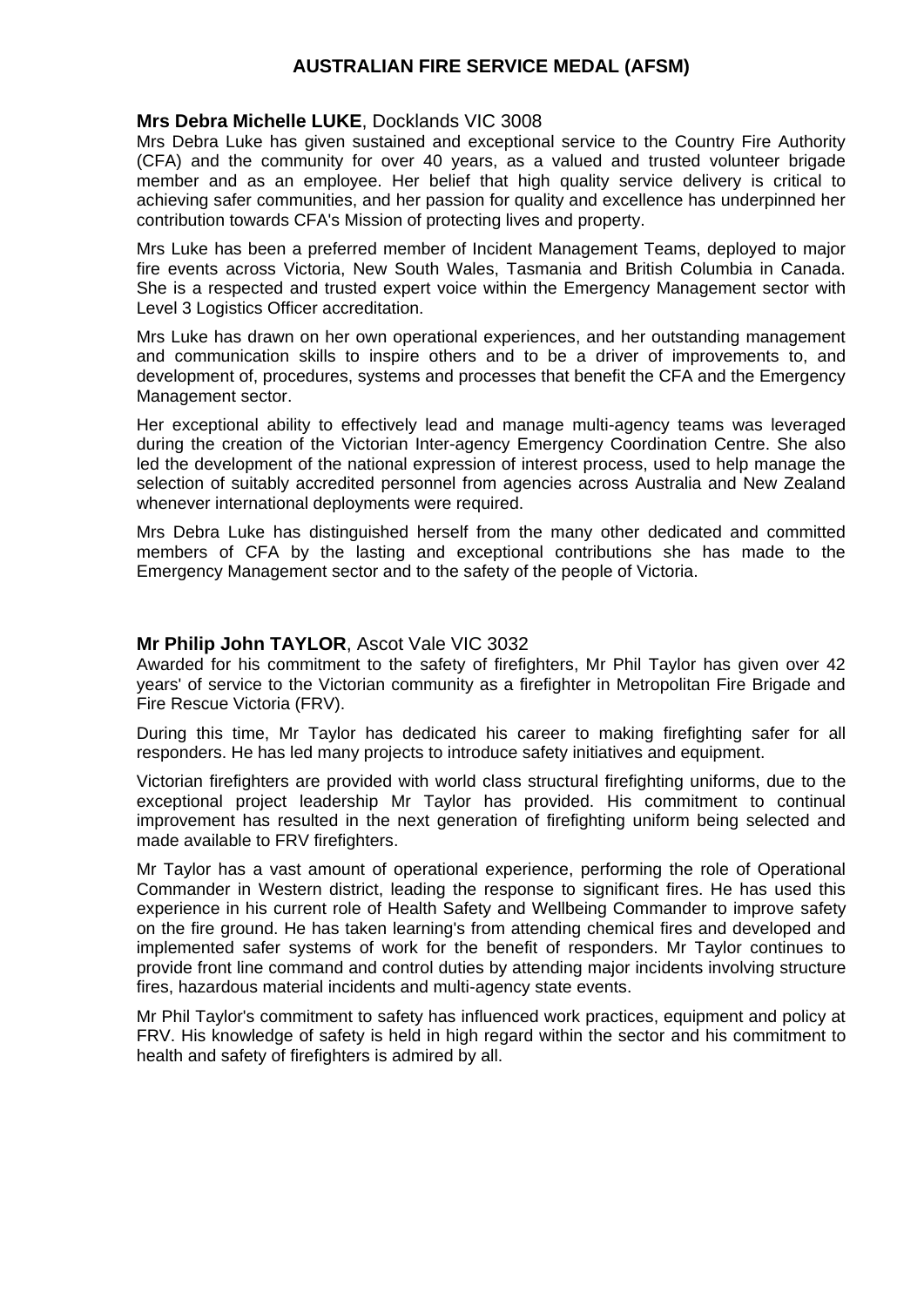### *Queensland*

#### **Mr Mark DOBLE**, Tamborine Mountain QLD 4272

Mr Mark Doble joined the Queensland Rural Fire Service (RFS) in March 2007 as a volunteer firefighter and soon established himself as a leader amongst his peers.

Mr Doble is a volunteer rural firefighter and a rural fire management officer who has led innovation, built capability and is a champion of change for the organisation. His enthusiasm and drive has seen him dedicate multiple evenings and weekends to build resources, capability and train RFS volunteers.

After many productive years as a volunteer, Mr Doble joined Queensland Fire and Emergency Service (QFES) in the full-time role of Inspector. During his career, he has provided exemplary subject matter expertise to the State Air Operations Unit while the organisation implemented national accrediting competency and capability. He also notably produced significant initiatives to improve safety and compliance.

Mr Doble was involved in the 2019-20 Bushfires, providing operational response and capacity through managing the operational capability and response for QFES Air Operations.

Joining the dedicated team at the School of Fire and Emergency Services Training, he was the project lead on the successful completion and implementation of the Rural Fire Development Framework, an innovative tool that has changed the path of staff and volunteer training now and into the future, and pays homage to the life lessons, skills and future learning.

Mr Doble's devotion, professionalism, and commitment to providing a first-class capability has led to a highly successful program supporting staff, volunteers and community.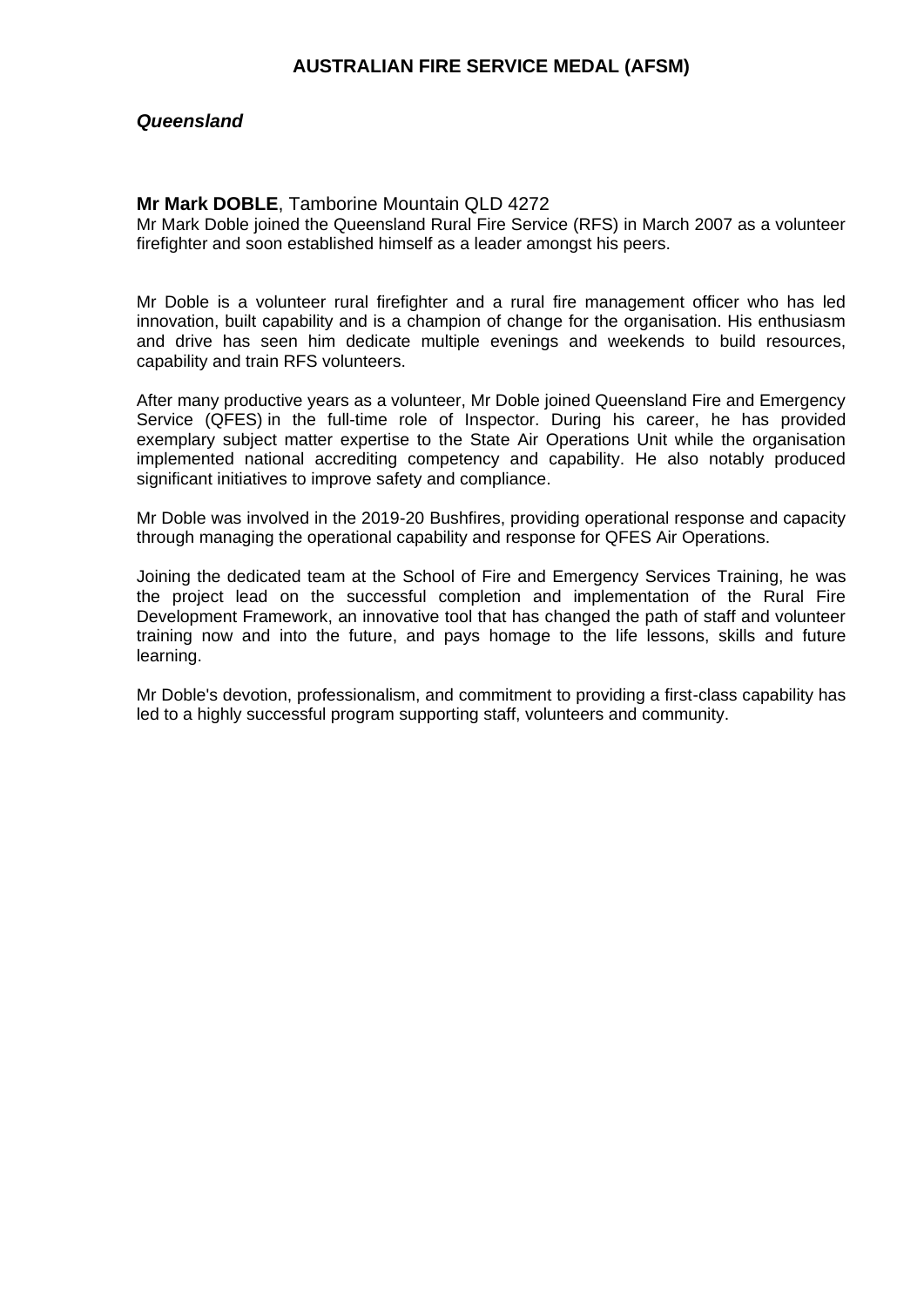## **Commissioner Gregory James LEACH**, McDowall QLD 4053

Commissioner Gregory Leach has demonstrated an exemplary contribution to the Victorian and Queensland community across his extensive firefighting career, spanning 35 years.

Commissioner Leach has worked for multiple emergency service agencies in Senior Executive positions, including Country Fire Authority, Ambulance Victoria, Metropolitan Fire Brigade and as Commissioner with the Queensland Fire and Emergency Services (QFES).

Commissioner Leach is responsible for all operational responses for QFES. He attends the State Operations Centre, State Disaster Coordination Centre and frontline areas during disasters, to ensure operational capability is met.

As an experienced Level 3 Incident Controller, he has responded to some of our nation's worst fires, including large wildfires, major structure fires and other emergencies, including floods, cyclones and hazardous incidents.

Commissioner Leach has contributed to improved frontline safety for firefighters, enhanced service delivery for the community and increased operational capability. He has helped to establish safe limits for per- and poly-fluroalkyl substances (known as PFAS) along with successful and measurable decontamination programs for appliances and equipment. He has advocated, influenced and successfully achieved an upgrade of the Coen Primary Healthcare Centre morgue and the Coen Airport Facilities, to ensure this remote service centre continues to support connectivity and disaster preparedness.

He has demonstrated leadership and the ability to positively influence, as evidenced by the ongoing change and use of new technologies and innovation.

Commissioner Leach has contributed leadership, devotion and distinguished service to support fire and emergency services across Victoria and Queensland.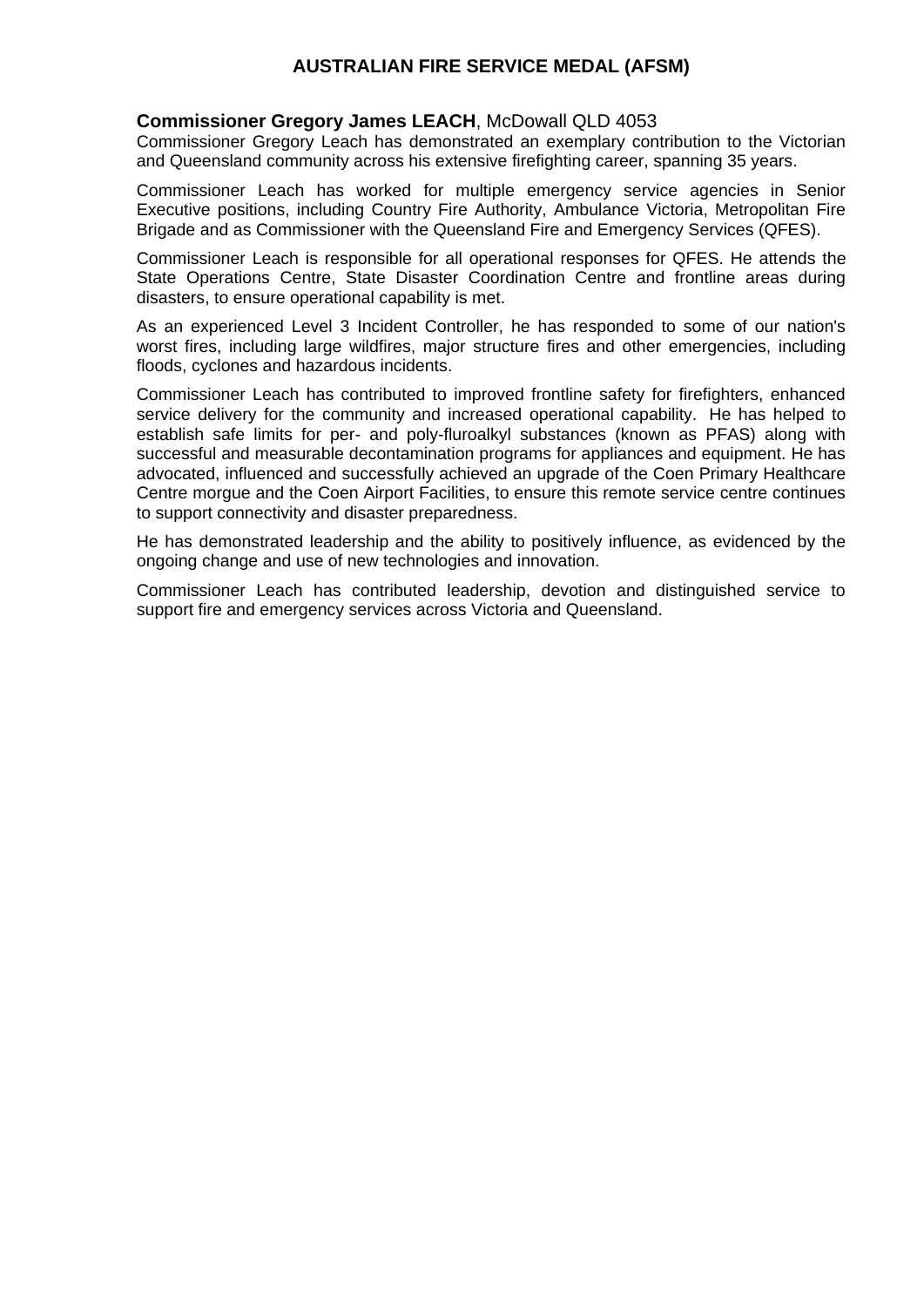#### *Western Australia*

#### **Mr Jonathan McLean BROOMHALL**, Swanbourne WA 6010

Mr Jonathan Broomhall joined the career Fire and Rescue Service (FRS) in Western Australia as a career firefighter in 1994. Over the last 28 years his dedication and commitment has seen him rise through the ranks from Firefighter to District Officer, Superintendent and Chief Superintendent, through to his current role as Assistant Commissioner Metropolitan Operations.

Mr Broomhall is responsible for leading the Department of Fire and Emergency Service (DFES) frontline operations across the greater Perth Metropolitan area, encompassing nearly 50 fire stations and more than 1,000 staff. Throughout his career he has played a crucial role in many high-level incidents across the State including tropical cyclones and bush fires including the blaze that threatened the Stirling Range in December 2019.

Mr Broomhall also managed the Urban Search and Rescue (USAR) Taskforce response to incidents such as the TC Olwyn and O'Sullivan (Northcliffe) and Yarloop bush fires. Not limiting his achievements to incident response, he has been extremely proactive in delivering new strategic initiatives that are aimed at improving operations and saving lives. These have included projects to secure Heavy Rescue and USAR equipment caches in key regional locations, operationalising Vertical Rescue capabilities and the replacement and enhancement of DFES' Communications Centre (000) emergency telephone system.

Mr Jon Broomhall is a humble and trusted leader who has excelled in any role he has performed. He has made an outstanding contribution to the fire and emergency services in WA, both by delivering new innovations personally and by advocating for others, to the benefit of frontline personnel and the greater community.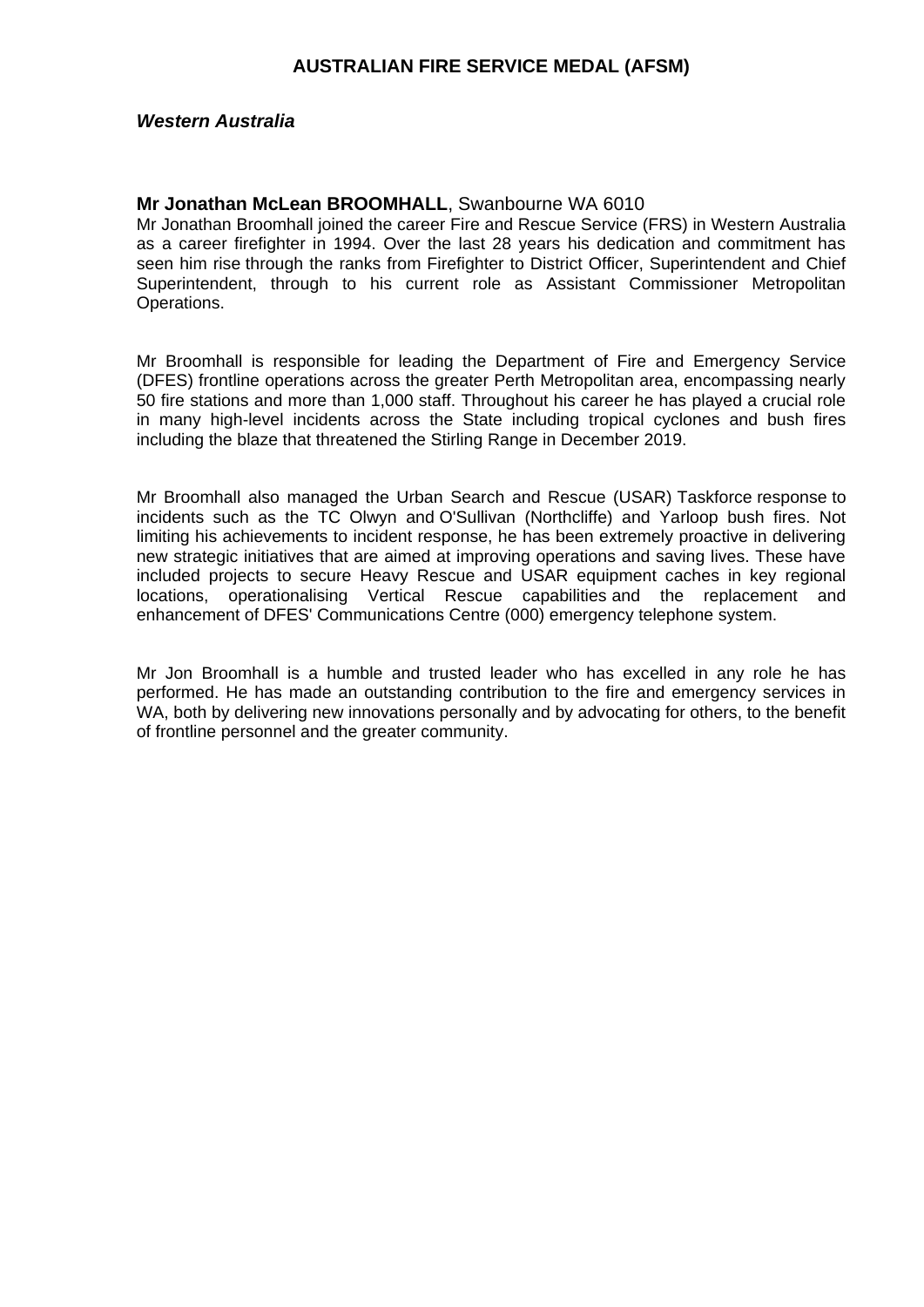#### **Mr Harold James MOIR**, Sinclair WA 6450

Mr Harold Moir has been a loyal and committed member of the Volunteer Fire and Rescue Service (VFRS) since 1974, initially with the Norseman brigade and then with Esperance from 1989.

During his outstanding 47 years as a volunteer, Mr Moir has fulfilled roles such as Apparatus Officer, Support Officer and Brigade Captain and he has responded to a diverse range of incidents including a fuel depot fire where water supply was an issue, a tragic plane crash at Norseman Airport in 1978 and the Esperance bushfires of November 2015 and January 2016.

Recognising that the strongest and most sustainable volunteer groups are those with junior programs, Mr Moir has played an active role ensuring these programs are thriving in his local area. He has worked tirelessly to mentor and coach the junior running teams from both Esperance and Norseman, which are a training ground for up-and-coming firefighters in the area. Under his patient guidance, numerous junior members have gone on to become active firefighters or volunteer with other emergency services agencies.

Mr Moir has additionally undertaken considerable fundraising efforts to support the junior teams in their competitive pursuits, including raising funds for a new bus and the renovation of the running track building. His remarkable dedication to the youth of Esperance and Norseman was recognised in 2016 with a Life Membership of the Esperance brigade.

Mr Harold Moir's talents also extend to using his ingenuity to overcome any equipment faults, saving thousands of dollars for the VFRS in the process.

#### **Mr Alan Gordon PUGH**, Kalamunda WA 6076

Mr Alan Pugh has been an active and steadfast member of Kalamunda Volunteer Fire and Rescue Service (VFRS) since 1974. During this time, he has fulfilled various roles including Apparatus Officer and Secretary and he was the Brigade Captain for eight years.

With an outstanding contribution of over 47 years to his name, Mr Pugh has responded to more than 4,800 incident calls and he has been the Officer in Charge at 1,071 incidents, giving him the distinction of being the most active firefighter in the history of Kalamunda VFRS. Even now, he still holds his breathing apparatus qualification and can be counted on to be at the front of the line during any incident.

Operational response aside, Mr Pugh has also played a key role in brigade recruitment and many community-minded initiatives, such as involving the brigade in the local Blue Light Disco for youth, fire safety and awareness for schools and seniors, establishing resident support groups and encouraging fire readiness in Kalamunda and the surrounding community. He has further contributed by being a part of the Western Australia Volunteer Fire Brigade Association as a zone representative and executive member, demonstrating his enormous commitment to supporting volunteer brigades and their members.

Mr Alan Pugh's energy, enthusiasm and longstanding dedication are invaluable to both the Kalamunda VFRS and the community. He is a shining example to new brigade members and remains a driving force in keeping the brigade inspired and motivated.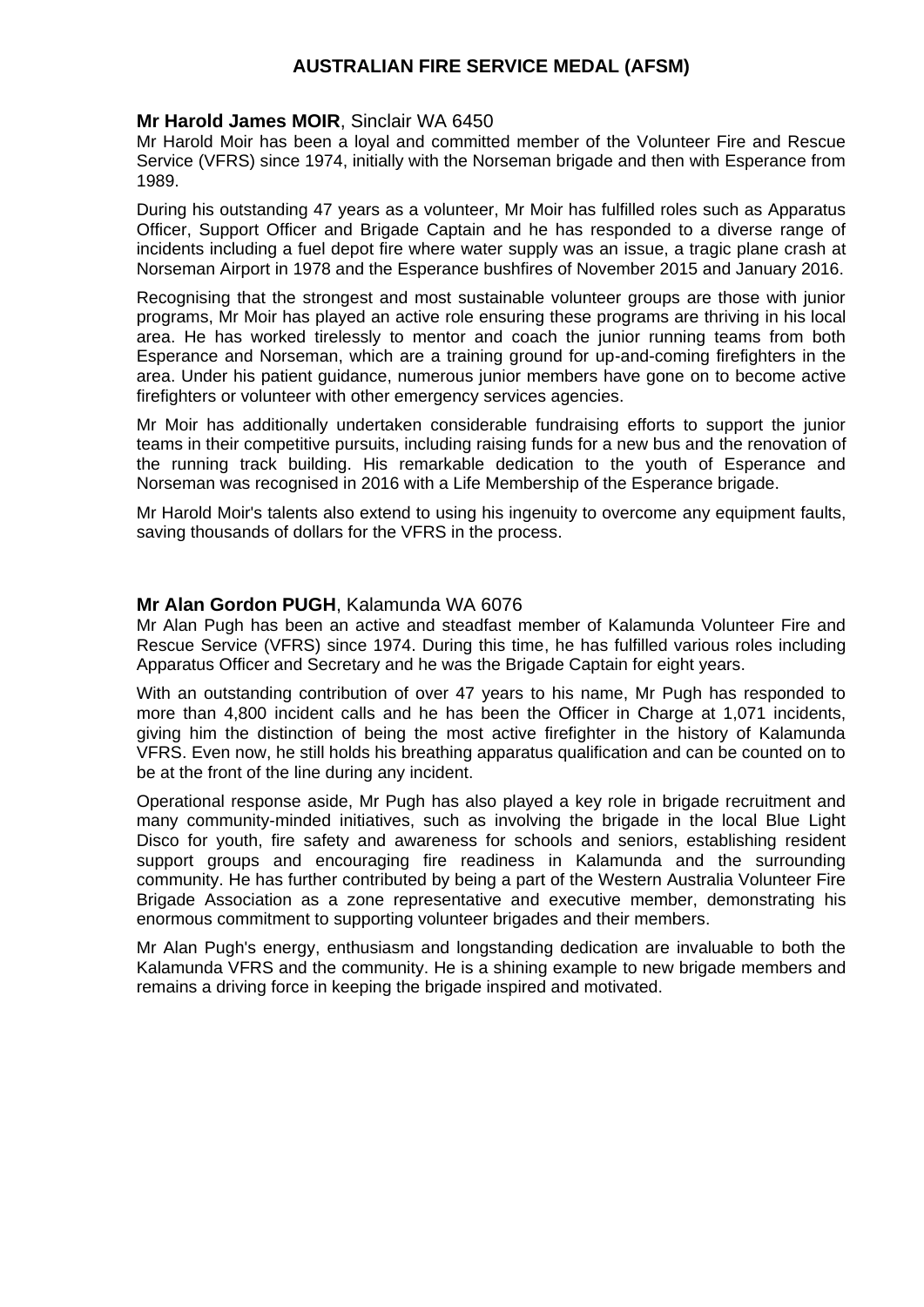#### **Mr Michael TERACI**, Aveley WA 6069

Mr Michel Teraci has the double distinction of being both a longstanding volunteer and a career firefighter, having commenced his volunteer service with the East Swan Bush Fire Brigade in 1982 at only 16 years of age and starting his Department of Fire and Emergency Services (DFES) career in 2003.

Throughout the years Mr Teraci has excelled in varied positions such as Firefighter, Captain, Lieutenant, Trainer, Assessor, Group Air Observer, Community Fire Manager, District Officer and Acting Superintendent.

Mr Teraci has played a critical role in the response to a wide range of complex and challenging incidents, both on the ground and from DFES Operations Centres. These included the MH370 air search, Tropical Cyclones Christine, Olwyn, Veronica and Seroja, the 2014 Parkerville bushfire, the 2015 Lower Hotham (Boddington) and O'Sullivan (Northcliffe) bushfires, the 2016 Waroona-Yarloop bushfire and more recently the 2021 Red Gully and Wooroloo bushfires. He was also part of the deployment to Victoria for the 2009 Black Saturday bushfires.

Mr Teraci's dedication and passion have been recognised in recent years as 2021 Australia Day Community Citizen of the Year by the City of Swan, and as a finalist in the Western Australia Volunteer of the Year Awards. He is committed to the growth and advancement of fire and emergency services in Western Australia, always seeking to improve the delivery of services and enable firefighters to safely perform their duties.

Mr Michael Teraci is highly respected as a leader for his dedication, drive and compassion.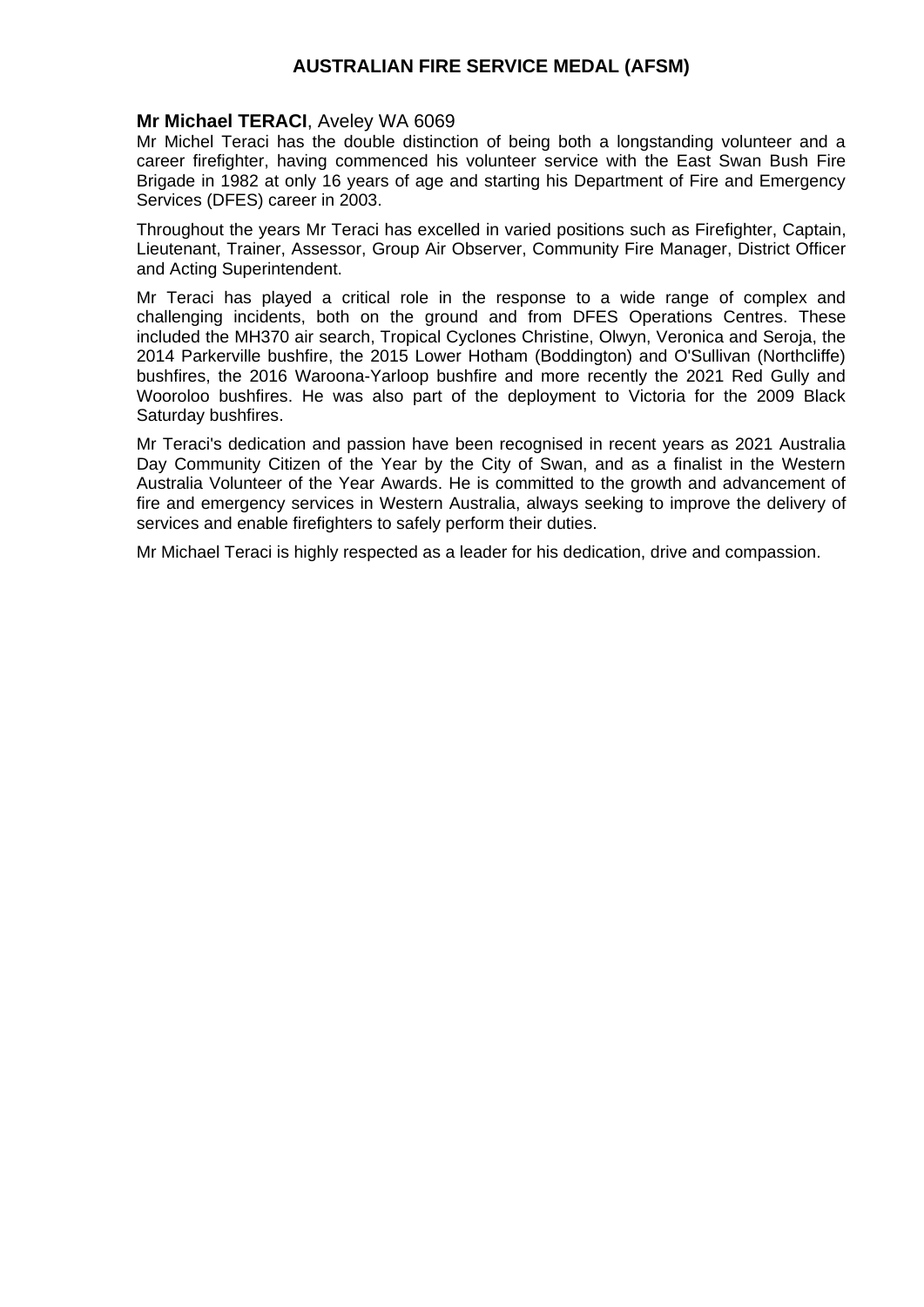#### *South Australia*

#### **Mr Brendan Patrick McEVOY**, Upper Sturt SA 5156

For services to the Country Fire Service (CFS) as a volunteer, especially through the provision of education and training.

Mr Brendan McEvoy has made an outstanding contribution to the CFS and the South Australian community for nearly 40 years. Through Upper Sturt, Stirling and Burnside CFS Brigades, and in many operational and administrative roles at local and State levels, he has participated and been committed to the control and management of thousands of emergencies.

Mr McEvoy has significant achievement as a volunteer through the provision of high-quality training to Fire Service personnel over more than three decades. Through hundreds of courses and a broad range of specialist subjects, his legacy is a high standard of education, benefiting thousands of South Australian firefighters. From basic firefighter suppression to specialist rescue and HAZMAT training, he has been responsible for teaching the frontline combatants in a challenging and evolving discipline. He has volunteered countless hours of his time to educate and advance the skills of his colleagues.

As well, Mr McEvoy has been instrumental in advancing the Atmospheric Monitoring capability and Hazardous Material responses within the CFS over a long period, and enhancing multi-agency responses to such emergencies.

Mr Brendan McEvoy's knowledge of the management of dangerous goods has been an asset to emergency agencies of South Australia. He has also contributed to fire prevention at a local level, through the formulation of local community fire safety programs promoting selfreliance and resilience.

#### **Mr Nathan James WATTS**, Mount Barker SA 5251

In recognition of his outstanding volunteering service and his prolific and sustained leadership of South Australian Country Fire Service (CFS) volunteers.

Mr Nathan Watts exemplifies service to the community and has steadfastly set examples for others to follow. As a volunteer firefighter leader, he has shown dedication and concern for those he leads and serves as a high profile advocate for volunteer firefighters across South Australia.

As a prolific businessman in the Adelaide Hills, he has promoted the benefit of the CFS to the community, significantly contributing to public safety.

Throughout the period of the Cudlee Creek fire in 2019-2020, he led several fire missions which contributed to the safety of South Australians and the saving of their homes and businesses.

Mr Watts bravely puts himself forward and has dedicated himself to improving the system for volunteers to make them safer and more successful. He offers his ideas and views for improvement with intellect and passion and has influenced many service improvements which ultimately lead to improved public and firefighter safety.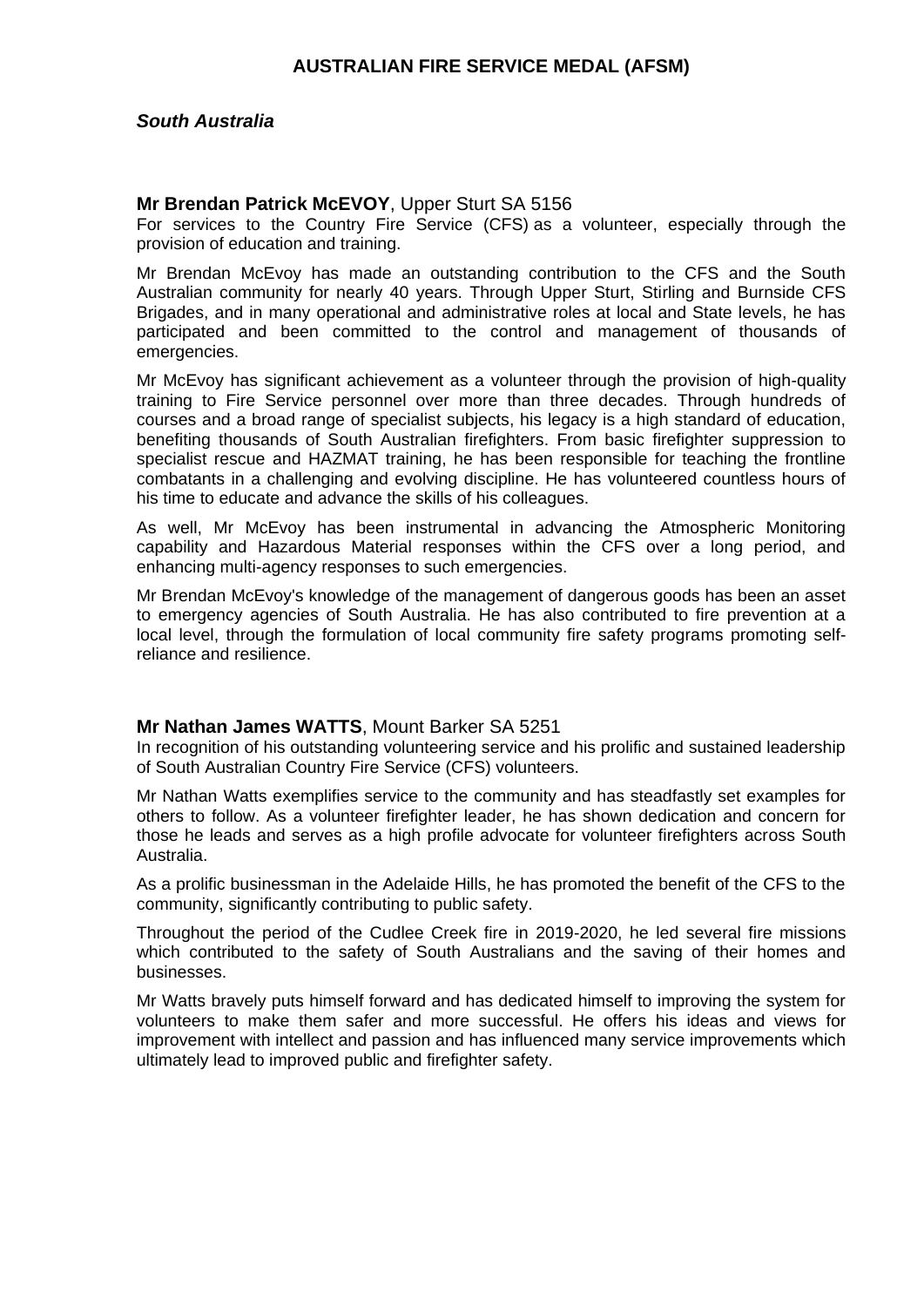#### *Australian Capital Territory*

#### **Mr Peter Ronald COBLE**, Monash ACT 2904

Mr Peter Coble joined Australian Capital Territory Fire & Rescue (ACTF&R) in 2002, after a successful career with ACT Parks and Conservation Service and ACT Policing. He was also a volunteer member of ACT Rural Fire Service, Rivers Brigade, for 10 years 1992-2002.

Mr Coble's dedication to community service is evidenced through his paid and volunteer positions across four operational services. Throughout his career, he has dedicated himself above the expectations of an operational firefighter, to contributing to the betterment of ACTF&R's capability through innovation in the areas of information and communication technology, as well as increasing the resilience of vulnerable members of the Canberra community.

Mr Coble has consistently transferred his operational experience in the areas of Vertical Rescue and Communication Centre Operations to his peers as an instructor in these technical disciplines.

In 2008, he also served as a lead instructor for Recruit College 32. He was on operational duty during the 2003 Canberra Bushfires and the 2019-2020 National Bushfire Emergency, deployed to the Regional Incident Control Centre in Tumut as Liaison Officer between ACT and New South Wales.

In 2016, Mr Coble championed ACTF&R's partnership with the Deafness Resource Centre to install smoke alarms in the homes of the hearing impaired. This partnership has resulted in the installation of units in the homes of some of Canberra's most vulnerable citizens.

More recently, Mr Coble has dedicated his career to increasing the organisation's capability through technical innovation. This has included the rollout of smart phones apps and information sharing platforms to enhance response capability and increase firefighter safety.

Mr Peter Coble has been integral to ACT Emergency Services Agency Communications Centre Reform Project, and the introduction of new radios, and Computer Aided Dispatch technology. These reforms have enabled ACTF&R to dedicate more firefighters to frontline roles, improving firefighter safety through more contemporary and reliable communications stems and procedures.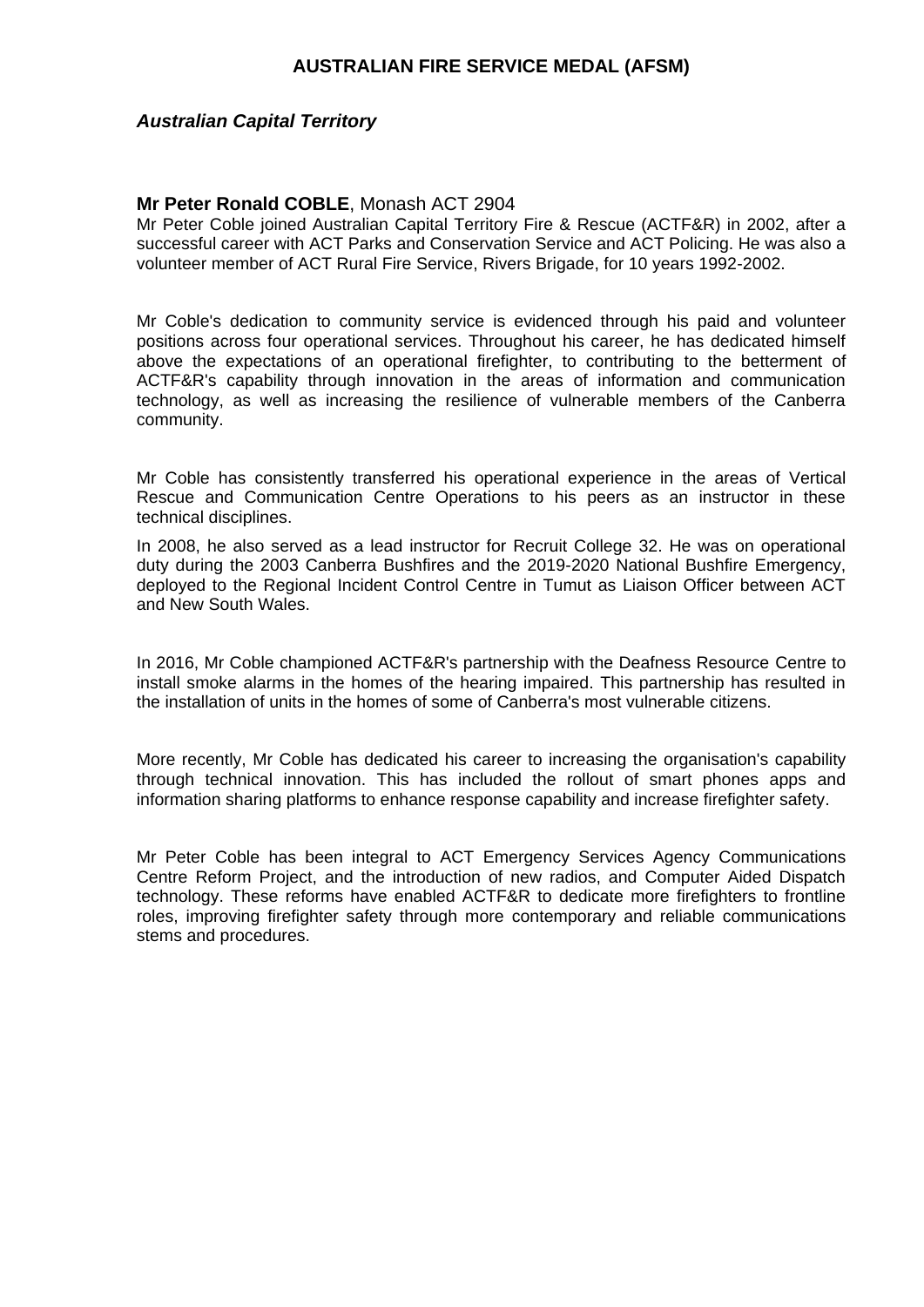### **Mr Matthew Charles DUTKIEWICZ**, Weston ACT 2611

Mr Dutkiewicz joined the Australian Capital Territory Rural Fire Service (ACTRFS) in September 1993 and has been an active firefighter with Rivers Volunteer Bushfire Brigade (Rivers) for over 28 years. He has held senior positions within Rivers for 18 years, including Deputy Captain from 2001 to 2007 and Captain from 2007 to 2016.

His leadership has made him a trusted and respected role model within the service as well as a point of contact and support for members of Rivers.

He has attended numerous major incidents during his extensive career, including the Eurobodalla and Canberra fires in 2001. He lost his family home and all his possessions whilst out protecting other people's properties during the 2003 Canberra fires. Mr Dutkiewicz was Sector Leader and Crew Leader on two deployments to the Black Saturday fires in Victoria in 2009.

Over the Black Summer 2019-2020 fire season he served on major fire grounds at the mid-North Coast, Braidwood, Nerriga and Adaminaby in NSW, and Pialligo and Orroral Valley in the ACT. He led crews who saved several houses near Possum Brush and during the firestorm at Nerriga, New South Wales.

Mr Dutkiewicz was having a break from firefighting at his parents' home in Malua Bay on New Year's Eve 2020, when the Currowan fire impacted. He and his brother used garden hoses to protect their parents' house, and went on to save several neighbouring houses.

Mr Dutkiewicz also undertakes significant engagement within the Canberra community on fire safety and is currently the Vice President of the ACT Volunteer Brigades Association. He was the initiator of a small team of volunteers who produced 'Ablaze: The Long, Hot Summer of 2019-20', a photo book about the fires from the perspective of ACTRFS firefighters. This book has helped ACT firefighters and the community reflect and recover from the Black Summer 2019-2020 fires.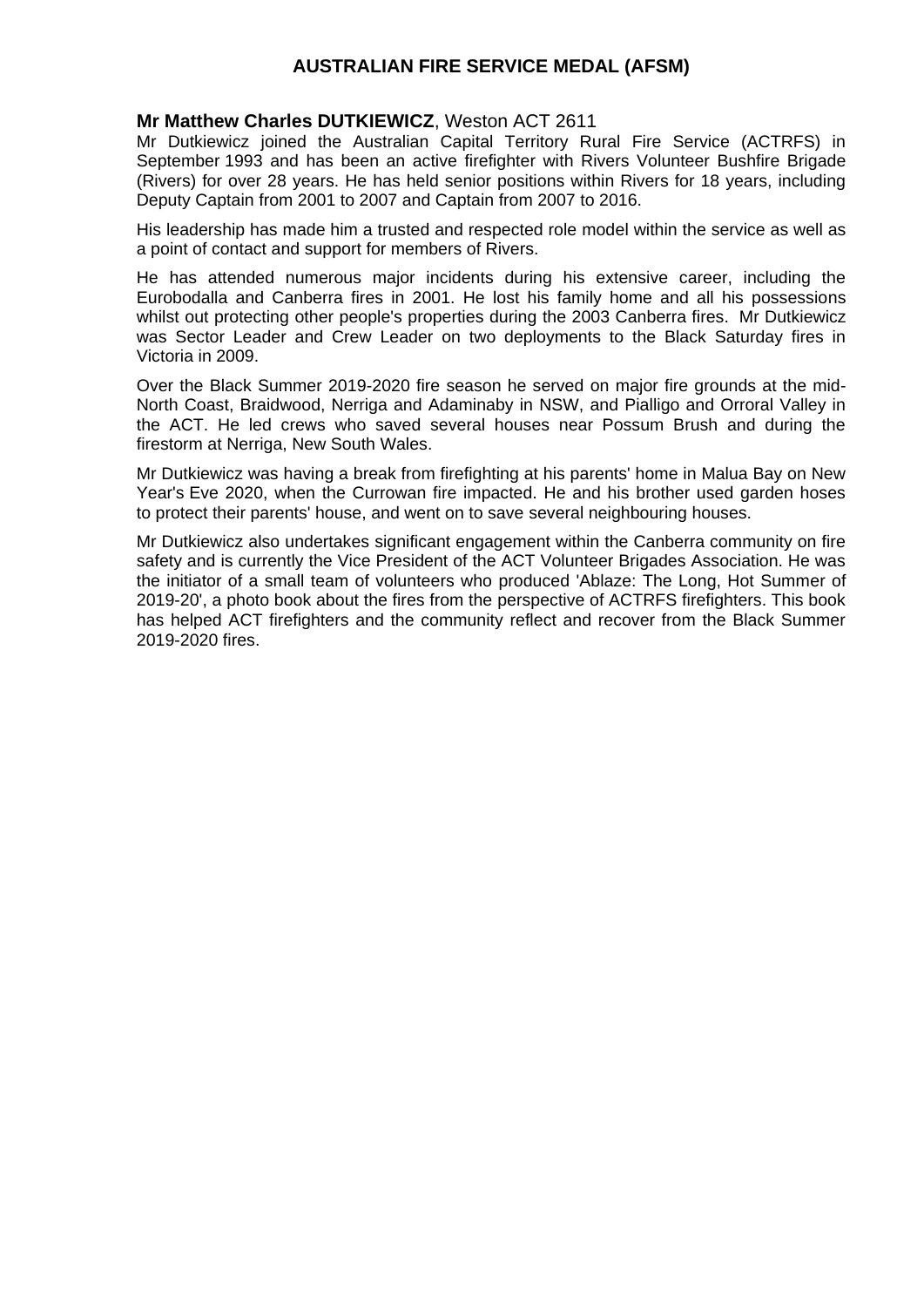### **Mr Gregory Stephen POTTS**, Holder ACT 2611

As a current Operational member of the ACT Rural Fire Service (ACTRFS) since 2011, Mr Gregory Potts has dedicated more than 25 years to supporting Australian communities, since first joining the New South Wales Rural Fire Service (NSWRFS) in September 1996.

Mr Potts was also a founding member of the New South Wales State Emergency Service Bermagui Unit, in1998 until 2004. During his time with the Bermagui Brigade he held positions including Deputy Captain and Captain, and was involved in firefighting efforts during Section 44 Bushfire Emergency operations in 2001 and 2002, and the 2003 bushfires in the Adaminaby area.

As a member of the ACTRFS, Mr Potts provided valuable support during the 2019-2020 Bushfire Season, sharing knowledge and experience to members from both the NSWRFS and ACTRFS.

Mr Potts has dedicated his volunteer and salaried career to ensuring the safety of his communities through improved interface asset protection zones, improved bushfire fuel reduction activities and advising on best practice development in bushfire prone areas. He has also been key to discussions around the protection of critical infrastructure, which is often overlooked during bushfire protection activities and significant bushfires.

Mr Potts has made a significant contribution to the preparedness, safety, and wellbeing of the communities of South-East NSW and the ACT throughout his 25 year career, and particularly during the challenges of 2019-2020 Black Summer Bushfires. He has served his communities with the highest regard for their protection from the impact of bushfires and has always challenged the services to look for improvements to better protect life, property, and the environment.

Mr Potts has also made valuable and consistent contribution to the COVID-19 response, working with several areas of the ACT community. In the Incident Management Team, Mr Potts coordinated staff and volunteers in areas including testing centre welfare, computer deliveries to students, Health operations officer and delivery of Rapid Antigen Tests to school students and vulnerable community groups.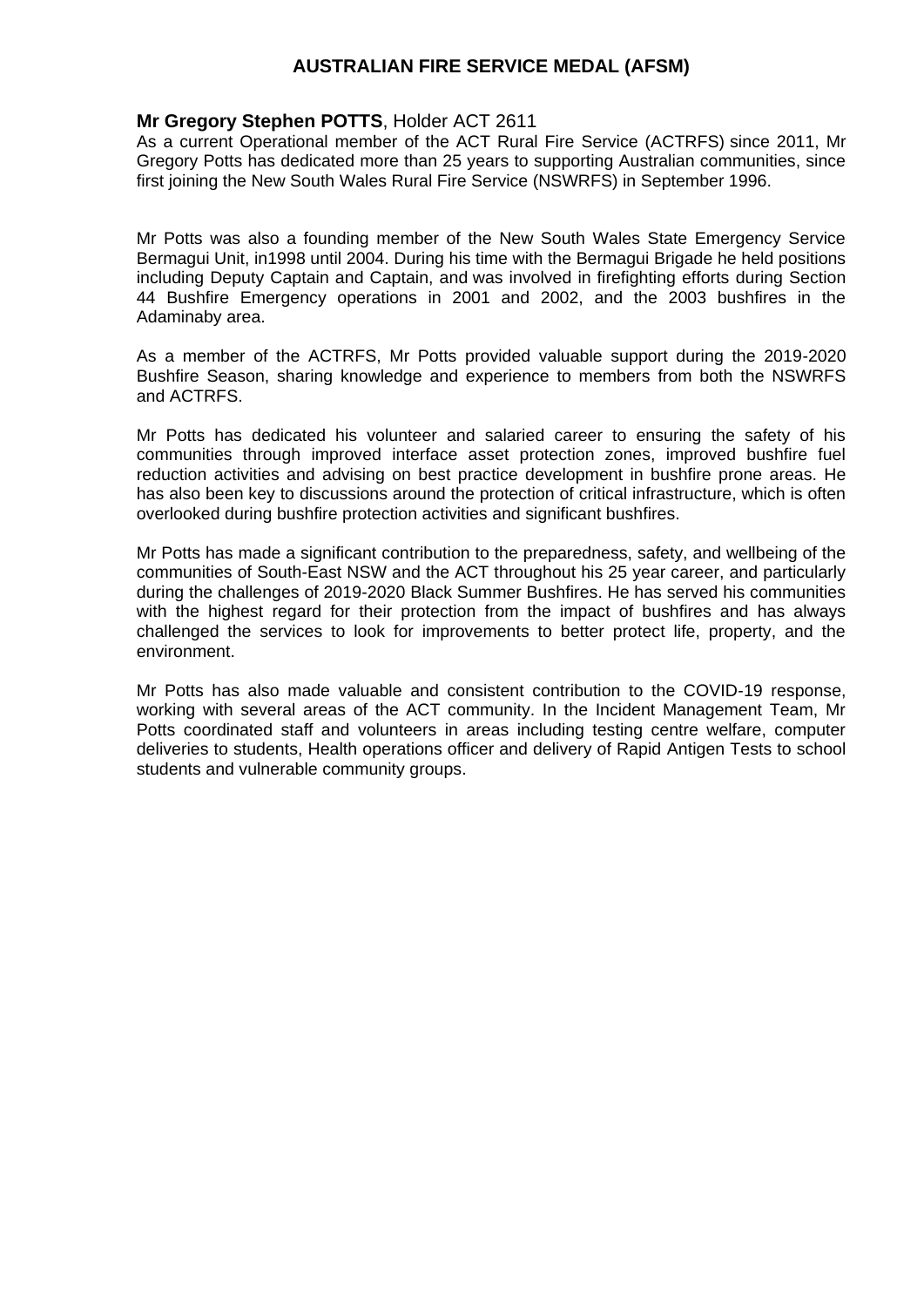#### *New South Wales*

#### **Mr Wayne Robert CANNON**,

Mr Wayne Cannon commenced with New South Wales Ambulance in 1989 and has worked in various roles including Intensive Care Paramedic, Special Casualty Access Team (SCAT), Urban Search and Rescue Operator, Tactical Medic, Helicopter Paramedic, Paramedic Educator, and in leadership roles.

Mr Cannon has dedicated his career to enabling and developing the New South Wales Ambulance specialist wilderness and remote area response capability, and is viewed as an expert in specialist patient access and aeromedical evacuation.

Mr Cannon has demonstrated his dedication not just by his clinical commitment to excellence in patient care and safety, but also his willingness to lead as a role model. He has an extensive paramedic career with a focus on the operational delivery of patient care, particularly in difficult and remote locations and the aeromedical environment. He has been instrumental in the development and delivery of SCAT and remote area access capability for New South Wales Ambulance.

Mr Cannon has instructed on almost every Remote Area Access (RAA) and SCAT Course and recertification in the last 15 years, as well as spending almost 20 years as a Helicopter Paramedic. He is a technical expert in accessing, treating and evacuating patients in difficult, hazardous and remote environments, such as caves, cliffs, canyons and collapsed buildings, and is well respected across the emergency services, rescue and aviation industries.

Mr Cannon has responded to, and often led, some of the most demanding and complex remote area and wilderness rescues for New South Wales Ambulance. He has led teams for prolonged overnight missions and made his own incredible acts of bravery in the face of peril.

Mr Cannon has demonstrated humility and commitment to ensuring New South Wales Ambulance can deliver excellence in care to patients throughout his diligent service. His dedication to patients and expertise in this area has influenced how remote area aeromedicine is delivered.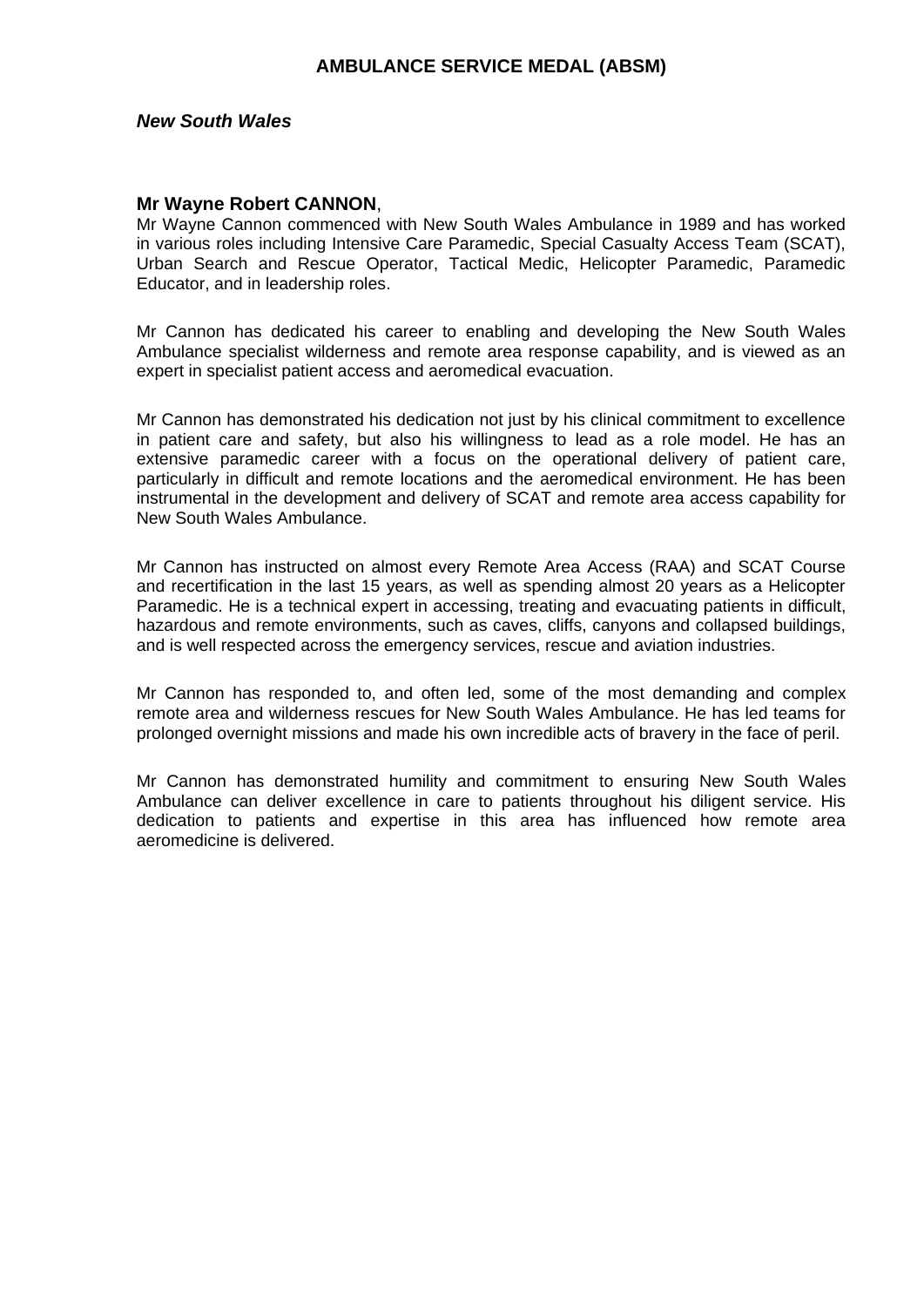### **Mr Mark Roy GIBBS**, Yass NSW 2582

Mr Mark Gibbs commenced with New South Wales Ambulance in 1987, working in a variety of frontline and operational management positions. He remains passionate about providing high-level clinical care to the community, undertaking and assuming the role of patient advocate whilst leading his team of over 400 paramedics and continuing to ensure paramedic and patient needs are at the forefront of all operations.

Mr Gibbs performed a pivotal role in the transition of stations in southern New South Wales from on-call' to 24-hour stations. By liaising with industry bodies and representing the interests of New South Wales Ambulance, Mr Gibbs ultimately increased the ability of crews to attend to the community, whilst simultaneously improving the teams' workload, productivity and fatigue management.

Whilst balancing and managing multiple competing priorities, subject to public and political scrutiny, Mr Gibbs continues to improve his sector's focus on operational, clinical, business and financial performance whilst maintaining the focus on patient care. He has contributed to a culture shift which has improved the morale and determination of the entire team, at a time of increased demand compounded by the first peak of the coronavirus pandemic and following the tragic death of a paramedic, he led a critical incident team.

Mr Gibbs' tenacity and integrity enabled him to lead the sector through a cultural review, while simultaneously providing ongoing support to the entire sector during these challenging times. His ongoing commitment to operational improvement, powerful work ethic, commitment to his team, and persistent advocating for patient care resonates and inspires all staff.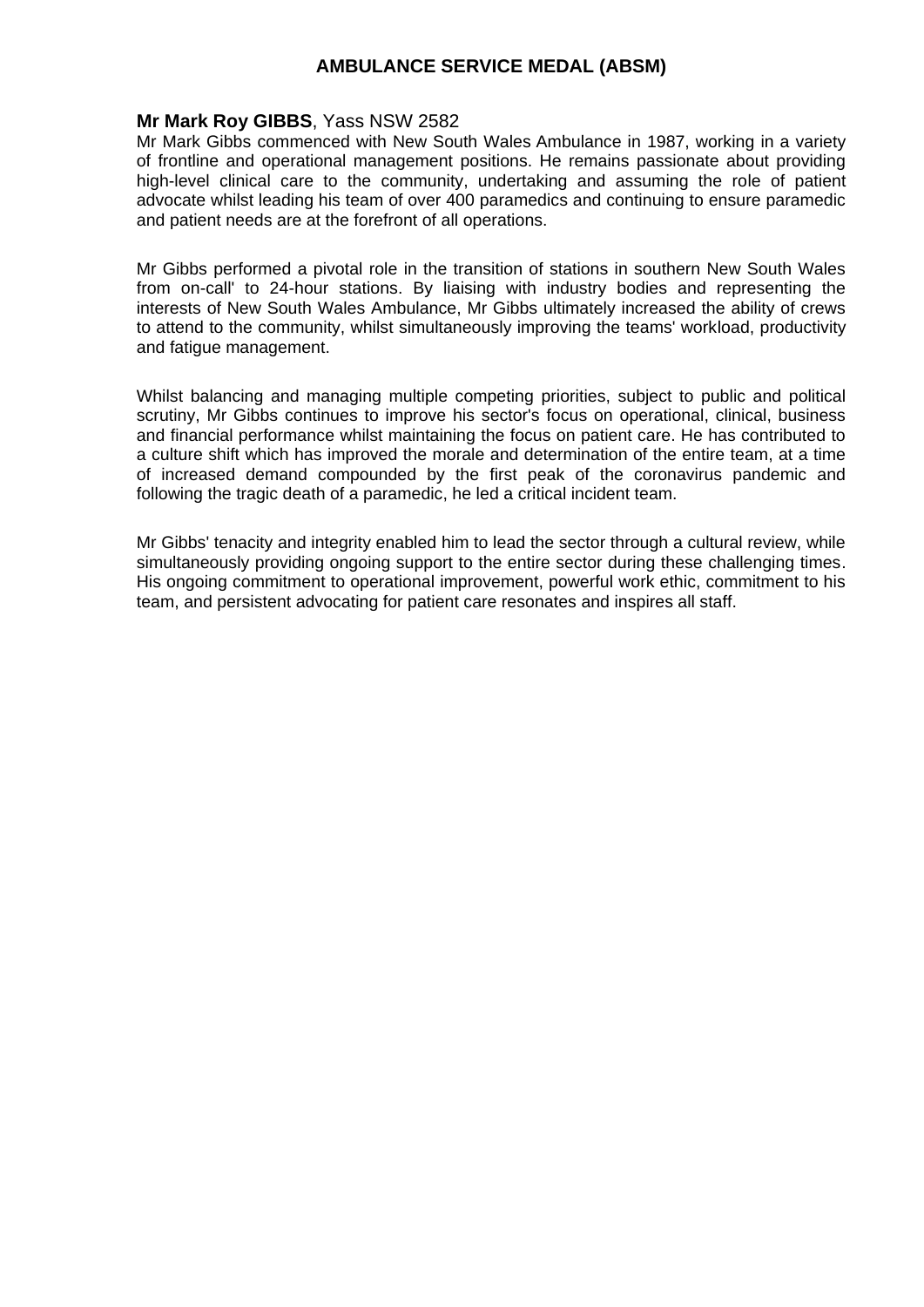#### *Queensland*

#### **Mr Grant Richard GAMBLE**, QLD

Mr Grant Gamble has had a long and distinguished ambulance career, commencing with the former Queensland Ambulance Transport Brigade as an Honorary Ambulance Officer in 1984, followed by his permanent appointment as an Ambulance Officer in the same year.

Mr Gamble's distinguished career has seen him excel in a variety of senior clinical roles, including Clinical Support Officer, Regional Operations Supervisor and went on to gain his qualification as a Critical Care Paramedic. He has also undertaken relieving duties as Area Director, Senior Clinical Educator of the Local-Area Assessment and Referral Unit and as Team Leader in the Clinical Hub at the Kedron Operations Centre.

Mr Gamble continues to positively influence the lives of patients within the Queensland Ambulance Service (QAS) Gold Coast Region through his role as a Critical Care Paramedic. His unfailing commitment and dedication to excellence in patient care, education and training has enabled him to provide authoritative advice to more junior staff, patients and carers, his peers and higher management, during highly complex and extremely challenging incidents and environments.

Mr Gamble's expertise and experience has seen him deployed during Cyclone Debbie 2017 and to provide leadership and input on multiple QAS clinical projects. He has served the people of Queensland for over 37 years and continues to demonstrate the professionalism that is representative of today's paramedic profession.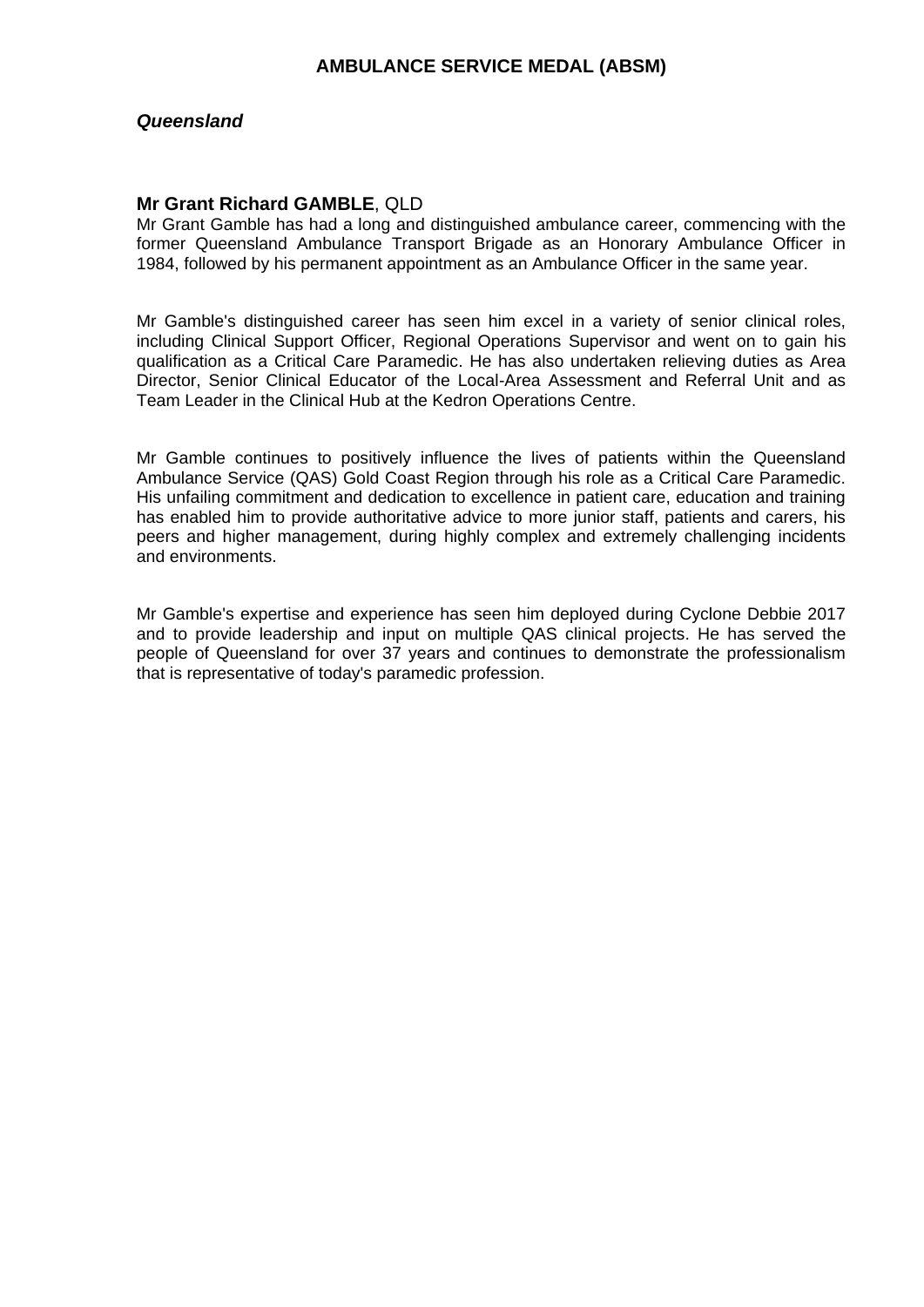#### *Western Australia*

#### **Mrs Wendy Lee-Ann PRICE**, WA

Commencing in May 2009, Mrs Wendy Price has served for 13 years as a Volunteer Emergency Medical Technician with St John Ambulance Western Australia.

During this time Mrs Price has attended many hazardous frontline callouts within the Ravensthorpe and Great Southern region. She has served as an Emergency Medical Technician (2009 - 2022), Sub Centre Chairperson (2019 -2022), and Receiving Officer (2012).

Mrs Price has made a significant contribution and outstanding service to the community of Ravensthorpe and the Great Southern Region of Western Australia. She is a respected volunteer and role model and always goes beyond the expectation of her normal duties to serve her community.

She is integral to the community of Ravensthorpe and the operation of the St John Ambulance Ravensthorpe Sub Centre. Her service and commitment to the community of Ravensthorpe is nothing short of extraordinary.

On the frontline Mrs Price is particularly outstanding in times of emergency. She has been involved in many major rescue operations such as a particularly hazardous cliff rescue in Hopetoun; assisting a patient trapped in a truck containing beehives; and using her knowledge of farming equipment to assist in farm machinery accidents. She can always be counted on to attend the scene and organise additional resources that would normally stretch and test the most experienced professionals. She does this with a grace and conviction that is greatly admired by the people who are privileged enough to see her in action.

The ambulance service and Ravensthorpe Sub Centre would certainly not function as efficiently without the time and effort that Mrs Price devotes to serving her community through St John Ambulance.

After 13 years of service, under considerable pressure, Mrs Price always remains calm and gives her full commitment. She is a huge asset to the Ravensthorpe community and a prime example of distinguished service.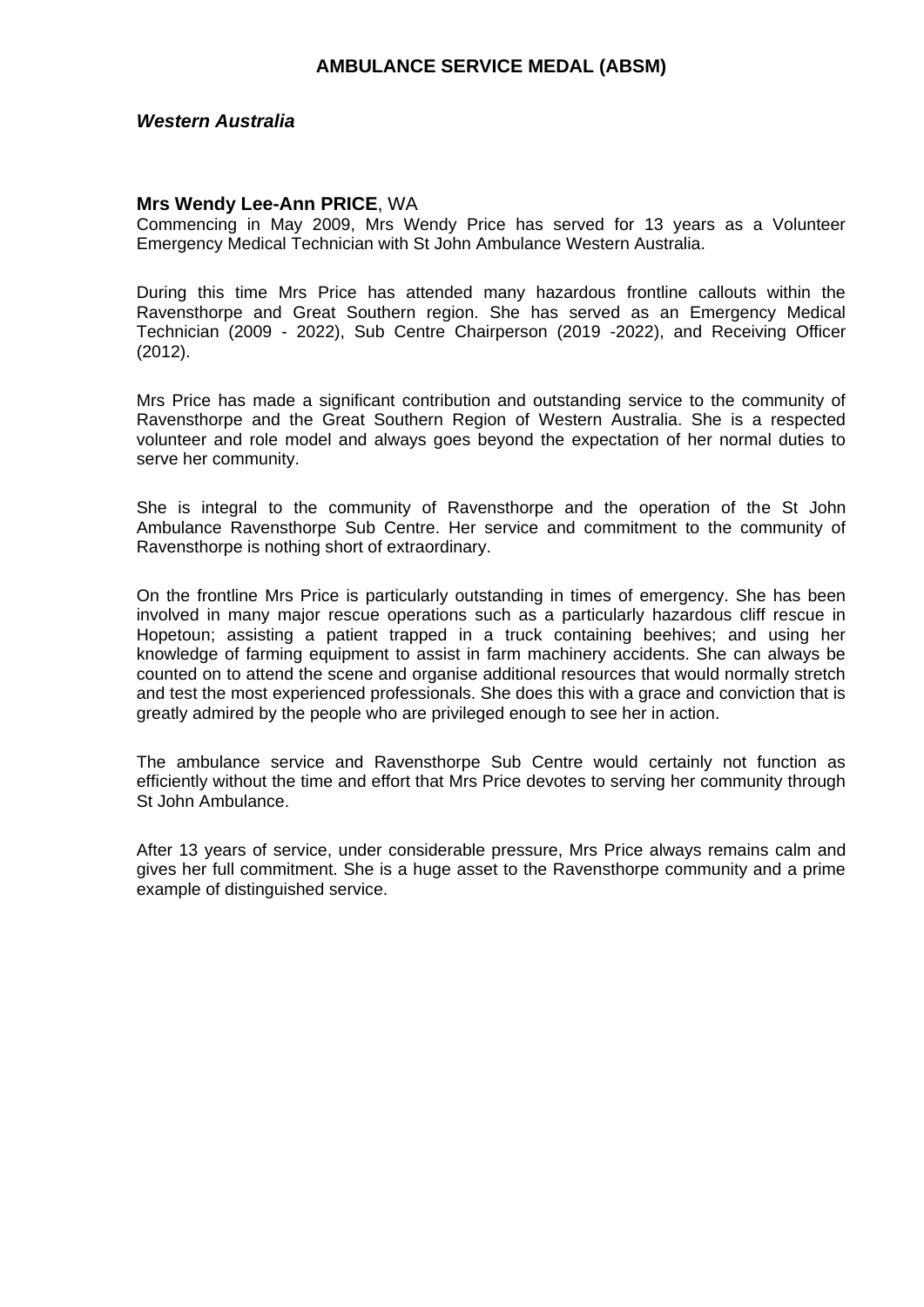### **Mr Ian James TELFER**, Donnybrook WA 6239

Mr Ian Telfer commenced with St John Ambulance Western Australia in 2014, as an Emergency Medical Technician and in 2015 he became the sub centre Chairperson.

In his short time with St John, Mr Telfer has attended many on road call outs and countless incidents. He has proven to be a dedicated member, committed to the delivery of the ambulance service and pre-hospital care within the Donnybrook and Southwest Region, and he has been the driving force and lead project manager in the redevelopment and upgrade of the Donnybrook Sub Centre. His actions ensured the centre included future-proofing needs, providing private facilities for the crew on shift, storage, meeting room, and a secure office for their on-site Office Administrator.

Over the last six years Mr Telfer has led and promoted the concept of over thirty community placed automated external defibrillators (AED) in the town sites of Donnybrook, Kirup, and Balingup. He has also further developed the concept of making first aid a part of everyone's life. He established an initiative and led a committee, intent on ensuring that every person in the Donnybrook Shire, between the ages of 12 and 70, were provided with training in the use of an AED. In 2018 he conducted over forty training sessions on the 'Staying Alive in the Shire' program, training more than 1000 community members.

In 2015, Mr Telfer was elected to represent the Upper Southwest Sub Region as a committee member of the Southwest Volunteer Support Fund (Development Fund). The committee was tasked with the provision of a structure to enable sub centres in the Southwest to voluntarily pool resources and support the acquisition of regional assets, to improve ambulance service sustainability in the Southwest. Multiple projects in the more remote and financially challenged locations have seen the provision of new equipment and training resources and the placement of AEDs throughout the Southwest.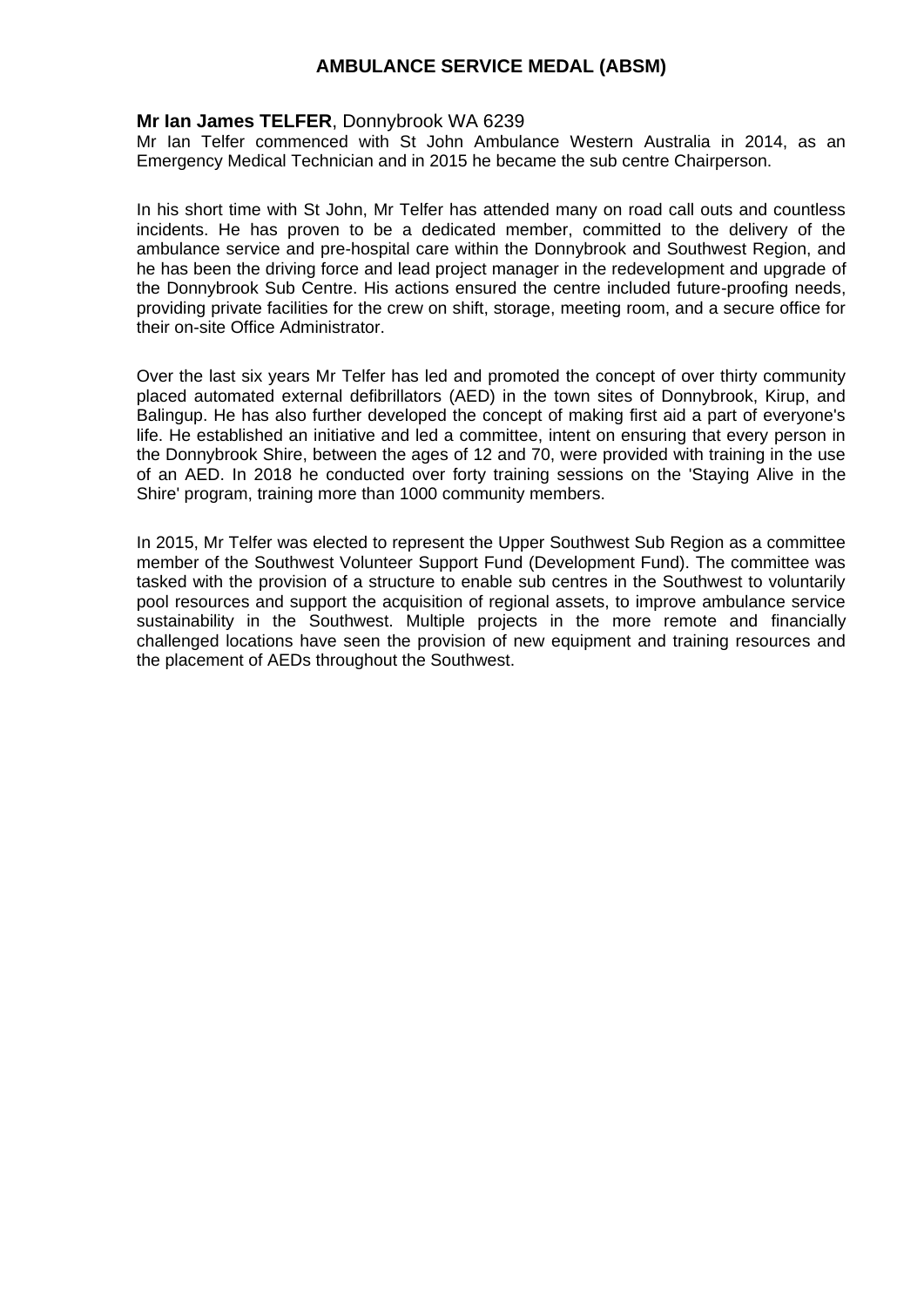### **Mr Craig Ronald TELFORD**, Kelmscott WA 6111

Commencing in January 1996, Mr Craig Telford has served for 26 years as a Paramedic with St John Ambulance Service Western Australia.

During this time Mr Telford has held a range of frontline roles including: Critical Care Paramedic with the Emergency Rescue Helicopter Service, Special Operations and Urban Search and Rescue and the Australian Medical Assistance Team (AusMAT).

Mr Telford is currently serving as a Special Operations Paramedic within the Perth Metropolitan area. He has made a significant contribution and outstanding service to the community of Western Australia as a respected leader and role model and he epitomises the very meaning of distinguished service.

Mr Telford has performed the role of Critical Care Paramedic for several years with the Emergency Rescue Helicopter Service, providing high level clinical care and rescue in remote locations to the community of Western Australia. He then joined the Special Operations and Urban Search and Rescue where he specialised in rescue and clinical response in cases where there was risk of further injury to patients or rescuers.

In 2010, Mr Telford deployed with the AusMAT to Pakistan, in response to the devastating floods. In 2019, he was deployed to the Yanchep and Stirling Range bushfires where he provided clinical support and fire ground retrieval capabilities to the fire fighters. The work undertaken was often for long periods in very hot and dangerous conditions.

At the outset of the COVID-19 Pandemic in early 2020, Australian citizens were repatriated to Christmas Island where Mr Telford was deployed as part of the AusMAT response team to provide clinical care for the duration of the quarantine period. In 2021, he again joined the Urban Search and Rescue (USAR) teams in response to Tropical Cyclone Seroja, providing clinical care and support to the ongoing post impact operations in the region.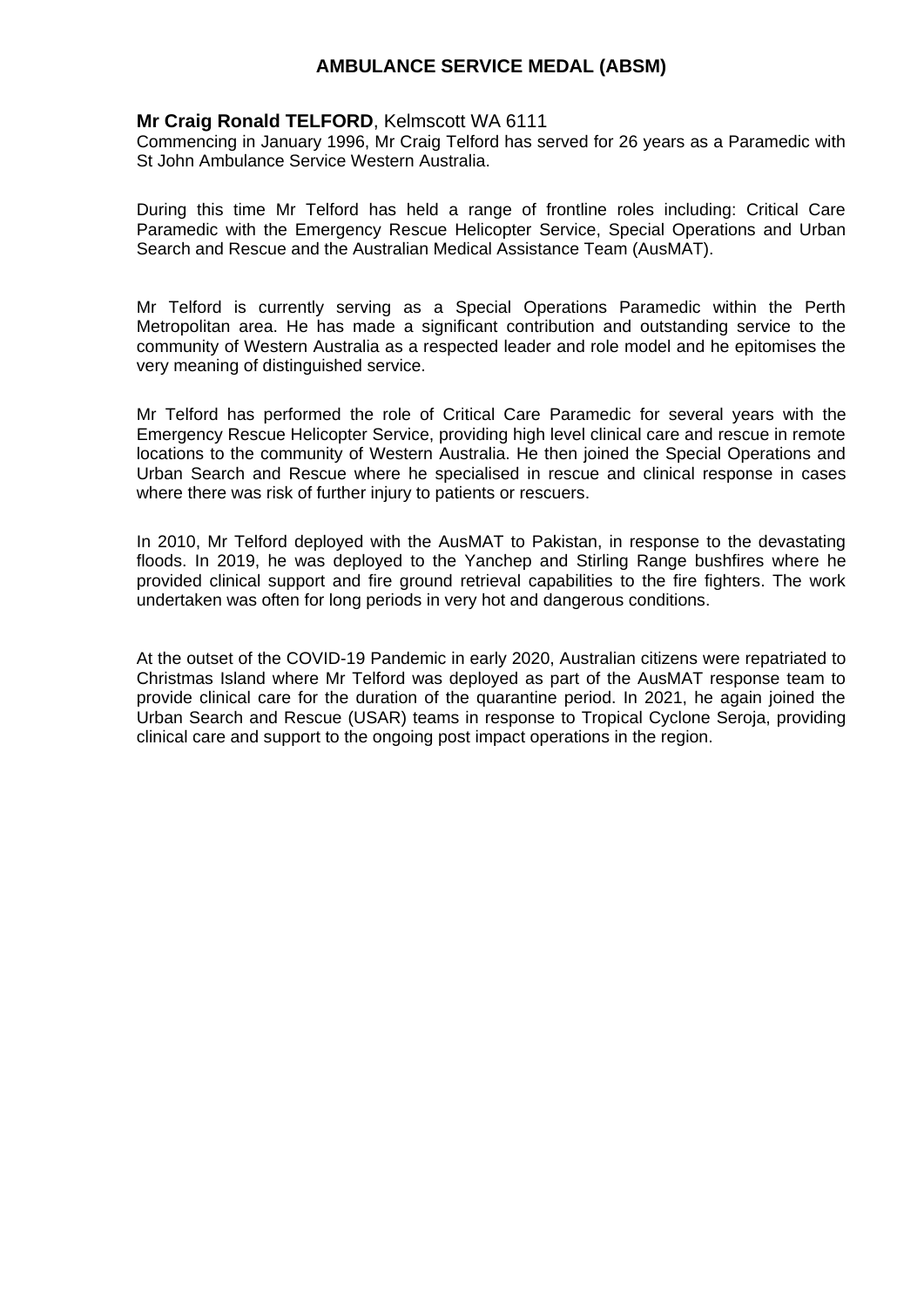### *South Australia*

#### **Mrs Julie Margaret APPAY**, SA

Mrs Julie Appay joined St John South Australia Ambulance Service (SAAS) in 1995 as an operational recruit and progressed to Ambulance Officer.

Mrs Appay has held various operational and support positions on the frontline including Peer Support Officer, Regional Medical Transport Services at Wallaroo, WHS representative and Volunteer Ambulance Officer. She has worked hard to maintain her qualifications and has spent many hours on roster for the Kadina team, not only providing support to her community but also playing a part in saving many lives in regional South Australia.

Mrs Appay has spent time relieving as a Volunteer Team Leader and Training Coordinator, and she could always be relied upon to step up and serve the team. Her commitment to the SAAS Peer Support program has made a significant difference for her colleagues and she has spent countless hours supporting them through difficult cases and experiences, always ensuring they were well supported and gaining their trust and confidence. Mrs Appay continues to work as an Ambulance Officer and maintains her volunteer involvement with SAAS.

Mrs Appay's values embody the organisational values of SAAS and putting patients and colleagues first has always been at the forefront of her actions. She is a very worthy recipient of this honour.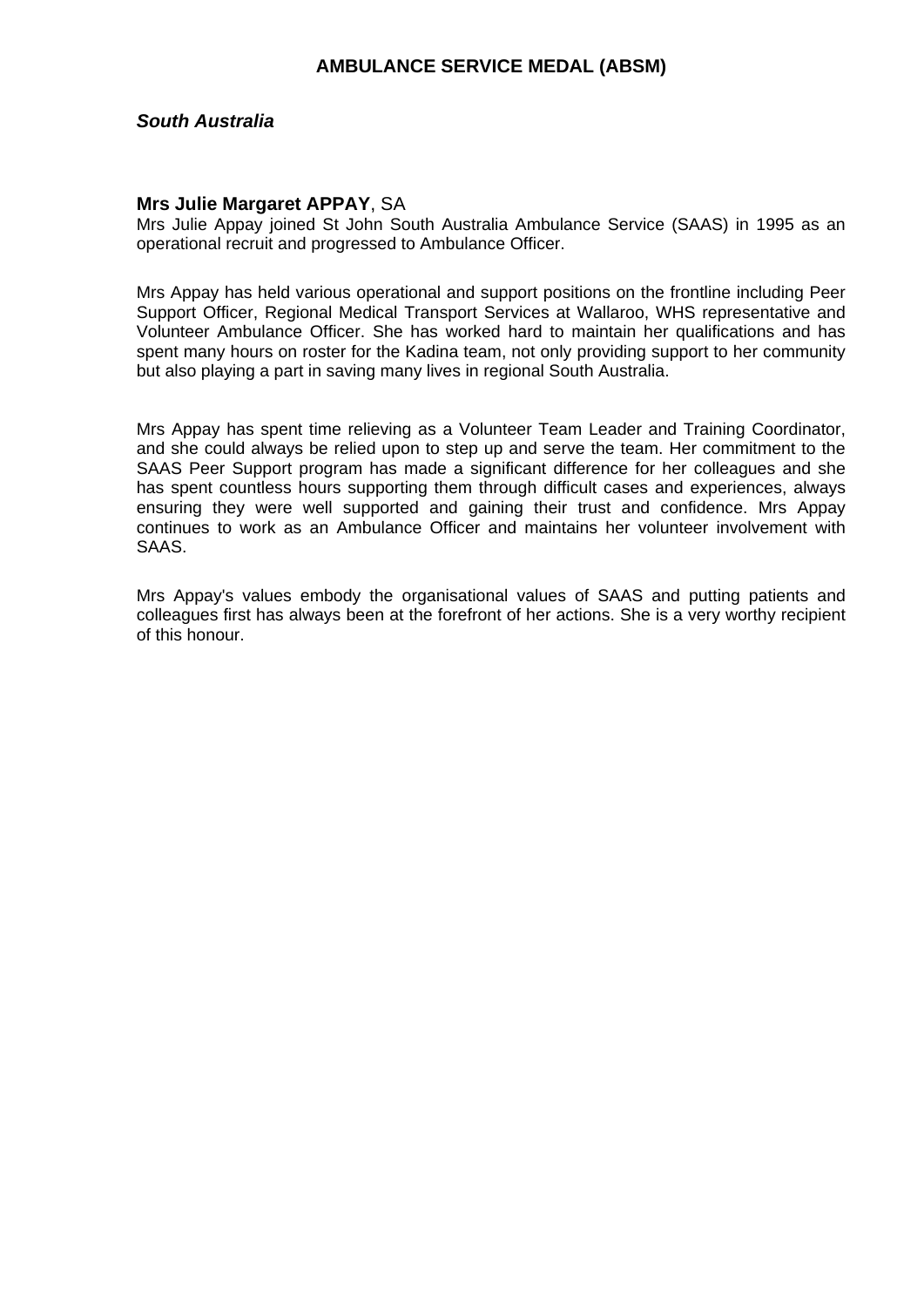### **Mr John Lyndon NOBLE**, Ascot Park SA 5043

Mr John Noble was previously a volunteer Ambulance Officer before commencing employment in 1988 as a Paramedic. He went on to be an Air Attendant in 1992, providing medical services as a single clinician all over regional South Australia with the air wing of the ambulance service. This required specialist skills in a unique environment. He qualified as Intensive Care Paramedic in 1997 and took on a Clinical Team Leader roll in 2003, managing the station and providing the clinical support and training for its staff.

Mr Noble is currently an Extended Care Paramedic, and his career spans some 36 years. In 2006 he gained a position with the West Midlands Region, United Kingdom, drawing on his experience with South Australia Ambulance Service (SAAS) to work with Rapid Response Paramedics. This opportunity afforded him exposure to the National Health Service (NHS) and the daily workings of an overseas ambulance service.

On his return to Australia in 2007, he formed part of the inaugural group who developed the Single Paramedic Response INTervention (SPRint) program, which he continued to develop and participate in over the next three years. He is a highly respected professional and clinician who has often been sought out to participate in various new initiatives due to his clinical focus, patient advocacy, compassion and supportive focus for staff and volunteers.

Mr Noble has held a variety of positions as a clinician, in leadership, clinical support, mentor and trainer. His diversity and exceptional clinical knowledge has provided great support to patients and to new initiatives and training programs. He is a strong patient advocate and takes a great interest in supporting the needs of other clinicians and volunteers.

Mr Noble is a dedicated employee who has shown great commitment to the ambulance service, its employees, volunteers, patients and regional communities across the state.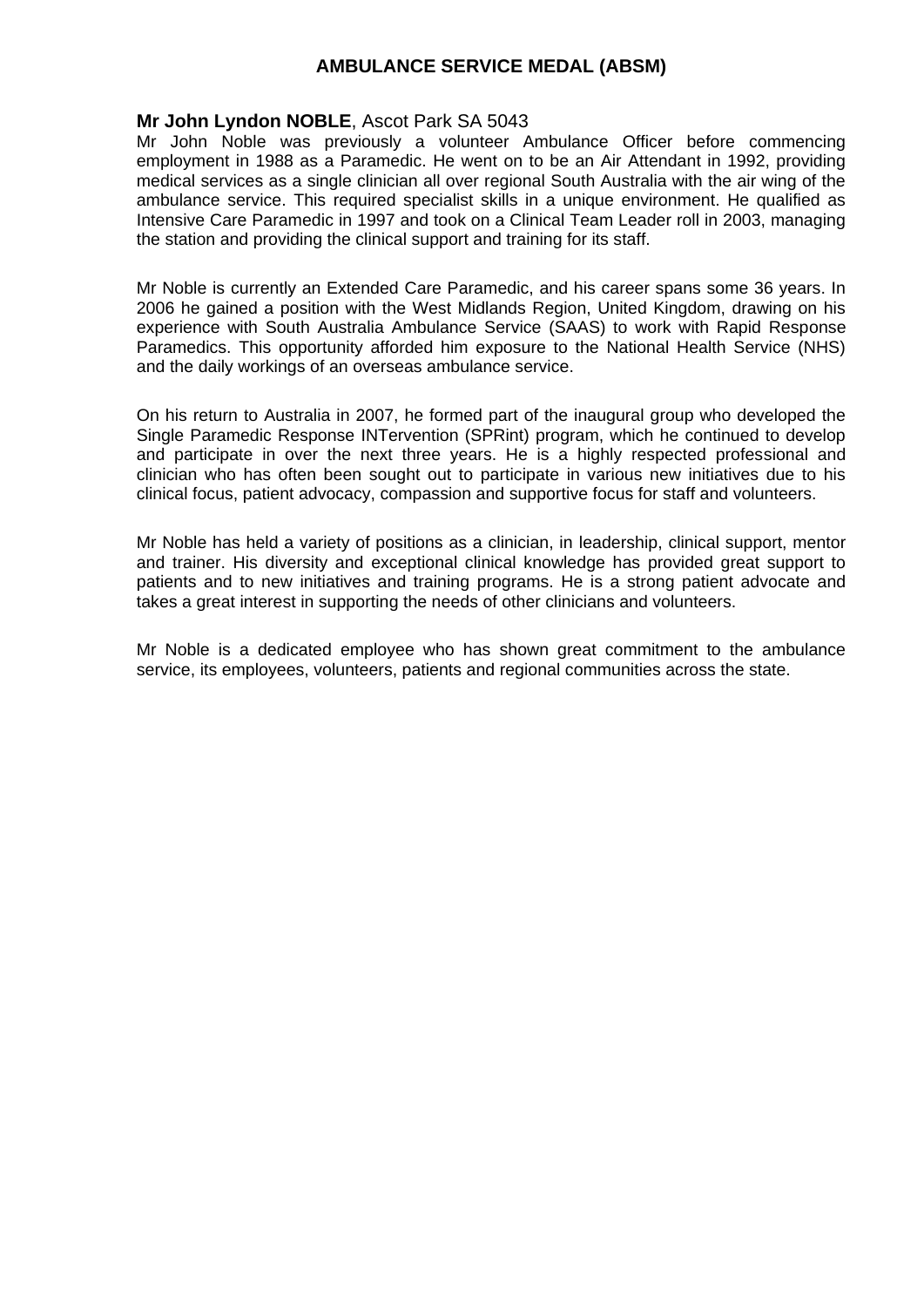### **Mr Shaun Andrew WHALES**, Wynn Vale SA 5127

Mr Shaun Whales has been with SA Ambulance Service for 18 years. He is an exceptional paramedic and leader, and currently the Operational Manager, Metro Central. He is affable, empathetic and has a strong alignment to organisational values. His contributions to major incident responses in addition to the COVID-19 response has been exceptional.

Mr Whales' work ethic is consistent, high performing and supportive. He draws strongly on his military leadership and clinical experience to improve service and support to staff, with the ability to manage large projects such as station builds, improvement projects and community engagement strategies. When collaborating with managers and staff, his focus on staff welfare is extremely well received. His expertise in technological solutions, QR codes and knowledge of complex clinical and operational requirements has ensured compliance with emergency management directions and limited exposure to clinicians and ultimately the public of South Australia.

South Australia recorded its first COVID-19 case in February 2020. South Australia Ambulance Service (SAAS) mounted an agile response, anticipating and preparing for extreme stressors at a Health system level and with SAAS. The COVID-19 Incident Management Team (IMT) occurred quickly.

Mr Whales had previously been an active participant in IMTs created for managing events like bushfires, and his expertise ensured he became a key person in managing the ongoing event. He undertook the role of Operations lead in the IMT and continued to manage the challenging role as the Operations Manager. He maintained a consistent presence in both environments. This workload was exceptional but due to resource limitations was required.

Mr Whales' ability to bring an appreciation of frontline paramedicine concerns and issues to IMT and taking the detail of the COVID-19 response to his region, the largest metropolitan workgroup, was impressive. He demonstrated exceptional commitment that goes above and beyond the expectation of his role.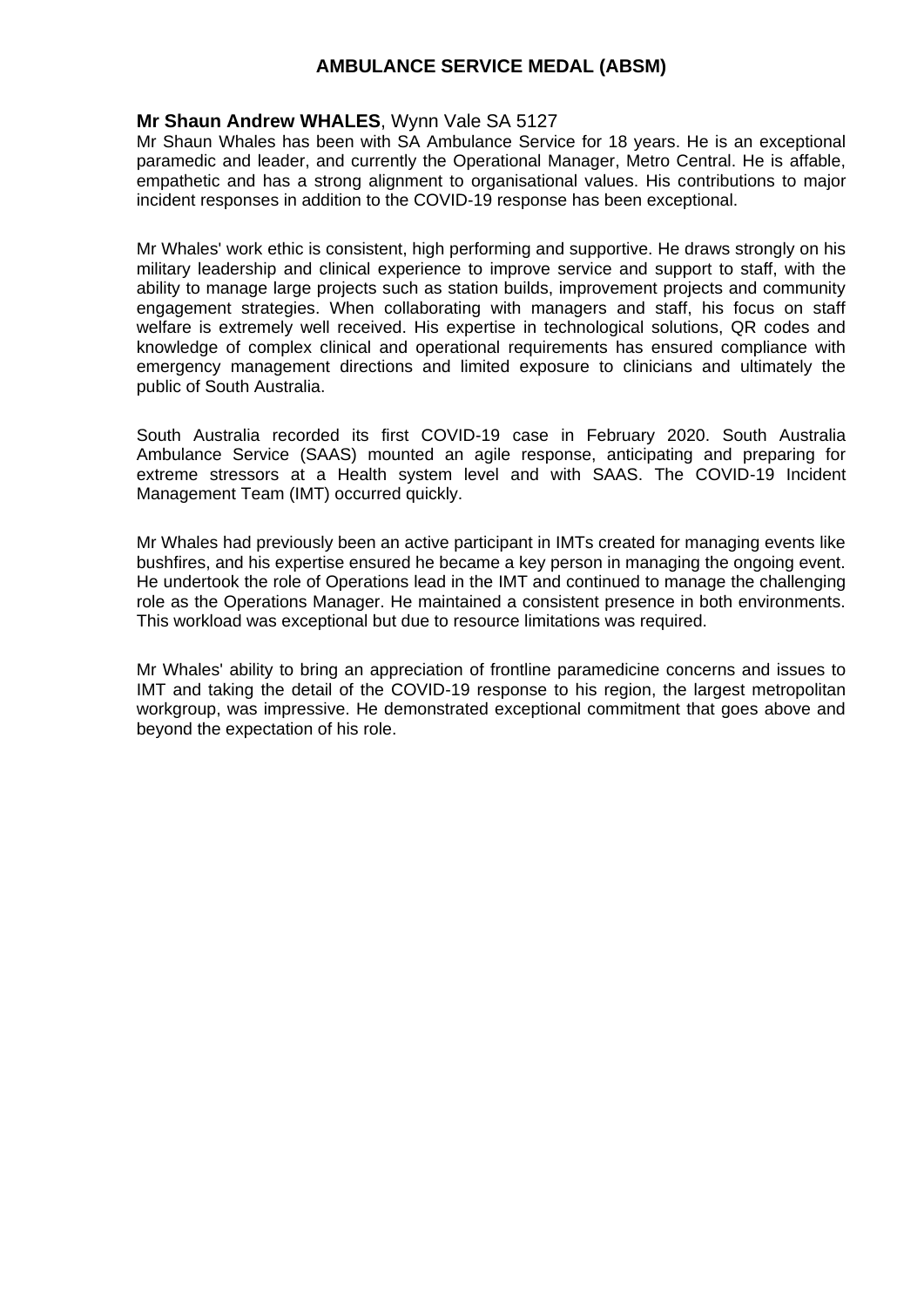#### **Mrs Catherine Anne WRIGHT**, Newton SA 5074

Mrs Catherine Wright commenced with South Australia Ambulance Service (SAAS) in 1998. She is an Intensive Care Paramedic and is currently the Acting Executive Director, Clinical Performance and Patient Safety Team (CPAPS). Mrs Wright has an extensive and credible history of designing and implementing clinical change within SAAS and with external stakeholders.

The impact COVID-19 had on clinical management and response to patients cannot be understated. Mrs Wright became an active participant in the SAAS Incident Management Team (IMT). A key risk for SAAS and its workforce was the adaption of clinical practices to ensure appropriate clinical management, balanced against the need to ensure the clinical workforce was kept safe.

Mrs Wright's leadership ensured changes were implemented safely across a state-wide system of varying clinician levels and geographies. She led her team and IMT in the clinical element of the response to the pandemic. Aerosol generating procedures, managing cardiac arrest patients, varying personal protective equipment (PPE) requirements based on case type, patient destinations during peaks, staff training and education, and increased intern recruitment are just a few of the significant issues she held responsibility and oversight for.

Mrs Wright maintained her executive director responsibilities, including on-call demands to manage rapidly changing pressure on clinical operations. SAAS has been able to maintain service delivery and provide a structure for responding to demands into the future. She also transitioned during this period into the Acting Executive Director CPAPS, providing high level leadership and advice guiding the organisations response.

Mrs Wright demonstrated an exceptional commitment to SAAS that goes above and beyond the expectation of her role.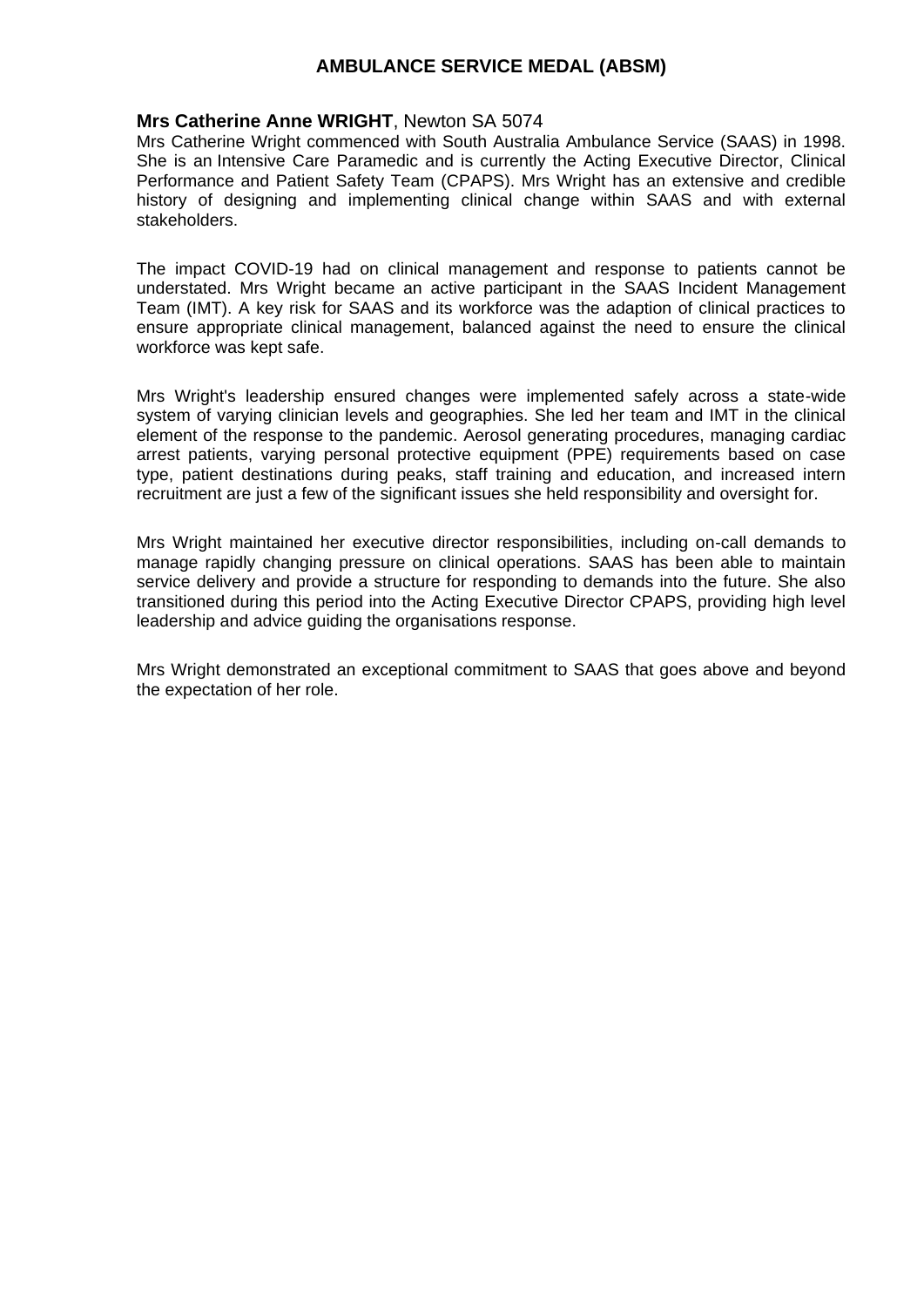### *Tasmania*

### **Mr Glenn John ASLIN**, Invermay TAS 7248

Mr Glenn Aslin commenced his career at Ambulance Tasmania in 1995 as a Paramedic. Prior to that, he was employed as Clinical Instructor, Senior Paramedic RFDS Uluru, and Communications Centre Officer with St John Ambulance, Northern Territory.

Mr Aslin is an active member of the Australian Medical Assistance Teams (AUSMAT) and has attended several national and international high risk COVID-19 deployments, providing direct clinical support and healthcare at Howard Springs in the quarantine facility and at Melbourne nursing homes.

In 2021, he was deployed to Timor Leste where he assisted with care and containment of their COVID-19 outbreak and provided support to increase vaccinations. In 2022, he travelled to King Island, off the coast of Tasmania where he was a sole responder providing assistance to patients before and during their hospital stay. His experience with AUSMAT was invaluable and he managed initial set ups and logistics ahead of other paramedics arriving to the Island to deal with the increase of COVID cases.

Mr Aslin is also part of a small and very skilled team of Extended Care Paramedics, providing treatment and care in the patient's home environment. The trial for this model commenced in 2016 and he has been involved in the implementation and providing ongoing support. He also contributes as a Health and Safety representative for all employees.

Mr Aslin has donated a considerable amount of his own time to complete risk assessments and to make a safe working environment for all, during the COVID-19 pandemic. He is a meritorious employee at Ambulance Tasmania, with well documented satisfaction from patients and peers in the workplace.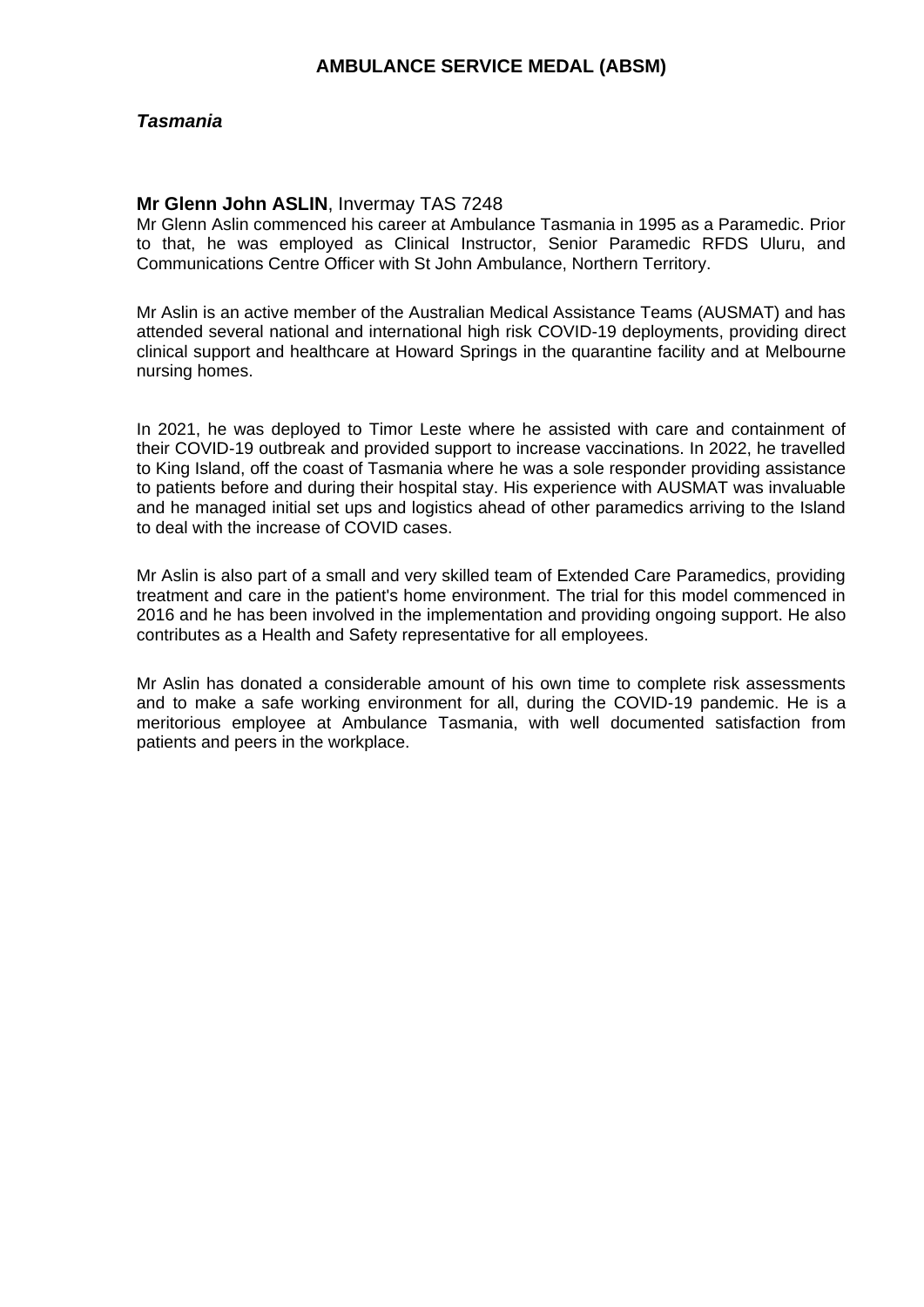### *Australian Capital Territory*

### **Mr Peter Andrew LE LIEVRE**, Kippax ACT 2615

Mr Peter Le Lievre joined the Australian Capital Territory Ambulance Service (ACTAS) in 1978. Over the next 15 years he progressed to the position of Clinical Instructor. He was a member of the first cohort of advanced life support officers for the ACTAS. A transfer to the Queensland Ambulance Service (QAS) followed in 1993. During that time, he took a key role in the establishment of the first intensive care paramedic programme for QAS which established the operations framework which is still used to date.

Mr Le Lievre then moved to Rural Ambulance Victoria where he filled senior clinical and operations management positions, first in Gippsland, then later in North-Eastern Victoria. Following a period employed with the Commonwealth Health Department and Defence Department Joint Health Command, he returned to the ACTAS in 2014.

The work undertaken by Mr Le Lievre in the transition of the communications centre from ambulance specific communications to a holistic emergency management focussed team has been crucial to improving the culture of the ACTAS call centre and stemmed a key change in the operations management for ACTAS. Mr Le Lievre has contributed to several key cultural and organisational changes in ACTAS over the past eight years. These changes have relied on his operational experience and understanding of the nature of Ambulance services and the work undertaken by paramedics, which can only be gained through his extensive career and experience.

The value of 30 years of frontline operational experience that Mr Le Lievre brings to the ACTAS cannot be understated, however it is the work done above and beyond the normal expectations of a paramedic that makes Mr Le Lievre deserving of this recognition.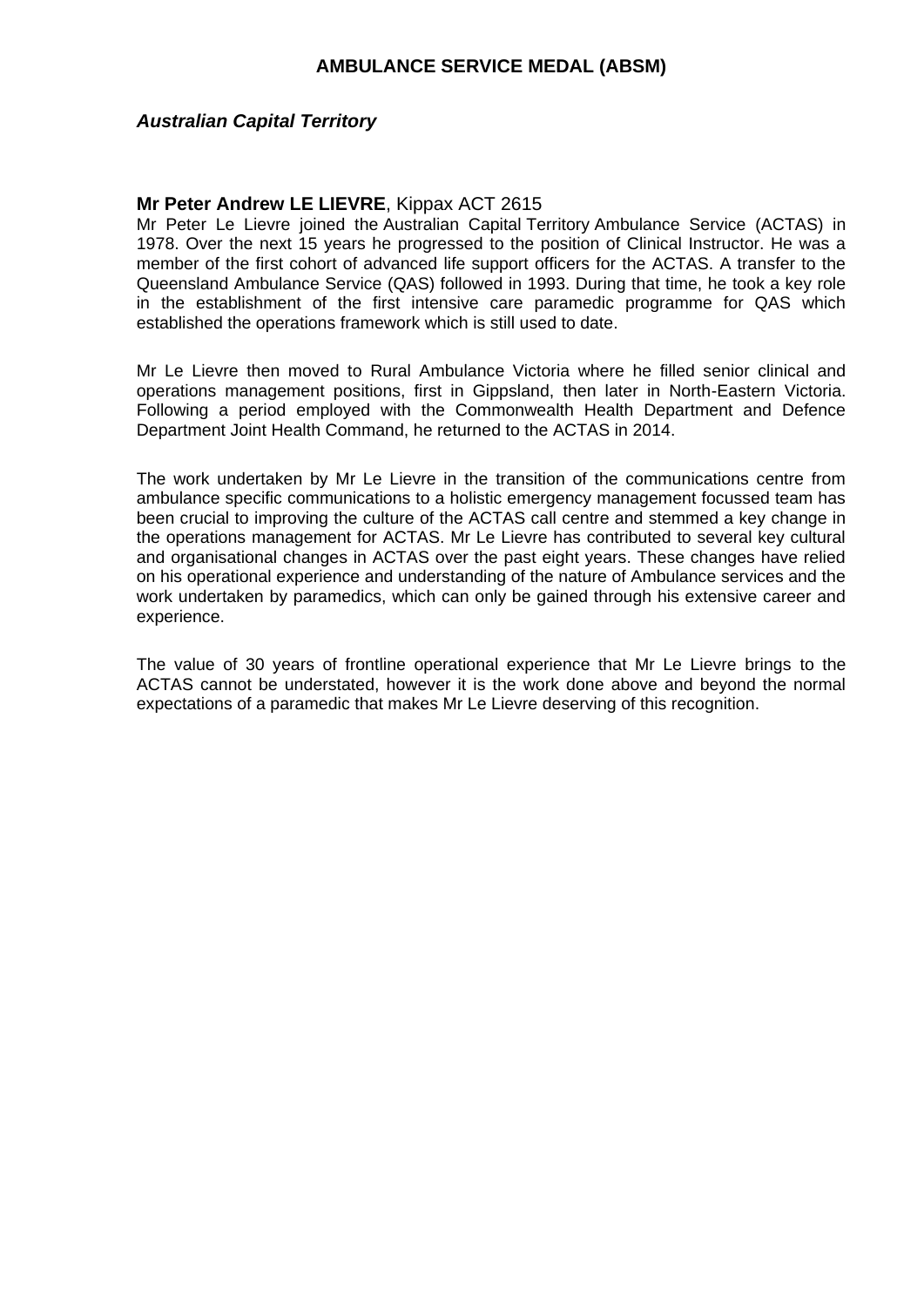### *Northern Territory*

### **Miss Taleaha Jane DAWSON**, Berry Springs NT 0837

Ms Taleaha Dawson is the Acting Operations Manager of St John Ambulance Australia (NT) Inc. (St John NT) Emergency Communications Centre (ECC), responsible for the management of all ambulance Triple Zero (000) calls and coordination and dispatch of ambulance resources in the Northern Territory.

Ms Dawson led her team through the procedural changes in response to COVID-19, including the use of Personal Protective Equipment (PPE), testing, and decontamination of the workspace to minimise the risk of infection within critical infrastructure. Ms Dawson led key projects to strengthen the St John NT response to the predicted surge in workload, including introducing new COVID-19 risk assessment questions for callers to Triple Zero (000), which required having to rapidly train all ECC staff in the new questioning and assessment of risk. Ms Dawson also ensured business continuity of the service through risk analysis and drove solutions for an alternative ECC site, in the event of infection. Ms Dawson and her team also coordinated additional COVID-19 resources, which required new triage and dispatching processes.

Furthermore, Ms Dawson introduced alternate staffing arrangements and a rapid recruitment process, which included redesigning the Emergency Medical Dispatcher's course to shorten the training time, ensuring the ECC had suitable capacity to respond to the impact of the pandemic. Ms Dawson was also instrumental in securing additional space for the St John (NT) ECC staff expansion, ensuring that there was adequate availability of staff to respond to the demand for service.

Ms Dawson continues to represent St John NT on the National Emergency Communications Working Group (NECWG); a group including all emergency service agencies responsible for Triple Zero (000).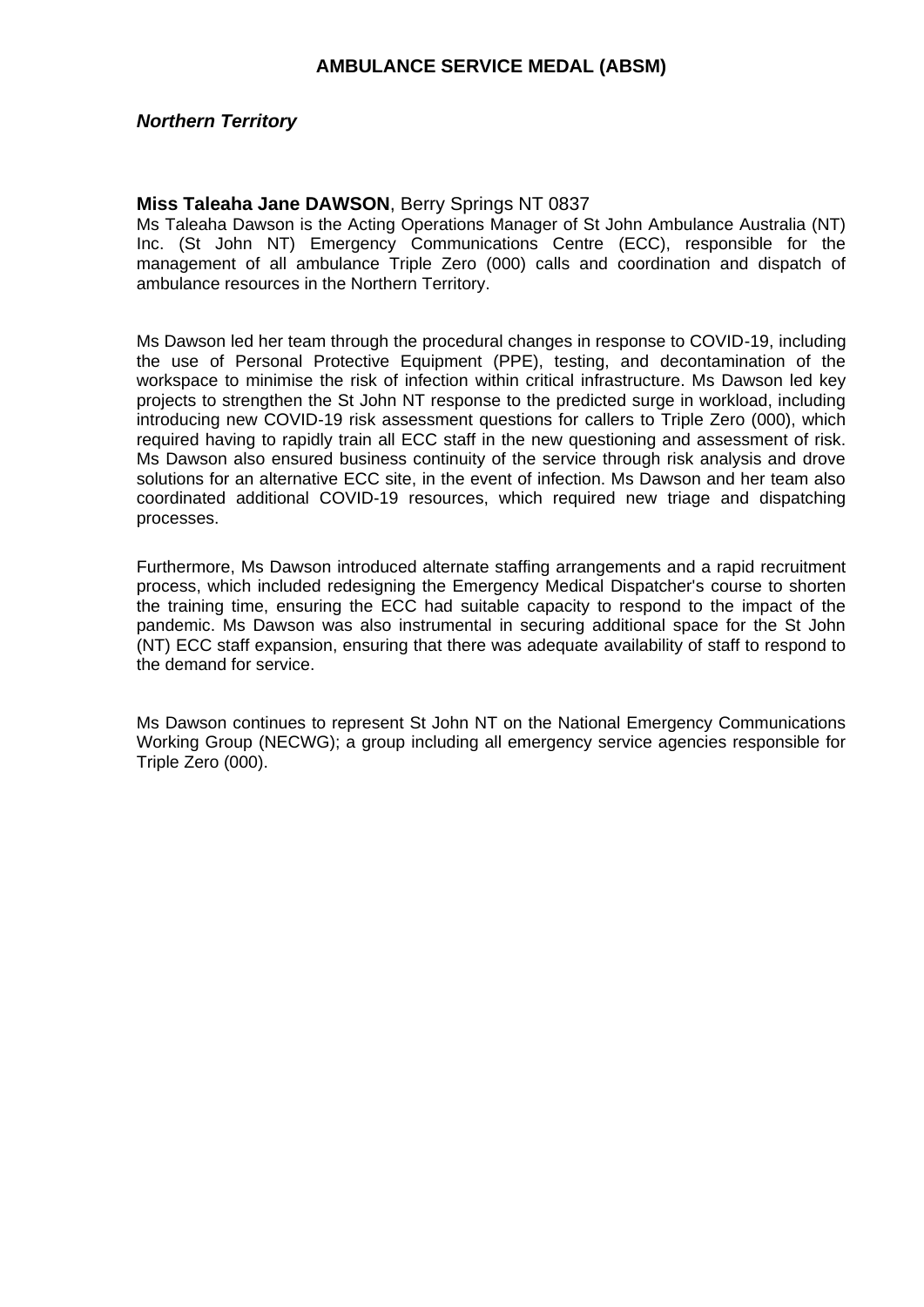### **Mr Craig GARRAWAY**,

Mr Craig Garraway is the Operations Manager, responsible for the coordination and management of the St John (NT) response to COVID-19.

Mr Garraway stepped away from his substantive role as manager of the Emergency Communications Centre to provide leadership throughout COVID-19, having responsibility for the implementation and management of projects specifically related to COVID-19. He established new transport services including Swab Cars, COVID-19 buses and dedicated COVID-19 ambulances to move COVID-19 patients through the health system and mitigating the impact on emergency ambulances.

Mr Garraway represented St John (NT) on various committees and groups, including the Territory Emergency Operations Committee (TEOC) coordinating solutions and removing barriers to the Northern Territory response; and the Council of Ambulance Authorities Operations Group where information on response and lessons learned were shared and applied.

Mr Garraway was always available to attend urgent, last-minute meetings to address unexpected issues alongside the standing meetings. He provided leadership and input to the operational team, having input to Northern Territory Health agency coordination and outbreak management.

Mr Garraway has worked continuously at a highly impactful level. He has made himself available to all and has been an active and solutions driven team member who takes up any challenge with the drive to get things done in a positive, coordinated and inclusive manner.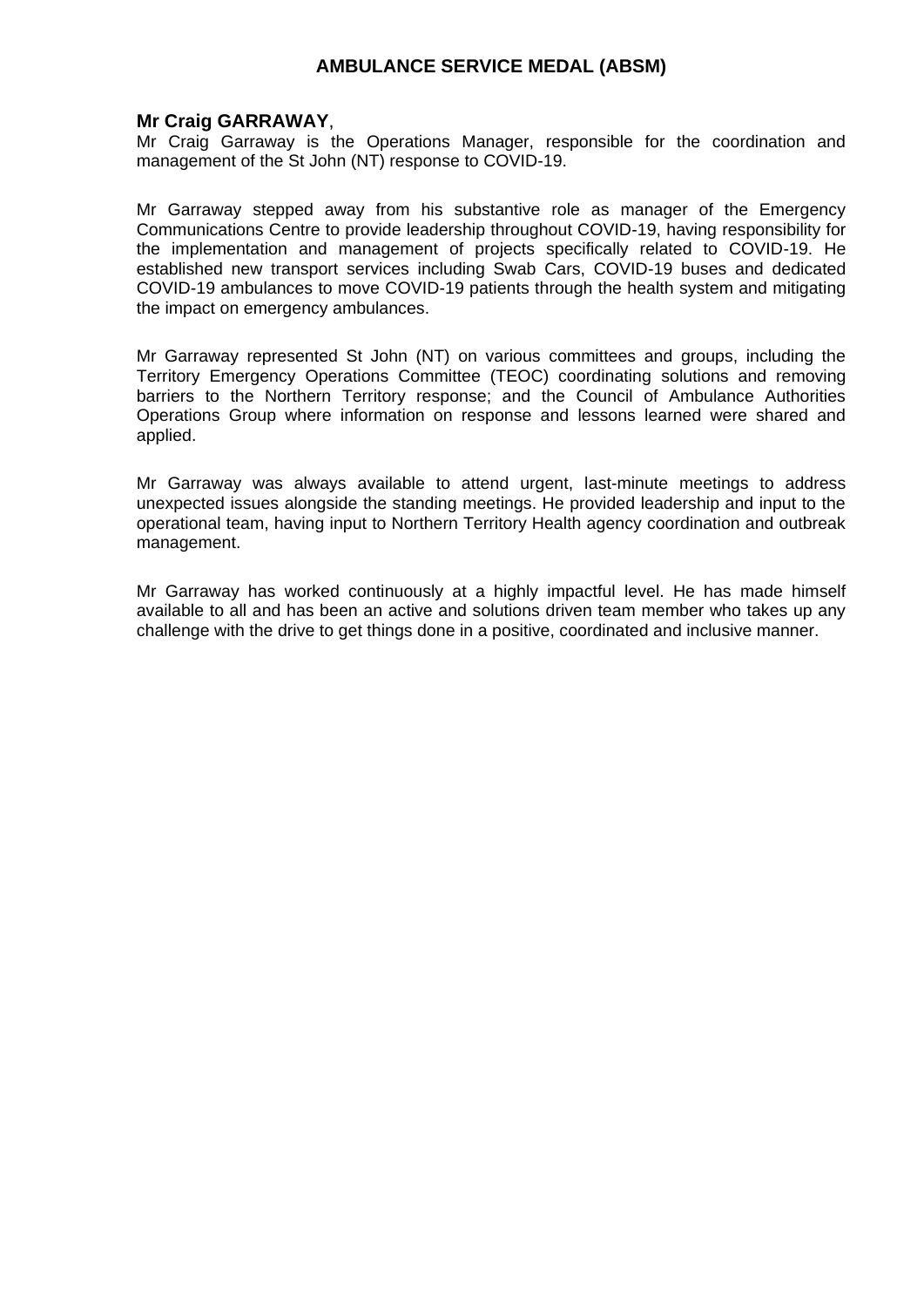### **Mr Andrew David THOMAS**, NT

Mr Thomas is the St John Ambulance Australia (NT) Inc. (St John NT) Director Ambulance Services and has provided great visible leadership to the response to COVID-19 for St John NT across the Northern Territory. He leads a team of 240 paramedic, emergency medical dispatchers, patient transport officers and clinical services staff and is a member of the St John NT Executive Leadership Team.

Mr Thomas is a registered Intensive Care Paramedic (ICP) who goes on road monthly to assist crews, and would be at the front line of response to any emergency. He provided admirable leadership to St John NT's COVID-19 response through high level leadership and representation on ambulance and national health groups.

He worked tirelessly throughout the pandemic going above and beyond to be available 24/7 to address barriers, challenges and urgent needs to respond. Mr Thomas coordinated the early repatriation of Australian citizens to the Howard Springs facility and quickly developed policies, procedures and standing operating procedures to assist in the COVID-19 response.

Mr Thomas was a key contributor to business cases to the Northern Territory Government that resulted in additional funding throughout the pandemic for additional staff and response resources. He led the Incident Management Team throughout the pandemic, up scaling at times to respond to threats of extreme weather events. He ensured all staff and volunteers were kept informed of the response situation and introduced measures to support their health and wellbeing.

Mr Thomas' team supported overseas organisations, St John PNG and Fiji through COVID-19 with the supply of ambulance vehicles. He recruited volunteers and paramedic university students into ambulance assistant roles to perform duties on newly created platforms such as the COVID-19 buses.

Mr Thomas has provided exemplary leadership throughout the pandemic and is a worthy recipient of the Ambulance Service Medal.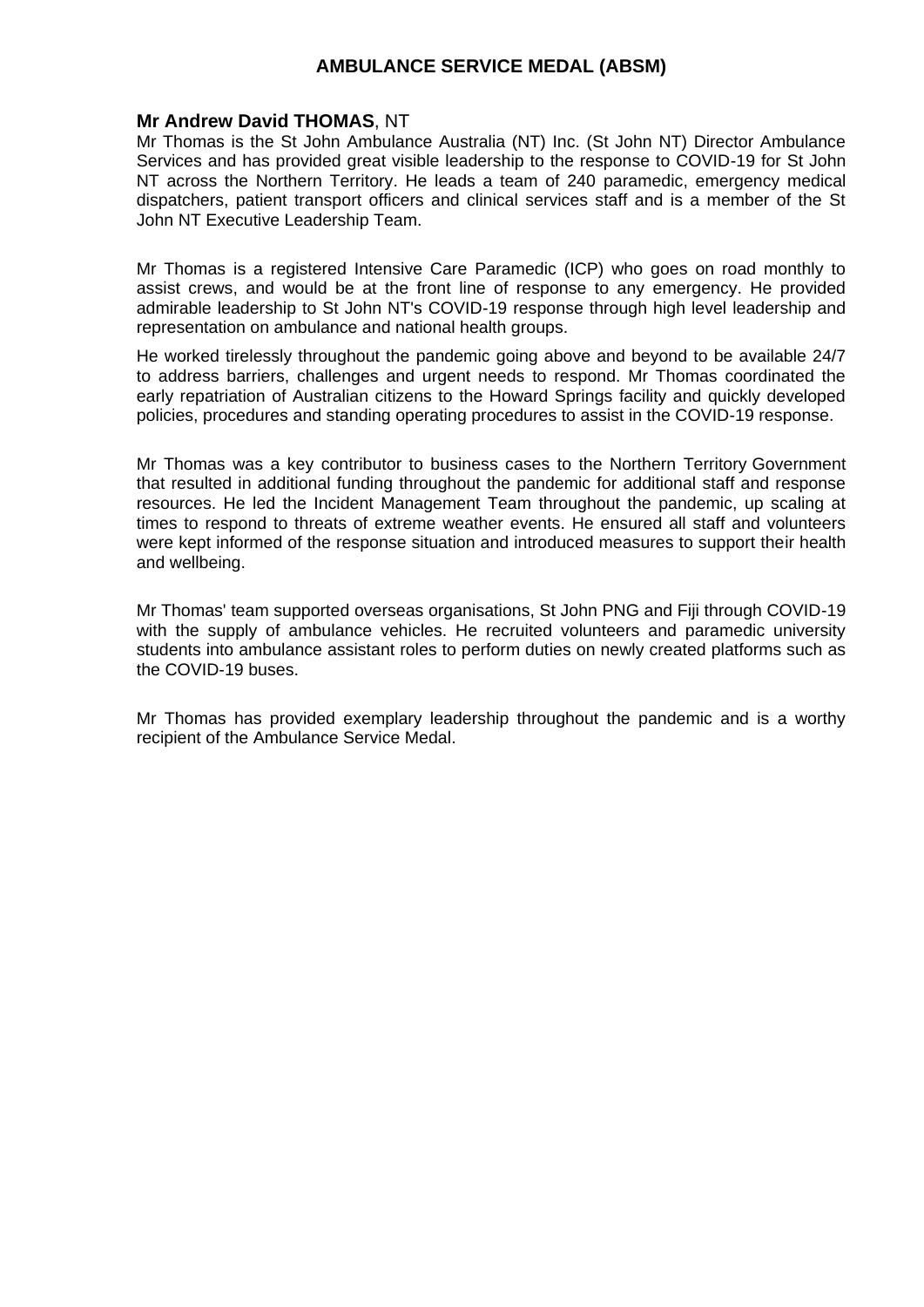### **EMERGENCY SERVICES MEDAL (ESM)**

#### *New South Wales*

#### **Mr Gregory John DAVIES**, Port Macquarie NSW 2444

Mr Gregory Davies has given meritorious service to the New South Wales community as a volunteer member of Marine Rescue (MR) Port Macquarie for more than 9 years. His professionalism, commitment and skill have directly contributed to the safety of the boating public on the waterways of Port Macquarie and the Mid North Coast of New South Wales.

Following 26 years in the Australian Defence Force, Mr Davies embraced the service within Marine Rescue New South Wales (MRNSW), attaining Ratings as Watch Officer, Leading Crew and MR Rescue Water Craft Operator (MR RWCO). He has undertaken a variety of roles including Training Officer, Assessor, Workplace Health and Safety Officer, Trainer, Deputy Unit Commander and in 2017 became Unit Commander.

As Unit Commander, Mr Davies displays strong leadership and people skills, a commitment to supporting volunteers and the ability to set goals and manage multiple tasks. He has undertaken this role with drive and enthusiasm and continues to serve with distinction.

Under his leadership, the Port Macquarie Unit continues to go from strength to strength, in operational capability, growth and volunteer development and training, and community engagement. He displays innovative, forward-thinking leadership which is complimented by an ever-present commitment to the welfare and effectiveness of his team and the wider community.

Of note are Mr Davies' efforts in steering the Unit through operational and non-operational challenges. Major highlights have included his leadership and on the ground' involvement during the 2019 bushfires, 2021 floods and COVID-19.

In addition to his leadership attributes, Mr Davies has recorded hundreds of hours of sea time encompassing search and rescue operations within enclosed waters and offshore. These operations vary in terms of seriousness and complexity and range from routine breakdowns, to life threatening situations. On many occasions, he has put himself in harm's way to ensure the safety and wellbeing of the boating community.

The bestowing of the Emergency Services Medal to Mr Davies would be a fitting tribute to recognise his dedication, commitment and loyalty to saving lives on the water.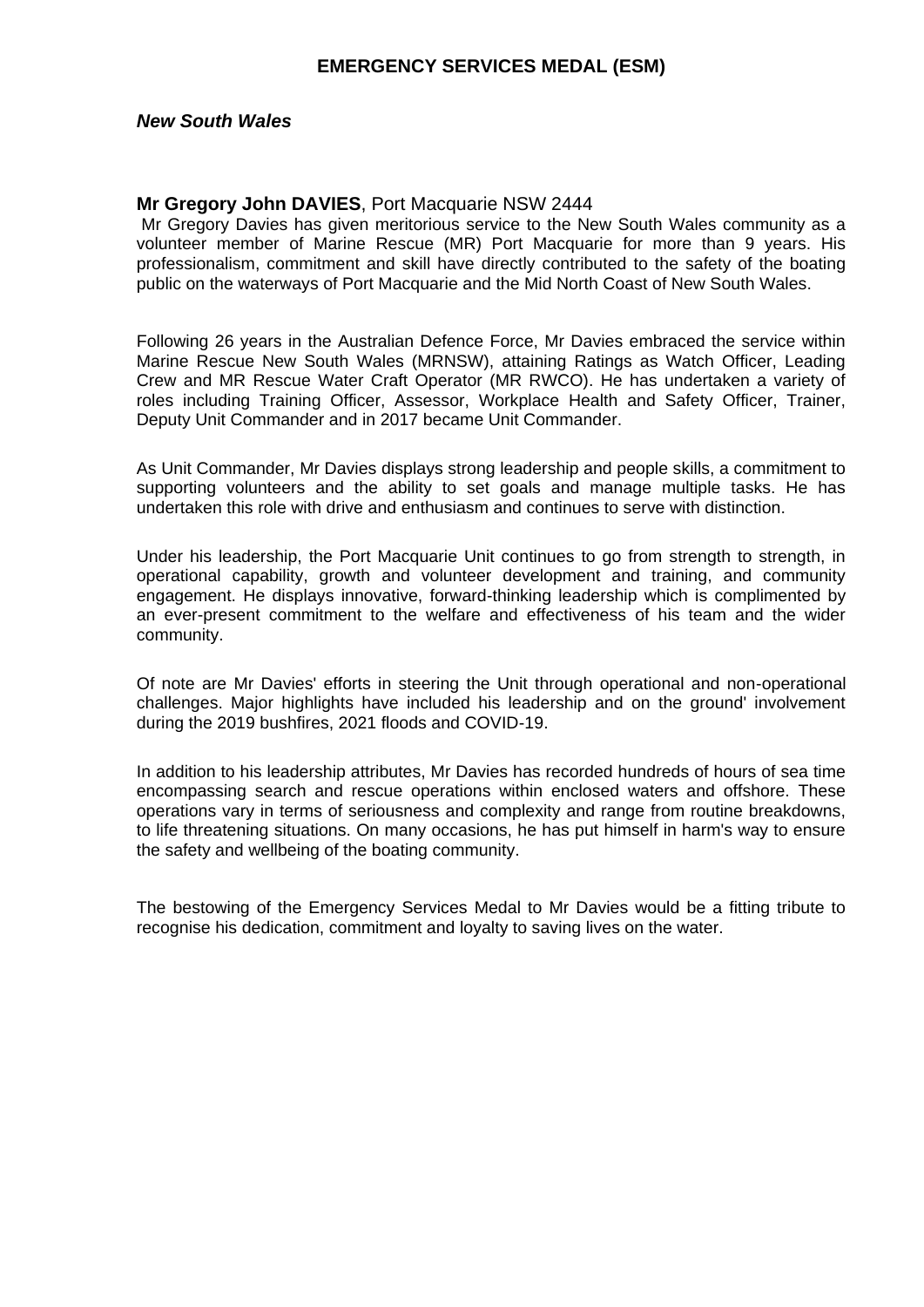# **EMERGENCY SERVICES MEDAL (ESM)**

### **Assistant Commissioner Nicole Joy HOGAN**, Blackbutt NSW 2529

Assistant Commissioner Nicole Hogan's leadership career spans over 20 years, incorporating 15 years with the New South Wales State Emergency Service (SES).

Assistant Commissioner Hogan has held numerous roles within the New South Wales SES, most recently as the Assistant Commissioner Metro Operations, where she leads one of the largest directorates and has the responsibility of managing a diverse team, focussed on the broad spectrum of emergency management.

Assistant Commissioner Hogan has significant experience in high-level, state-wide operational responses including the substantial flooding emergency responses from 2012, major storm events in the Hunter and Sydney, and more recently state-wide campaign flooding in Southern Western, North Eastern, Sydney Metro and South Eastern New South Wales as a State Duty Commander in a strategic command role. In addition, her qualifications allow for deployment in face-to-face roles in service to the community during an emergency.

Throughout her career Assistant Commissioner Hogan has demonstrated her ability to manage incidents which are complex in nature and have significant political impact and prioritisation. She was recognised nationally by being certified as the first Strategic Commander, through the Australasian Fire and Emergency Services - Emergency Management Professionalisation Scheme (EMPS). Assistant Commissioner Hogan has collaborated with other organisations to ensure appropriate flood risk mitigation and management throughout the Hawkesbury Nepean Valley. She significantly influenced the community engagement strategy.

She received a New South Wales SES Commissioner's Commendation for Service in 2015 for leading the development of a bespoke operational management system for the New South Wales SES.

Assistant Commissioner Hogan has been the chair of the New South Wales Chapter of Australian Women in Emergencies and strives for diversity and inclusion across the emergency management sector. She was instrumental in building the women's network across the New South Wales SES and brought together over 100 New South Wales SES members to listen to both national and international speakers.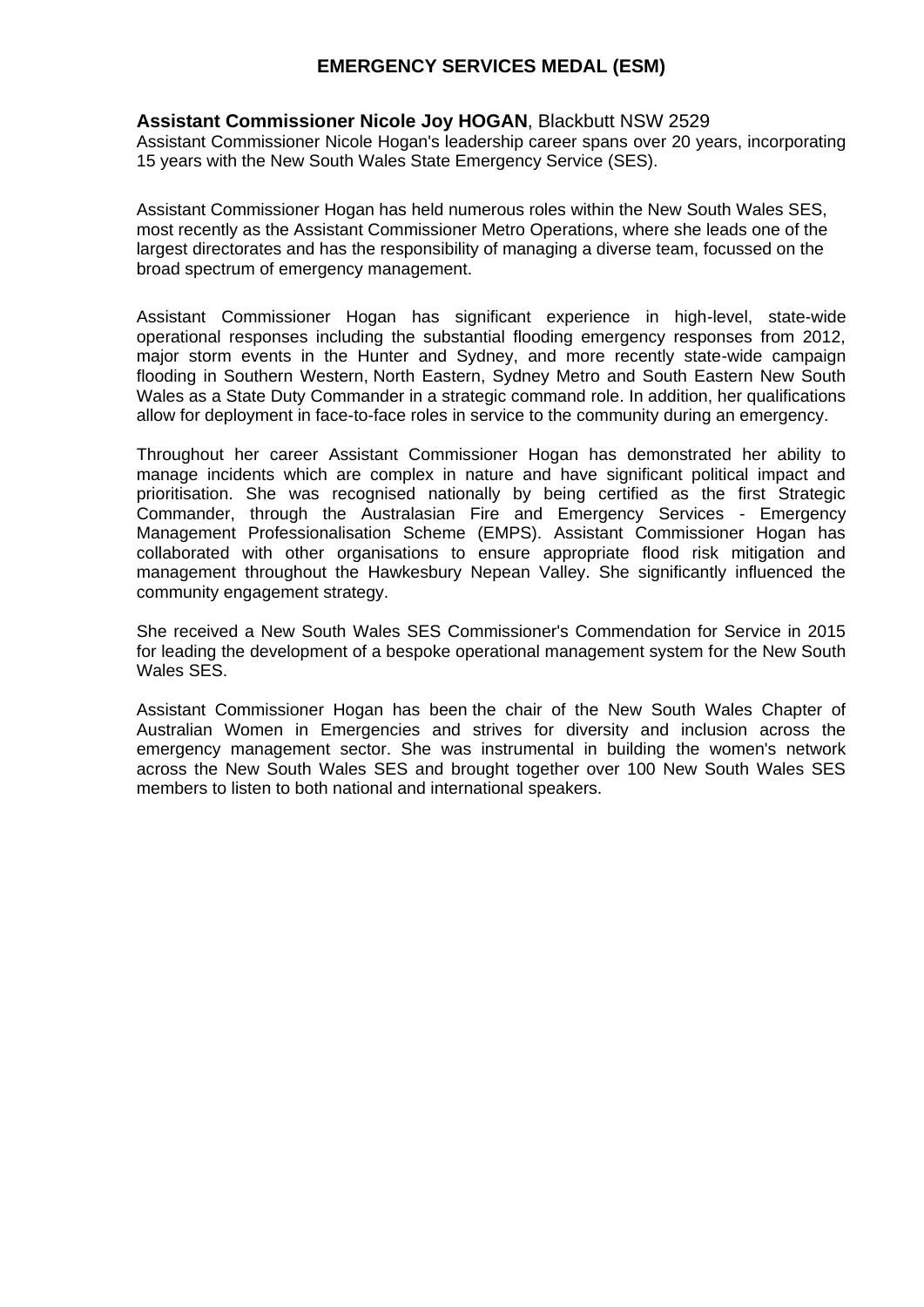### **EMERGENCY SERVICES MEDAL (ESM)**

#### **Assistant Commissioner Sean Michael KEARNS**, Gladesville NSW 2111

Assistant Commissioner Sean Kearns was appointed to the New South Wales State Emergency Service (SES) in April 2020, following 25 years' service with New South Wales Ambulance, where he held various leadership positions.

In addition to his New South Wales SES Assistant Commissioner duties, Assistant Commissioner Kearns has led many SES initiatives to combat the operational impacts and COVID-19 safety requirements on SES operations. His paramedic professional background has contributed to his level of expertise in decision making and the implementation of COVID-19 responses and his frontline qualifications provide for the ability to be deployed to the field in an emergency.

Subsequent to a request from New South Wales Department of Health to provide support, Assistant Commissioner Kearns coordinated a strategy to supply SES personnel to support COVID-19 testing clinics. The personnel assisted with reducing the strain on the clinical workforce, especially during the height of PCR testing. The deployed personnel have been in metro, regional and remote locations.

Assistant Commissioner Kearns undertook a lead role in developing the New South Wales SES COVID-19 Incident Action Plan (IAP), outlining the structure and management response using the Australasian Inter-service Incident Management System (AIIMS) framework. This IAP has played a key role in guiding SES operational response to the impacts of COVID-19 and ensuring business continuity risks have been managed.

He has led the implementation of a capability impact report, providing intelligence on the operational impact that COVID-19 positive cases and close contact isolation is having on operational response. This has supported contingency arrangements to ensure continued capability to respond to weather events across the state.

Assistant Commissioner Kearns has maintained close liaison with our interagency partners Fire & Rescue New South Wales, New South Wales Rural Fire Service and New South Wales Ambulance. This has ensured a joined-up approach to combating the business continuity impacts of COVID-19 and sharing of initiatives and has also resulted in the New South Wales SES gaining access to a shared and dedicated PCR testing facility.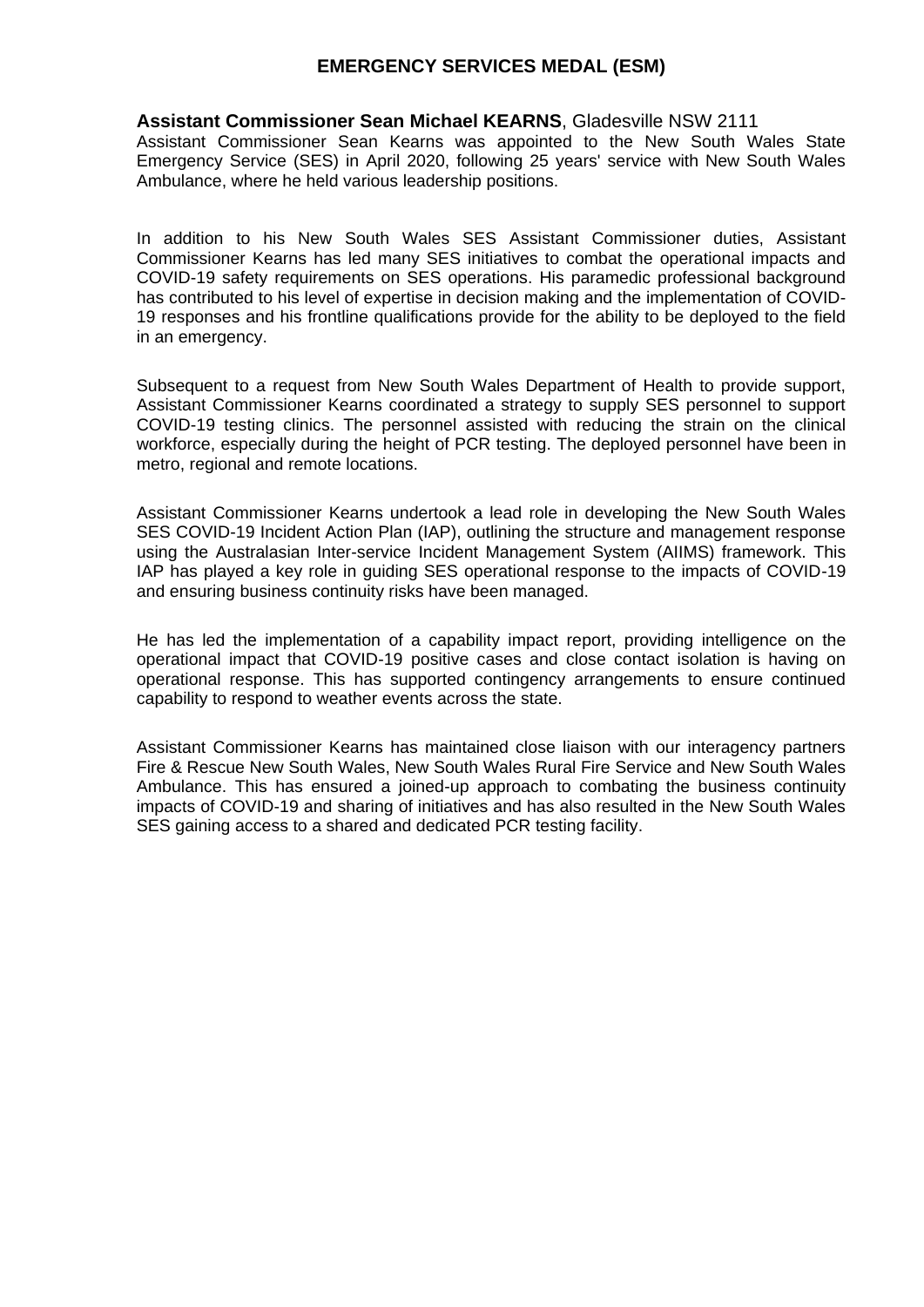## **Mr Paul Colin McQUEEN**, Haberfield NSW 2045

In 1994, Mr Paul McQueen joined the New South Wales State Emergency Service (SES) as a volunteer. He continues to be an active member of the New South Wales SES and over the years has attended many major operational events and deployments throughout New South Wales and interstate. He is currently a volunteer member of the Metro Capability Southern Unit.

In 2011, Mr McQueen commenced as a staff member with the NSW SES as a Learning and Development Officer, leading hundreds of volunteer trainers and assessors to achieve training and exercise outcomes across the region. He expanded a mid-week training program for volunteers to include monthly opportunities, advancing interoperability with all other New South Wales emergency services, and building the Flood Rescue capability from the ground up.

Superintendent McQueen is a qualified Leading Senior Operator (LSO), Course Instructor and demonstrates an advanced level of proficiency in the application of training and frontline skills for SES volunteers. In his current role as Senior Manager Training Delivery and specifically during the COVID19 Pandemic, he played a key leadership role in implementing a highly successful virtual webinar series, accessible to all SES members. He was key in a rapid pivot to move First Aid Training to a virtual/online training platform, the first of its kind for SES. This is in addition to his core operational contributions as an Incident Controller (Level 3), Operations Officer and more, across multiple events and zones including recentt Western/Southern NSW and Northern Rivers floods, and a key tactical operator and Lead Assessor in multiple competencies including Flood Rescue.

Mr McQueen displayed exceptional service in his initiative, responsiveness and tremendous efforts to build new systems to maintain vitally important operational skills of frontline personnel across the state in the face of the threat of COVID-19.

Mr McQueen also demonstrated strong leadership to ensure essential training and currency activity could progress in a highly COVID-19 safe way, including the state-wide Who Let the Boats Out, Flood Rescue Operator currency exercise which, despite a surging Omicron rate, was successfully run with participation across fifty Units and involving hundreds of members.

Mr McQueen has completed overseas deployments to support the Rescue and Incident Management training needs of our pacific neighbour including Vanuatu, Tonga, Samoa, Fiji, Solomon Islands, Niue and Tuvalu.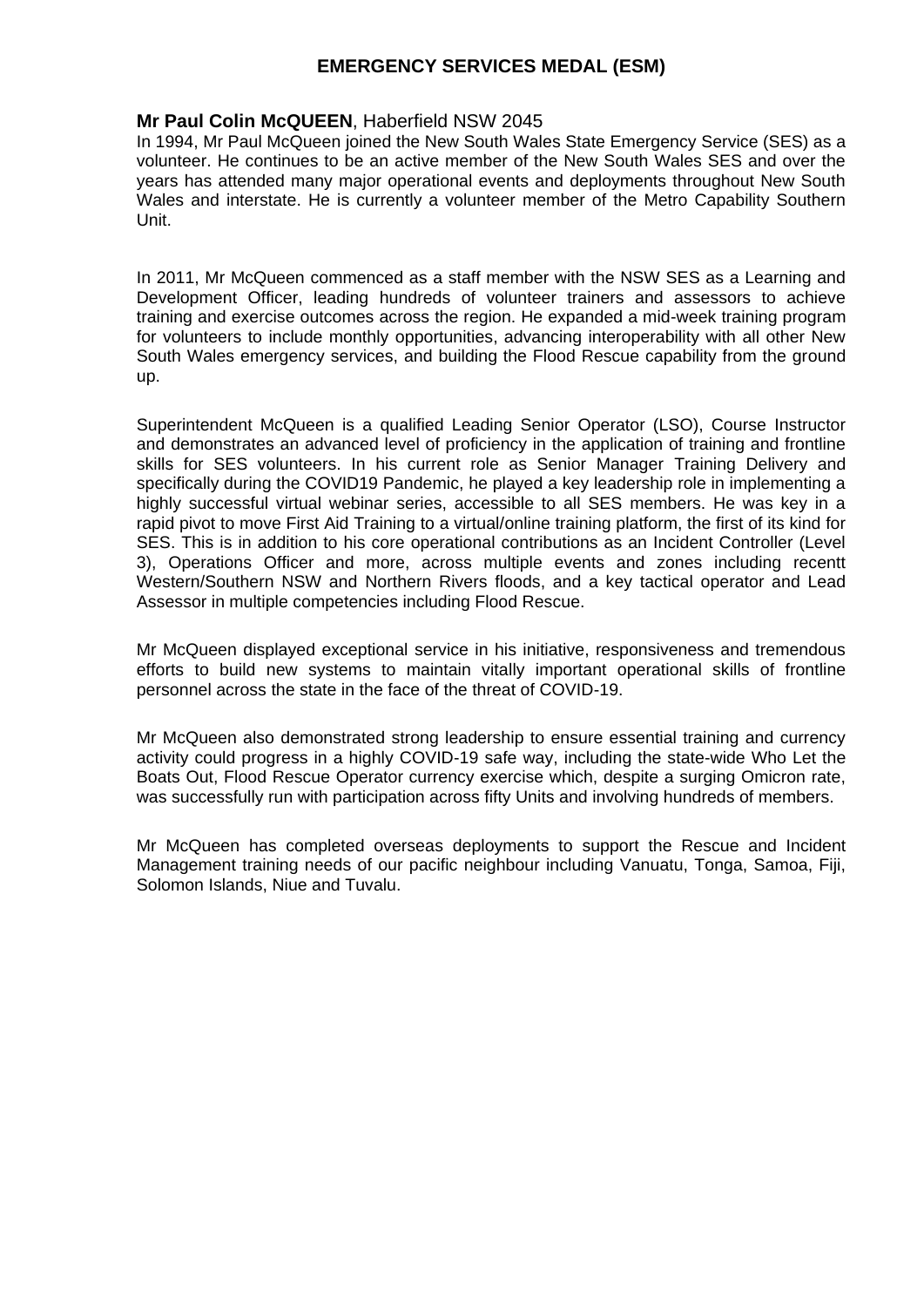### **Ms Caron Lynette PARFITT**, Bermagui NSW 2546

Ms Caron Parfitt has given meritorious service to the New South Wales community as a volunteer member of Marine Rescue Bermagui since 2013.

With her strong background in boating and offshore sailing, she has enthusiastically developed her knowledge and skills to become, at the time, the first female Marine Rescue New South Wales (MRNSW) Coxswain, enabling her to master our rescue vessels.

Her commitment and enthusiasm for Marine Rescue led her to undertake various executive and leadership positions within the Unit, including Deputy Unit Commander and in 2018 as Unit Commander.

Throughout her service with MRNSW, Ms Parfitt has been held in the highest regard by the members of the Unit and the boating community. She has an enduring commitment to the mission of Marine Rescue but also, just as importantly, her commitment to the safety, welfare and support of her fellow volunteers.

As one of our few female Marine Rescue Coxswains, Ms Parfitt has recorded hundreds of hours of sea time and is a skilled and respected rescue vessel master who makes herself available around the clock to respond to emergencies on the water, personally conducting numerous rescue missions, often in dark and dangerous conditions, to return those in trouble safely to their families and friends.

Ms Parfitt is a key stakeholder and advocate in the local Bermagui community and engages with the wider community at all levels. During the 2019-20 bushfire emergency, she was tasked to be in operational readiness to assist on water evacuations and she liaised with the local Surf Club during the evacuation process, before finally being evacuated herself.

As an operational Marine Rescue Coxswain and Unit Commander, Ms Parfitt is a role model for all other current and future female volunteers and leaders with MRNSW and consistently displays dedication, commitment and a loyalty to saving lives on the water.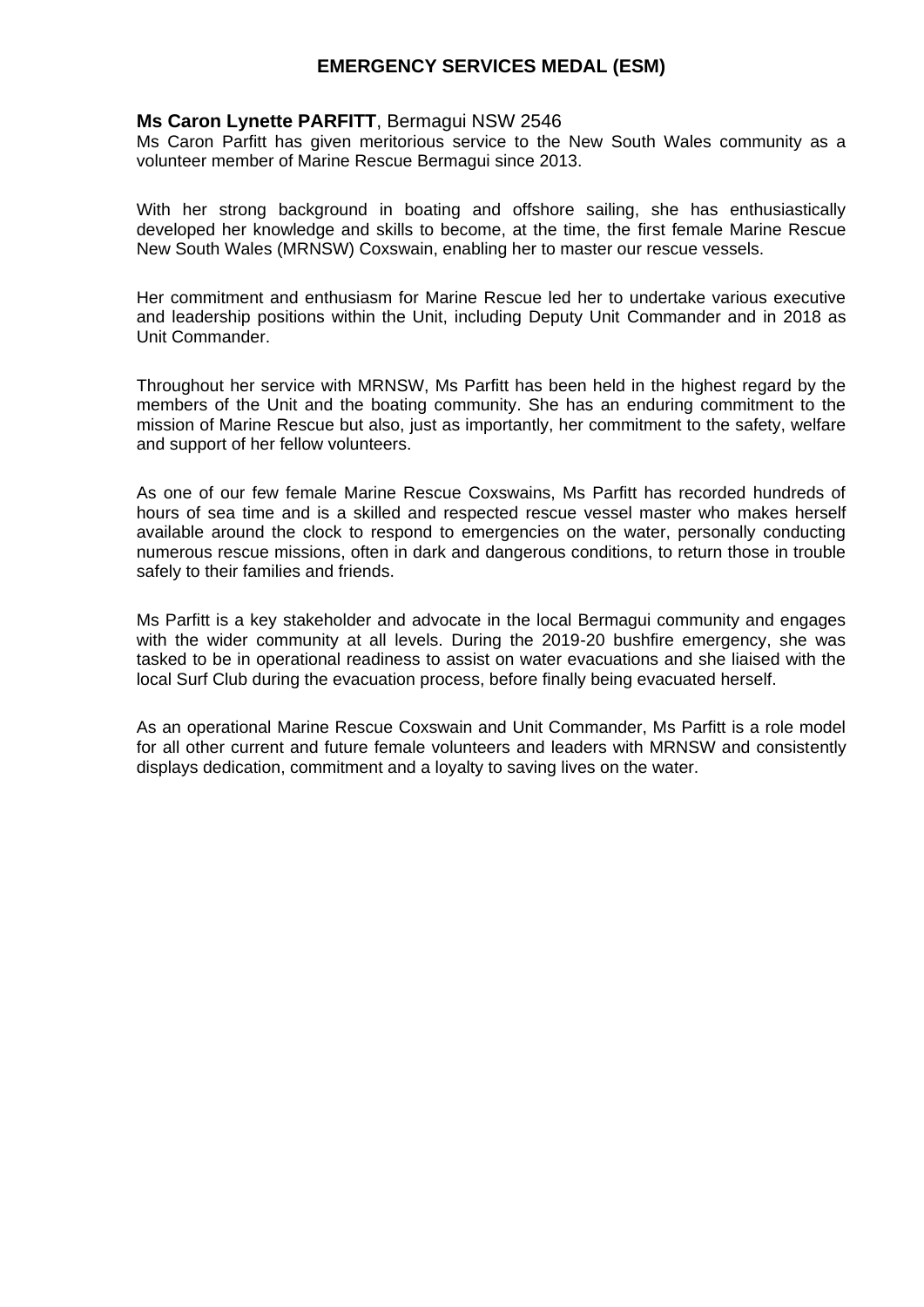### **Mr James Ernest WRIGHT**, Swansea NSW 2281

Mr James Wright has given meritorious service to the New South Wales community as a volunteer member of Marine Rescue Lake Macquarie Unit for more than 13 years. His professionalism, commitment and skill have directly contributed to the safety of the boating public on the waterways of the Lake Macquarie region.

In 2010, Mr Wright presided over the merger of the former Australian Volunteer Coast Guard base at Swansea Heads and the former Royal Volunteer Coastal Patrol base at Pelican, at the inception of Marine Rescue New South Wales (MRNSW) in 2010. He was Unit Commander from 2010 to 2012 and again from 2014 to 2016.

Mr Wright continues to dedicate time to MRNSW as he has done since joining in 2008. He completes a high number of shifts as a Coxswain within the Unit, whilst also, as Boat Officer, ensuring that the units rescue vessels are maintained to the highest possible standard of operational readiness.

Marine Rescue Lake Macquarie watches over a marine area larger than Sydney Harbour, and conducts more assists than any other MRNSW Unit. During November and December 2021, the Lake Macquarie Unit conducted 110 assists, including 10 dangerous Level 1 assists. Approximately 35 of the total assists were offshore and Mr Wright was at the helm for a number of those.

Since 2017, Mr Wright has been a Regional Director of MRNSW with a seat on the MRNSW Board of Directors, providing advice and Governance to the broader Marine Rescue NSW organisation. During his extensive service with MRNSW he has demonstrated a distinguished and exemplary commitment to public service and to the MRNSW mission of saving lives on the water.

Mr James Wright consistently displays dedication, commitment and a loyalty to saving lives on the water.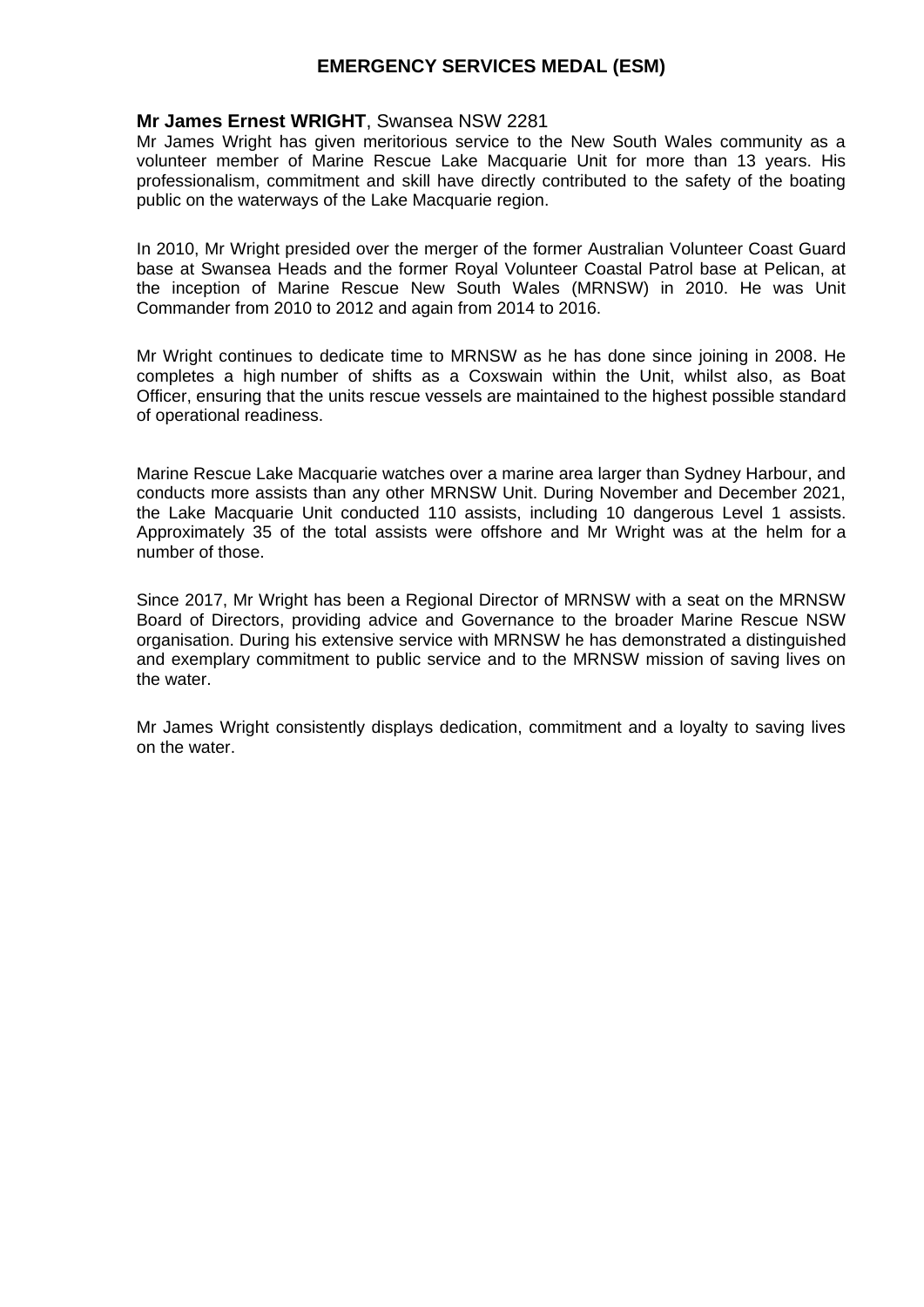# **Mr Neil Raymond COOPER**, Tyabb VIC 3913

Mr Neil Cooper is actively involved with Volunteer Marine Rescue (VMR) Mornington and Hastings.

During his 23 years of volunteer service, Mr Cooper has progressed through the ranks and is an active and competent Marine Rescue Coxswain, taking boats to sea on many hazardous rescues both in daylight and at night.

Mr Cooper has also been heavily involved in search and rescue activities and has acted in the role of on scene co-ordinator on several occasions. As VMR's current president, he is responsible for coordinating the control, deployment, care and maintenance of the VMR's three rescue vessels, as well as managing a state-owned vessel.

As the President of VMR Mornington and Hastings, he also plays a vital role in the management of the group and has built and maintained strong working relationships with a variety of stakeholders across the emergency services sector and the community of Mornington and surrounds.

He has made a significant wider contribution to the sector as a whole, by representing all of the independent volunteer marine rescue groups in Victoria, sitting on various committees with Emergency Management Victoria. Mr Cooper's dedication to VMR, and to the boating public, makes him a highly valued member of Victorian emergency services.

# **Dr Natalie Anne HOOD**, Camberwell VIC 3124

Dr Natalie Hood is a life member of Life Saving Victoria (LSV), and Surf Life Saving Australia (SLSA) having first joined Mentone Life Saving Club (LSC) in 1978, followed by Portsea Surf Life Saving Club (SLSC) in 1983.

Dr Hood qualified as a surf lifesaver in 1983 and remains actively involved to this day, with a career spanning 39 years of voluntary service to the Victorian community.

Dr Hood was part of the first cohort of women to become operational surf lifesavers and was the first woman to be promoted to the rank of Chief Lifeguard. She remains an icon for female leadership within the surf lifesaving movement, across Victoria, Australia and abroad.

As SLSA's Medical Officer and representative on the Australian Resuscitation Council, Dr Hood oversaw and led the implementation of revolutionary advances in resuscitation and first aid, including the use of defibrillators in surf lifesaving and sharing modern resuscitation techniques with tens of thousands of surf lifesavers. She currently still serves SLSA as a member of the national medical advisory group.

Dr Hood's contributions to first aid and resuscitation has saved hundreds of lives on beaches around Australia.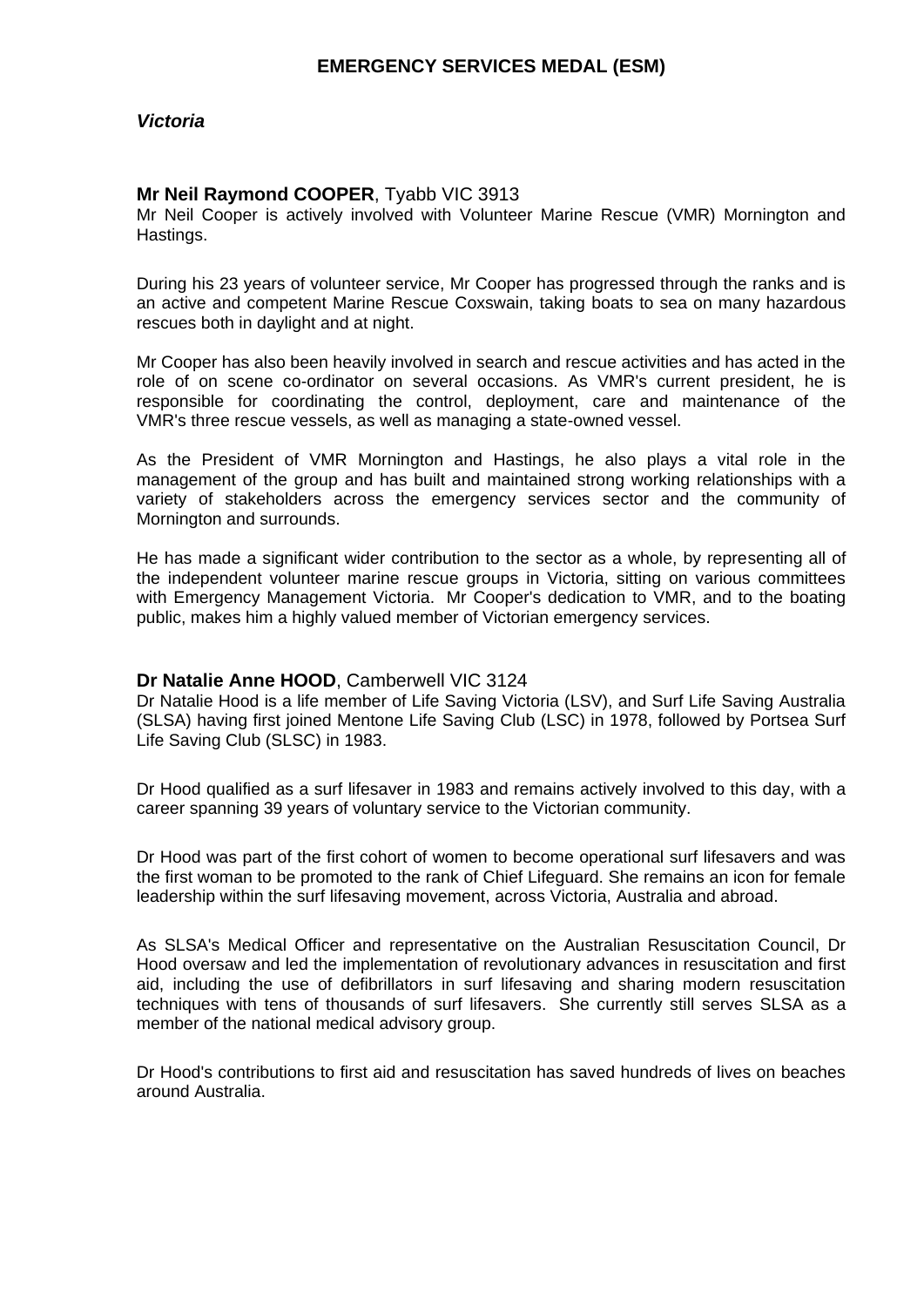## **Ms Josephine Ann HUNTER**, Marysville VIC 3779

Ms Josephine Hunter is an outstanding Volunteer leader in Victoria State Emergency Service (VICSES), and since 2004 specifically with the Marysville Unit.

Ms Hunter has gone over and beyond during large scale emergencies including flood events and search and rescue events throughout Victoria, along with large scale storm events interstate representing VICSES.

She is an exceptional leader and compassionate mentor to her peers under her command.

Ms Hunter's passion for her community and other local stakeholders is to be commended. She consistently demonstrates skills, knowledge, strong management, passion and dedication when serving her community, both as a responder and a mentor to others.

### **Mr John TAKAC**, Little River VIC 3211

Mr John Takac has dedicated almost 40 years of volunteer service to Life Saving Victoria (LSV).

As an actively patrolling member at both Lorne and Wye River surf lifesaving clubs, Mr Takac has held numerous leadership roles at both state and club levels, including serving as the inaugural Director of lifesaving services for LSV and as the current director of the iconic Lorne Pier to Pub swim.

Holding the position of Chief Lifeguard Surf Coast and Otway for nine years, Mr Takac was part of a team supporting improvements to operational strategies and health and safety, and he further developed the role and expectations of a Chief Lifeguard.

Mr Takac has been particularly instrumental in the development of the paid lifeguard service, where many lifesavers develop their leadership skills. His focus includes the standardisation of expectations, fairness, appropriate support and mentoring lifesaving future leaders, and he continues to positively influence many lifesaving areas.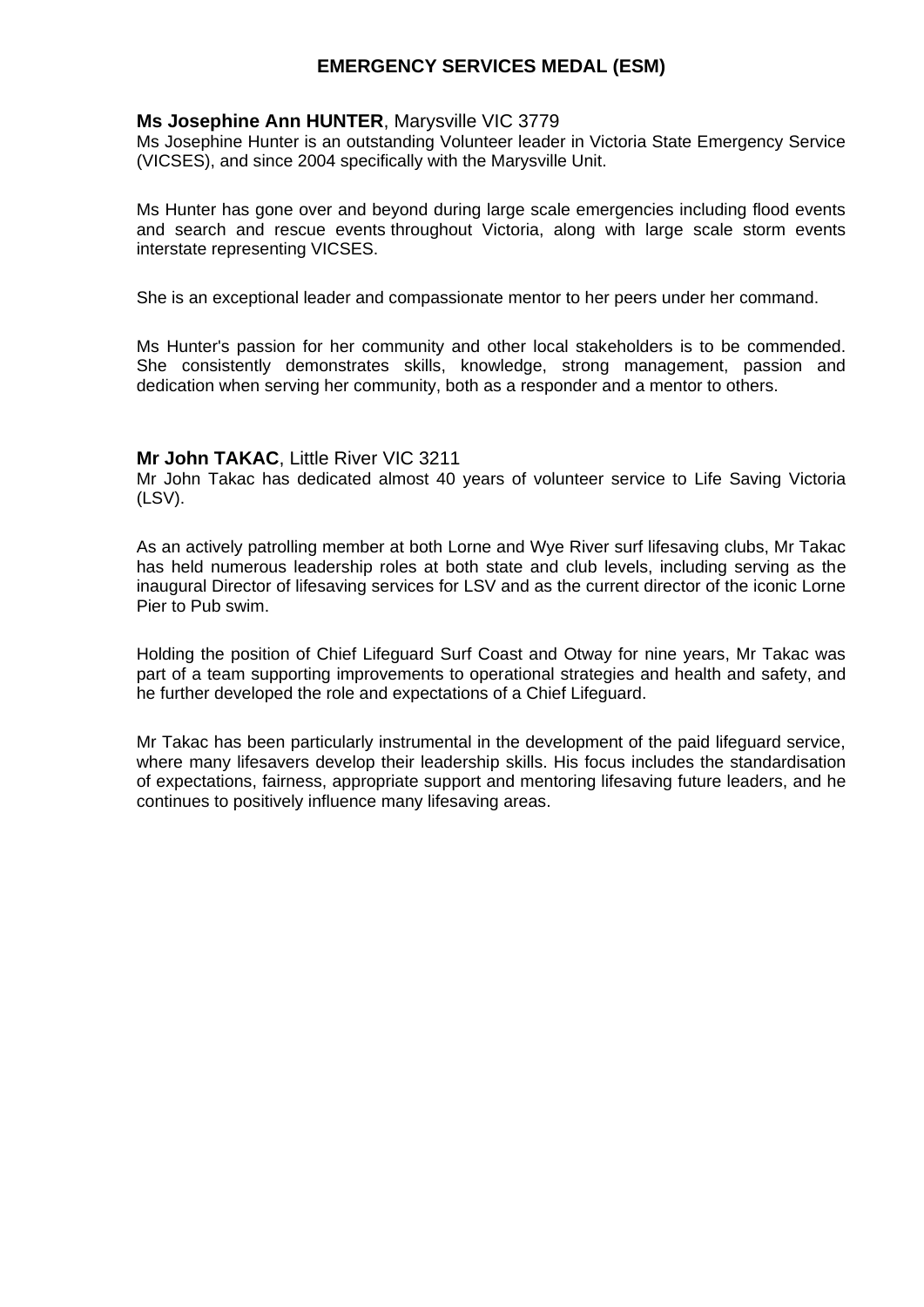### **Ms Kylie Michelle TROTT**, Ashburton VIC 3147

Ms Trott has been a volunteer since 1993, a Deputy Controller for 20 years and spent time as a Unit Controller. She has demonstrated exceptional leadership in her management of the business functions of the unit and mentoring of members of the unit management team, including several Controllers.

Her leadership has led to one of the state's most successful relationships between Victoria State Emergency Service (VICSES) and local government, with an exceptional partnership between City of Monash and VICSES.

She has raised over half a million in funds for the purchase of equipment, facilities, and vehicles to ensure her unit can support the community in the City of Monash.

Ms Trott joined the State Emergency Service (SES) to help her community in their time of need, and she continues this passion through ensuring her unit is professional, inclusive and successful. She is an exemplar for women who aspire to be leaders in Victoria's emergency services.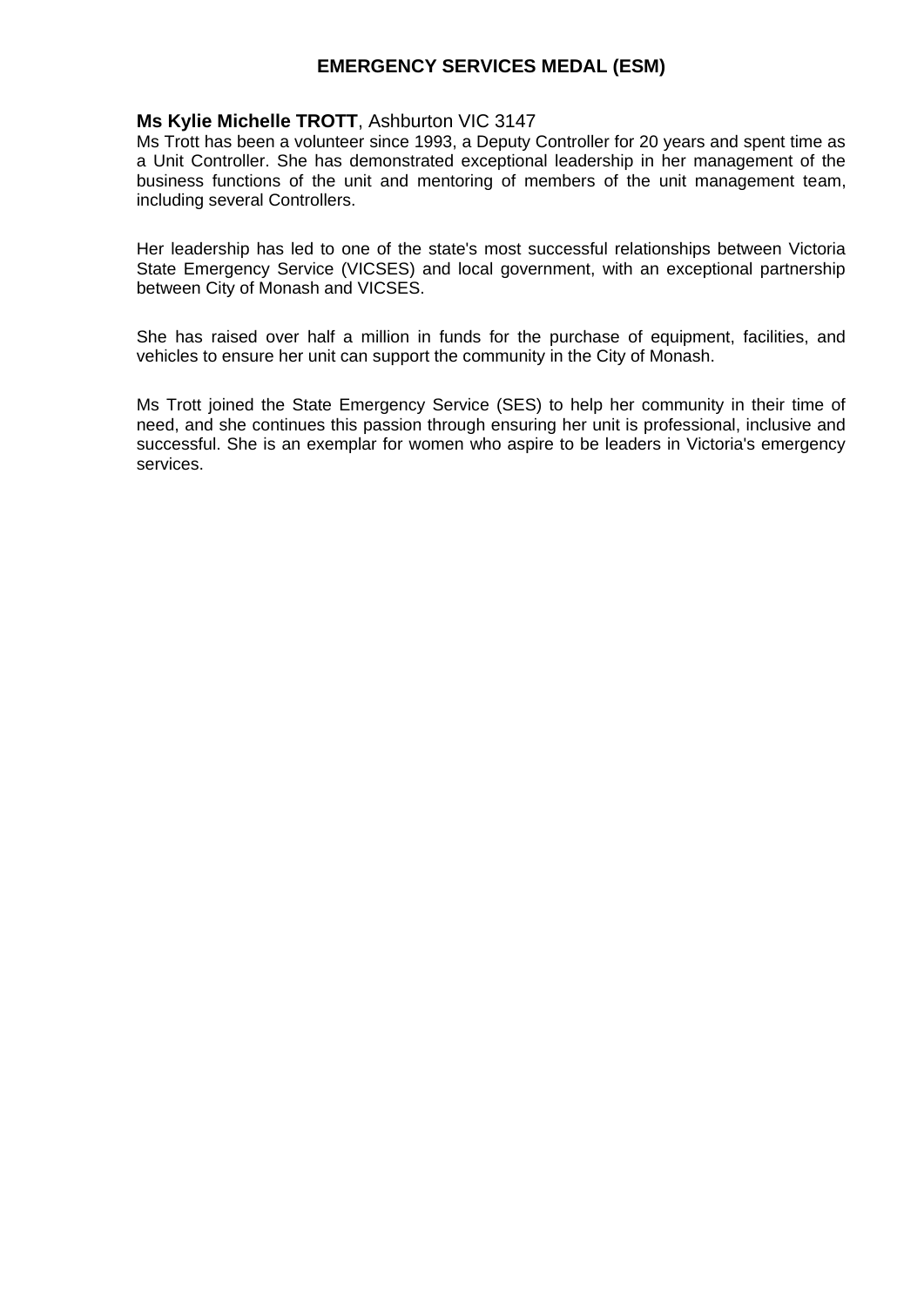### *Queensland*

#### **Mr Elliott DUNN**, Parkside Mount Isa QLD 4825

Since 2007, Mr Elliott Dunn has provided exemplary service to Local Governments of North West Queensland (NWQ) and to Queensland Fire and Emergency Services (QFES).

As Emergency Management Coordinator (EMC) he has performed diligently as a leader, ensuring emergency coordination during times of disaster. He is also the Mount Isa District Disaster Management Group's (DDMG) core QFES EMC member.

Mr Dunn has been responsible for providing disaster management support to nine rural and remote communities in North West Queensland, including Indigenous local government areas for 14 years. He has been instrumental in the implementation and delivery of Emergency Management policies and strategies, providing consistent high-level expertise, advice and leadership to improve QFES' service delivery at state level, while adding genuine value to NWQ local government disaster management policies.

Mr Dunn has consistently supported remote and rural communities with the resupply of essential goods during severe weather and disaster events.

Recently he played a significant role in coordinating the initial COVID-19 biosecurity arrangements, to protect the high-risk Indigenous communities of Western Queensland. He provided exceptional proficiency in assisting the Mount Isa DDMG in planning, establishment and management of Police and Army Biosecurity Zone checkpoints in Western Queensland, ensuring the safety of those communities.

Mr Dunn goes above and beyond his normal commitments to ensure each Mayor, Chief Executive Officer and required local government employee is coached and mentored, in the often difficult and challenging emergency and disaster management environment.

Mr Dunn is an esteemed member of the Emergency management team in Queensland and is sought after for his invaluable advice and support across the state.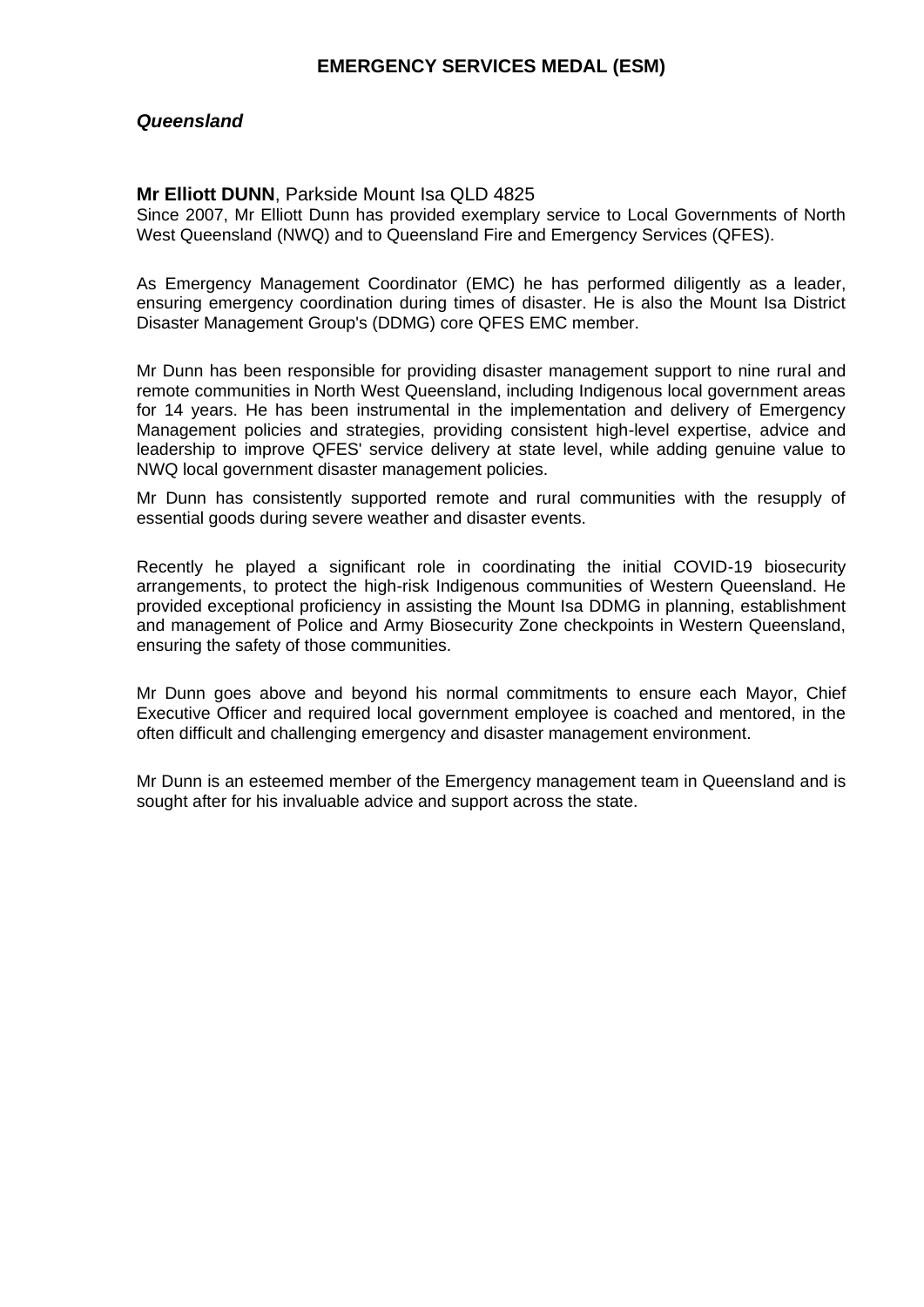### *Western Australia*

#### **Mr Christopher Craig BRIEN**, Esperance WA 6450

Mr Chris Brien has given an exceptional 30 years of service to Surf Life Saving Western Australia (SLSWA).

Since gaining his Bronze Medallion in 1991, Mr Brien has played a pivotal role in SLSWA in the Esperance region, both in frontline operations and club management, including nine years as Club President.

Since 2007, he has been the Duty Officer and local coordinator of the SLSWA Emergency Response team for the region, supporting marine search and rescue under the direction of Water Police. In this role he has responded to many hazardous and prolonged incidents including the recovery of people missing at sea, shark attacks and resuscitations.

Mr Brien has been instrumental in developing relationships, building capability, and educating the local community about coastal water risk. Additionally, he is a qualified trainer and assessor who dedicates his time to expanding his club's core of qualified members, both as patrolling lifesavers and as highly capable in the operation of rescue watercraft and marine search and rescue operations. His dedication to all dimensions of Surf Life Saving and emergency service is outstanding.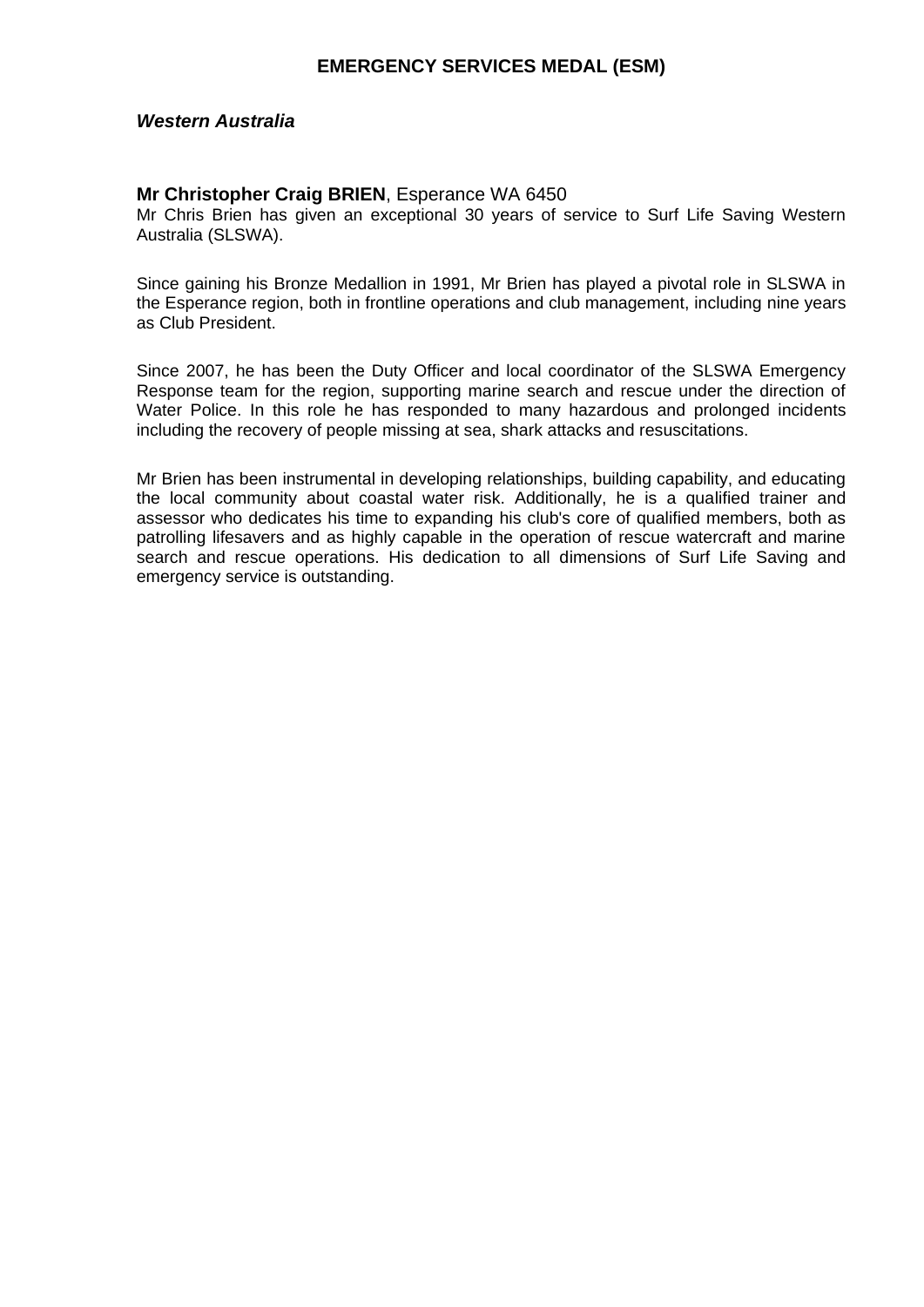### **Mr Patrick William SHINNICK**, Lancelin WA 6044

Since 1984, Mr Patrick Shinnick has been a dedicated and active member of Marine Rescue Lancelin, undertaking the role of Training Officer for more than 20 years and that of Commander for the last 11 years.

During this time, Mr Shinnick has played an integral role in the response to more than 150 marine rescues including incidents such as shark attacks, sunken vessels and search efforts for people missing at sea.

To this day, Mr Shinnick continues to serve the community by responding to call outs in hazardous seas, come rain or shine, day or night. In his role as Training Officer, he was instrumental in developing and promoting training for members, and he has long been an inspiring mentor to junior members of the marine rescue community, both in Lancelin and beyond.

Mr Shinnick's commitment to Marine Rescue in Western Australia is further demonstrated by the pivotal role he played in designing, planning and project managing a new purpose-built facility for Marine Rescue Lancelin. Completed in 2015, the building is also utilised by emergency services for joint training purposes.

Another key project Mr Shinnick spearheaded was the development of a safety management system, compliant with the Australian Maritime Safety Authority requirements. While this was established for Lancelin rescue vessels, he openly shared the system with other rescue groups.

Mr Shinnick is a vital member of Marine Rescue Western Australia and one who has shown enduring and robust leadership. He has a passion for working together with other emergency services, sharing ideas and providing support to those who need it.

### **Mr Kenneth John SUMMERS**, Brentwood WA 6153

Mr Kenneth Summers has contributed a remarkable 25 years of service to the Fremantle Surf Life Saving (SLS) Club, joining in 1996 and gaining his Bronze Medallion the following year.

During this time, Mr Summers has been on the Club Board for more than 15 years. Aside from his dedication as a patrolling Life Saver, he has also fulfilled the role of Duty Officer for Fremantle and been a team leader of the SLS Western Australia Wesfarmers Emergency Response Team (WERT) since 2007. In this capacity he has been responsible for coordinating search and rescue efforts and jet ski operators under the direction of Water Police, and he has played a pivotal role in the response to significant incidents such as shark attacks and searches for people missing at sea.

To date, Mr Summers has committed almost 1,500 hours to beach patrols and marine search and rescue; his extensive experience enabling him to guide his team during what are often volatile circumstances. He has also played an active part in facilitating numerous programs to the benefit of SLS clubs and the community. He was in the original team instigating the WERT, was involved in starting beach assistance patrols from Fremantle, and has been one of the focal rescue watercraft trainers in Western Australia.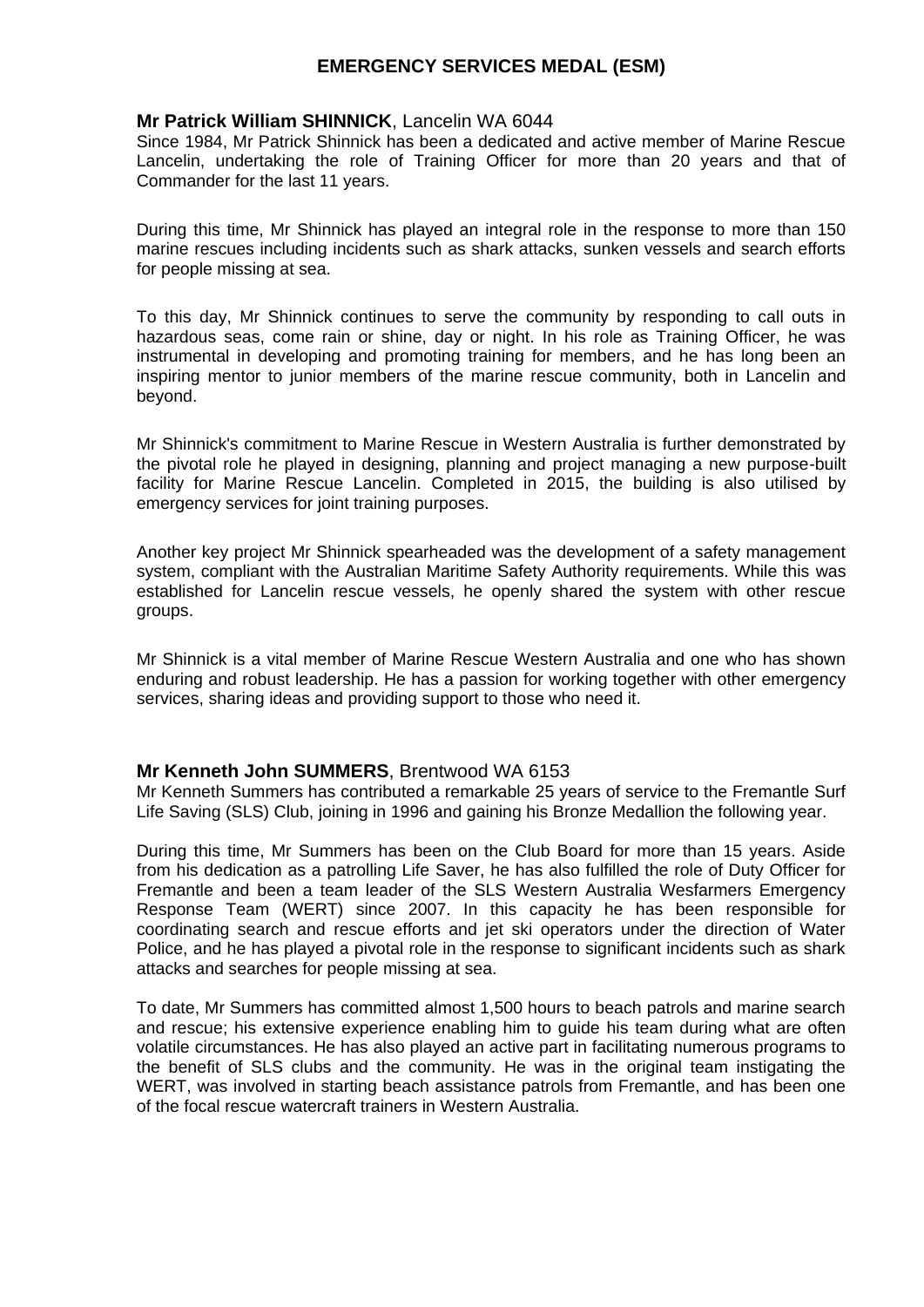### *South Australia*

### **Mr Ben Mason MARTIN**, Barmera SA 5345

Mr Ben Martin has been a Rescue Volunteer with the South Australian State Emergency Service (SASES) since 2011.

Mr Martin currently holds the position of District Training Coordinator for the Riverland District of South Australia. In addition to his high incident attendance rate, Ben is a passionate driver for training to ensure the SASES volunteers in his district have the skills and knowledge to respond to any emergency.

He has delivered countless courses ranging from storm and flood response, chainsaw operations, search and rescue, and first aid.

Mr Martin has worked tirelessly with the State Marine Operations team to rebuild the inland water search and rescue capability within the Riverland District, assisting with the rollout of nationally accredited marine courses over the 2020/2021 period. As a result of his efforts, SASES were able to qualify 20 new crew members and 7 new skippers, significantly revitalising a waning capability in his district.

Mr Martin has been instrumental in the ongoing development of the SASES extreme weather capability and was recently hand-picked as a panel member to validate the Chainsaw Operations course. Ben selflessly volunteered his time with the compliance team in state headquarters, using his background as both a trainer and a subject matter expert to ensure the course continued to meet the standards of nationally accredited training and the operational requirements of SASES.

In 2020, Mr Martin also participated in a pilot tree-felling course as part of the development of an emergency tree-felling capability, taking invaluable skills and knowledge back to his district.

Mr Martin has been a guiding force for training and development within SASES. His dedication and professionalism, combined with his easy going nature and sense of humour, makes him both highly respected and well-liked by staff and volunteers. His service to SASES, particularly over the past 18 months, has been far beyond that expected of any volunteer.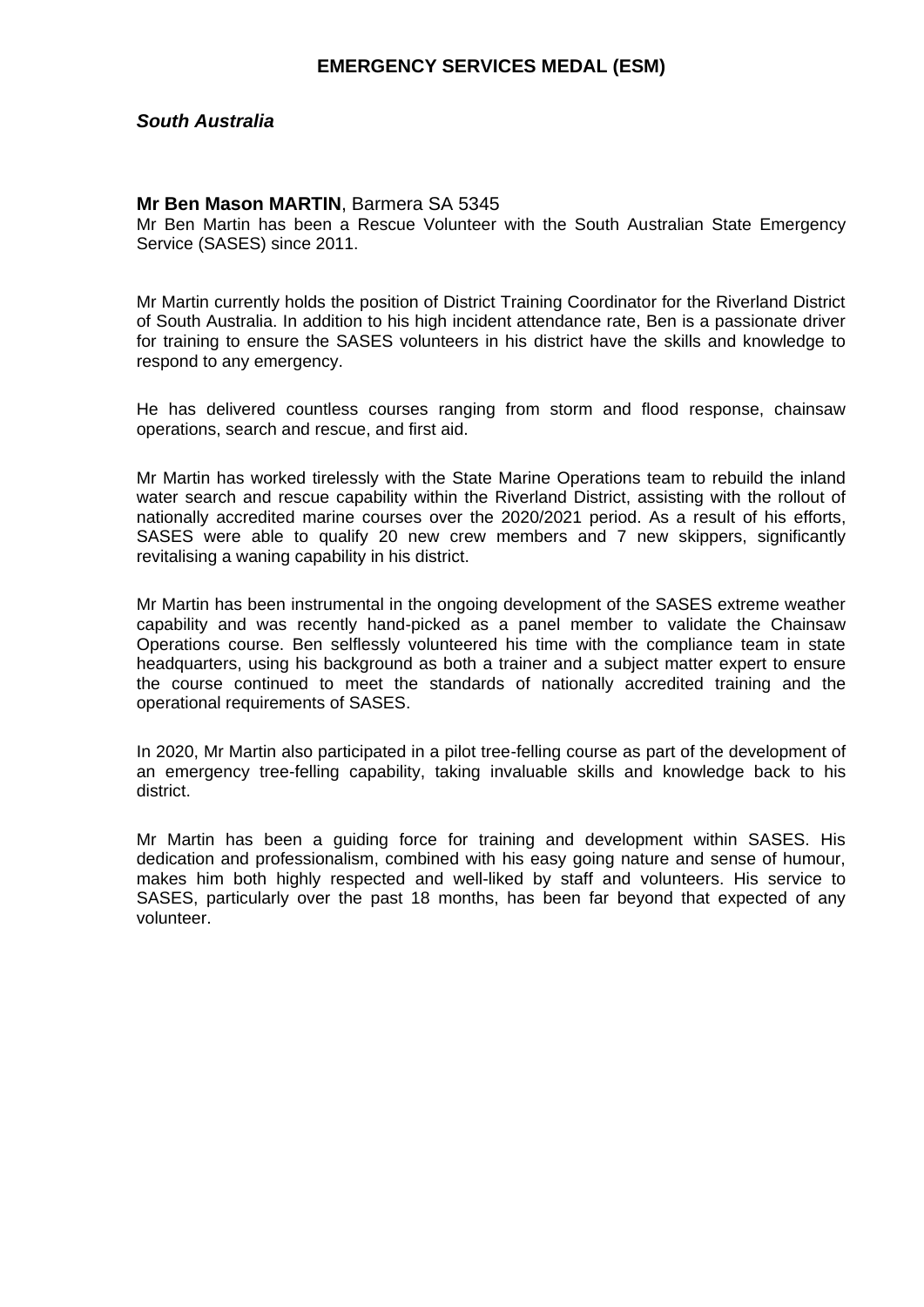#### **Mr Andrew Peter SULLIVAN**, SA

Mr Andrew Sullivan joined the South Australian State Emergency Service (SASES) in 1993, as a Volunteer Cadet with the Campbelltown Unit. He was appointed as a Rescue Volunteer in 1995 and now serves as Operations Response Manager.

Mr Sullivan was deployed to the Cudlee Creek and Kangaroo Island Bushfires during the catastrophic 2019/20 bushfire season. He volunteered for deployment across 4 separate rotations over 21 days, to support the South Australia Country Fire Service with the establishment and operation of basecamp facilities for frontline emergency services personnel, functional support agencies and Strike Team Leader logistics support.

Most recently, he has supported the SASES with the Ceduna Humanihut Team, assisting South Australia Health to establish a COVID-19 quarantine facility for the local indigenous population. He often spends countless hours at the Campbelltown Unit making sure all the vehicles and equipment are in perfect working order.

In addition to his ongoing commitment to Campbelltown, Mr Sullivan is also a part of the State Logistics Support Team helping State Headquarters with a wide range of tasks including the maintenance and movement of emergency fleet vehicles deployed to various regions within SA for storm and flood events and other operational tasks, organising the warehouse and deploying equipment and assets across the state as required.

Mr Andrew Sullivan has been a guiding force in a number of initiatives within the SASES and the Emergency Services Sector more broadly, and his commitment to the organisation is beyond measure. His selfless dedication to the SASES, his local community and willingness to participate in a wide range of forums extends far beyond that which is normally expected of a rescue volunteer. He is highly respected by peers and staff alike.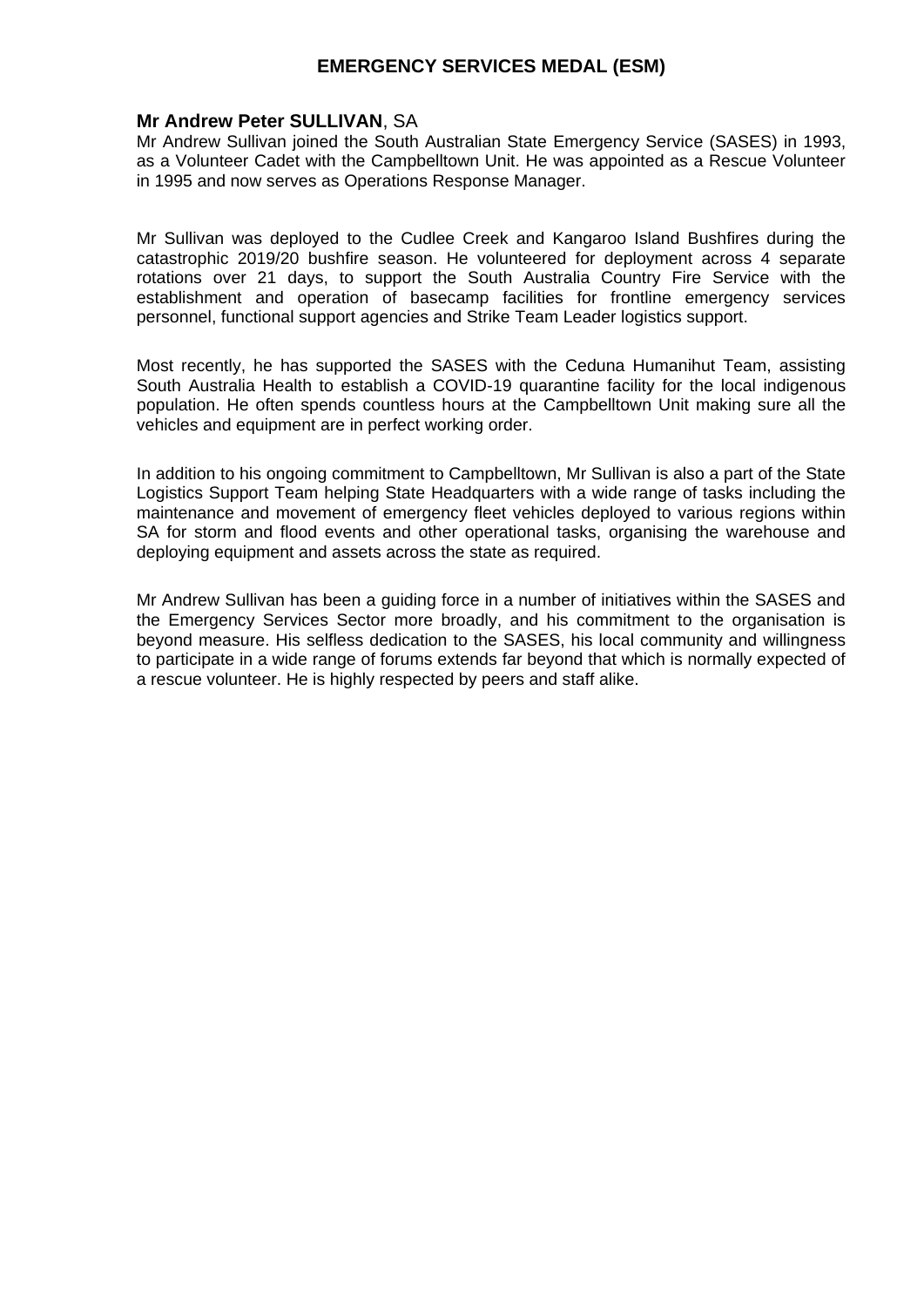### *Australian Capital Territory*

### **Mrs Tammy Raylene BENNETT**, Monash ACT 2904

Mrs Tammy Bennett has been a valued member of the Australian Capital Territory State Emergency Service (SES) since August 2012. During this time she has held a number of Volunteer roles, rising to Deputy Commander, taking a hands on approach leading the unit for operational response. Mrs Bennett has also been employed within the Australian Capital Territory SES as the Community Liaison Officer.

Mrs Bennett is an active volunteer who consistently provides diligent and effective service through countless callouts to storm, flood, searches, support to fires and Australian Capital Territory COVID-19 tasking. She has deployed interstate on many occasions to support emergencies including the Hunter Valley and Grafton storms and flood recovery operations in 2015 and 2018, and Tropical Cyclone Debbie 2017 for rapid damage assessment operations.

During the Australian Capital Territory COVID response in 2020, Mrs Bennett worked as the Team Leader at the Canberra Relief Network, managed by Canberra Community Directorate. She managed volunteers and worked with staff in the organising, coordination and packing of food and welfare hampers for delivery to charities across Canberra, for sharing with vulnerable citizens. As an Operations/Planning Officer, Mrs Bennett coordinated multiple taskings for volunteers to support the ACT Government Agencies, ensuring that the current and future needs were met in the recovery response.

Her outstanding performance in both the Operations Officer and Australian Capital Territory SES Duty Officers roles, demonstrated her ability to engage, coordinate and employ volunteer resources to meet the many requests for assistance in the recovery effort for COVID-19.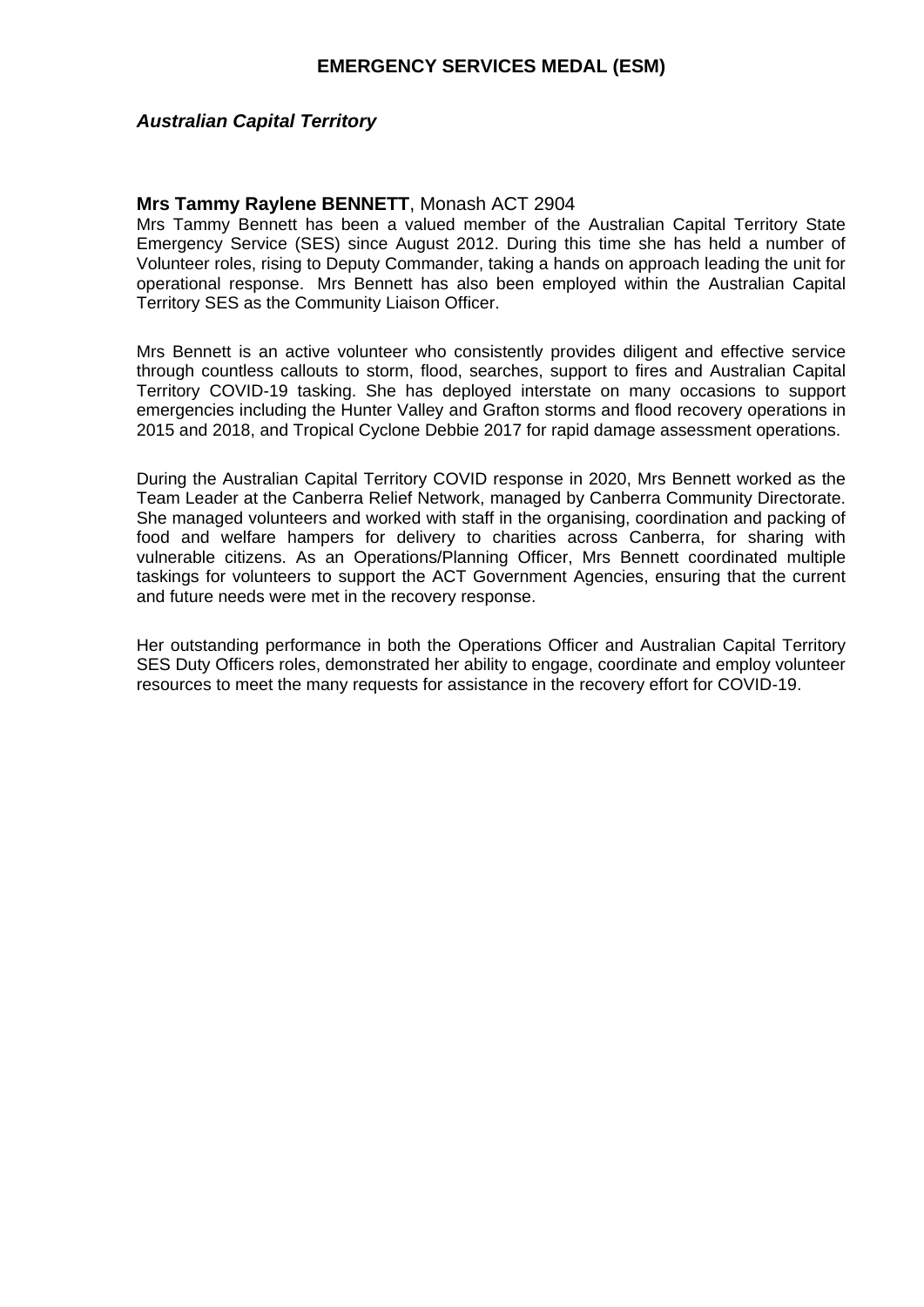### **Mr Cameron BERESFORD**, Ainslie ACT 2602

Mr Cameron Beresford has been a key leader within the Australian Capital Territory Emergency Services Agency (ESA), responsible for all elements of the Agency's support to the whole of government COVID-19 response.

During the 2021 Australian Capital Territory lockdown, Mr Beresford was deployed into the Health Emergency Control Centre, alongside other ESA Senior Officers, to provide planning and outbreak control support to Public Health officials. He worked long hours in the Deputy Outbreak Controller and Strategic Planning roles, working to ensure the Australian Capital Territory response arrangements were as effective as possible.

Throughout the pandemic Mr Beresford has been responsible for leading the planning and delivery of food relief hampers and laptop computers to school students, and providing welfare support to staff at testing centres.

Mr Beresford has demonstrated ongoing dedication, through leadership in planning and support and to protect the community during the COVID-19 pandemic.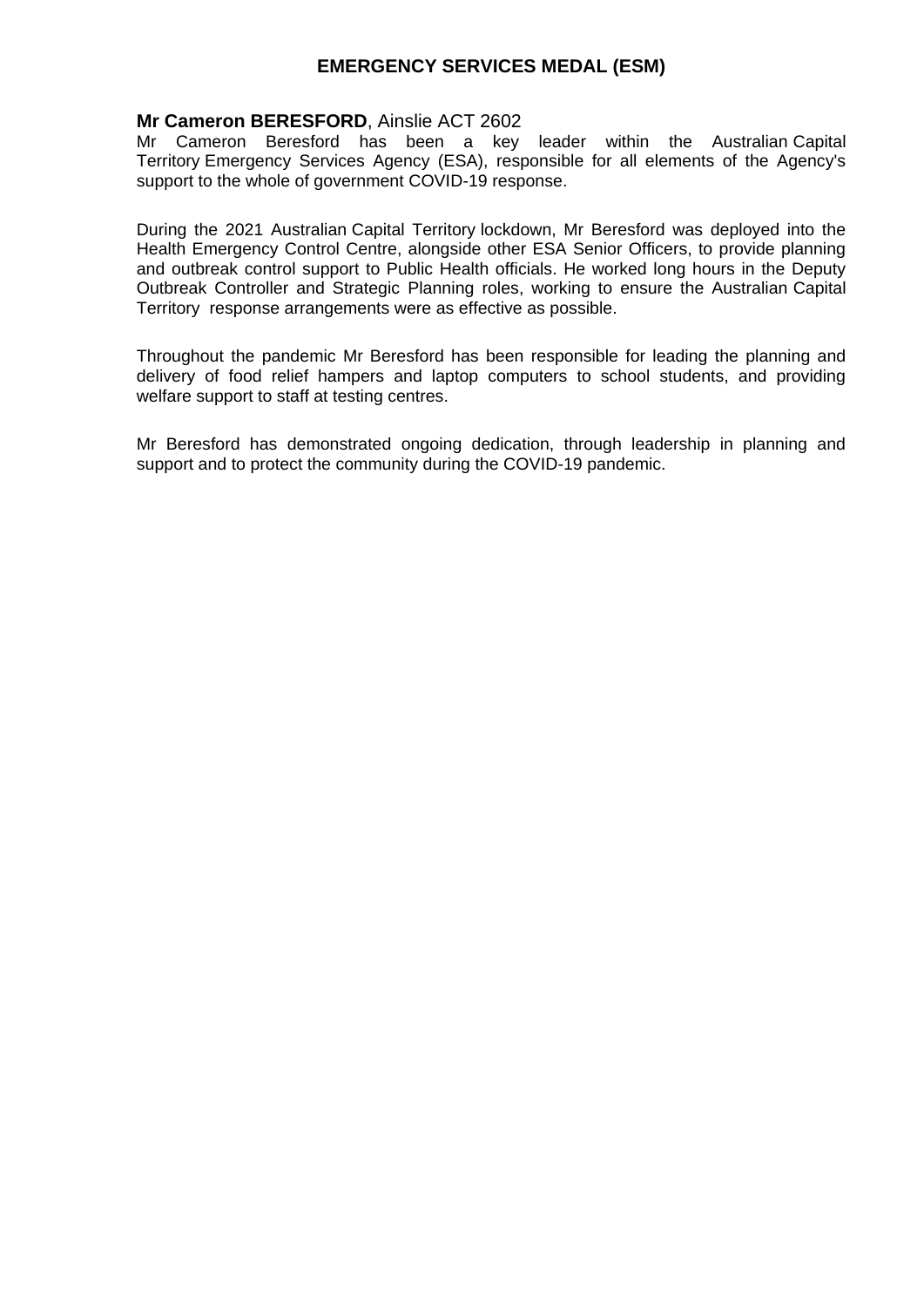### **Mr Stephen Douglas FORBES**, Jerrabomberra NSW 2619

Mr Stephen Forbes has been a leader in the development of the Australian Capital Territory Emergency Services Agency (ESA) mapping, spatial, data and digital services capabilities since the inception of the ESA in 2004.

In this role, Mr Forbes has led teams to pioneer significant workflow improvements, particularly in the field of operational intelligence. This work has benefited pre-incident mitigation and planning, operational situational awareness and decision making, and postincident recovery and continual improvement.

Mr Forbes played an integral role in developing innovative capabilities for the Australian Capital Territory and, in some cases, the first of their kind in Australia. Prior to the 2018-19 High Risk Weather Season, Mr Forbes led a team from the Australian Capital Territory and New South Wales, to develop and implement the Specialist Intelligence Gathering (SIG) fire detection helicopter, an aerial asset that provides live streaming, infrared and high-resolution observation enabling real time images and video of incidents. Since the inception of the Australia-first capability in the Australian Capital Territory and southern New South Wales, this program has been extended into other Australian jurisdictions.

For more than 30 years, Mr Forbes has demonstrated his passion for service improvement through innovation in spatial, data, and Information and Communications Technology (ICT), pioneering new ways of representing spatial data to improve intelligence options.

He has been integral to the ESAs response to the COVID-19 pandemic, providing invaluable assistance to Australian Capital Territory Health, including a capability to visually represent exposure sites to assist with contact tracing and isolation strategies.

Within ESA, Mr Forbes led a team to develop an enhanced Intelligence Hub', tracking new and updated exposure sites, to quickly provide situational awareness on impacts for ESA to deliver critical services, and implement business continuity measures if required.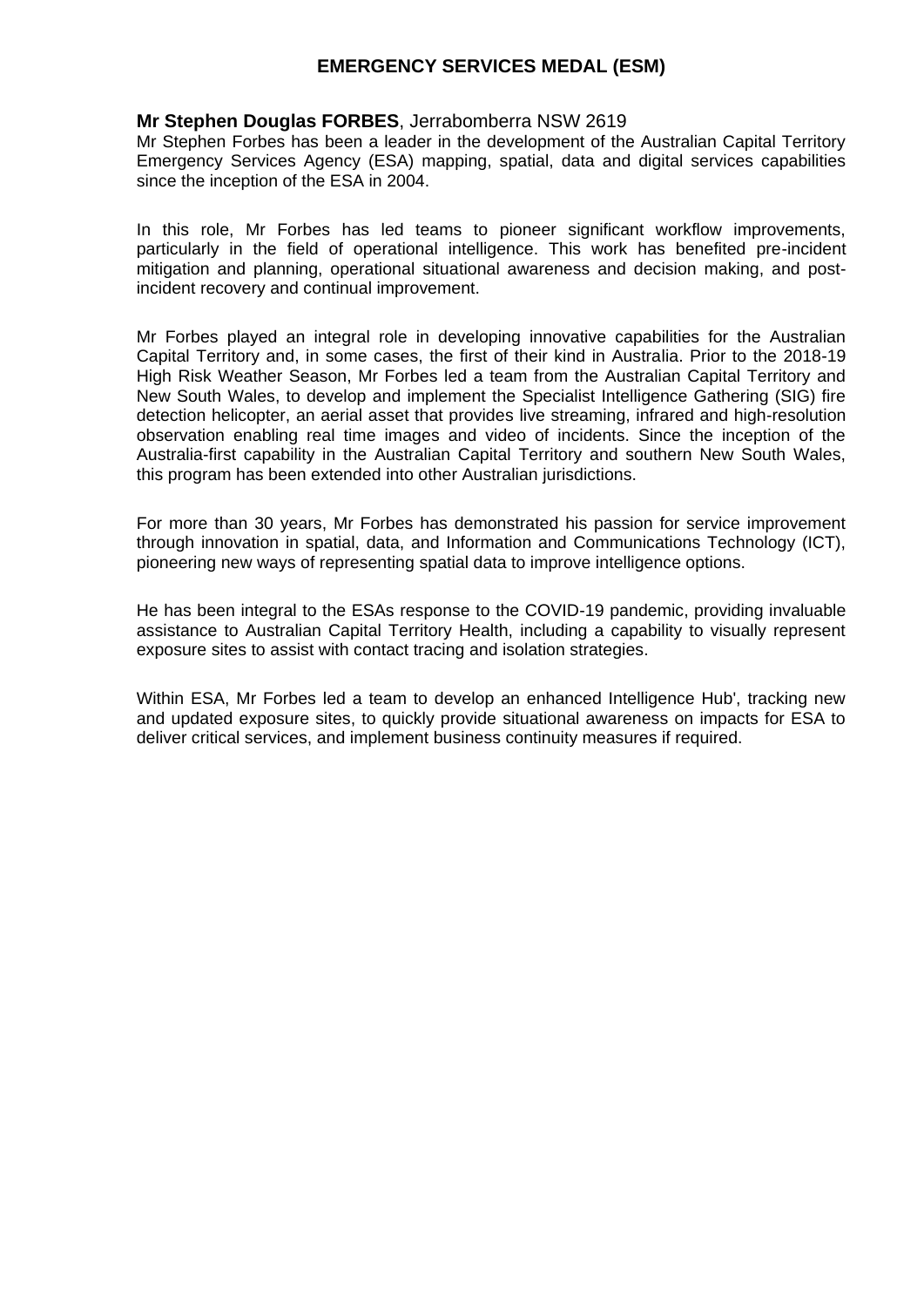### **Mr Nathan Daniel HENDERSON-SMITH**, Wallaroo NSW 2618

Mr Nathan Henderson-Smith is a dedicated and highly valued member of the Australian Capital Territory State Emergency Service (ACTSES), both as a volunteer and staff member serving as a frontline volunteer since 2005.

Throughout his career, Mr Henderson-Smith has responded to requests for assistance during floods, storms and missing person searches and contributed to, and led, the training of other volunteers. He held the positions of Team Leader and Deputy Commander and deployed in 2009 for Victorian Bushfires, in 2012 and 2015 Sydney storms and floods, as well as numerous local operations.

In 2014, Mr Henderson-Smith commenced as Learning and Development Coordinator, responsible for program development, program delivery, quality assurance, and oversight of services training. He has shown great dedication and enthusiasm, ensuring that volunteer members of the ACTSES receive the best training possible in a timely, effective and efficient manner.

Since the health emergency in March 2020, Mr Henderson-Smith has supported Australian Capital Territory Government's response to the COVID-19 Pandemic, by leading planning and operational support to the community through coordination of delivery of food relief hampers, COVID-19 testing centres and delivery of laptop computers to school students.

Mr Henderson-Smith was instrumental in the redesign and redevelopment of the ACTSES Recruitment and college style training practices, resulting in a greater retention of volunteer members and ensuring new members are qualified and confident to support the Australian Capital Territory Community.

Mr Henderson-Smith continues to demonstrate an outstanding level of commitment to the ACTSES and its members. His leadership ensures the ACTSES can deliver its valuable service to the community. He is highly regarded by ACTSES volunteers and directly contributes to the ongoing development of the ACTSES.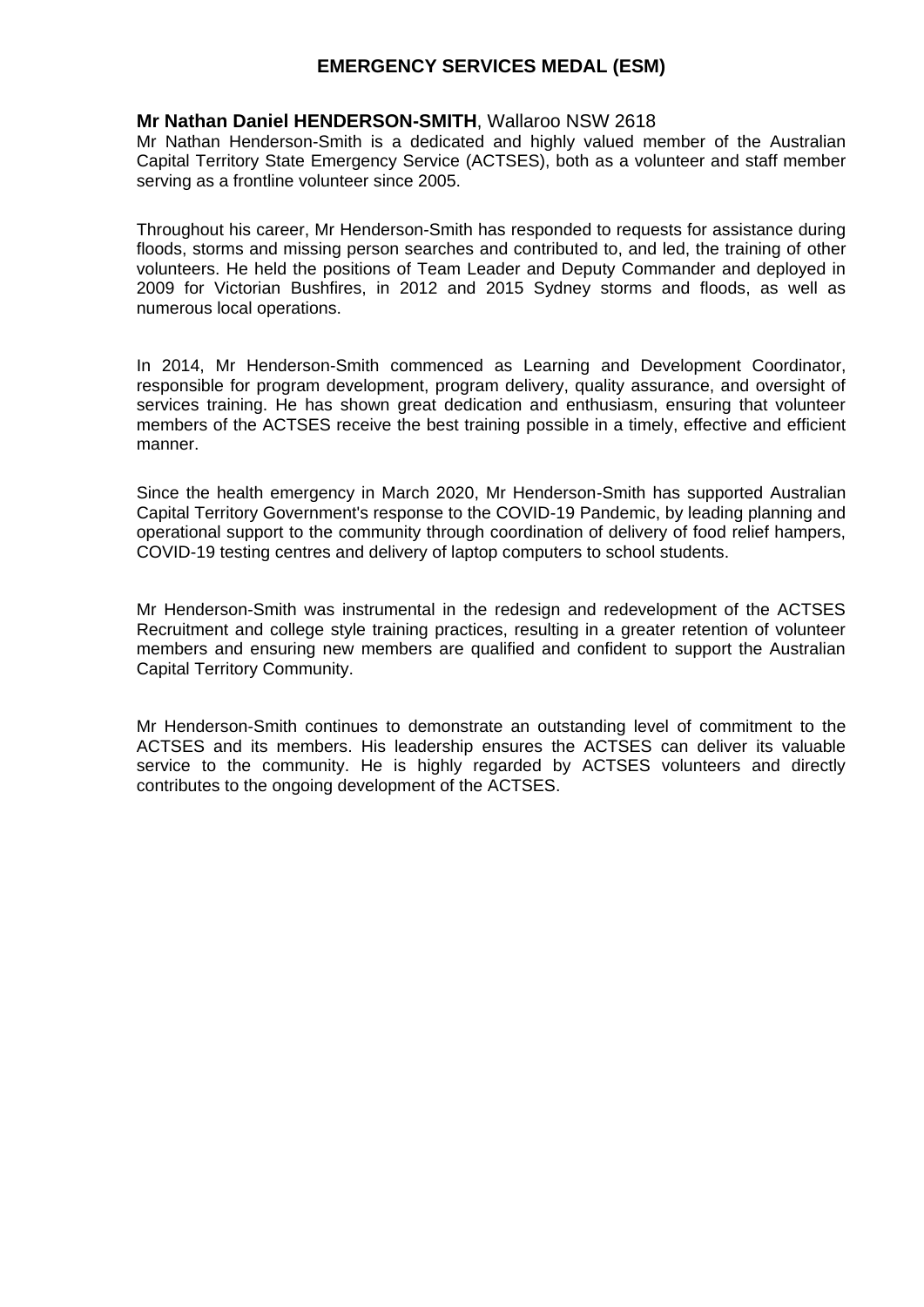## **Mr Adrian Gordon MANNING**, Wanniassa ACT 2903

Mr Adrian Manning commenced service with the Australian Capital Territory State Emergency Service (ACTSES) in 1999. He has been in a range of volunteer roles including Training Officer, Team Leader and Deputy Commander. For the past six and a half years he has been the Unit Commander of the Woden State Emergency Service (SES) Unit.

Mr Manning is an outstanding representative of the ACTSES and his time spent within the Service as a volunteer is commendable. He is a skilled trainer and assessor and he is always willing to make himself available for training and assessment activities. He freely gives his time to ensure members from across the service are provided every opportunity to be properly trained and assessed across a range of core activities. His efforts and selfless attitude have directly resulted in a significantly greater number of skilled volunteers to support the Australian Capital Territory and broader Community.

Mr Manning has made exceptional contributions to the service through his leadership and continuous improvement of response capabilities, devoting countless hours to his Woden Unit. He himself demonstrates a considerable commitment and involvement in service operations and community activities, including support to the 2009 Victorian Bushfires, 2016 Hunter Valley Region Floods, and the 2019-2020 Bushfires that impacted the eastern coast of Australia.

Mr Manning is a leader of exceptional quality and is highly regarded, approachable and compassionate among his peers. He works tirelessly to ensure that the capabilities of the ACTSES and the volunteers are well known and promoted within the emergency service sector of the Australian Capital Territory.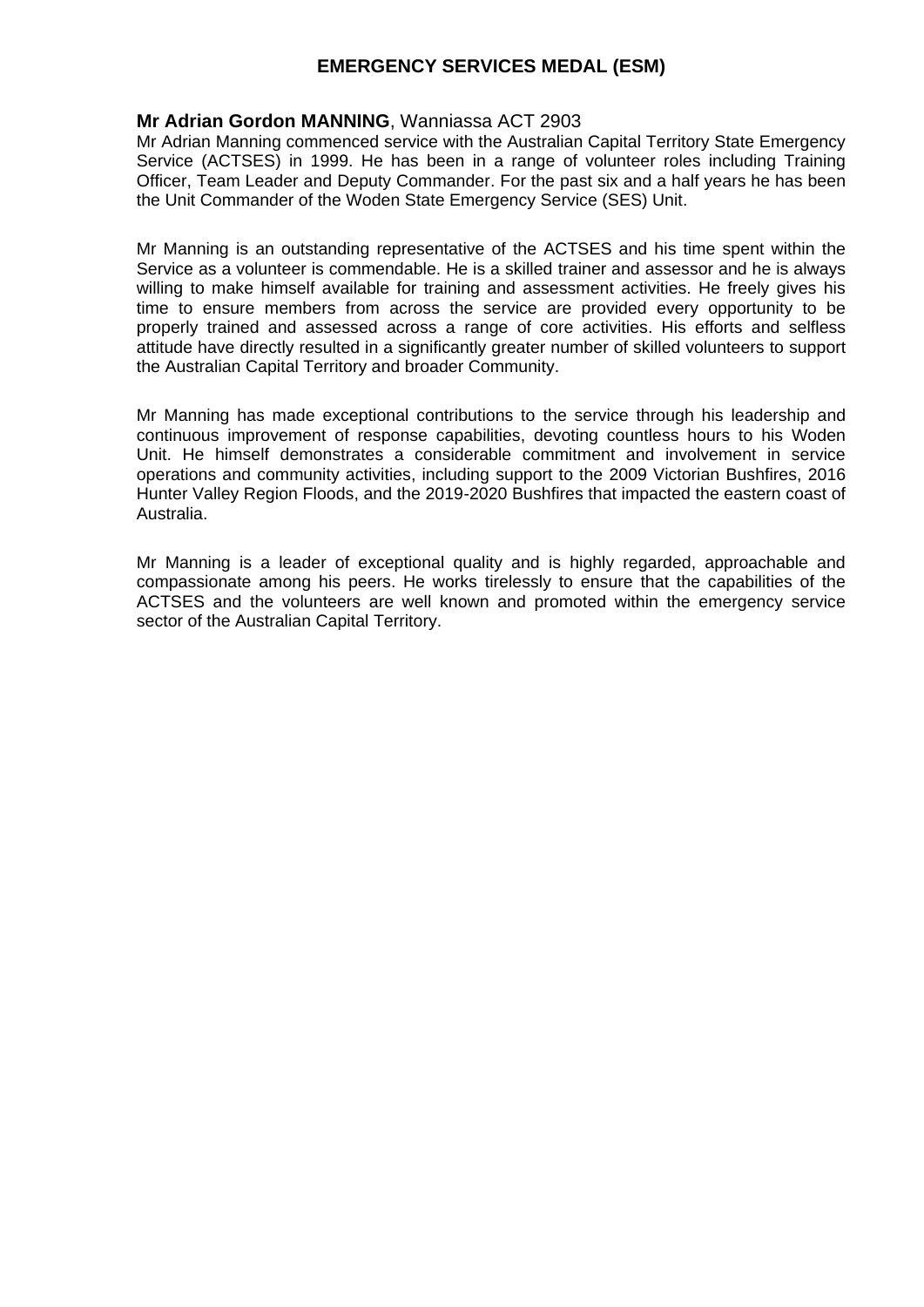### **Mr Philip Lawrence NOLEN**, Kambah ACT 2902

Mr Philip Nolen has demonstrated outstanding commitment, drive and extraordinary dedication to serving the Canberra community as a volunteer with the Australian Capital Territory State Emergency Service (ACTSES) since 2010.

During this time Mr Nolen has successfully held numerous positions with the ACTSES Tuggeranong Unit including Team Leader, Deputy Commander and Commander.

As Deputy Commander between 2014 and 2016, and as Commander of the Tuggeranong Unit from 2018 to 2021, Mr Nolen was responsible for the leadership, management and overall direction of the Unit, which included operational preparedness and deployments, capability development and the wellbeing of members, whilst overseeing training and the management of all human resource concerns.

Mr Nolen has represented the Tuggeranong Unit at senior leadership working groups and actively undertaken leadership positions for ACTSES operational response to storms, floods, bushfires and search requests for assistance.

Mr Nolen's dedication to the Australian Capital Territory community during the COVID-19 response was exemplary, going above and beyond the expectation of a volunteer. He worked tirelessly in expertly coordinating the Tuggeranong Unit to maintain engagement during this difficult time, whilst ensuring the Unit remained operationally ready to respond to any requests for assistance.

Mr Philip Nolen is a leader of exceptional quality and is highly regarded among his peers in the ACTSES. He works tirelessly to ensure that the capabilities of the ACTSES and the volunteer are well known and promoted within the emergency service sector of the Australian Capital Territory.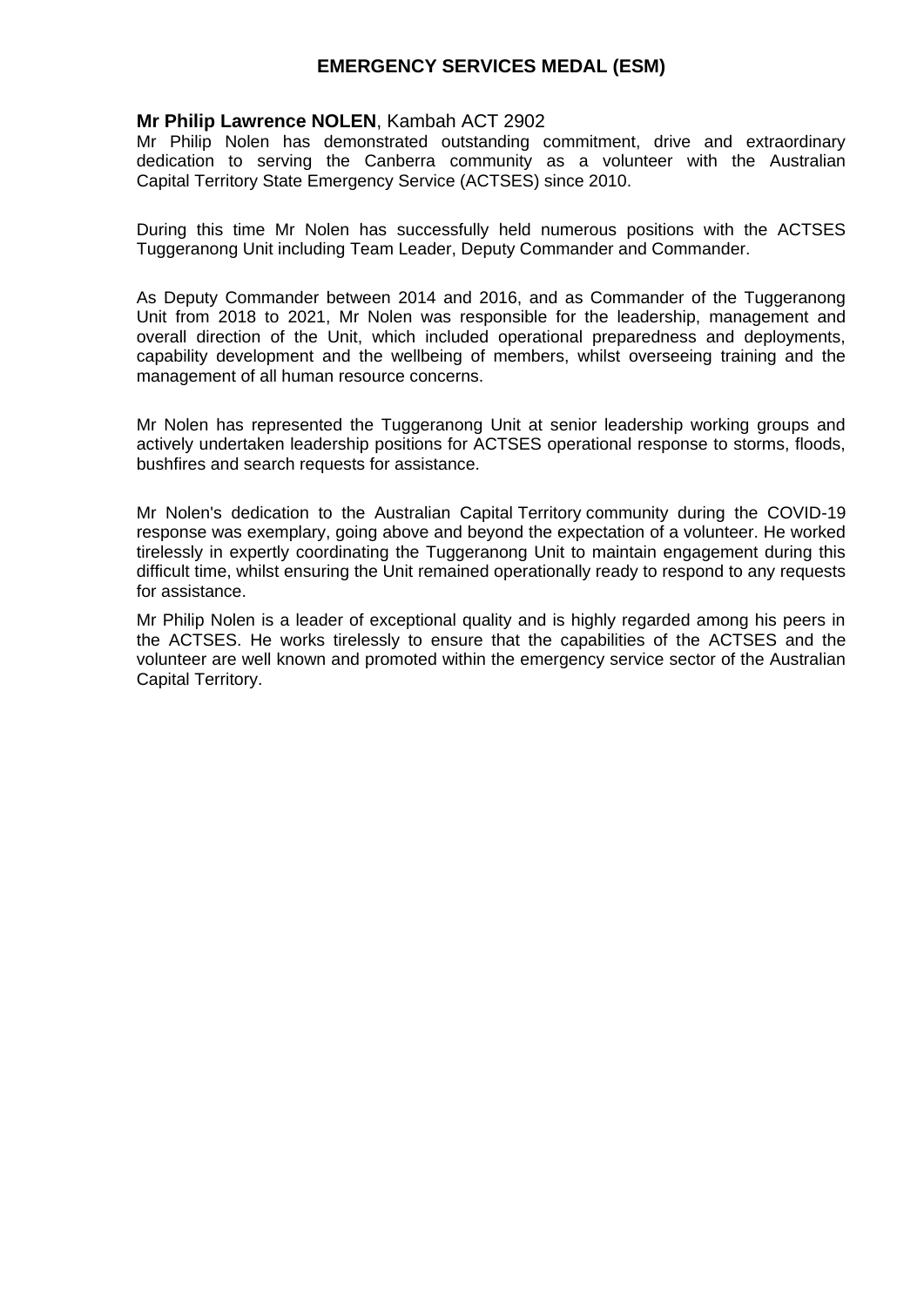#### *New South Wales*

#### **Mr Walid Adel (Wally) ELGUINDY**

Mr Walid Elguindy commenced duty with Corrective Services NSW in 1994, starting as a correctional officer before rising through the ranks to become General Manager of Strategic Population Management (SPM).

Mr Elguindy's work is critical to the good order of the state's prison network. As General Manager of the SPM team, Mr Elguindy leads a team of five who actively manage the flow and placement of inmate cohorts into prison beds across the NSW correctional centre network, appropriate to their security risk, classification and gender.

His leadership and direction became even more critical during the COVID-19 pandemic, when he oversaw critical infrastructure demands, prison capacity requirements, and established quarantine, isolation and staging areas. Mr Elguindy's daily communication and decisionmaking abilities were demanding, with liaison between the COVID-19 Command Post, the Executive Committee, Inmate Transfer Unit and external stakeholders such as SERCO and GEO.

The CSNSW Executive Committee relies heavily on Mr Elguindy to provide crucial information to ensure the vital needs of the prison system are met, staff and inmates are always safe and operational requirements are always met.

A valued member of the Islamic steering committee, Mr Elguindy has never sought any recognition for guiding both staff and inmates through an unprecedented health crisis. He has not only been a guiding light for colleagues but acted with professionalism and integrity to ensure their careers and personal lives were considered throughout his decision making. He remains calm and methodical in confrontational situations, while also taking into account the welfare of inmates under his care and balancing the constantly evolving needs of CSNSW.

Mr Walid Elguindy demonstrates tireless, compassionate and unrivalled dedication to a highly-complex role that is constantly evolving and demanding.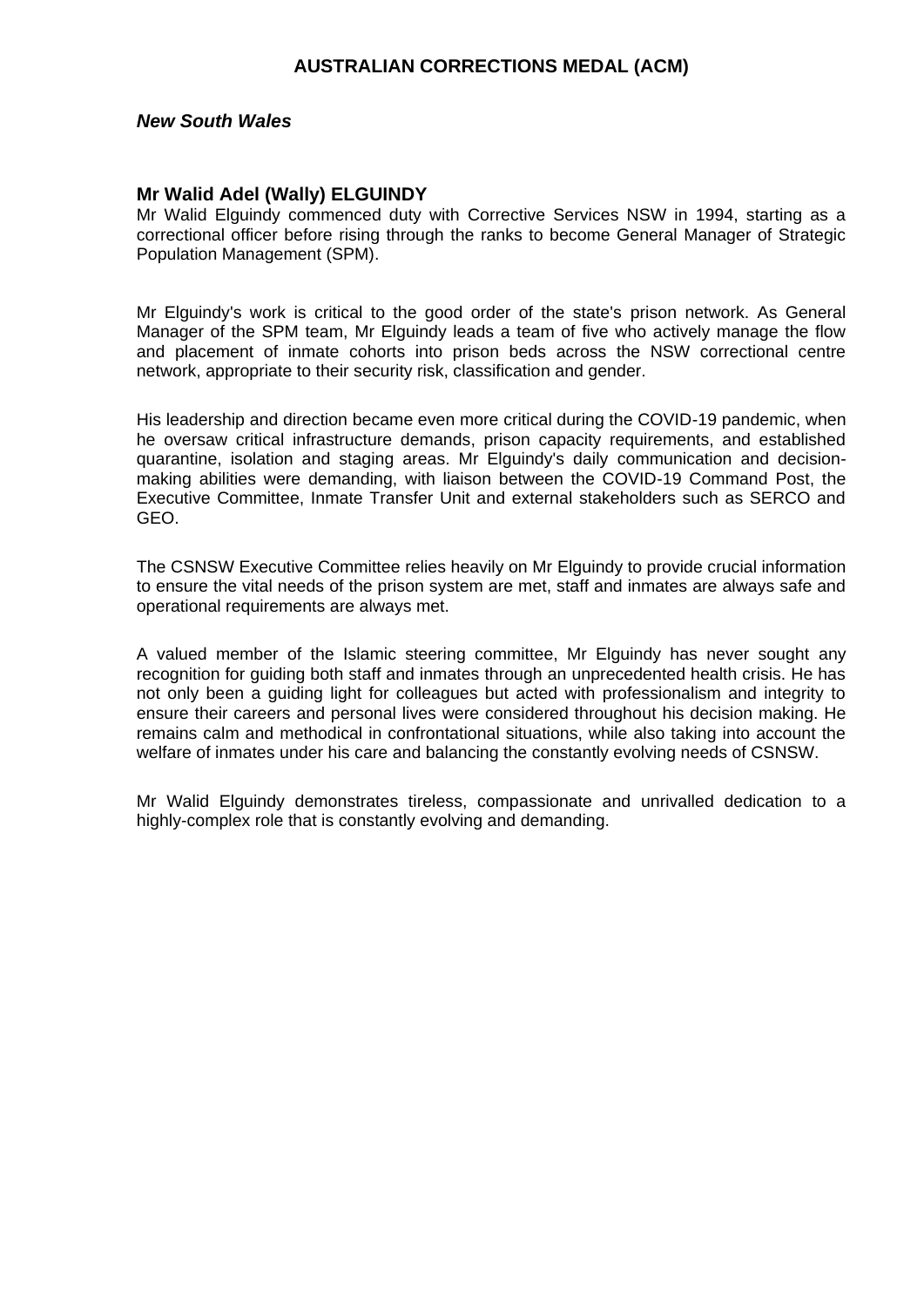#### **Ms Kerrie Anne MOSMAN**

Ms Kerrie Mosman commenced service with Corrective Services New South Wales as a records clerk in 2014. After a year, she became a Services and Programs Officer (SAPO) and she continues to serve as a SAPO at Glen Innes.

Ms Mosman is an outstanding example of dedication and devotion to the values of Service, Trust, Accountability, Integrity and Respect. She has been recognised on many occasions for excellent service by correctional colleagues and community stakeholders, and by the offenders whose lives she has helped turn around. Her contribution to reducing reoffending at the individual level has been exemplary.

Ms Kerrie Mosman has spent her entire Corrective Services New South Wales career at Glen Innes Correctional Centre. Her service there exemplifies the enormous difference one dedicated officer can make to the quality of operations in one workplace.

### **Mr Gregory John RAPLEY**

Mr Gregory Rapley commenced service with Corrective Services NSW in 2007 as an Overseer Laundry, before being promoted to Chief Industries Officer, Principal Industries Officer and then Manager of Industries at Macquarie Correctional Centre.

Mr Rapley's role is complex and hands on, overseeing the employment and education of 400 inmates to ensure they are highly-skilled and ready for successful rehabilitation into the community post-release. He keeps inmates focused and engaged on their work duties throughout demanding 16-hour workdays.

Mr Rapley has been recognised for not only looking after hundreds of offenders, but ensuring the correctional centre is maintained to the highest standard and kept safe for all staff and offenders even as construction continues in other areas of the facility.

Mr Rapley's project management skills were critical when he oversaw the construction of CSNSW's first dormitory-style centre. He has also managed the construction of an additional programs building using workshops and inmate labour, which has proven to be a huge costsaving exercise.

Throughout his career at CSNSW, Mr Rapley has remained focused on providing valuable employment skills to inmates. His forward-thinking has meant current construction work at Macquarie Correctional Centre is not outsourced to private contractors, as is often the case at other centres, but kept within the centre using skills he has taught inmates.

Mr Gregory Rapley always considers the broader implications for the centre while going above and beyond what is required of his role. The passion he has for his job is evident through his various promotions while at CSNSW. He embodies all the hallmarks of a dedicated, relentless and passionate manager who faces unpredictable and fluid environments head-on.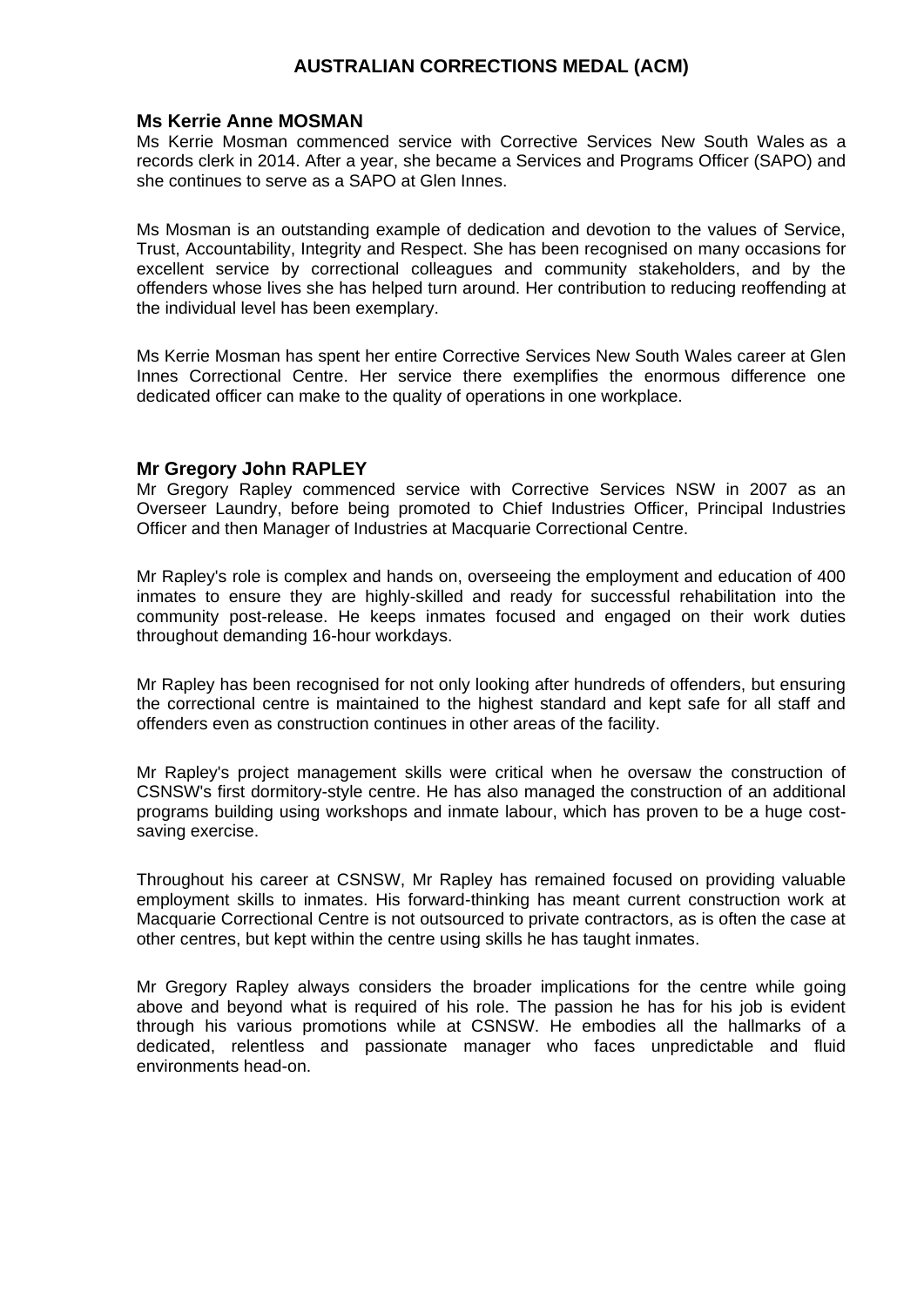#### **Ms Sarah Elizabeth RILEY-MARSH**

Ms Sarah Riley-Marsh commenced duty with Corrective Services NSW in 2010 with the Community Corrections division as a Periodic Detention Field Officer. This role was crucial in facilitating behavioural change as she supported up to six offenders within the community, ensuring they completed various activities such as gardening projects at the Metropolitan Remand and Reception Centre.

Ms Riley-Marsh then moved to the Long Bay Parole Unit, supporting a team of Community Corrections officers before moving to Fairfield where she has worked with offenders to help reintegrate them into the community.

Ms Riley-Marsh's success is largely down to her exceptional ability to connect with some of the highest-risk people in Sydney's south-west region. She challenges and empowers them to break anti-social attitudes and lead law abiding lives. She is genuinely dedicated to walking alongside troubled people as they transition back into the community, making sure they have housing, mental health and disability support.

Ms Riley-Marsh's list of achievements during her tenure within Community Corrections is extensive. She facilitated the Open Training and Education Network alongside TAFE NSW to support offenders facing literacy and numeracy challenges. As a Domestic Violence Co-Ordinator, she worked with NSW Police, Fairfield City Council, and domestic family violence groups to implement strategies addressing behavioural change.

Ms Riley-Marsh has tirelessly devoted a large part of her work to various campaigns and charities, including co-ordinating a White Ribbon event for more than 500 members of the Fairfield LGA. She partnered with Woolworths to ensure almost 350 offenders had access to basic staples such as toothpaste, soap, deodorant, dry goods and food. The partnership started with one store before expanding to more than 10 stores across NSW.

Ms Sarah Riley-Marsh demonstrates the values of an exemplary Community Corrections officer to ensure the quality supervision of offenders in the community.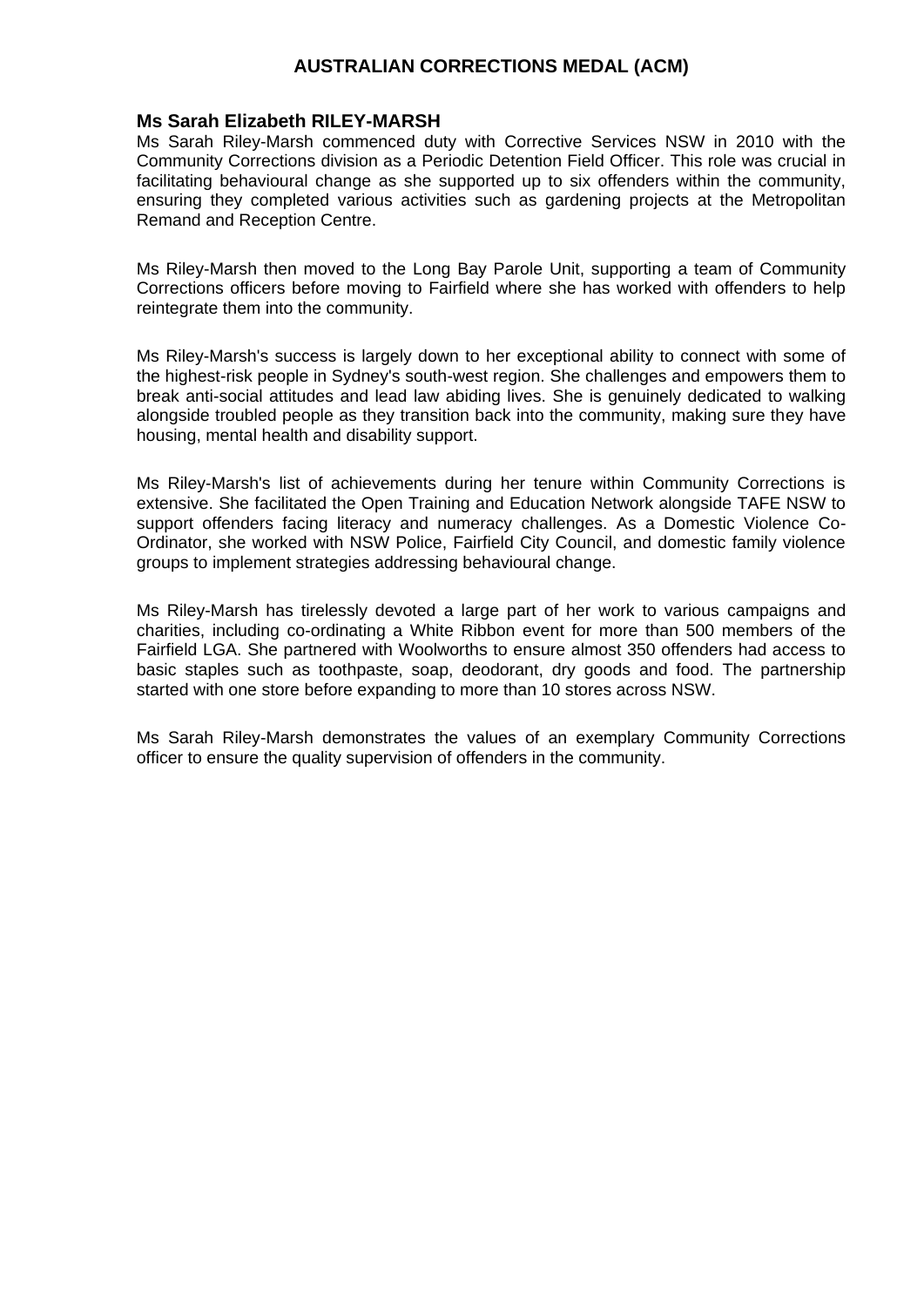#### **Governor Adam Christopher WILKINSON**

Mr Adam Wilkinson commenced service with Corrective Services NSW in 2006. Since that time he has served in a range of frontline roles, including running the agency's COVID-19 Command Post.

Mr Wilkinson is currently the Governor of the Metropolitan Remand and Reception Centre (MRRC) at Silverwater in Sydney. For much of the pandemic, the MRRC has been Sydney's only reception centre. As Governor for the past two years, he has had to deal with an increased workload of new receptions, while also operating an isolation hub for most COVID-19 positive inmates from around the state. This has involved the need for unprecedented flexibility of work practices and sensitive negotiations with staff and unions.

One of many innovations has been the introduction of mobile OTS phones for inmates who are COVID-19 positive and in isolation, to maintain contact with families and lawyers. This has meant a great deal to inmates in very trying circumstances, thereby reducing the level of tension in the prison and assaults on staff. The success of these actions has been demonstrated by the way the correctional system has been able to continue to accept and process inmates throughout the state in most situations, thereby relieving pressure on NSW Police.

Mr Adam Wilkinson has made a significant contribution to minimising the impact of COVID-19 on NSW prisons in general, and on the Metropolitan Remand and Reception Centre in particular. This has helped a vital part of the state's justice system to keep functioning in the midst of a global pandemic.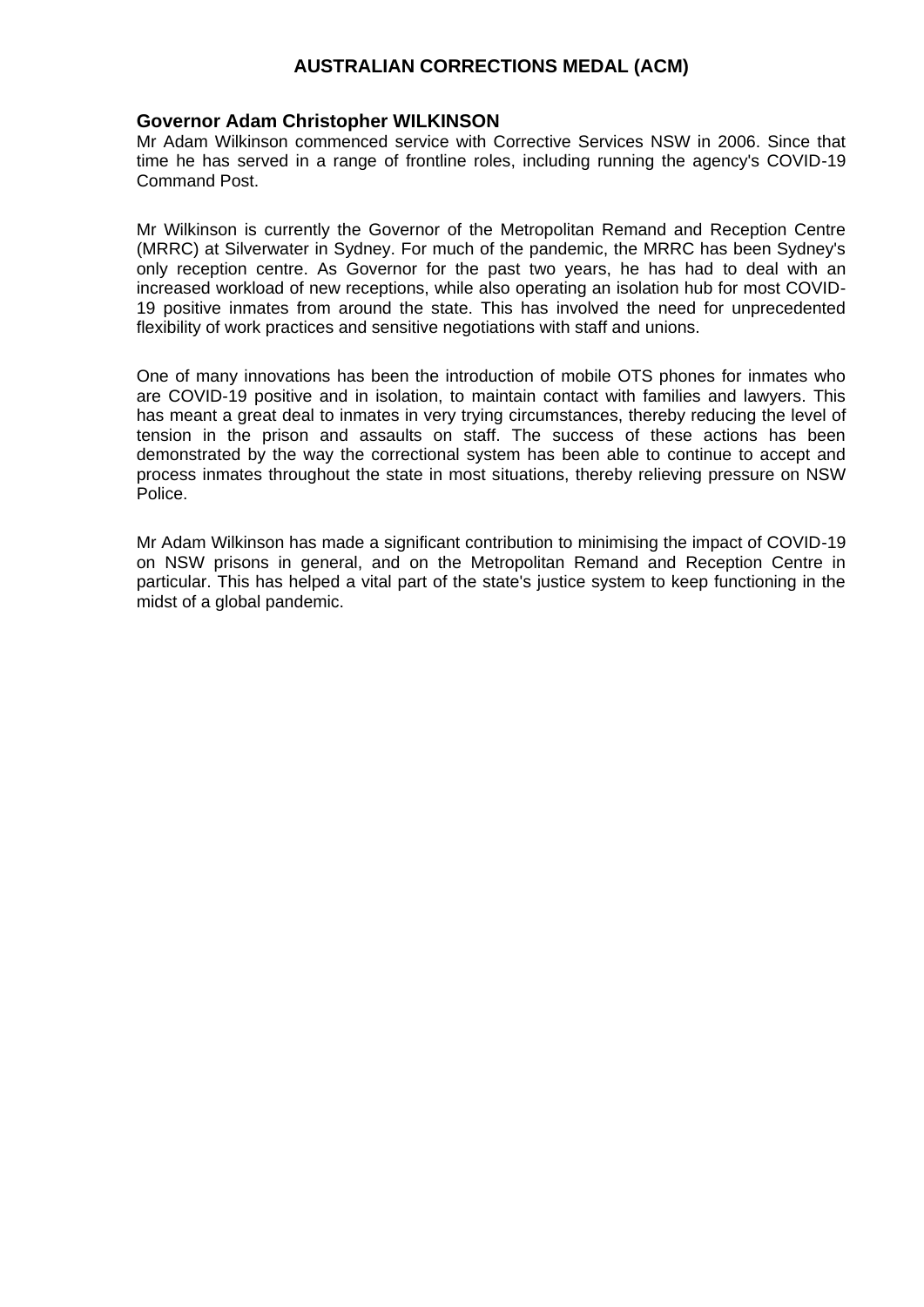### *Victoria*

#### **Ms Sibel BULUS**

Ms Sibel Bulus commenced with Corrections Victoria in August 2007. Since that time, she has served in a range of frontline roles, including Community Corrections Officer, Community Work Manager, and Principal Practitioner of Sunshine Community Corrections Service (CCS).

Ms Bulus is currently the Acting Manager of the Parole Central Unit. In this role she leads a small team to support the integrity of the parole system and acts as the interface between Community Corrections, prisons and the Adult Parole Board. She provides guidance and mentoring to staff managing offenders and engages in direct supervision and management of offenders, who present as non-complaint and/or high complex needs. As Community Work Manager, she was responsible for developing a range of initiatives which contributed to beneficial outcomes for both offenders and the community.

In 2014, Ms Bulus secured a role as a Principal Practitioner. She was one of the initial staff appointed to the newly created Principal Practitioner role and was an integral leader in the roll out of the parole and post-sentence reforms that were in place at the time. She worked collaboratively with her General Manager and other colleagues to deliver the reform agenda emanating from the Callinan Review, gaining the support and loyalty of the staff.

Ms Bulus has also worked as Regional General Manager, the most recent being in the North East Metro Area from August 2020 to July 2021. In this role, she led the de-commissioning of Heidelberg CCS, increased collaboration and stakeholder engagement with the Heidelberg Magistrates Court, and oversaw a range of initiatives to promote an increased understanding of best practice case management.

Throughout her career, Ms Sibel Bulus' professionalism and commitment to staff development, best practice outcomes for offenders, and service provision to the community has remained unwavering. Her integrity and contribution over her 15 years of service has been an asset to Corrections Victoria.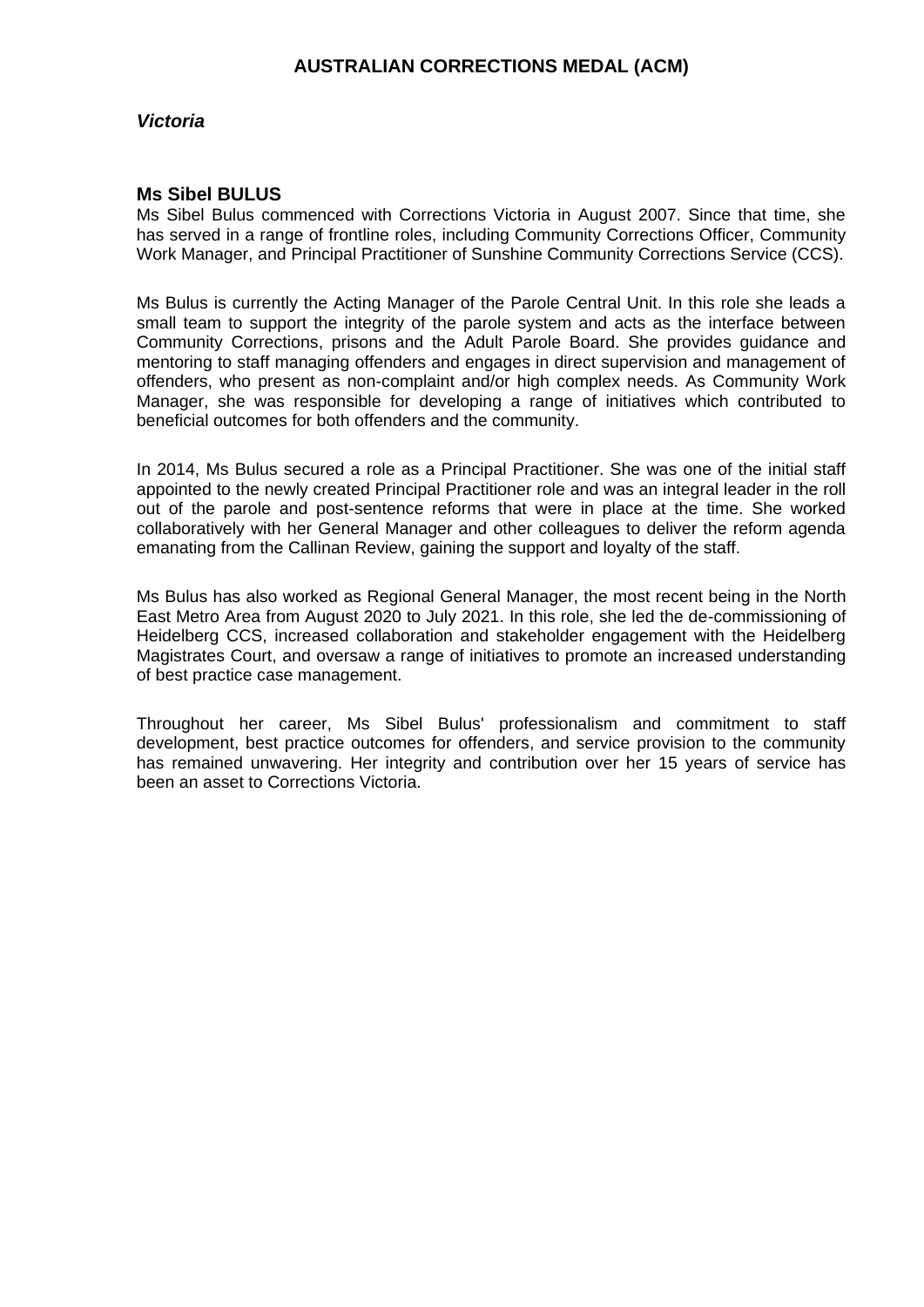### **Mr Michael Norman LINK**

Mr Michael Link commenced his career with G4S in March 1999 as a Correctional Officer at Port Phillip Prison (PPP). He was promoted to Supervisor in 2012 and currently holds the role of Production Manager, responsible for leading and managing prisoners in the industries areas to ensure the safety and security of prisoners, staff and visitors.

As a Supervisor, Mr Link has been assigned to project lead the security aspects of complex construction projects at PPP. These projects include the St. Pauls Hospital unit refurbishment, the Internal Fence Project, the extension of the Government Functions area, and the extension of St Johns Prison Hospital. In his current role as Production Manager of PPP Industries, he has been a key member of the operations team who successfully introduced the Prisoner Employment Profile and Prisoner Pay System, linked to the Incentives and Earned Privileges Scheme. These systems provide Correctional Staff with the opportunity to reward prisoners for positive behaviour and sanction those who do not behave, to encourage them to become involved in employment, education or programs.

Mr Link also manages the PPP Laundry Operations which provide a commercial service to sixteen aged care facilities, Police Stations, and the internal requirements of PPP. He has developed a very close working relationship with linen-service stakeholders and has ensured the highest standards of service are delivered, whether it be to an aged care client or one of the accommodation units at PPP.

In addition to his PPP duties, Mr Link is currently the Vice President of the Victoria Correctional Employees Association (VCEA) and devotes much of his own time to the VCEA and the welfare of his colleagues.

Mr Michael Link is an exemplary employee and role model for his fellow correctional staff. He goes above and beyond the expectations that are asked of him and has distinguished himself as an officer who commands great respect from his peers and prisoners in his care.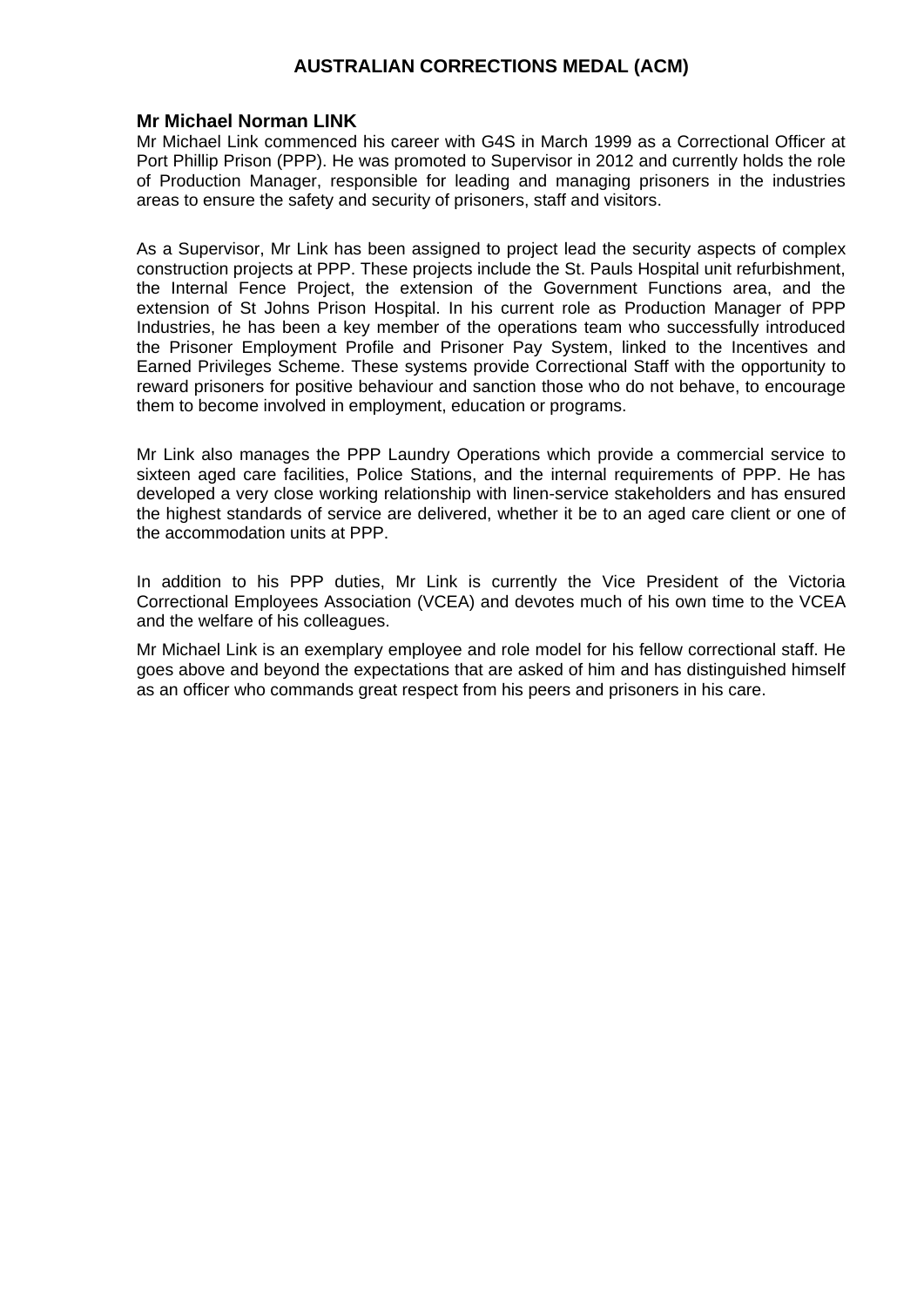#### **Ms Andrea Joy LYNCH**

Ms Andrea Lynch has dedicated 30 years of service to Corrections Victoria, originally commencing in February 1991 as a Community Corrections Officer. During this time she has worked at a number of Community Corrections Services (CCS) locations in case management and supervisor roles as well as holding location management positions and a range of Director positions. She performs the afterhours Duty Director role having direct contact with offenders to resolve issues, actively engages with offenders to acknowledge good progress and has face to face contact with offenders in Case Review Hearings.

As the Director of CCS, Ms Lynch was a key driver and influencer in the delivery of Community Correctional Services in Victoria, ensuring that service delivery remained aligned to best practice and legislative requirements. As a senior manager, she has led a range of CCS reforms and initiatives, demonstrating her capacity to effectively adapt to changing roles while providing support and guidance with integrity.

Ms Lynch has overseen a number of complex projects including the review and provision of updated Director's Instructions (and an Offender Management Manual) for the management of sex offenders, the introduction of the Specialist Case Manager role, the development of E-Justice and the VISAT tool, the monitoring of CCS offender deaths, and Internal Management Reviews.

Ms Lynch also oversaw the CCS Organisational Review, conducted between November 2006 and April 2007, designed to assess the CCS service delivery model and organisational structure in the context of identifying organisational changes that would improve the operation and effectiveness of CCS, in particular the way in which regional operations were organised.

As the General Manager for the East Metropolitan Region, Ms Andrea Lynch has guided the region through reforms, expansions and remained a stable and revered leader throughout the COVID-19 pandemic. During that time, she prioritised staff wellbeing, best practice approaches and community safety throughout the unprecedented shifts to service delivery.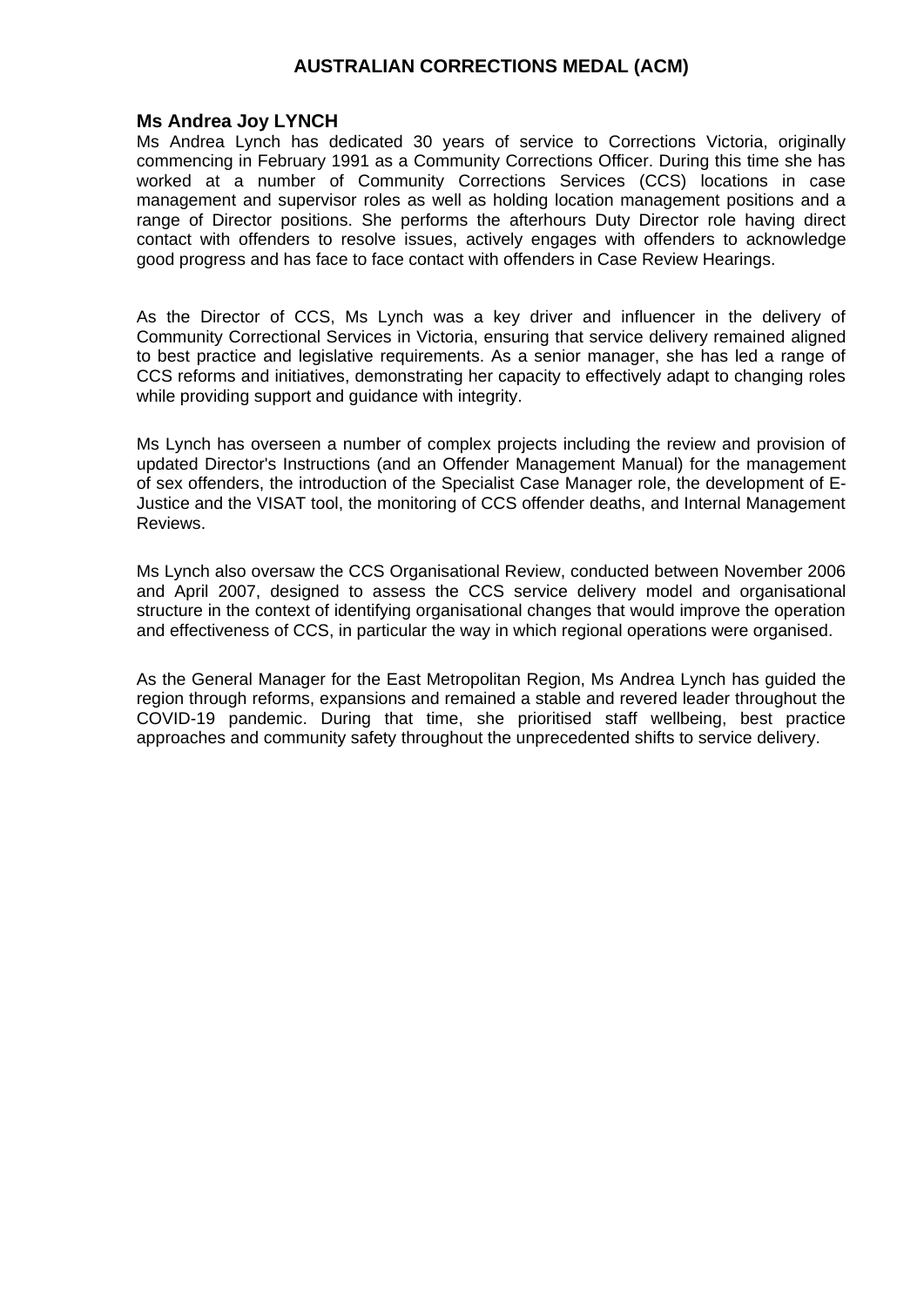### **Mr Gary John TAYLOR**

Mr Gary Taylor commenced his career in 1994 as a Custodial Officer. In the 27 years that he has served the Department of Justice, he has proven to be a driven officer who always strives to improve frontline custodial practices, particularly with regard to facilitating the provision of healthcare to prisoners in the care of Corrections Victoria.

Unlike many officers who have the benefit of being supported by a large team, Mr Taylor's role as Senior Prison Officer at St Vincent's Hospital holding cells involves a high degree of autonomy and personal accountability. In an unofficial capacity, he has assumed the role of liaison point for medical providers and the prisons administered by Correction Victoria. His tireless and innovative approach to his role has ensured that some of the state's most vulnerable prisoners have access to appropriate medical care when they need it most.

In his role, based at St Vincent's Hospital, Mr Taylor fast became an expert on the coordination, scheduling and movement of prisoners from correctional locations to healthcare providers. Holding cells were installed at St Vincent's Hospital in 2004 following a critical incident at the facility. He was responsible for developing a workable structure that now allows for approximately 50 to 60 prisoners per month to access vital medical care, without compromising the safety of the community.

Through his willingness to collaborate with external stakeholders such as G4S prisoner transport and medical practitioners, Mr Gary Taylor has ensured that prisoners are able to access both emergency medical care and scheduled appointments with specialists. His role at St Vincent's is highly complex, requiring the coordination of prisoner movements with correctional locations, navigating bed availability, and supporting escort officers; all the while, maintaining the safety and security of prisoners and staff.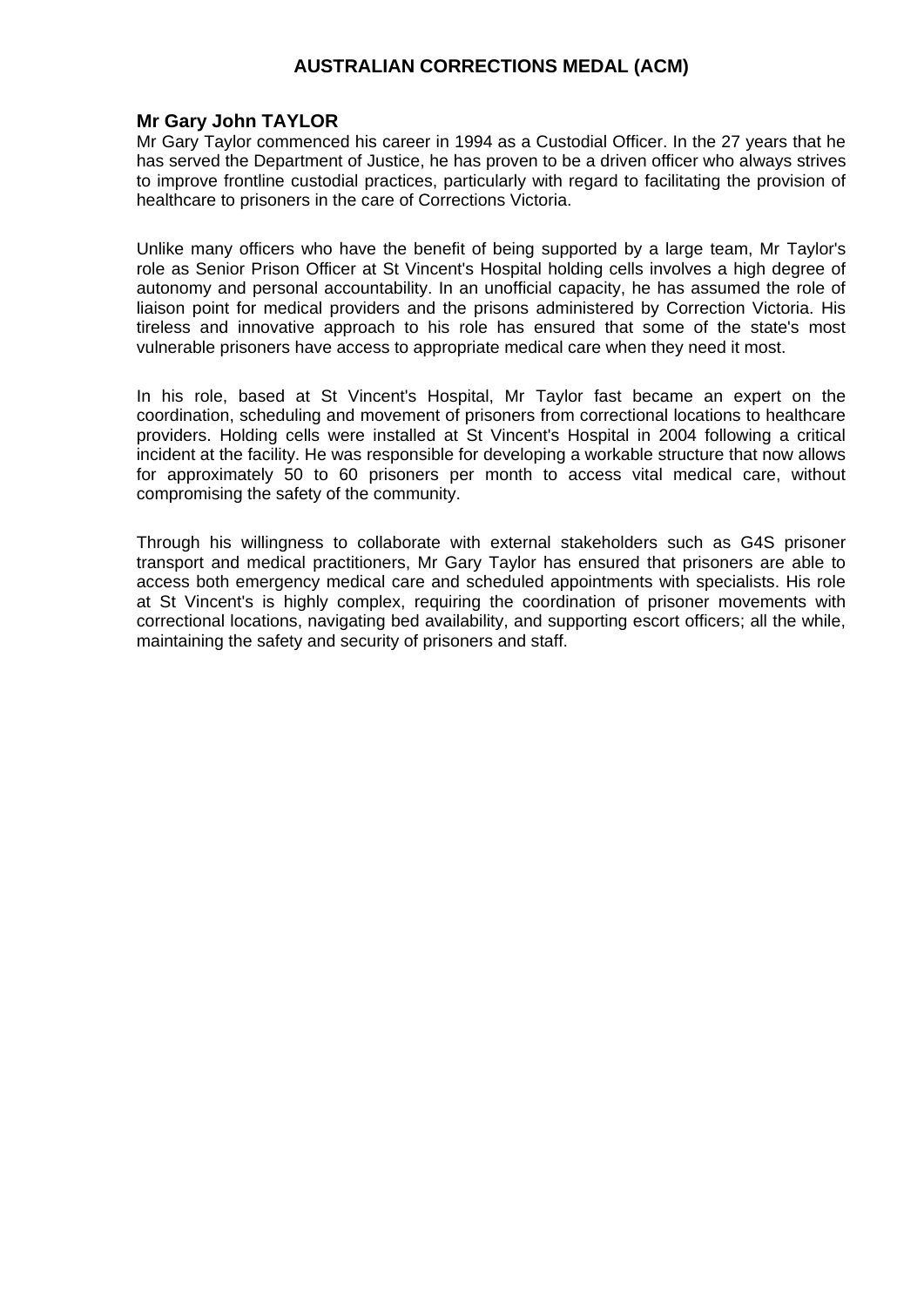### *Queensland*

#### **Mr Peter William COYNE**

Superintendent Peter Coyne has dedicated 19 years to community safety through his roles within Queensland Corrective Services (QCS). Superintendent Coyne is currently the substantive Deputy General Manager of the Escort and Security Branch.

Throughout his QCS career, Superintendent Coyne has been responsible for strategically leading the delivery of secure and safe transportation and escort services of prisoners to and from correctional facilities, hospital facilities and courthouses.

Superintendent Coyne is an exemplary representative of the Escort and Security Branch. He conducts daily contact within the three business units, during which he engages with correctional supervisors and managers to maximise the attendance of prisoners to their medical appointments and facilitate operations in a safe and secure manner. As the Deputy General Manager, he also works with prisoners who present with higher levels of problematic behaviour, in order to address their concerns at a senior level.

Superintendent Coyne also has daily contact with the correctional supervisors and managers, as well as identified prisoners, at the Brisbane Magistrates and Brisbane District and Supreme Courts holding cells to ensure all Court attendances proceed in a timely fashion with sufficient resources to manage inmates who present with particularly challenging behaviours, or who may pose a significantly high security risk.

Superintendent Coyne's leadership qualities and performance as Deputy General Manager, in what can be an unpredictable environment, is exceptional. His support and guidance to other officers contributes not only to their future development, but further enhances the safety of the community.

Through his distinguished service, Superintendent Peter Coyne has consistently demonstrated the importance of safety to staff, the community, and to those in custody.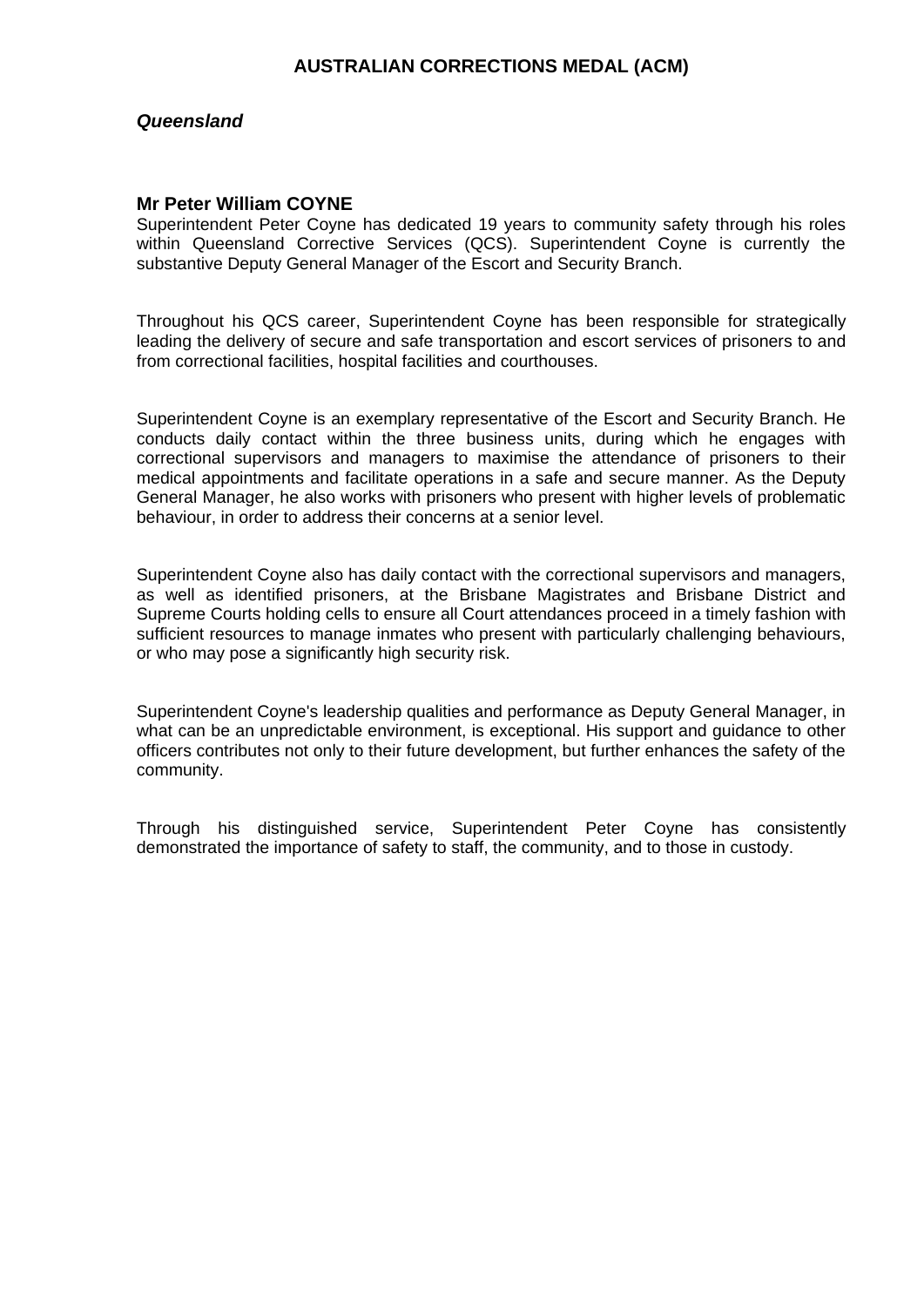### **Ms Nicole Anne DUKE**

Superintendent Nicole Duke is a highly respected and capable leader who has significantly contributed to community safety in Queensland, over almost three decades across a variety of roles with Queensland Corrective Services. Further to her unwavering commitment to community safety, Superintendent Duke has navigated various government policies over an extended period and is recognised for her ability to adapt to change and continue to excel.

Whilst leading the Brisbane Region Community Corrections Region, Superintendent Duke empowers her colleagues and those within her command, to maintain stringent levels of community safety through meaningful supervision, whilst giving offenders within her remit every opportunity to rehabilitate themselves from their offending behaviour.

Superintendent Duke recognises the importance of local communities working together to provide local solutions to crime and takes an innovative approach with each of her districts to partnering with localised stakeholders to give effect to this.

Superintendent Duke embodies Queensland Corrective Services' strategic vision to reduce crime across the State through evidence-based, meaningful supervision and rehabilitation.

### **Mr Antony John TARLOWSKI**

Mr Antony Tarlowski, Correctional Supervisor Dog Squad of the Townsville Correctional Complex, has dedicated more than three decades to Queensland Corrective services, having commenced with the then, Prison Department as a Prison Officer in February 1987.

Mr Tarlowski was appointed to the position of Dog Handler at the complex in 1990 and later as Dog Squad supervisor in 1995. Since that time he has devoted his career to the safety and security of the Townsville Correctional Complex.

Mr Tarlowski's dedication is exemplified by his contribution to the development and delivery of emergency response and security measures at the centre and across the state. He is responsible for training dog teams across the state ensuring quality service delivery to the Queensland community.

Mr Tarlowski continues to make valued contributions to the identification and development of dog breeding and training programs which support the evolution of corrective services dog squad operations in a contemporary correctional setting.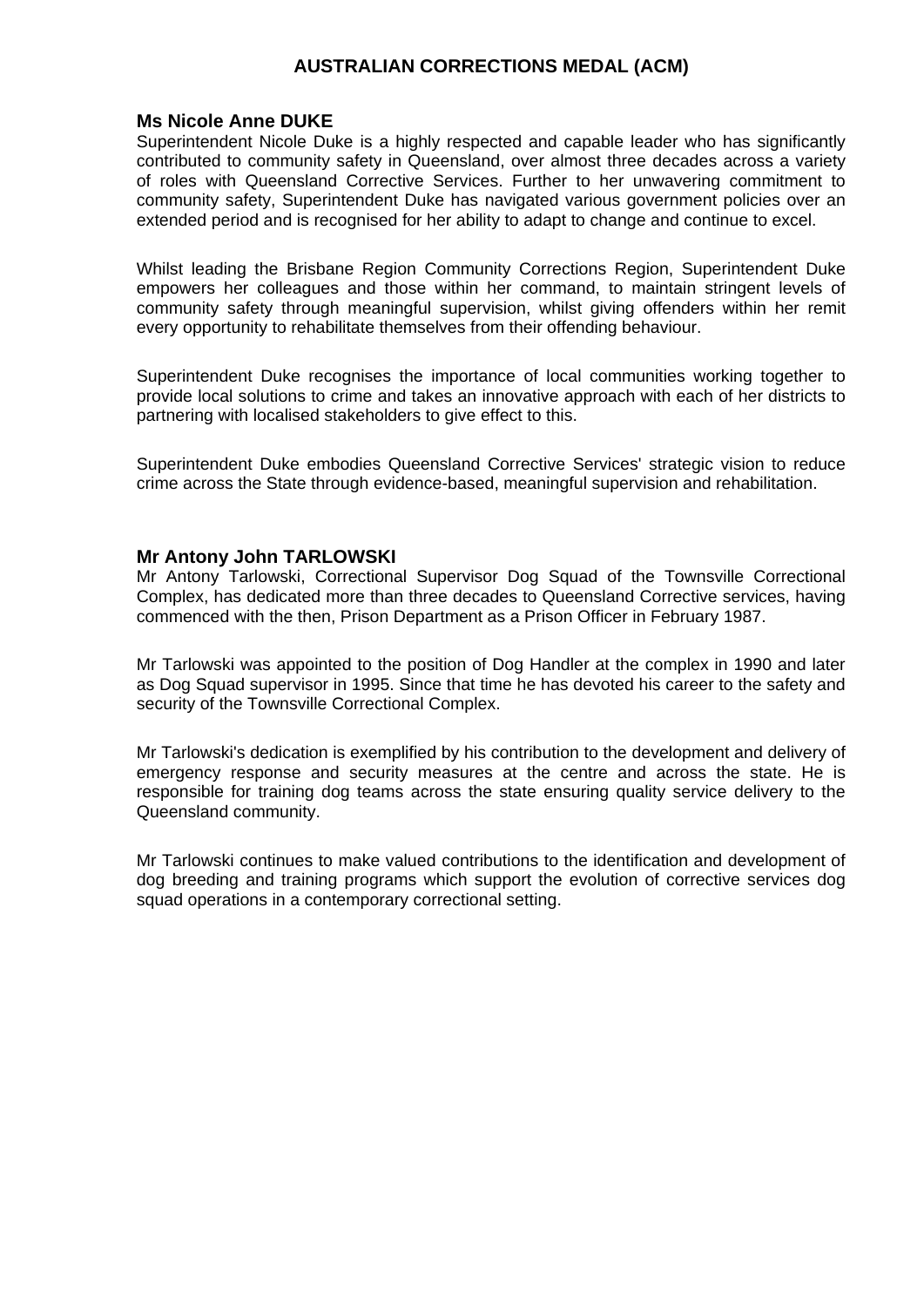### **Mr Robert James WOOD**

Superintendent Robert Wood has, for more than 19 years, served Queensland Corrective Services with an absolute dedication to duty, community safety and offender rehabilitation.

Superintendent Wood has led a remarkable and unique career, having commenced as a Correctional Counsellor at the Wolston Correctional Centre, before moving into sex offender assessment and treatment, followed by judicial and departmental liaison roles.

Over the last decade, Superintendent Wood has provided the highest levels of strategic support to various Commissioners, Deputy Commissioners and Ministers of differing governments. Whilst doing so, he has drawn on his experience and knowledgebase in undertaking a variety of secondments and projects alongside his substantive roles, all of which have been of significant benefit to the organisation or the Queensland community.

Superintendent Wood selflessly imparts his expansive knowledge of corrective services, criminal justice and government machinery with countless officers of all ranks for their professional development, the benefit of the agency and ultimately the safety of the community. In doing so, Superintendent Wood has proudly played a key role in the recent and ongoing transformation of Queensland Corrective Services.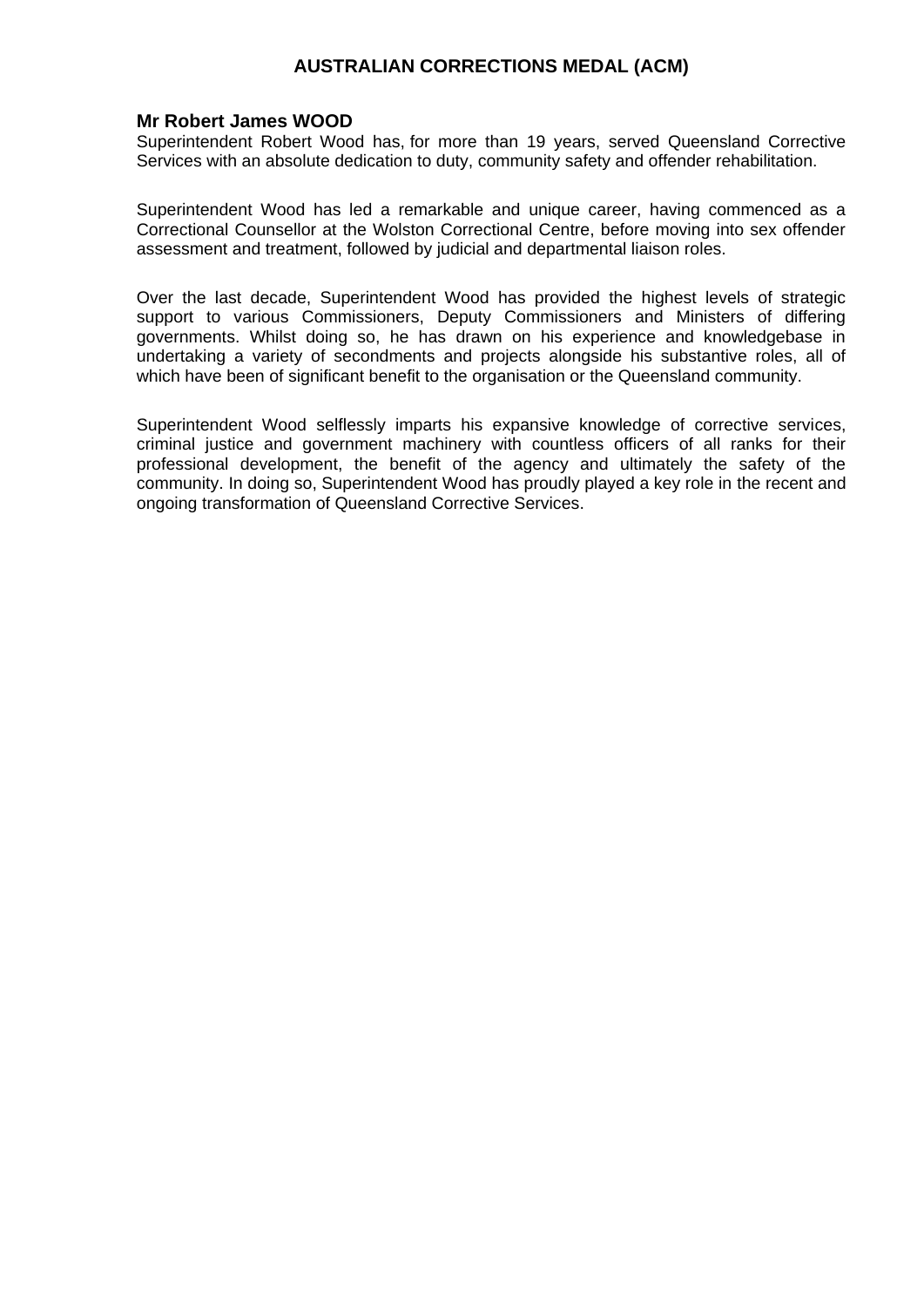### *Western Australia*

#### **Ms Carrol JOHNS**

Ms Carrol Johns joined the Department in January 2001 as a Trainee Prison Officer and was posted to Casuarina and Riverbank Prison for 11 months, before transferring to Wooroloo where she has remained providing 21 years of service.

Ms Johns initiated the use of early alerts systems to identify young offenders who transitioned from youth detention to adult custody. This provides a means of protection and management of the young offenders within the adult facilities, as the alert is reviewed by prison Reception Officers and assists with determining if the young offender has any potential vulnerabilities and their subsequent placement in the prison.

As an Aboriginal woman, Ms Johns is able to provide a great deal of knowledge and awareness to other prison officers on Aboriginal Cultural issues, explaining the complex kinship relationships to non-Aboriginal prison officers and prisoners. She is held in high regard from Aboriginal prisoners, being referred to as Aunty, and showing her elder respect.

Ms Johns was the key facilitator for the first indigenous cognitive skills course at Wandoo Prison Farm, which gained positive outcomes for both the prisoners and the site. She is known to proactively address situations before they become issues, maintaining the good order and management of the facility including.

Ms Carrol Johns is regarded as a role model for other prison officers, both current and new recruits. She maintains a high professional standard and balances the cultural differences without conflict.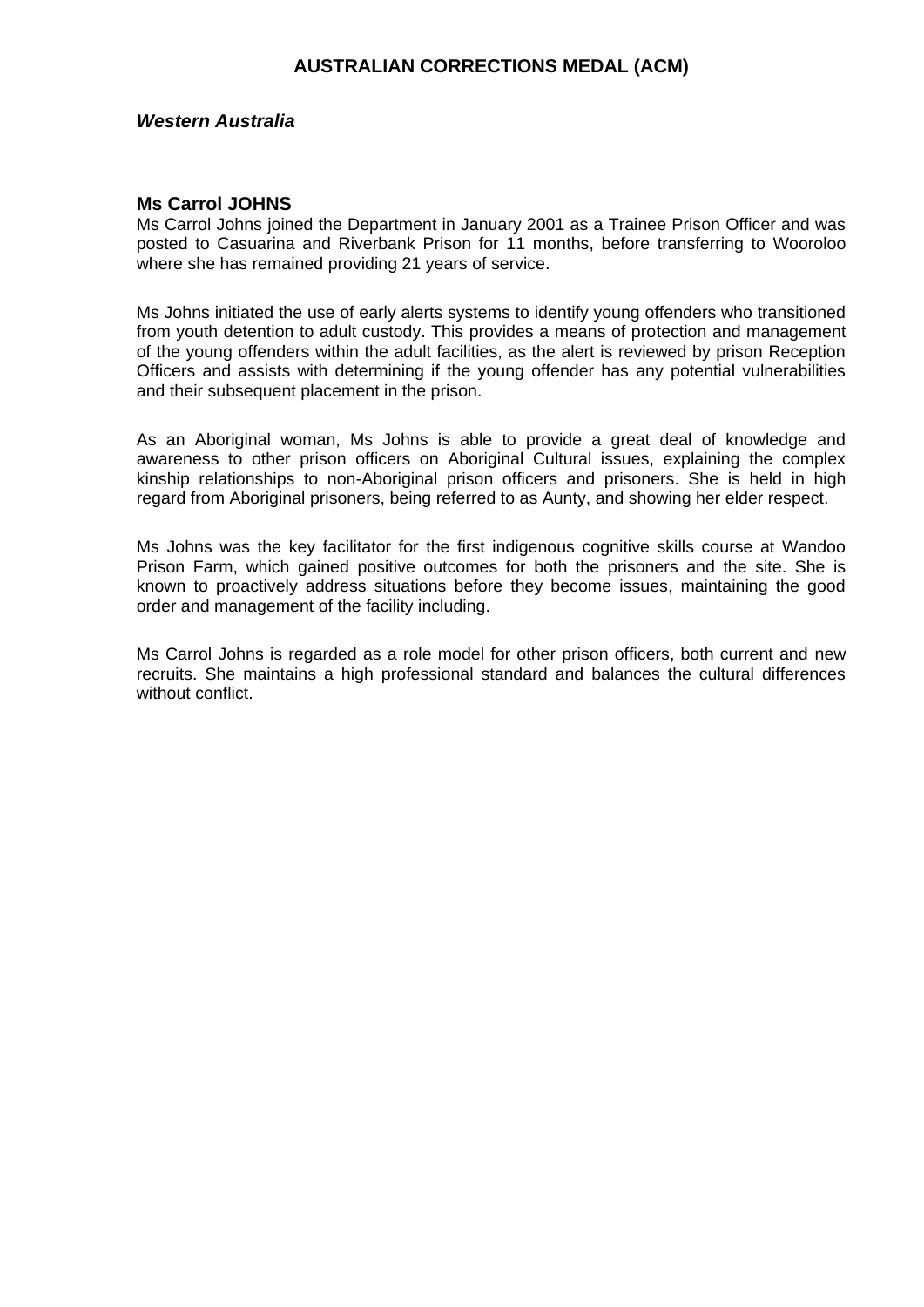### *South Australia*

#### **Mrs Sky Marie LAMBERT**

Ms Sky Lambert is a highly valued and respected member within the Department for Correctional Services (DCS). Her current substantive role of Senior Rehabilitation Psychologist involves providing therapeutic rehabilitation services to the most high risk individuals in our prison system. It's a challenging job that requires a high degree of patience, resilience, empathy, professionalism, skill and intelligence. Since 2020, Ms Lambert has been acting in the role of Manager, Rehabilitation Programs Branch where she provides oversite and supervision of therapeutic programs for sexual and violent offenders.

Ms Lambert completes her role to the highest standard at all times, and she is a role model to her colleagues. With eleven years of experience, she is one of the senior members of the RPB clinical team. As a result, in addition to her core duties she has been involved in a number of service improvement-initiatives, such as the design and piloting of a specialist program for people with Intellectual impairments.

Ms Lambert is an asset to DCS and someone who has provided outstanding clinical services within DCS for 21 years. She has achieved meaningful outcomes for many clients over this time; significantly contributing to their behaviour change and desistance from the criminal justice system.

In this way, Ms Sky Lambert has been an active contributor to the department's goals of rehabilitation and reducing reoffending. She is ethical, professional, hard-working, and supportive of others around her.